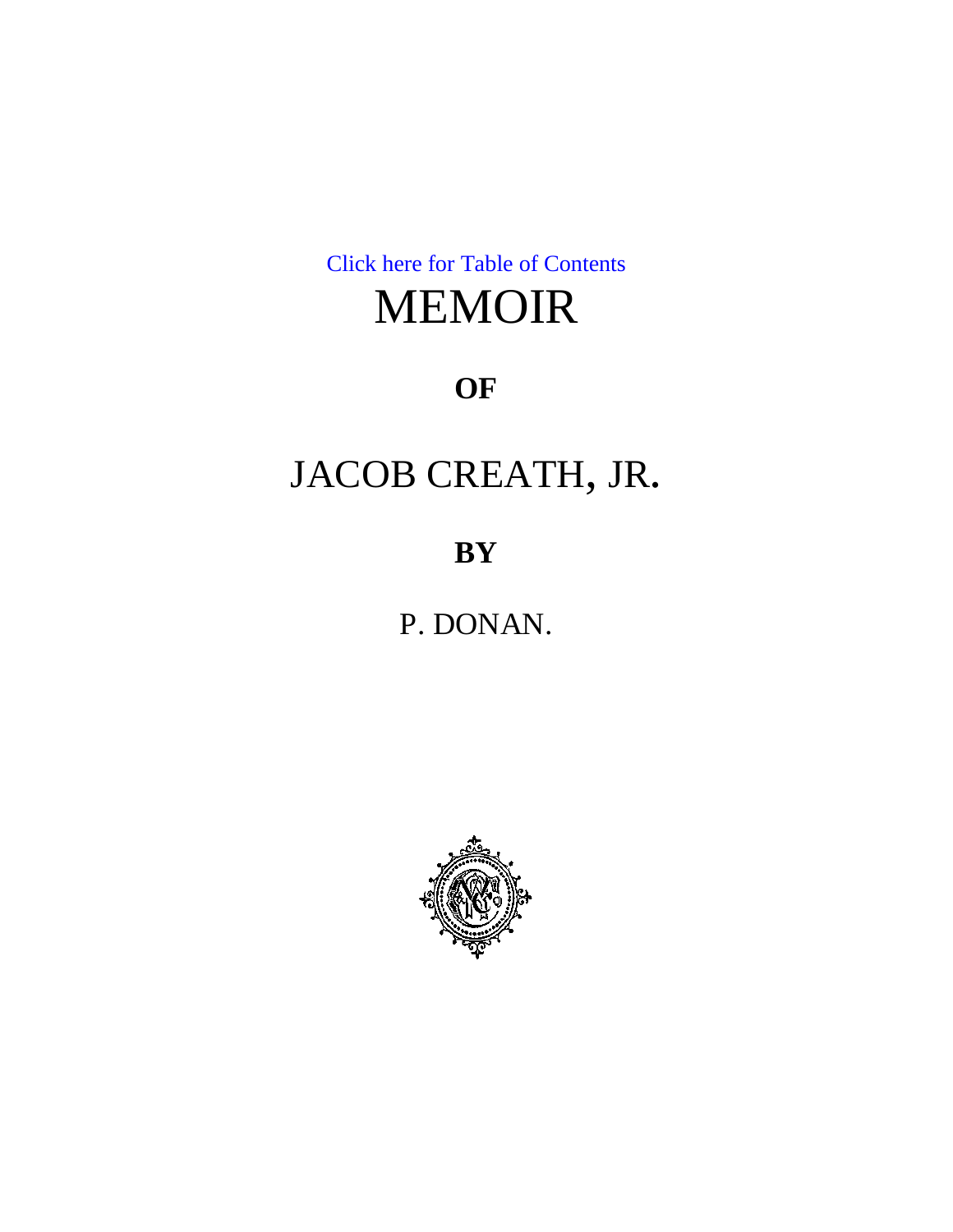## **CONTENTS.**

## **(Click on chapter title for text)**

<span id="page-1-0"></span>

|                     | PAGH. |  |
|---------------------|-------|--|
| <b>INTRODUCTION</b> |       |  |

**\_\_\_\_\_\_\_\_\_\_**

## CHAPTER I.

| Elder William Creath, the Father of Jacob Creath, Jr. —Samuel Creath, |
|-----------------------------------------------------------------------|
| his Grandfather—Birth of Jacob Creath—His Mother—Her Name,            |
|                                                                       |

### CHAPTER II.

| The First School he attended—His Attainments—Second School, and |  |
|-----------------------------------------------------------------|--|
| Acquirements—Other Educational Advantages—A full account of     |  |
|                                                                 |  |

### CHAPTER III.

| History of his Conversion continued and completed—A Narrative of |  |  |  |
|------------------------------------------------------------------|--|--|--|
|                                                                  |  |  |  |

(5)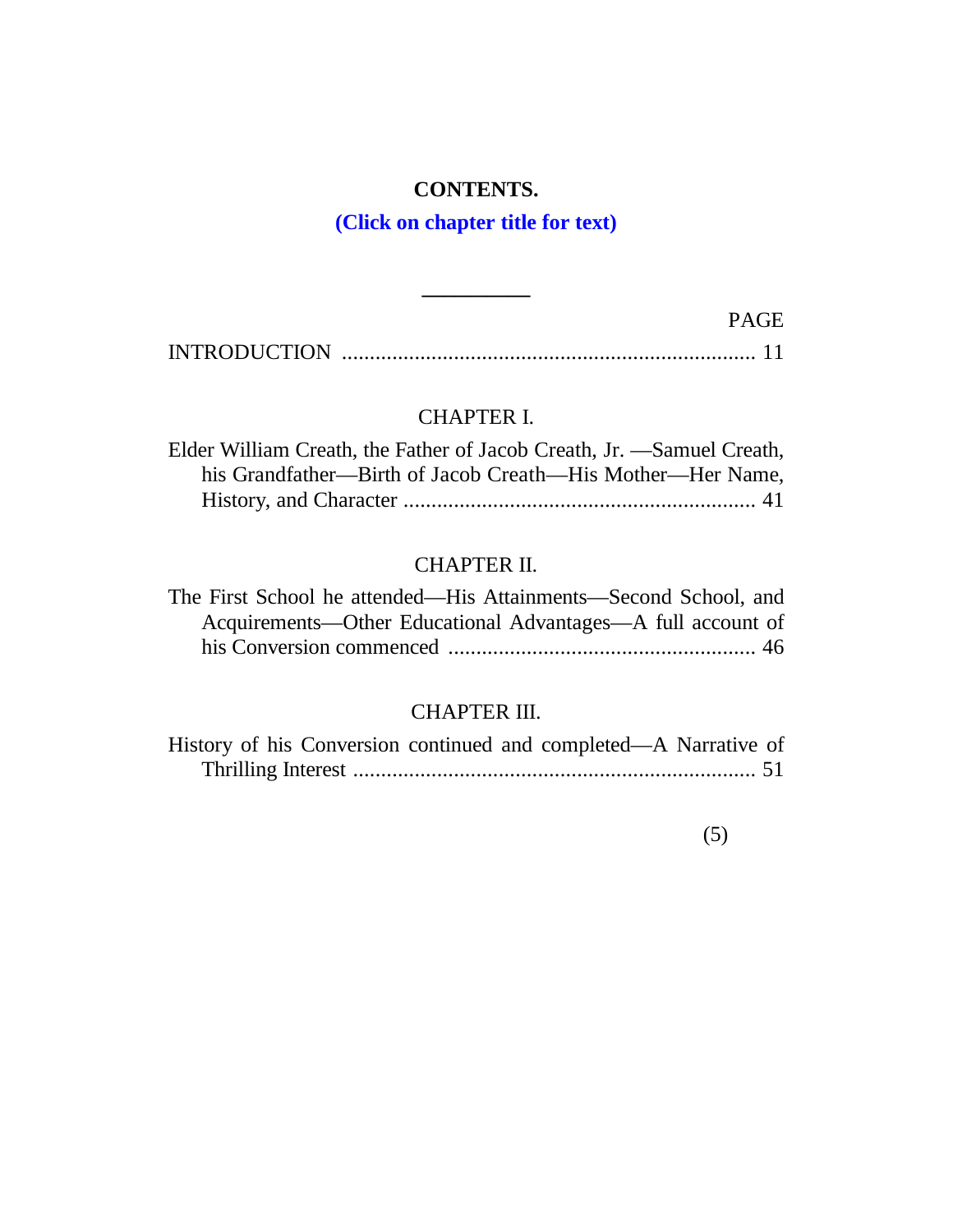#### 6 *CONTENTS.*

#### PAGE

#### CHAPTER IV.

Naturally of a Serious Turn— Preferred, when young, association with the aged— Never read a Novel— His first Sermon— An old Sister's opinion of it — Devotes himself to the Ministry— License to Preach [..................................................................................................](#page-51-0) 57

#### CHAPTER V.

Places himself under the care of Elder Abner W. Clopton— Studies Latin, Greek, English, and Theology—Is ordained—Becomes a [Student at Columbia College, D. C. ..........................................](#page-55-0) 61

#### CHAPTER VI.

[Letters addressed to him by P. S. Fall and the Lexington](#page-63-0) Church— Letters of Commendation from that and the Church at "The Great Crossings" ....................................................................... 69

#### CHAPTER VII.

Visits General Andrew Jackson— Is binned in Effigy in Mississippi— [Has an attack of Yellow Fever—](#page-69-0) Trial for Heresy ...................... 75

#### CHAPTER VIII.

Meets Raccoon Smith— [The effort of the Elkhorn Association to expel](#page-76-0) them a Failure— Makes a Tour with A Campbell— They are caught in a Tempest— They sing and pray— Brother Campbell has a Debate with the Presbyterian Parson of Nashville .................................. 82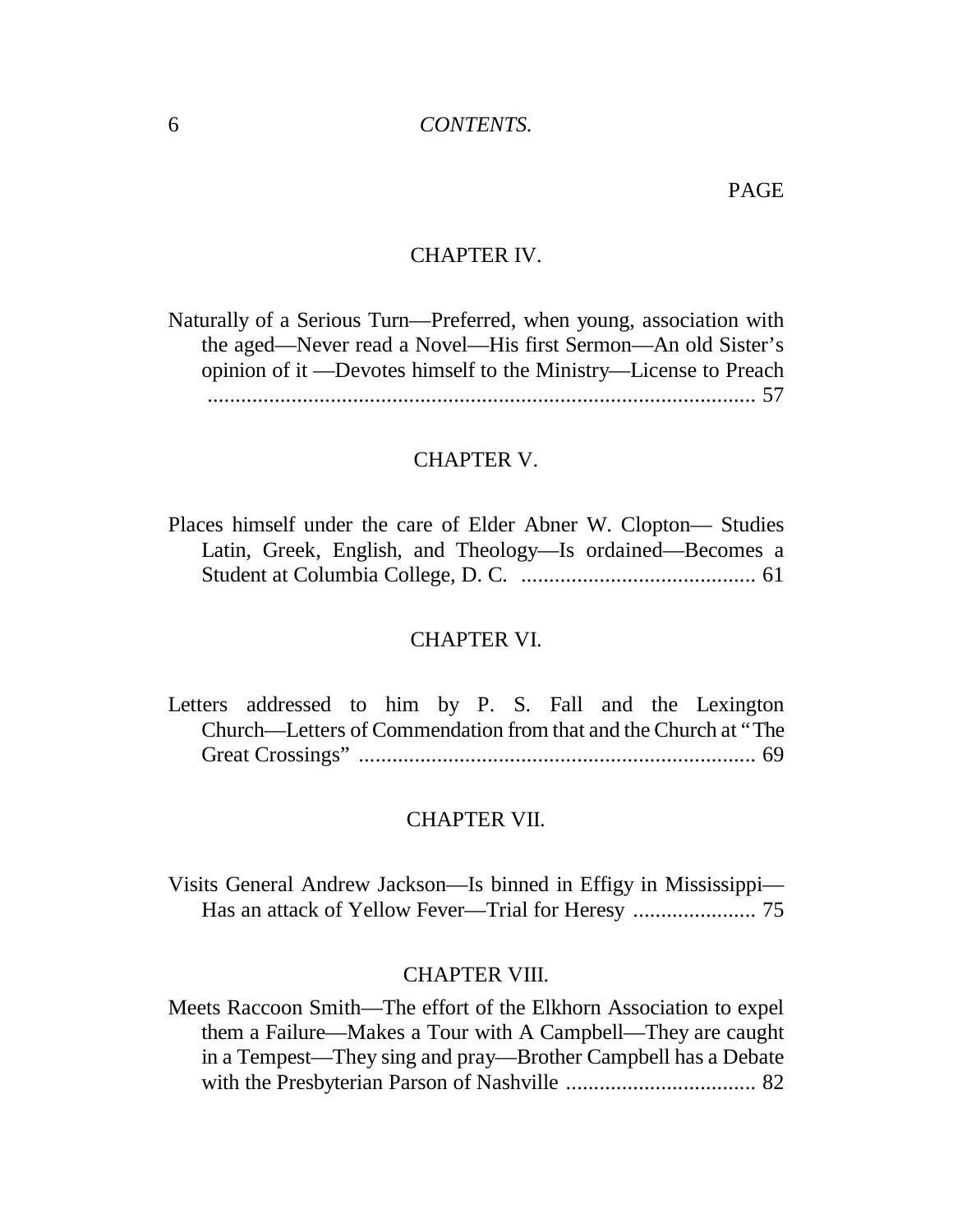#### PAGE

#### CHAPTER IX.

Violent Proceedings of the Franklin Association— the Creaths and Raccoon Smith are condemned unheard — Elder Creath marries Mis. Bedford— He makes a Living *by* Fanning— Ravages of the Cholera in and around Lexington— Outrageous Conduct of Elder Vardeman [..................................................................................](#page-82-0) 88

#### CHAPTER X.

"The falling of the Stars"— Great Alarm— Debate with Lewis Green, Professor of Ancient Languages in Danville College— He becomes wrathy— [His own Aunt gives a Verdict against him](#page-89-0) ................... 95

#### CHAPTER XI.

Great Meeting at Versailles— One hundred and forty Conversions— The Baptismal Scene— [Visit to Missouri—](#page-96-0) Family Devotion .......... 102

#### CHAPTER XII.

Fears entertained lest "Campbellism"should "take the Country"— Elder Creath's Lady thrown from her Horse, and permanently injured— [Visit from a Sister-in-law, not much to her](#page-101-0) Credit— Important Episode— Bad Treatment from H. Foster ... 107

#### CHAPTER XIII.

Elder Creath [gives vent to his Indignation in a Pamphlet— This calls](#page-108-0) forth a vindictive one from the other side— The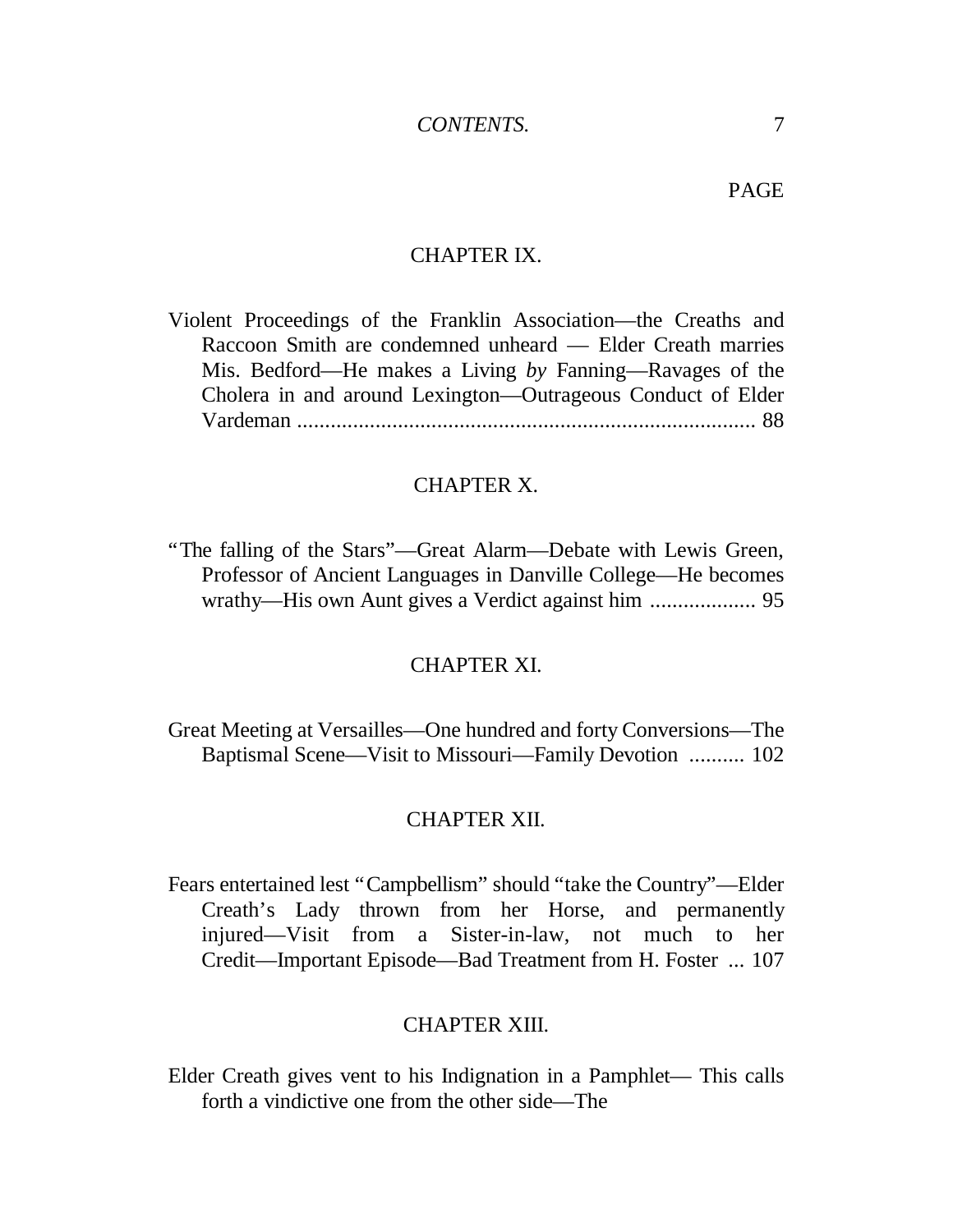#### 8 *CONTENTS.*

#### PAGE

Matter [looms up into a serious difficulty—](#page-108-0) Brother Campbell's Decision with reference to it .................................................... 114

#### CHAPTER XIV.

The Testimony of George W. Williams, John T. Johnson, and Samuel A. Young [.....................................................................................](#page-118-0) 124

#### CHAPTER XV.

A Year of great Trouble— Death of Elder Creath's Wife— Her Character— [Notice of his Son, William W. Creath—](#page-123-0) His first Meeting at Hannibal ................................................................ 129

#### CHAPTER XVI.

First Acquaintance with his present Wife— A Compliment— McVicker and White steal his Step-son— [His Uncle, B. F. Bedford, institutes](#page-129-0) Suit for his Property— Being sent away by them, he dies ......... 135

#### CHAPTER XVII.

Ten days'labor in severe weather rewarded with the splendid sum of three dollars— Five weeks'constant toil, in Iowa, and books bring in twenty-five dollars— [Involved in a terrific storm at night](#page-134-0) ......... 140

#### CHAPTER XVIII.

He [preaches in St. Louis — Removes thither—](#page-138-0) Accompanies Brother Campbell to Columbia— They preach— Brother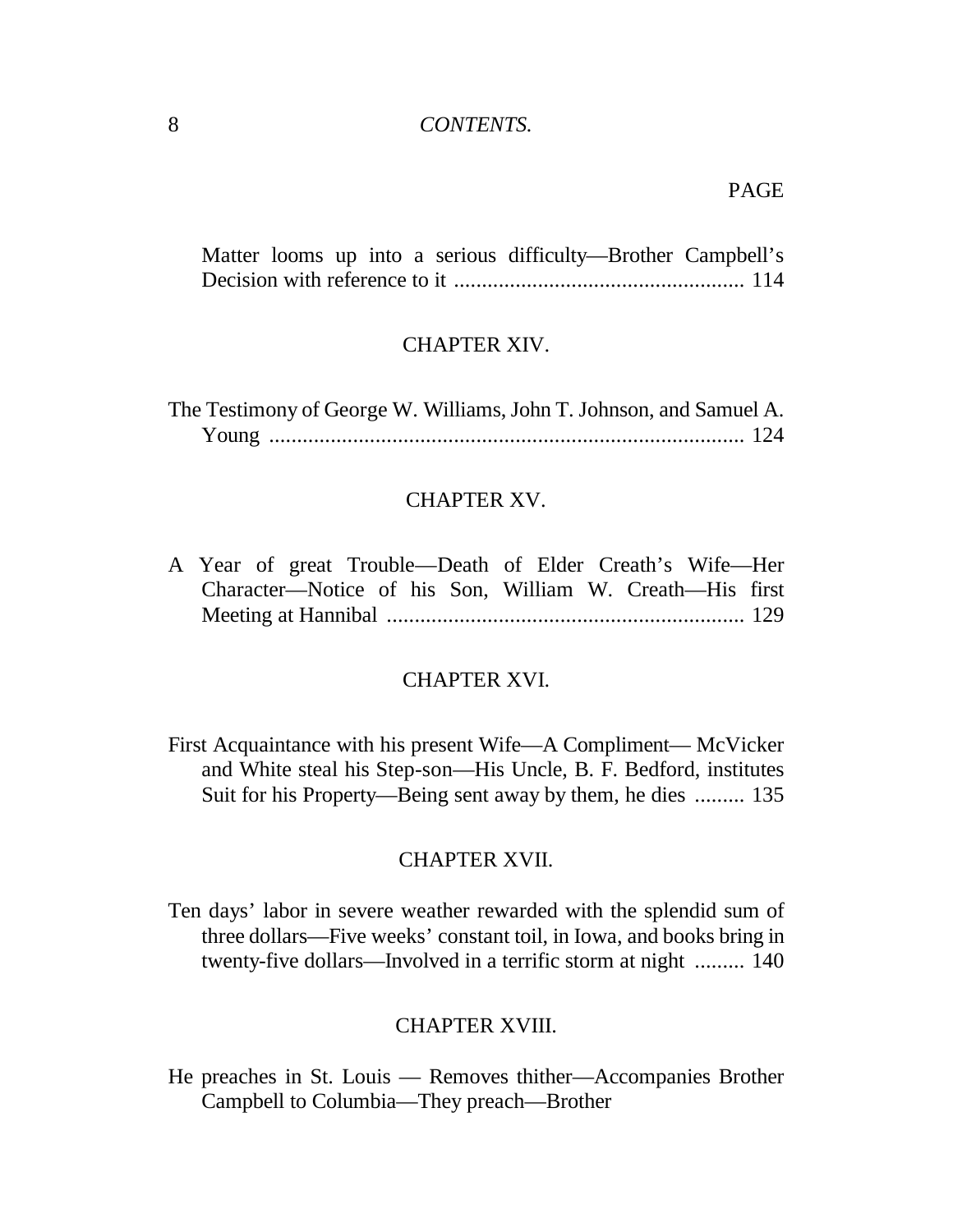#### *CONTENTS.* 9

PAGE

McChesney— First Convert in New Orleans— Her name— Who baptized her [.............................................................................](#page-138-0) 144

#### CHAPTER XIX.

Elder Jacob Creath, sen., visits Missouri— His preaching is acceptable— Elder Jacob Creath, jr., publishes a book against Episcopalianism [......................................................................](#page-144-0) 150

#### CHAPTER XX.

He visits Iowa— People on the Desmoines River pre-eminently drunken, profane, blackguard— Visits St. Paul— Is the first man who ever [preached the Primitive Gospel there—](#page-149-0) Great Meeting at Monmouth, Illinois— Parting Scene with his Mother .................................. 155

#### CHAPTER XXI.

Marriage of his daughter Mary— Ungentlemanly conduct of three young [men at Clinton, Hinds County, Mississippi— A mere pittance for a](#page-154-0) large amount of labor and exposure, in severe weather, in Monroe County, Missouri— Visits Quincy with Brother Campbell ........ 160

#### CHAPTER XXII.

Becomes Agent for the Bible Revision Association— Liberality of the "Border Ruffians"— Yankee Supper at Barry— Ex citing Adventure at Louisville, Kentucky— Meets Brothers Campbell and Pendleton at Memphis— Phrenological Chart [...........................................](#page-158-0) 164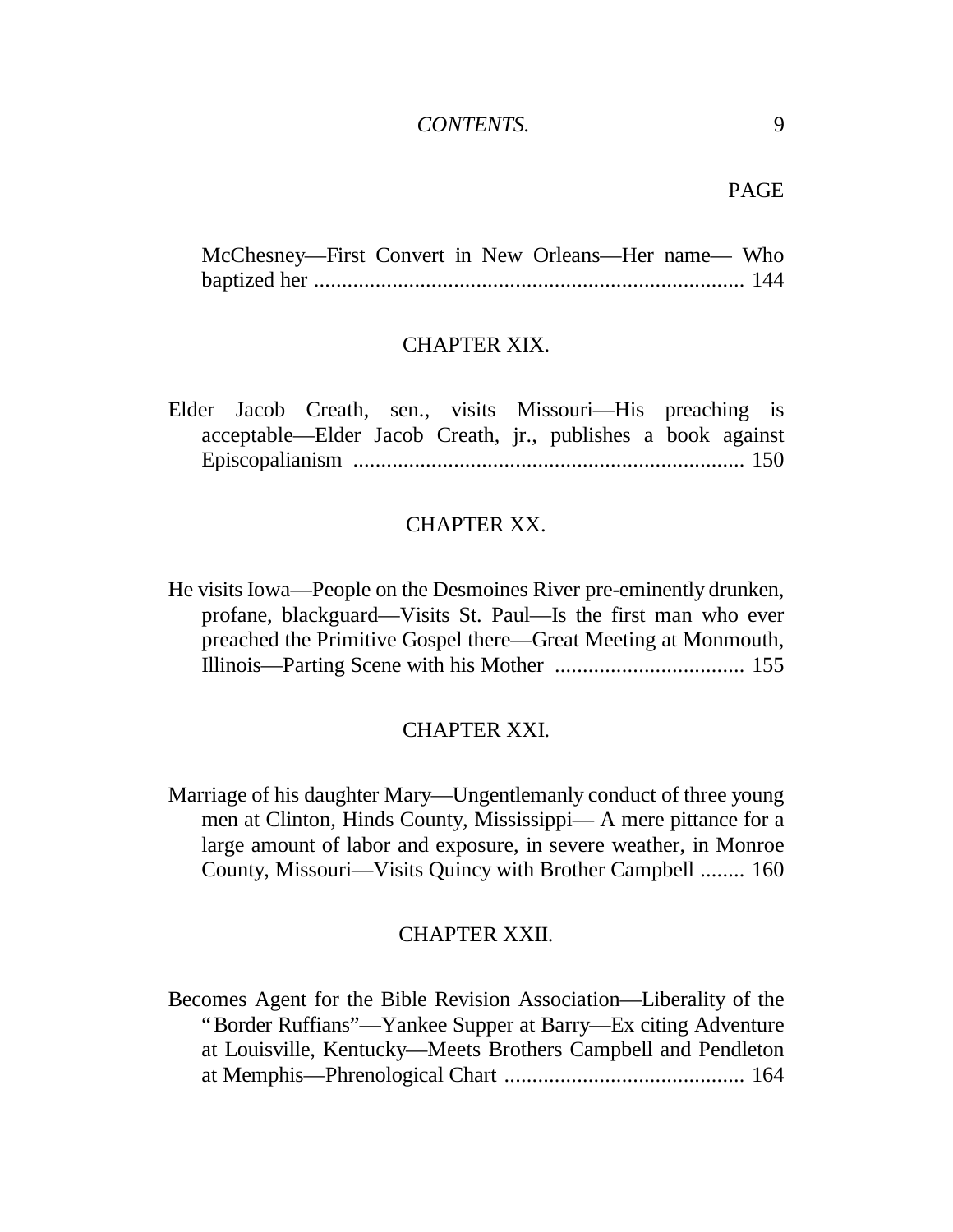#### PAGE

#### CHAPTER XXIII.

A blessing pronounced on the Masonic Fraternity— Ten innocent men murdered at Palmyra, Marion County, Missouri— Affecting [Interview with them before their Execution](#page-170-0) .............................. 176

#### CHAPTER XXIV.

[A continuation of the Autobiography of Elder Jacob Creath, from his](#page-176-0) Diary for 1862 and the years following .................................... 182

#### CHAPTER XXV.

Some Errors in the life of Elder John Smith corrected, and some [Strictures on the same, and on the Memoirs of A. Campbell](#page-201-0) .... 207

SUPPLEMENT [.............................................................................](#page-210-0) 217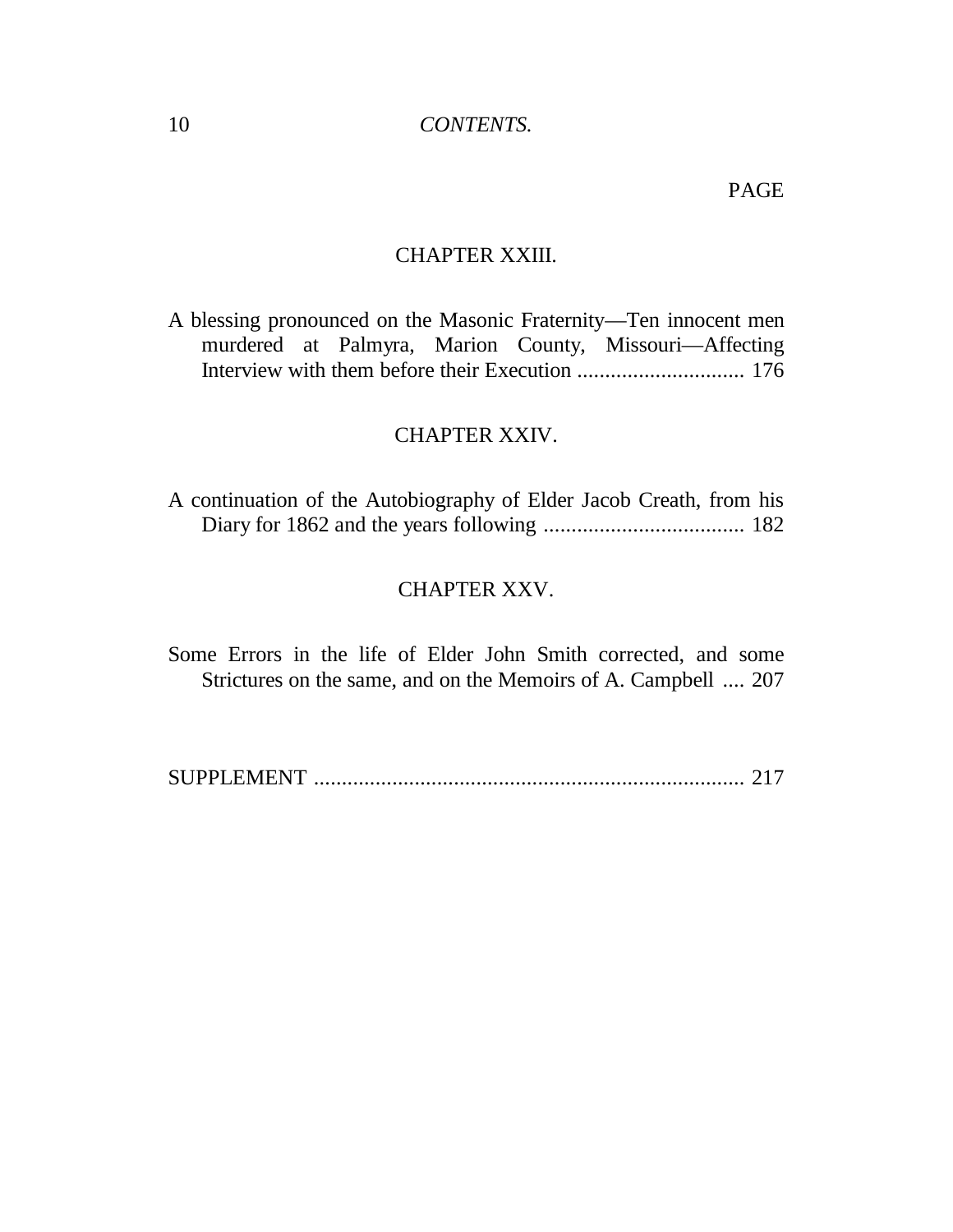## <span id="page-7-0"></span>INTRODUCTION.

——————

#### **SECTION I.**



T the epoch of Messiah's advent, the Romans, governed despotically by one man, ruled a large portion of our world. Protected by their "eagle," the heralds of salvation safely visited nations which would otherwise have been inaccessible to Christian influence. The cultivation, too, which, as in the case of a great modern nation, to some extent, ever followed in the wake of their arms, usually wielded in an unrighteous cause, was, upon the whole, favorable to the progress of "Truth,"which, the more thoroughly it is scrutinized and understood, the more highly will it ever be appreciated.

The very unity impressed, by despotism, upon the various nations comprehended within the

(11)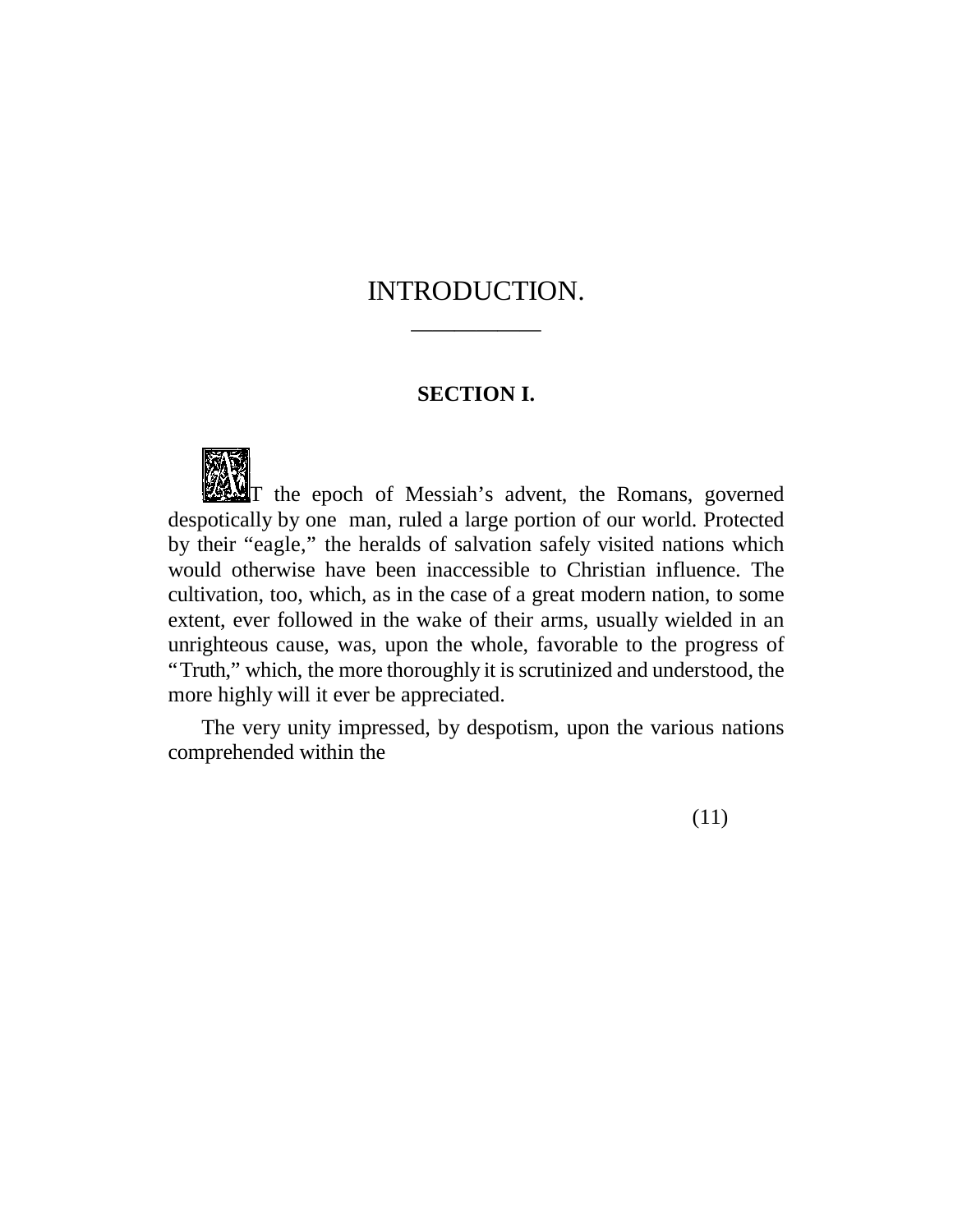circle of Roman domination, facilitated the transmission of intelligence from one to the other. The diffusion of the Greek language throughout the eastern division of the empire, in consequence of Alexander's conquests, coincided most happily with the production of the New Testament in that most accurate, expressive, and beautiful language.

The prevalence of unusual peace among the civilized portion of human society, favored that calm investigation requisite to a full comprehension of the sublime science of redemption. Even the dispersion of "The Chosen People,"who carried with them, every-where among the nations, their sacred books and peculiar customs, prepared the way, like the early dawn, for the rising of "The Sun of Righteousness."

The idea of one supreme arbiter of human destiny, communicated to Adam in Eden, and transmitted, through Seth, Enoch, Methuselah, and Noah, to the post-diluvians, was bedimmed, but not wholly obliterated. Yet hosts of other deities, such as the benefactors or destroyers of our race; the sun, the moon, and the stars; virtues, vices, plants; quadrupeds, reptiles, and rivers, were be-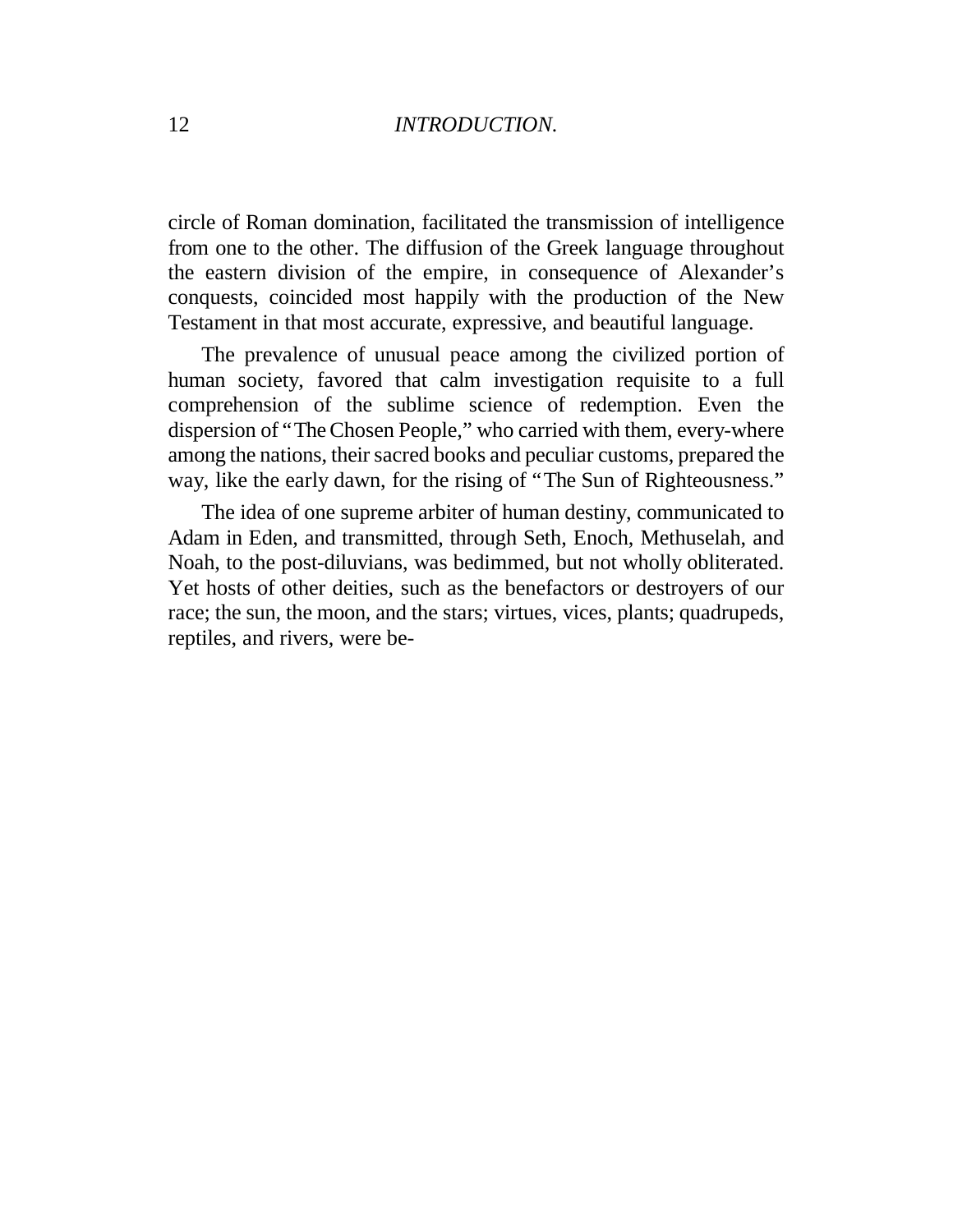lieved to exert an important influence over the affairs of men. Their character was usually the *beau ideal* of what their devotees most admired; and their worship consisted of mere outward manifestations of esteem, which were wholly confined to certain times and places.

Their "Moral Philosophy"contributed but little to their purity. It was often skeptical or atheistical. That which was otherwise, was not sustained by sufficient authority to secure the self-denial which it enjoined. Hence the nations which were enlightened by it outstripped, in the career of vice, the very barbarians who hung, like storm-clouds, upon their frontiers.

"The Chosen People," on the score of morality, were but little in advance of the Pagans. Without being formal idolaters, they practiced all the vices which flow from idolatry. Herod, their king, successfully imitated the luxury, splendor, and licentiousness of his Roman patrons. Their high-priests secured their elevated positions by bribery or violence. The Pharisees, their most influential religious sect, preferred human tradition to God's word; paid "tithes of mint, anise, and cummin, while they neglected the weightier matters of the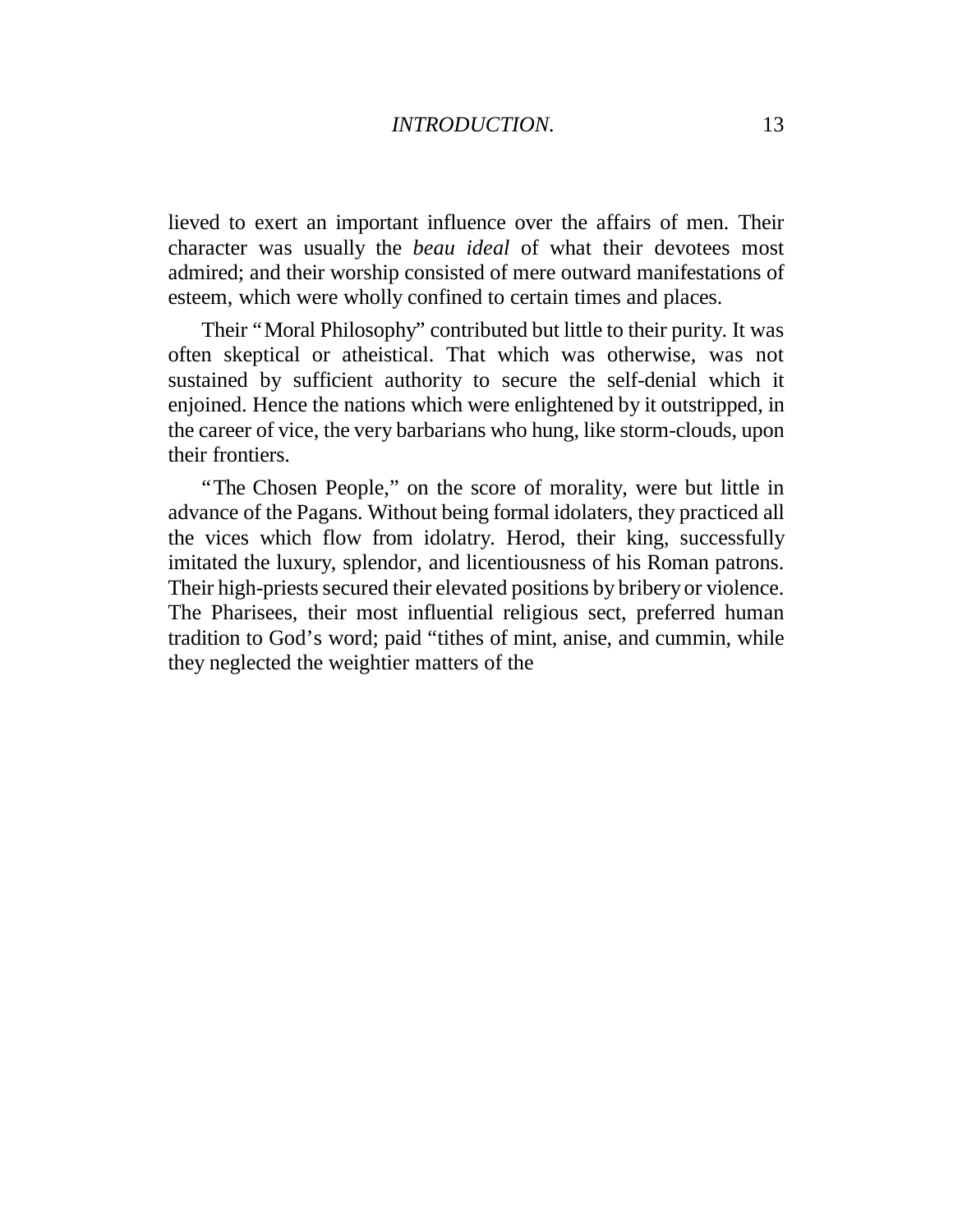law, judgment, mercy, and faith;" "sounded a trumpet before them when they gave their alms;" loved "greetings in the market-places, and to be called of men Rabbi, Rabbi!" and, under the mask of extraordinary devotion, embraced every opportunity to devour the fortunes of the widow and the fatherless.

The Sadducees professed to receive the five books of Moses, but virtually rejected them, by denying their typical meaning. The religion of the Essenes was a compound of Paganism, Judaism, and fanaticism. The Samaritans, with the exception of the renegade Jews mingled with them, were mostly descended from the heathen, whom the king of Assyria brought from "The East" to occupy the possessions of the Israelites whom he had carried into captivity, in the days of their king Hoshea. And their religious character might still, to some extent, be described by the remark of a sacred historian respecting them, some time after their migration to Palestine, viz.: "They worshiped Jehovah, and served their own gods."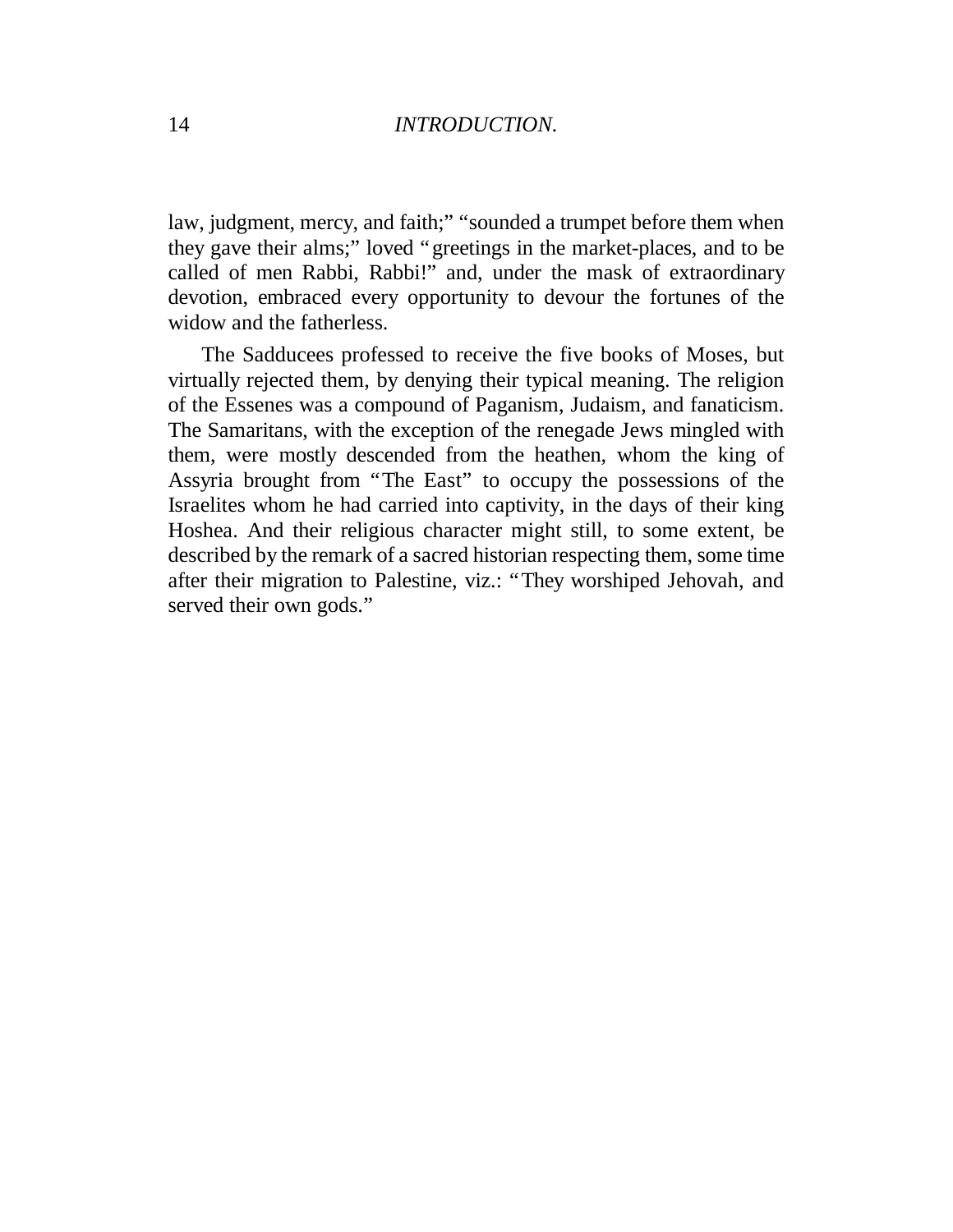## **SECTION II.**

WHILE human society was in this deplorable condition, "The Desire of" all nations appeared. An angel announced his birth to some pious "shepherds," who watched "their flocks by night on the" "Plains of Bethlehem." An extraordinary meteor guided eastern sages to the stable or inn where he was cradled; and, with joyful hearts, they poured forth their opportune donations of "gold, and frankincense, and myrrh,""at his feet." When Herod sought his life, God saved him by a dream imparted to Joseph, his guardian, and the husband of his pious mother.

At the age of twelve years, he attracted attention by his conversation with some doctors of the law, in the temple. From that time, until his public manifestation to Israel, his history is shrouded in darkness. We merely learn that he was subject to his mother and guardian. And a remark, subsequently made, with regard to him, renders it certain that he earned his subsistence by useful, and therefore honorable, labor.

About the thirtieth year of his age, John the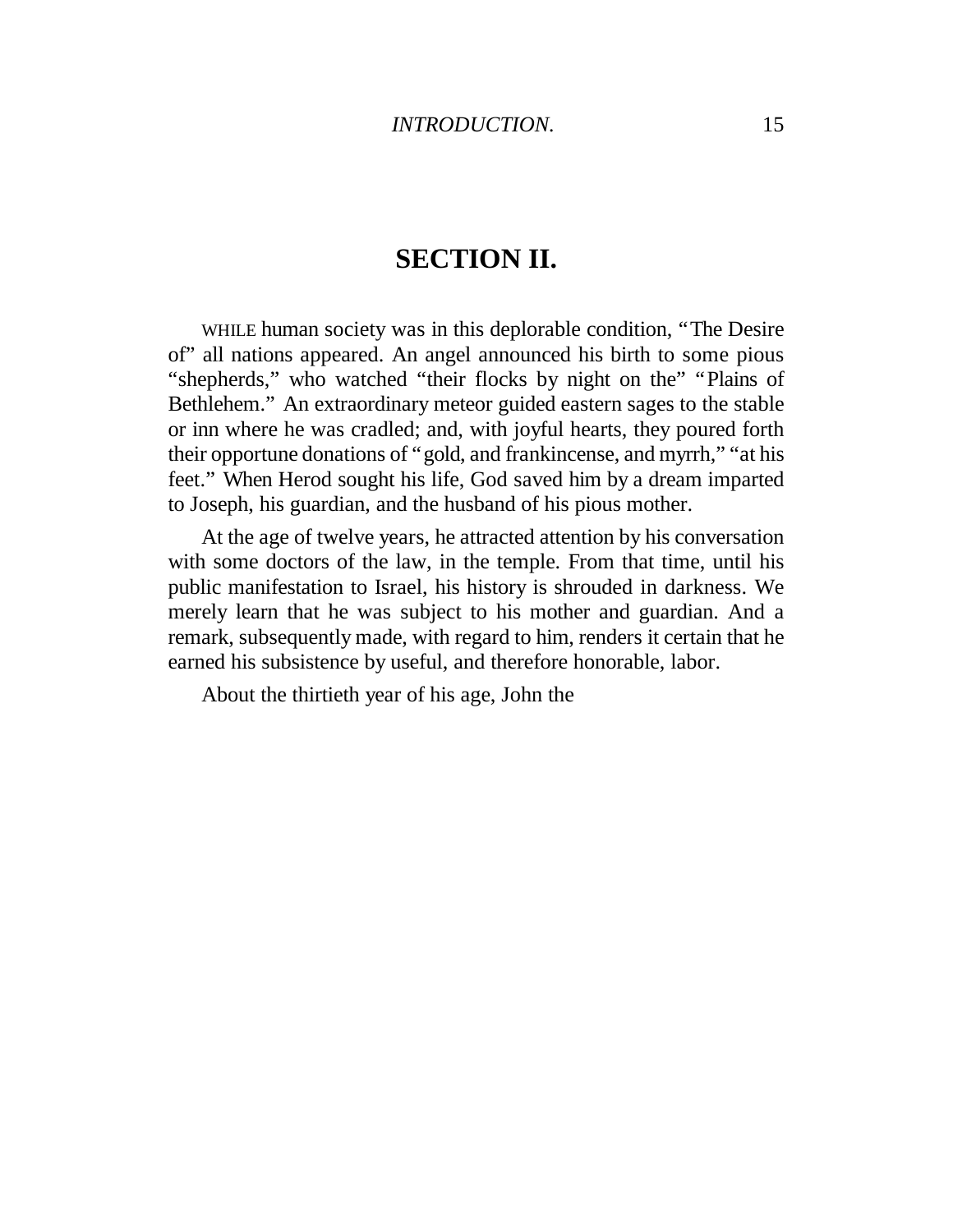Baptist became conspicuous. Isaiah had spoken of him, seven hundred years before, as "the voice of one crying in the wilderness, Prepare ye the way of Jehovah; make straight in the desert a highway for our God. Every valley shall be exalted, and every mountain and hill shall be made low; and the crooked shall be made straight; and the rough places plain; and the glory of Jehovah shall be revealed, and all flesh shall see it together: for the mouth of Jehovah hath spoken it." Three hundred and ninety-seven years previously, Malachi had designated him as the "Messenger" who should go before the "face" of "Jehovah," to "prepare" his way; affording also a just idea of his character, by appropriating to him the name of Elijah the prophet, to whom, in all respects, he bore a strong resemblance. An angel had foretold his birth to Zacharias, his father, as he ministered in the temple.

Among the multitudes who presented themselves to receive baptism at his hands, upon the profession of their repentance, was one who needed no repentance. "I have need to be baptized of Thee," said "the Immerser" to him, "and comest thou to me?" "Suffer it to be so now," the Mes-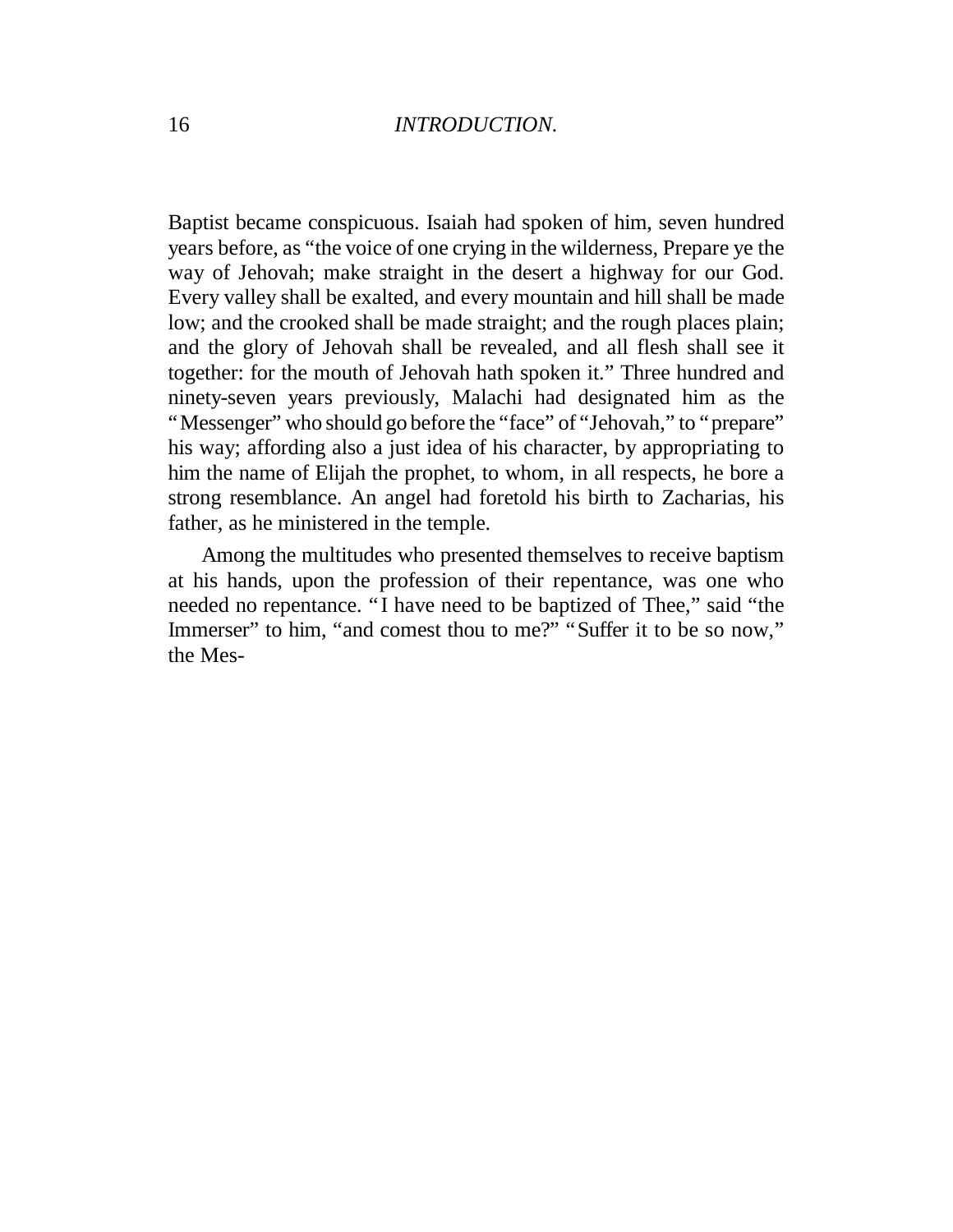siah replies, "for thus it becometh us to fulfill all righteousness." His request having been complied with, the visible descent of the Holy Spirit upon him, and a voice from heaven, called the attention of mankind to him as "the Son" of God, the "seed" of Abraham, in whom "all nations" should be blessed;" the "lion" of the tribe of Judah, the "seed" of the woman who should "bruise" the serpent's "head."

A faithful record of his subsequent life, so far as Infinite Wisdom has deemed it necessary that we should be acquainted with it, is found in the writings of Matthew, Mark, Luke, and John. It is a perfect model of moral'excellence. His discourses were such as had never flowed from human lips, unless under the influence of an inspiration which proceeded from him. And to ascribe the works which he performed, in attestation of his Messiahship, to any cause but that which evolved this splendid universe cut of dark nihility, would be to confound all distinction between the developments of omnipotence and finite power. No facts of history, ancient or modern, are sustained by a larger amount of evidence than these. His enemies attributed them to diabolic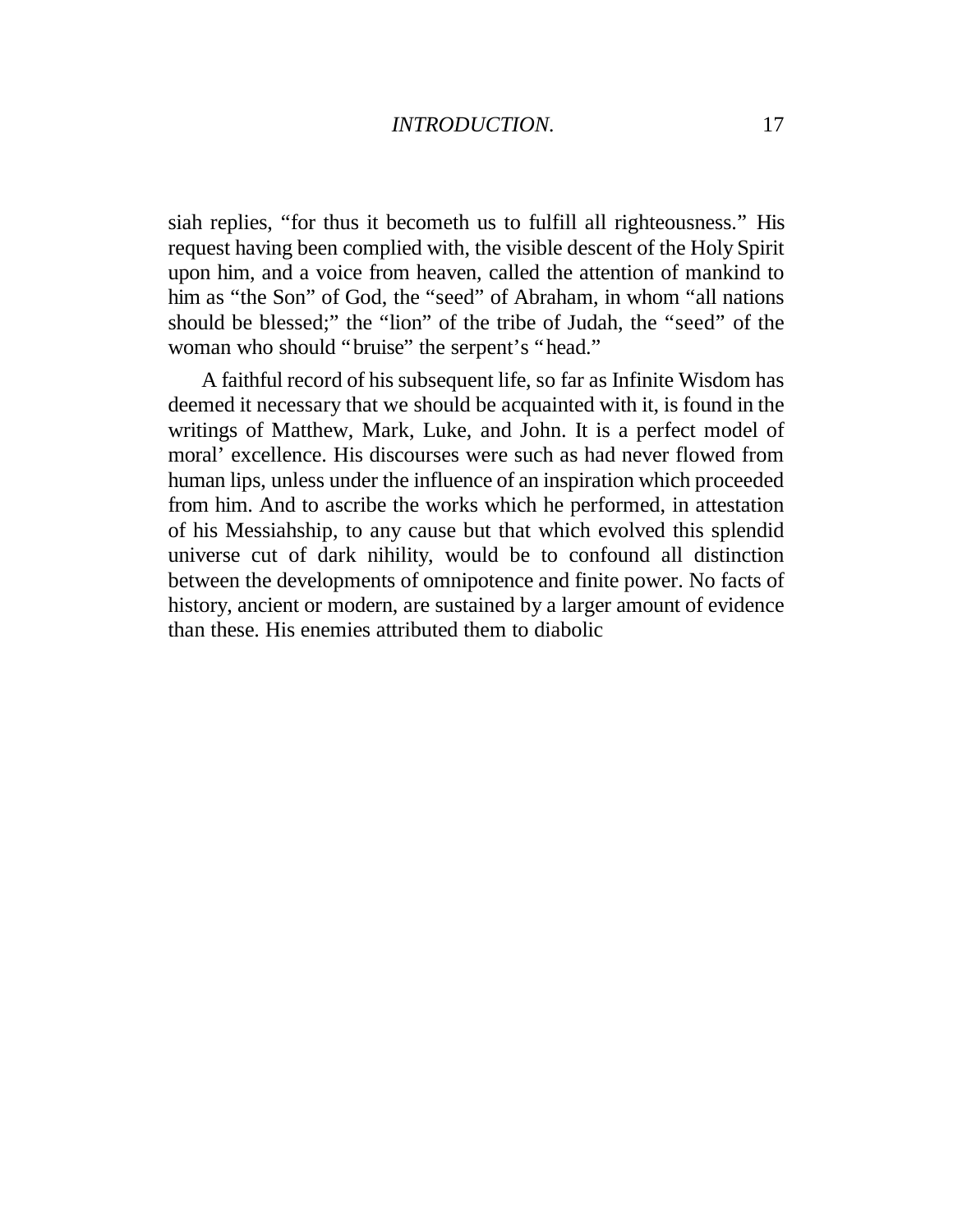influence, or magic, but never denied their occurrence. Even Judas, who sold him for the price of a slave, alleged nothing to the disparagement of his moral character, or of those sublime manifestations of almighty energy, which constituted the unmistakable signature of Jehovah, to the truth of all he claimed to be.

## **SECTION III.**

———————————

HAVING fully complied with the preceptive requisitions of God's law, as the second Adam, in whom our race enjoy the inestimable advantage of a second probation for immortal felicity, he fully satisfied its penal claims upon his followers by enduring, "in his own body on the tree,"as their substitute, such an amount of shame and suffering as holiness, justice, and wisdom, illimitable and immutable, deemed a full equivalent for their eternal punishment: at the same time blotting out the handwriting of God, as regards original sin, in behalf of every human being who has now, ever has had, or ever will have, a place on this footstool of the Almighty. His righteousness, deriving in-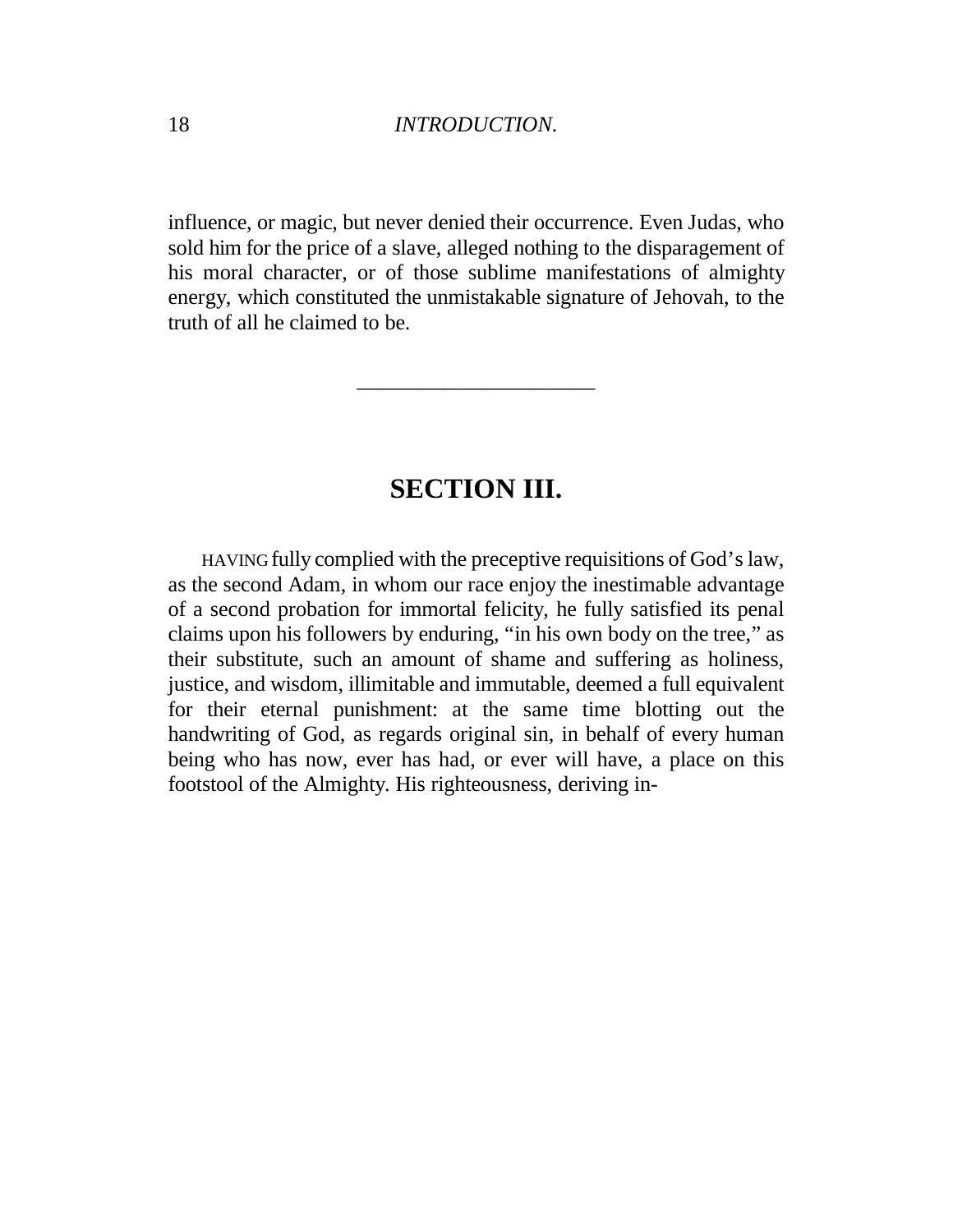#### *INTRODUCTION.* 19

finitude from his divinity, is sufficient for all. It is cordially offered to all; and if any are lost from the lack of it, the fault is their own.

In the morning of the third day, after this great antitypal sacrifice had been offered up, he burst asunder the fetters of death, and exhibited himself again alive to his mourning friends. And, after continuing among them for forty days, eating, drinking, and conversing, he ascended, in their presence, from the Mount of Olives, to occupy creation's throne.

Ten days afterward, when, with hearts harmonious, his disciples were assembled in one place, "there came a sound from heaven, as of a rushing, mighty wind; and it filled all the house where they were sitting. And there appeared unto them cloven tongues like as of fire, and it sat upon each of them. And they were all filled with the Holy Spirit; and began to speak with other tongues, as the Spirit gave them utterance."

The sacred historian, to whom, under God, we are indebted for a knowledge of these wonderful events, informs us that there were then dwelling at Jerusalem devout Jews and proselytes, from Parthia, Media, Elam, Mesopotamia, Judea, Cap-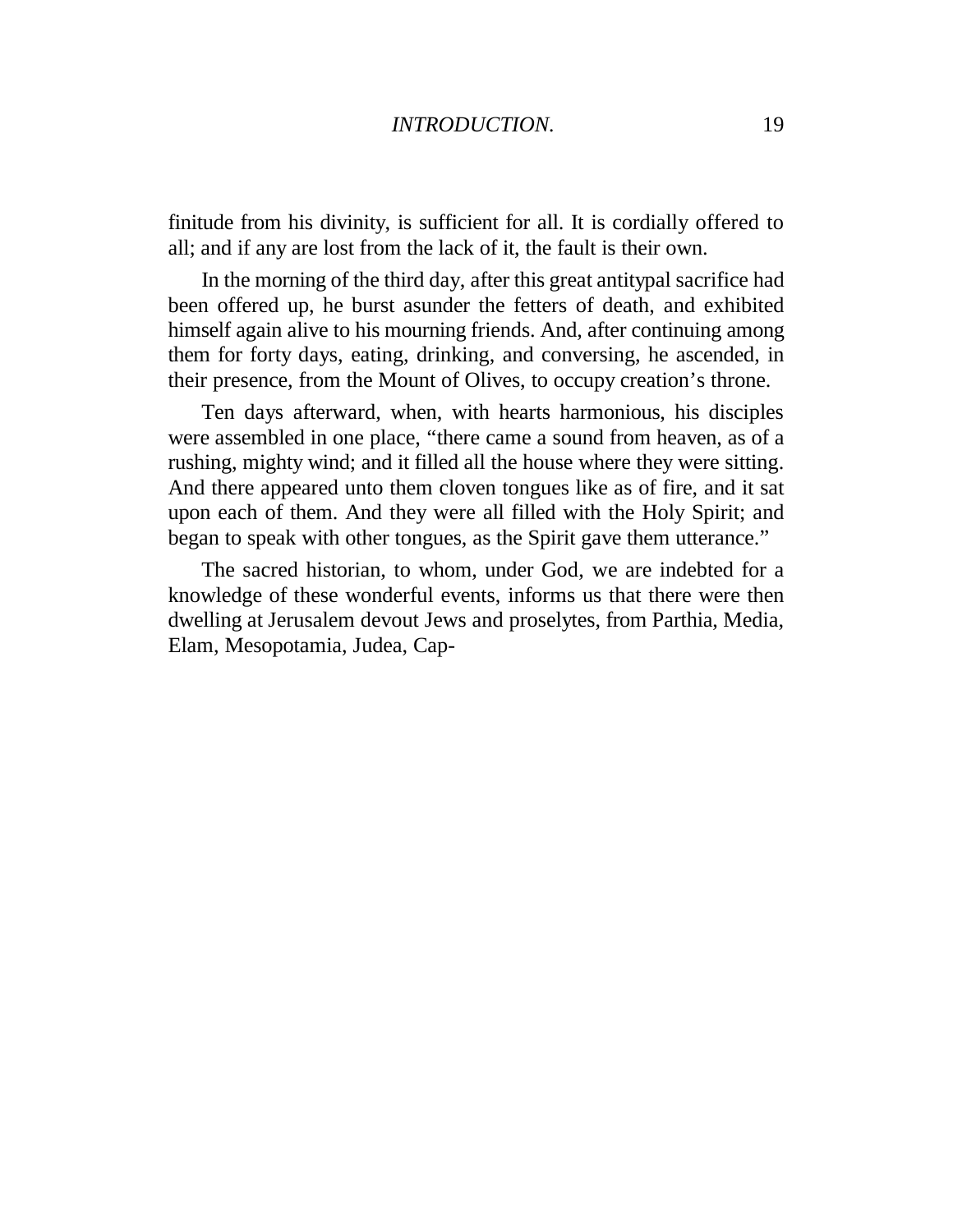padocia, Pontus, Asia, Phrygia, Pamphylia, Egypt, Libya, Rome, Crete, and Arabia. When the phenomenon became known, and a multitude rushed to the place where it occurred, they were overwhelmed with amazement at being correctly addressed, in all their own respective languages, by illiterate Galileans.

Peter assured them that what they saw and heard was not the result of intoxication with wine, as some of them supposed, but of the outpouring of God's Spirit, according to the prediction of their own prophet Joel, by that Jesus of Nazareth whom they had crucified, but whom God had raised from the dead, and exalted to supreme power and glory.

Convinced by his words, and all the surroundings, that this statement was true, and at once realizing the enormity of their folly and wickedness in murdering him, they simultaneously, with intense compunction and solicitude, exclaimed, "Men! brethren! what must we do?"

Peter, to whom the "keys of the kingdom of heaven" had been committed by its Sovereign, promptly responded: "Repent, and be baptized every one of you, into the name of Jesus Christ, for the remission of your sins; and you shall re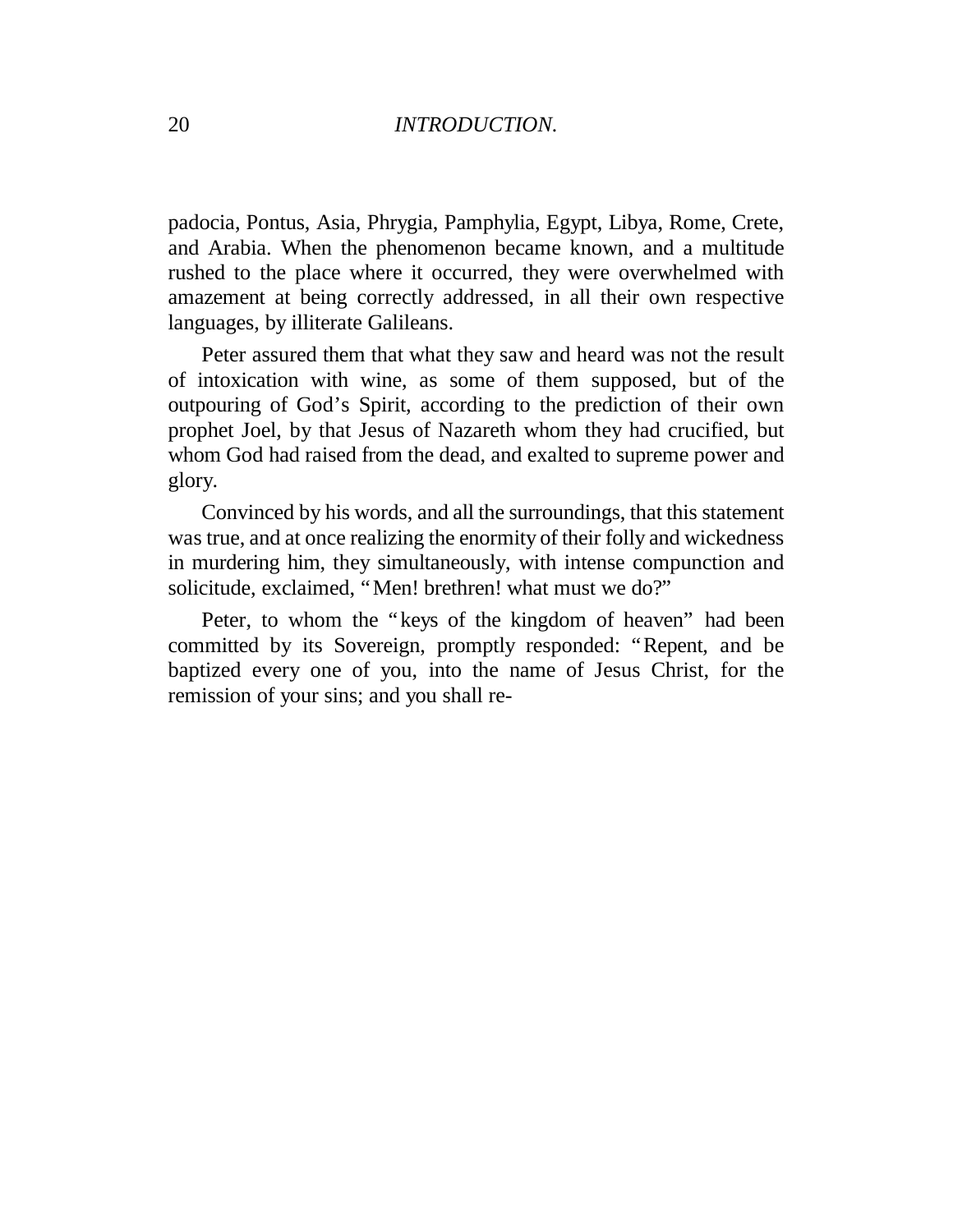ceive the gift of the Holy Spirit." Three thousand of them gladly embraced the offer, and were saved.

Out of his first disciples our Saviour selected twelve, whom he styled Apostles. Paul was afterward added to their number. Matthias had, in the meantime, been chosen by lot to occupy the forfeited place of the traitor. They seem to have sustained a sort of twofold official relationship to the church. As the first of that series of pastors, by whom it would through all subsequent ages be fed and governed, they were elders. Peter and John so denominate themselves. As apostles, their position was extraordinary. Their call to it was immediate. They saw Christ after his resurrection. Their words constitute a part of "the Bible." What they "bind on earth" is "bound in heaven;" what they "loose on earth" is "loosed in heaven." They could, at once, speak the language of any nation which they desired to address on the theme of redemption, though they had never heard a word of it before. They could eject demons and heal disease by a word, or touch, or handkerchief borne from their persons. Even their shadow, sometimes, was attended with omnipotent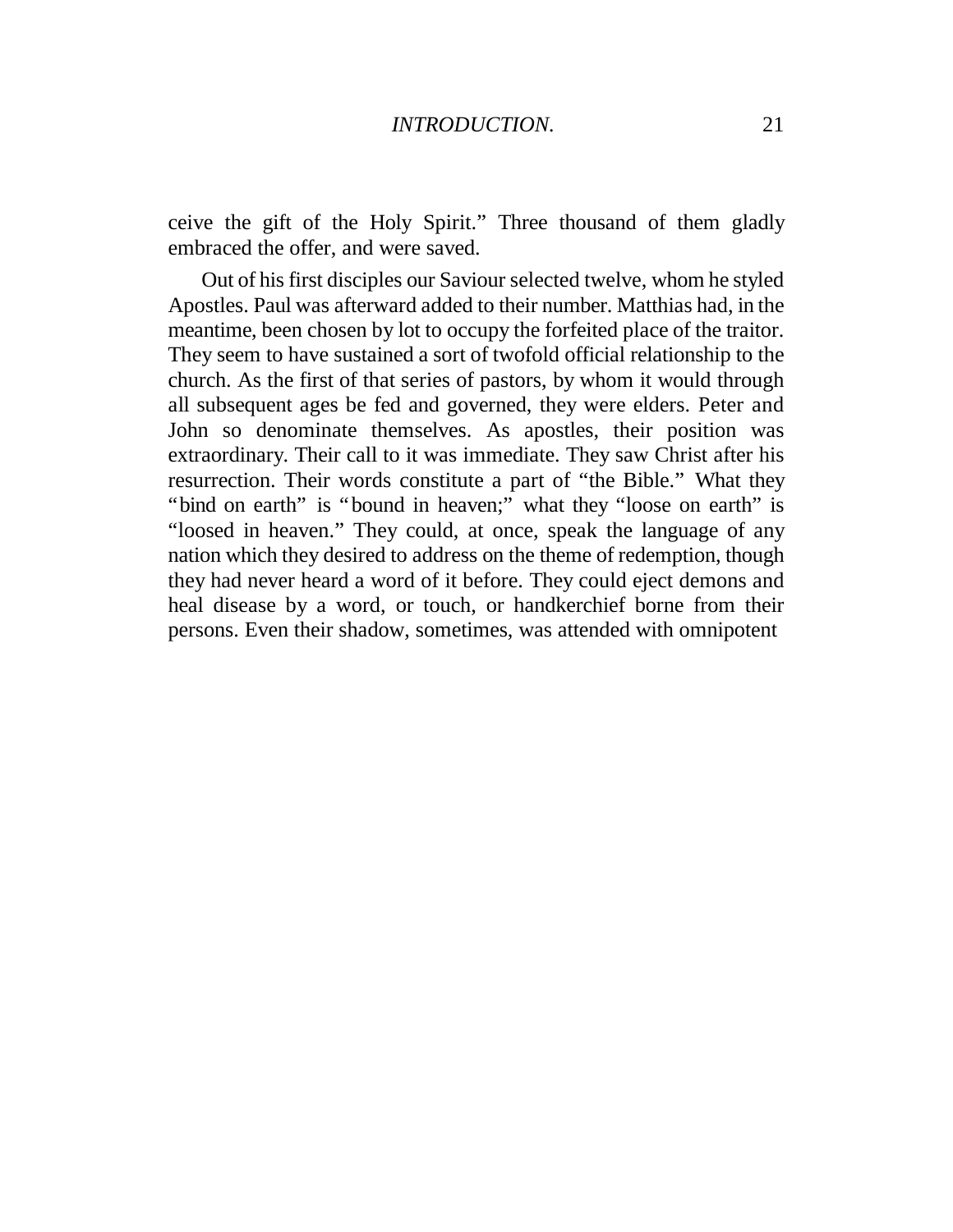power to save. They raised the very dead to life, and were invested with the ability to confer such miraculous endowments upon others. When those who profess to be their successors afford equal evidence of their apostleship, we pledge ourselves cheerfully to recognize their claims.

The "Elders" were the "Bishops," or "Pastors," of the church. By a bench of these, denominated the "Presbytery," were the spiritual affairs of every Christian congregation supervised.

The "Prophets" foretold the future, and spoke for the edification of their brethren, and the conversion of unbelievers, in a style far beyond the range of their native ability.

The "Teachers" were a class of public instructors, on whom, it is probable, the Head of the church had conferred a more than ordinary insight into divine subjects, accompanied with the faculty of communicating a knowledge of them acceptably to others.

The "Evangelists" preached the gospel, ordained elders, and "set in order the things that" were "wanting" in the congregations.

The "Deacons" were, at first, appointed to relieve the apostles from the drudgery connected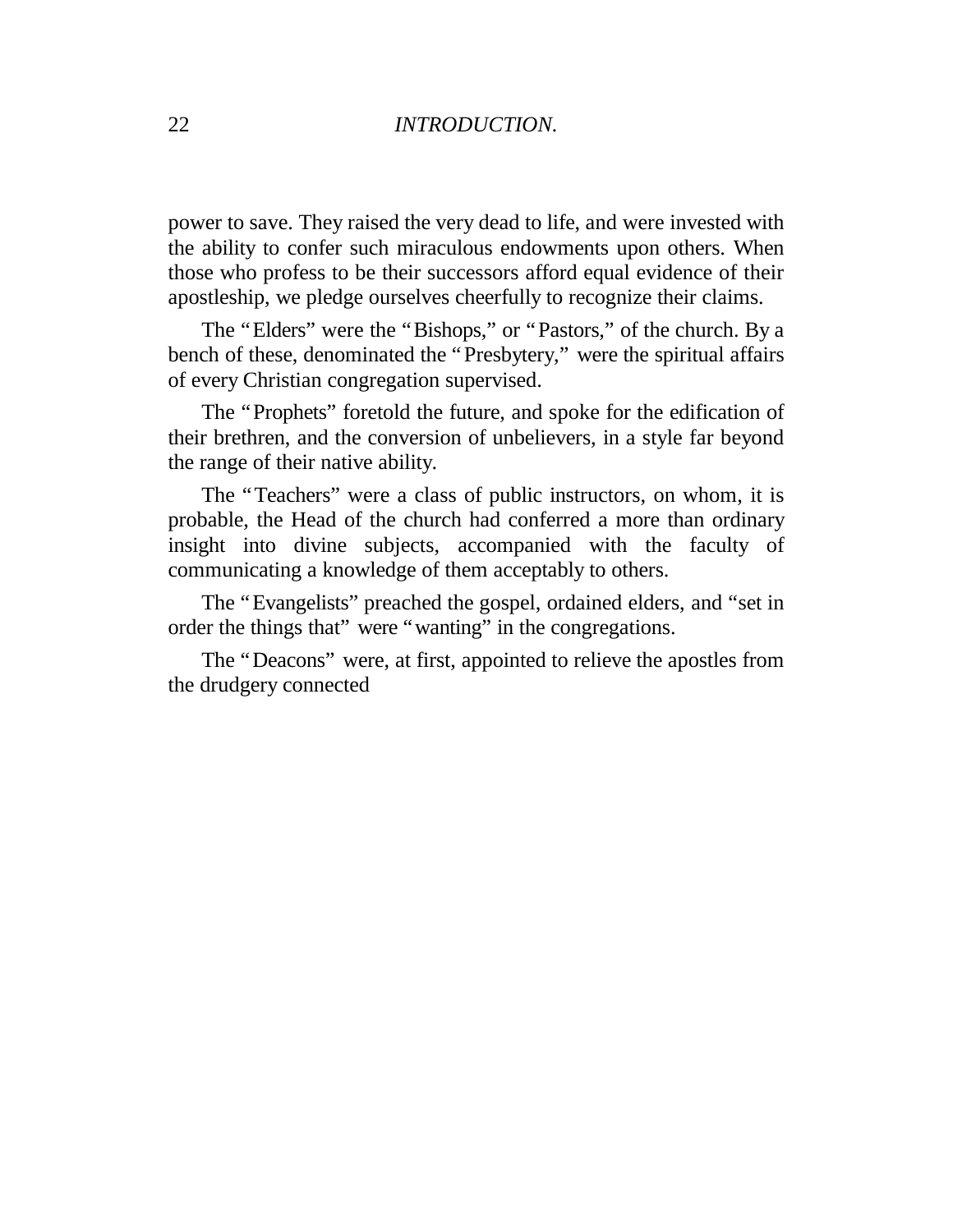with the Lord's Supper and the public tables, subsequently called "Agapae." Females, when necessary, filled this office, usefully to others, honorably to themselves.

Though each congregation was governed by the Presbyterial Senate, of which we have spoken, yet that council was of their own selection; and the fact that individuals were excommunicated and restored by the whole brotherhood, showed that, under God, they held the supreme power in their own hands.

Faith in the Messiah, repentance, reformation, the confession of Jesus with the mouth, and immersion into the name of the Father, and of the Son, and of the Holy Spirit, constituted the terms on which, by divine authority, they offered salvation to a lost world. They celebrated the Lord's Supper "on the first day of" every "week." They saluted each other by the endearing appellation of brother, or sister. On the ninth year after the organization of God's kingdom, Paul and Barnabas, by inspiration, named them "Christians." And as all the beautiful colors of the bow of heaven are but the manifested elements of pure light, so the attractive virtues which adorned their character constituted a complete development of love.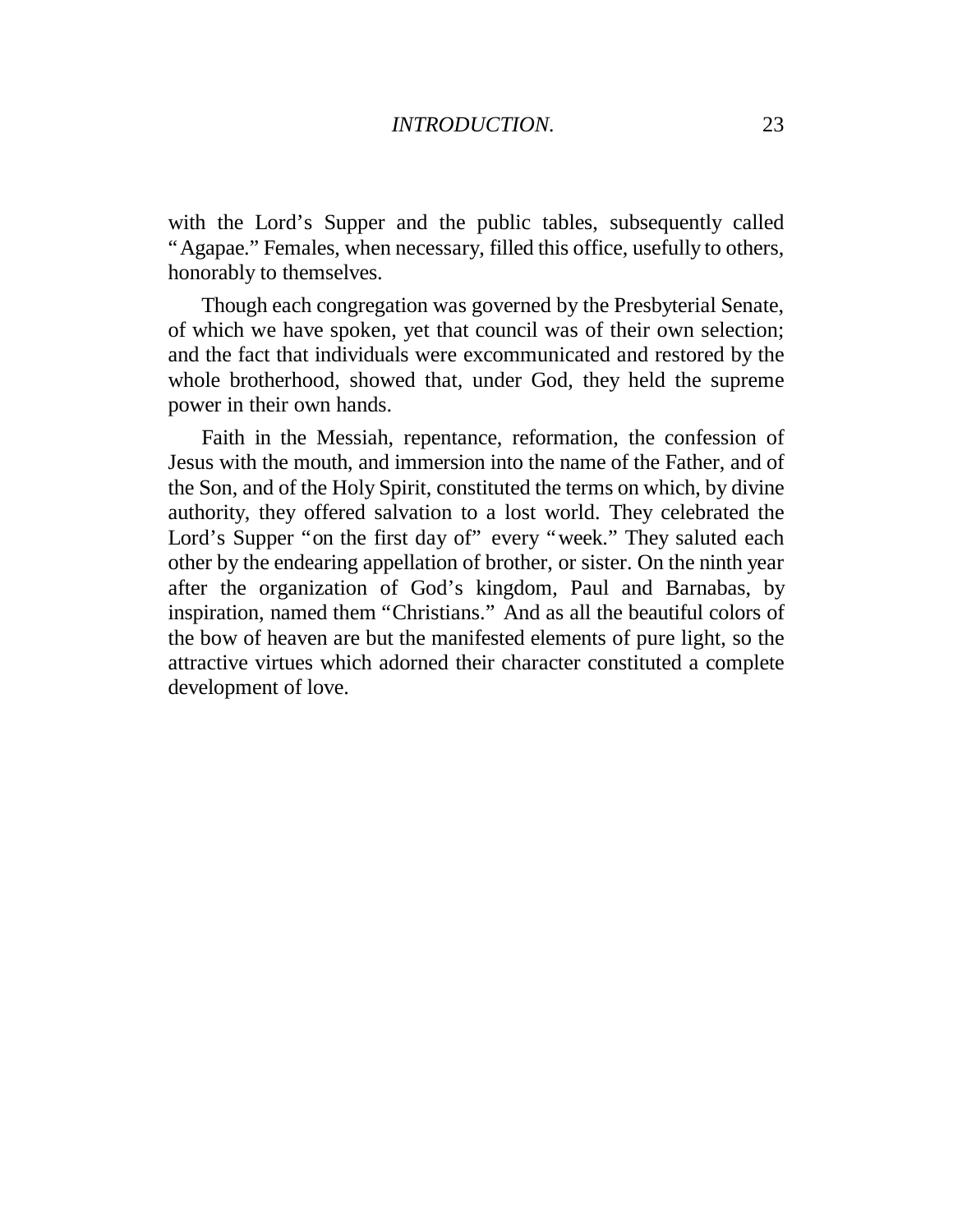## **SECTION IV.**

FROM this beautiful model the Christian Church soon began to diverge. The first important changes took place in its government. To these we propose to devote special attention. Other deviations kept even pace with them.

The presence of the apostles, whose authority in the church was paramount to that of all her other teachers and rulers, generated, during their life-time, a disposition to look up to some superior, which continued after their death. With the view of filling the place which they had occupied, the congregations endeavored to procure the relatives of our Lord, according to the flesh, for their bishops; failing to effect this, the presbyteries began to elect one of themselves to be their permanent president. To him the title of bishop, or pastor, soon began to be exclusively appropriated.

A powerful impulse in the same direction was given to the church by the introduction of Jewish ideas. The bishops proclaimed themselves the successors of the high priests, and conferred upon their co-presbyters and the deacons the honor of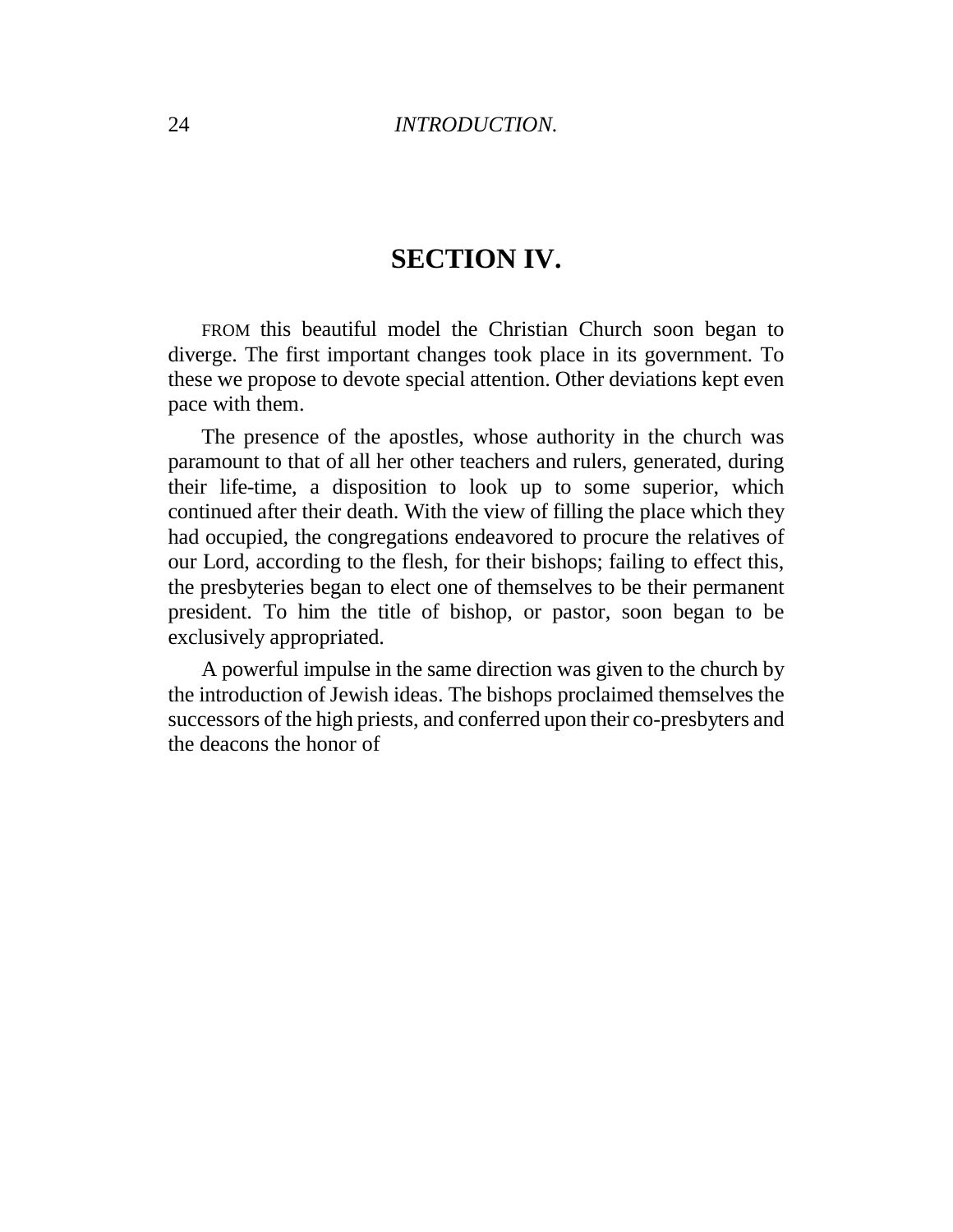succeeding the ordinary priests and Levites. They professed to be called of Deity immediately to their work, and to be a peculiar medium of communication between Him and men. It began to be considered improper for persons so sacred to devote much attention to the duties connected with any secular vocation. The Mosaic tithe-law was gradually brought to bear upon the people, with reference to their support; and acting upon the principle that their priesthood was literal, the Lord's table was styled the "Altar,"while the offerings of the people for the supper, the "love-feast,"and the poor, received the corresponding designation of "sacrifices."

It could not be thought arrogant, of course, for such favorites of Heaven to consider themselves vastly superior to their brethren, even though they might be decorated with the royal or imperial purple. Nor could it be denied that great splendor of apparel became them, as the successors of those, who, on public occasions, were, by God's authority, magnificently attired.

The rise of "Chorepiscopoi," or rural bishops, was attended with similar results. Christianity selected for the time and place of its advent the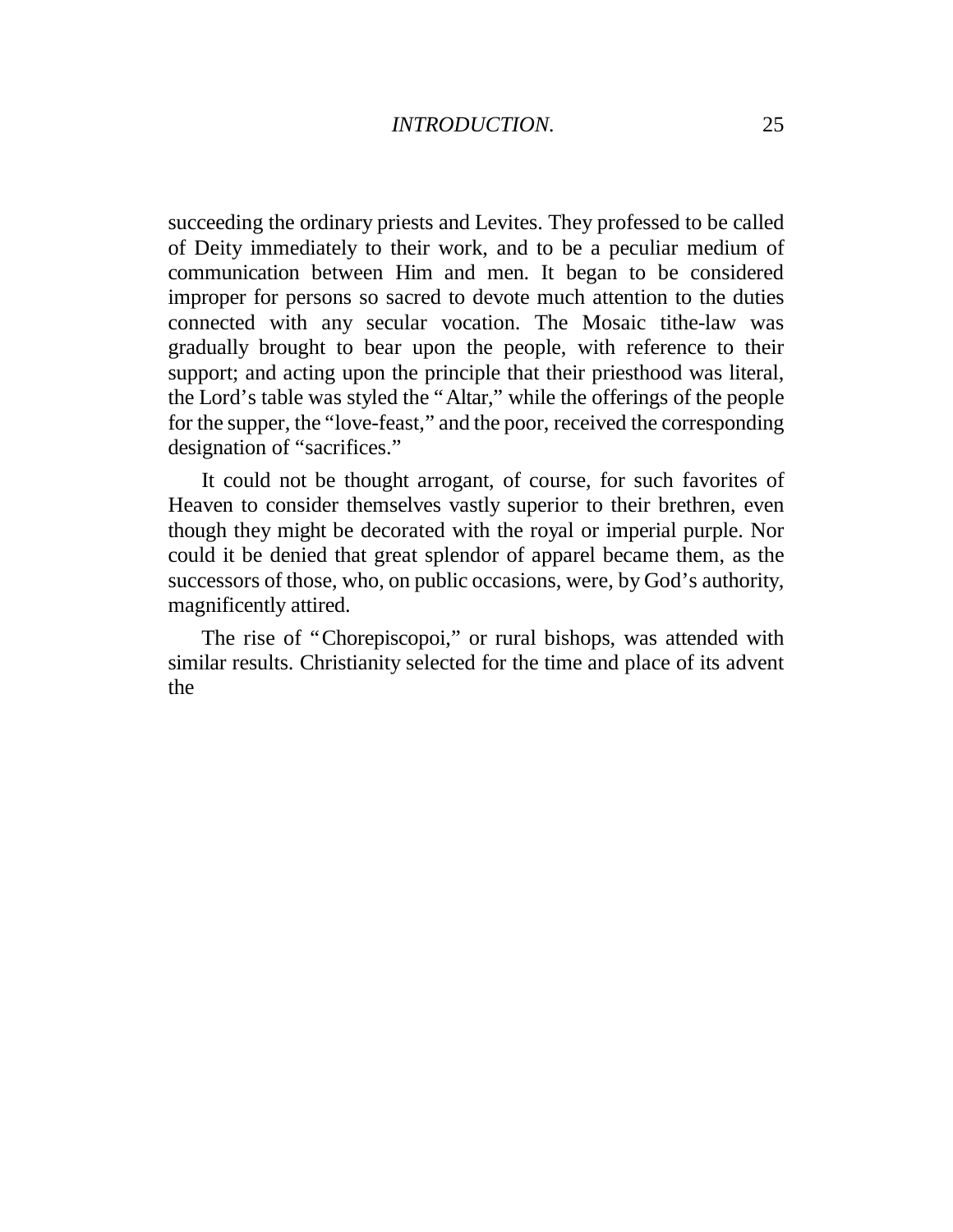most cultivated age of the ancient world, and the very center of that cultivation. Hence, in its wonderful history, churches planted at such places as Jerusalem, Antioch, Rome, Corinth, Ephesus, Sardis, Pergamos, Laodicea, Thessalonica, and Philippi, first attract our attention. The legitimate inference from this fact is, that it is not afraid of the light. Progress in science and literature favors its advancement; and not until human intelligence shall have still more nearly approximated its earthly culmen, will voices be "heard in heaven, saying, The kingdoms of this world have become the kingdoms of our Lord, and of his Christ: and he shall reign forever and ever."

In its primitive form, it was philanthropic. Its heart, like that of its great author, embraced the world. And yet, like the circling wave of the pool which continues to expand until it "lashes the resounding shore,"it first enfolds the nearest objects. Hence their own suburban population received the early attention of the city churches. Their exertions having been crowned with success, congregations so collected often sought and obtained an elder from the mother-church to become their bishop, and the whole, or a part of his sup-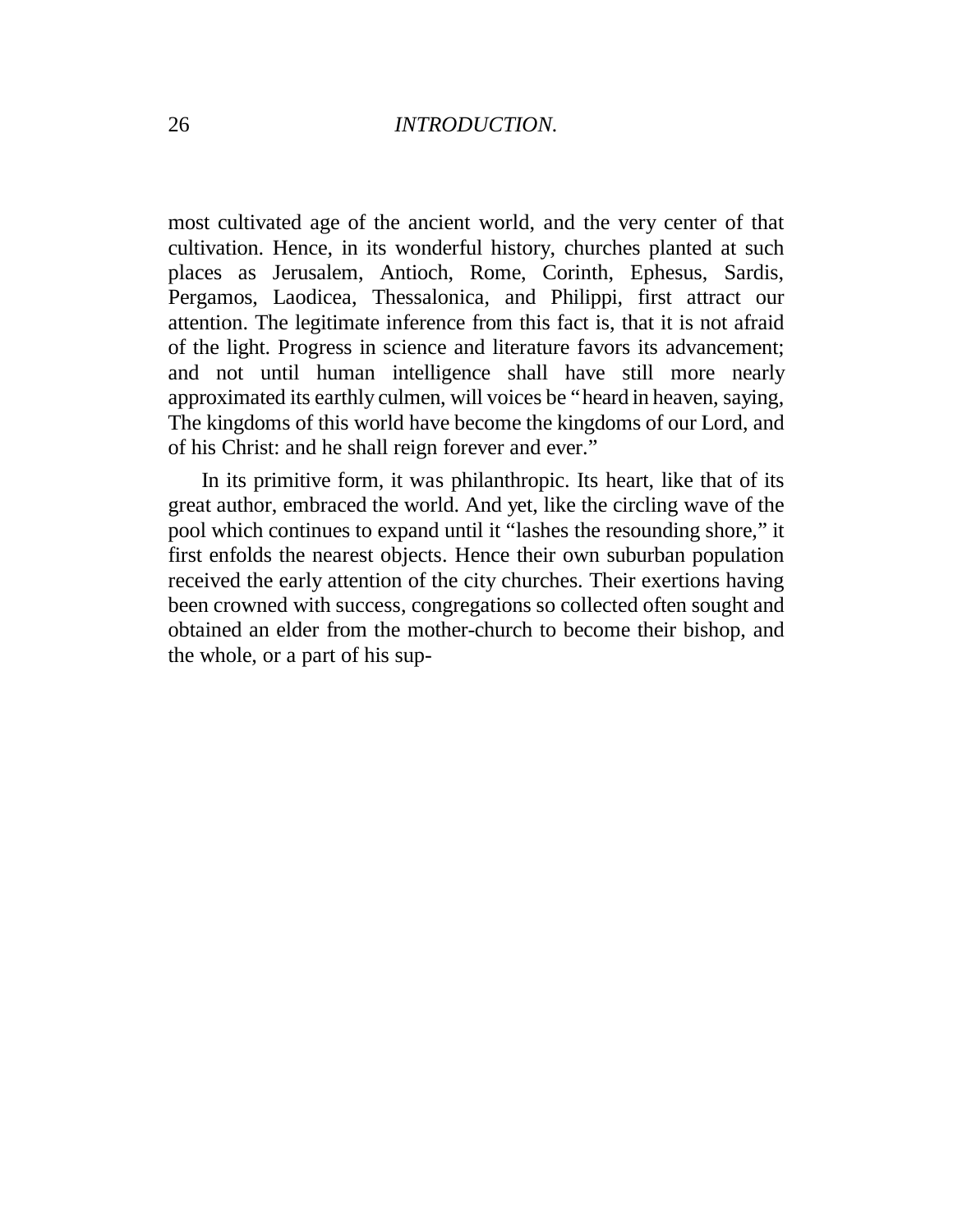port. This placed him in a position of dependence upon his former bishop, which was deeply felt, though in different ways, by both parties.

## **SECTION V.**

 $\overline{\phantom{a}}$ 

AMONG the causes which contributed to the downfall of primitive Christianity, no one was more influential than the institution of synods. The first was held between 160 and 170 A. D. They consisted of bishops, elders, and members, who represented the congregations of a Roman province. They met in its principal city, the bishop of which was considered best entitled to the position of moderator. As they always met at the same place, his moderatorship became permanent. At his order they convened and adjourned; through him they corresponded with other portions of the church; and by him was their general business, in the intervals between their regular meetings, transacted.

When it was deemed expedient that the churches of a prefecture should meet by representation, in council, its metropolis was also the stated place of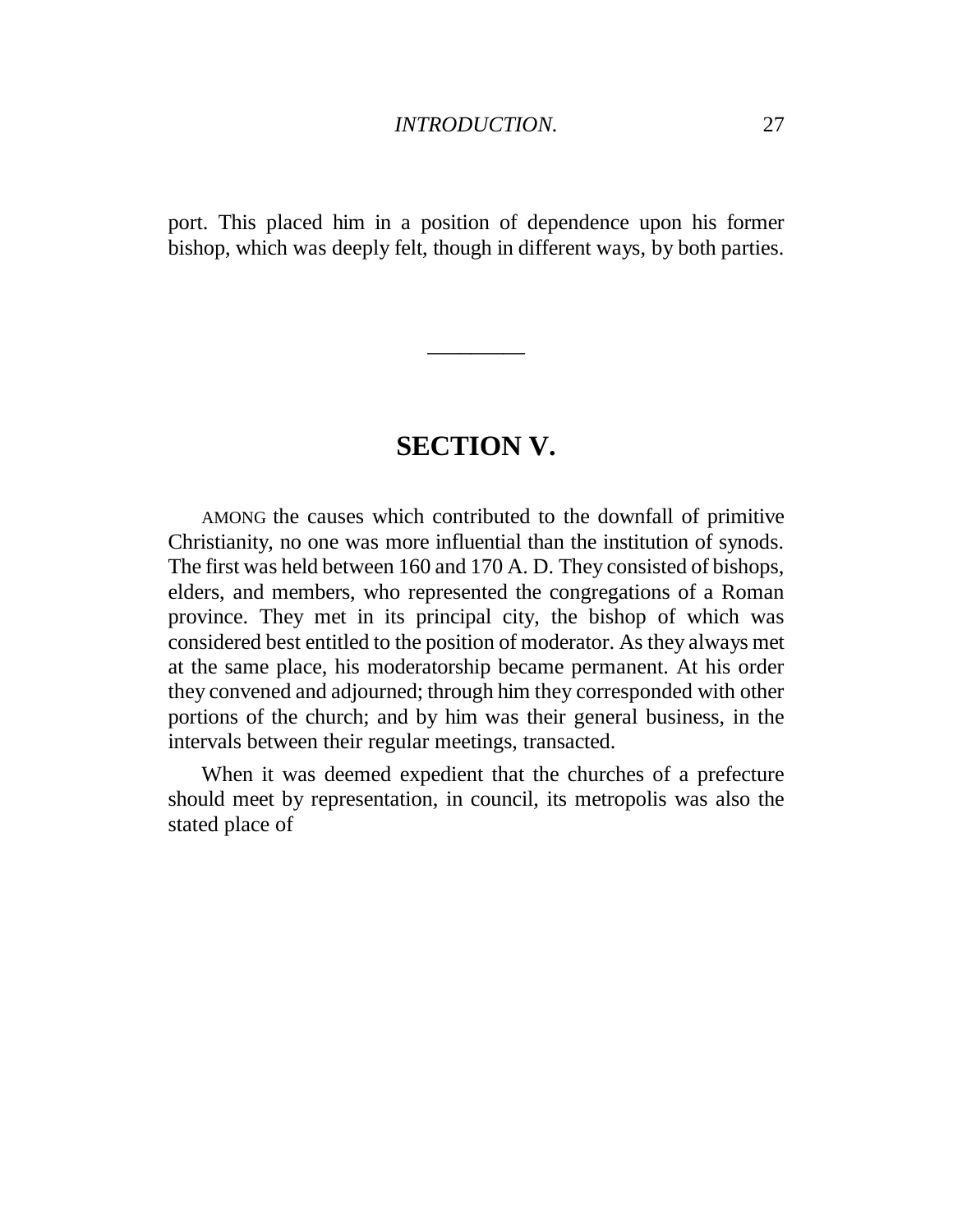meeting; and its bishop, under the influence of the views with reference to precedence which even then began to prevail among "the Clergy," again became their perpetual president, and sustained the same relationship to the provincial metropolitan bishops which they bore to the other bishops of their respective provinces, or which these sustained to the other members of the presbyteries by which the different congregations were governed.

Those best acquainted with such institutions and human nature, will most fully appreciate the influence which these permanent moderators could, would, and, I am sorry to add, did exert, for their own elevation, and the correspondent depression of their brethren.

The accession of Constantine "the Great" to the imperial throne, and the favors most lavishly bestowed by him and his Christian successors upon "the Clergy," completed the ruin of apostolic Christianity. The pride and ambition of the latter knew no bounds. Instead of remaining "the servants," they became the "lords of God's heritage," the patriarchs and bishops possessing the power, and surrounding themselves with the splendor of princes.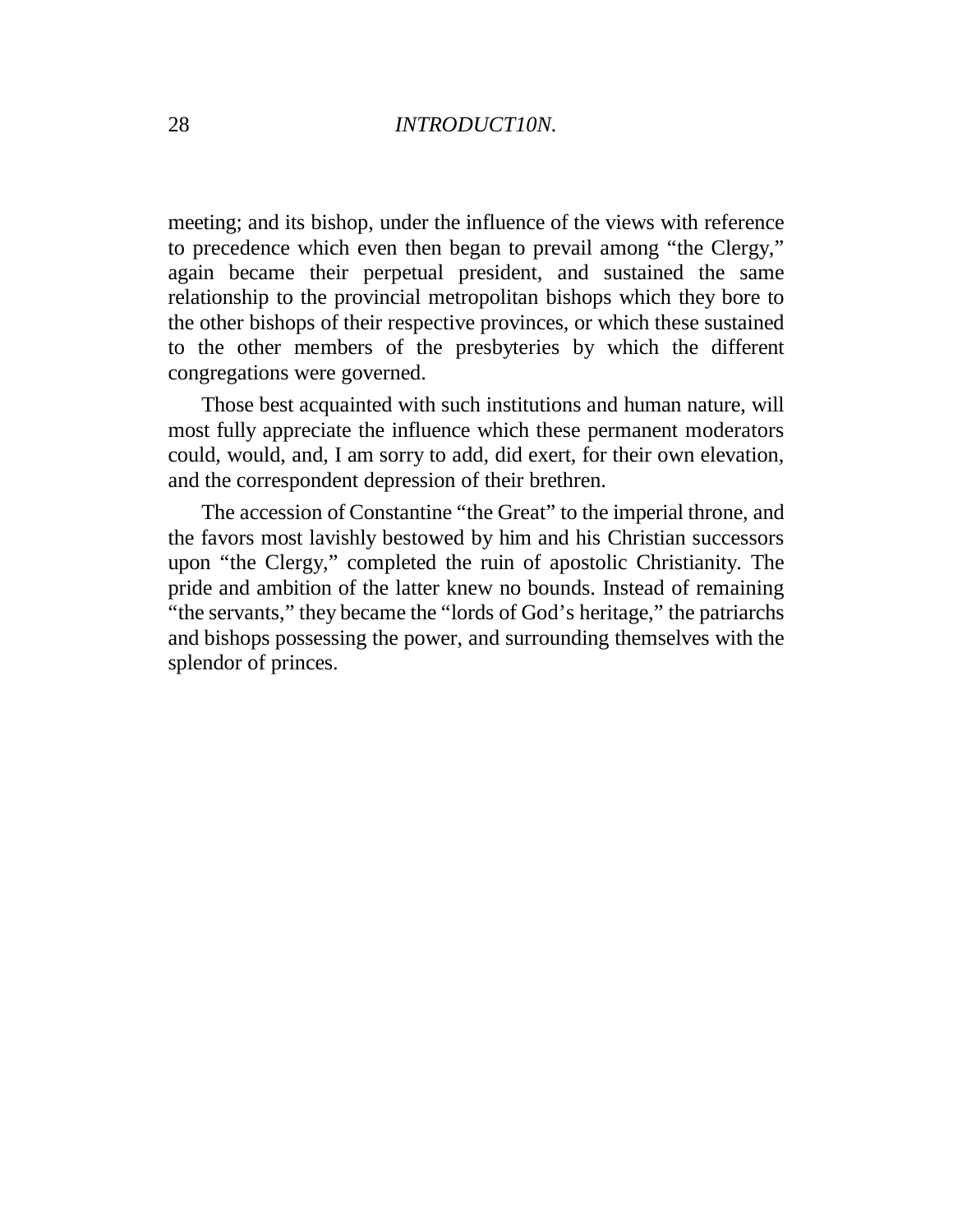All the advantages, by which power became centralized in the persons of other bishops, were enjoyed, to the highest degree, by the bishop of Rome. His church was the largest and wealthiest on earth. It was located in the metropolis of the civilized world; it was a "Sedes Apostolica," or church founded by an apostle; it was the stronghold of orthodoxy. The large number of chorepiscopoi dependent upon him contributed to his grandeur. Kings and emperors, to secure his influence in the accomplishment of their ambitious purposes, heaped wealth and honors upon him. The northern Barbarians, recognizing him as the chief pontiff of the Christians, transferred to him the veneration which they had formerly entertained toward their "Chief Druid." He construed the words of Christ, recorded in Matthew xvi. 18, 19, to mean that Peter should be head of the "Apostolic College," and claimed to be his successor. Forgeries were employed in bolstering his pretensions to temporal dominion. And availing himself, with consummate tact, of every circumstance that favored his advancement, without regard to truth or honor, he ultimately waved his scepter over a prostrate world, avowing, as God's sole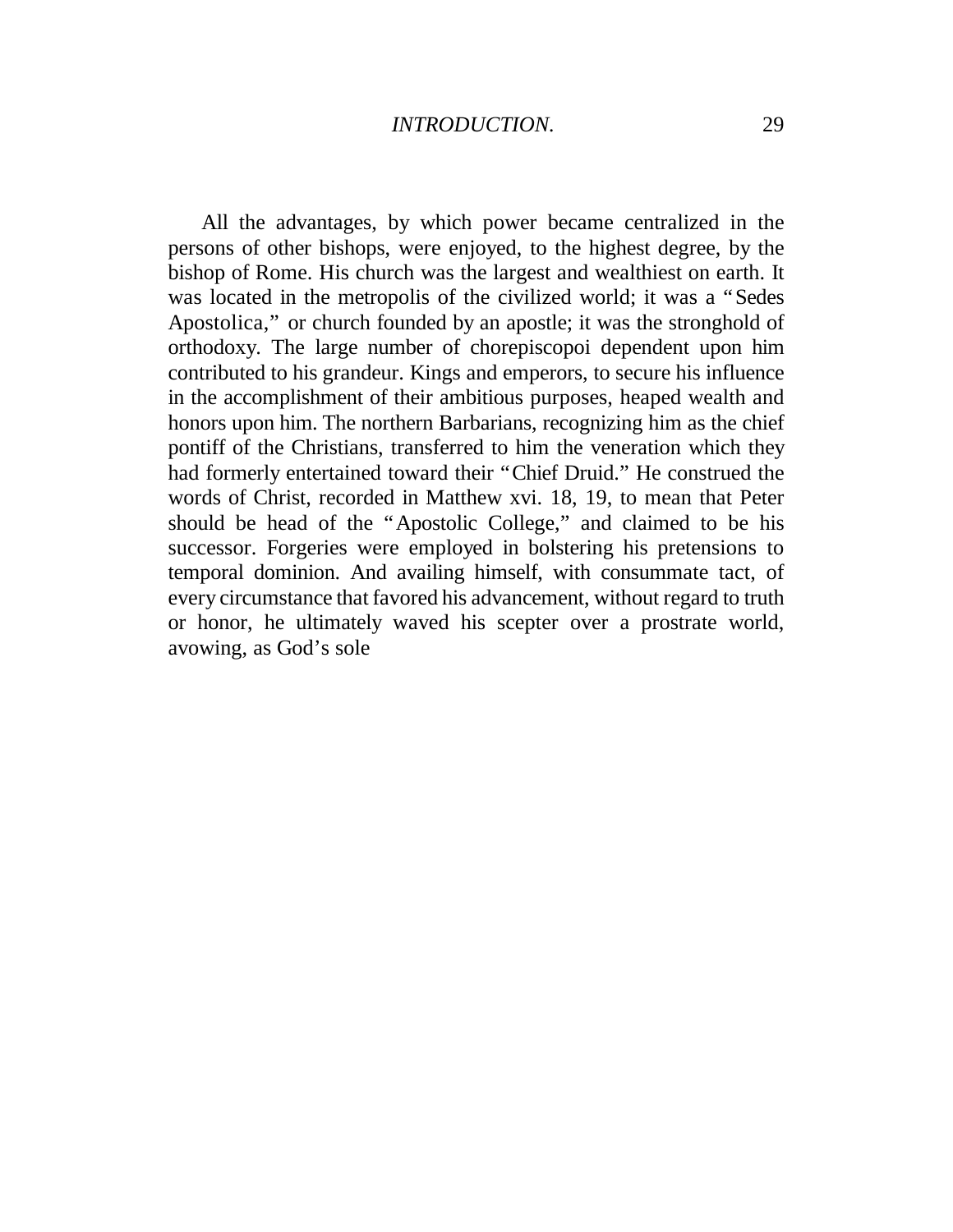minister plenipotentiary on earth, the right to dispose of its kingdoms and empires at his pleasure; and to bind and loose, here and hereafter, as regards man's immortal interests.

## **SECTION VI.**

 $\overline{\phantom{a}}$ 

THE character of Popery, thus developed, may be learned from its history, with many important pages of which the world generally are unacquainted. Enough is known, however, to sustain the sentiment, that when Daniel, and Paul, and John, by the light of The Eternal Sun, took the daguerreotype of a peculiarly wicked power to be revealed in future ages, and denominated, - with reference to its various phases, the "Little Horn," "The Man of Sin," "The Son of Perdition," "The Mystery of Iniquity," "The Two-horned Beast," and "Babylon the Great," *it* sat for the picture.

In the meantime, God, through the writings of such men as Athanasius, Augustine, Basil, Chrysostom, Gregory Nazianzen, Ambrose, Hilary, Jerome, and Lactantius, as by an angel ascending from the east, as it were, seals "in their foreheads"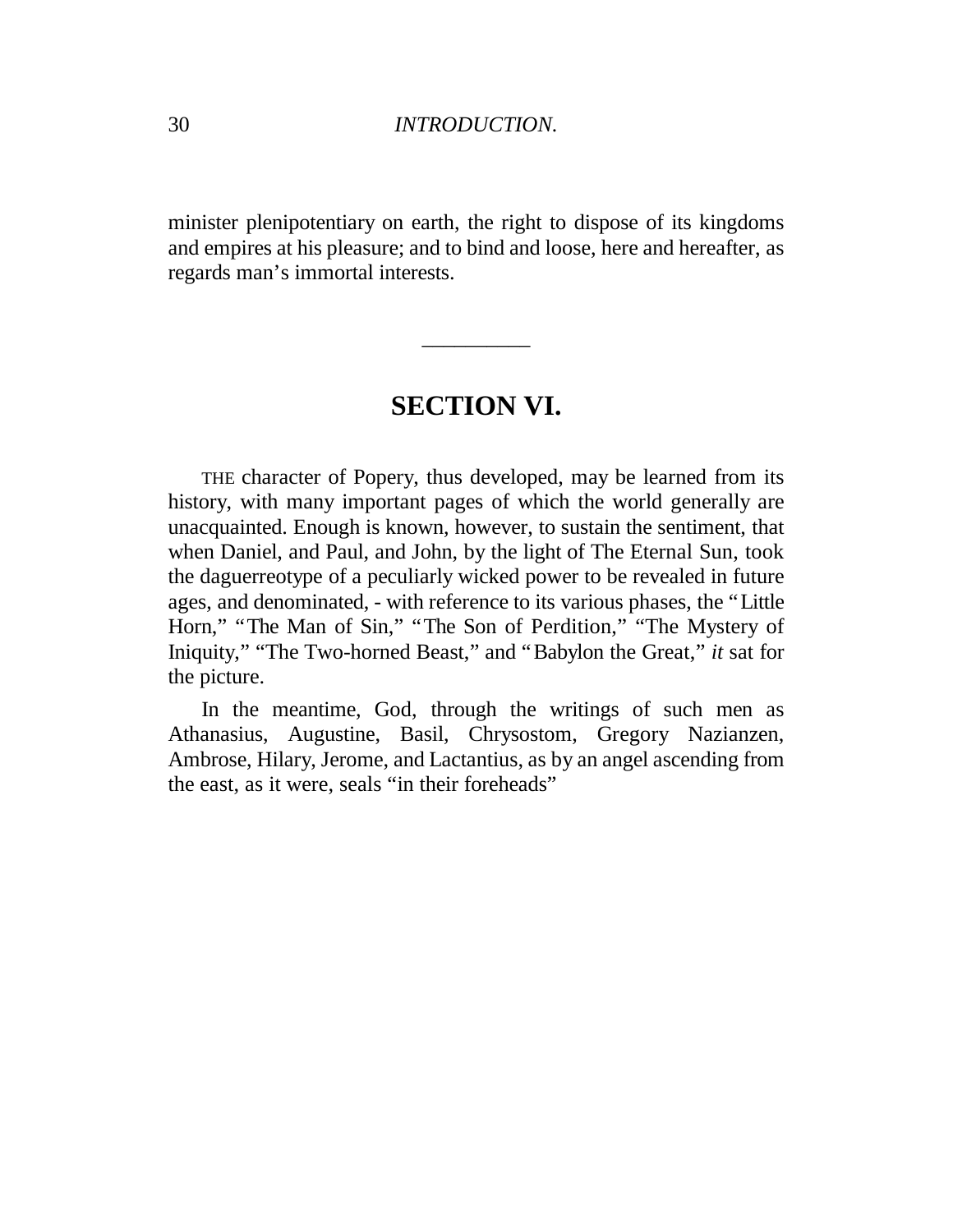a hundred and forty-four thousand of the antitypal Israel; thereby preventing the "Woman clothed with the sun" from being "carried away" by "the flood" of Barbarians which the dethroned "Serpent" "cast out of his mouth" after her; or drowned in the deluge of wordliness, willworship, and error, which state patronage, human policy, and false philosophy let in upon her.

Soon afterward she "fled into the wilderness." There God "nourished" her. And though "clothed in sackcloth," she bore as complete and satisfactory a testimony as that of "two" competent and concurring "witnesses" would be, against the maldoctrines and malpractices of the new race of Pagans, to whom "the court without" God's "temple" was "given" up, and who trod "the Holy City" "under foot."

She still lives. Clad in her celestial armor, treading not only upon *sub-luna-*ry things, but the *moon* itself, regarding the twelve apostles as her jewels, the gates of "Hades" have not prevailed "against her." And the period is not remote, if it has not already arrived, when she will come up "out of the wilderness, leaning upon her beloved,"looking "beautiful as Tirzah, comely as Jerusalem,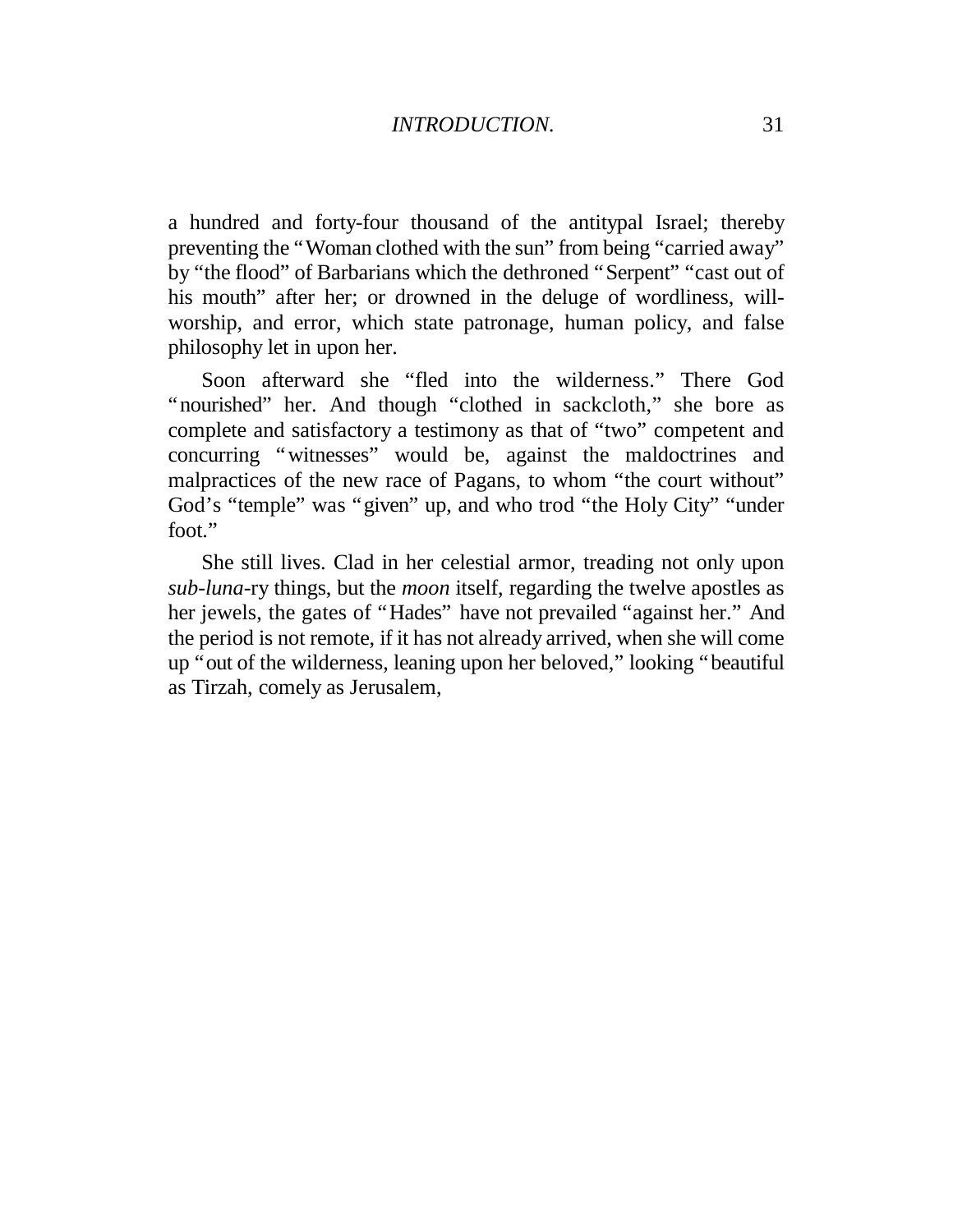fair as the moon, clear as the sun, and terrible as an army with banners."

The good men of Armenia, Mesopotamia, Pontus, Cappadocia, Thrace, Italy, Switzerland, Bohemia, France, England, Scotland, and Germany have accomplished wonders toward the overthrow of earth's antichristian powers; but they left their work incomplete. Within the precincts of what is usually regarded as evangelical Christendom, we still hear of names, creeds, councils, rites, officers, and laws, unwarranted by the word of God.

Out of the midst of this chaos, and refulgent with the light of the "nineteenth century," looms up an organization styled the "Christian Church." Its object is to carry out, to the utmost limit of practicability, the Reformation initiated by God's "witnesses" during the "dark ages." This it proposes to accomplish by a method which, though simple, must be regarded as effectual. It is to reduce or elevate the religion of mankind to the heaven-originated model revealed in the New Testament.

That this statement is true, will appear from the following facts: First, They have adopted the primitive name, "Christian." Secondly, In offer-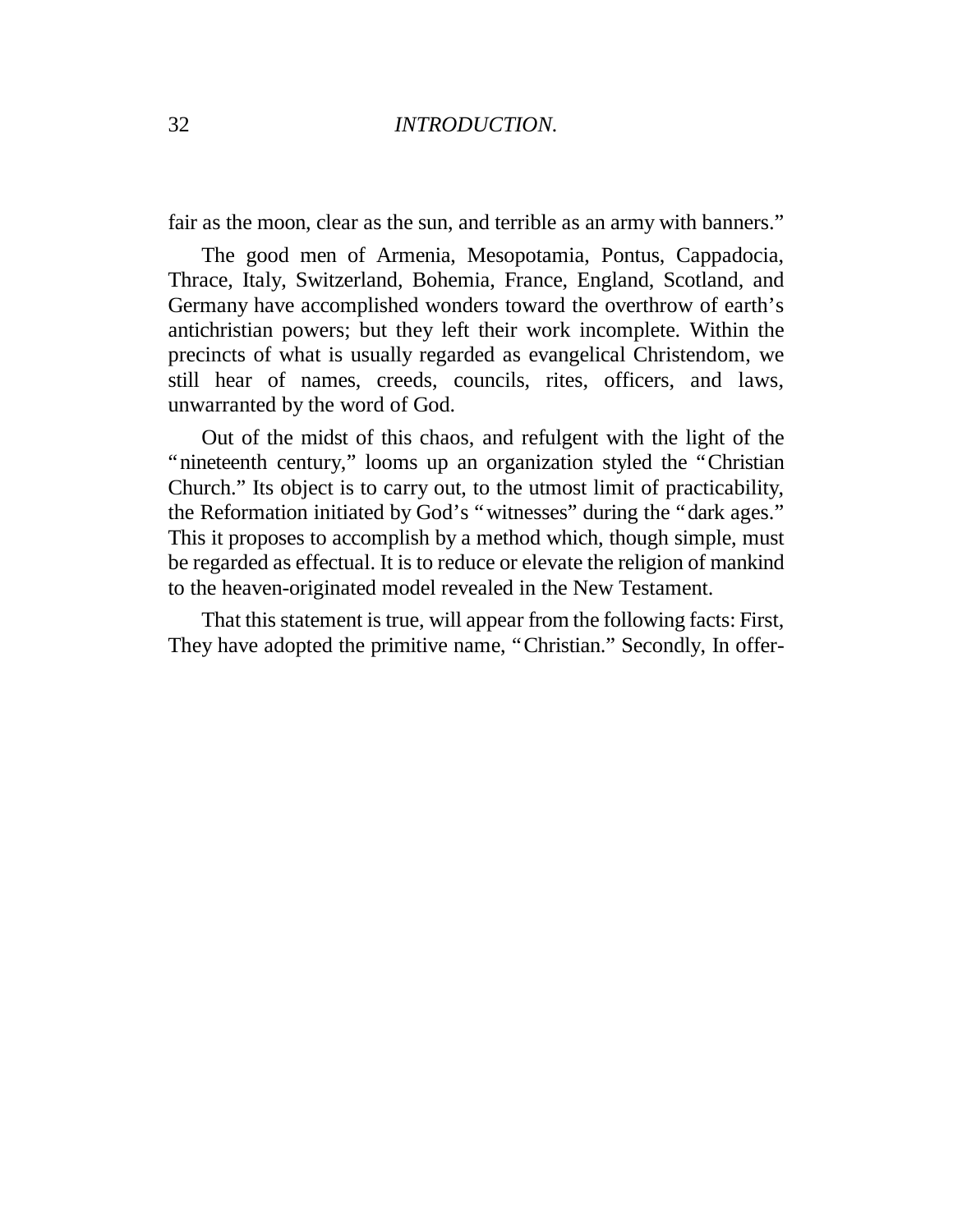ing salvation to mankind, they merely repeat the terms on which it was proposed to our race by the men of God who organized his kingdom; they are faith in Jesus Christ, repentance, reformation, confession "with the mouth" of the "Lord Jesus," and baptism, into the name of the Father, and of the Son, and of the Holy Spirit, as the steps by which we ascend into that kingdom, the birth by which we are introduced into God's family; and unreserved submission to all his laws through subsequent life, as the only condition on which we can found a rational hope of ultimately realizing eternal salvation. Thirdly, Their creed is scriptural, being the "Scriptures" themselves. Fourthly, Their baptism corresponds with the "pattern," being performed in pools and rivers, and resembling a birth, or a burial and resurrection. Fifthly, Their government is conformed to that of the "Apostolic Church,"so far as *that* was designed to be permanent. The apostolic and prophetic offices are no more. They retain those of evangelist, elder, pastor, or bishop, teacher, and deacon; and while each of their congregations is supervised by the original presbytery, the supreme authority is vested in the whole fraternity.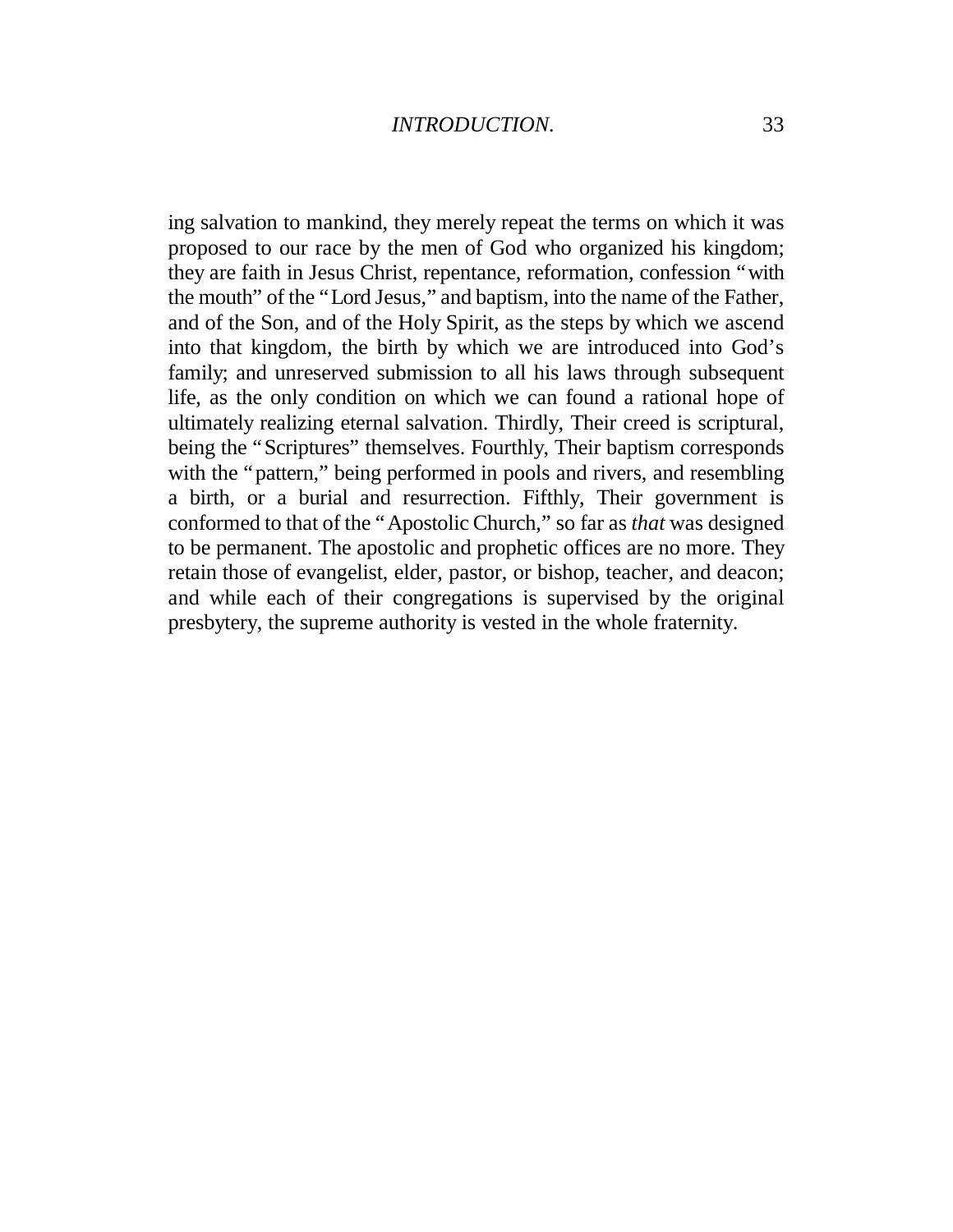Sixthly, Their worship agrees with the sacred writings: "On the first day of" every "week," they "come together to break bread." On such occasions they read and preach the word of God, exhort each other, offer prayers and praises and thanksgiving to Jehovah, and contribute to the necessities of the poor.

## **SECTION VII.**

\_\_\_\_\_\_\_\_\_

WHY can not all who love our Lord on earth unite on such a basis? "Oh!" says one, "the various denominations which now exist do more good, under the influence of ambition, than they would from love to God and man." Is this sentiment just? Do modern Christians use greater personal exertion, make greater sacrifices, or contribute more money, in proportion to ability, to promote the temporal and eternal welfare of our race than did the members of the primitive church? I need but to propose this question; your own good sense and intelligence will at once suggest the appropriate response.

"If Christians all belonged to one party they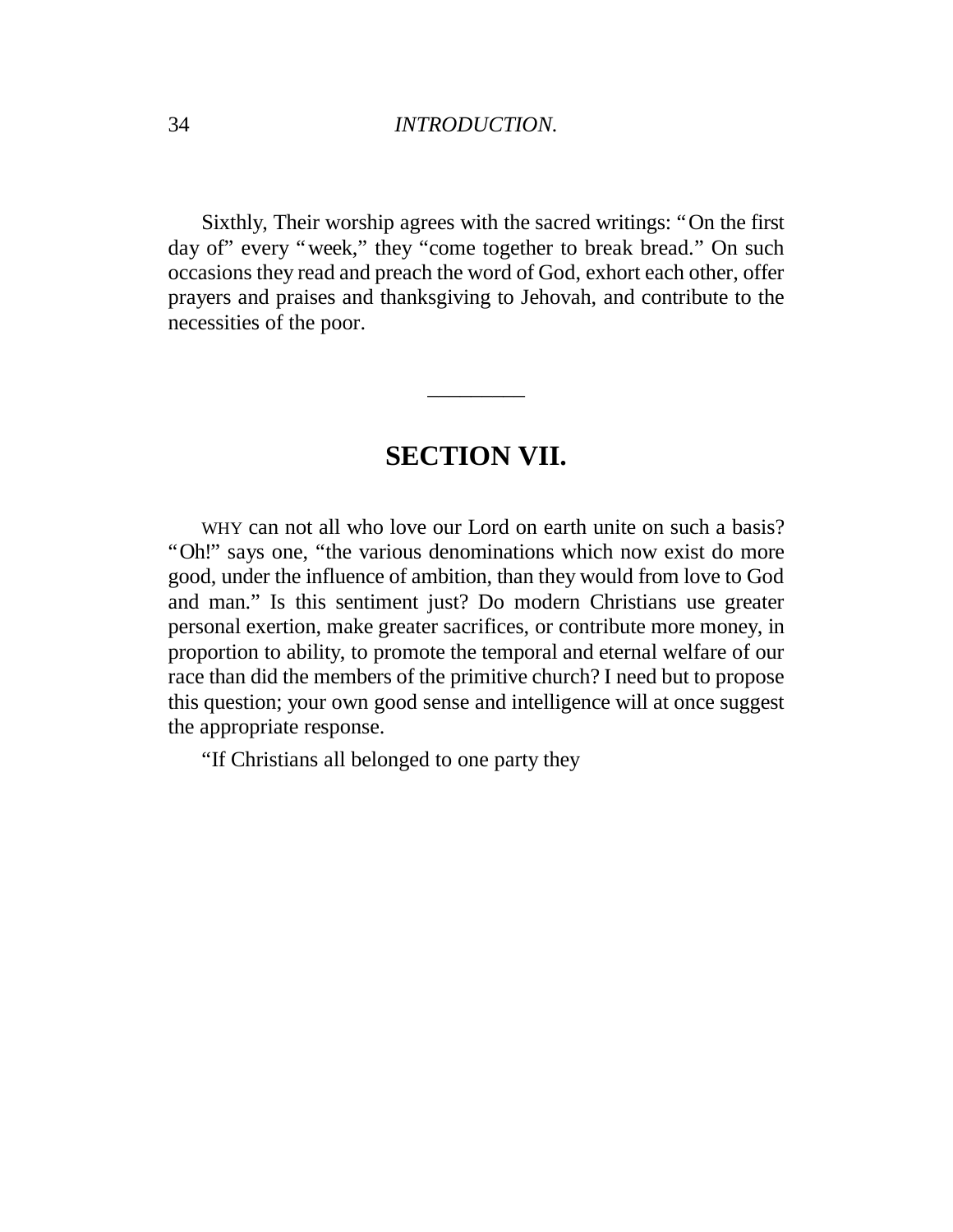would abuse their power," observes a second objector. Ought we not to decline personal influence from the same consideration? Prevent the centralization of power in the church by the organization of councils above the original presbytery, and the danger vanishes.

"The espionage exercised by one denomination over another renders them more circumspect, as regards their deportment, than they would otherwise be," remarks a third. That is, "we are benefited by the malicious scrutiny of our enemies. We shall, therefore, exercise special care that some of our fellow beings shall always sustain so useful a relationship to us."

"The present state of the religious world," rejoins a fourth, "is preferable to one organization, from the fact that persons of every variety of intellectual and religious character can find, among the different churches, homes congenial with their peculiar views and feelings." The substance of this objection is, that "man's plan for the ecclesiastical accommodation of our race is preferable to God's."

Such unity in God's family is desirable. First, because it would banish from it a vast amount of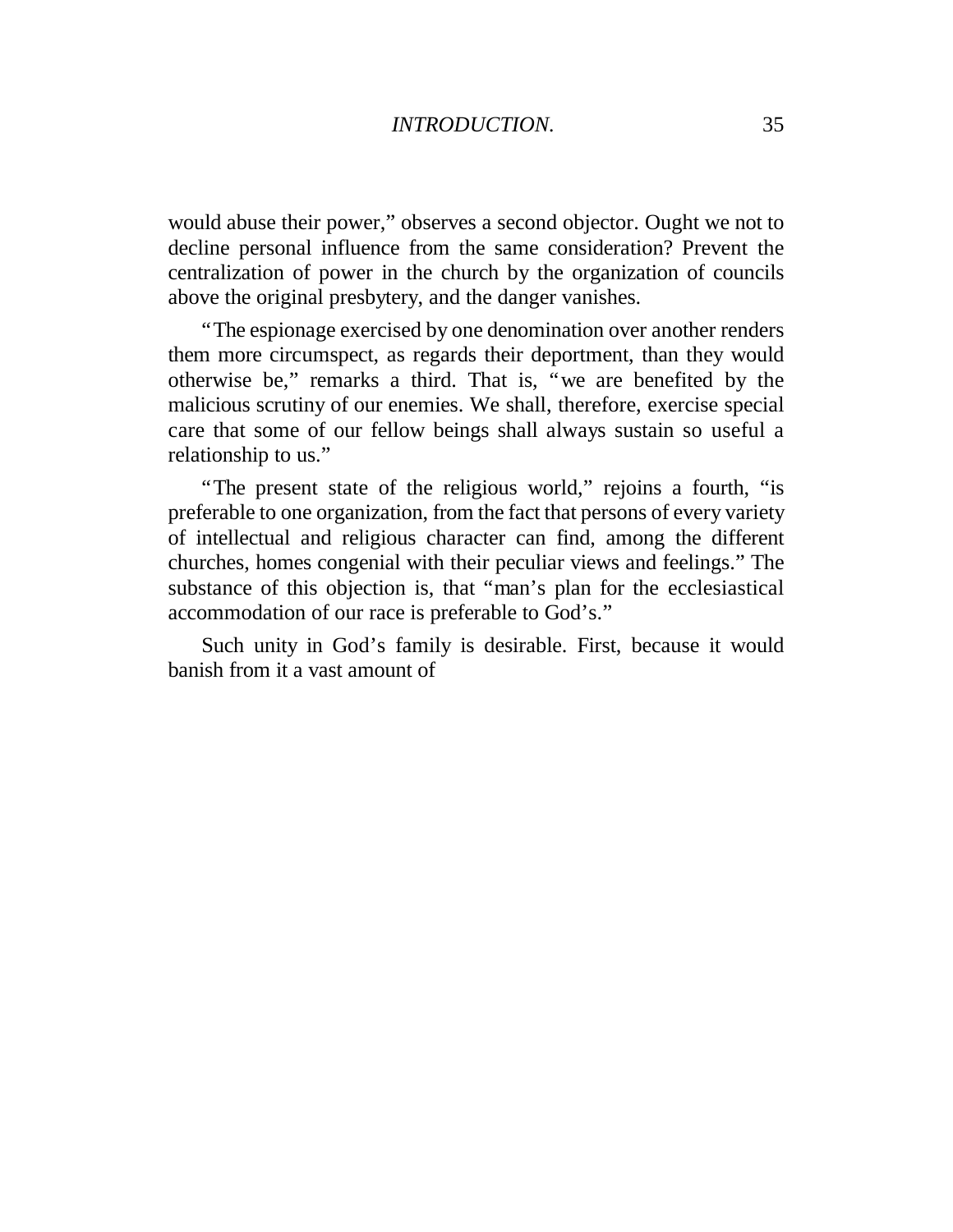envy, jealousy, malignity, and detraction, the results of ungodly ambition. Secondly, because the love flowing from it would soon sweep away the infidel objection to Christianity; viz., "See how these Christians hate each other;" and operate favorably toward the removal of another, viz., "There is such a diversity of opinion among you, that we know not what to believe." Thirdly, because the moral power, now worse than wasted by the friends of Christ in efforts to destroy each other, would be expended in endeavoring to render his kingdom universal. Fourthly, because the money now invested in superfluous houses of worship throughout Christendom, would go far toward the supply of every human family on this "Emerald Isle" of immensity's blue ocean, with a copy of God's book in their own language; while, Fifthly, its host of supernumerary preachers, now an incubus on the resources of the church, would be at once available for the cultivation of those "waste places of the earth, which are full of the habitations of cruelty."

"The scheme is utterly impracticable," responds a fifth. That this objection is equally unfounded with the former, will appear from the following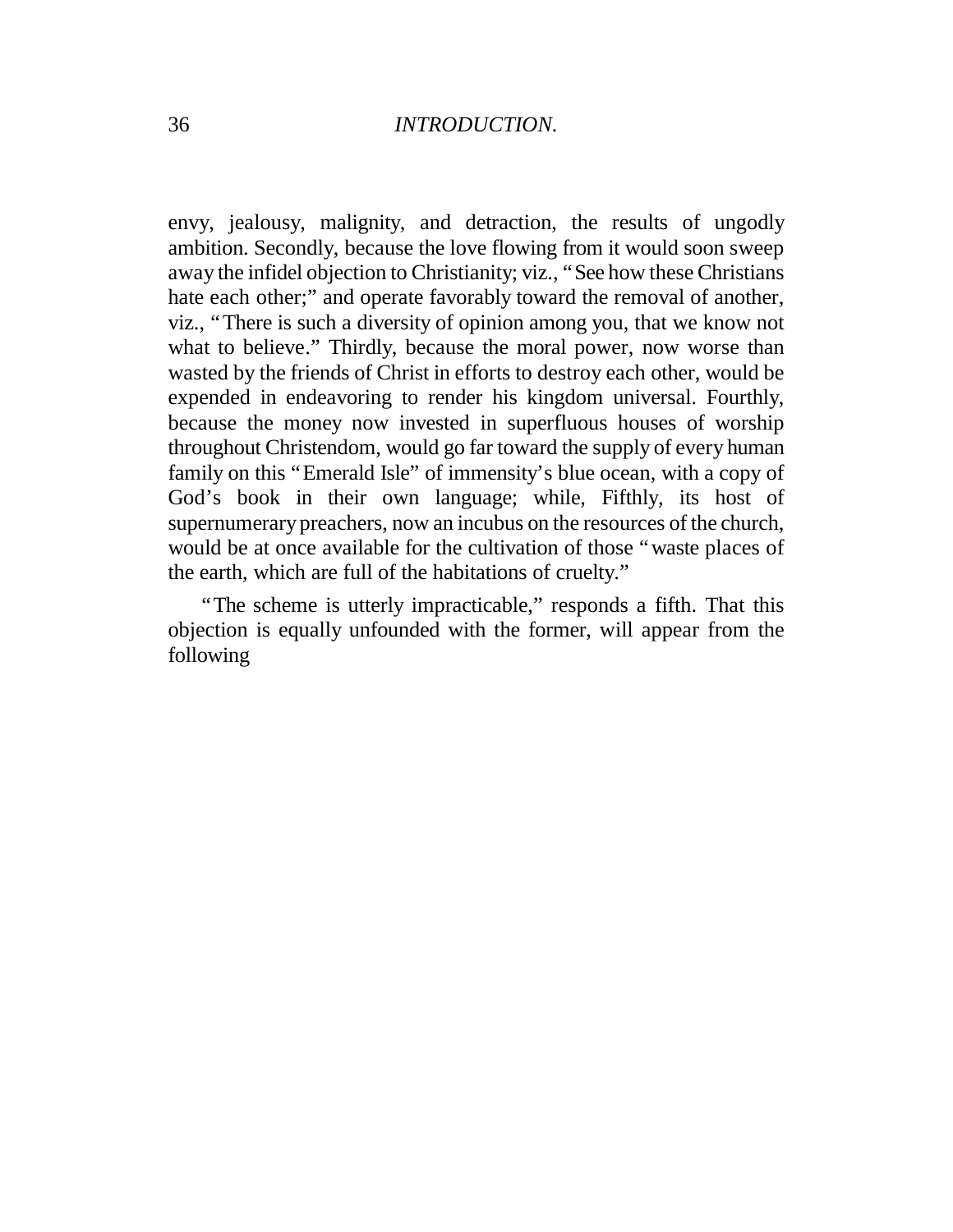facts: First, such union did exist among primitive Christians. Secondly, the differences of opinion that then prevailed among those connected with the Oriental, Egyptian, Grecian, Roman, and Jewish schools of philosophy and religion, were almost as numerous and irreconcilable as those which now exist. Thirdly, the "Christian Church" of our day has, thus far, proved a "success,"eight or nine hundred thousand persons, of varied rank, talent, and education, having, within a few years, become thus united in one holy, happy fellowship. Of this movement, which I regard as the brightest gem in that crown of glory by which the brow of the nineteenth century is encircled, allow me the pleasure of introducing to your respectful consideration one of the most distinguished Pioneers.

THE AUTHOR.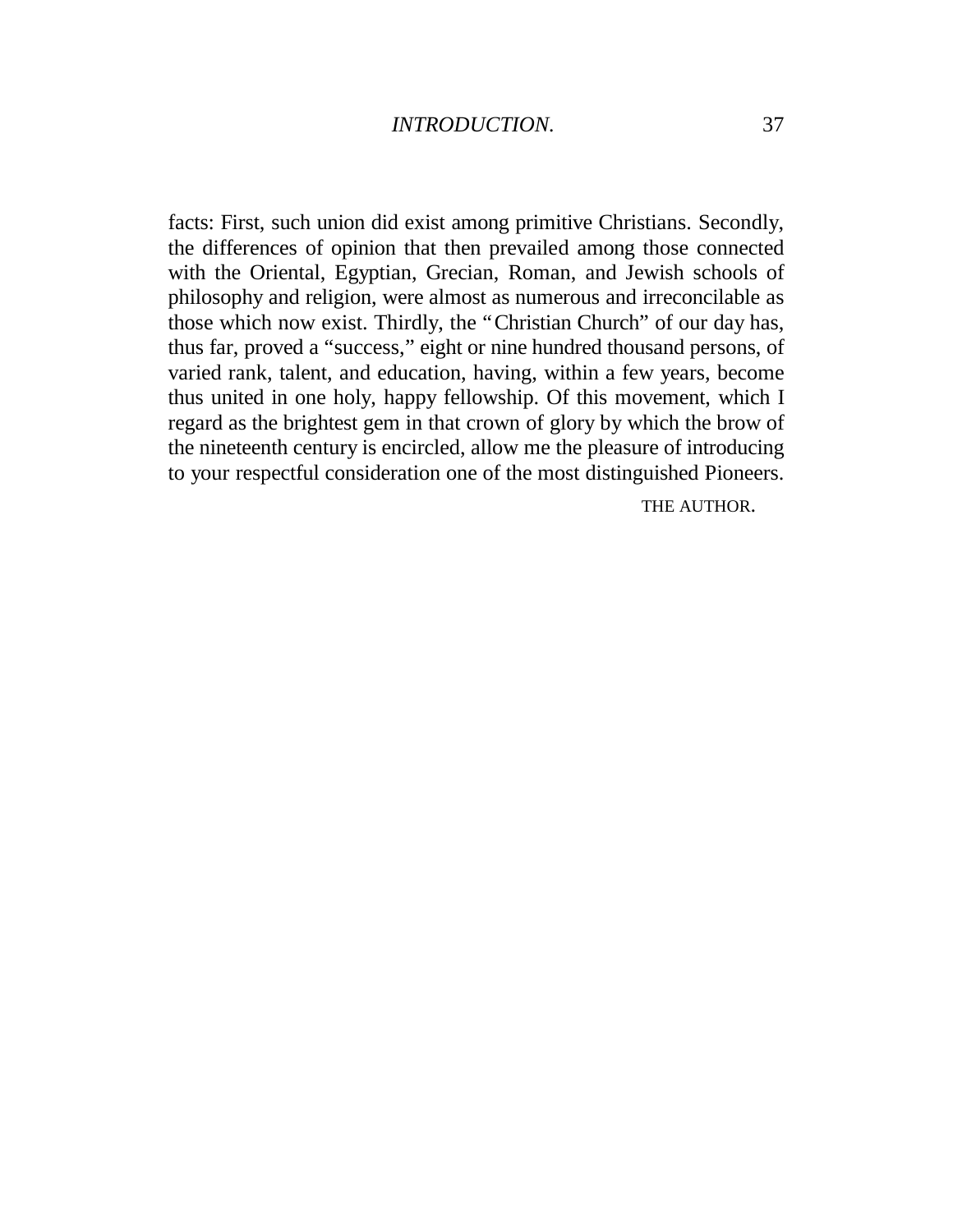## MEMOIR

## OF

# JACOB CREATH, JR.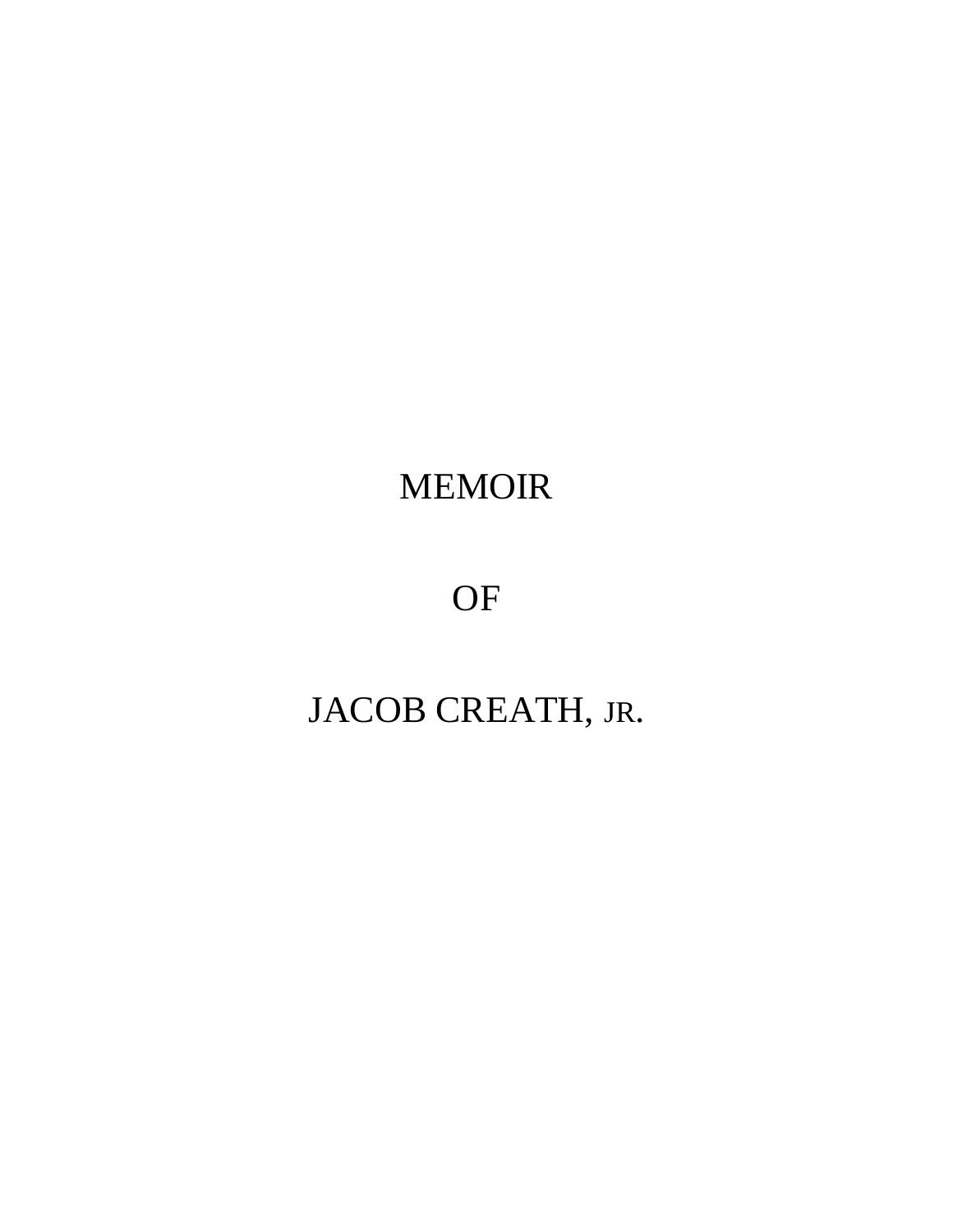## <span id="page-35-0"></span>MEMOIR OF JACOB CREATE, JR.

## CHAPTER I.

 $\frac{1}{2}$ 

Elder William Creath, the Father of Jacob Creath, jr. — Samuel Creath, his Grandfather— Birth of Jacob Creath— His Mother — Her Name, History, and Character.



LDER WILLIAM CREATH, of Mecklenburg County, Virginia, the father of Jacob Creath, was born on the twenty-third of December, 1768, during the passage of his father and mother from Dublin, Ireland, to Nova Scotia. His father, Samuel Creath, and his mother, were also from Dublin. Her maiden name was Susan Moore.

By education and profession they were Presbyterians. He lived and died a member of that organization. His son William was, of course,

(41)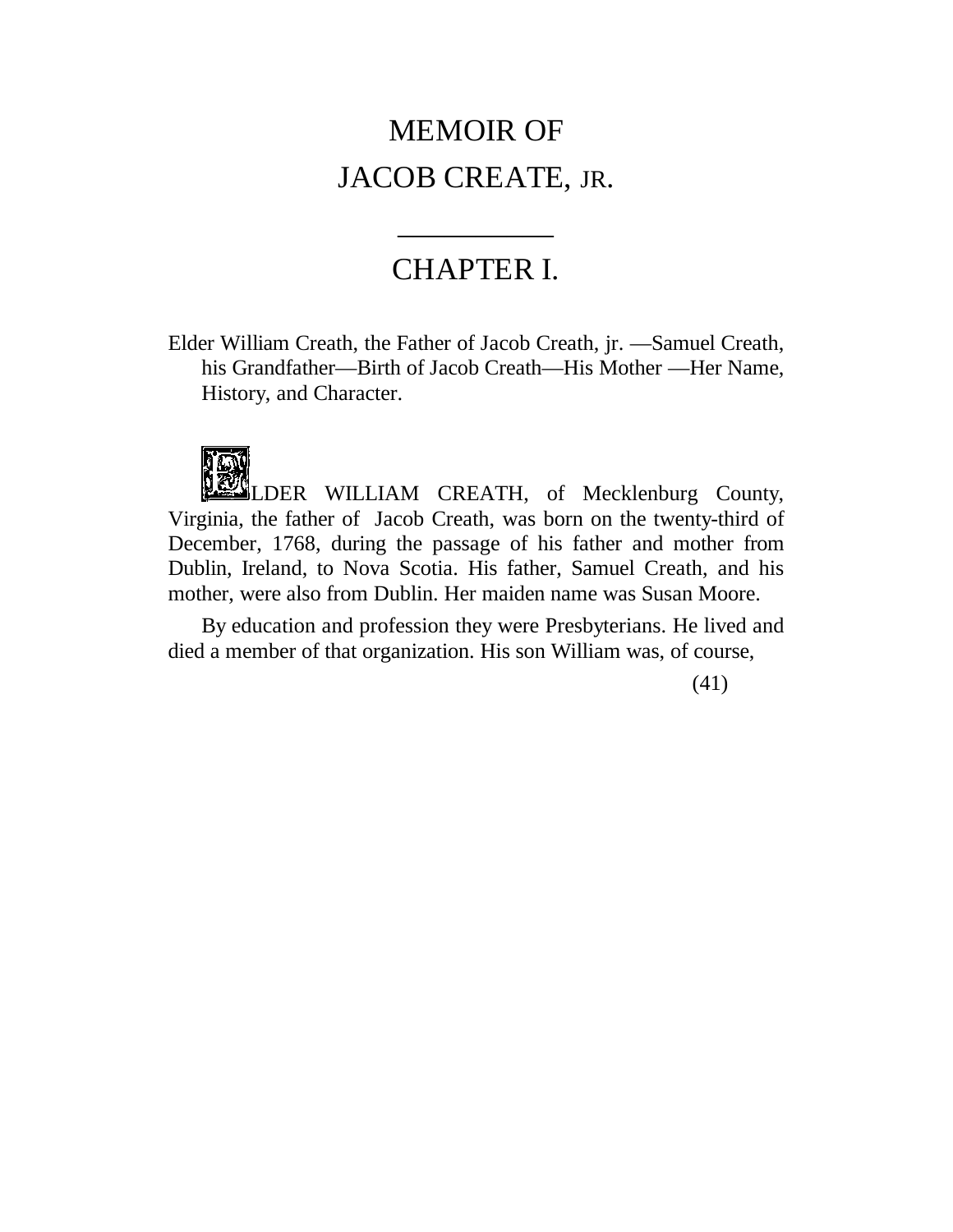educated in the same faith, and continued in the same body until A. D. 1787, when, upon profession of his faith in Christ, he was immersed by Elder Henry Lester, and joined a Baptist congregation in Granville County, North Carolina, under the pastoral care of Elder Thomas Bass.

After his baptism he lived and studied theology with Elder John Williams, a Calvinistic Baptist preacher, of Charlotte County, Virginia. Even at so late a period of the world's history as this, young preachers were informed that "special preparation for the performance of their public duties was unnecessary, inasmuch as the Holy Spirit, on such occasions, would directly communicate to their minds all the thoughts and words which were requisite." The subject of this brief sketch acted upon such suggestions, but found, after a few experiments, that he could always speak most intelligently, eloquently, and profitably to others on subjects which he had thoroughly matured by previous reflection. In Brother Williams he found a talented, pious man, and a true friend.

During the last twenty years of his life, Elder Creath traveled extensively, preaching in North Carolina, Maryland, and the middle and lower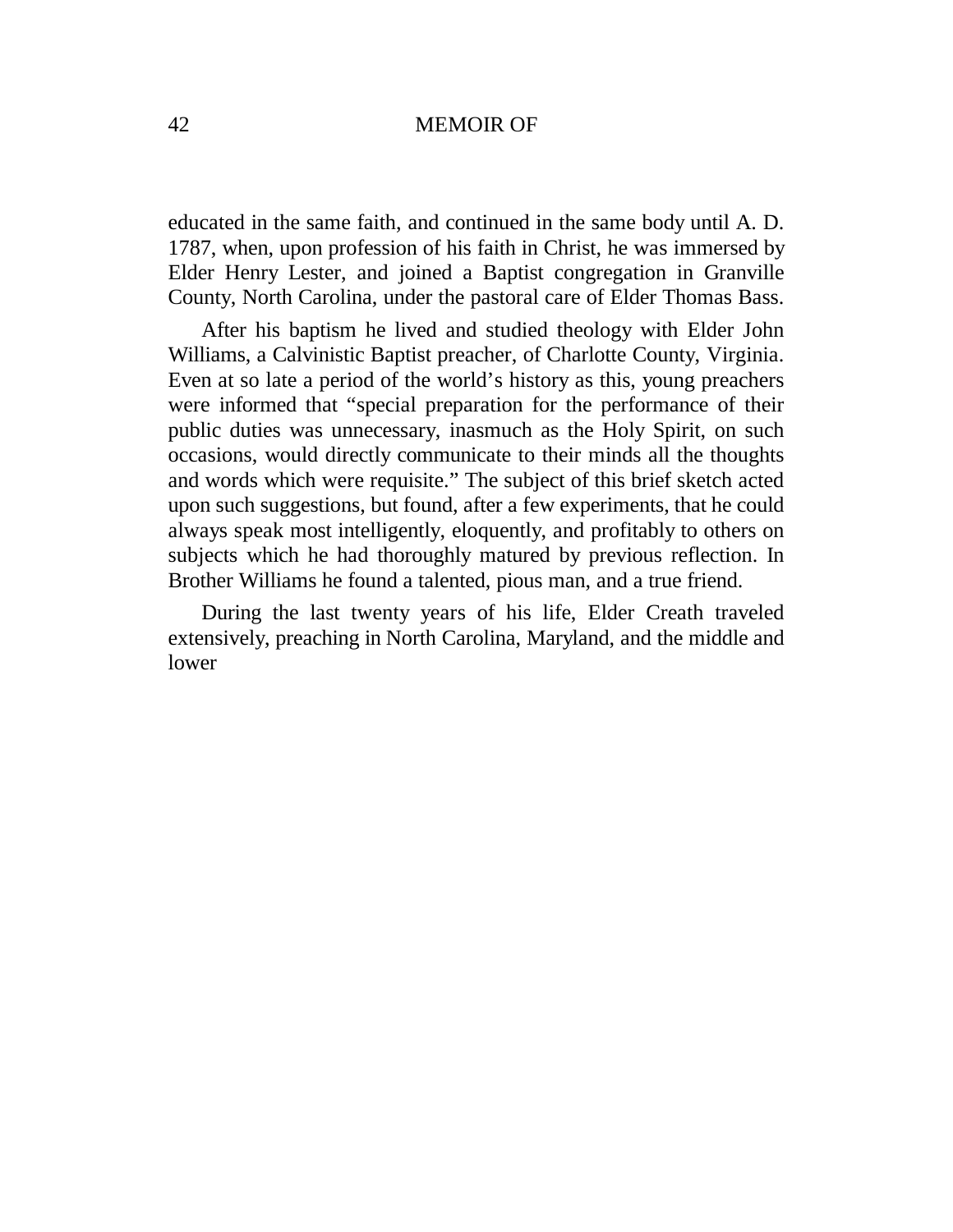parts of Virginia. He kept a record of his travels, embracing dates, places, persons, and occurrences. It is to be regretted that this is not accessible, so that full justice might be done to the character of one who stood high among his brethren, and was instrumental in turning "many to righteousness."

He was the contemporary and friend of John Leland, Robert B. Semple, Andrew Broaddus, sen., Elder Courtney, Benjamin Watkins, Ely Clay, John Kerr, Richard Dabbs, Robert T. Daniel, James Shelburne, David Barrow, A. W. Clayton, and Lewis Lunsford. His arguments were powerful, and his appeals to the heart irresistible. A deist of his acquaintance once remarked that "there were but two things that could make him cry— the one was shaving with a dull razor, the other was hearing William Creath preach." A member of Congress observed, that "he was the only man he ever heard who could deliver a three hours' speech without saying something that was not worth hearing."

He was five feet ten inches in height. His complexion was florid. His eyes were dark, and full of fire. His hair was black as a raven. His form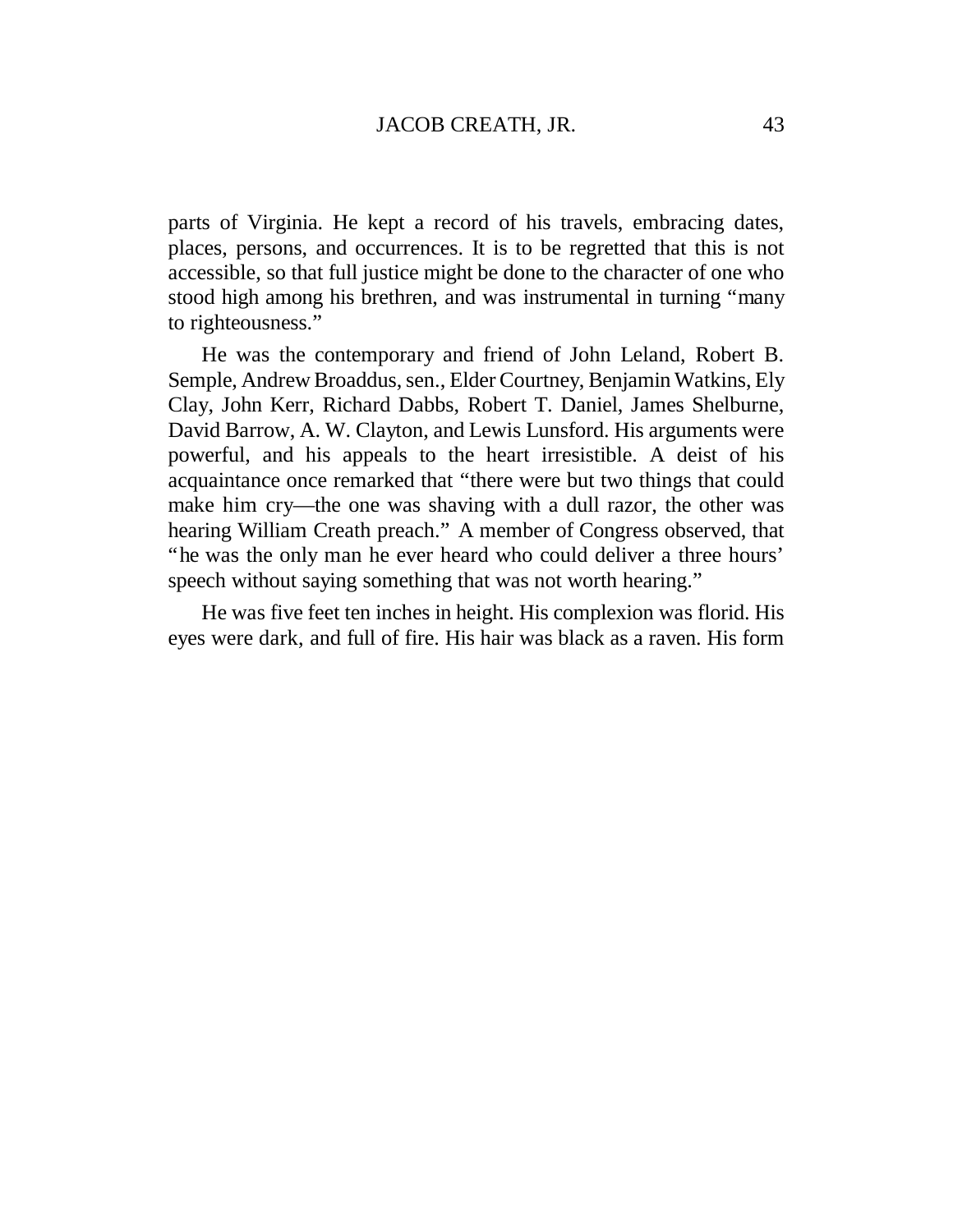was admirably proportioned. He was strong and active. His temperament was "the sanguine." His attachments, and resentments, too, were, by nature, ardent and lasting. Such men always have devoted friends and bitter enemies. He was not an exception to the rule. He was a thoroughgoing Baptist preacher, of the Calvinistic school. He asked no quarter from the Pedobaptists and Armenians, and he gave none.

Elder Jacob Creath was his second son. He was born on the seventeenth of January, 1799, on Butcher's Creek, Mecklenburg County, Virginia, six miles from Boydtown, the county-seat. When he was quite young his father removed from the upper to the lower end of the county, and settled on Taylor's Creek, six miles from the Brunswick line; one mile and a half east of the public road leading from Richmond and Petersburg, to North and South Carolina; twenty miles north of Saint Tammany Ferry, on the Big Roanoke River; and ten miles from Gee's Bridge, on the Meherrin River. The county was fifty miles long, and thirty broad.

His maternal ancestors were Virginians, of English descent. His mother's name was Lucretia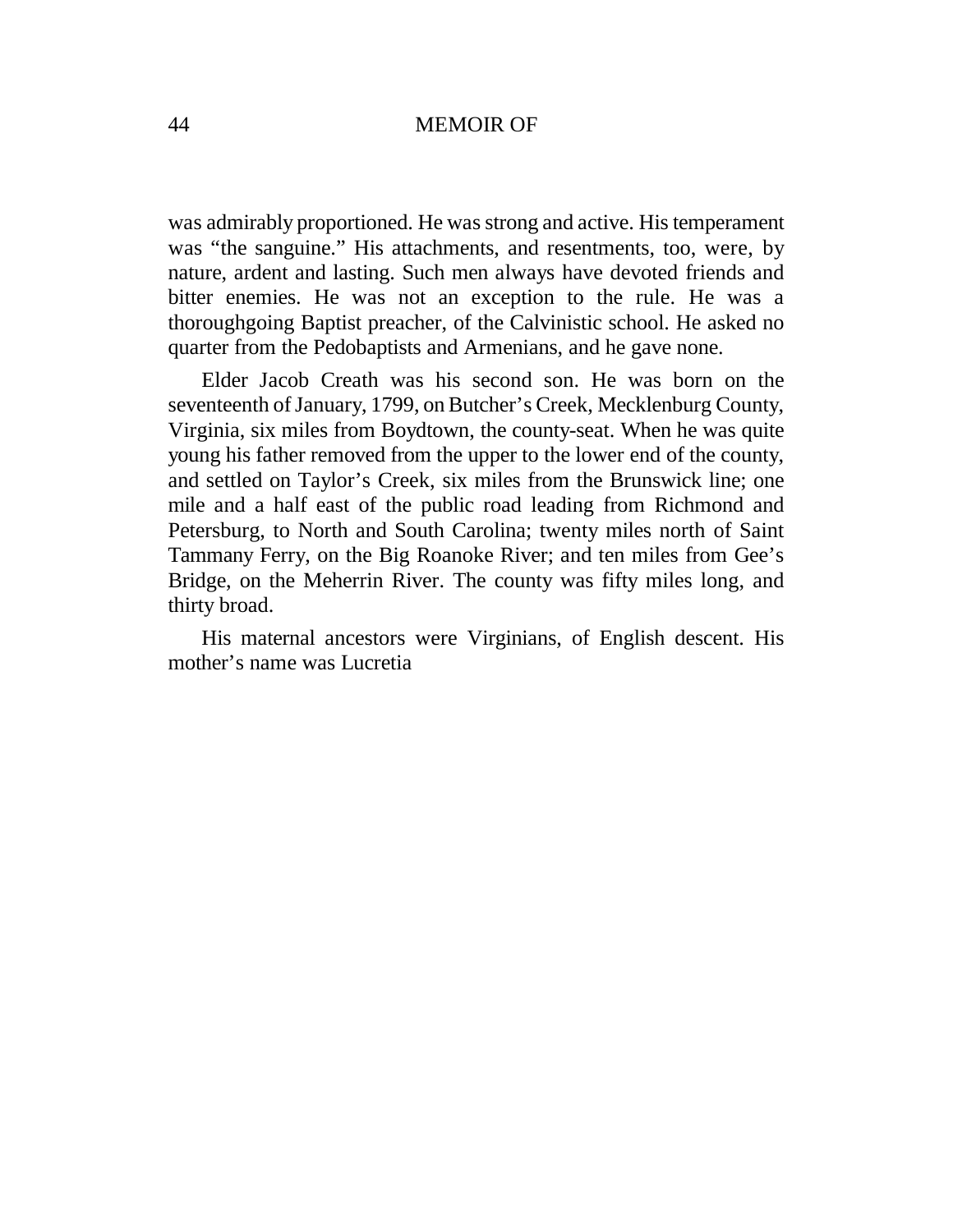Brame, the daughter of Thomas Brame, of Mecklenburg County. She was a woman of sound physical constitution, strong common sense, great energy of character, decided, prudent, candid, and modest. She never permitted her children to utter a vulgar word in her presence.

She gave birth to sixteen children. And with but little help from her husband, who spent the most of his time in preaching, with meager pecuniary returns, she nursed, fed, clothed, and educated all of them but three. She could read and write, and was well acquainted with the Bible. On Lord's days she required her children to read it to her, and to commit portions of it, and beautiful hymns, to memory.

When her husband was from home she maintained prayers in her family. She trained her children to obey her. Her house was a home for Baptist preachers, from Maine to Georgia. After her husband's death, she continued a widow to the end of life. During that period she supported and educated her six youngest children; and enjoyed the unutterable delight of beholding five of her nine sons devote themselves to the glorious work of the gospel ministry.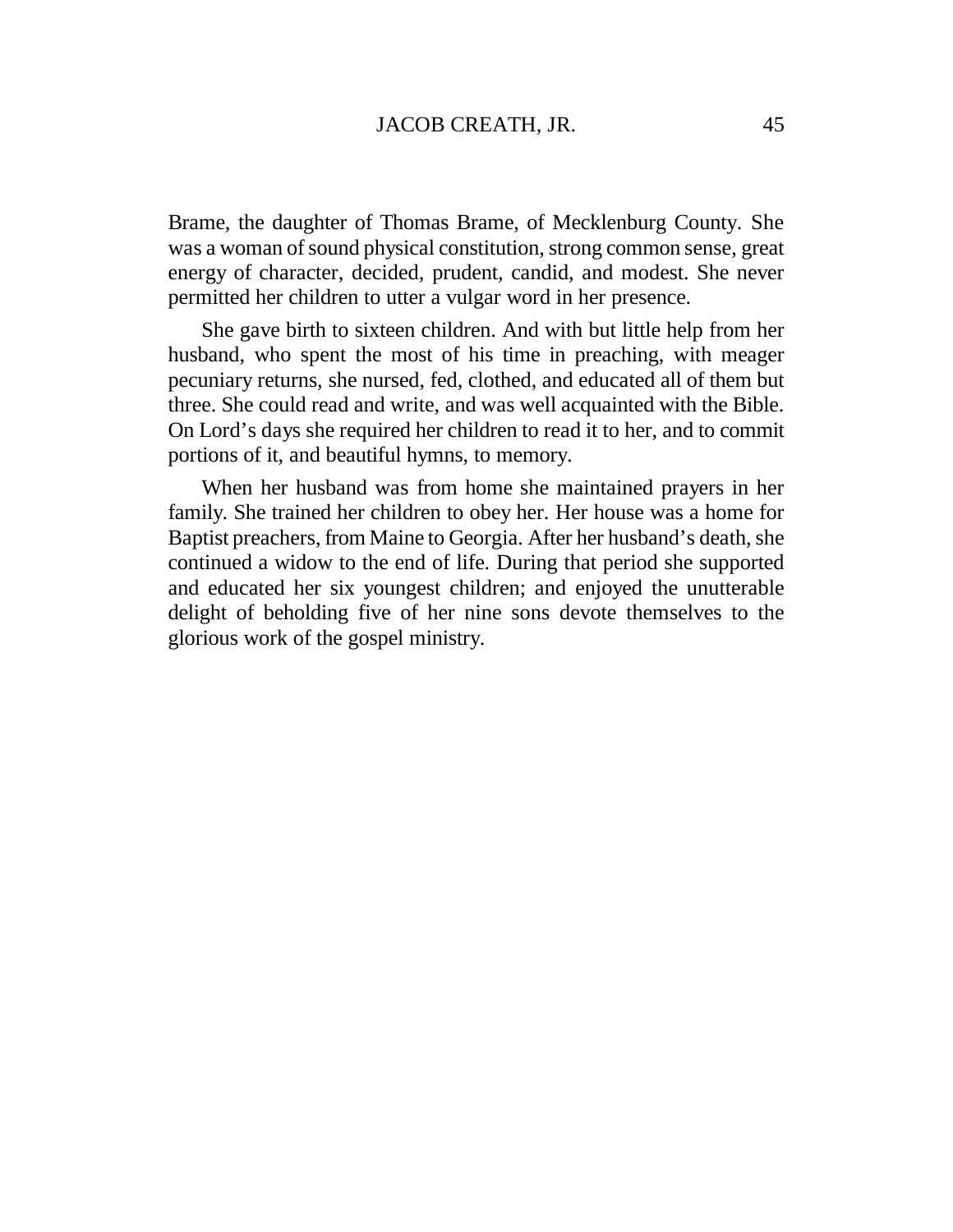# **CHAPTER II.**

The First School he attended— His Attainments— Second School, and Acquirements— Other Educational Advantages— A full account of his Conversion commenced.



HE subject of these memoirs was long styled Jacob Creath, jr., to distinguish him from his uncle, Jacob Creath, who died "full of years and honors"at Lexington, Ky., during the month of March, 1854. When very young he learned the letters of the alphabet, and to spell and read, at a school taught by Joshua Stanley, three miles from his father's house.

The second school of which he availed himself was one taught by Jones Gee, under whose profound instruction he not only made progress in reading and spelling, but also acquired the indispensable art of writing. At the age of eight or nine years he was required to make additional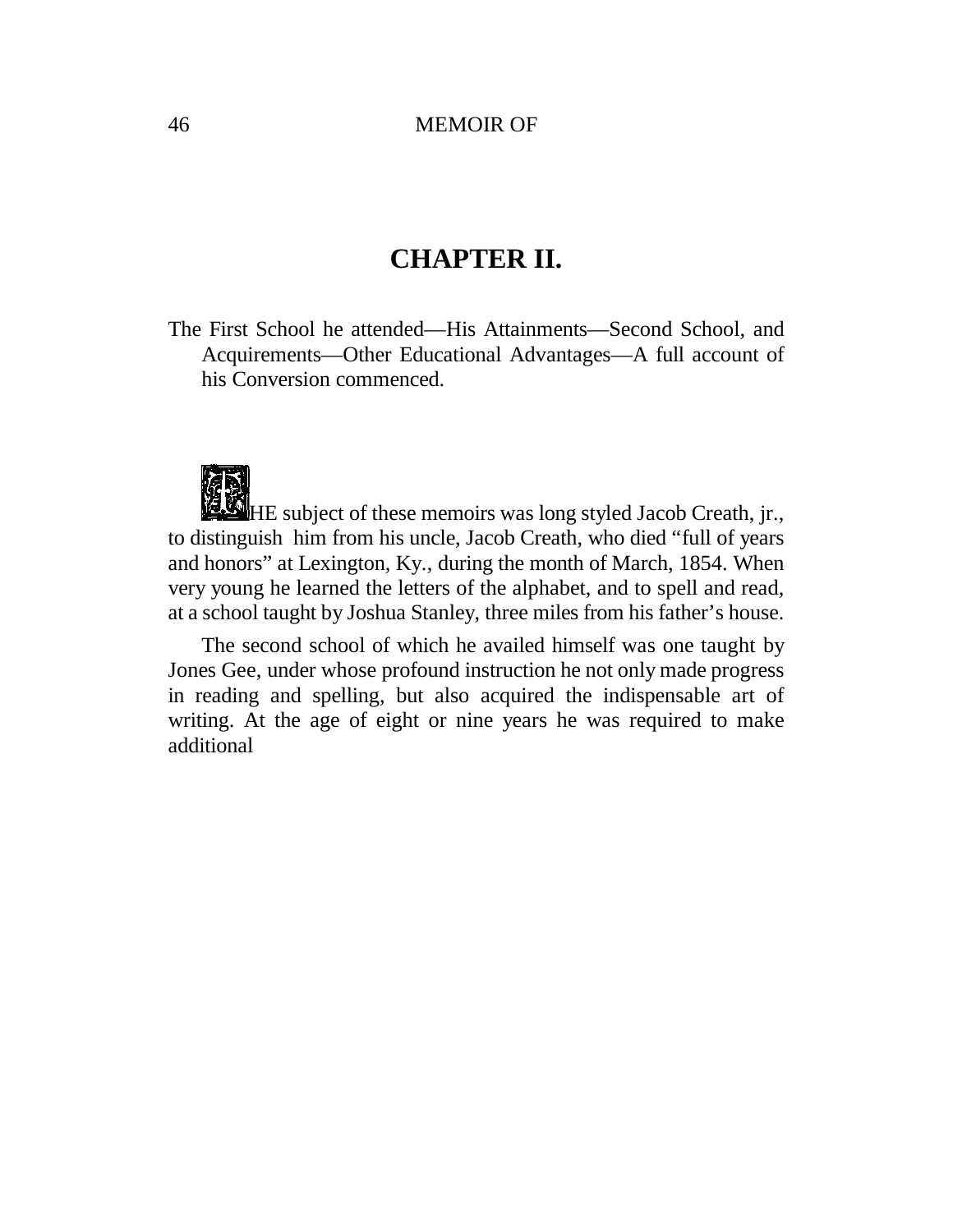valuable attainments in the line of an education by taking his position at the plow-handle and on the wagon, and maintaining it for ten or twelve years.

He read at night by the light of the blazing brush-pile. And if he enjoyed that luxury during the day, it was while his faithful brutes were resting or feeding. In this manner he carefully read and studied the New Testament. In his twenty-second year he commenced the study of English, Latin, and Greek grammar.

At a very early period in life his attention became aroused to his immortal welfare. In those days it was inculcated that people must pass by Mount Sinai, and hear a certain amount of its thunder, before they could possibly catch even a glimpse of Mount Calvary. They were instructed that "they could do nothing; and yet that they would be certainly damned, unless something was done." He underwent what in those days was denominated "a great law-work."

"I strove as hard," he remarks, "to observe the laws of Moses as though I had been a Jew." He desired most sincerely to be *a.* Christian; but knew not how to become one. And from none of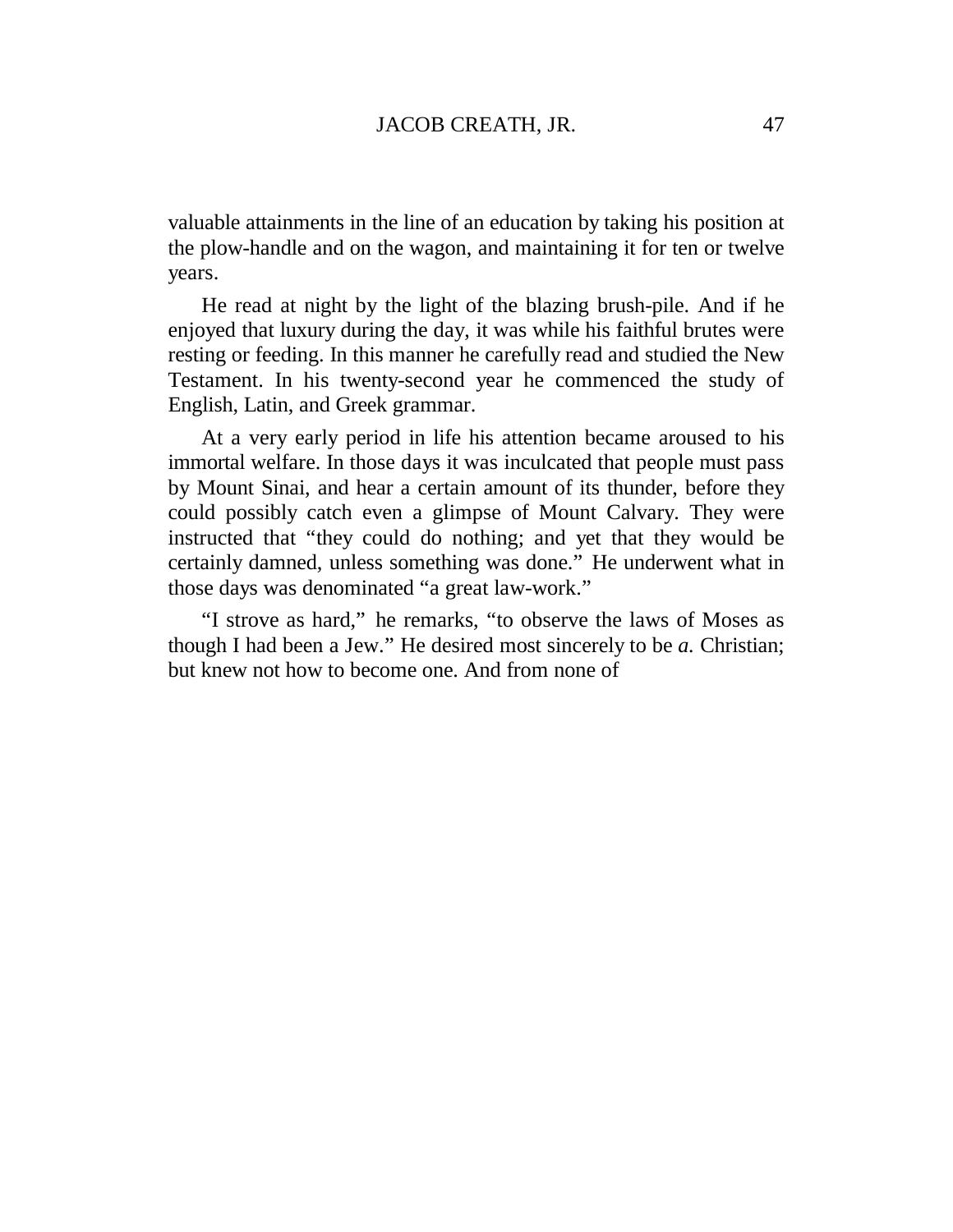the teachers of that day, however distinguished, could he obtain the desired information. He exerted himself to secure the favor of God, by his good deeds; and sometimes thought he had almost succeeded, when, all at once, some gust of wrong feeling would drive him from his course, and disperse all his hopes of divine friendship.

He tried to drown his sorrows in infidelity, but his conscience would not allow him to become an infidel. The sword of Truth had pierced his soul too deeply for that. He believed the Bible to be the Word of God, and "Jesus to be the Christ, the Son of the living God,"as firmly as now; but the preachers told him "*that was* historical faith," "and would by no means answer his purpose; and that his only chance for salvation consisted in being born again."But how to attain that all-important boon, the deponents testified not. Thus was he left in the dark, without either pathway or guide. "Had I been told," says he, "to believe on the Lord Jesus Christ, repent, and be baptized for the remission of my sins, I could have been a Christian at ten years of age, as easily as at seventeen.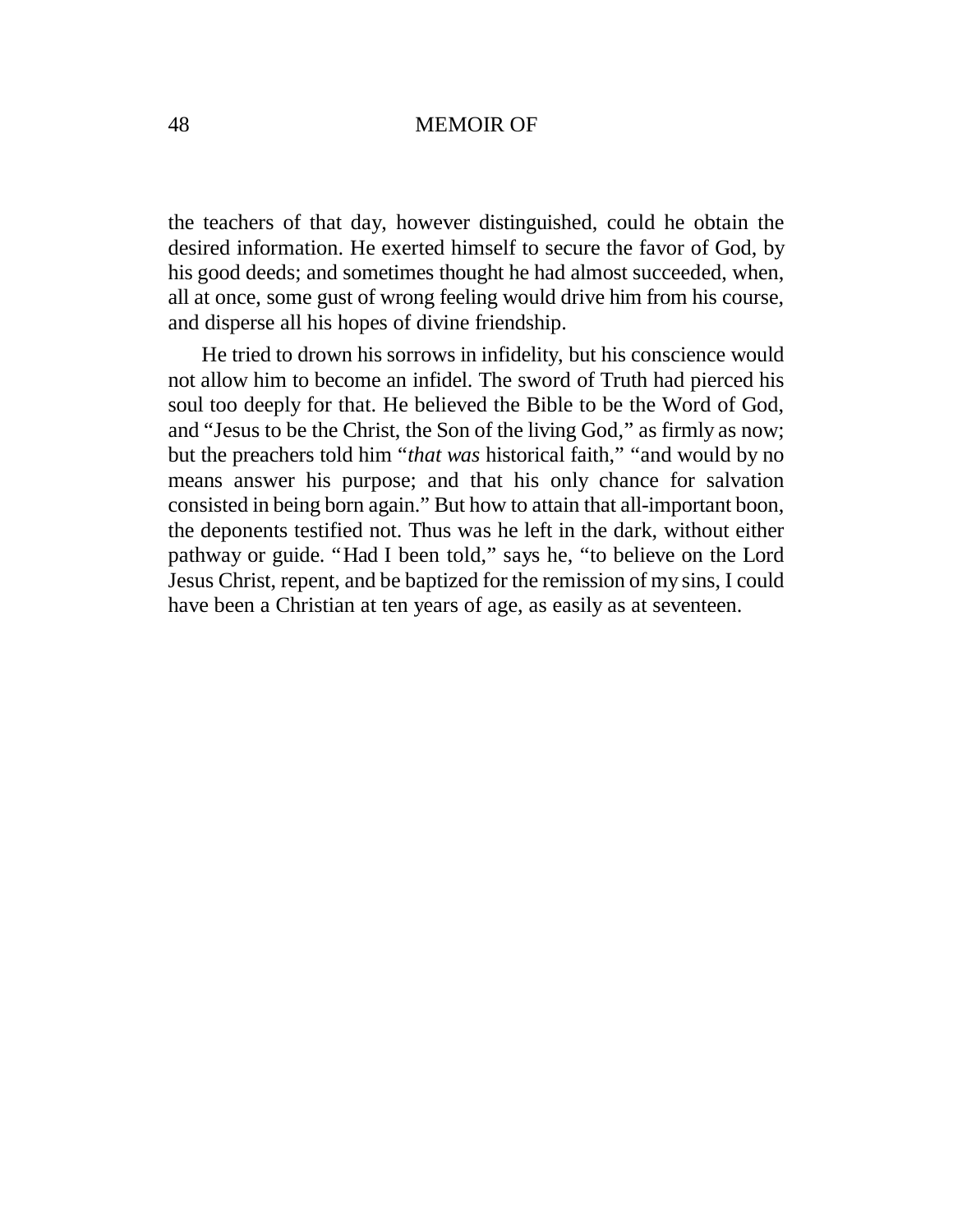"I never saw the day when I did not desire to be good and please God, my Maker. I often withdrew to retired places, and prayed to him that I might see a great light shining around me, like Saul of Tarsus; or hear a voice informing me that my sins were pardoned. Under these circumstances nature sometimes gave way, and I went to sleep on my knees, overwhelmed with the dreadful consideration that I was forever lost.

"In this state of mind I had alarming dreams. One of them was peculiarly impressive. I imagined that 'the day of judgment'had come. The human race were assembled on a vast plain. The Saviour occupied a narrow pass between *them* and heaven, through which only it could be entered. And no one could enjoy that unspeakable privilege but those on whom He conferred a white ball, as a token of his favor. An older sister and myself approached him together. On her he bestowed the pledge of his love; and she passed away from me into the realms of unfading beauty, glory, and bliss. *Me* he repudiated.

"I was devotedly attached to my sister; and when I found that we were permanently separated, and that hell was my immortal portion, I awoke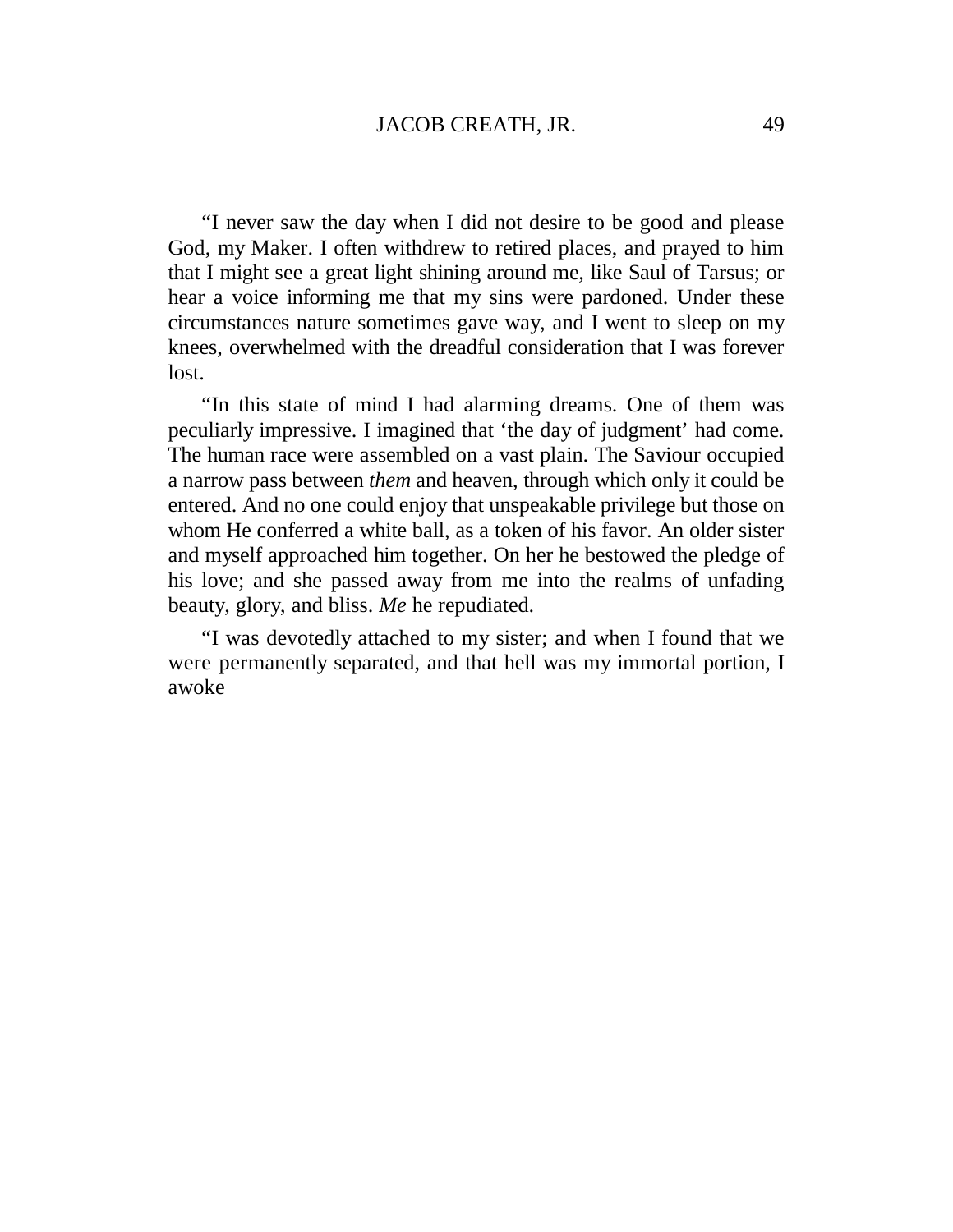screaming, in a paroxysm of terror. Although it is more than fifty years since this incident occurred, the original impression still remains. When I found that the scene was merely a dream, I went earnestly to work to secure my salvation, lest the vision should ultimately prove awful reality."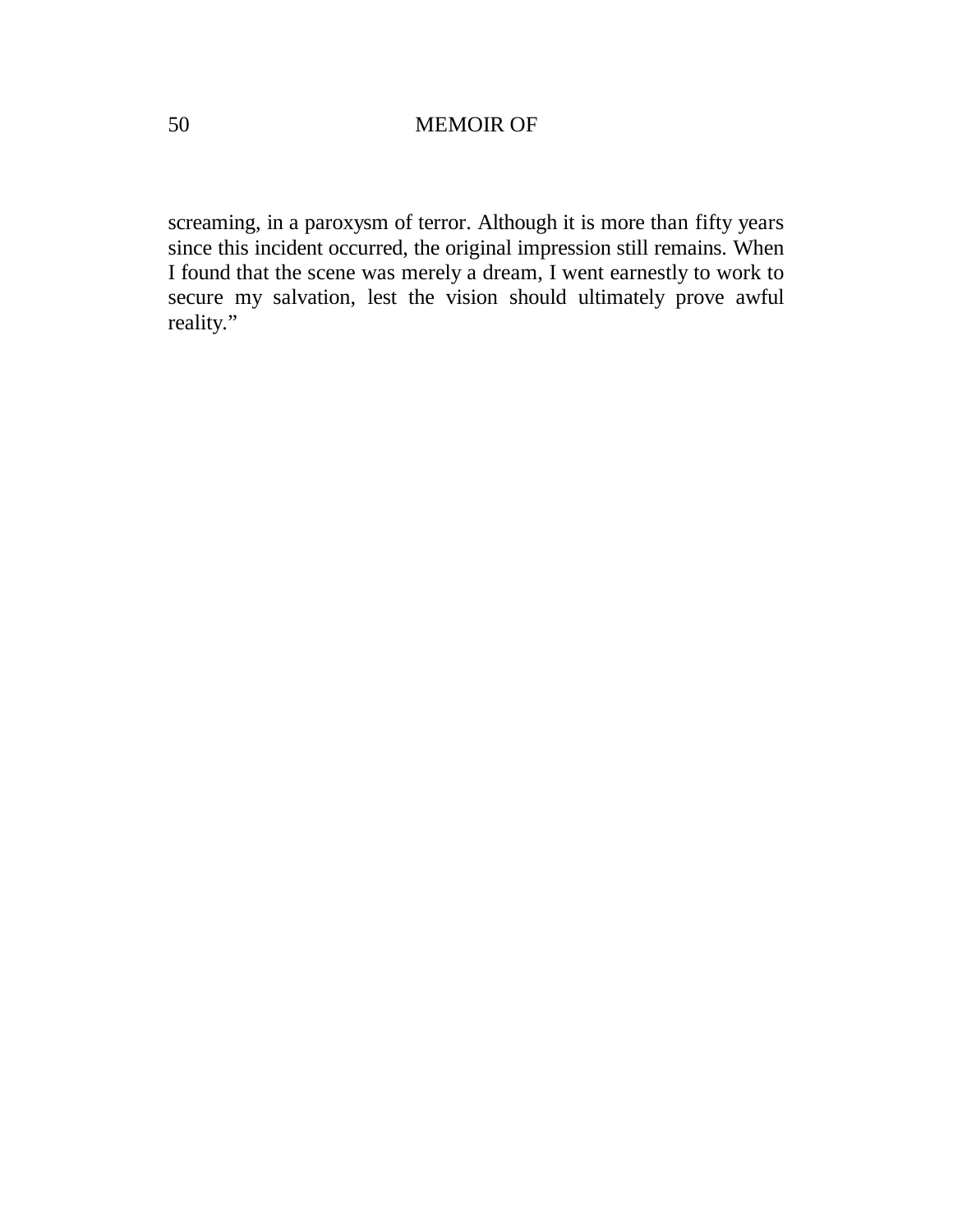## **CHAPTER III.**

History of his Conversion contributed Interest equal and Narrative of



N April, A. D. 1817, the Meherrin Baptist Association met at Ready Creek meeting house, in Brunswick County, Virginia, about thirty miles from his father's house. His father and other preachers were expected on the occasion. "I concluded,"says he, "to attend the meeting, with the faint hope of obtaining some relief from my protracted mental agony.

"At the close of the last discourse, on Lord's day, James Shelburne, the father of Silas Shelburne, invited persons present, 'in distress of mind, to come forward and be prayed for,' observing that 'all who did so at the last Association, a year ago, had obtained a hope, and been baptized, and that some of them were now preaching the gospel,'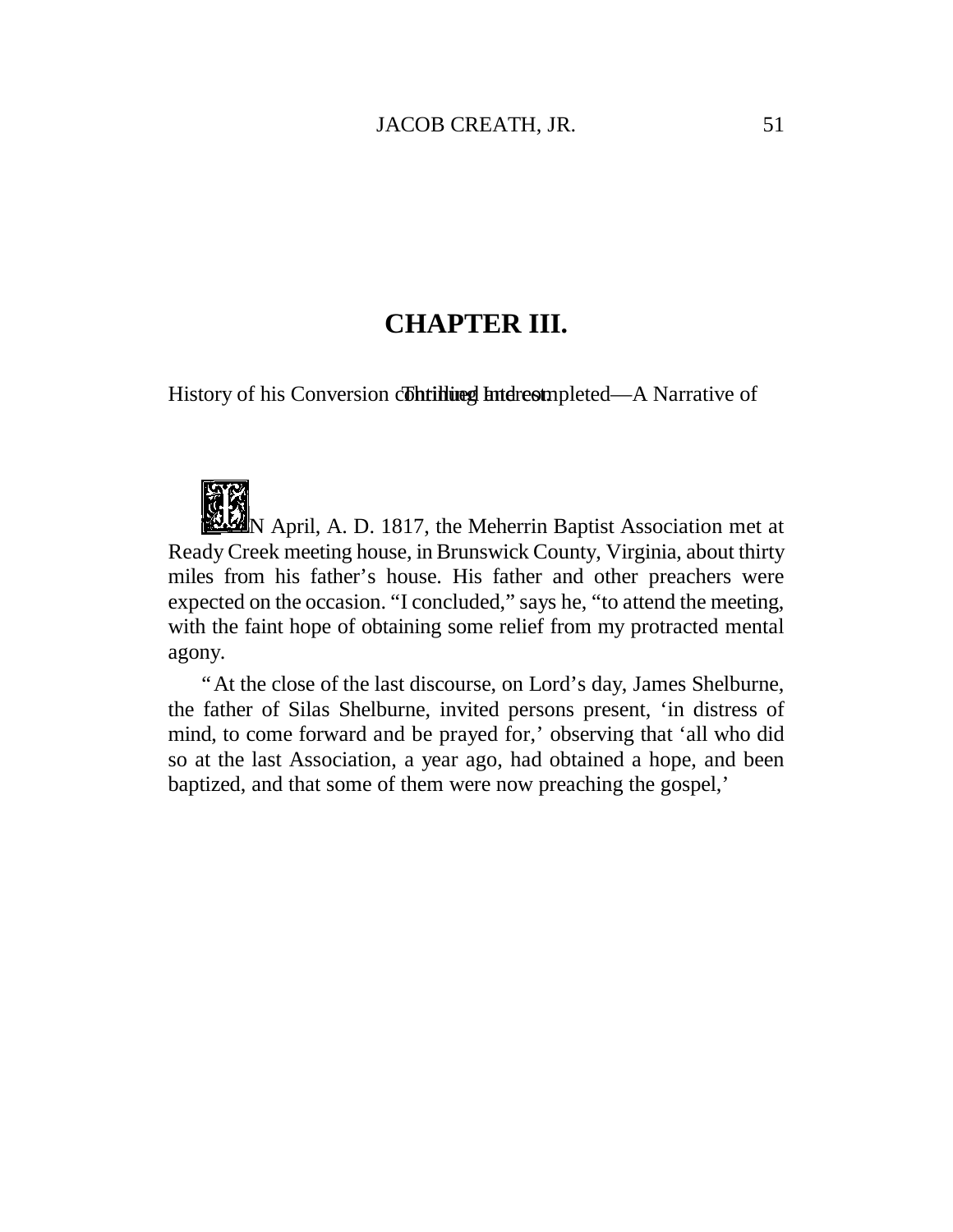instancing his own son, Silas, and James Jeffries. While he was thus addressing us, the thought occurred to me that I could not live another year under the mental anguish which I had so long endured, and that the present moment might be the only opportunity which God would ever afford me of fleeing 'from the wrath to come.'

"Influenced by this consideration, and overwhelmed with solicitude and sorrow, I pressed through the densely-packed audience that I might enjoy the benefit of their prayers. There was great rejoicing among the preachers, both on my own account and my father's. They prayed very fervently for my salvation; and taking it for granted that their prayers would be answered, welcomed me to the enjoyment of God's favor. My perturbation of mind was somewhat assuaged, but permanent relief was not afforded.

"Soon after this my father asked me if he might publish that I would be baptized at the next church meeting, on Wilson's Creek, three miles from his home, on the third Lord's day in May. I remarked that 'I would prefer to wait *a* little longer, as I did not wish to deceive either myself or others.' He answered, 'Arise, and be baptized,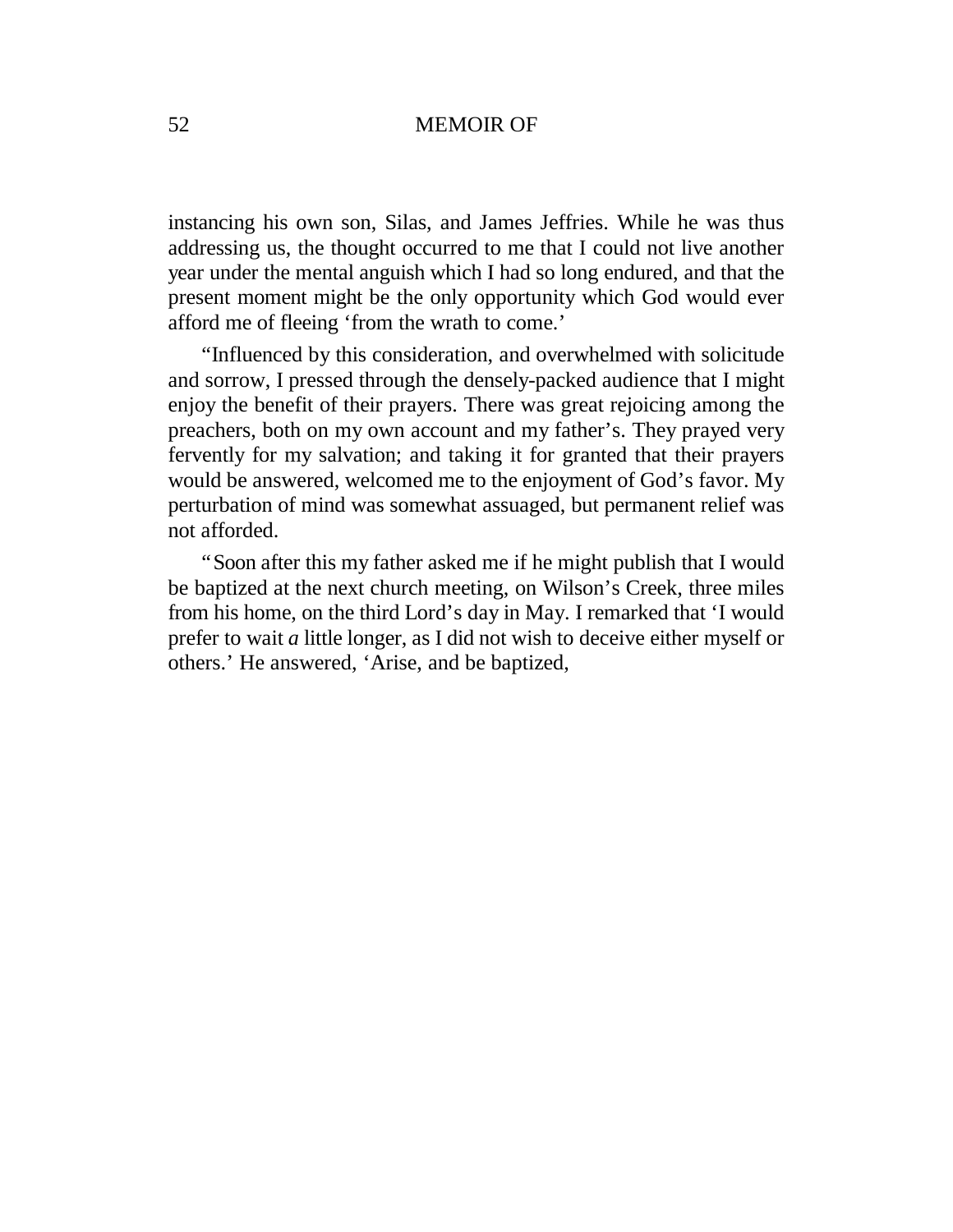and wash away thy sins, calling upon the name of the Lord.'I authorized him to do as he desired.

"The appointed time having arrived, and candidates for church membership having been invited to present themselves, I, alone, went forward. Few at that time cared for their souls. My father then said to me, 'My son, will you begin and tell what the Lord has done for your soul?' I replied that 'I had not much to tell; but that any question which he would propose, I would endeavor to answer.'

"His first interrogatory was, 'Have you seen yourself to be a sinner?' I responded, 'I have long seen and known that I was a sinner.' 'Do you think," he continued, 'that you can save yourself?' 'By the deeds of the law,' I replied, 'no flesh shall be justified in the sight of God.' 'On whom,' says he, 'do you depend for salvation?' I answered, 'On Jesus Christ; for there is no other name given under heaven, among men, whereby we must be saved.' 'Do you wish,' he added, 'to be baptized?' 'My coming here,'I observed, 'was the best evidence of that.''Do you,' he remarked, 'from this time forward intend to live the life of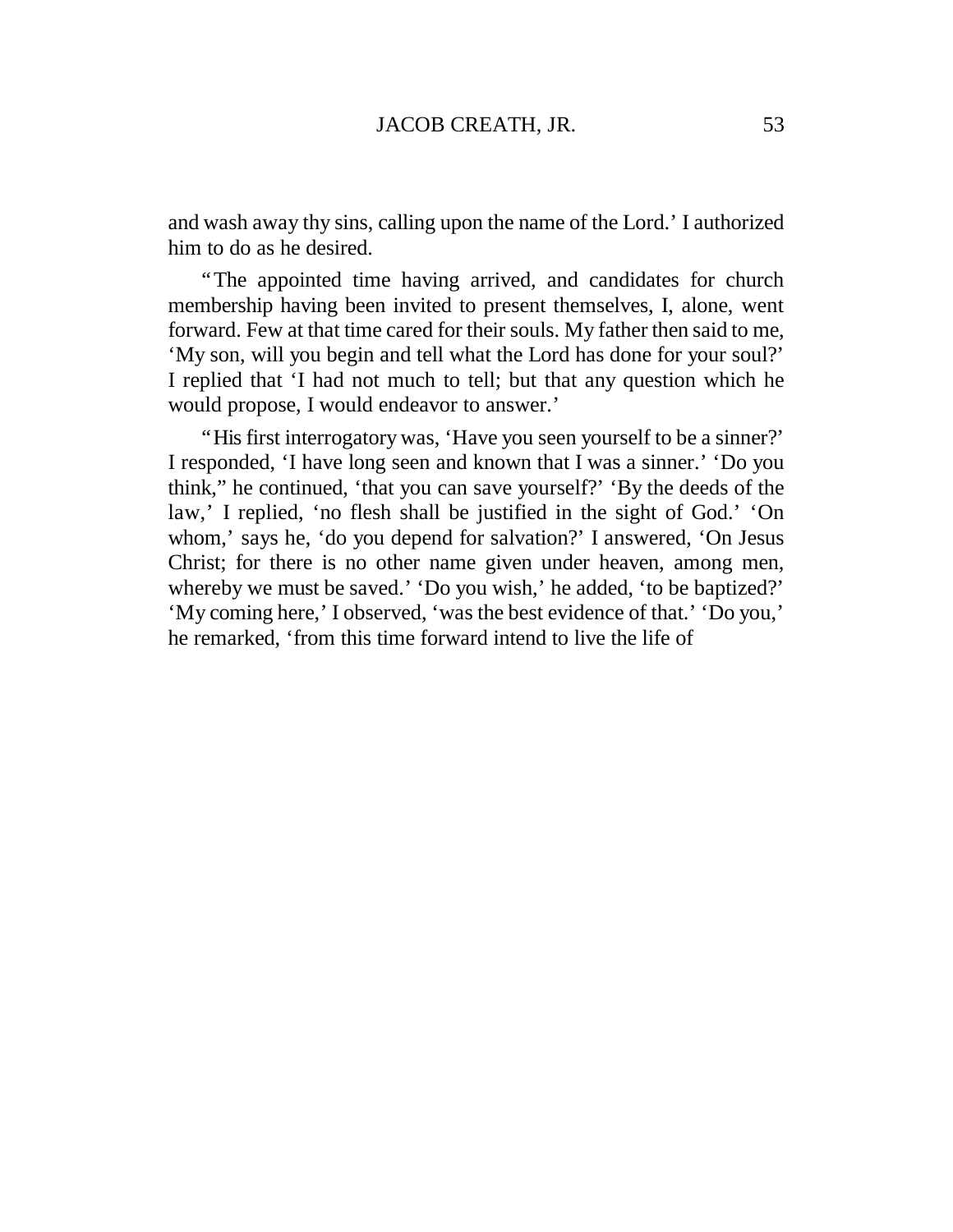a Christian?'My answer was, 'With God's help, I intend to do so until death.'

"My examination having proved satisfactory, they 'received' me. And the next day, being Lord's day, my father immersed me in the presence of a vast multitude of people; including schoolmates, intimate friends, and neighbors. When I emerged from the water, I possessed what had never fallen to my lot before, 'the answer of a good conscience toward God.'I felt tranquil as a summer's eve. My 'peace' was 'as a river.' I 'rejoiced with joy indescribable and full of glory.' I knew of no words that more appropriately expressed my state of mind than those of an uninspired poet. They are as follows:

"'How happy are they, who their Saviour obey,

And have laid up their treasures above!

Tongue can not express the sweet comfort and peace

Of a soul in its earliest love!

'This comfort is mine, since the favor divine

I have found in the blood of the Lamb;

Since the truth I believed, what a joy I 've received!

What a heaven in Jesus' blest name!

''T is a heaven below my Redeemer to know; And the angels can do nothing more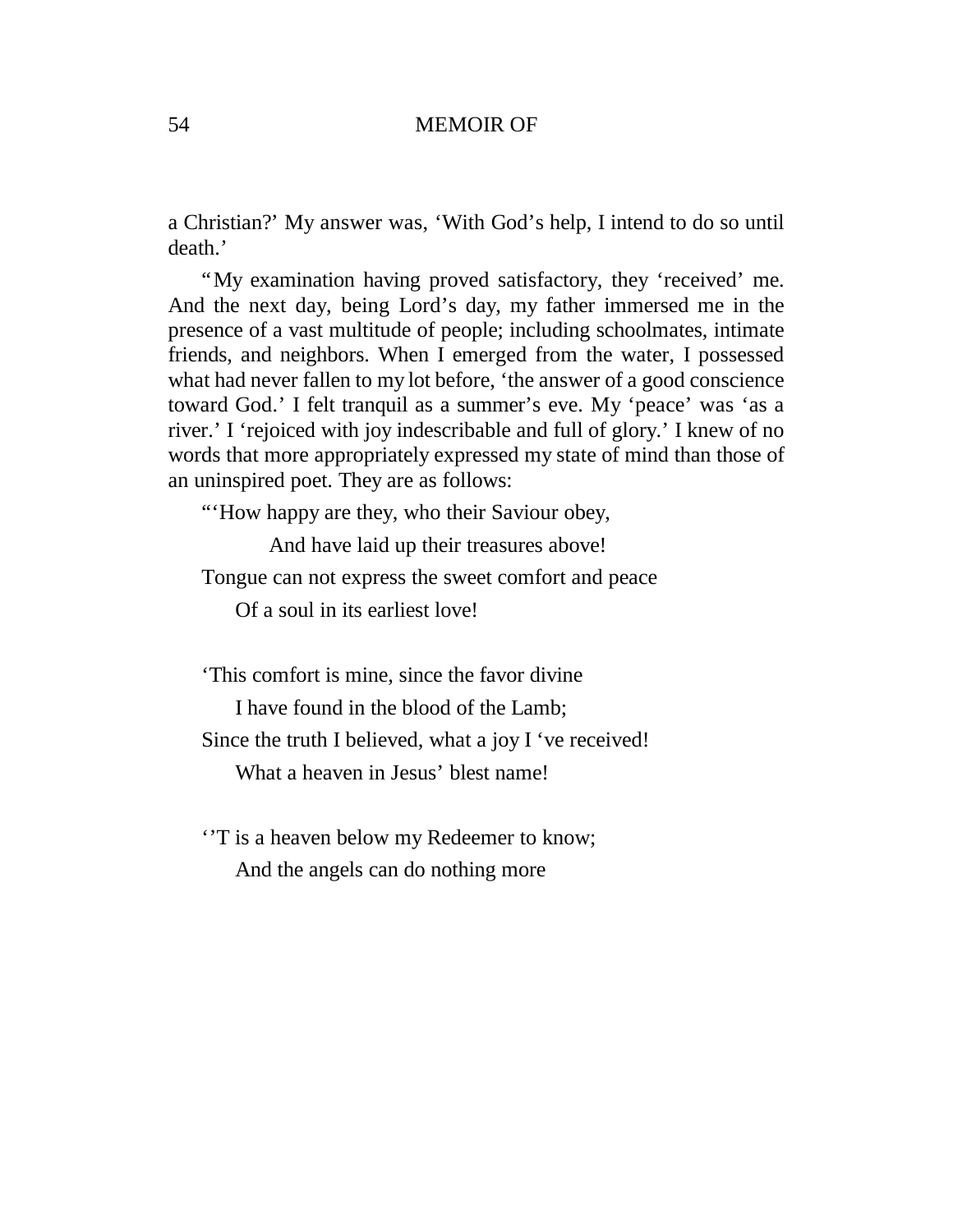Than to fall at his feet, and the story repeat, And the lover of sinners adore!

Jesus, all the day long, is my joy and my song; Oh that all to this refuge may fly! He has loved me, I cried. He has suffered and died To redeem such a rebel as I.

'On the wings of his love, I am carried above All my sin, and temptation, and pain. Oh! why should I grieve, while on him I believe? Oh! why should I sorrow again?

'Oh the rapturous height of that holy delight, Which I find in the life-giving blood! Of my Saviour possessed, I am perfectly bless'd, Being filled with the fullness of God!

'Now my remnant of days will I spend to his praise, Who has died me from sin to redeem.

Whether many or few, all my years are his due; They shall all be devoted to him.

'What a mercy is this! What a heaven of bliss! How unspeakably happy am I! Gathered into the fold, with believers enrolled! With believers to live and to die!'

"I continued to praise God and rejoice. I was 'diligent in business, fervent in spirit, serving the Lord.'Many a happy Lord's day did I spend,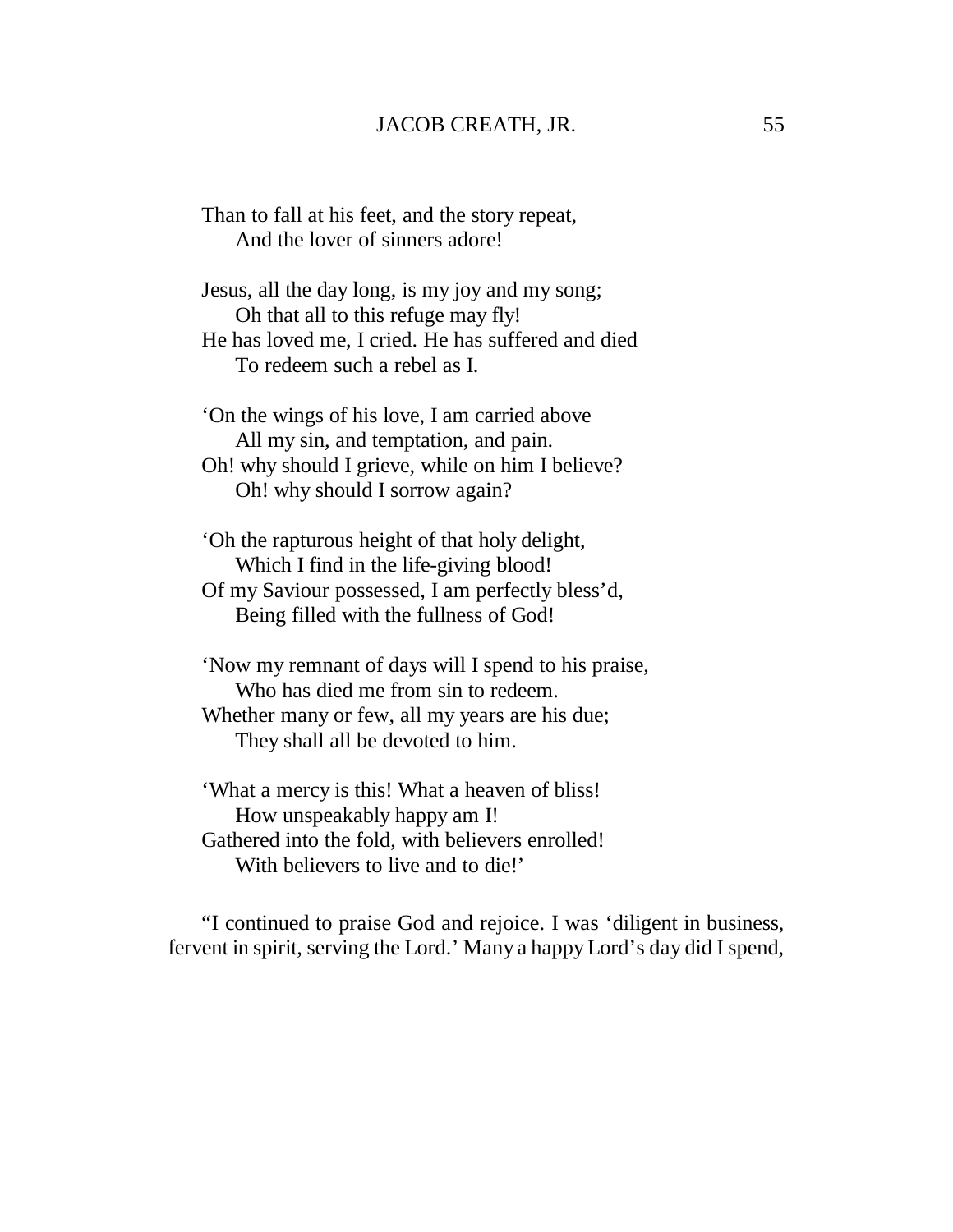while yet a youth, both before and after my baptism. The hard toil to which I was subjected during the week did not render less sweet the rest of the sacred day."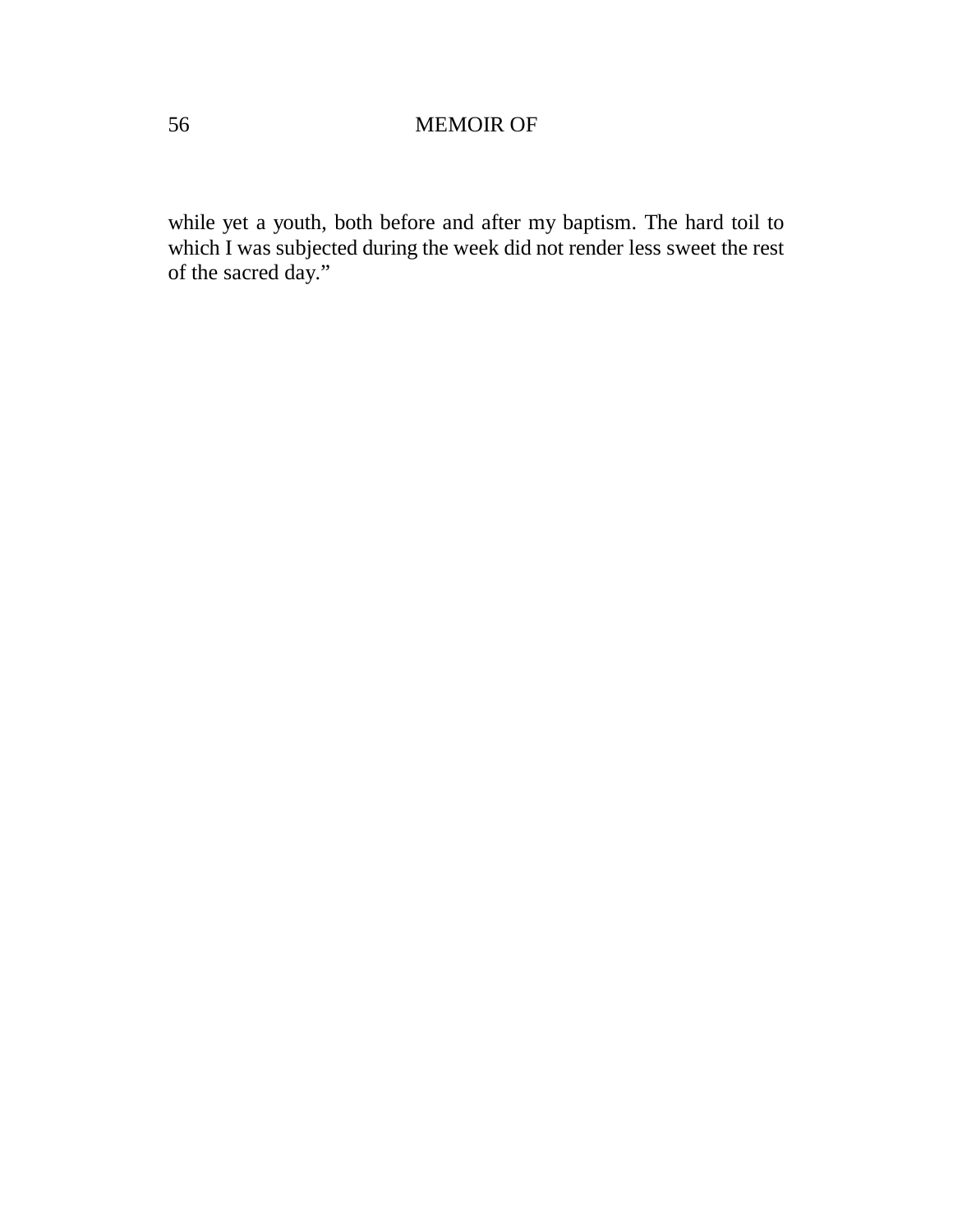# **CHAPTER IV.**

Naturally of a Serious Turn— Preferred, when young, association with the aged— Never read a Novel— His first Sermon— An old sister's opinion of it— Devotes himself to the Ministry— License to Pleach.



 $\mathbb{R}$  ROM childhood I was of a serious, contemplative disposition, deriving more pleasure from association with the aged than with the young, and gay, and frivolous. I have never read a novel. I preached my first sermon on the third Lord's day in June, A. D. 1817. My text was taken from Galatians, third chapter and tenth verse. The words are, 'For as many as are of the works of the law are under the curse: for it is written, Cursed is every one who continueth not in all things which are written in the book of the law to do them.'

"The circumstances under which it was delivered were peculiar. Two young Baptist preachers,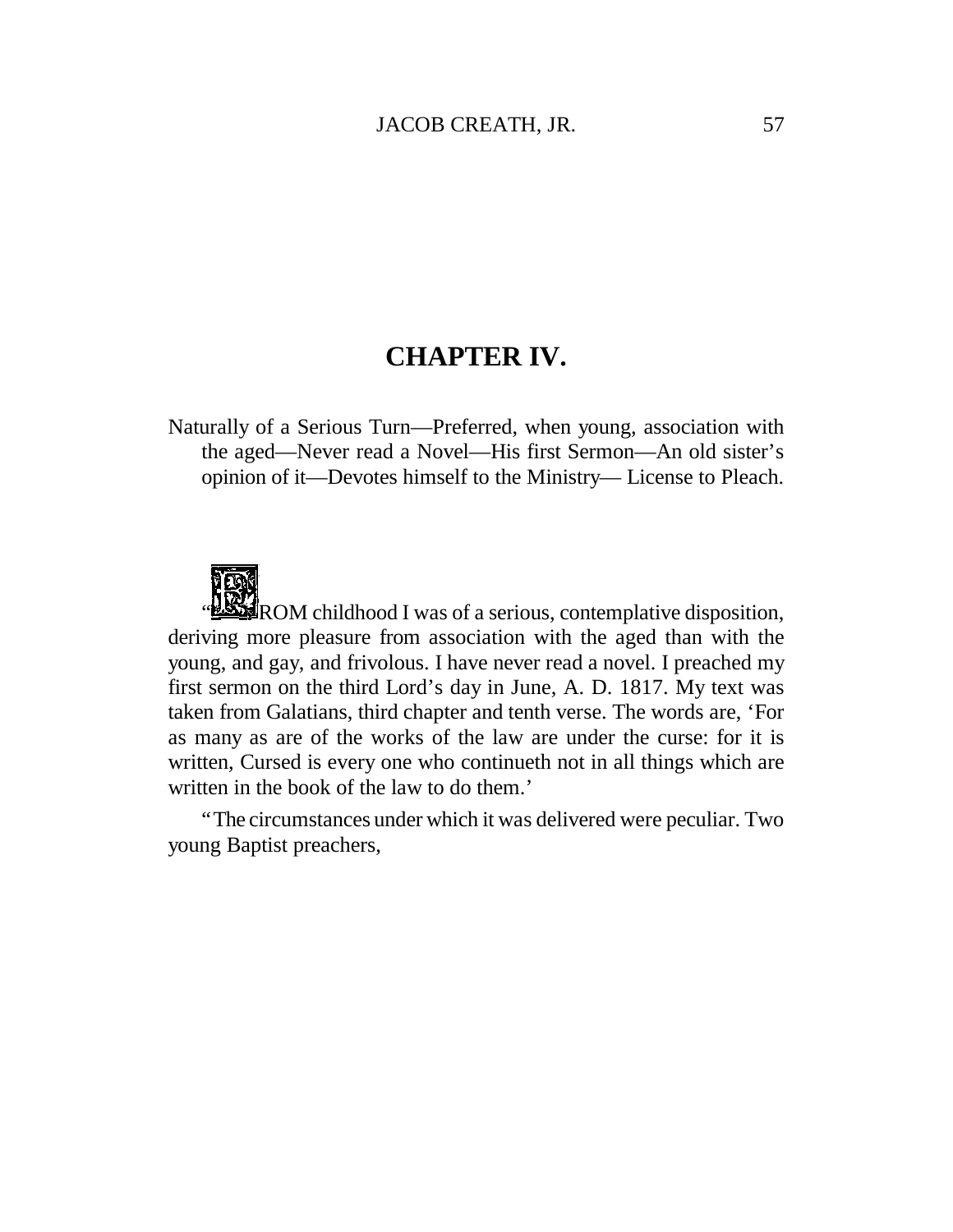named Thomas and James G. Jeffries, had an appointment, on a certain occasion, to preach at my father's church. On account of high water in the Meherrin River, or sickness, they failed to meet their engagement. A large congregation having assembled, it was suggested to me by John Waller, who was not a member of any church, that I should invite James Nolly, a Methodist preacher present, who was very hostile to the Baptists, to occupy the pulpit.

"Having done so, Nolly looked at me very seriously, and said: 'Jacob! can't you preach for us to-day?' 'No, sir,' I replied; 'I can not. What led you to ask me that question?' 'Oh!' said he, 'I think you *will* preach, and you had just as well begin to-day!' After I had refused once more, he remarked: 'Well, you open the meeting by singing and prayer, and I '11 preach.'

"He took his text from Mark, first chapter and fifteenth verse: 'Repent ye, and believe the gospel.' Having finished his discourse, he invited me to conclude the service; which I did, by delivering a sermon on the passage beforementioned. An old lady present remarked, that 'I made a good prayer; but she did n't think I would ever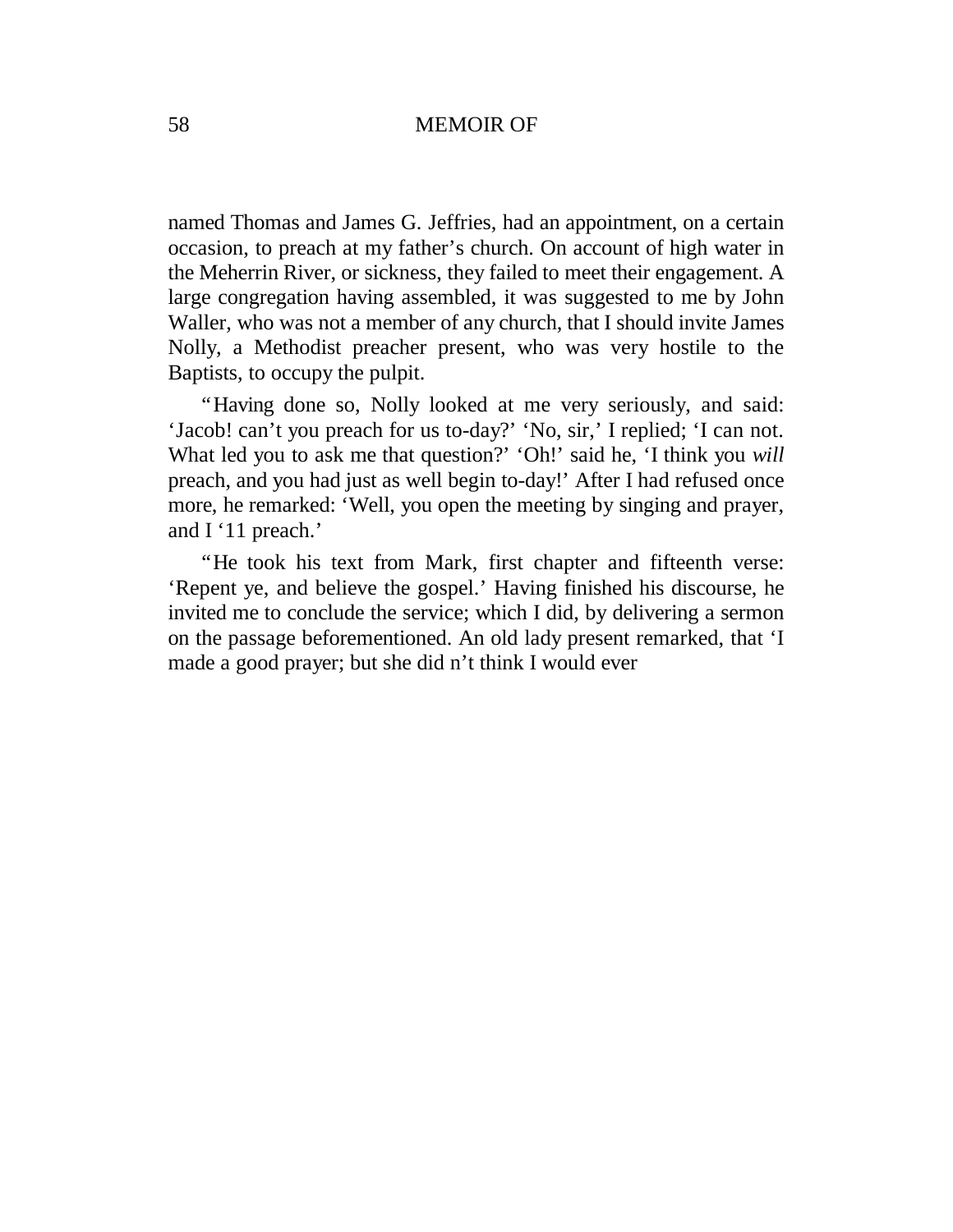make a preacher.'The old lady's views and mine corresponded precisely on that subject. And I thought if God would forgive my first offense of the kind, I never would repeat it. After laboring on the farm, however, for a year or two, for the benefit of my father and the family, and employing my leisure hours in reading, meditation, and prayer, I determined, under the influence of devotion, benevolence, and conscience, to devote 'my days to' God's 'praise' in that very calling.

"I had no difficulty in procuring a license for that purpose, which was couched in the following words, viz.:

"'To all people to whom these presents may come, — the Baptist Church at Wilson's Creek meeting-house, Mecklenburg County, sends greeting: The bearer, our beloved brother, Jacob Creath, being a man of good moral character, real piety, and sound knowledge of divine things; and having been called to the service of his ministerial gifts, whereof we have had considerable trial, both in private and public, we have judged him worthy; and do, therefore, hereby license and authorize him to preach the gospel, wherever he may have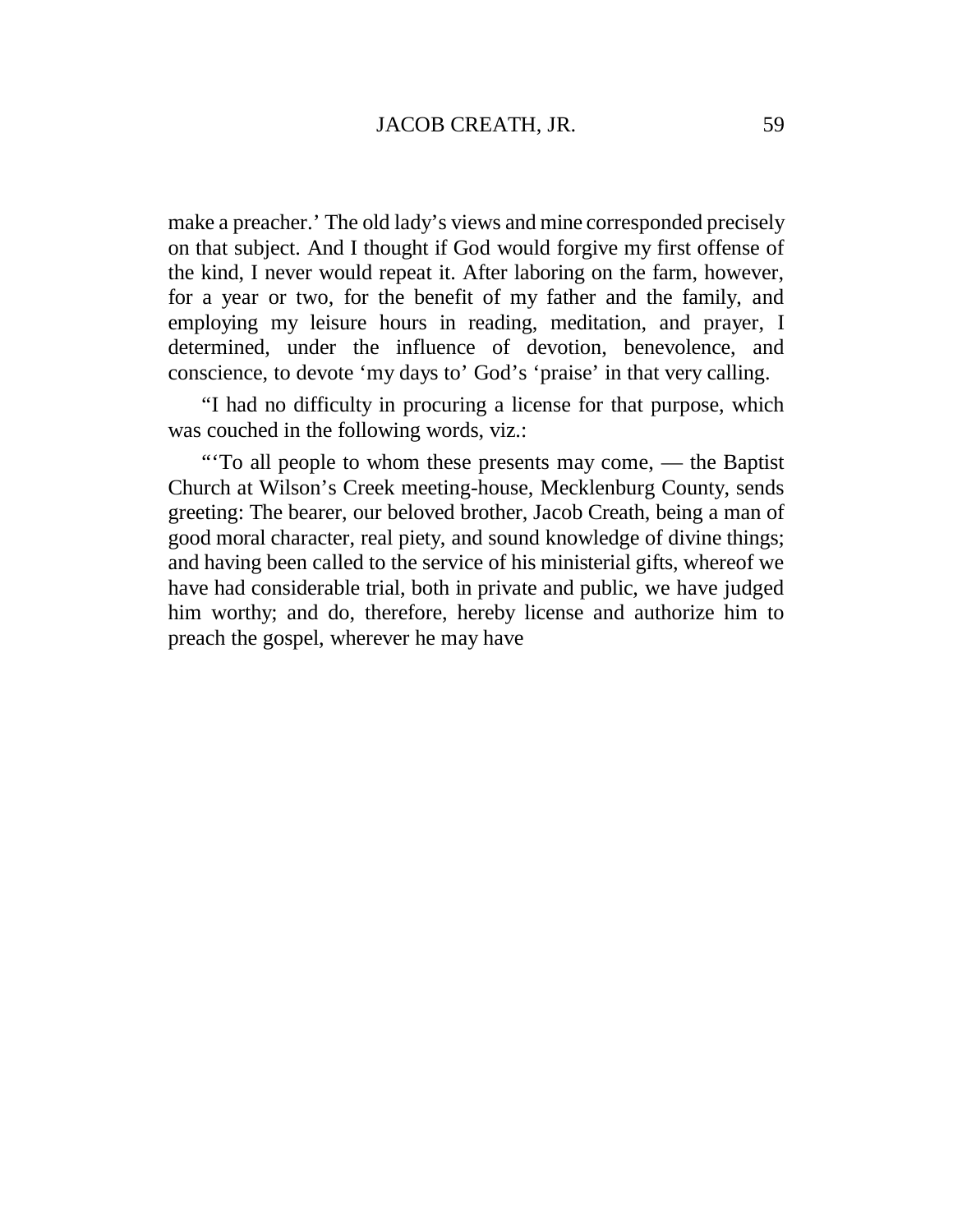a call; not doubting but that in due time circumstances will lead on to a more full investment of him in the ministerial office by ordination. In the meantime, we recommend him to favor and respect; praying that the Lord may be with him, and abundantly bless him.

"'Done at our meeting, I5th February, 1818.

"'WM. CREATH, *Pastor;*

*"'*WM. PENNINGTON, *an Ordained Preacher!*

*"*This transaction took place more than fifty years ago. And having obtained help from God, I still continue, to the full extent of my physical, intellectual, and moral ability, to proclaim to a 'lost' world 'the unsearchable riches of Christ.'I have experienced many vicissitudes in life, but I have never lost my standing in the church of my father, where I was 'received,' and baptized, and licensed."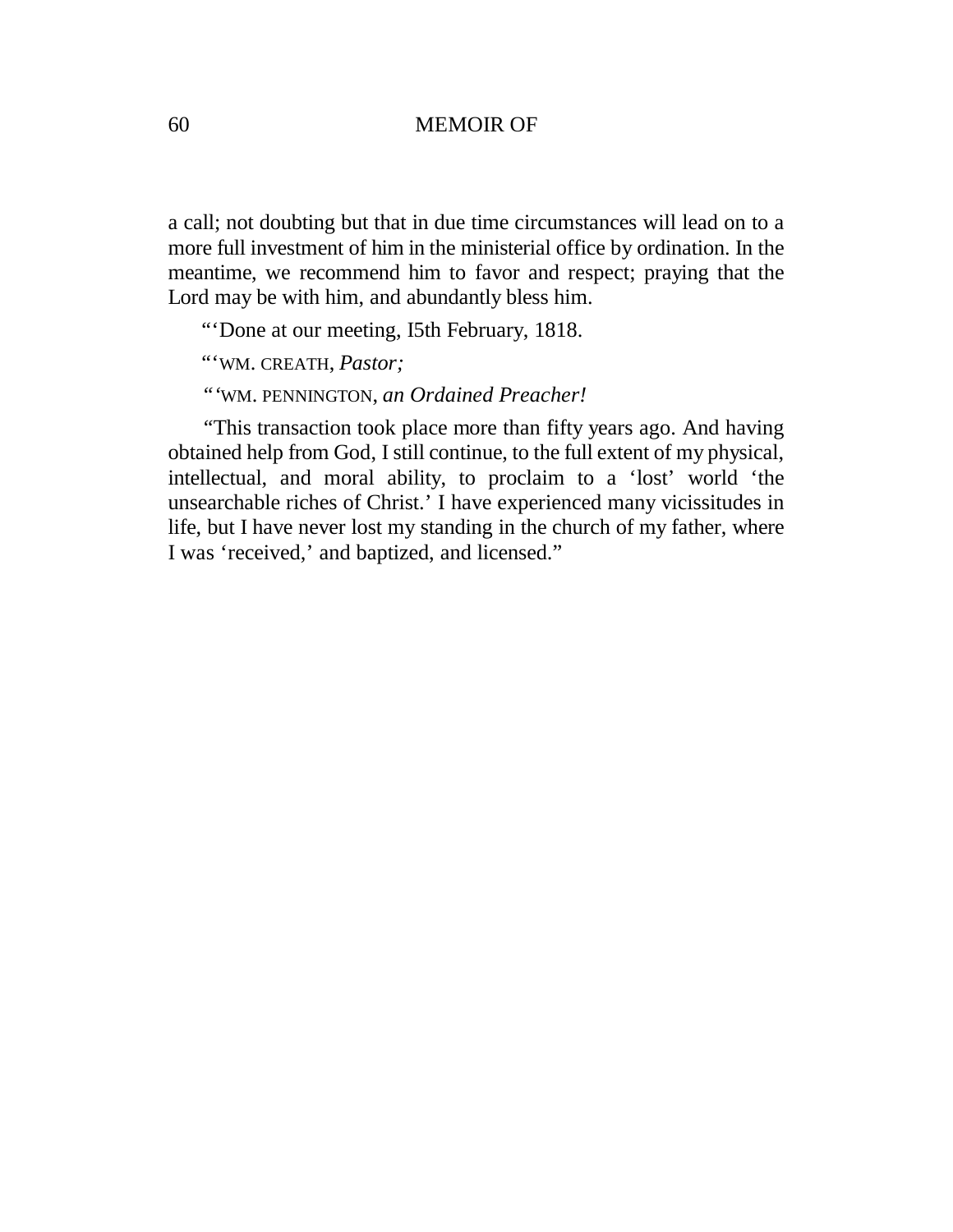### **CHAPTER V.**

Places himself under the Care of Elder Abner W. Clopton— Studies Latin, Greek, English, and Theology—Is ordained—Becomes a Student at Columbia College, D. C.



**M**N January, A. D. 1819, I traveled from Virginia to Society Hill, to see Brother Wm. Dossy, who resided at that place. He had lived with my father when he was a young man, and labored with him for some years as a preacher in Virginia and North Carolina. The object of my visit was to obtain assistance through him from the Charleston Baptist Association in acquiring a suitable education for the work on which I had entered. He instructed me to repair to the University of North Carolina at Chapel Hill, and place myself under the care of Brother Abner W. Clopton, who was a learned, good man, a physician, and a professor in the university.

"With him I studied the Latin, Greek, and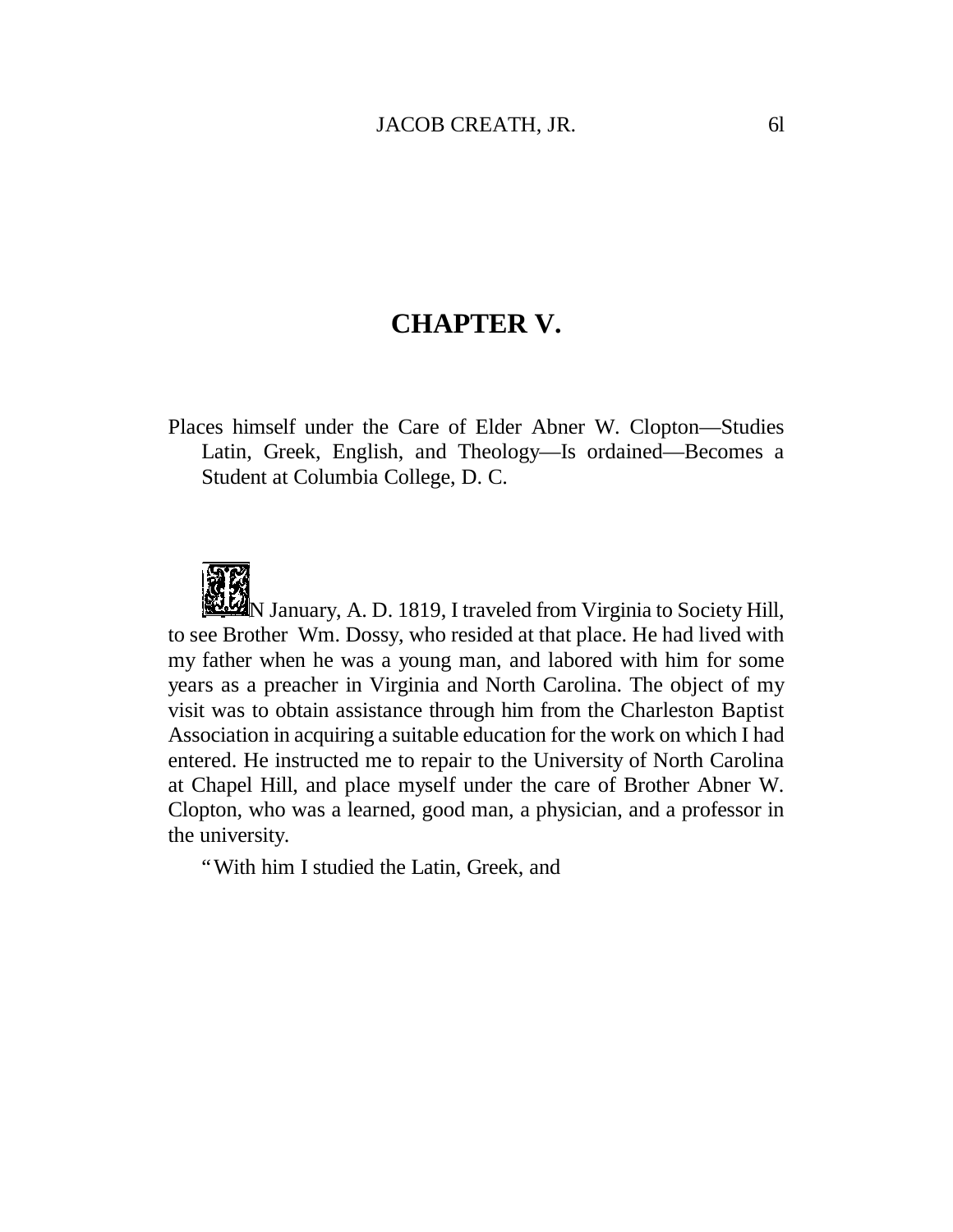English languages, and theology. I found him an admirably qualified instructor, and a true friend. Through his commendation I was ordained by the 'Old Baptist' preachers of that State. Their certificate to that effect is expressed in the following language, viz.:

"'We, the presbytery called for by the church at Mill Creek meetinghouse, Caswell County, North Carolina, attended at County-Line meetinghouse, on the 23d and 24th of September, 1820; when and where the church attended voluntarily, and unanimously gave up brother Jacob Creath, jr., to ordination; whom, when we had examined upon his qualifications and principles, find him sound in the faith, and qualified, and called of God, as we believe, to the ministry of the Word and ordinances, and have therefore set him apart thereto, by fasting and prayer and imposition of hands.

"'Given under our hands the day and date above written.

"'GEORGE ROBERTS, RICHARD MARTIN, BARZILLAI GRAVES, *Presbyters'* STEPHEN CHANDLER, DAVID LAWSON,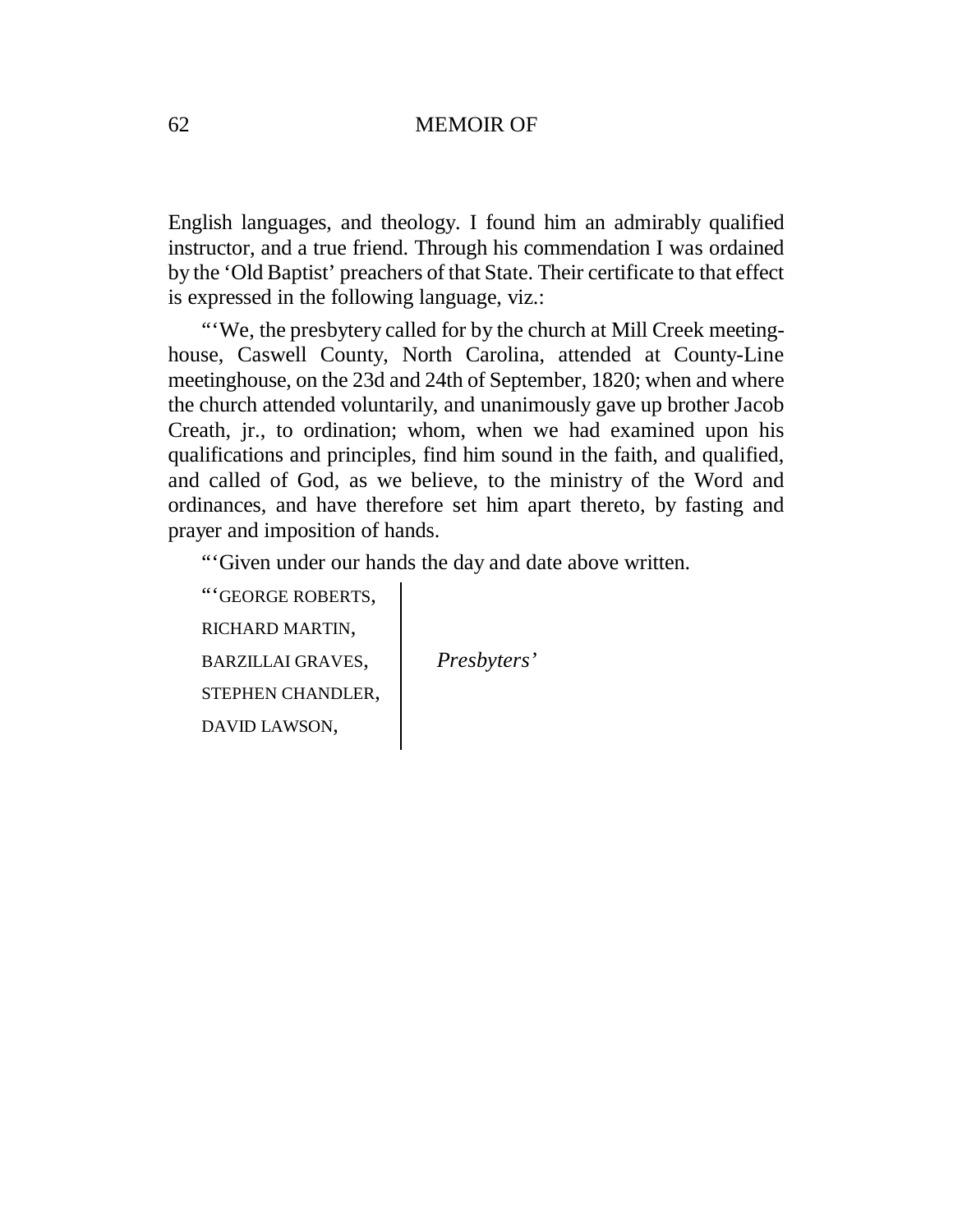"I continued at Chapel Hill during the year 1819. In the fall of 1820, Brother Clopton removed to Milton, Caswell County, to preside over the female seminary at that place. I accompanied him, and continued there until November, 1821, when I became a student of Columbia College, Washington City, D. C. It was then under the supervision of William Staughton, D. D. I remained there until December, 1823, when I changed my location to Charlotte Court-house, where Brother Clopton then resided.

"Previous to my departure from Caswell County, North Carolina, I received from the Mill Creek church the following letter, viz.:

"'The bearer hereof, Brother Jacob Creath, is a member of our church, and an ordained minister of the gospel. As a member, he is regular and orderly in his deportment; and as a minister, highly acceptable. We, therefore, recommend him to our brethren among whom his lot may be cast. And when joined to them he will be dismissed from us.

"'Done in church conference, at our monthly meeting, in November, 1821. By order.

"'JOHN LEE, *Clerk*, A. W. CLOPTON, *Pastor*.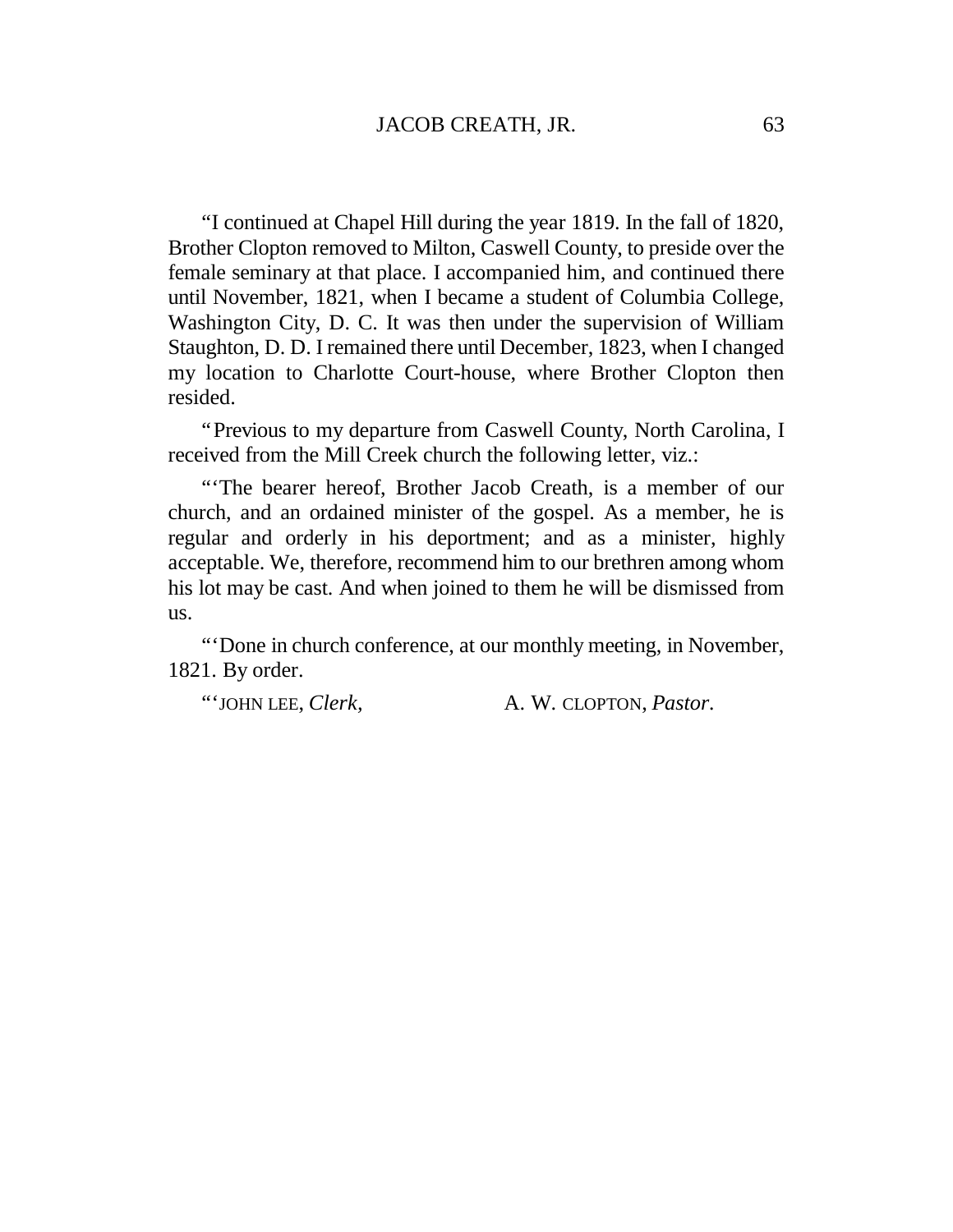*"*It will be gratifying to my friends who may peruse these memoirs, to learn that on leaving Columbia College I was considered worthy of the following testimonial from my fellow-students, viz:

"'To all whom it may concern: The Rev. Jacob Creath, late student of Columbia College, having taken his dismission, and being about to depart from the institution: this is to certify, that he has been for many months a member of the Enonosian Society of Columbia College; and that during the whole period, his talents, assiduity, and regular attendance have been such as to insure him a most respectable standing in the society; while his virtue, piety, and many excellent qualities have endeared him to his fellow-members. He carries with him their deep regret for his loss, and ardent wishes for his future happiness and prosperity.

> "'ORLANDO FAIRFAX, *President of E. S.*  W. D. CROWDER, *Secretary.*

'"COLUMBIA COLLEGE, December, 1823.'

"The following document was placed in my possession by the Second Baptist Church in Washington, D. C., viz: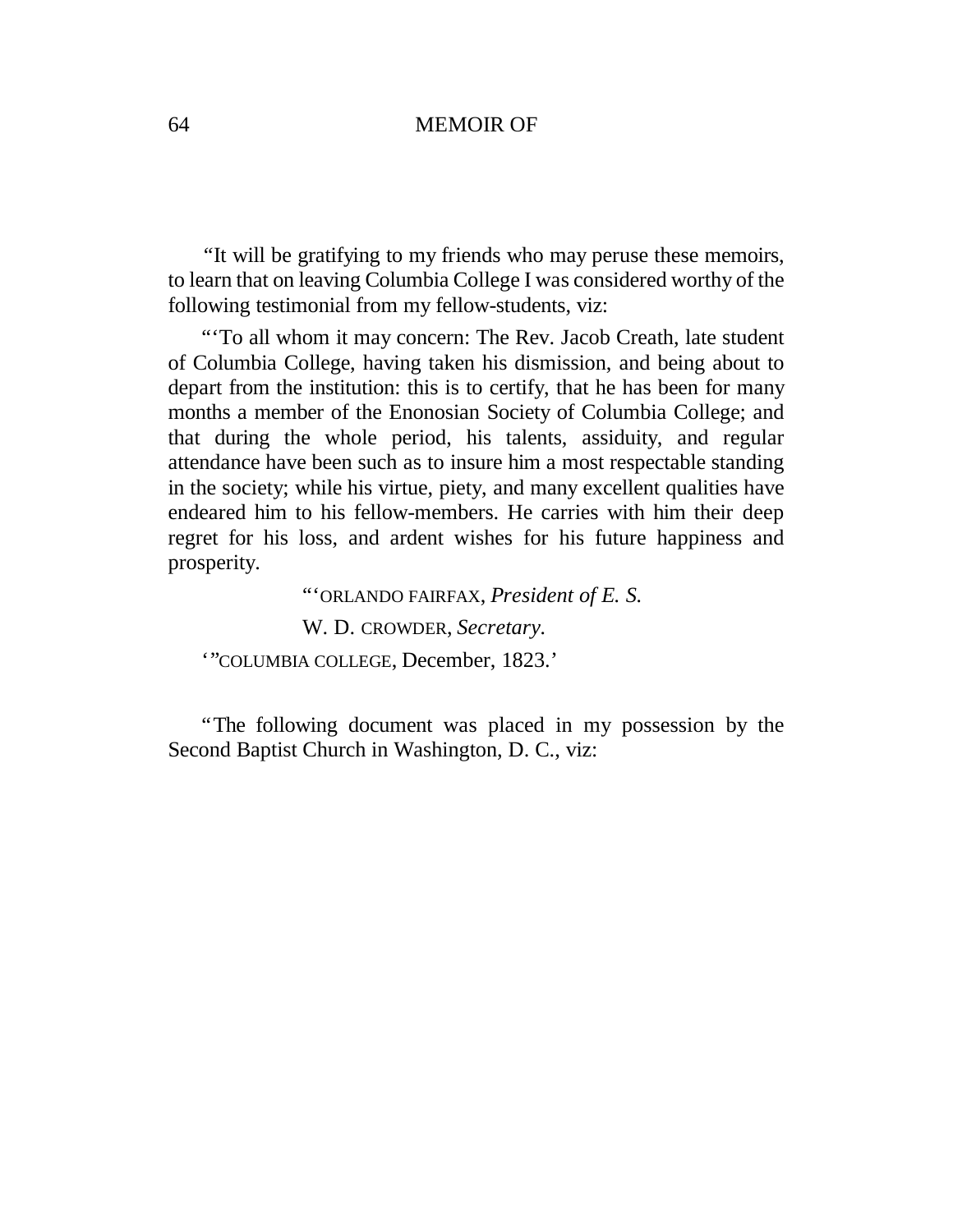"'WASHINGTON CITY, D. C.

"'This is to certify to all whom it may concern, that the bearer, our beloved Brother Jacob Creath, having frequently preached for us, and visited our families, we believe him to be a faithful minister of the gospel, a pious and upright Christian in his walk and conversation, and justly entitled to the Christian esteem of the friends of Zion, in general, and of the Baptists in particular. He having formed a determination to leave the city for the purpose of devoting himself to the ministry of the Word, and desiring that we should express our feelings toward him, we most cheerfully give our assent to the above.

"'Done by order of the Second Baptist Church, in the city of Washington, on the seventh of December, 1823.

> "'THOMAS BARTON, *Pastor.* WILLIAM GORDON, *Clerk'*

"The Board of Missions, unsolicited, presented to me the following certificate, viz:

"'RAILIGH, NORTH CAROLINA, Nov. 6, 1824.

"'This is to certify to all whom it may concern, that we have known the bearer hereof, our beloved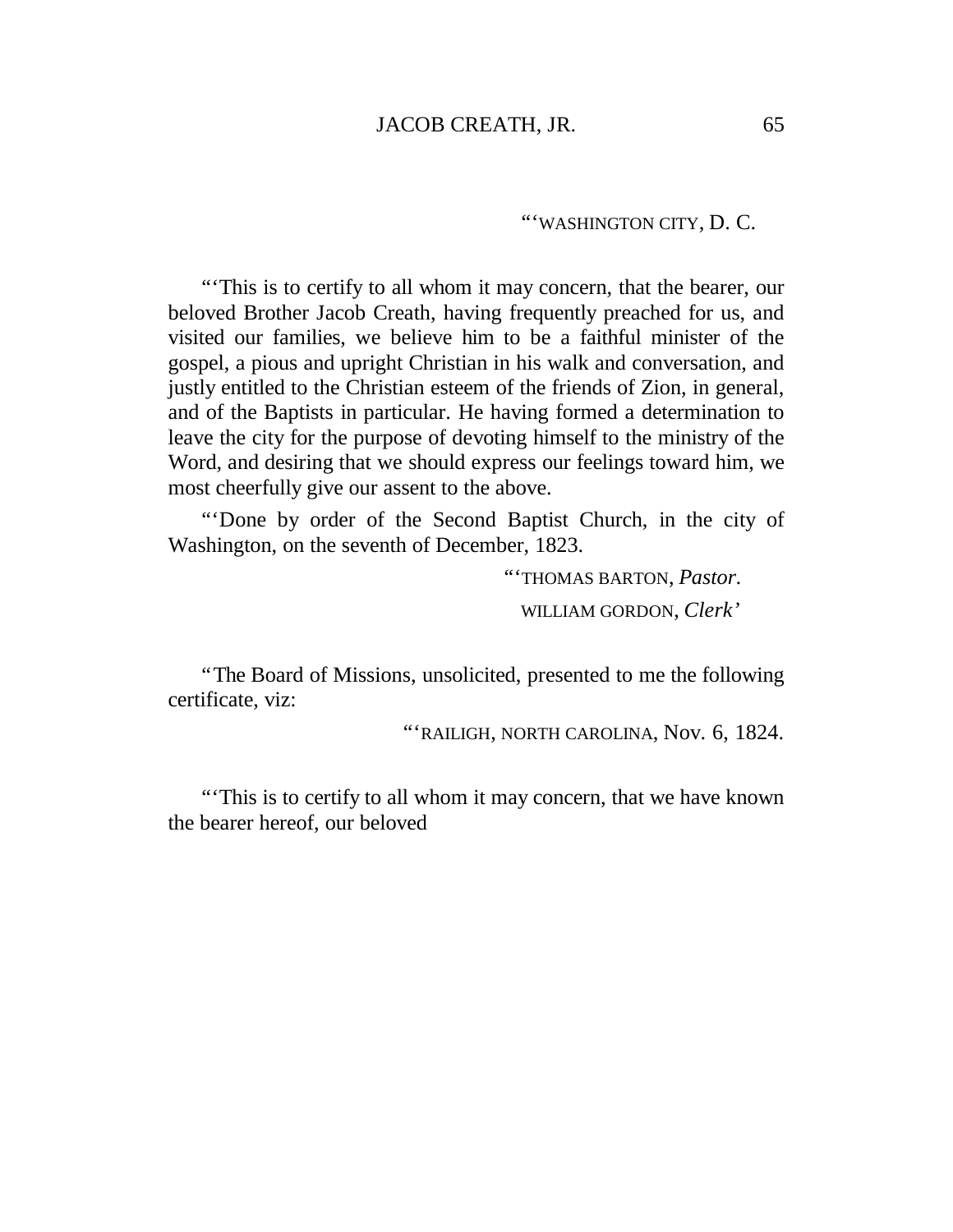Brother Jacob Creath, from his youth and since he commenced his ministry; and we know him to be a man of unimpeachable morals, orthodox in sentiment, sound integrity, strict prudence, sterling talents, and a highly acceptable and useful minister, among all classes of society. And above all, we believe him to be eminently pious.

"'We do, therefore, most cheerfully and freely recommend him to the Baptist churches in our country, particularly, and to the regard of Christians and the community in general: not doubting but that he will be blessed in every place where he may labor.

"'Done by order of the Board of Missions, now in session, in Wake County.

"'PHILEMON BENNET,

*P. S.* ROBERT T. DANIEL, *Agent.* WILLIAM LIGHTFOOT, *Clerk'*

*"*Before I left Washington, the First Baptist Church, of which I had been a member, conferred upon me the following letter of dismission and commendation, viz:

"'The First Baptist Church, in the city of Washington, and District of Columbia, to any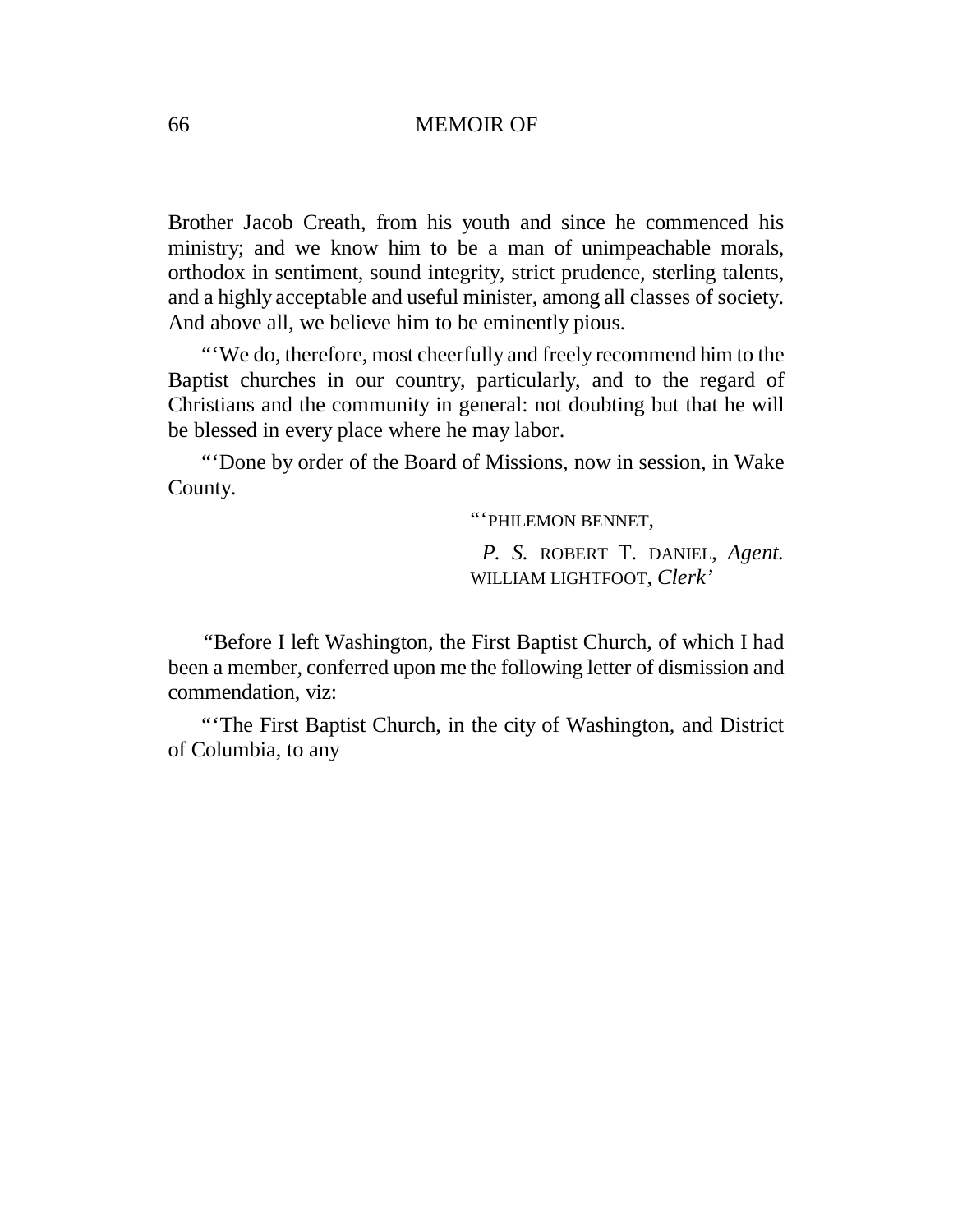other church of the same faith and order with us, greeting: Beloved brethren, this may certify that our worthy Brother Jacob Creath is a member in good standing with us, and an acceptable minister of the gospel; that his character is unimpeachable; and we believe him to be worthy of Christian acceptation.

"'But in the providence of God, his residence being removed from our vicinity, he has asked a letter of dismission from us, which we hereby cheerfully grant; and recommend him to the cordial fellowship and communion of sister churches of the same faith, as he may wish to join. And when received by you, we shall consider him fully dismissed from us.

"'Done at our church meeting, on the sixth day of February, 1824.

"'O. B. BROWN, *Pastor'*

"I received, at the same time, the following note, from a friend:

"'The Rev. Jacob Creath has been in the habit of visiting my family for the last twelve or sixteen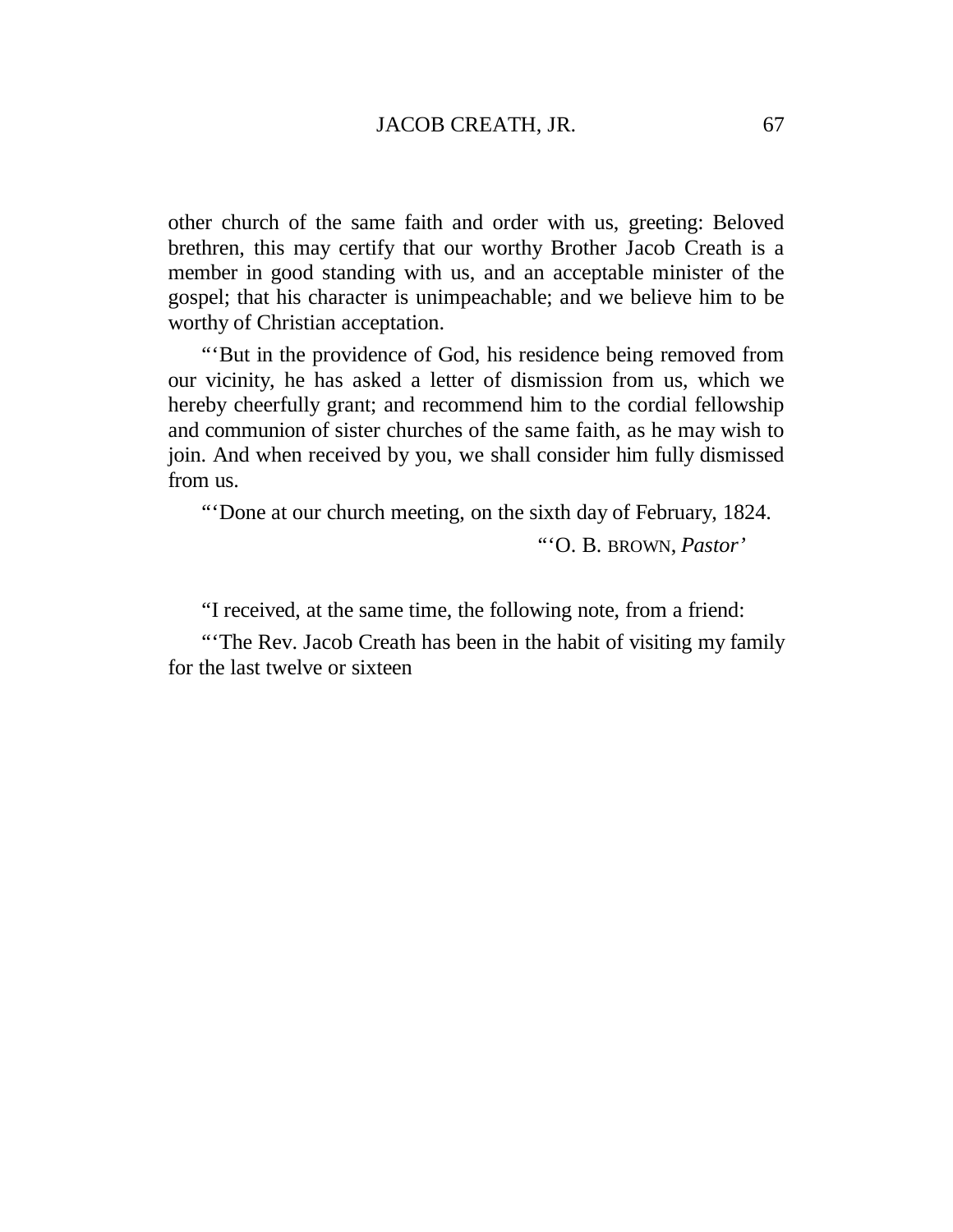months. His conduct has been such as to make me believe he is a worthy man and a pious Christian.

"'W. DUNN, *Sergeant-at-Arms,*

"'WASHINGTON CITY, Dec. 8, 1823.'"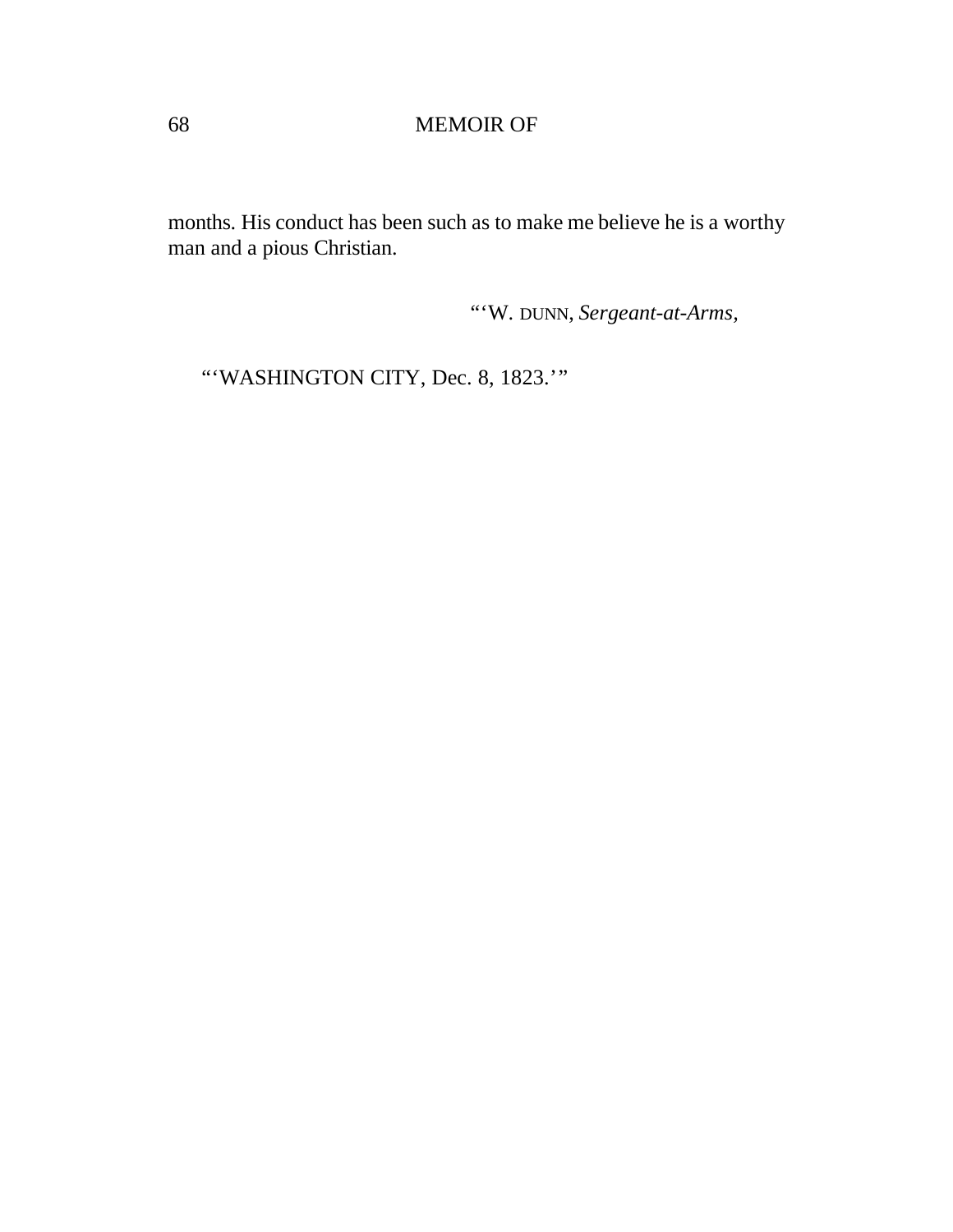## **CHAPTER VI.**

Letters addressed to him by P. S. Fall and the Lexington Church — Letters of Commendation from that and the Church at "The Great Crossings."



ROM the data in my possession I conclude that, for the next two or three years of Elder Creath's eventful life, Kentucky was the scene of his ministerial exertions. A few respectful notices are all the material which I possess with reference to this period of his history. The first is a letter from P. S. Fall, couched in the following language:

"FRANKLIN, KY., Dec. I5th, 1825.

DEAR BROTHER CREATH: — The church in Louisville, Ky., addressed a letter to you some time since, to the care of B. S. Chambers, in Georgetown, requesting you, in the name of her and a church near that place, and many of the citizens, to visit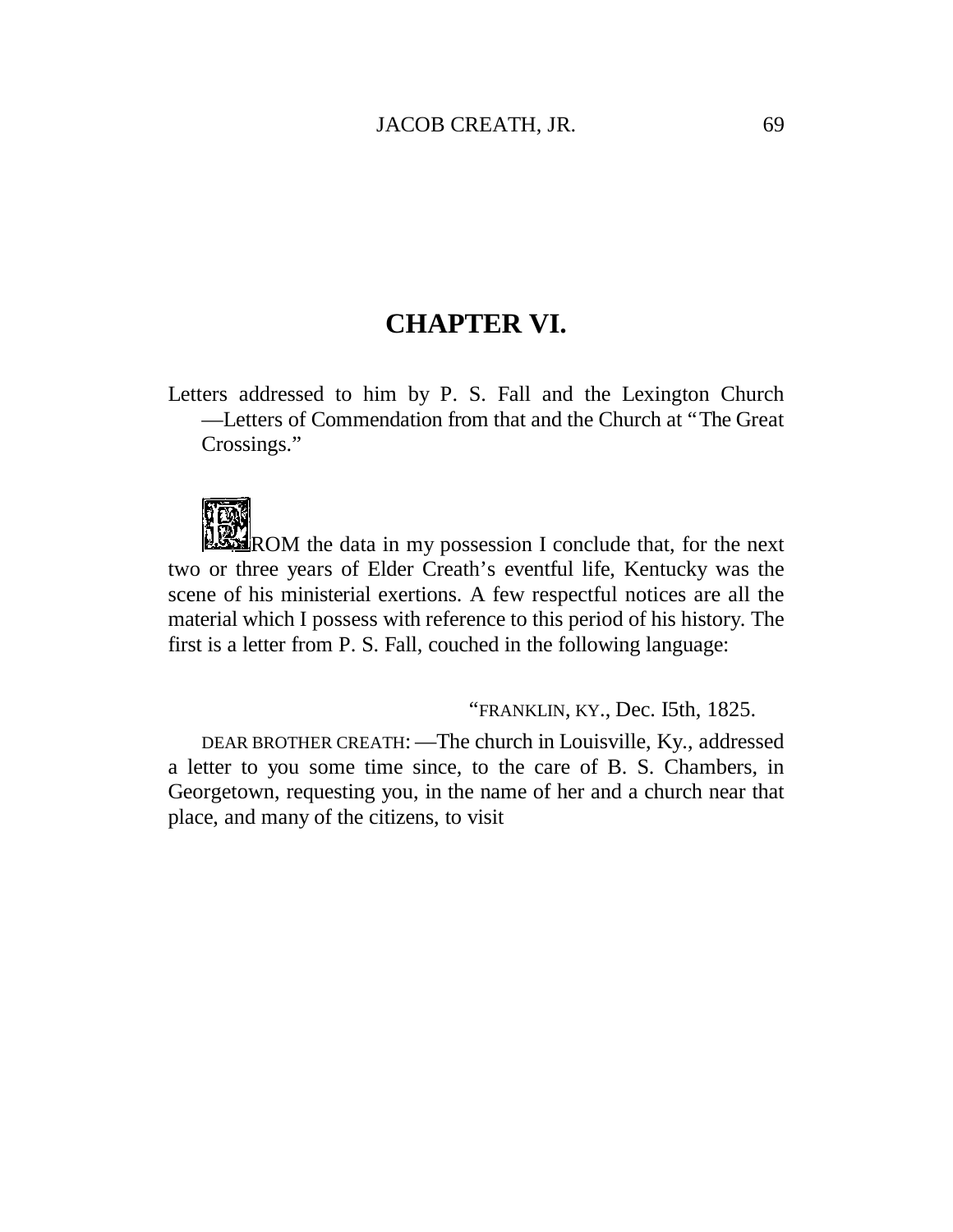them. I suppose you did not receive it, or you would have answered it. I hoped to have seen you last week; but have been ill since my arrival in Franklin.

"Will you be good enough to pay a visit to Louisville? I know you will be pleased. And if you felt disposed to settle there, you could not be better settled. I may venture to say that five hundred dollars in specie may be realized.

"The church entered into a resolution to give to any person who settled there, and whom they might call as their bishop, as much as would pay all his expenses, and leave a surplus, for the purchase of books, extra.

"There is no place in which a greater field of usefulness offers. The finest meeting-house in the State belongs to the church, and the Masonic Institution *would have no objection to you.*

*"*In haste, I am, your brother,

"P. S. FALL."

The next glimpse of his history we obtain from the following letter, viz:

"LEXINGTON, KY., April 18, 1826.

BROTHER CREATH:

*Dear Sir*—Owing to the contemplated absence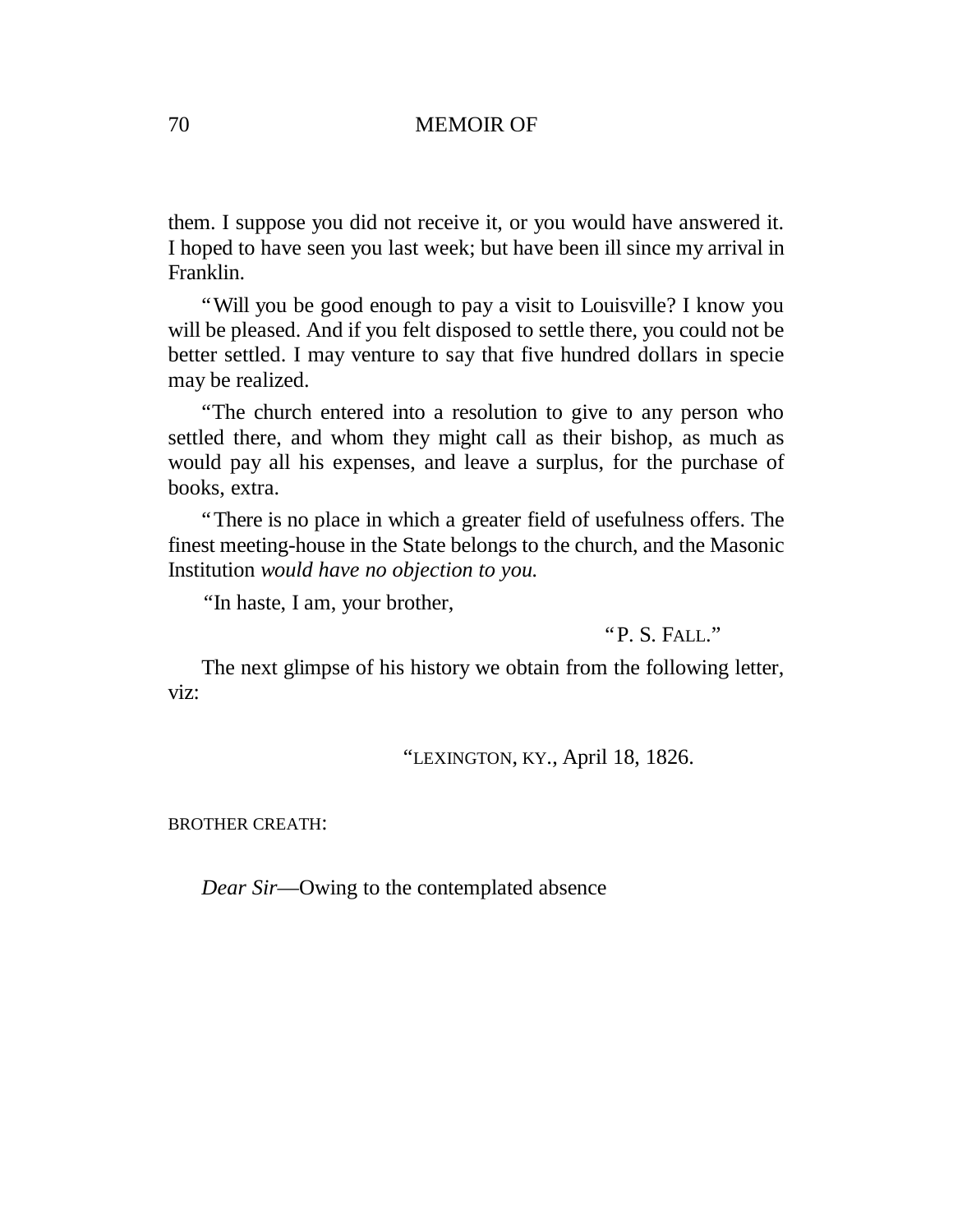of our beloved pastor, Dr. Fishback, the church took into consideration, on Sabbath last, the procuring of supplies, and have unanimously chosen you and Brother Vardeman to serve us one Sabbath each in the month for one year.

"We are instructed, as their committee, to wait on you, and ascertain your disposition in complying with their earnest request. If we are so fortunate as to procure your approbation, should be glad you would make such arrangements, as to time, as will be mutually convenient. Would you be so good as to preach for us on Sabbath afternoon or night?

"Please favor us with an answer as early as practicable. We remain your affectionate brethren,  $\mathbf{I}$ 

| "WM. T. SMITH,       |            |
|----------------------|------------|
| "PETER HEDENBURG,    | Committee" |
| "WILLIAM POINDEXTER, |            |

That up to the autumn of 1826 his course of life in Kentucky met with the approbation of his brethren, is evident, from the following communications, viz:

"The Baptist Church of Jesus Christ, at the Great Crossings, Scott County, Ky., at a meeting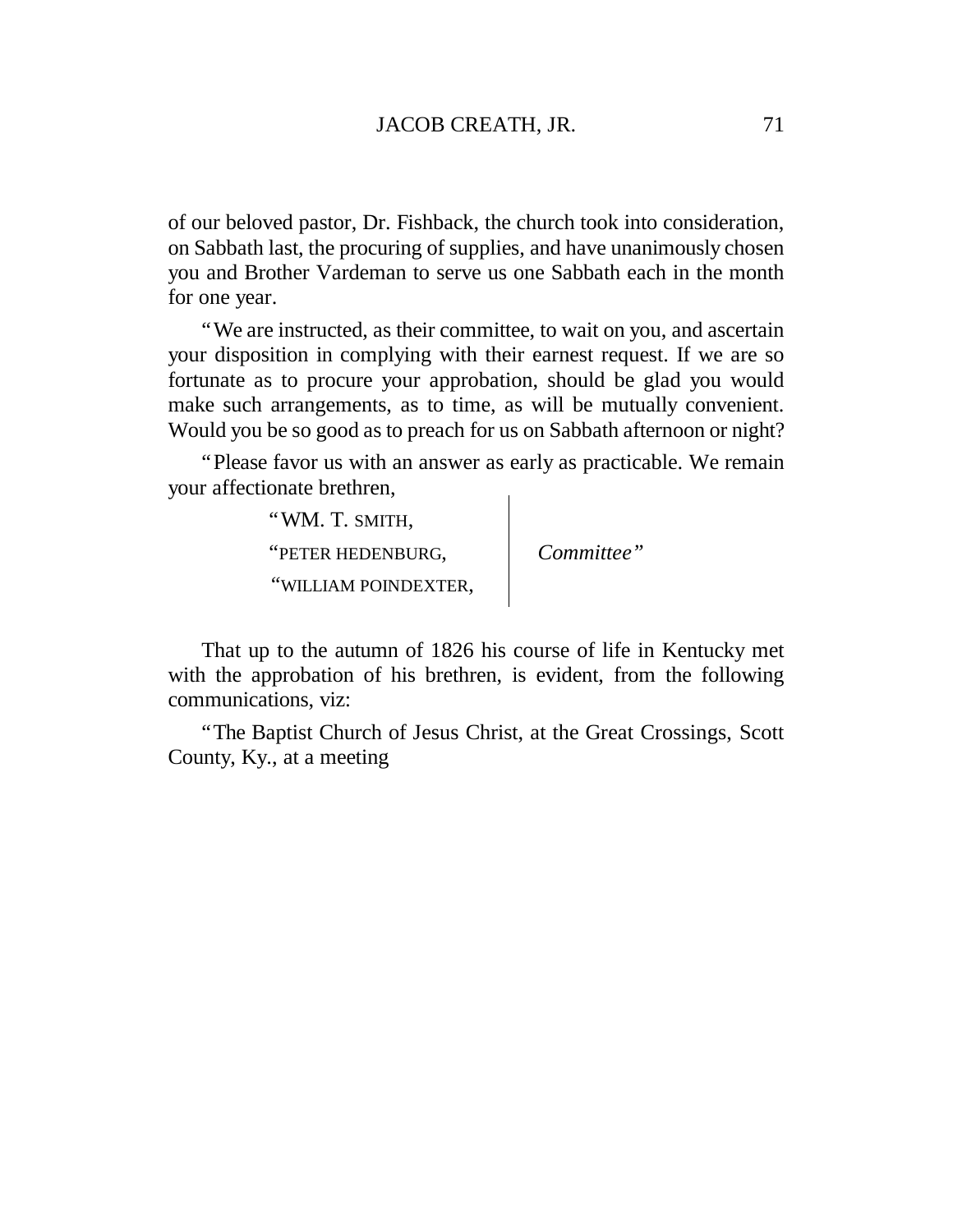of business, on the first Saturday in September, 1826. To all whom it may concern are these lines most respectfully addressed:

"Knowing that our highly and much beloved brother, Jacob Creath, jr., is about to leave us and travel into other sections of the world, and being actuated by motives of gratitude and love, of the most tender character, we think it due to Brother Jacob Creath that we should say, to the public generally, that we recommend him to their notice as a gentleman whose reputation, character, and standing in the world are untarnished and without a blemish.

"And while we regret, most sincerely, to be deprived of his labor and company, we trust we shall be permitted to recommend him to the religious world as worthy of the highest degree of their confidence, love, and esteem.

"As a professor of the Christian religion, his life and general deportment have been exemplary, and worthy of the vocation wherewith he has been called; as a member of the Baptist Church of Christ, his walk and conversation have proved that he is worthy to sustain the Christian name and character.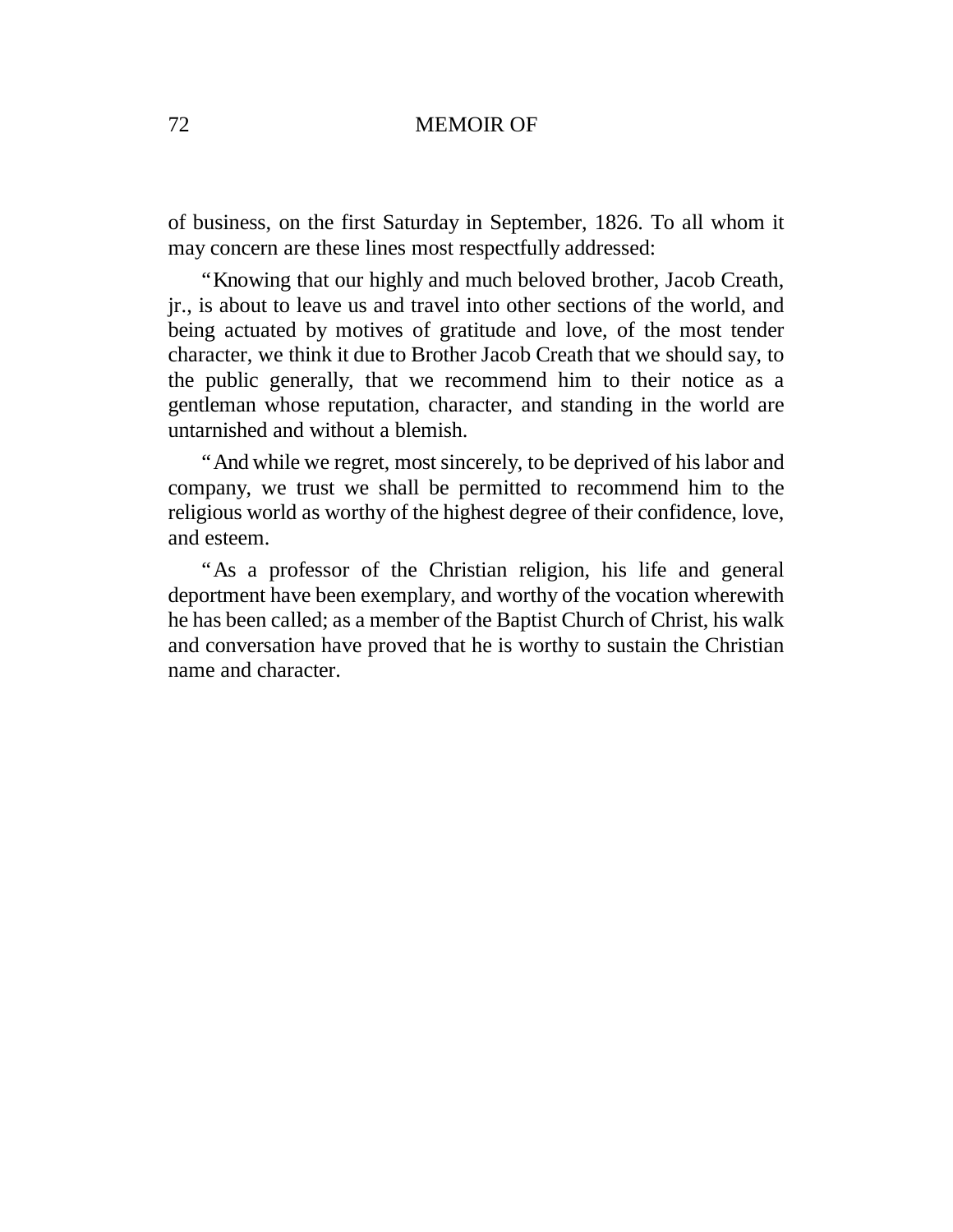"As a minister of the gospel, although a young man, yet his respectable talents as an orator, his exposition of Scripture, together with his aptness to teach, evince, in an eminent degree, that in Brother Creath are to be found those admirable qualities which constitute a faithful minister of Jesus Christ, spoken of by the Apostle Paul: 'having a good report also of them that are without.'

"Brother Creath, for some time, has labored in this as well as in many other churches in this State, much to the edification and comfort of the members, and to the general satisfaction and approbation of 'the world;' and his labors have been abundantly blessed and owned of God.

"We esteem, and therefore recommend, our dear Brother Creath as an orthodox evangelical gospel-minister of Jesus Christ, who earnestly and zealously contends for 'the faith once delivered to the saints,' but whose zeal is tempered with knowledge, meekness, and love.

"Therefore, with due deference, we humbly trust he will be received and respected in the world as a gentleman, in your houses as a disciple of Jesus Christ, in your hearts as a beloved brother, and in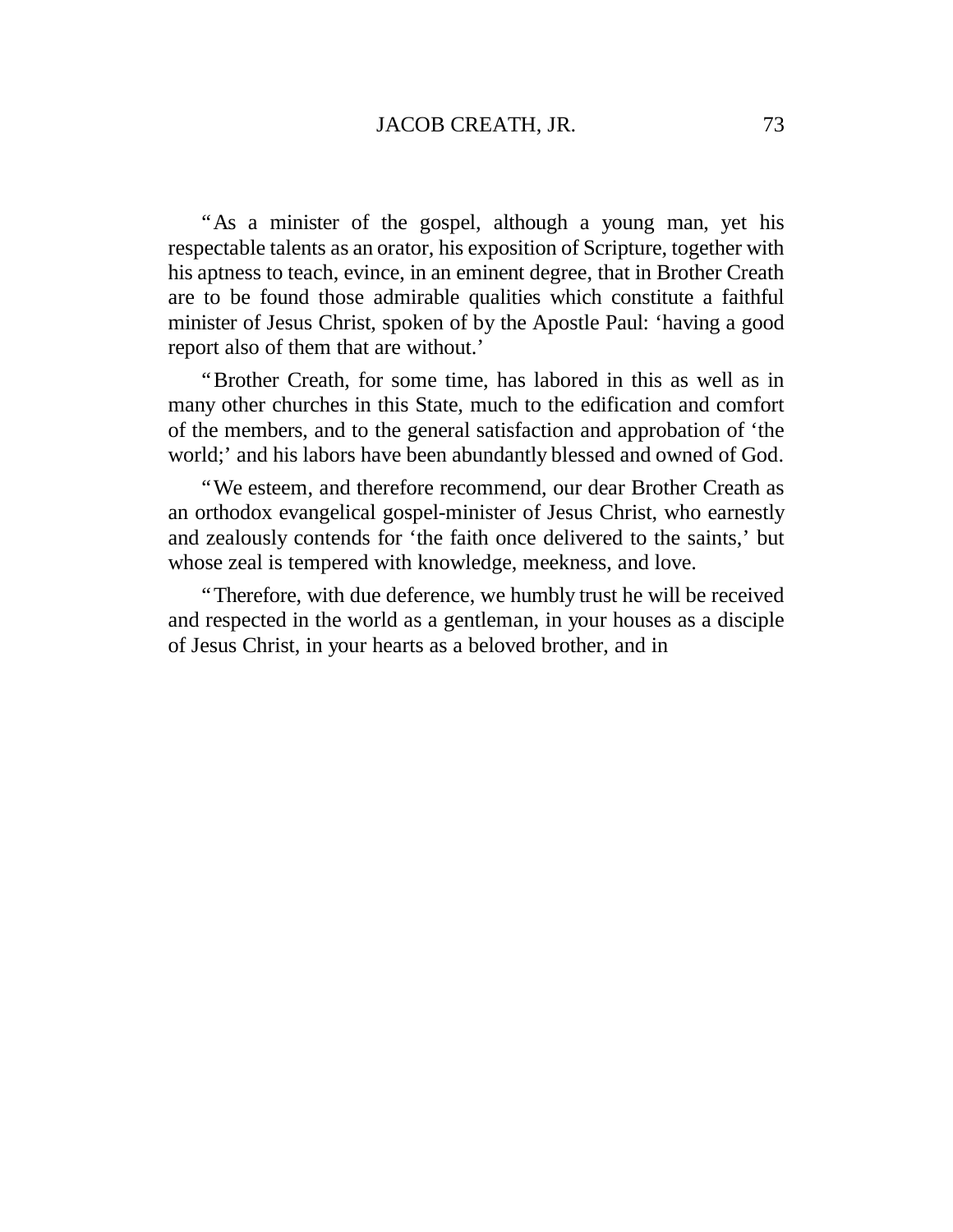your pulpits as a faithful minister of the New Testament.

"Signed by order and in behalf of the church.

"JOHN T. JOHNSON, *Clerk*."

*"*The First Baptist Church of Lexington, Fayette County, Ky. To them that have received the like precious faith with us, and of our order, greeting: Whereas, our much beloved and worthy brother, Jacob Creath, jr., has signified to us that he is about to leave this State, and to travel to the Mississippi State or territory, we have thought proper to give this in token of his good and respectable standing with us as an orthodox minister of the gospel, of unfeigned piety, and an indefatigable laborer in the vineyard of the Lord. As such, we would earnestly recommend him to the Christian fellowship and communion of our dear brethren in the Lord, wherever God, in his providence, may cast his lot; and may the Lord bless and sustain him, and make him abundantly useful in his day and generation, is our prayer, for the Redeemer's sake! Done by order of the church, third Saturday in September, 1826.

" WM. POINDEXTER, *Clerk"*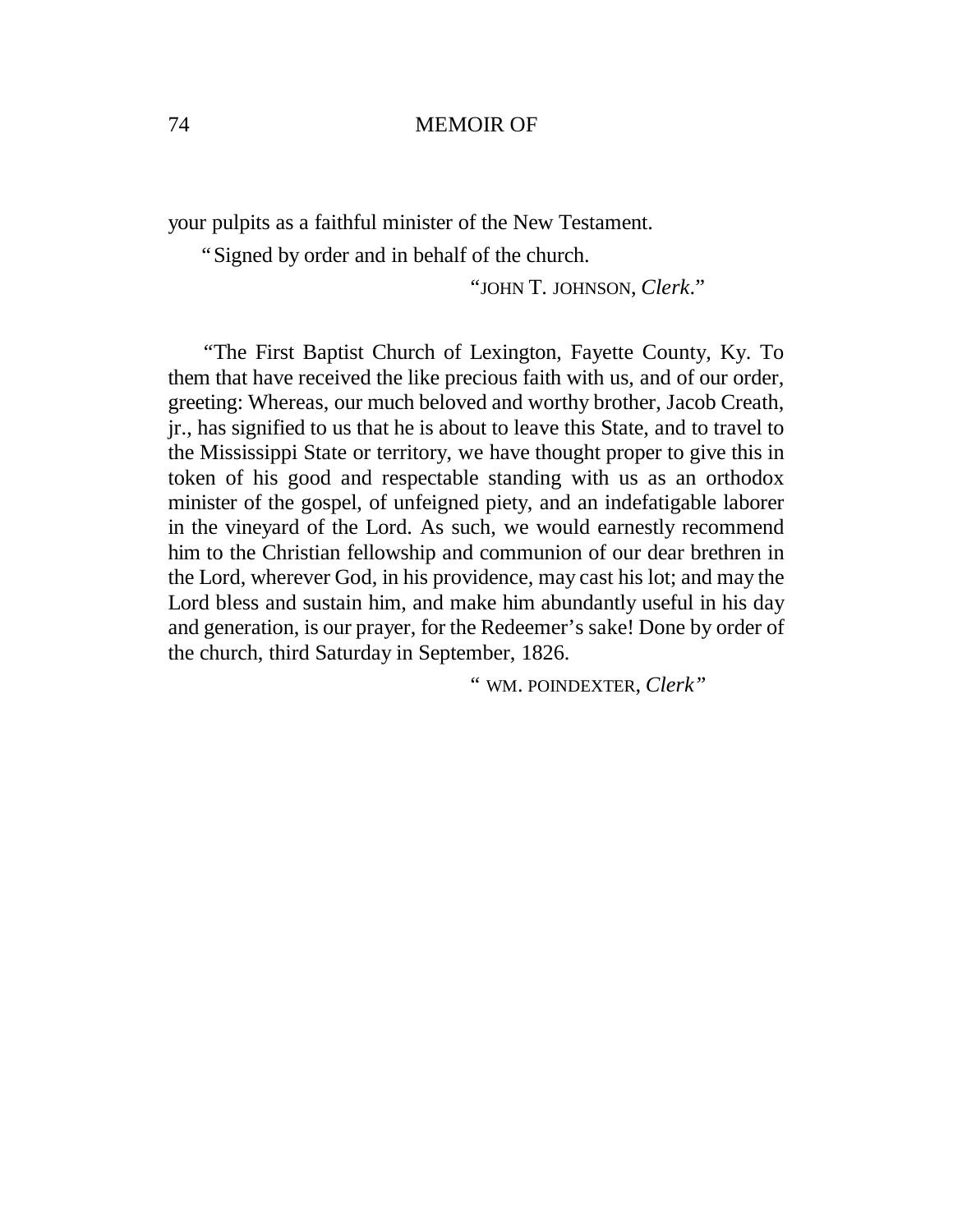## **CHAPTER VII.**

Visits General Andrew Jackson— Is burned in Effigy in Mississippi— Has an attack of Yellow Fever— Trial for Heresy.



LEFT Kentucky," Elder Creath remarks, "in October, 1826, in the company of Albert Gallatin Creath, a young lawyer, the son of my uncle Jacob Creath, sen,, then residing in Woodford County. On our journey we passed several days at'The Hermitage,'celebrated as the residence of General Andrew Jackson, to whom we bore letters of introduction from Colonel Richard M. Johnson and other distinguished Kentuckians.

"We also visited Colonel Robert Foster, Lieutenant-Governor of Tennessee, Moses Norvell, and Felix Grundy. While remaining in Nashville, I preached in the Baptist Church. Thence we proceeded to Natchez, Mississippi, passing through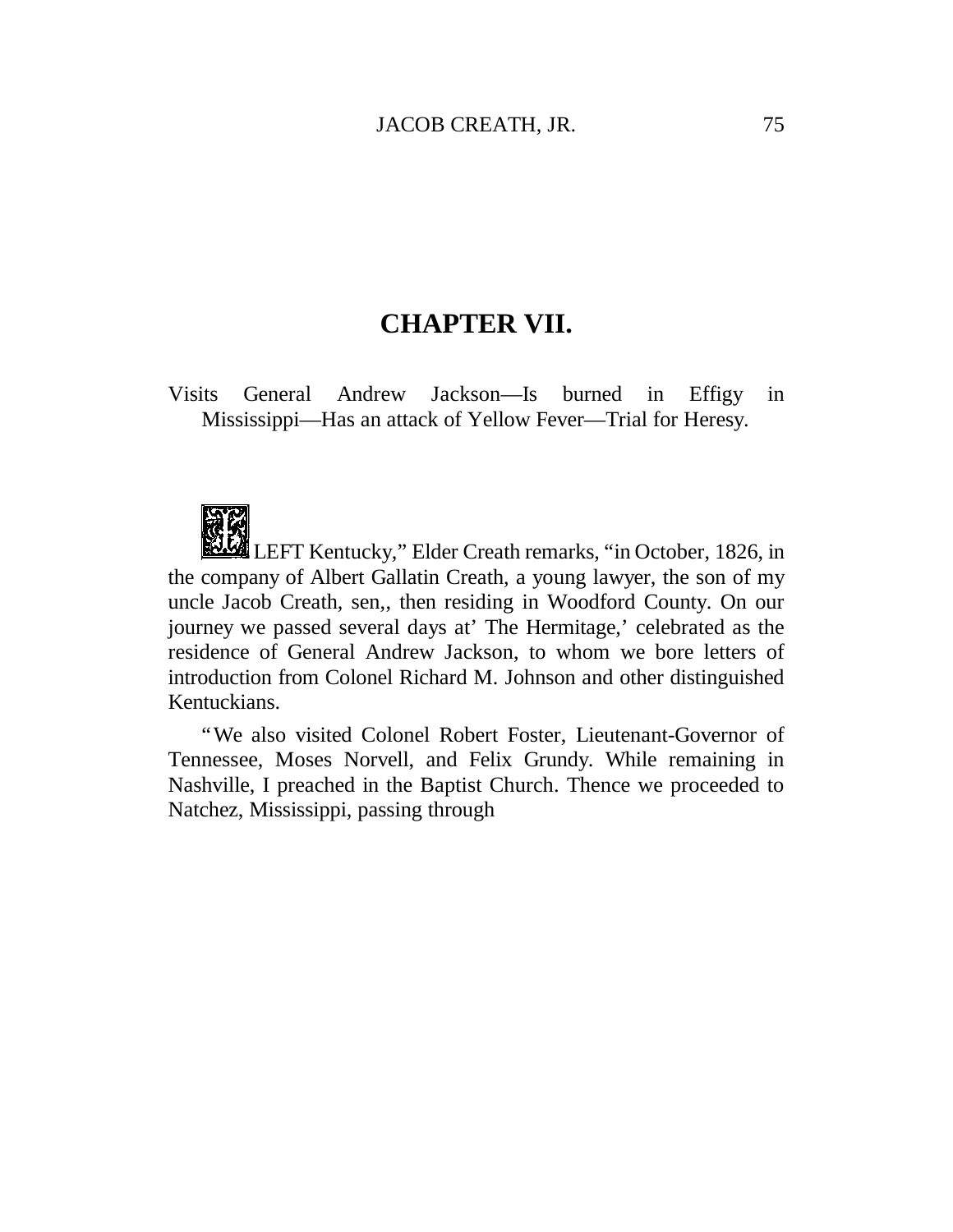Franklin, Columbia, Florence, Tuscumbia, and the 'Indian Nation.'

"During my stay in Mississippi, I made the house of Dr. David Cooper, near Natchez, and that of Major Joseph Johnson, six miles from Woodville, my principal homes. My preaching in that country excited such violent opposition that, to vindicate my character, I was compelled to publish, in pamphlet form, the letters of recommendation to which the attention of the reader has already been invited.

"I was 'burned in effigy'at one of their camp-meetings. Meeting Dr. Line, a friend of mine, on one occasion, he asked me if 'I was not afraid to travel alone.' I told him 'I was not.' 'Well!' says he, 'you ought to be; for, be assured, your life is in danger, and but for the protection afforded by the civil law, you would ere this have been hung.' The parties most enraged were Presbyterians, Methodists, and Episcopalians. The spirit of sectarianism is the same under all circumstances. It calls for 'blood.' I baptized a large number of persons in Mississippi, some of whom afterward removed to Louisiana.

"In the autumn of A. D. 1827, I had an attack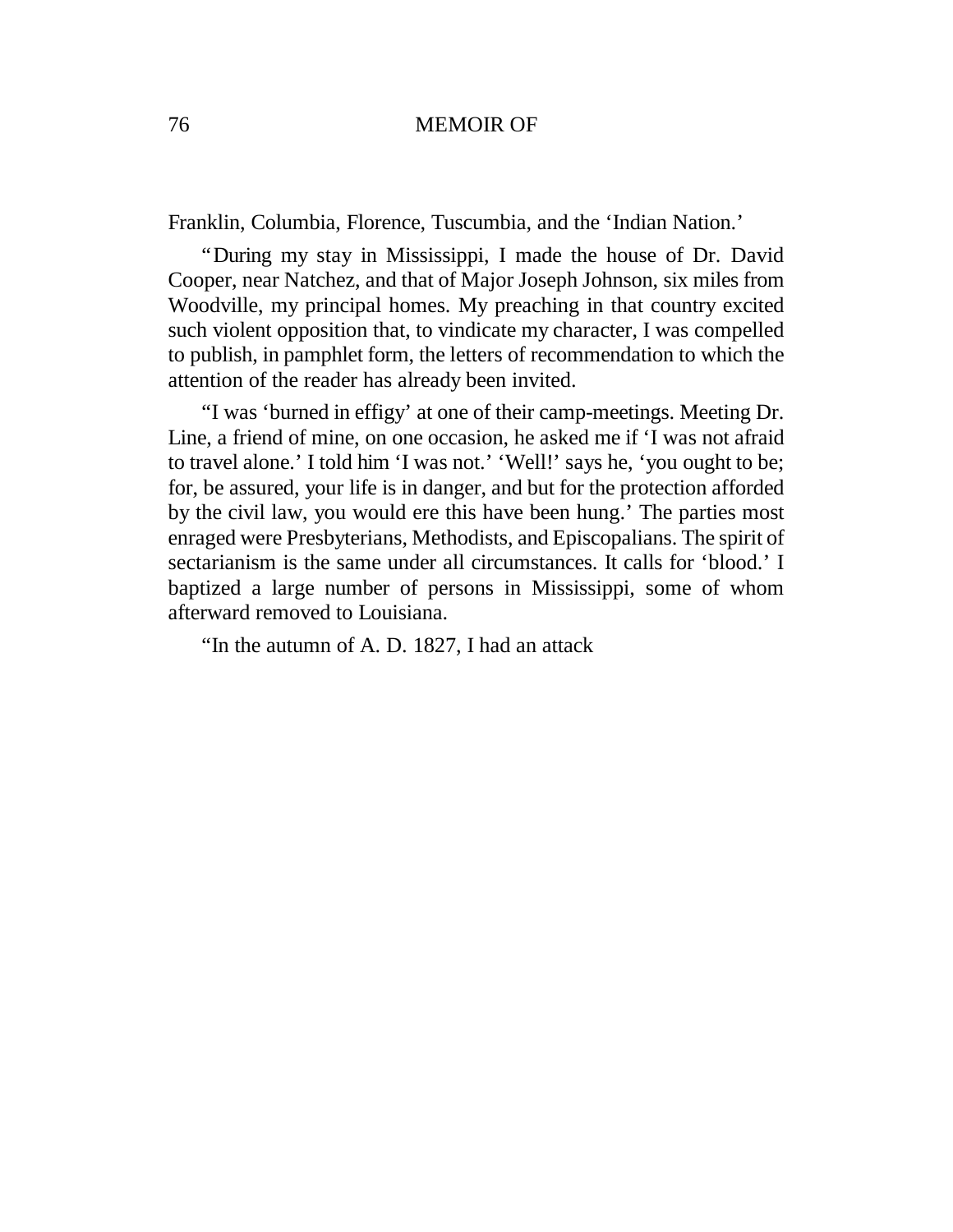of bilious or yellow fever. During its continuance I came very near bidding adieu 'to these low grounds, where sorrows grow.' At one time I closed my eyes with the expectation of never opening them again until wakened by the sound of Michael's trumpet. Unexpectedly to myself and others, I recovered. But this convalescence was of short duration, being immediately succeeded by intermittent fever; so that to secure the return of perfect health, I was compelled to abandon the country.

"My visit to it, though stormy, was attended with important consequences. It resulted in the organization of some congregations, and of an ecclesiastico-literary institution called Newtonia. It also called out four men, whose names were Andrews, Richland, Randolson, and Ireton, to the work of the gospel ministry.

"Early in A. D. 1828, I left New Orleans, in the steamer Lexington, for Louisville, Kentucky. Thence I proceeded to Bethany, Virginia. A. D. 1829 I spent in Kentucky, preaching at Versailles, Cane Run, South Elkhorn, and other places, devoting all the time I had to spare for the purpose to the study of the Bible and ecclesiastical history.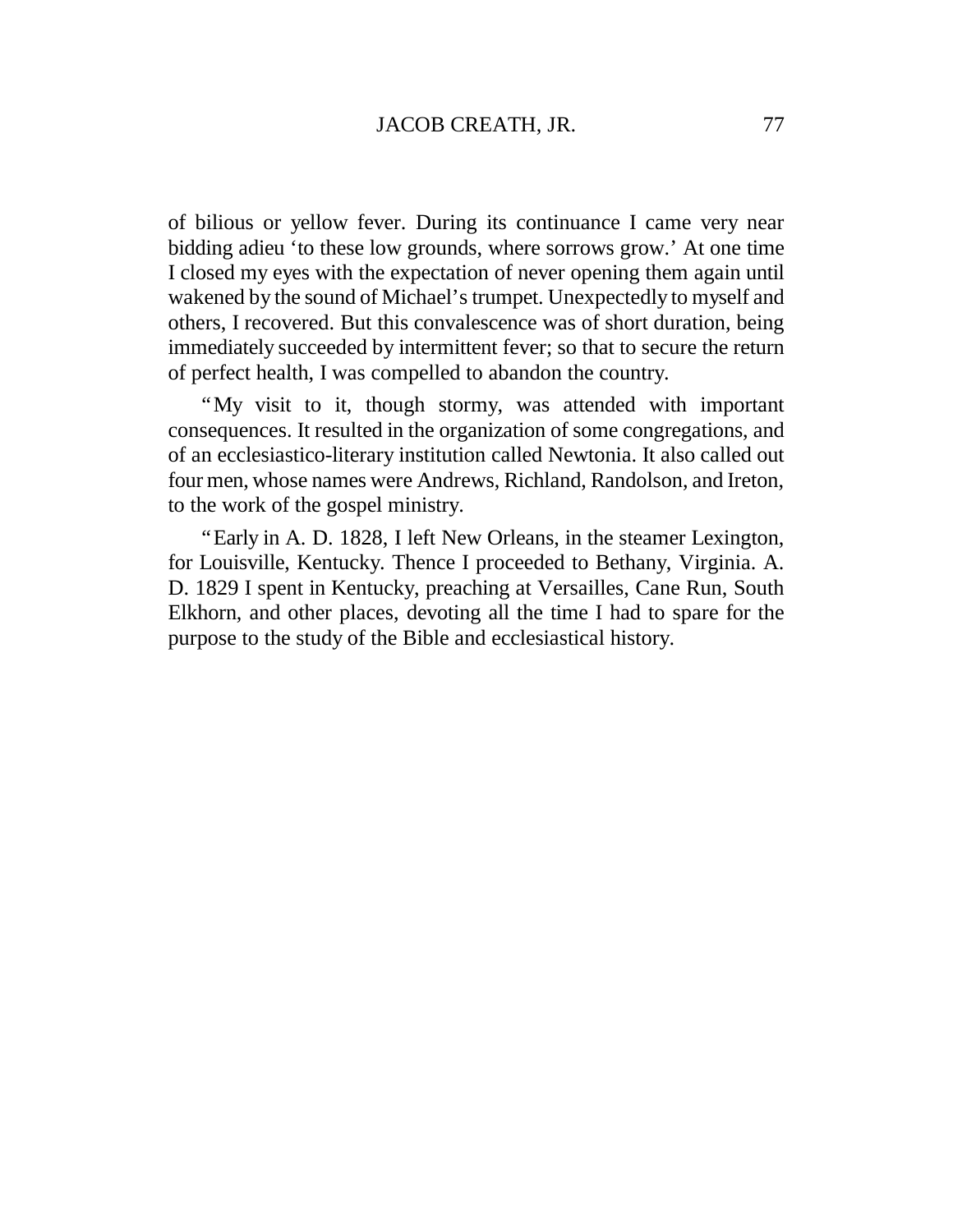*"*The most remarkable event of my life, during that period, was my trial for heresy by the congregation at the Great Crossings, Scott County, Kentucky, then under the pastoral care of Silas M. Noel, D. D.

"I had preached acceptably to them in 1825 and 1826, as their letter to me in September, 1826, demonstrates. On the seventeenth of May, 1829, I received from one of their number the following communication, viz;

"'DEAR BROTHER — I send you the request of the greatest portion of the Crossing Church. Their desire is, that you will give your views of man as a sinner, and how the change takes place, so as to constitute him born again. Or, in our familiar way, as Baptists, we want your views of *experimental religion;* how a sinner is brought from a state of enmity against the Saviour to be a lover and worshiper of Him.

"'This request has grown partly from reports, and partly from a number of brethren, who have heard you preach since your return from the South, conceiving that you had abandoned your old mode and views of preaching, under which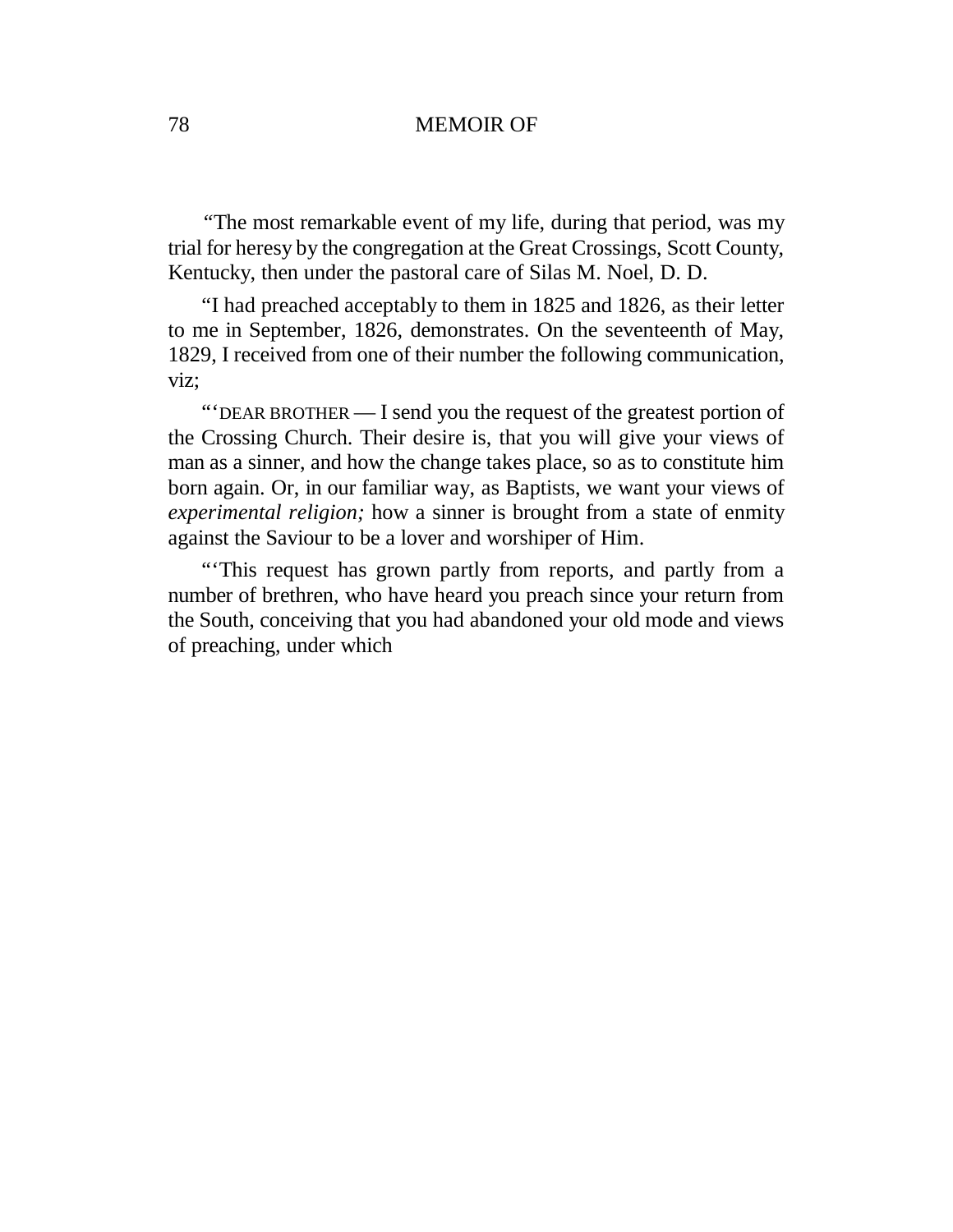their hearts were many times gladdened, and have sat under your ministry with great delight; and we would ask our divine Master to grant you his Spirit, that you may rightly divide the word of truth, giving saint and sinner 'his portion in due season.'

"'The above request, I hope, brother, has arisen from the best feelings of my heart. I say this because it originated in my own breast, seeing so many of the brethren that loved you as their preacher, when here before (before you went South), had determined that they did not care to hear you any more; and, in fact, would not come to meeting if something like this had not been requested. O Lord! keep us from prejudice, and lead us in the way of truth!

"'WILLIAM SUGGETT.

"'JACOB CREATH, JR.

"'*N. B.* — Your uncle authorized me to change your meeting to Thursday, eleven o'clock; and it is so appointed.

"'W.  $S$ . "

"As soon as my uncle heard of the letter, he paid me a visit at Colonel Quawles's, where I then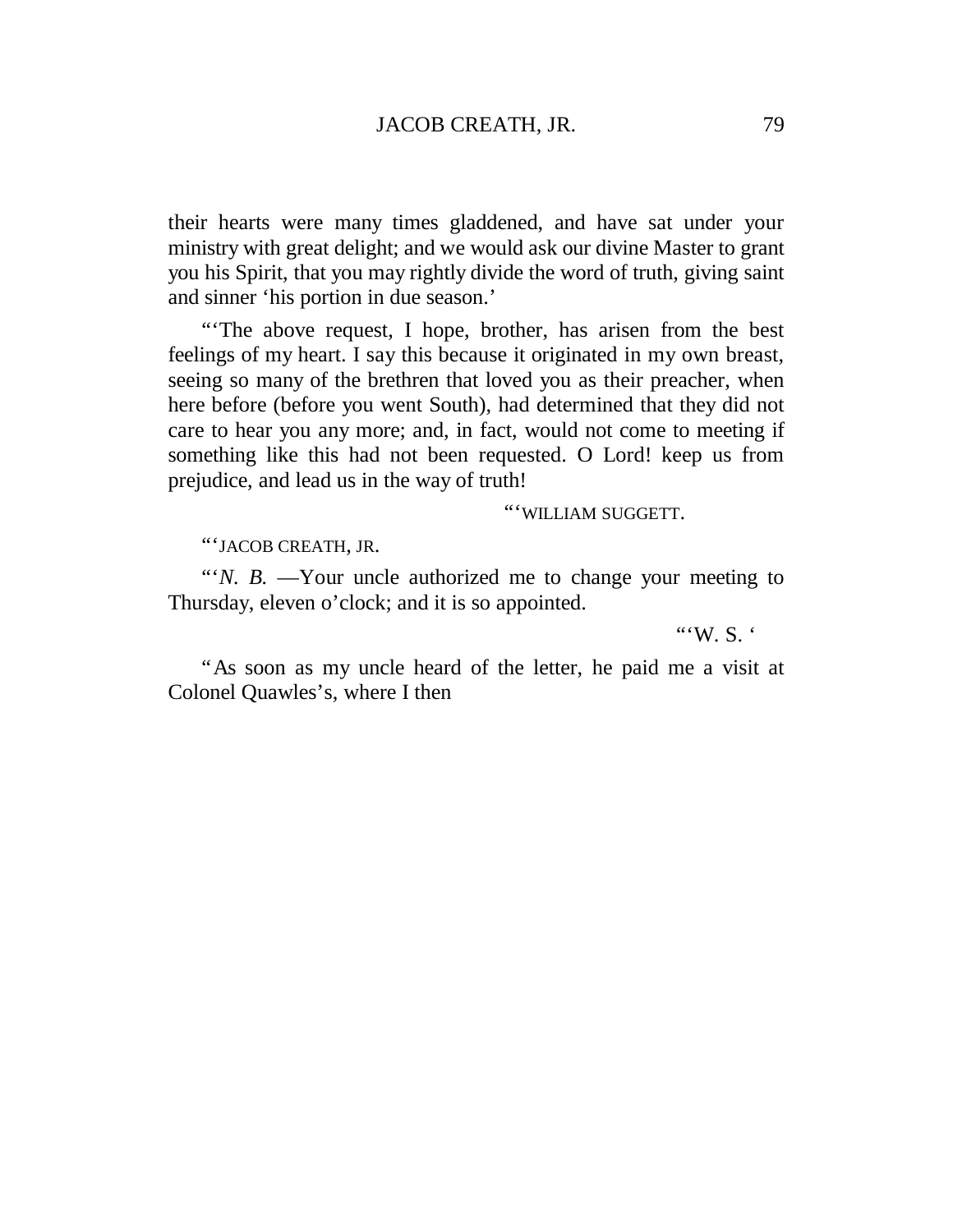resided, to ascertain how I intended to answer the proposed question. We were both connected with the Baptist Association, and the annual meeting of that body was at hand. I told him the reply which I intended to make. He said 'it would ruin our cause.' I remarked, that 'what I had said was true; and if truth ruined us, I was willing to be ruined.'

"The main item in the indictment was, 'a denial of the direct operation of the Spirit of God upon the sinner's heart, previous to the exercise of faith upon his part, in order to produce faith.' I took the ground, then, that 'the word of God is the grand instrumentality by which the hearts of sinners are changed; and that when the evidence of our Saviour's Messiahship or Divinity is fully set forth, the human mind finds no difficulty in believing it, as it believes any other well-sustained proposition, either in morals or mathematics. And if something has to be added to this evidence, beyond our own resources, before we can believe and obey, we are nearly in the condition that we would have been in if God had not spoken to us at all.'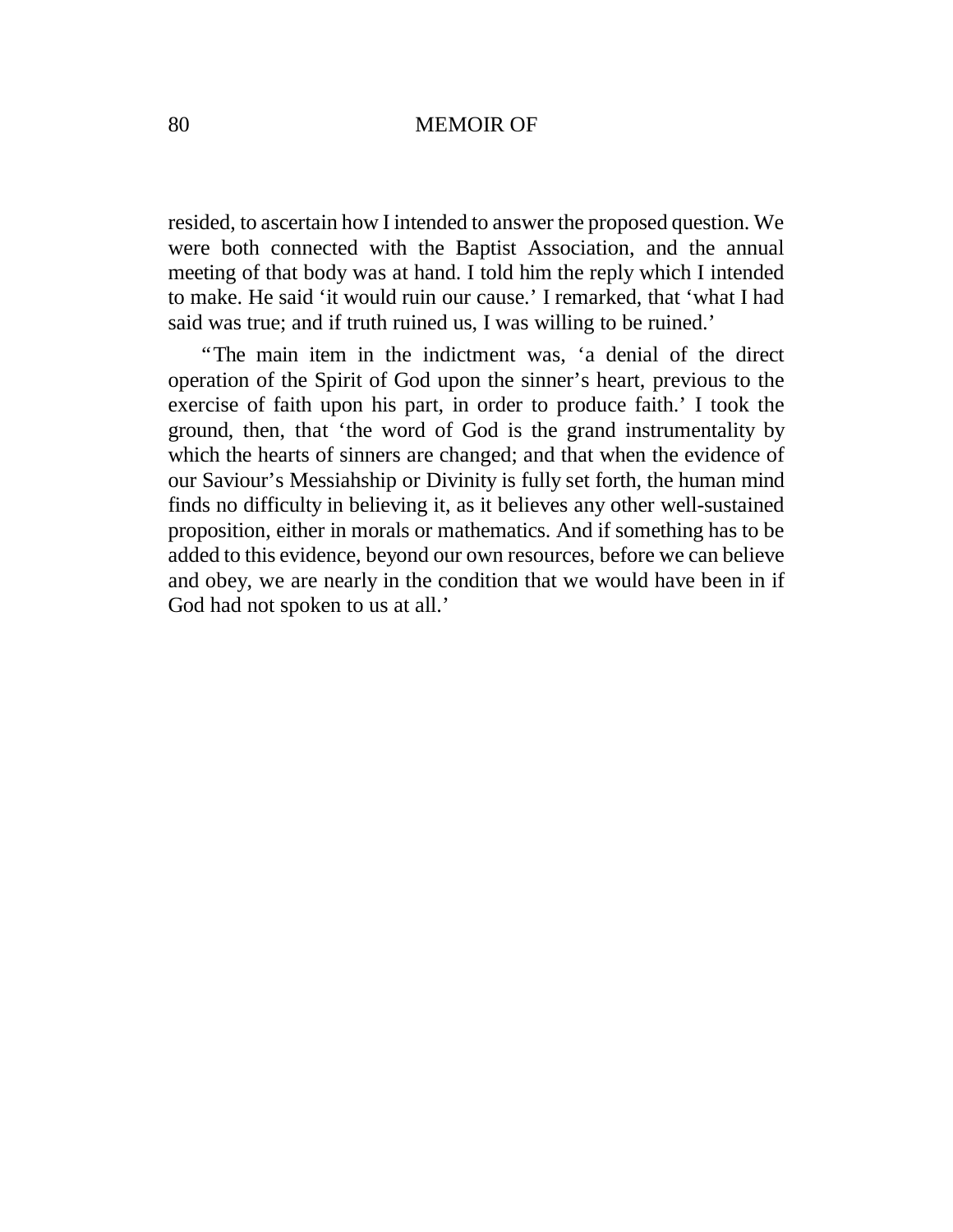"My uncle admitted these and other kindred sentiments to be true, but 'thought it was not prudent to say much about them at present, as the public mind was not sufficiently enlightened to appreciate them; and our enemies would handle them with great effect against us."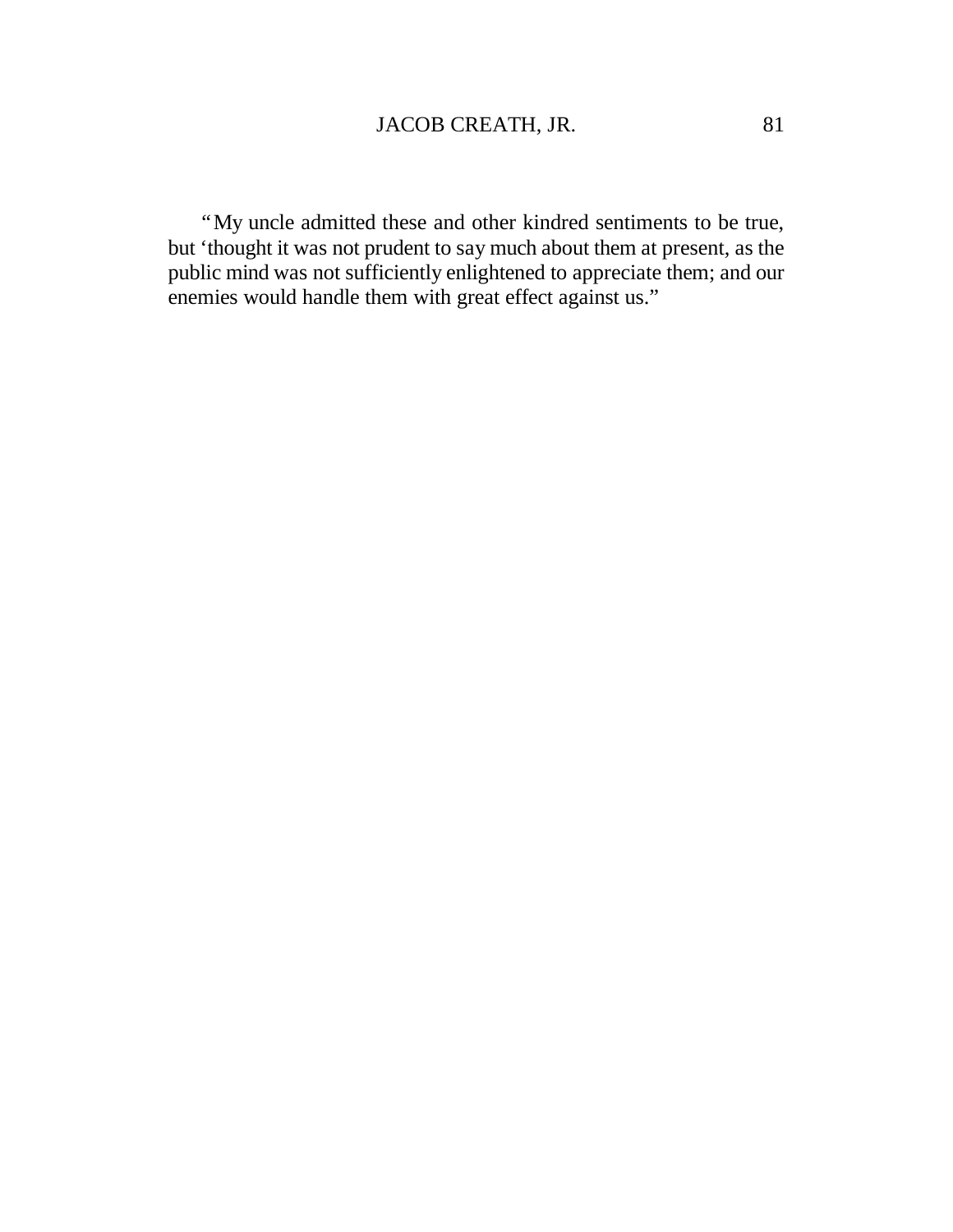# **CHAPTER VIII.**

Meets Raccoon Smith— The effort of the Elkhorn Association to expel them a Failure— Makes a Tour with A. Campbell— They are caught in a Tempest— They sing and pray— Brother Campbell has a Debate with the Presbyterian Parson of Nashville.



COMPLIED with the request of the congregation, and appeared before them at the place and time appointed. As the basis of my speech, I read Paul's defense before Agrippa and Festus. My uncle, who was present, indorsed my remarks as far as he conscientiously could. John T. Johnson, who, being a member of that congregation, was also there, felt very indignant at their conduct, and observed, as he left the house, 'Absolutely, if they don't let that man alone, the stones of the street will cry out against them!' He afterward told me, at Harrodsburg,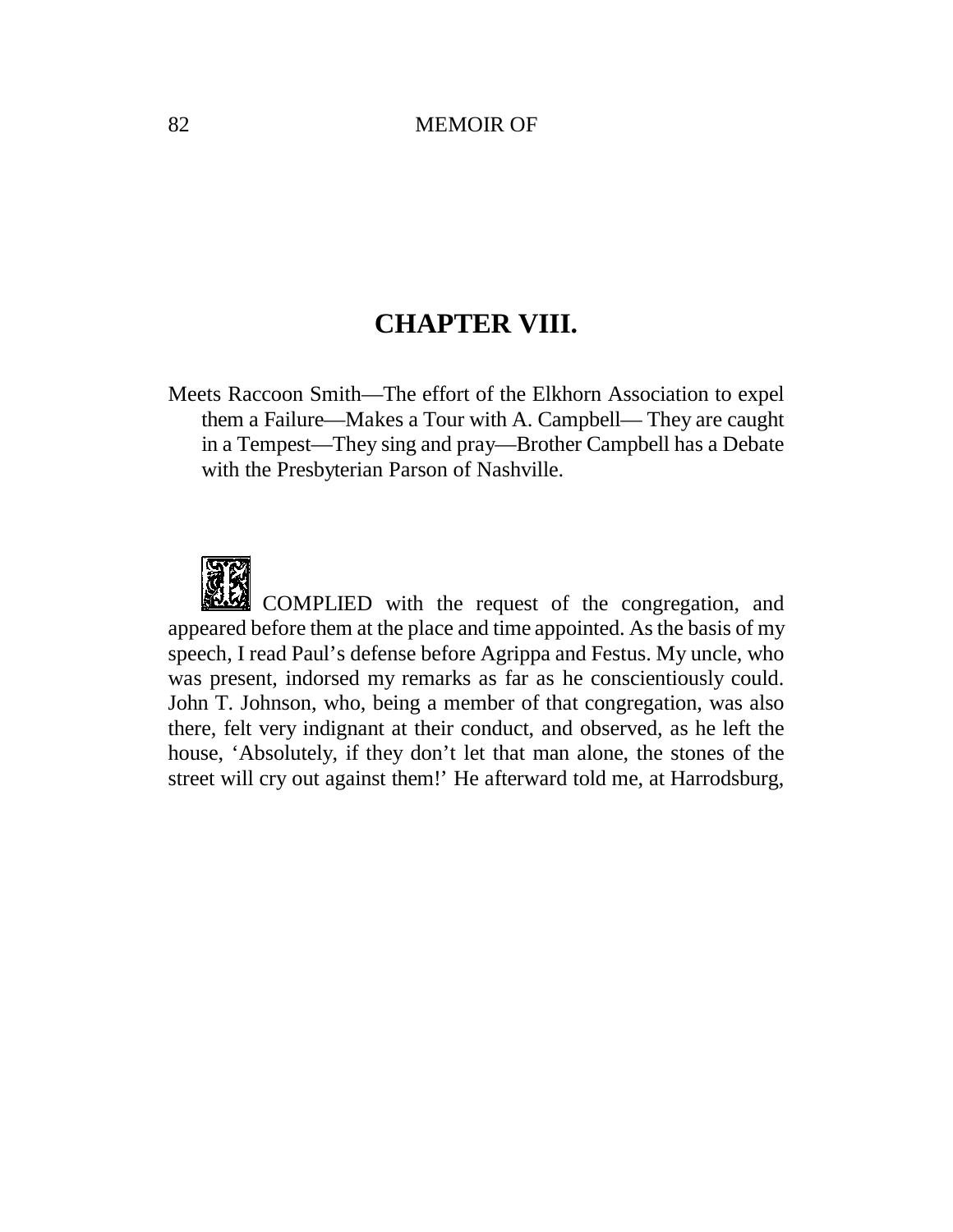that 'but for me he would never have been connected with our reformation.'

"Not long after this my uncle and I met Brother Raccoon John Smith, at the house of Brother Samuel Nuckolds, near Versailles. On that occasion, the subject of such operations of the Holy Spirit as had been discussed at 'The Crossings' having been introduced, I found that Brother Smith's sentiments corresponded entirely with mine. My uncle, also, upon the whole, yielded assent, though he still had some lingering doubts. Some time afterward, however, he embraced them with all his heart.

"The Elkhorn Baptist Association convened at Lexington, in August, 1829. An effort was then and there made by the Creed and Calvinistic party to expel from their fellowship those who favored the adoption, for their infallible standard, of the 'Bible alone.'

"Their purpose was frustrated through the assistance afforded us by Brother John T. Johnson, Dr. Joseph Chinn, and others. This triumph afforded us another year to operate in enlightening the public mind before our affairs were brought to a crisis.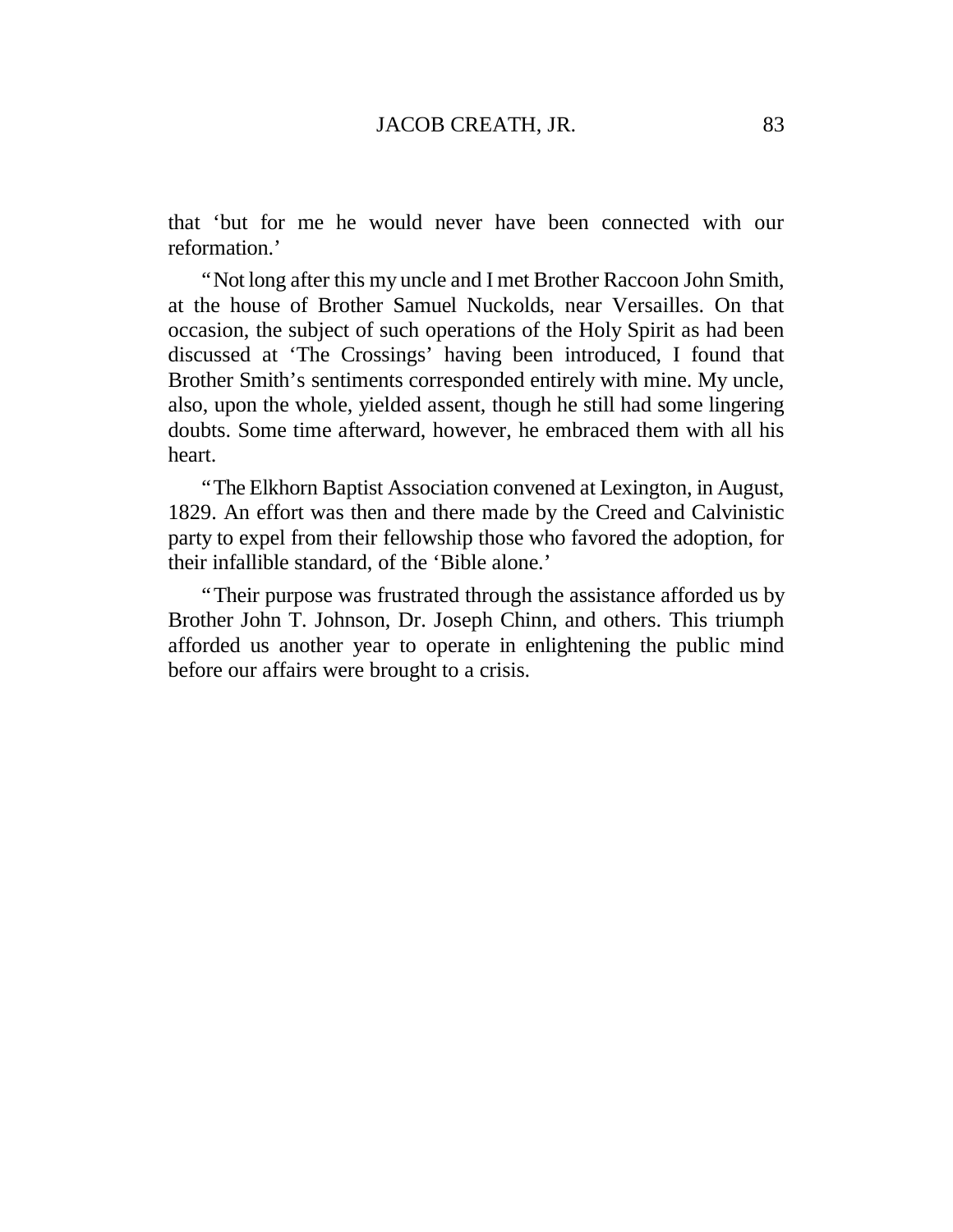"I was Brother Johnson's preacher at 'The Crossings,' and at Georgetown, in 1825 and 1826. While I published 'The Christian Examiner'at Lexington, in 1830, I visited his house as a home. We were devoted friends. I preached the funeral sermon of his brother James, in September, 1826.

"My acquaintance with him and his brother, Richard M. Johnson, commenced when they were members of Congress. His father and all his family were ardent friends of my Uncle Jacob.

"In the summer or fall of 1829 I changed my place of residence, from Brother Quawles's to Brother Beverly A. Hicks's, three miles from Lexington. His house continued my home until I married, in September, 1831.

"In the first part of 1829 I was chosen by our congregation at Lexington as their preacher, over Elder Jeremiah Vardeman. This laid the foundation of a deep and lasting hostility on his part toward me, which he exhibited on various subsequent occasions.

"In December, 1829, I set out on a journey with Brother Alexander Campbell, from Lexington, Ky., to Nashville, Tenn. On our way we held a meeting at Danville, baptizing eight or ten persons.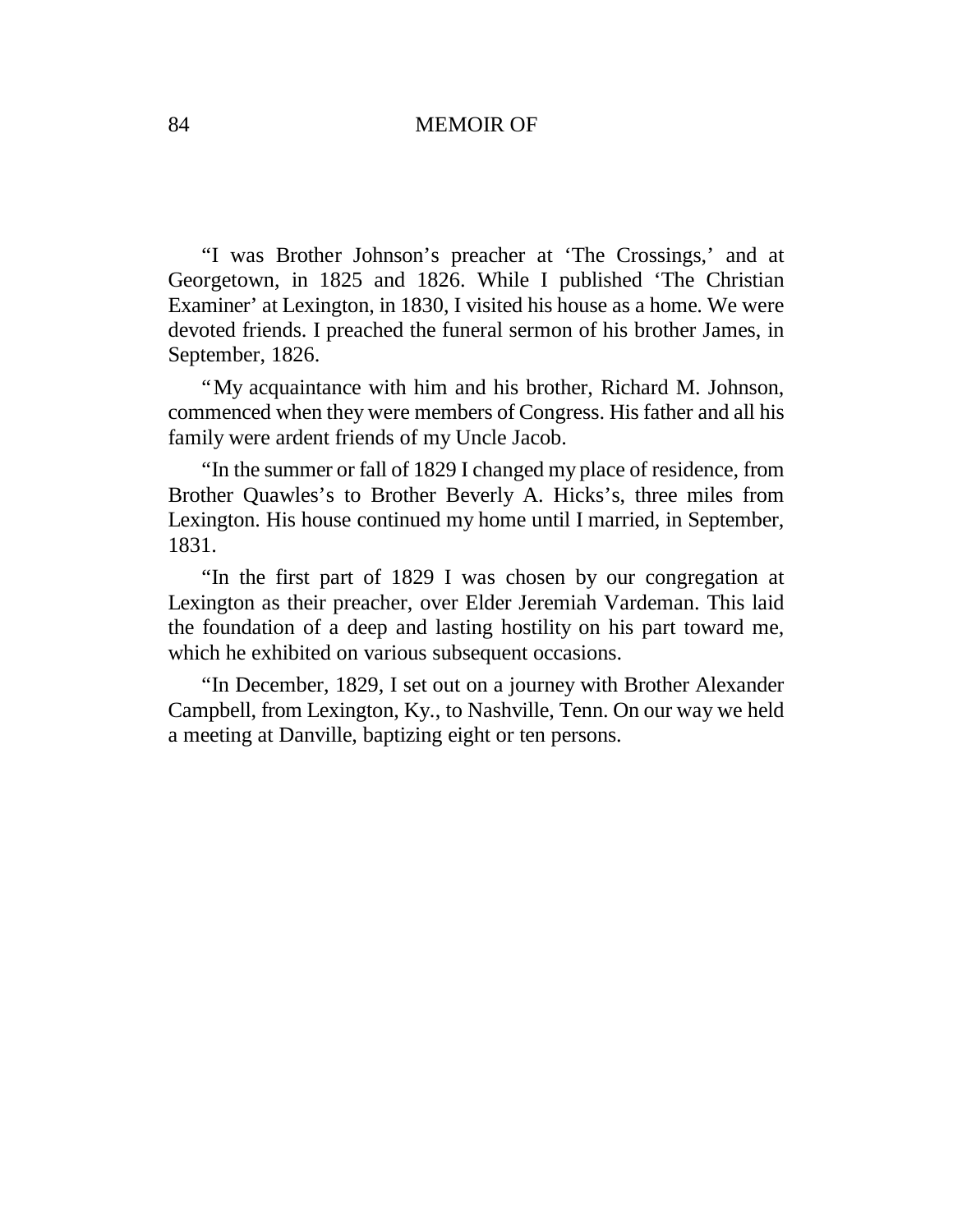General Jennings was of the number. The morning we left Franklin, in Simpson County, a terrific storm burst upon us. Trees broke and fell all around us. We halted and sang the following words, viz:

"'How are thy servants bless'd, oh Lord!

How sure is their defense!

Eternal Wisdom is their guide;

Their help Omnipotence."

"We then united in prayer.

"The first night that Brother Campbell preached in Nashville, 'The Apostasy' was his theme. One of his hearers was Obediah Jennings, D. D., the Presbyterian clergyman of the place, with whom Brother Campbell held a debate, an account of which was published in 'The Harbinger'of 1830. We also had a number of confessions and baptisms. We preached also at Franklin and Columbia.

"On our return route we traveled through the southern part of Kentucky, preaching at Bowling Green, Russellville, and Greensburg. We pursued our way, alternately journeying and preaching, until we reached Lexington. There I remained. Brother Campbell proceeded homeward.

"In March, 1830, I baptized Dr. Theodore Bell,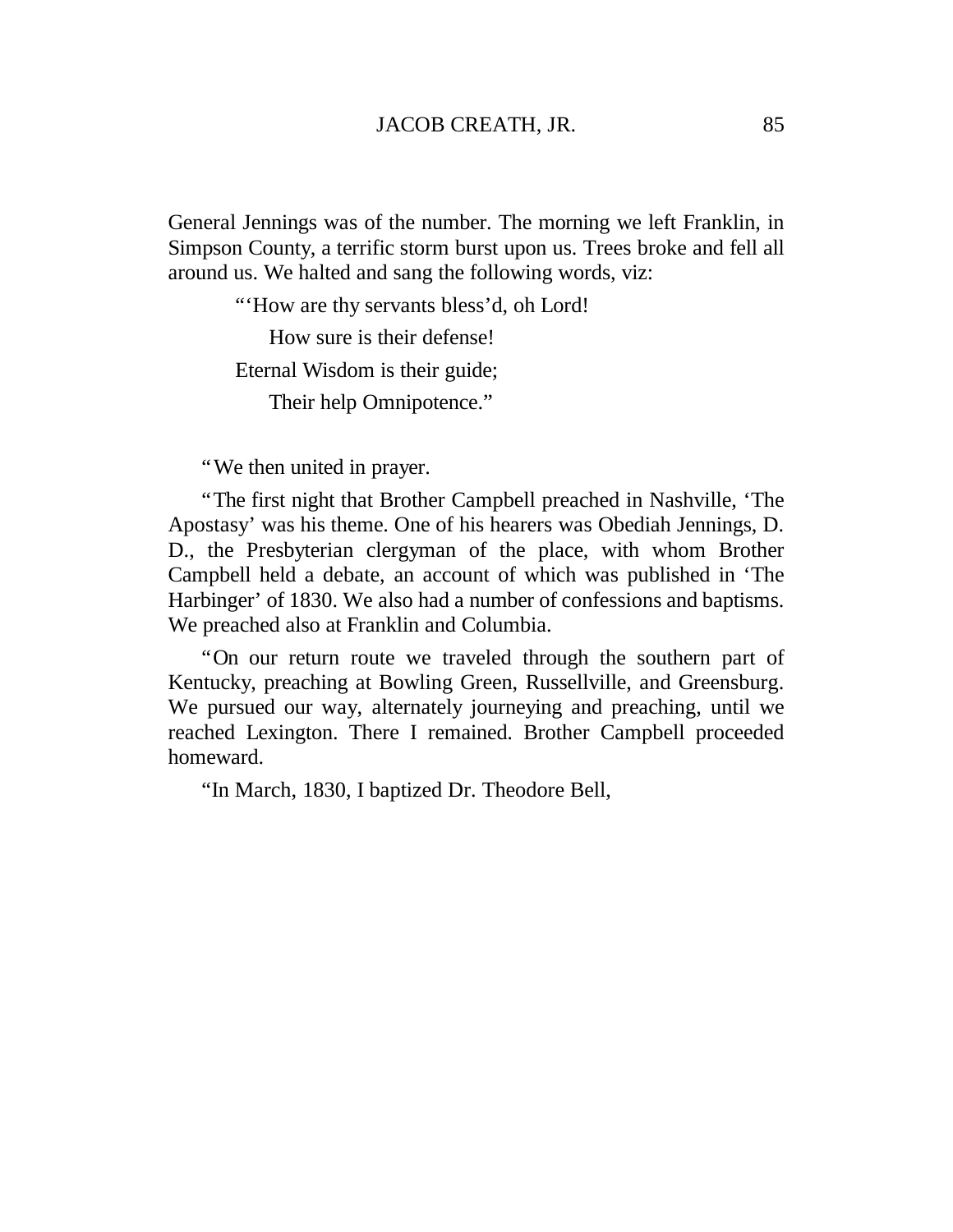now of Louisville, Ky., and Joseph G. Norwood. The former is eminent as a physician; the latter as a geologist.

"In June or July, 1830, my uncle and I visited Elder Vardeman, in Fayette County, to ascertain what course he intended to pursue at the meeting of the Elkhorn Association, which was to take place in August. The protracted conversation that took place between my uncle and him, in which they recounted many of their most interesting adventures in public life, with their strictures upon them, was exceedingly amusing to me, who was their only hearer.

"We found that, to use his own complimentary phraseology, 'he intended to die between the Particular Baptists and the Christians, as our Saviour died between two thieves.'My uncle told him that 'If his old enemies, the Particular Baptists, caught him, they would serve him as the old Canaanitish king, Adonibezek, treated his prisoners— cut off his thumbs and great toes, and make him eat bread under their table, all the days of his life; and if he fell into our hands, with whom he had formerly acted, he knew what we *ought to do* with him.'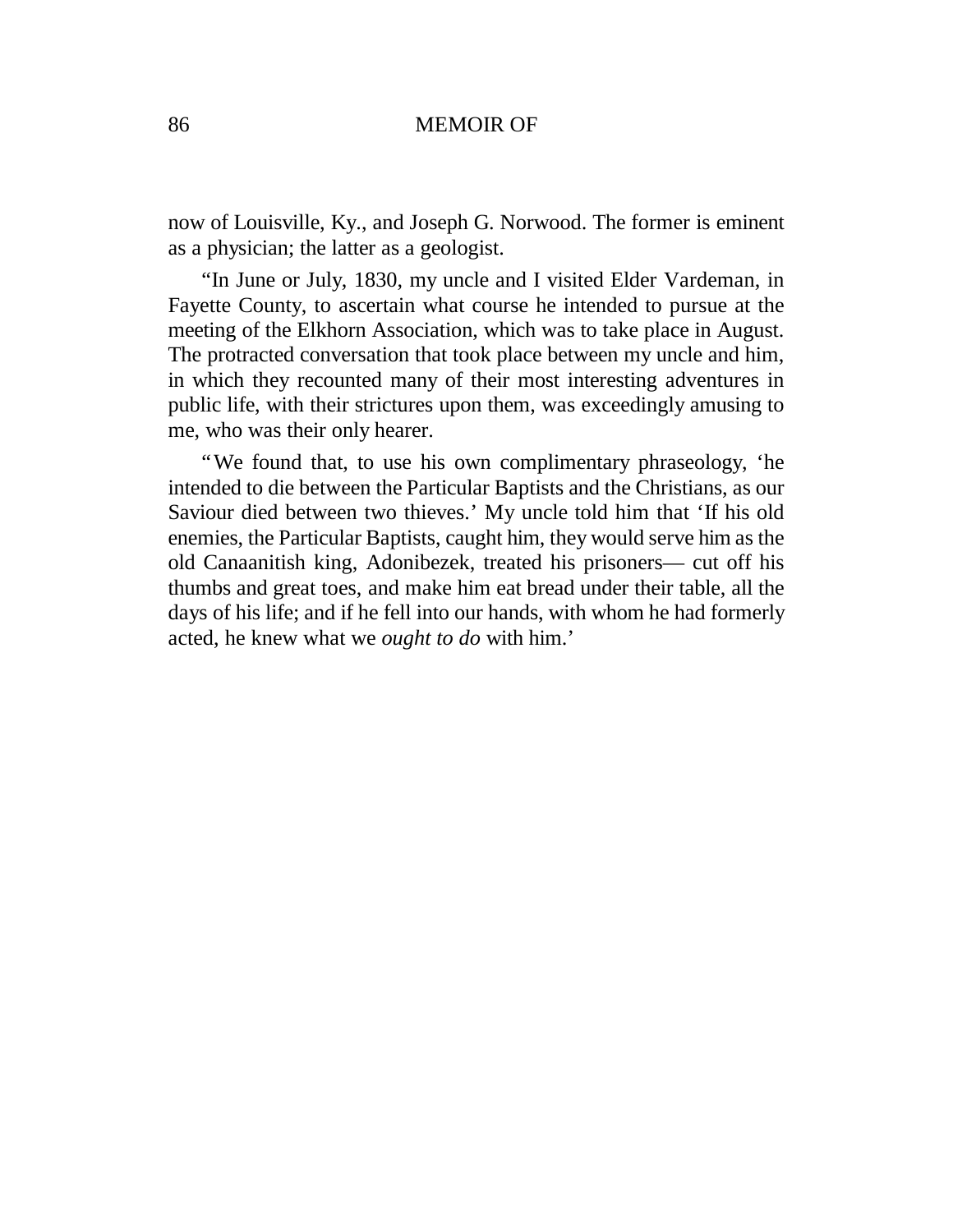"Among other remarks made by him, on this occasion, I may mention the following, viz: 'The preachers received but little money before the Reformation— they would have to get along on still less now.' 'He intended to pursue his old course of text-preaching. He was too old to begin this chapter-preaching. He had heard him (my uncle) try it, and he had tried it himself, but neither of them succeeded like Morton, Gates, and the other young preachers. "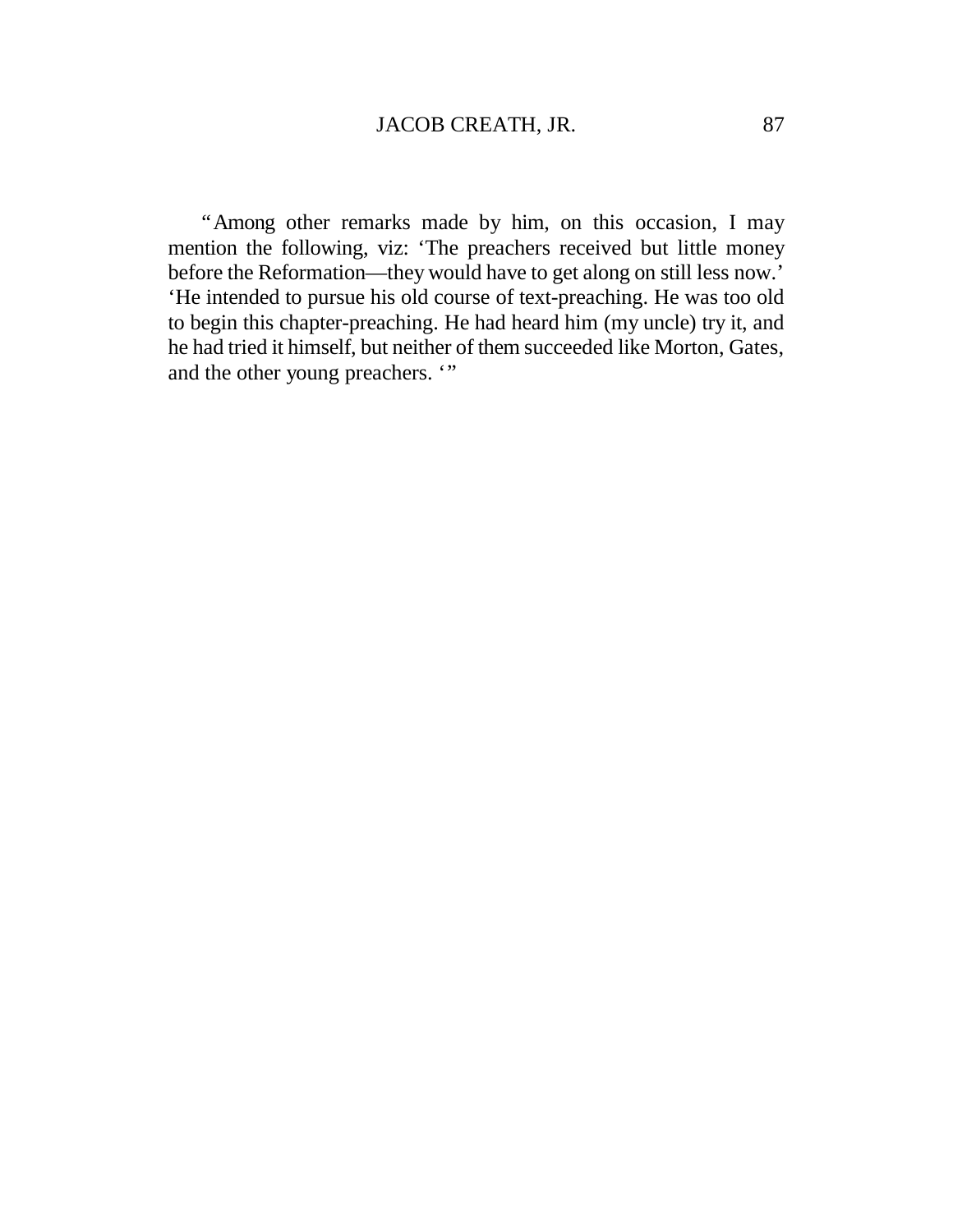# **CHAPTER IX.**

Violent Proceedings of the Franklin Association— The Creaths and Raccoon Smith are condemned unheard— Elder Creath marries Mrs. Bedford— He makes a Living by Farming— Ravages of the Cholera in and around Lexington— Outrageous Conduct of Elder Vardeman.

HE Elkhorn Association is the ecclesiastical judicatory by which, in A. D. 1830, my Uncle Jacob and myself were ostracized from the Baptist Church. Our heinous offense was, the preference of God's unadulterated word, as 'the infallible rule of faith and practice,' to human creeds and theological systems.

"As a fair specimen of the course of procedure, which has in all ages characterized these *-venerable* and *lovely* human institutions, I will quote a few sentences from a full account, written by me, and published in *The Millennial Harbinger,* of 1830: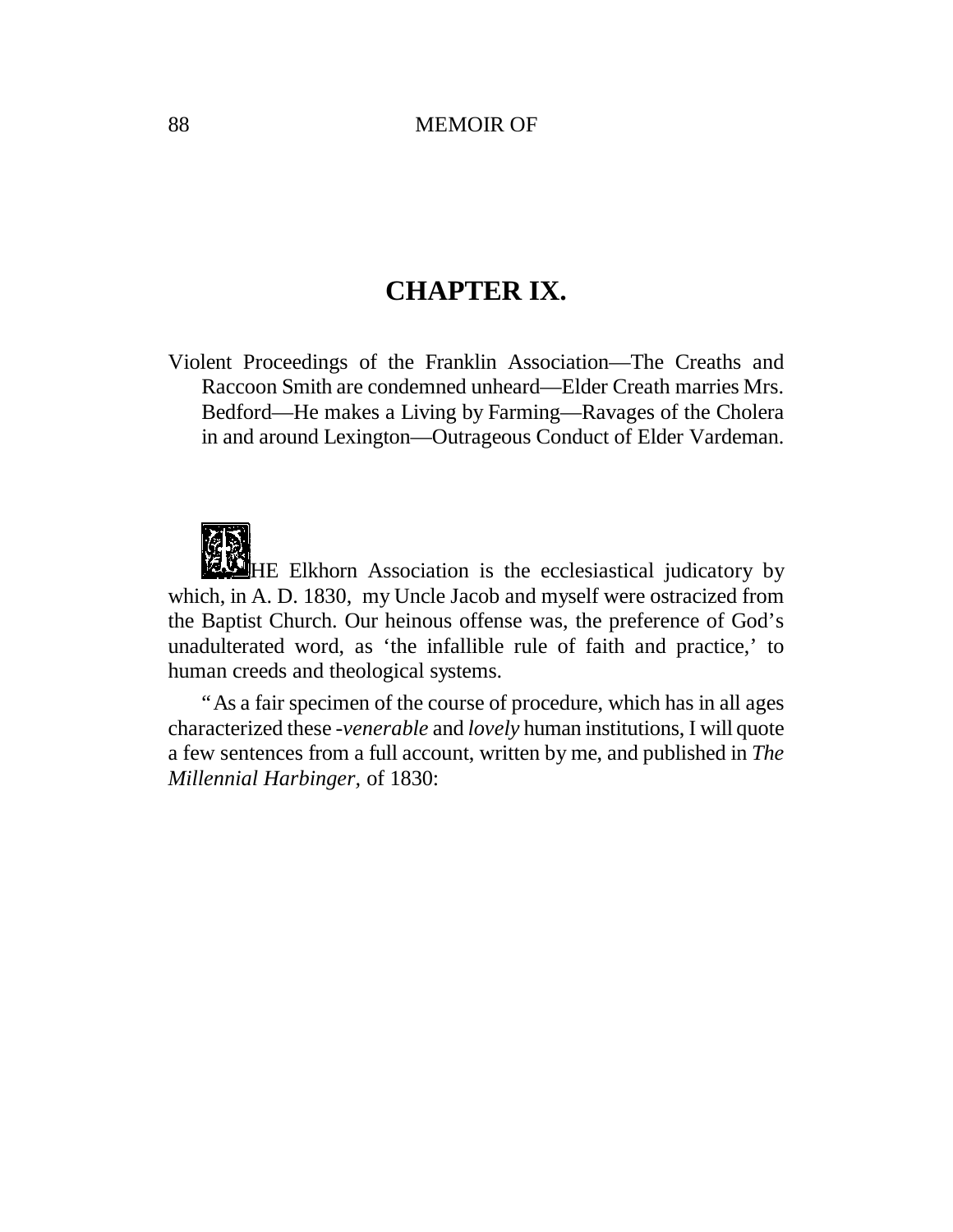*"'Ab uno omnia disce.'*While the letters from the churches were being read, as usual at such meetings, Messrs. Vardeman and E. Waller acted in a very disorderly manner, calling first upon the clerk to desist from reading them, and then upon the moderator to order him to do so. The *Reverend* Mr. Vardeman, failing to accomplish his purpose thus, rose with his cudgel in his hand, as if prepared to strike, and furiously remarked: 'Mr. Moderator! I *must* and I *will* be heard!'

"During the preceding month another convention of the *reverend* clergy, styled 'The Franklin Association,'met at Frankfort. The object of their meeting was to prepare charges against the Elkhorn Association for retaining the Creaths in their fellowship.

"My Uncle Jacob, Raccoon John Smith, and myself were in attendance. When our names were called, and the charge of not preaching Baptist doctrine was preferred against us, I, being the youngest, and not the least forward of the three, rose first, and asked the privilege of making my defense; stating, as the other brethren had also done, that I had all the documents and witnesses requisite to disprove what was alleged against me.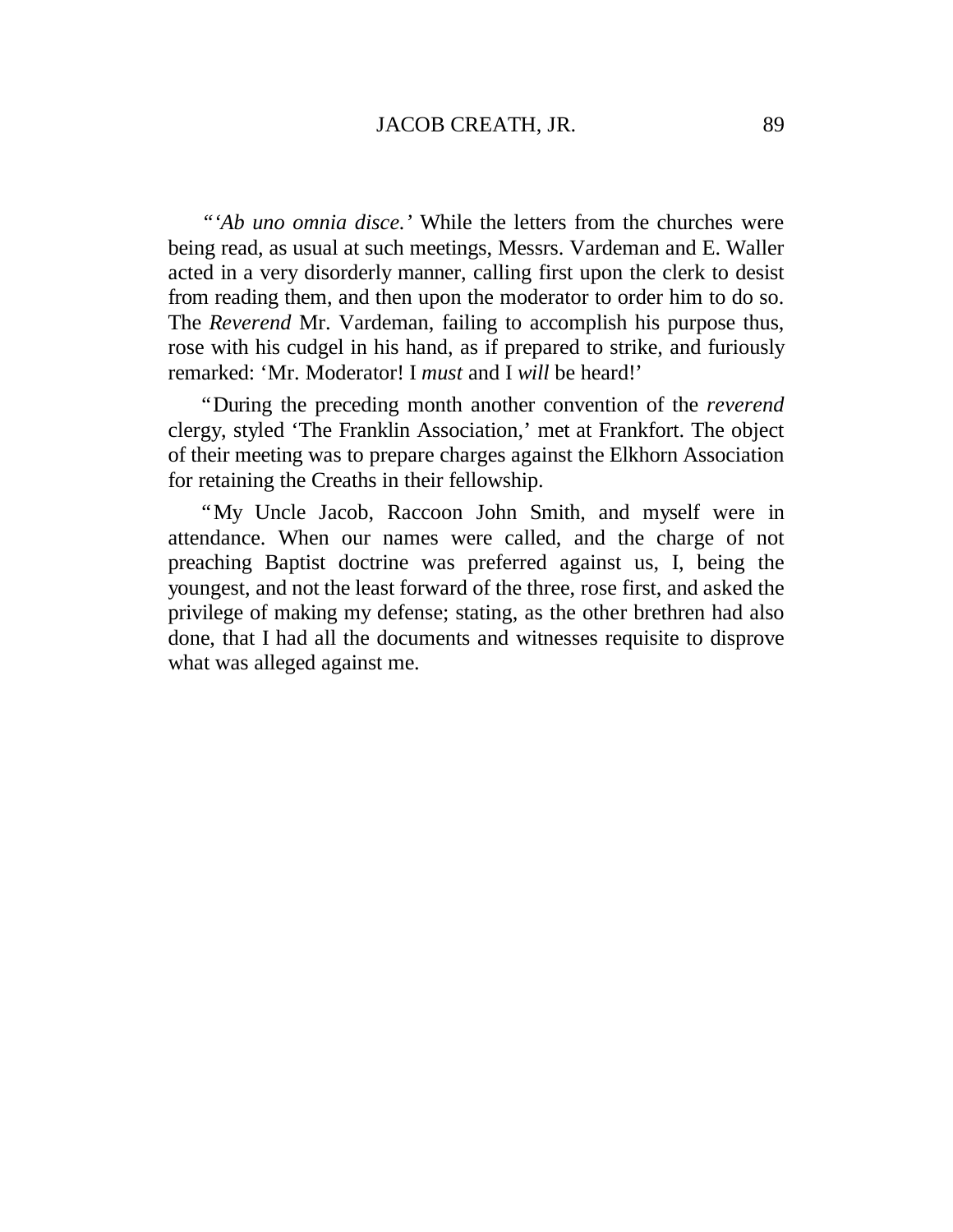"The moderator commanded me to 'sit down.'Different members of the body called me to order; and I was ultimately *stamped* down. My uncle then arose, and standing in the middle of the aisle, with his right hand on the top of his hoary head, spoke as follows:

"'BROTHER MODERATOR!—I am sixty years of age. I have served God and my country forty years, and this is the first time in my life I have ever heard of a man being arraigned for crime at the bar of any court, and condemned without enjoying the privilege of being heard in his own defense.'

"As he uttered these words, many voices harshly called him to order. Others stamped with their feet, while the moderator, in a thundering tone, cried out, 'Sit down, sir!' Brother Raccoon Smith attempted to speak, but met with the same treatment.

"What I state was seen and heard by hundreds of people. One wicked man, as he left the house, swore 'it was worse than the Spanish Inquisition.'When the meeting was over, an old man, who was a Baptist, remarked, that 'he was no Campbellite,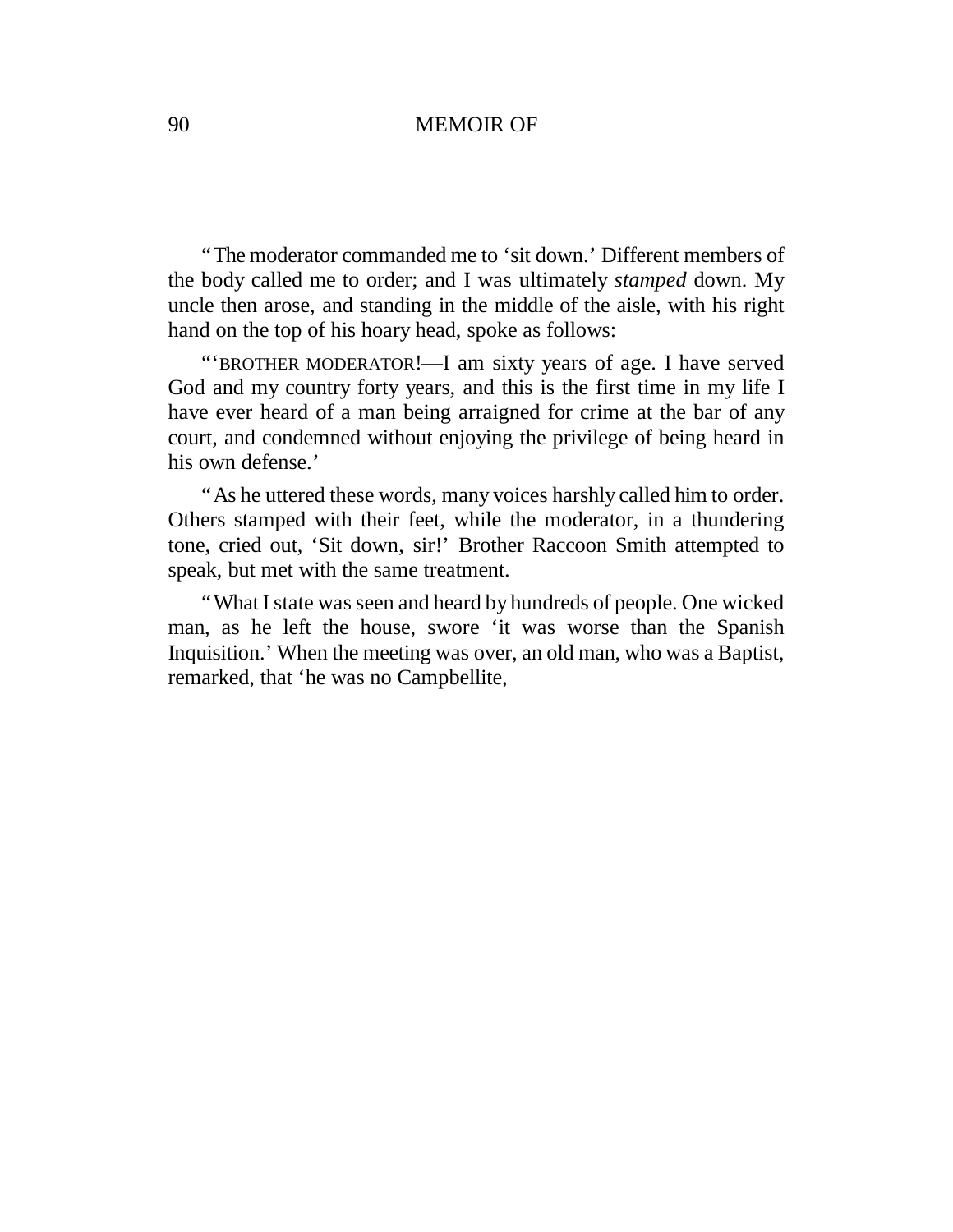but they had treated the Brothers Creath worse than barbarians.'

"Most of the actors in these scenes are now numbered with the dead. I have outlived them. I forgive them all their cruelty and wrong. I hope God granted them mercy before their names were called for trial in the spirit-world.

"'Let not this weak and erring hand

Presume thy bolts to throw, And deal damnation round the land

On each I judge thy foe.

'Teach me to feel another's woe, To hide the fault I see; That mercy I to others show, That mercy show to me!'

"The anathema pronounced upon us under these circumstances, was recorded in their Minutes, and published throughout the United States, and, I presume, the empire of Great Britain.

"In September, 1831, I married Mrs. Susan Bedford, the widow of Sidney Bedford, of Bourbon County. In 1832, I followed the useful and honorable, but laborious business of farming for a livelihood; preaching on Saturdays and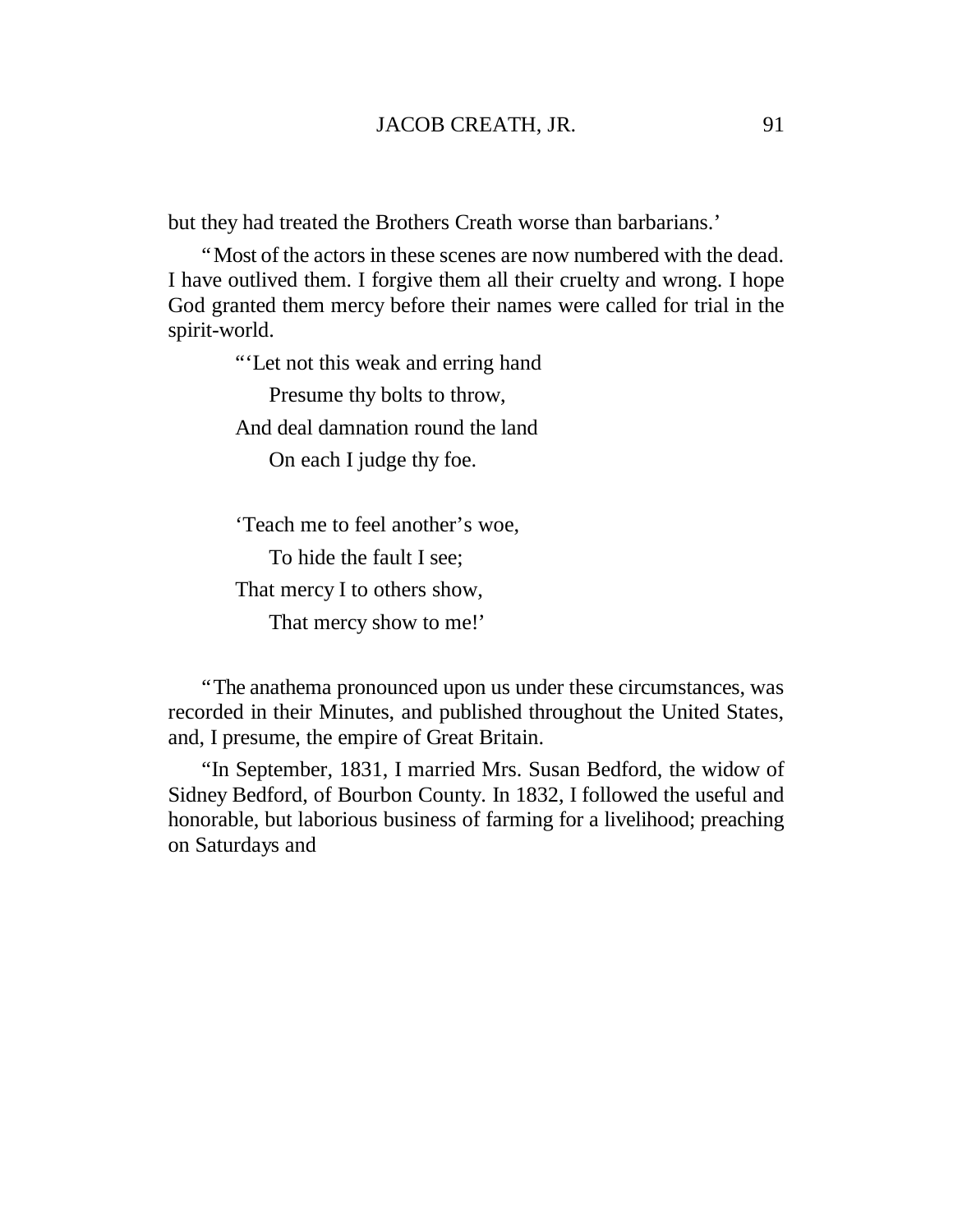Lord's days at David's Fork, Lexington, Clear Creek, South Elkhorn, Providence, Nicholasville, Cane Run, and other places in the adjoining counties.

"In the autumn of 1833, I removed from the farm of Andrew Price, the great uncle of my wife, to that of Milton McCann, eight miles from Lexington, on the Winchester road. I baptized a great number of people in the years 1832 and 1833.

"In A. D. 1833, the cholera killed from five to seven hundred people in Lexington and its vicinity. I and my family had it, but none of us died. I was my own physician; doctors could not be procured. Forty persons died in sight of our farm. During this period I have gone to Lexington in the day-time, and found every door shut — not a soul to be seen in the street. The solitude and silence of death and the grave were there.

"While these dismal scenes continued I derived great comfort from meditating upon the ninety-first Psalm: 'He that dwelleth in the secret place of the Most High shall abide under the shadow of the Almighty. I will say of the Lord, He is my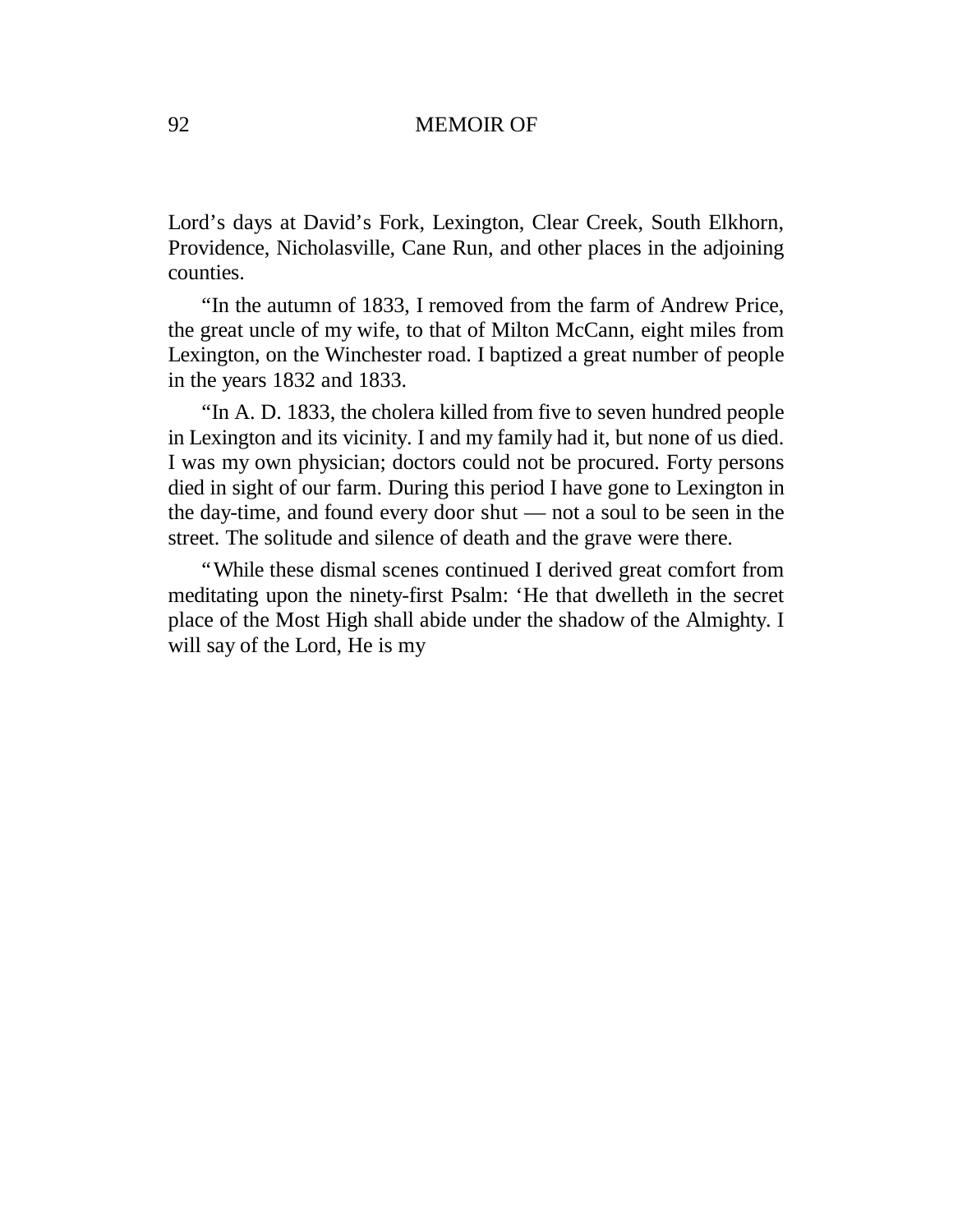refuge and my fortress: my God; in him will I trust. Surely he shall deliver thee from the snare of the fowler, and from the noisome pestilence. He shall cover thee with his feathers, and under his wings shalt thou trust: his truth shall be thy shield and buckler. Thou shalt not be afraid for the terror by night; nor of the arrow that flieth by day; nor for the pestilence that walketh in darkness; nor for the destruction that wasteth at noon-day. A thousand shall fall at thy side, and ten thousand at thy right hand; but it shall not come nigh thee. Only with thine eves shalt thou behold and see the reward of the wicked. Because thou hast made the Lord, which is my refuge, even the Most High, thy habitation; there shall no evil befall thee, neither shall any plague come nigh thy dwelling. For he shall give his angels charge over thee, to keep thee in all thy ways. They shall bear thee up in their hands, lest thou dash thy foot against a stone,' etc., etc.

"The forty-sixth Psalm also afforded me great pleasure. It begins with the words, 'God is our refuge and strength, a very present help in trouble. Therefore will we not fear, though the earth be re-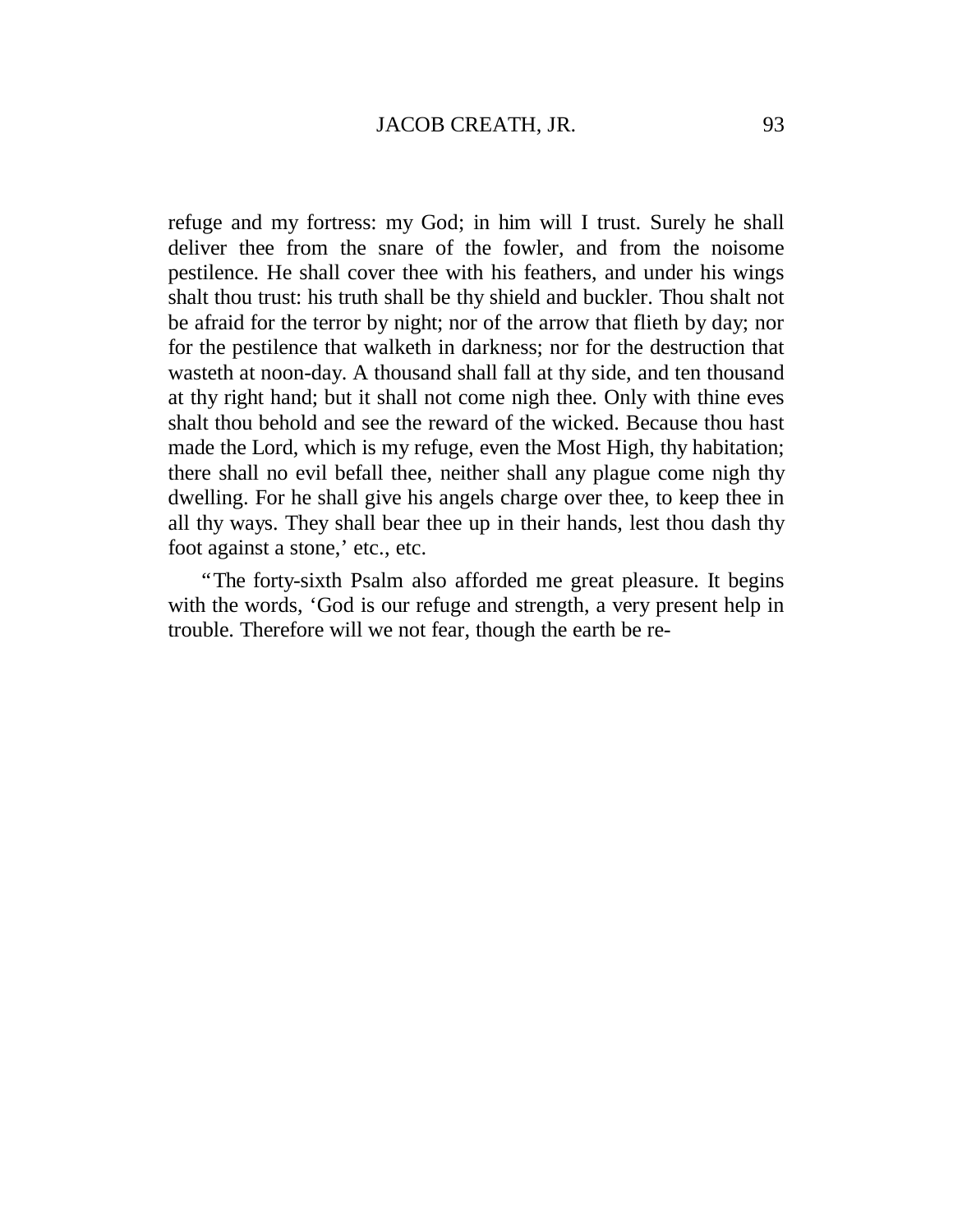moved, and though the mountains be carried into the midst of the sea; though the waters thereof roar and be troubled, though the mountains shake with the swelling thereof. "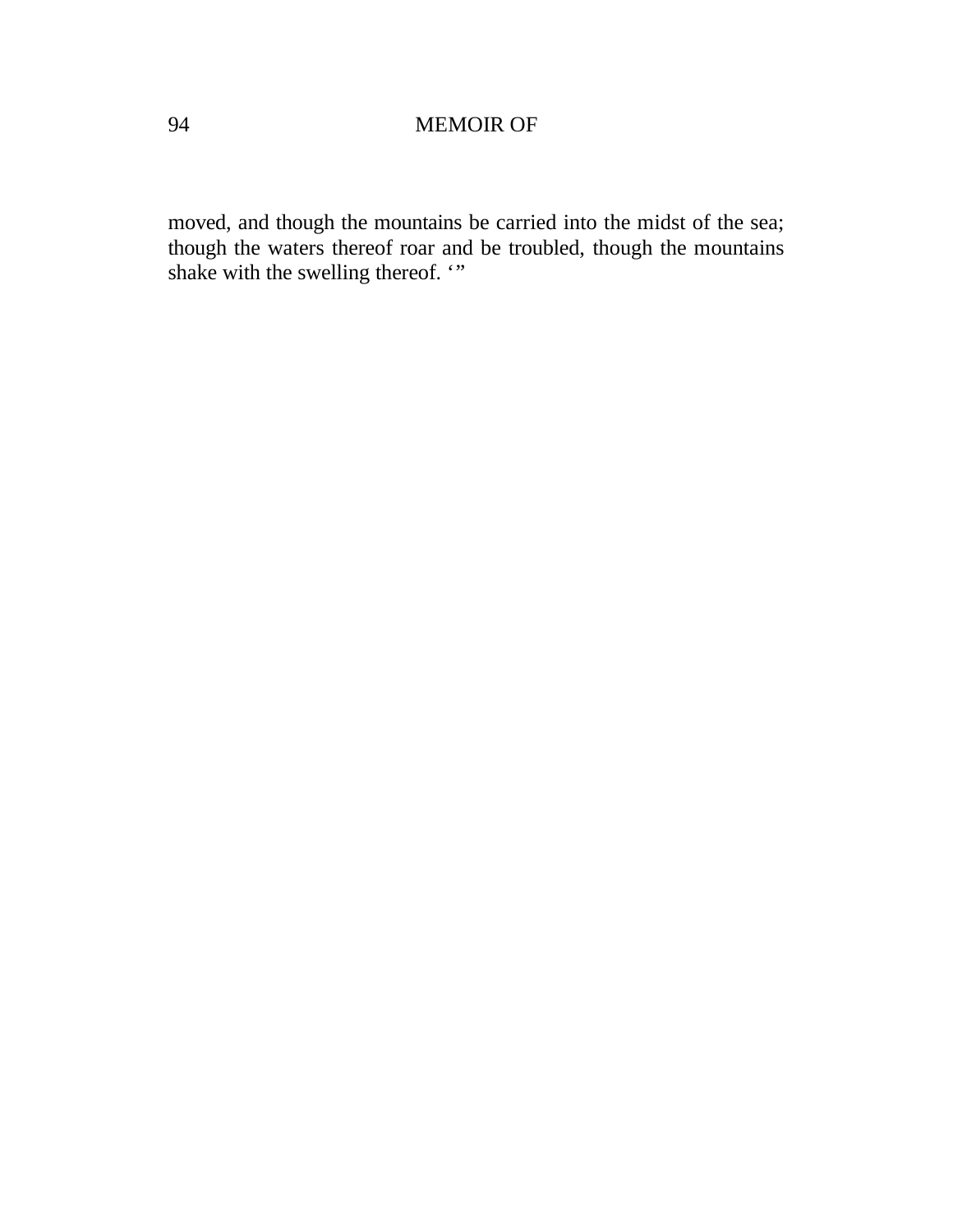## **CHAPTER X.**

"The falling of the Stars"— Great Alarm— Debate with Lewis Green, Professor of Ancient Languages in Danville College— He becomes wrathy— His own Aunt gives a Verdict against him,



 $\mathbb{Z}_N$  November, 1833, I enjoyed the exquisite pleasure of beholding what was generally denominated 'the falling of the stars.' I happened to be on my way to the market, in Lexington, very early in the morning, and saw the whole of it. And a most splendid scene, truly, it was!

"My horse became so much alarmed at the unusual spectacle, that I was compelled to dismount and lead him. When I reached the markethouse, there were but few there, and they were in a state of the wildest excitement. One said to another, 'This is what is referred to in the book of Revelation, where it is said, The stars of heaven fell unto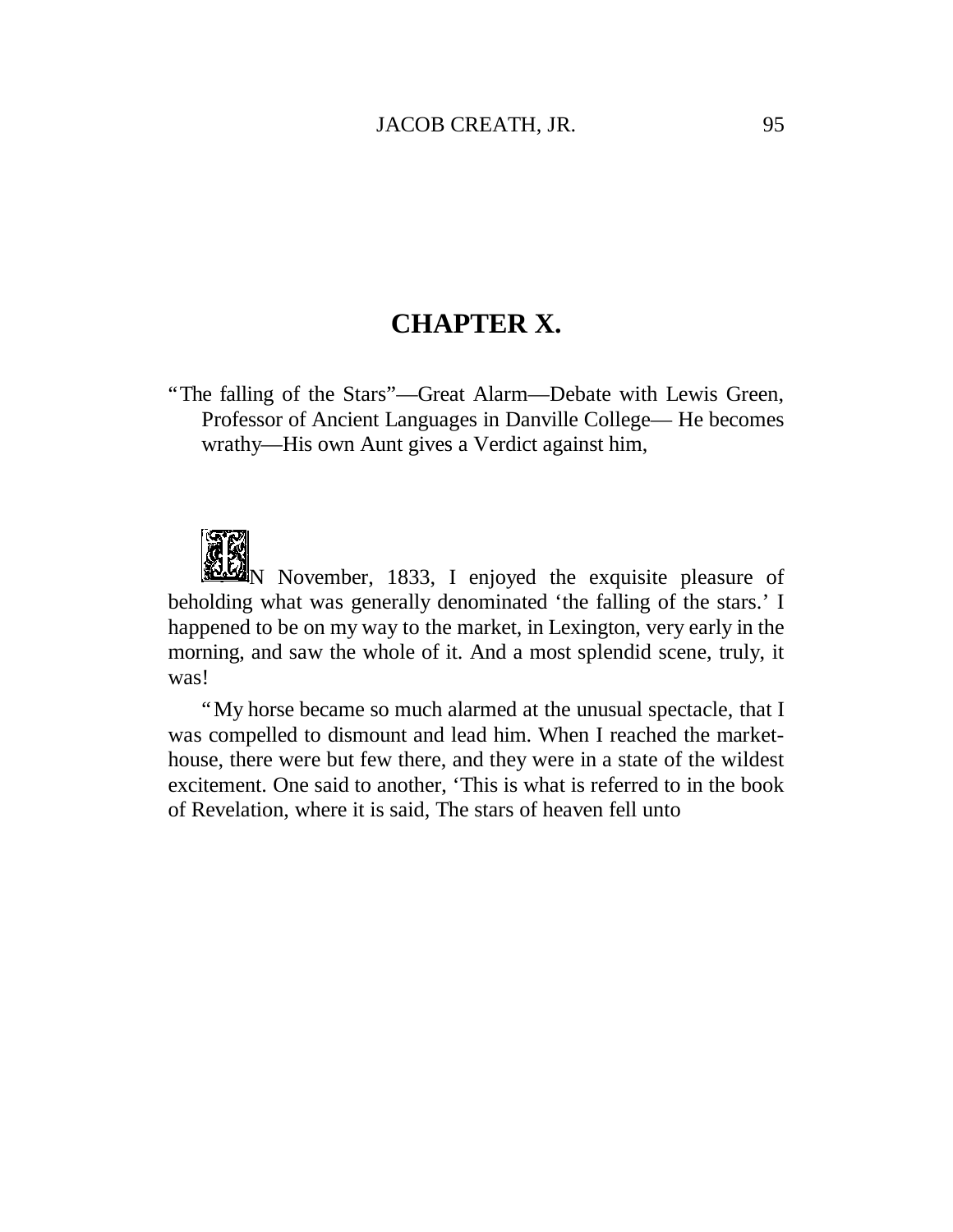the earth, even as a fig-tree casteth her untimely figs when she is shaken of a mighty wind.''The day of judgment is indeed come, and we are not prepared!'

"The most remarkable event of my life, during the year 1834, was a debate with Lewis Green, Professor of Ancient Languages in Danville College. It took place in July, at McCormick's meeting-house, in Lincoln County.

"Our Reformation, then, had made but little progress in that part of Kentucky; being very much misrepresented, and having but few friends. Among their number was a preacher named Nathan Waters, who, in all sincerity, and to the best of his ability, plead the cause of the Bible *versus* human tradition and speculation.

"This brought upon him the wrath of the aforesaid Green, who treated him and his cause in the most contemptuous manner, frequently bantering him to procure some one, from the north side of the Kentucky River, to defend what he was pleased to style 'Campbellism.'

"Brother Waters wrote to my Uncle Jacob, but he declined, entertaining the opinion that 'he had not sufficient learning to cope, on equal terms,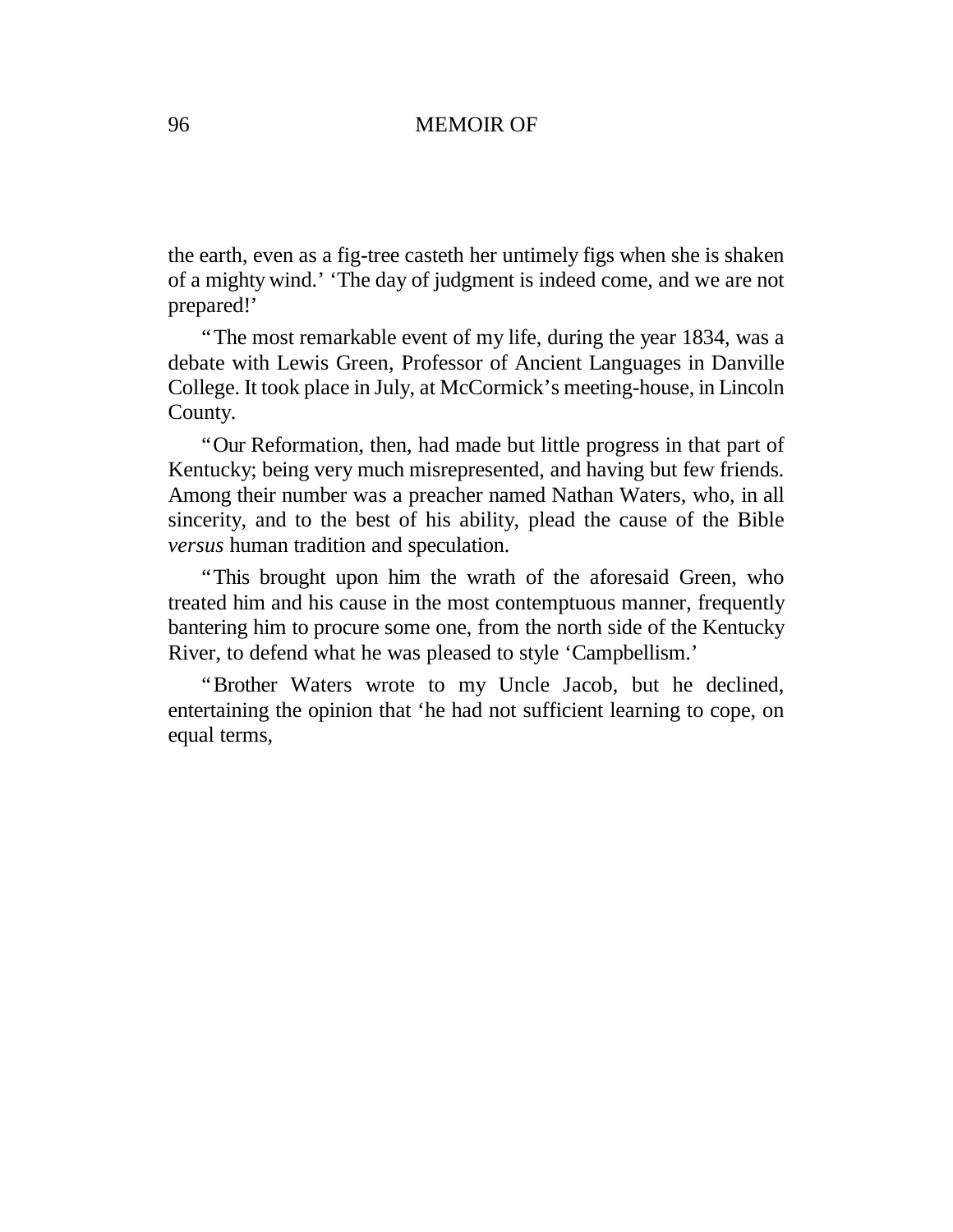with so profound an adversary. Brothers William Morton and John T. Johnson declined for the same reason.

"My uncle then called on me. But I did not feel like fighting. The proposed scene of conflict was fifty or sixty miles distant; I had not been long married; the weather was very hot, and it was harvest time. I therefore declined, too.

"But after Brother Waters had made a second application to my uncle, and he had ridden twenty miles, twice, to see me with reference to the matter, I concluded to accommodate the Professor, and was on hand when my name was called.

"Having, from reading the military history of mankind, learned the important principle, that the most successful method of defending your territory against an enemy, is to give him full employment at home, I did not wait to be attacked, but pitched, head-foremost, with *all* my weight, and *that* was over two hundred pounds, into the Confession of Faith.

"The first weak point which I rendered it necessary for him to defend, was the doctrine of his sect on the subject of Regeneration. It is, that 'none will ever be regenerated but the elect;' that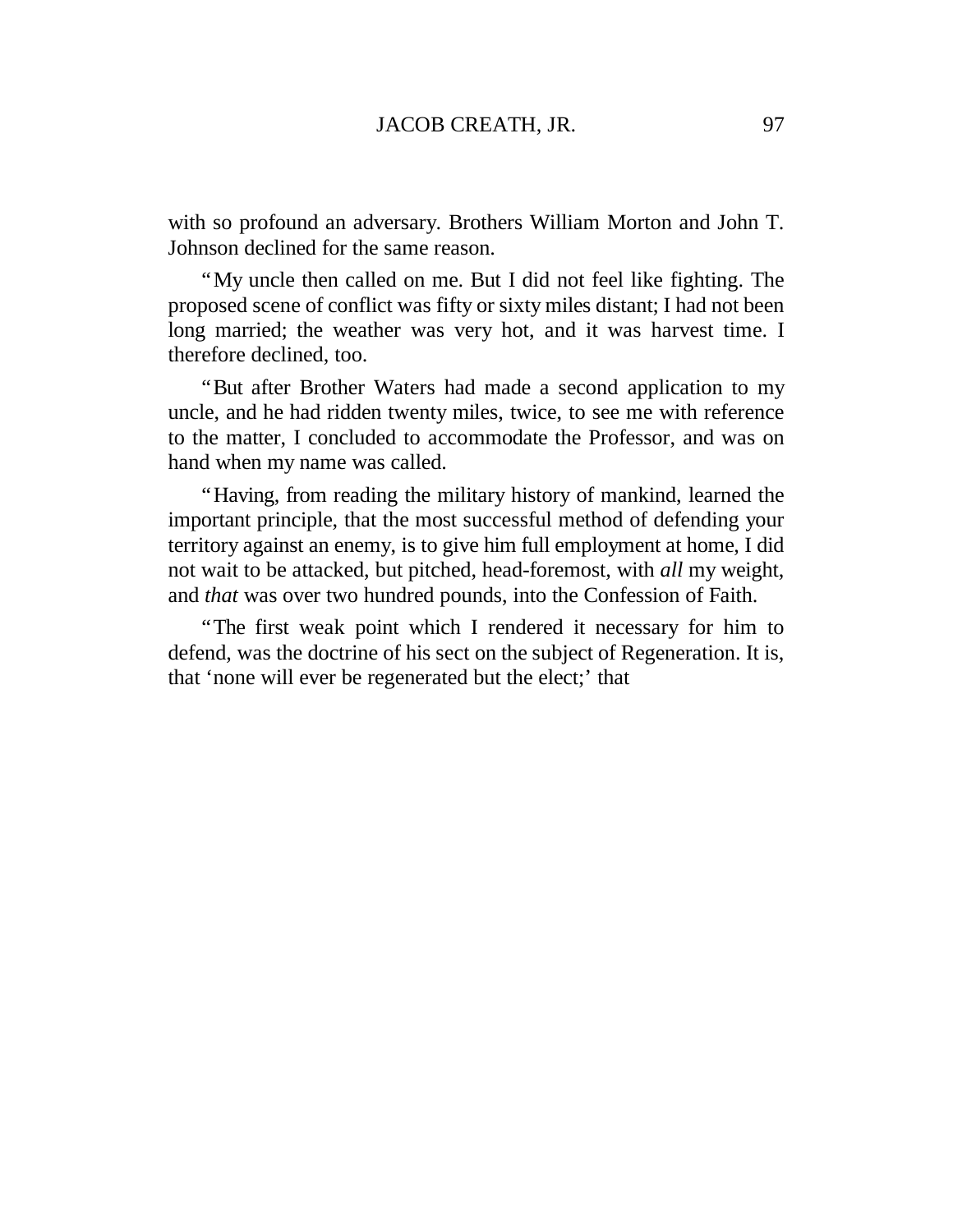'every one, so regenerated, will ultimately be saved;' that, 'in regeneration, the Holy Spirit operates upon the spirit of man somewhat after the manner of electricity, without the intervention of truth;'that 'he can have no faith until this operation takes place;' that 'it, of course, depends upon another;'and yet that 'he is *commanded* to believe, and will be eternally damned if he does not.'

"He found it difficult, before a promiscuous, popular assembly, to maintain these positions. To divert attention, somewhat, from the subject in hand, he proposed to me 'to enter upon a wide field of Greek criticism with him.' I replied that 'I was addressing an English audience, and wished them to understand all that I said. I therefore chose the English language as the medium through which I would communicate my thoughts; but that, if he was not satisfied with this arrangement, I was willing, after we had concluded the argument in our mother tongue, to have a learned Greek committee appointed, and wade into the Greek with him up to the knees, or even to the chin.'

"The next topic that occupied our attention, was 'The Design of Baptism.' Here, again, acting on the offensive, I brought forward the doctrine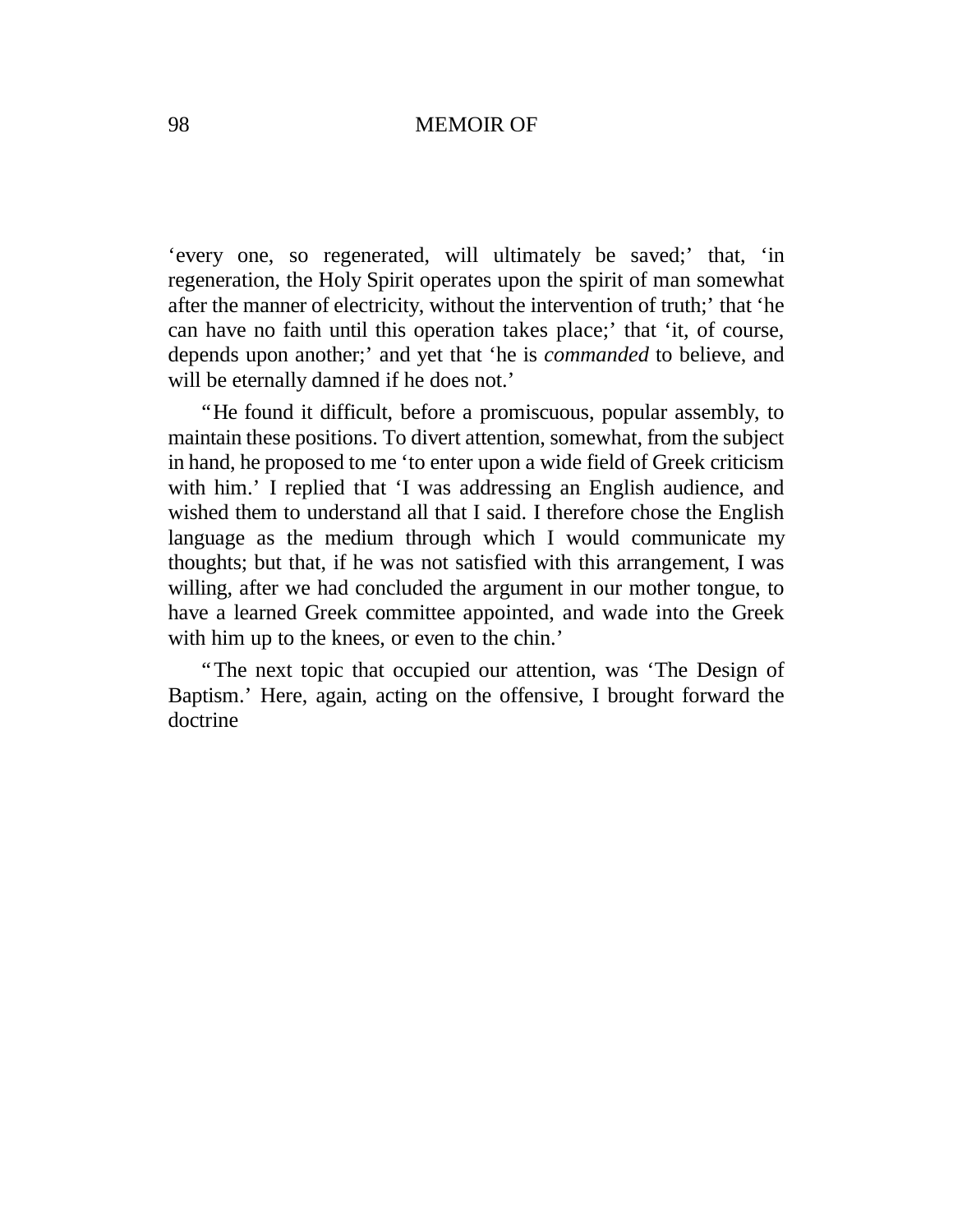of his party, as taught in their confession of faith, that 'baptism is a sacrament of the New Testament, wherein Christ hath ordained the washing with water, in the name of the Father, and of the Son, and of the Holy Ghost, to be a sign and seal of engrafting into Himself, of remission of sins by His blood, and regeneration by His Spirit, of adoption and resurrection into eternal life; and whereby the parties baptized are solemnly admitted into the visible church, and enter into an open and professed engagement to be wholly and only the Lord's.'

"'Now how,' I argued, 'is baptism a sign that our sins are pardoned, that we are engrafted into Christ, that we are born again, that we are adopted into God's family, that we have risen to a new life? unless it be that, in enumerating the conditions on which these advantages may be secured, the Divine Author of the New Testament has placed baptism last on the list, so that when *it* is complied with, it, to use unscriptural and absurd language, may be considered a sign that all the antecedent conditions have been fully met, and that the obedient believer is in the enjoyment of all the priceless benefits specified.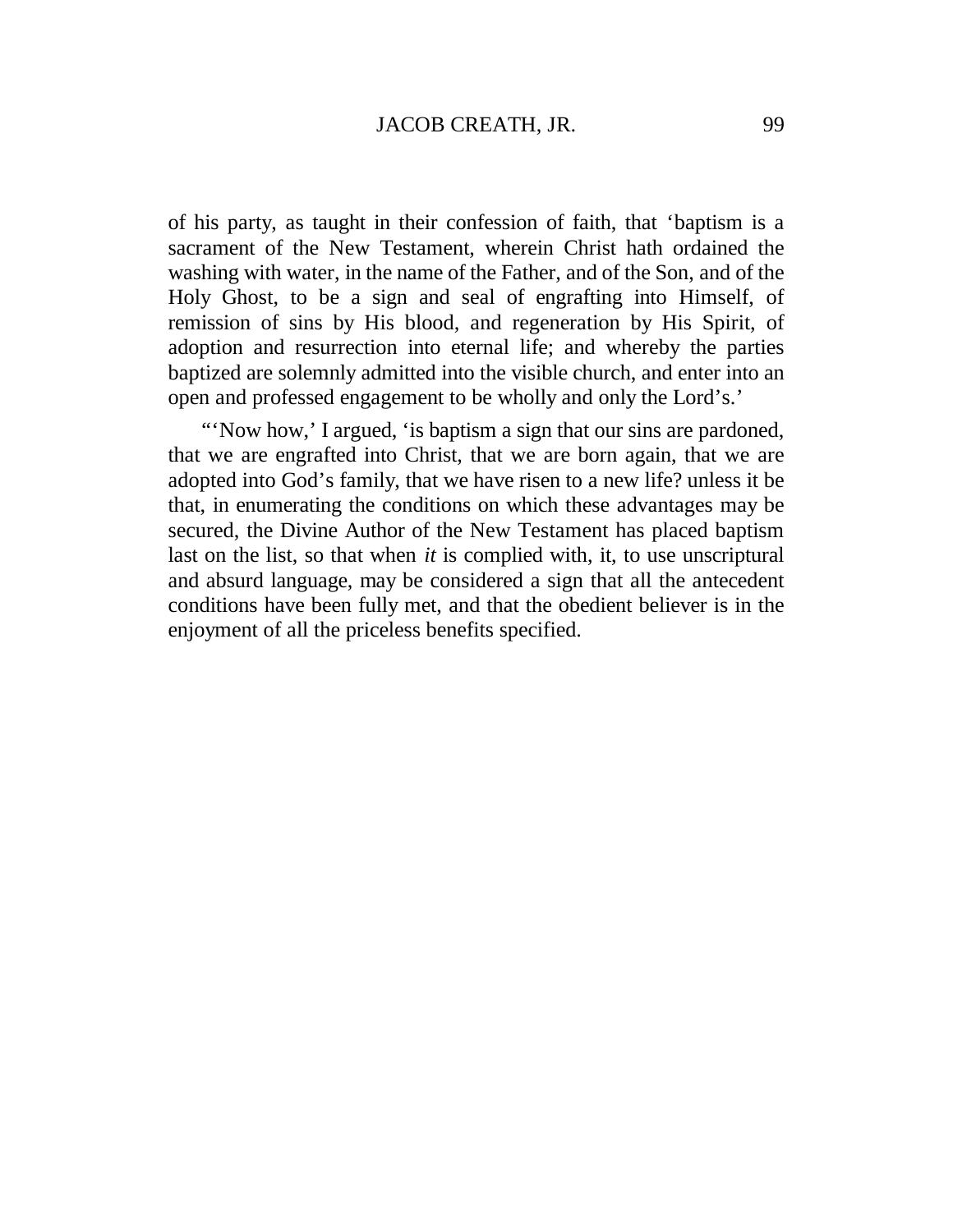*"'*Let us now attend to the word *seal.* Mr. Webster says it means to confirm, complete, give assurance. Now what is bur doctrine with reference to the design of baptism? It is that, when we believe on Christ, love him, cordially accept of him as our Prophet, High-priest, and King, and confess him with the mouth, baptism perfects the union between him and us; illustrated, in the New Testament, by that between the vine and its branches, the husband and wife, the head and the other members of the body. If they use the word seal in its ordinary acceptation, then, wherein does *their* doctrine essentially differ from that which they so virulently oppose? But if they use it in the New Testament sense, they make more of the water of baptism than we do; actually substituting it for the Holy Spirit, by whom only we are anointed and sealed.'

"Under the influence of this kind of reasoning, which deeply enlisted the sympathy of the audience, my opponent became perplexed and irritated. Entertaining an exalted opinion of his own attainments and ability, he had expected an easy victor}', and was not at all prepared for defeat. Failing in argument, he endeavored to make up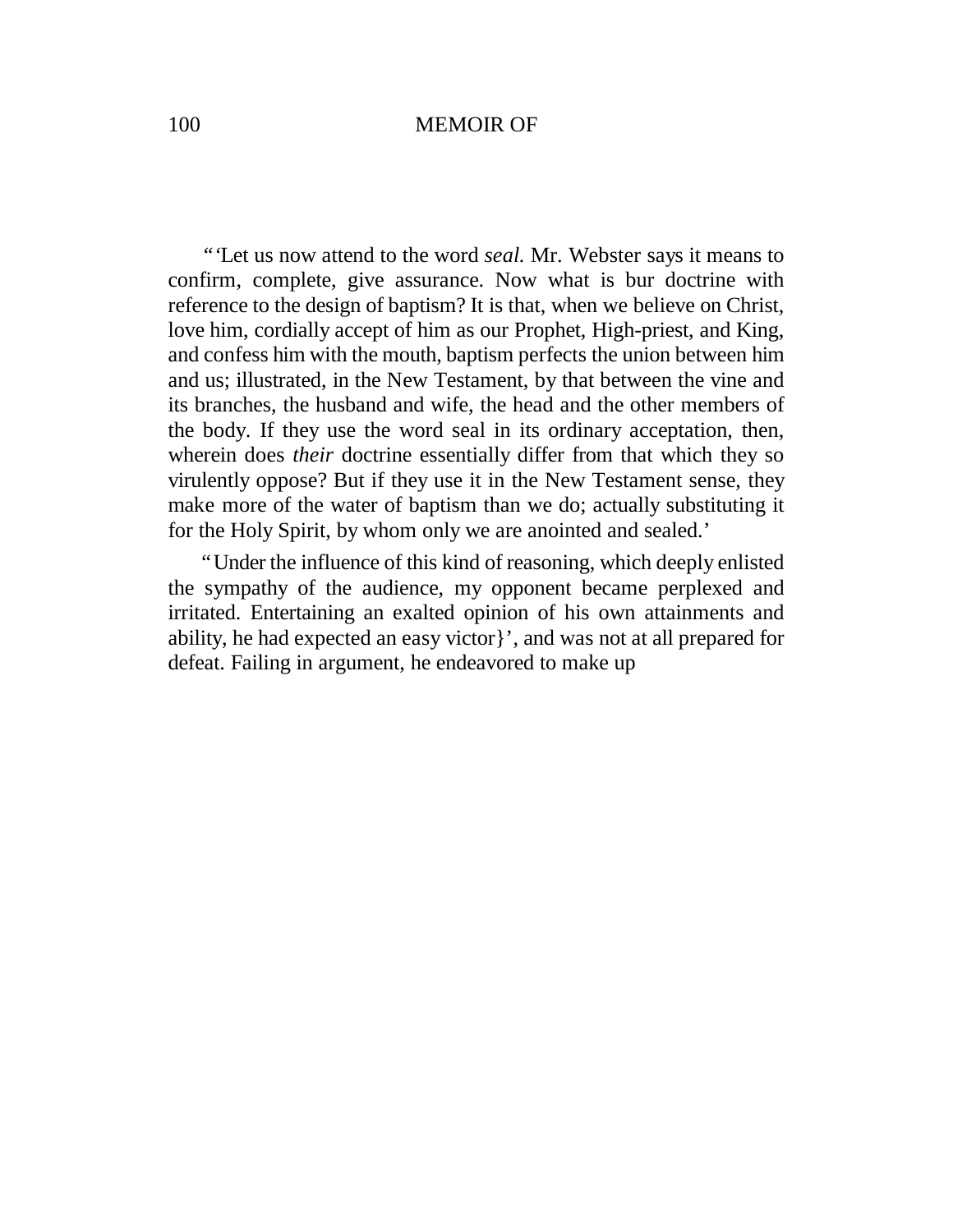the deficiency by abuse, bestowing upon our people all the hard names he could muster, and upon me, in particular, the somewhat complimentary title of Goliath.

"Not wishing to appear deficient in civility, especially on so public an occasion, I recognized him by the rather fanciful and euphonious style of 'the beautiful, little, ruddy David.'As he was very dark and ugly, this stirred up his rage until he trembled, which only rendered his discomfiture the more conspicuous. His own aunt told him 'he was beaten— the worst beaten man she ever saw.' Our own people enjoyed their triumph exceedingly."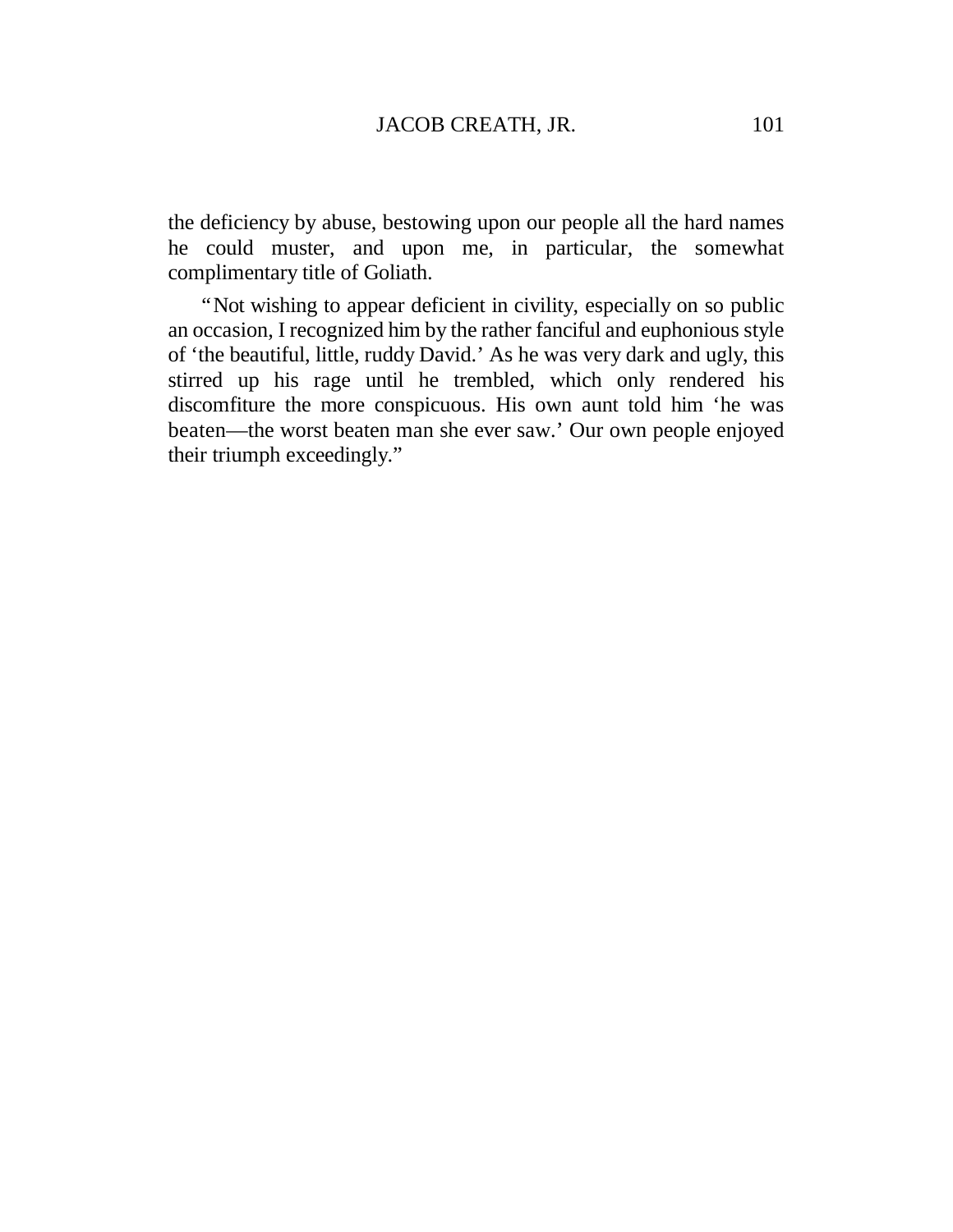# **CHAPTER XI.**

Great Meeting at Versailles— One hundred and forty Conversions— The Baptismal Scene— Visit to Missouri— Family Devotion.



**N** A. D. 1835, I continued to preach through Fayette and the contiguous counties, as I had done since my marriage in 1831. To meet my expenses, I was still under the necessity of cultivating a farm. The most notable event of my life, during that year, was a ten days'meeting, held by Brother John T. Johnson and myself, in the month of September, at Versailles, in Woodford County. During its continuance one hundred and forty persons confessed with 'their mouth the Lord Jesus,'and were 'baptized for the remission of their 'sins.' I baptized them in the Kentucky River, at Sublett's Ferry, six miles from Versailles. The day on which the baptism took place was bright and com-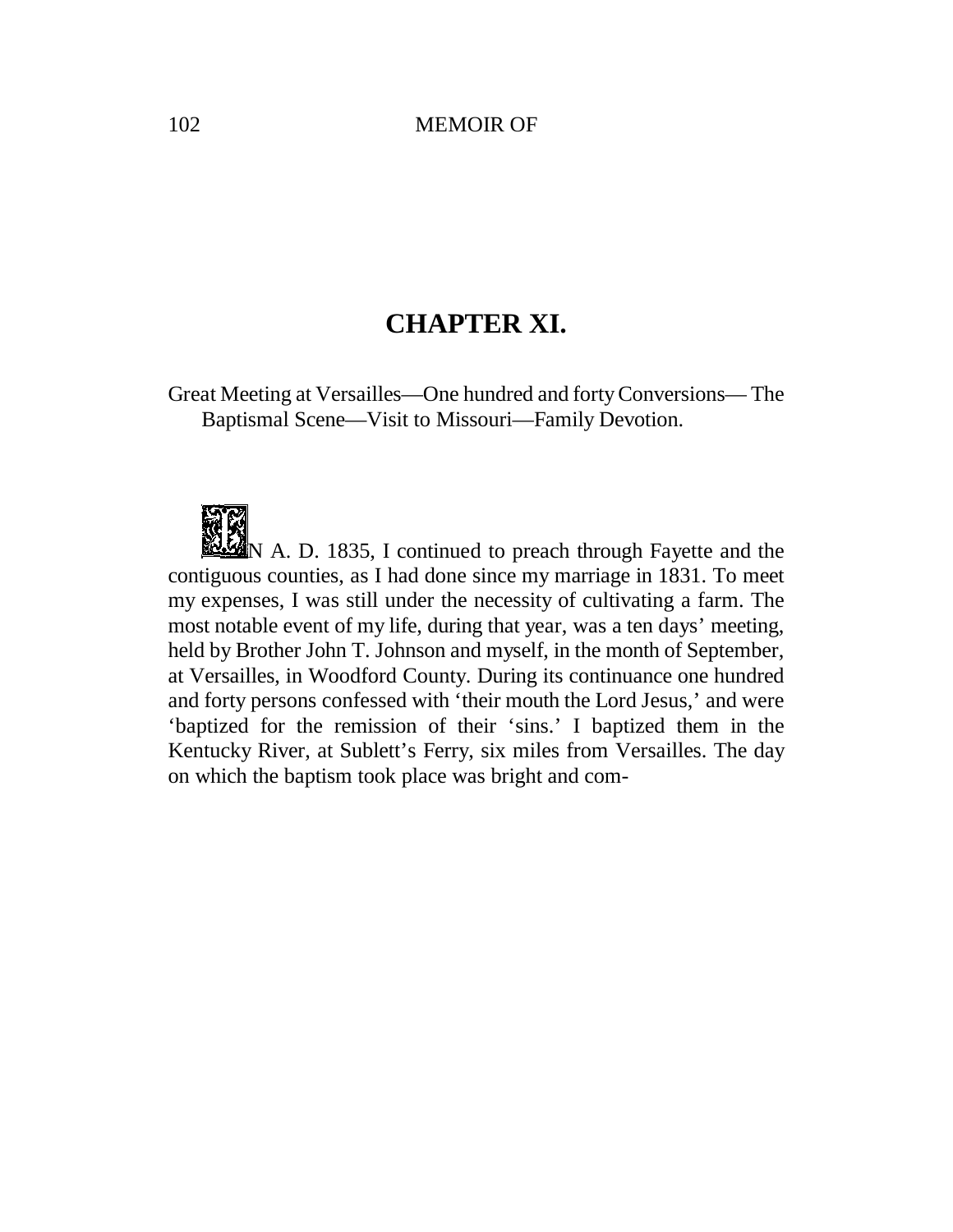fortable. The roads were excellent. The river was clear as crystal. The water was warm, and the bottom was covered with sand and gravel. Its banks, up and down for some distance, were lined with deeply interested spectators. The roads leading to it were crowded with wagons, carts, carriages, horsemen, and footmen pressing forward to witness the sublime spectacle.

"Does not the intense interest with which such baptisms are ever regarded, indicate that they are the God-originated method of introducing human beings into the kingdom of the Messiah? People do not thus rush from large scopes of country to see a little water poured or sprinkled upon their fellow-beings, even though it may be done by a regularlyordained administrator, in the name of the Father, and of the Son, and of the Holy Spirit.

"Only one incident occurred to mar the pleasure of our meeting. James Long, a Calvinistic Baptist of that vicinity, claimed that a preacher of his order, by the name of Tabor, had an appointment to speak in our house of worship during the time of our protracted services.

"No one but himself seemed to know any thing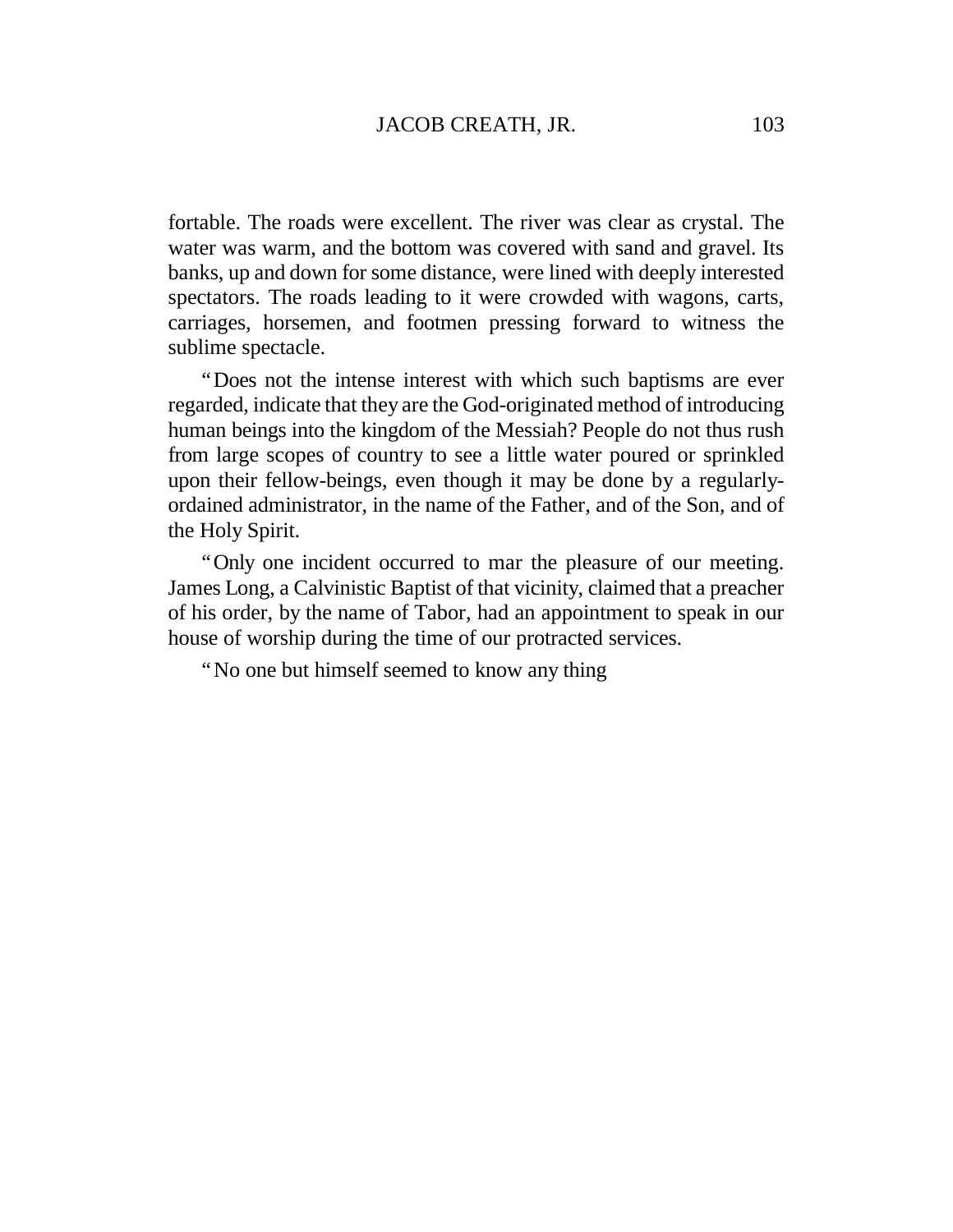about it. We endeavored to persuade Tabor to postpone his oration; but he became so abusive and boisterous, that we concluded to yield to him, although we felt assured that his main object was to pour cold water on the fire which we had kindled.

"The leading thought of his discourse was, that 'the Holy Spirit entered the sinner's heart before knowledge, faith, repentance, or obedience.'He was coarse and ignorant. While he was speaking, I asked Brother Johnson if I might 'follow him.' He answered, 'Yes! and welcome!' After making some remarks to exhibit the absurd and unscriptural character of his expose, I delivered a warm exhortation. At its close, sixteen persons walked up, and confessed the Saviour.

"My uncle Jacob Creath was present, and mingled his tears of joy with ours. This was the most delightful meeting I ever attended. I never expect to realize a higher degree of happiness on this side of heaven than I then enjoyed.

"In August, 1836, in company with Brother Johnson, I visited Georgetown, Warsaw, and Ghent. At the last-mentioned place we made a number of converts.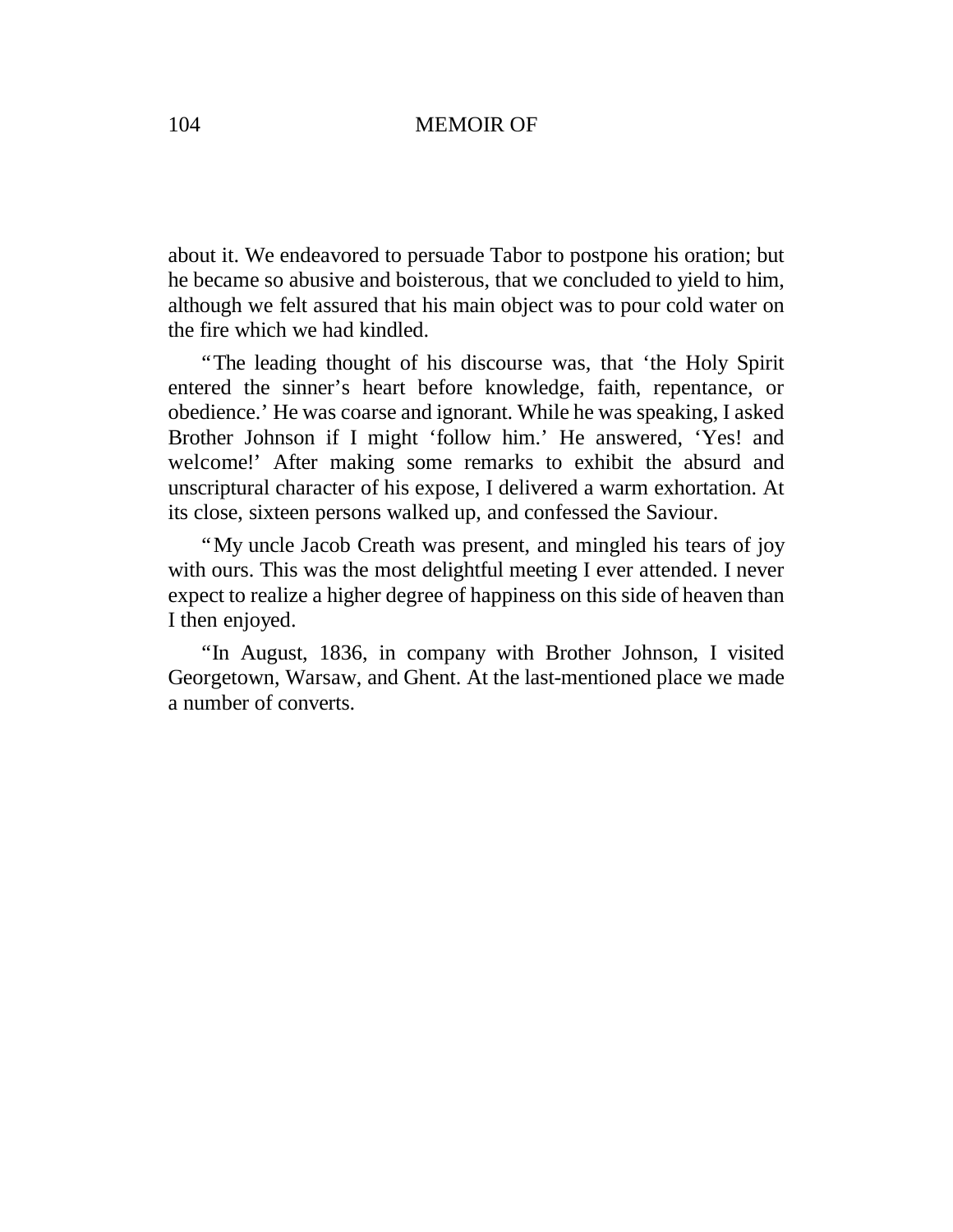"In May, 1837, I visited Missouri, to see the country, intending, if I was pleased, to emigrate to it in the fall. Previous to my departure from home, I planted my corn-crop; from which, in the appropriate season, I realized four thousand bushels. During the same year, I sold seventeen hundred dollars' worth of live stock. Robert Wickliff, sen., on one occasion, remarked that, 'in proportion to means, I was the most successful farmer in Fayette County.'

"I will here introduce another subject that is of pre-eminent importance in the history of my life; that is, family devotion. We have been in the habit, as a family, ever since we have existed as such, of worshiping our Creator morning and evening, by reading his Word, and offering to him the incense of prayer and thanksgiving and praise.

"When my children became old enough, each of us read a verse in rotation, until we had finished the lesson of the hour. When I was from home, my wife acted as the priestess of the family in presenting their spiritual sacrifices to Jehovah. We read the Bible through in course, and had completed that delightful series of lessons ten times while my children were with me.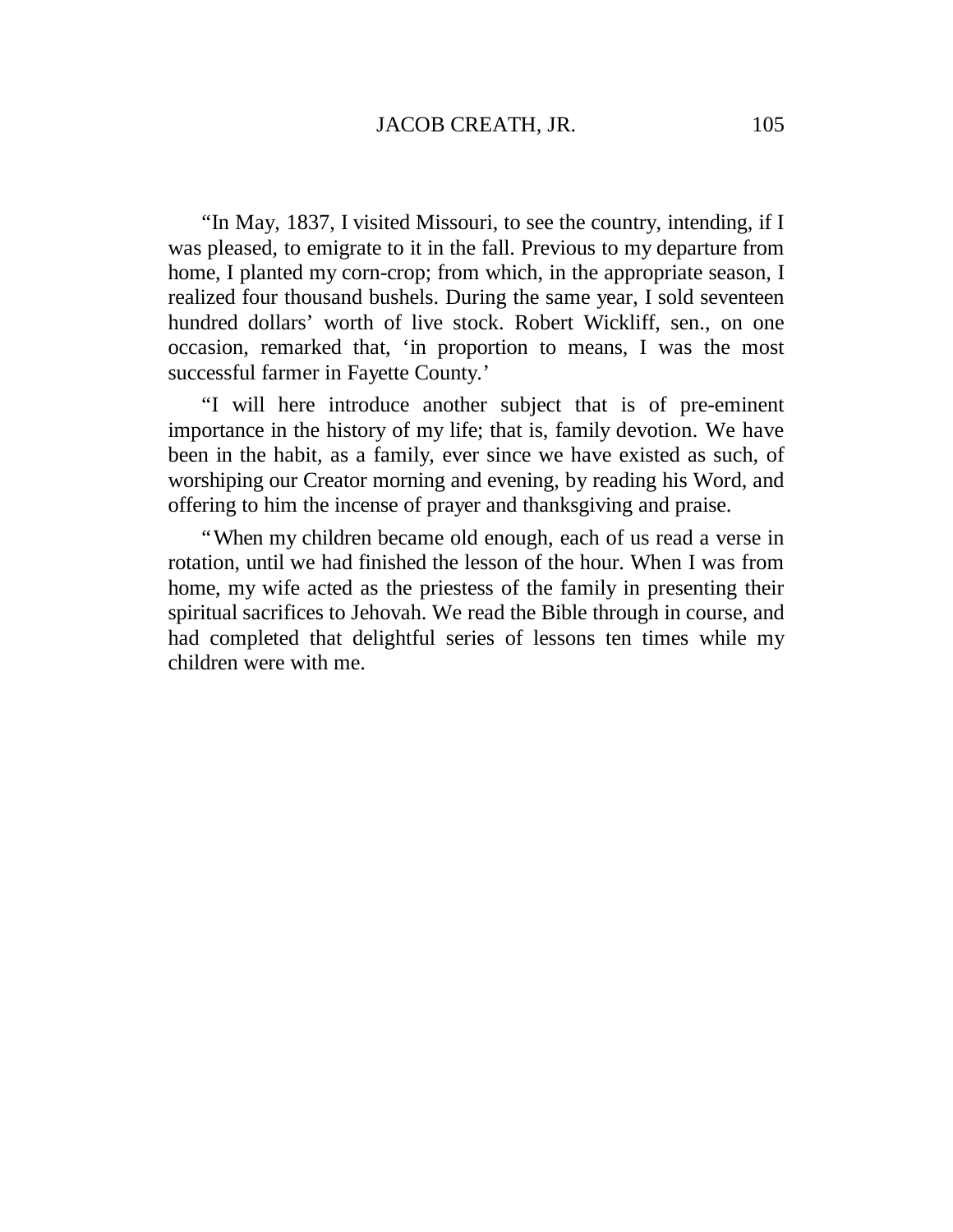*"*I have long been in the habit, for my own improvement, of reading the first chapter of Genesis on the first day of every January, and of reaching the last verse in the book of Revelation by the time that old mother Terra had finished her annual round. Acting upon this plan, I have read the whole divine book through more than fifty times.

"In the dark hours of affliction and sorrow we worshiped God, as a family, three times a day. 'Evening and morning, and at noon,' said the sweet singer of Israel, 'will I pray and cry aloud; and He will hear my voice.'At the risk of his life, with his window open toward the Holy of Holies, where God dwelt in the thick darkness, between the cherubim, at Jerusalem, Daniel 'knelt upon his knees *three times* a day, and prayed, and gave thanks before his God, *as he did aforetime'*All the persons who ever were members of my household for more than one year, with one or two exceptions, professed conversion. All the servants whom I ever controlled, but one, I baptized. I never permitted any one connected with my farm to 'take' God's 'name in vain.'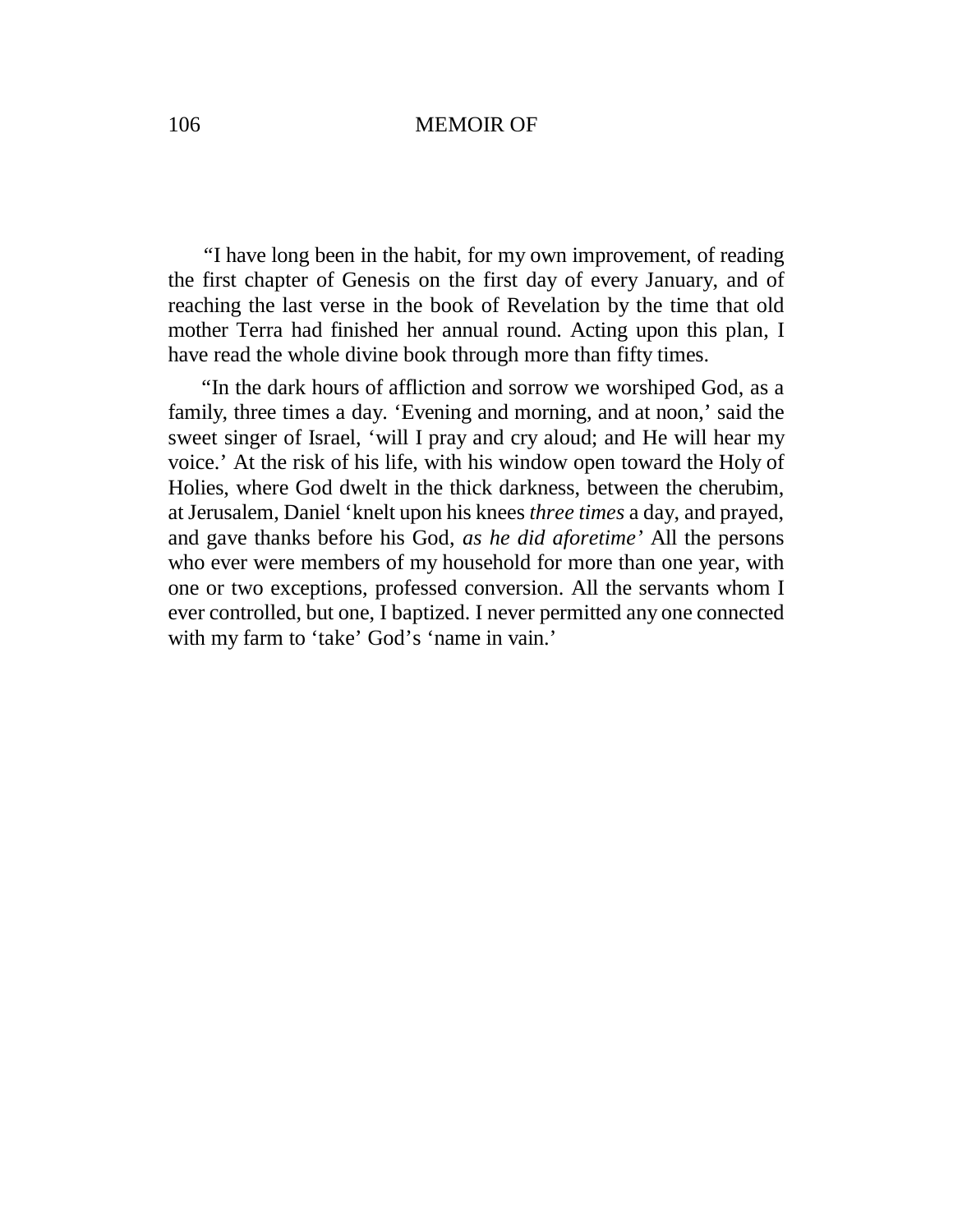# **CHAPTER XII.**

Fears entertained lest "Campbellism" should take the Country-Elder death's Lady thrown from her Horse, and permanently injured— Visit from a Sister-in law, not much to her Credit— Important Episode— Bad Treatment from H. Foster.

N August, 1837, Brother Johnson and I held a meeting at Hind's Creek, in Madison County, not far from Clay's Ferry, at which about seventy persons confessed faith in, and love for, the Saviour. Many of them were persons of high social position. Among others I might mention Colonel Jones, Samuel Stone, Dr. Jacob White, and Captain Richardson. Three of them I baptized in the Kentucky River. The sectarians were alarmed. They thought that 'Campbellism' was about to ruin them!

"The year 1838 was, to me, one of great trouble. My wife was thrown from her horse, a short time before the birth of my only son, and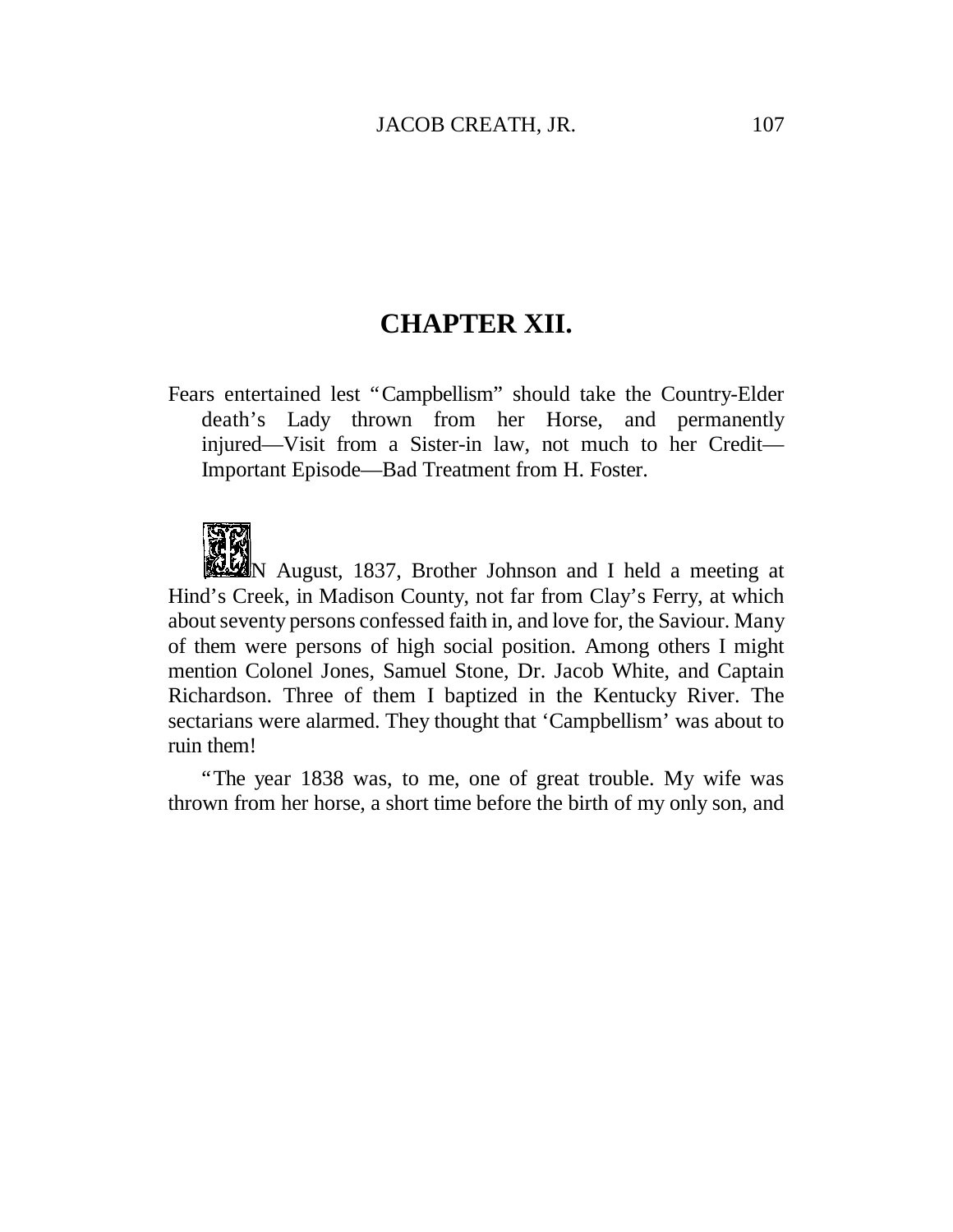was permanently injured. She was confined to her bed, the most of the time afterward, until she died. Her child was delicate; had to be fed from a bottle; and, for a long time, was not expected to live.

"In the summer of 1839, we made known our intention of removing to Missouri in the fall. I thought that, by so doing, I would improve my worldly condition, and enlarge the sphere of my usefulness. In addition to these considerations, my wife never expected to recover her health, and desired to die at her father's house, surrounded by her brothers and sisters.

"Under these circumstances, a sister of my wife's former husband paid her a visit, professedly of condolence, but, in reality, with the deep design of luring from us my step-son, Sidney Bedford, so that if his mother died, his property, which was very considerable, might go to her and his other relatives by the father's side.

"In making this apparently severe remark, I do the lady no injustice, inasmuch asshe openly avowed her design before we separated, pleading with us, most earnestly, to let her have him.

"My wife responded 'No,' decidedly, remaking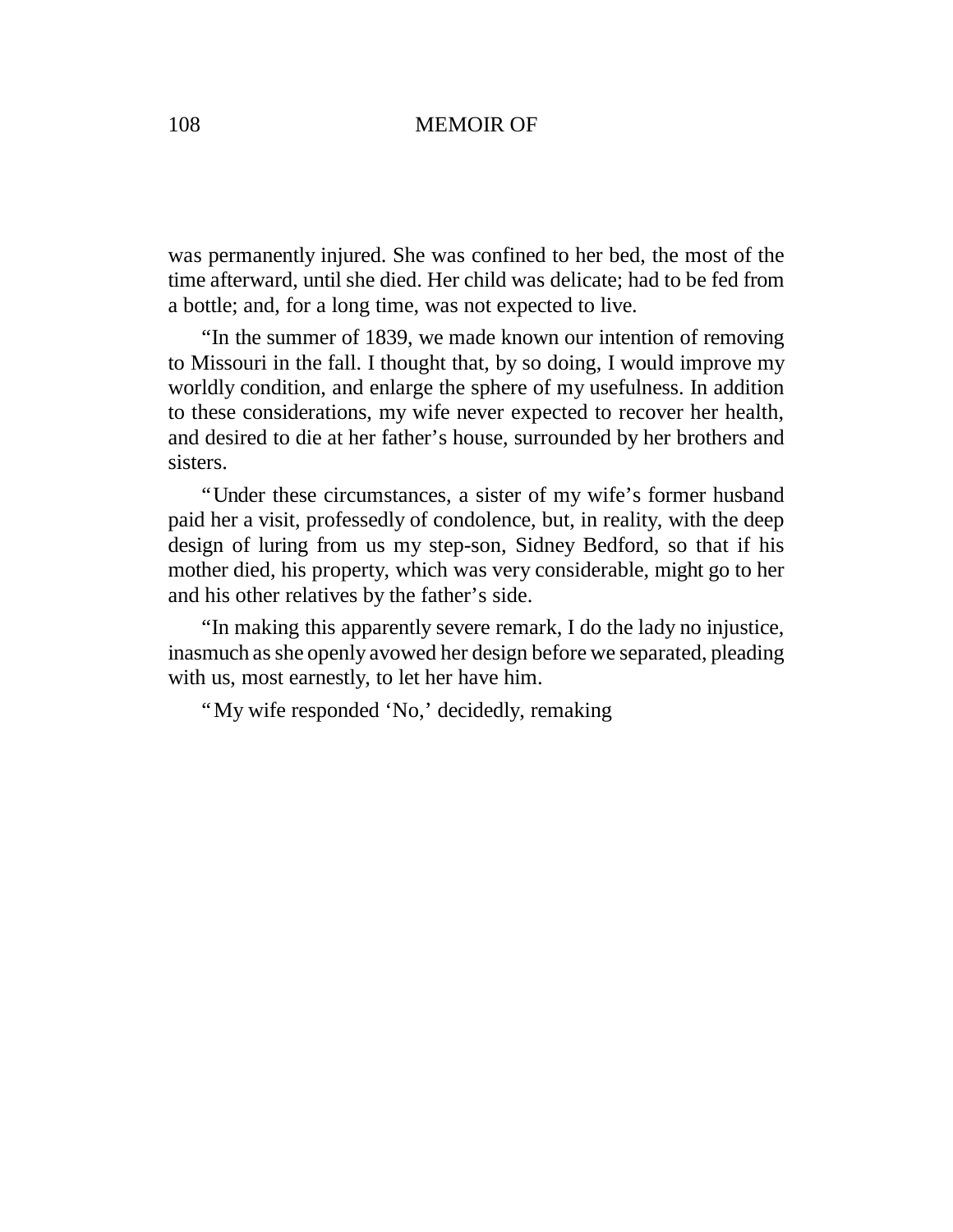that, 'in case of her death, she wished me to retain and educate him;'and that 'if he too should die, before he became of age, it was her dying request that *her* property and *his* should descend to her children by me— they were his and her nearest and dearest relatives.'

"My wife's father, Thomas Price, and family, removed to Missouri in the fall of 1835. In October, 1839, her brother, James Price, came to Kentucky, with the view of aiding us in the laborous operation of also migrating thither.

"My sale of all disposable property was advertised to take place on the twenty-second of that month. And that my sick wife might not be annoyed by the excitement, and noise, and confusion invariably incidental to an occasion of the kind, I started her and the wagons, under the care of her brother, a day or two in advance, knowing that, on horseback, after the sale was over, I could easily overtake them.

"The sale took place at the time appointed; and after it was over three of my neighbors, viz: Charles Robinson, B. A. Hicks, and Henry Foster, accompanied me, part of the way, on my journey to Missouri.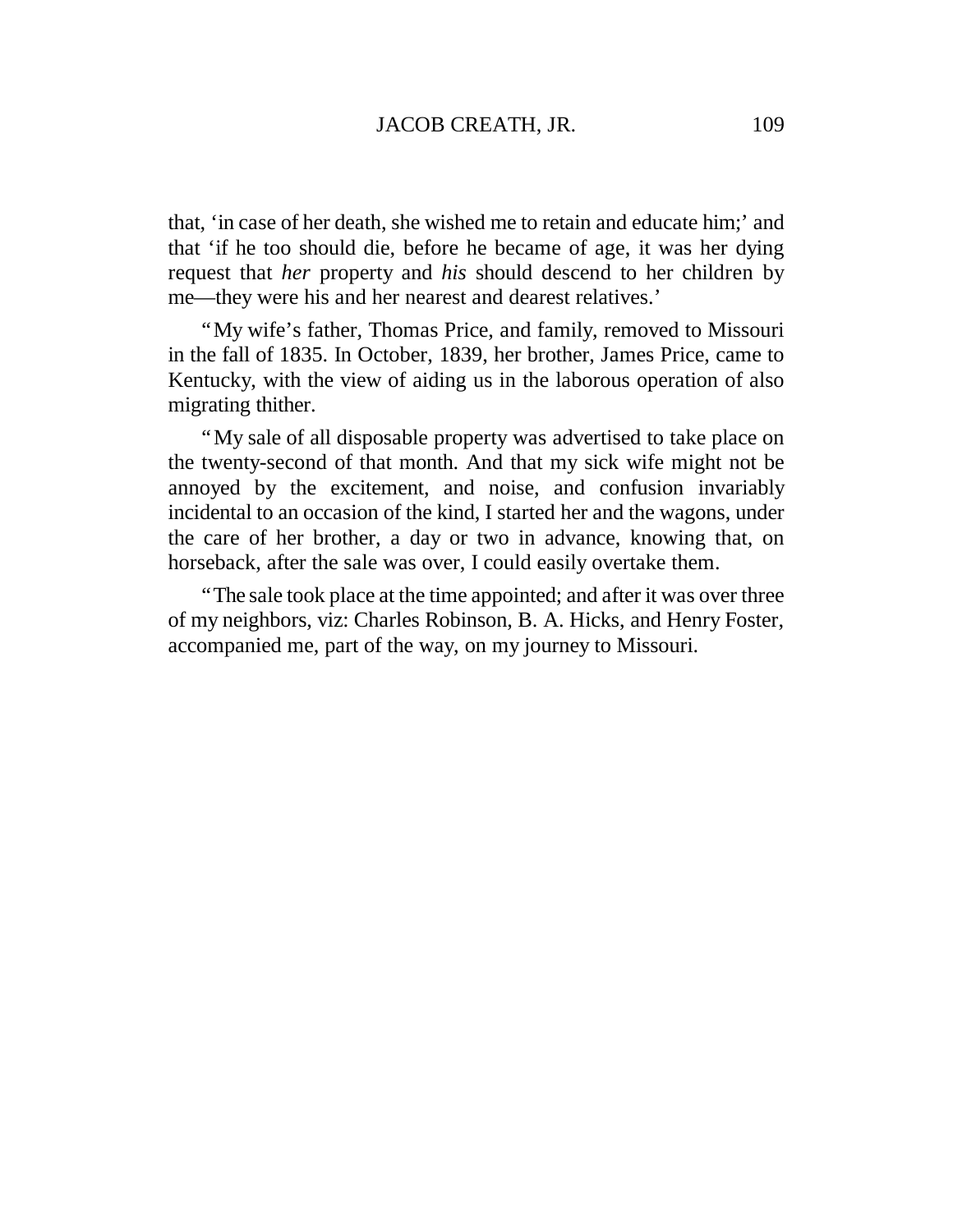*"*And now, dear reader, be so kind as to indulge an old man, who desires to be respected by you and your children, with the privilege of introducing a little episode.

"Sidney Bedford, sen., at the time of his death, was the owner of some land, in Bourbon County, Ky., some slaves, and other personal property. This descended to his son, and my step-son, Sidney Bedford, subject to the dower of his mother. Thomas Price, his grandfather by the mother's side, was appointed his guardian, by the Probate Court of Bourbon County.

"In November, 1831, the same court conferred that position on me. I gave the usual bond required in such cases, with my father-in-law, Thomas Price, Henry Foster, and Thomas Matson, as my sureties. The penalty annexed to the bond was ten thousand dollars.

"In 1833 I had my first settlement, as guardian, with the commissioners appointed by the court for that purpose: charging myself with all the bonds, notes, and money which thus fell into my hands. In consequence of Thomas Matson's death, I gave an additional bond, with Mason Talbot as counter-security.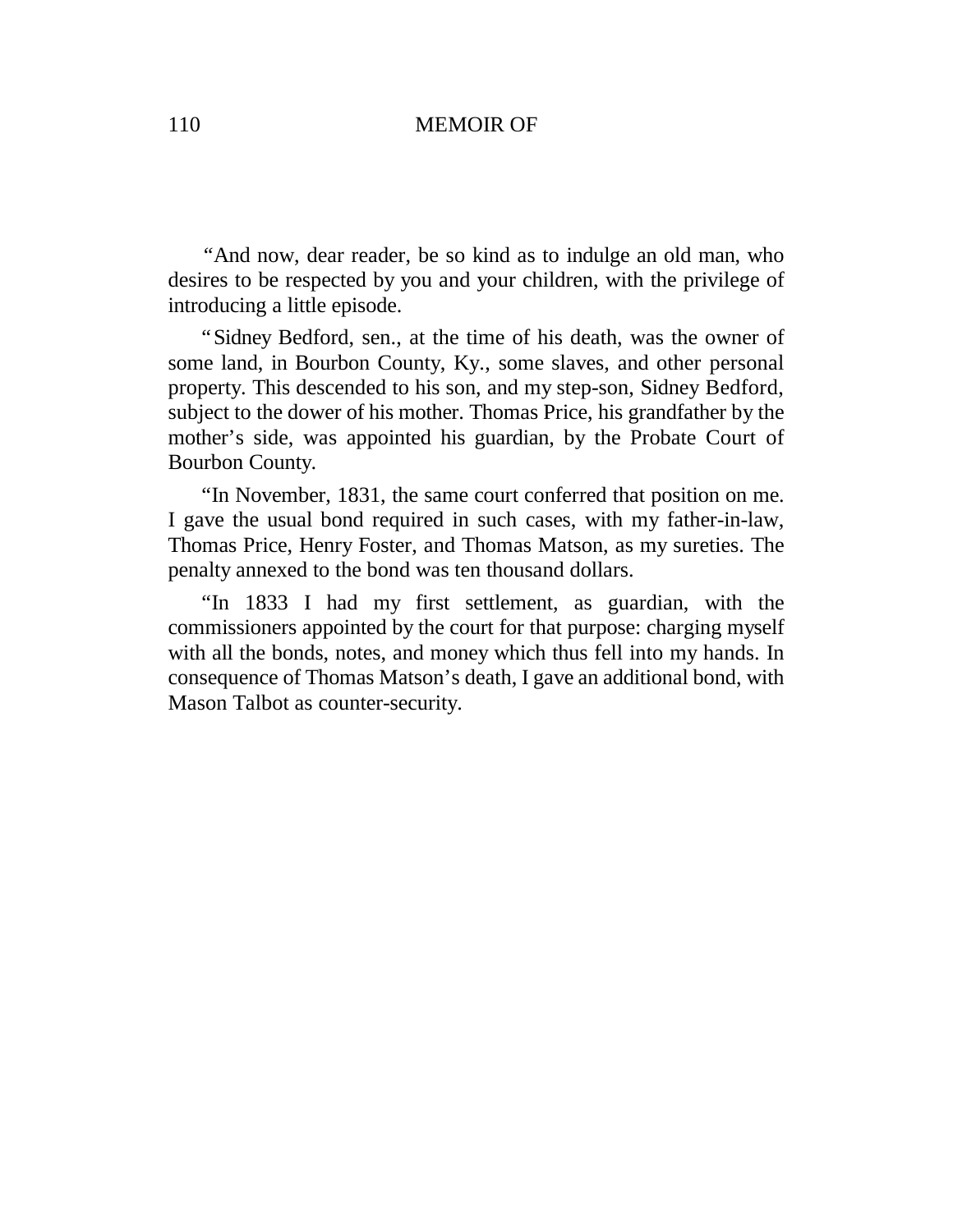"As my ward and myself both lived in Fayette County, for the sake of greater convenience in making my settlements, I was appointed to the same position by the Probate Court of that county, giving bond, with Thomas Price and George W. Clark as my sureties. In 1832, Wm. Ellis, sen., Wm. Ellis, jr., and Henry Foster were appointed commissioners, by the same authority, to allot my wife her dower, which they did.

"From A. D. 1831 to A. D. 1839, I resided in Fayette County, and, as guardian, made annual settlements, which are all recorded in Lexington, Ky.

"Previous to my sale I had promised H. Foster, in compliance with his urgent request, that I would furnish him, on that occasion, additional counter-security. I made this promise to him from the full assurance that B. A. Hicks and Wm. Ellis, sen., men in whose friendship I had unbounded confidence, would cheerfully place themselves in such a relationship to me, more especially as they had pledged their word that they would do so.

"They failed to meet my reasonable expectations, and their own engagement. I had not time then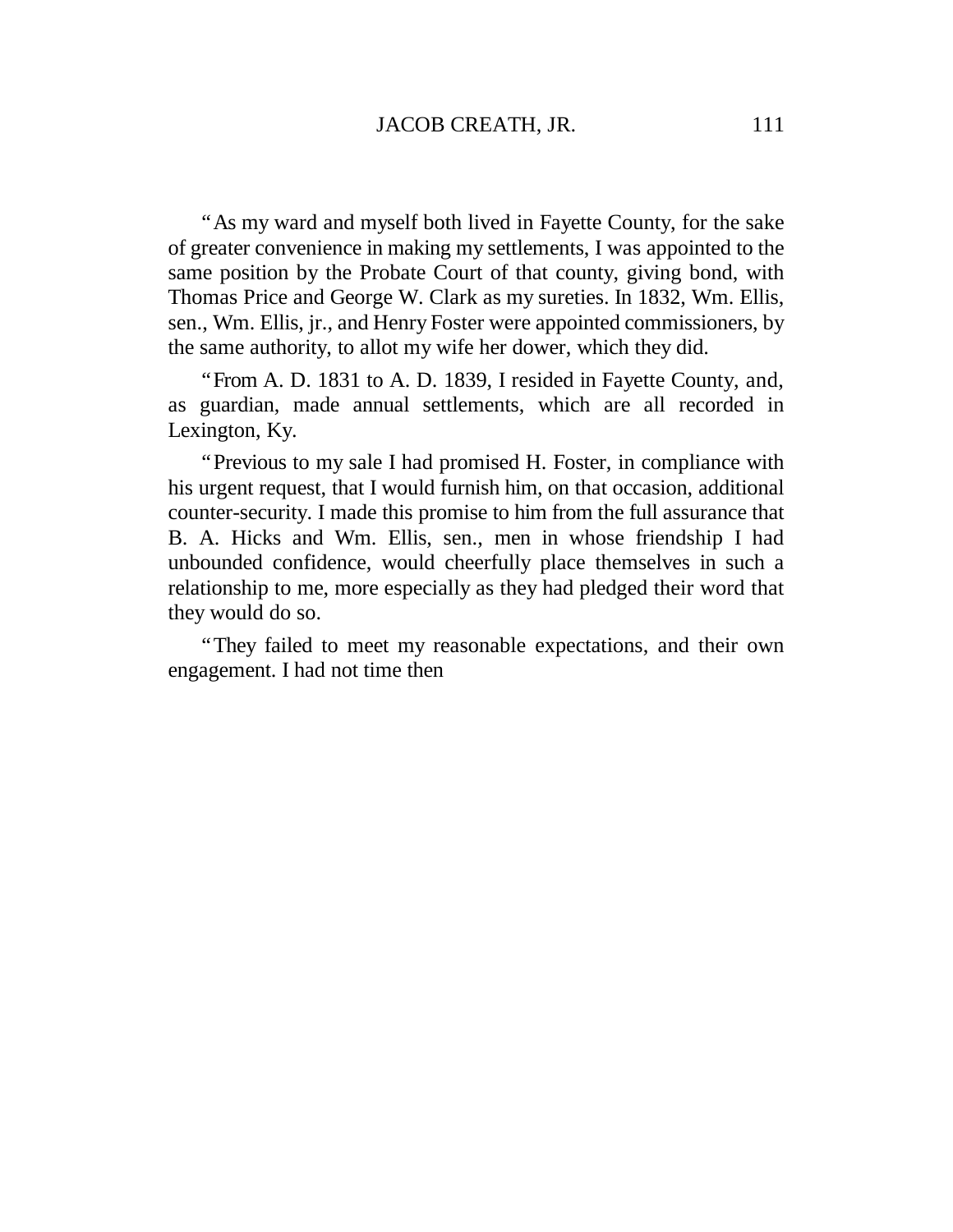to make other arrangements, but felt compelled to follow my afflicted wife, with the full intention, cherished and expressed, of making the matter perfectly satisfactory to him as soon as I had committed her to the care of her friends in Missouri, and had a little time to look around and secure the requisite assistance of friends for that purpose.

"Foster, however, disregarding what was fair and kind, immediately swore out an attachment against me, and bound up in the hands of garnishees the sum of \$1,609.84, due me from different persons who had purchased property at my sale.

"This he never released, until I offered him security to the amount of one hundred thousand dollars, and then did so very ungraciously.

"Had his malice proceeded no further than this, it would have been to me a matter of but little consequence. Indeed, upon the whole, it might have been favorable to my happiness, from the opportunity which it afforded to test the generosity of noble-hearted friends, who were willing to indorse for me to such an amount.

"But it did not stop here. Reports of the most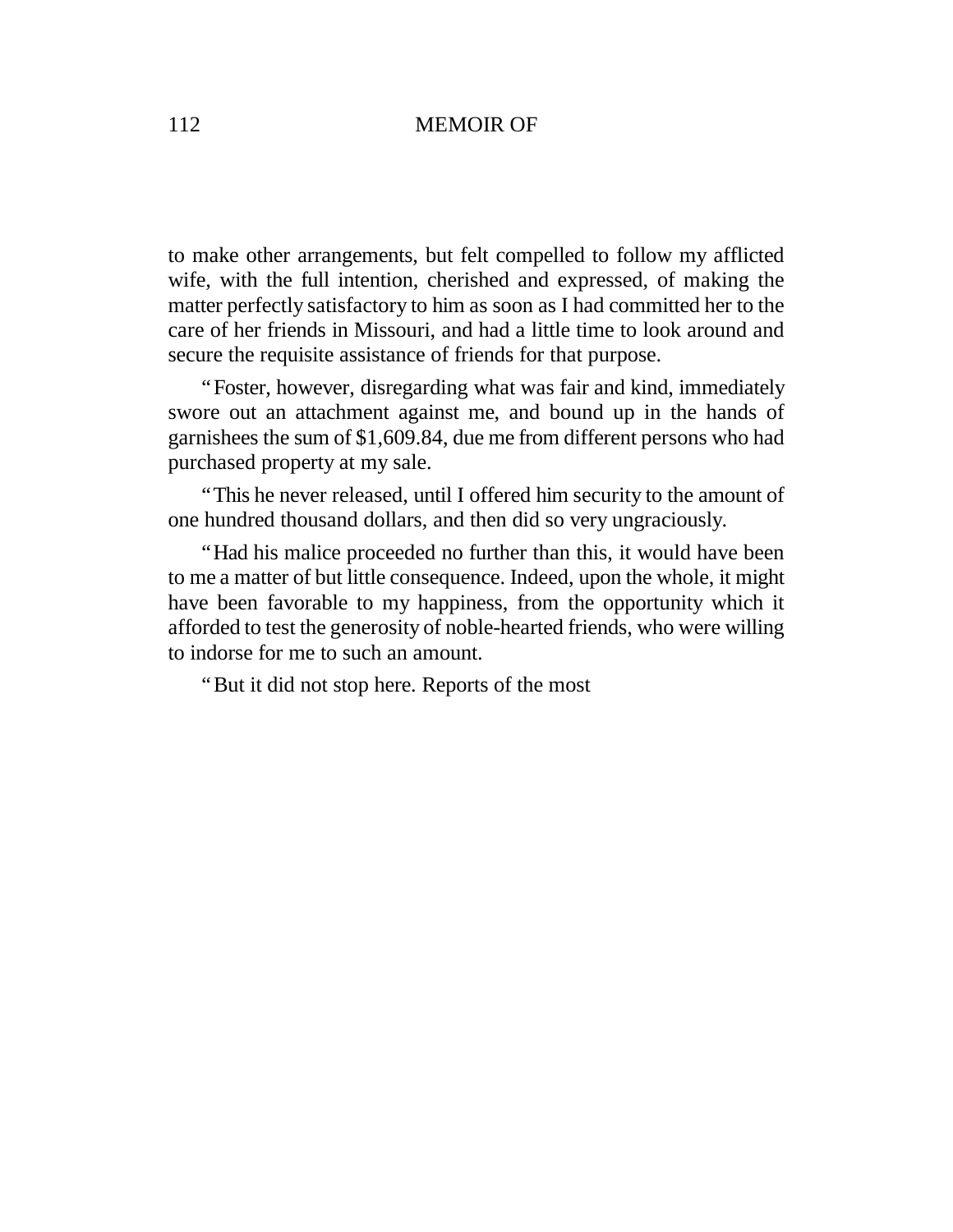unfavorable character were circulated against me— such as that 'I intended to defraud my sureties,' that 'we stole away in the night,'etc., etc., etc., 'ad infinitum.'"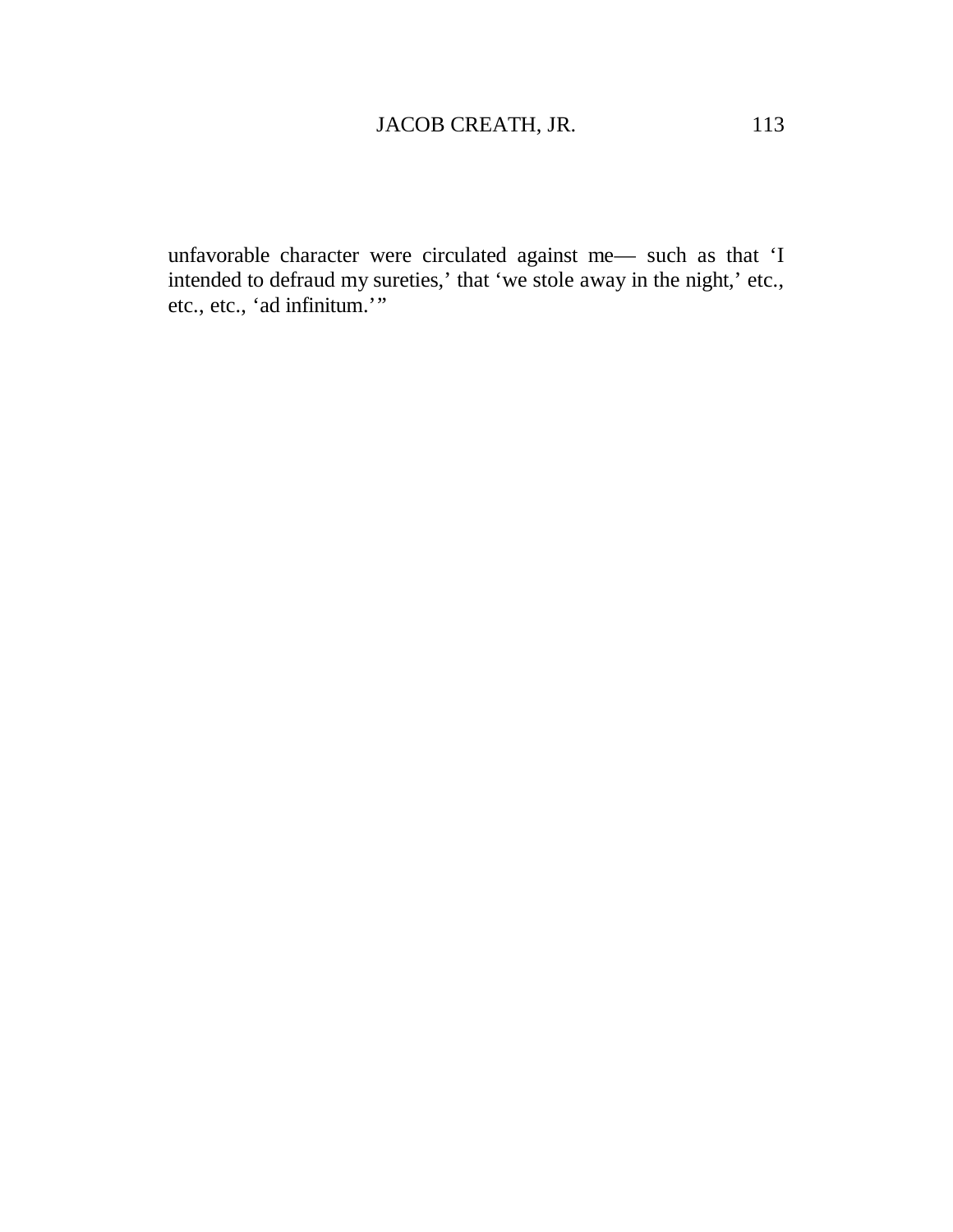## **CHAPTER XIII.**

Elder Creath gives vent to his Indignation in a Pamphlet— This call forth a vindictive one from the other side— The Matter looms up into a serious difficulty— Brother Campbell's Decision with reference to it.

HE best course for me to have pursued, with reference to them, would have been to imitate the example of our Saviour, 'who, when he was reviled, reviled not again; when he suffered he threatened not; but committed himself to the care of Him who judgeth righteously.' My previous character and subsequent conduct would soon have put to silence all such false accusations.

"Who now believes that the Son of God 'had a devil,'or 'was mad'? Who believes that 'he cast out devils by Beelzebub the prince of devils'? or that 'he deceived the people,'or was 'a wine-bibber'? No one but the pitiful infidel, who is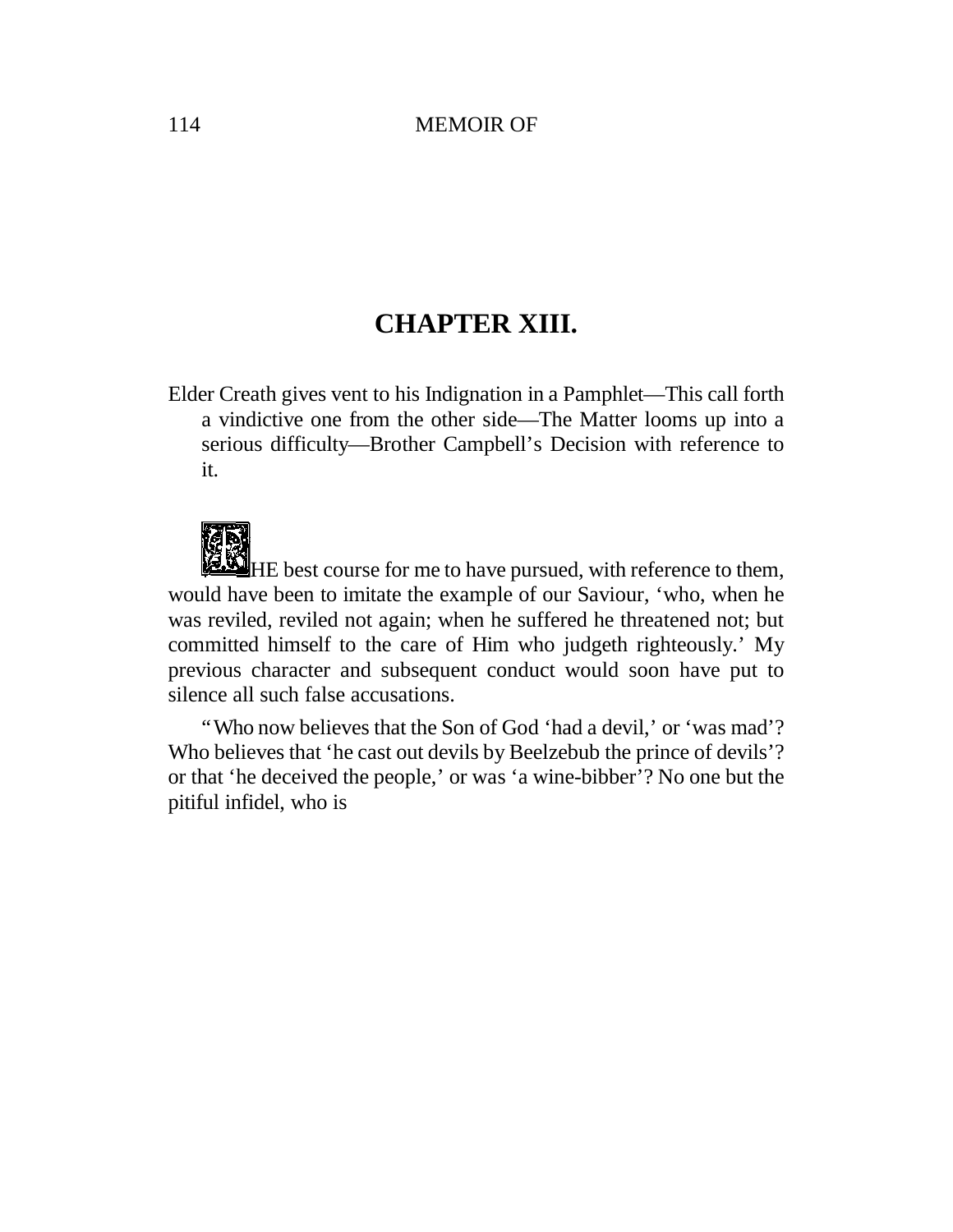either grossly ignorant or lacks the understanding requisite to appreciate an argument.

"But, alas! I fell far short of this glorious model. Galled by Foster's unfeeling conduct, by family affliction, and by 'the pains and penalties' connected with a limited income, and having nothing to 'fall back upon' but my character, I gave vent to my indignation in a pamphlet, published at Palmyra, Missouri, entitled 'A History of Facts in relation to the Conduct of Henry Foster, of Fayette County, Kentucky, from the year 1831 to A. D. 1840; by Jacob Creath, jr., of Monticello, Lewis County, Missouri.'

"This, as might have been anticipated, called forth a vindictive publication on the other side, styled 'An Address to the Brethren, by the Church at David's Fork, per answer to "A History of Facts in relation to the Conduct of Henry Foster, by Jacob Creath, jr. '" Of this church Foster was an elder, and it was at his instigation that the document in question was issued.

"There have been so many things written and spoken with regard to these transactions, that your patience, polite reader, would be quite exhausted by even a brief rehearsal of them. I take no delight in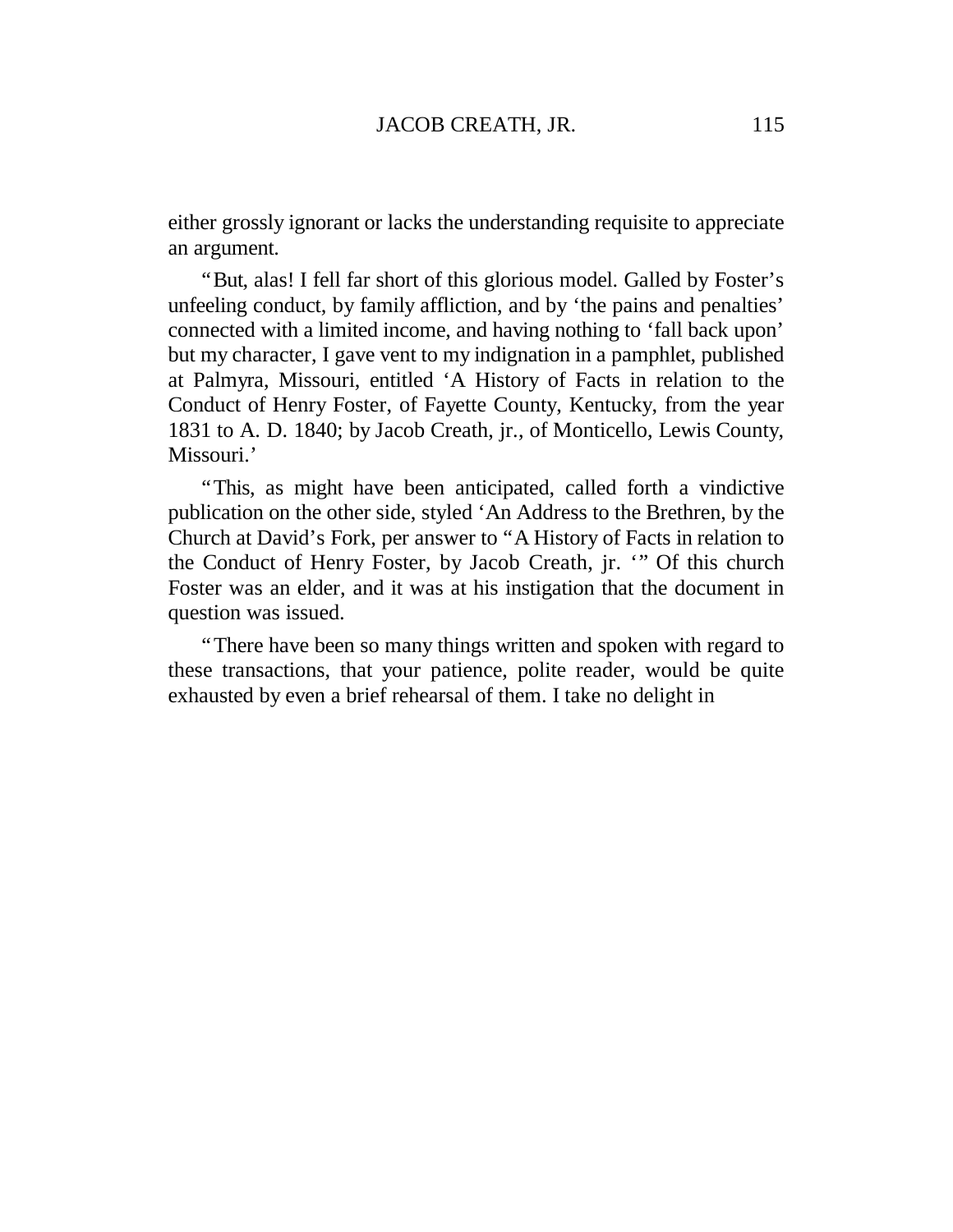repeating them, except for the purpose of endeavoring to preserve my own good name untarnished.

"I cherish no desire to inflict injury upon the guilty parties connected with them. In the 'unpleasantness'between us, they were defeated at the bar of every court to which they appealed; and as all that I would say might be regarded as a mere *ex parte* statement of the case, I beg leave to invite your attention to the decisions of other minds respecting it.

"We will first introduce Brother Alexander Campbell, to whom the whole difficulty was referred by both parties, with the express understanding that his judgment should be final. That is contained in a letter addressed to my uncle Jacob Creath, the original of which is in my possession.

## "'STEAMBOAT ALLEGHANY, Dec. 8, 1845.

### "'ELDER JACOB CREATH:

*'"My Dear Brother*— I have just risen from reading, with mingled emotions of grief, mortification, and reprobation, certain pamphlets, printed and published as follows: one entitled "A History of Facts in relation to the Conduct of Henry Foster,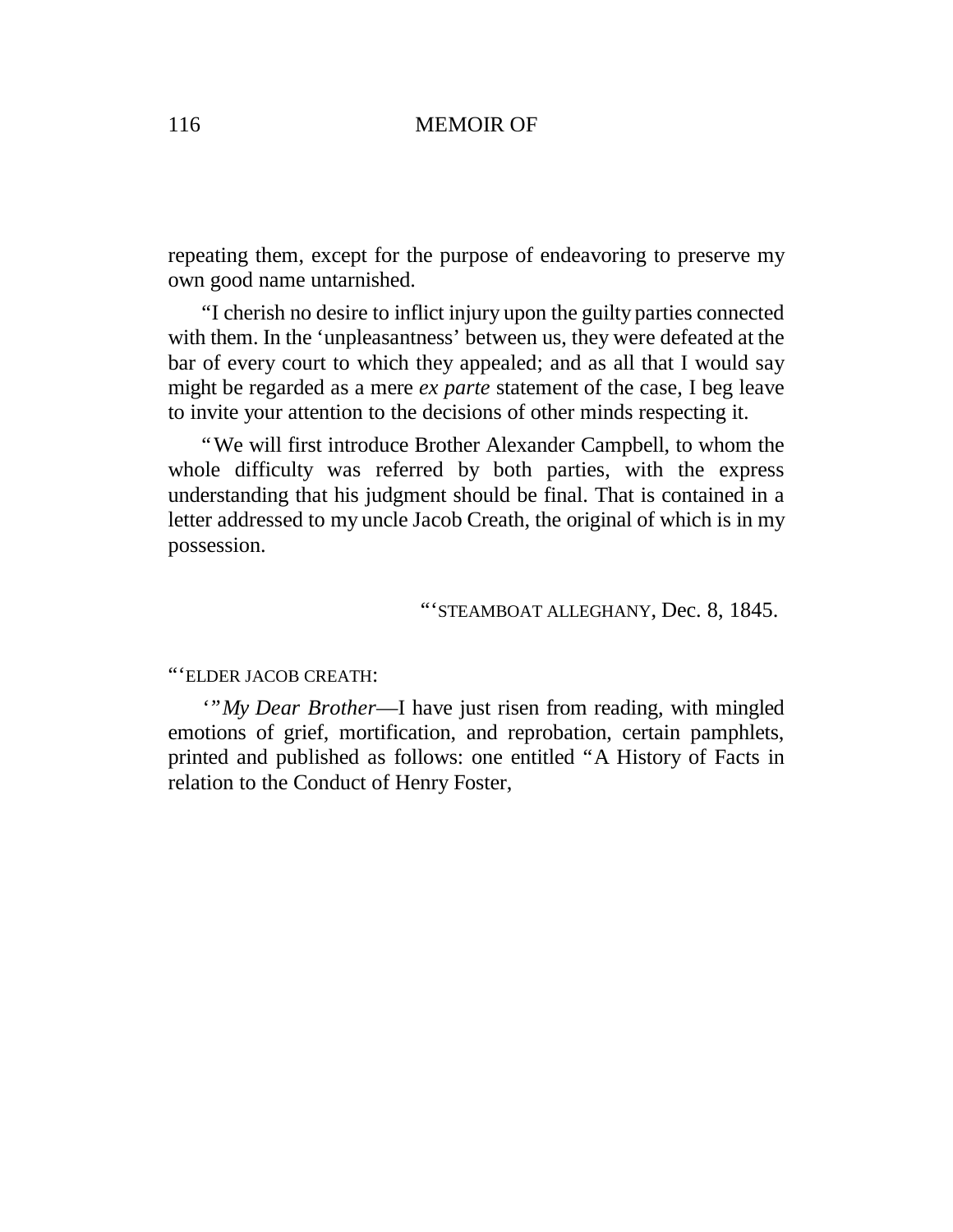of Fayette County, Kentucky, from the year 1831 to 1840; by Jacob Creath, jr., of Monticello, Lewis County, Missouri," dated December 1, 1840, and printed at the office of the "Missouri Courier, Palmyra;" also one entitled "An Address to the Brethren, by the Church at David's Fork, per answer to 'A History of Facts in relation to the Conduct of Henry Foster, by Jacob Creath, jr., '" printed at Lexington, Kentucky, "Intelligencer"office, 1841; and one called "The Report of a Committee, called at the request of the Elders of the Christian Congregation in Monticello, from the congregations in Houston and Palmyra, to investigate 'An Address' purporting to be written by the David's Fork Church, in Fayette County, Kentucky, against Elder Jacob Creath, jr."

"'Waiving all allusion to the literary, moral, and religious character of these productions, or to the purity or impurity of the motives of the authors of them, I regret these publications, because they do honor to no one; because they do dishonor to the cause of God; because they mar the peace and fellowship of the brotherhood to some considerable extent; and, especially, in the first recipiency of the matter, the difficulty ought to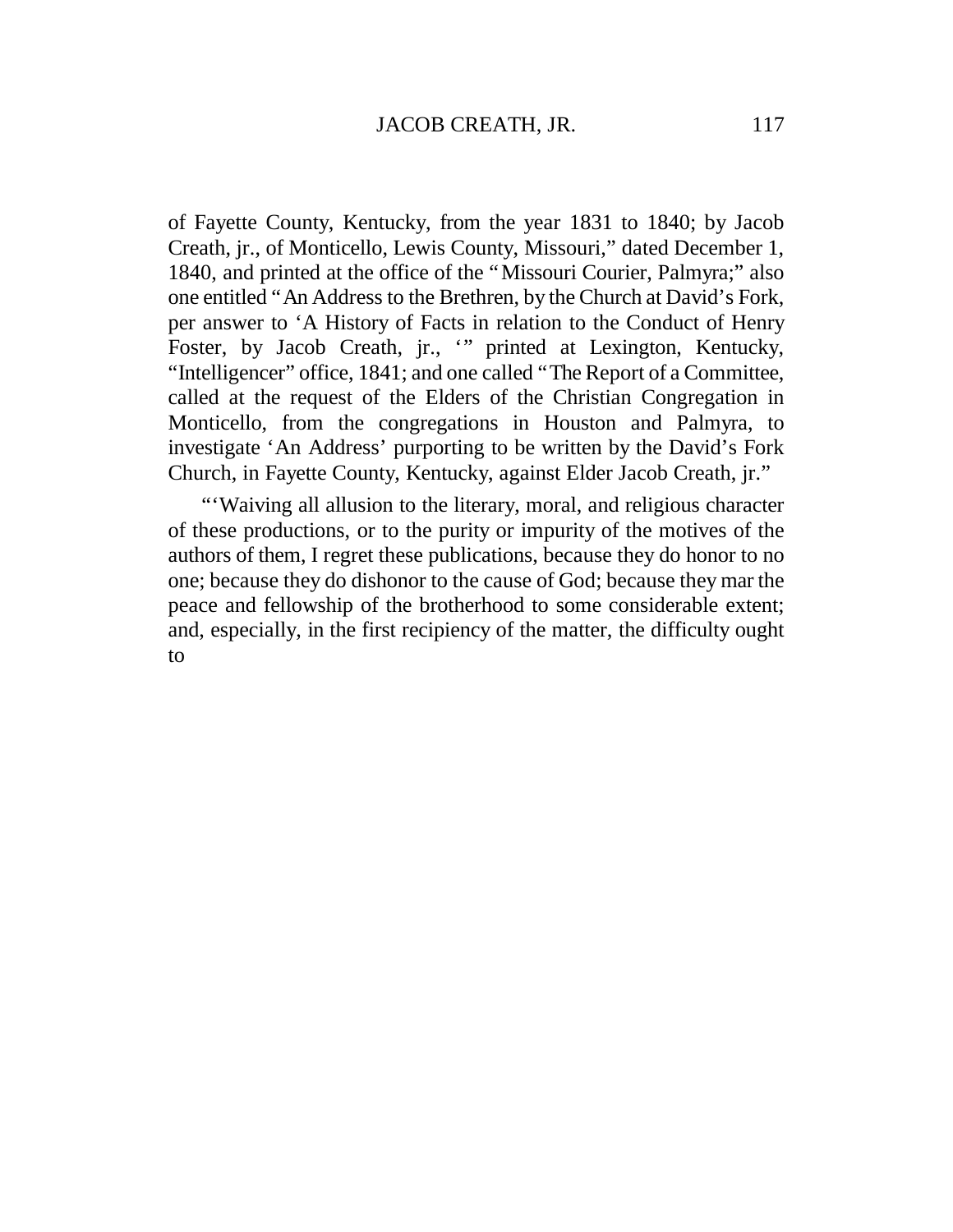have been settled before the crisis which compelled Brother Creath to leave Kentucky.

"'I think, also, that Brother H. Foster was righteous or rigorous overmuch, in demanding from Brother Creath such a release, especially from one who had stood so long in the relations which he had so acceptably sustained to himself, to the church, and to the world; and still more, under all the circumstances in which Brother Creath was placed by afflictions and difficulties.

"'If oppression will make a wise man mad, it appears to me that a man of Brother Creath's temperament and feelings, endeavoring, as he undoubtedly did, to satisfy what he regarded the unkind and exorbitant demands of a Christian brother and elder, in the midst of such straits and embarrassments, when affection for his wife and children, and sympathy for her condition and them, were dragging him on the one hand, and those from whom he expected sympathy and assistance were abandoning him on the other hand, could do neither less nor more than what he did.

"'And if failure there was in any thing, which either the fears of pecuniary loss might demand, or alienated affection might extort from him, on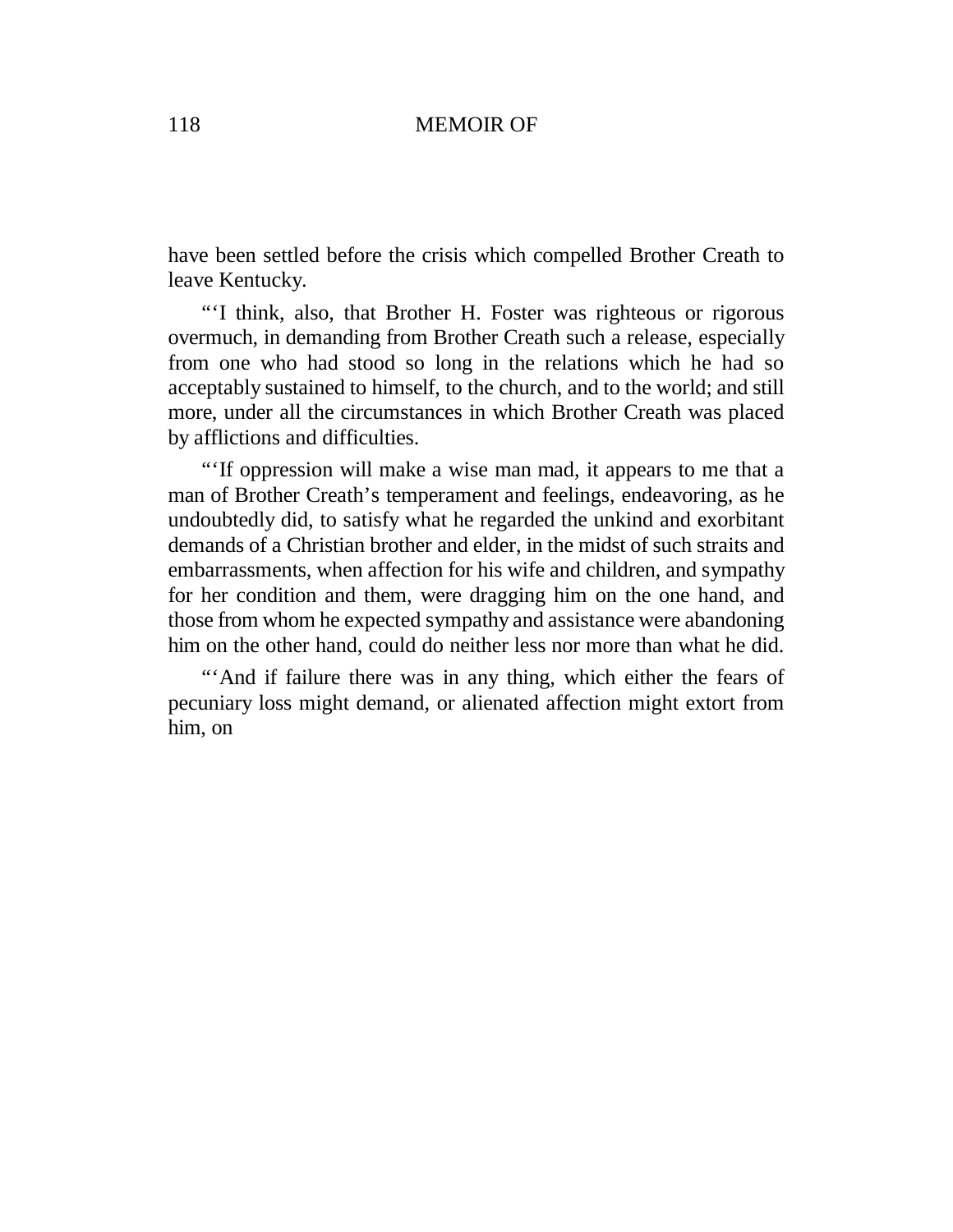the part of Elder Foster, it ought, on all the principles of Christianity and humanity, to have been sought at some other time, and in some other way.

"'As little as I approve of either the spirit or the style of the publications which have appeared on the occasion, I think Brother Creath ought not to have printed and circulated his "History of Facts"in the case. And if any thing might have called for a printed expose, it ought to have been in a style more consonant to the genius and spirit of the Christian religion.

"'Still less can I justify a pamphlet so informally got up, and yet purporting to be a public "Address" from a church of Christ, whose grand object appears to be the dishonor of the character of a Christian minister whose talents and services in the cause were public property of great value; and who strained every nerve to obtain the security to relieve Elder Foster from his personal responsibility, even, too, when it appears to me he was made perfectly safe.

"'But worse than all, the attempt to force upon him the character of stealthily running away from difficulties which he had, to the last moment, sought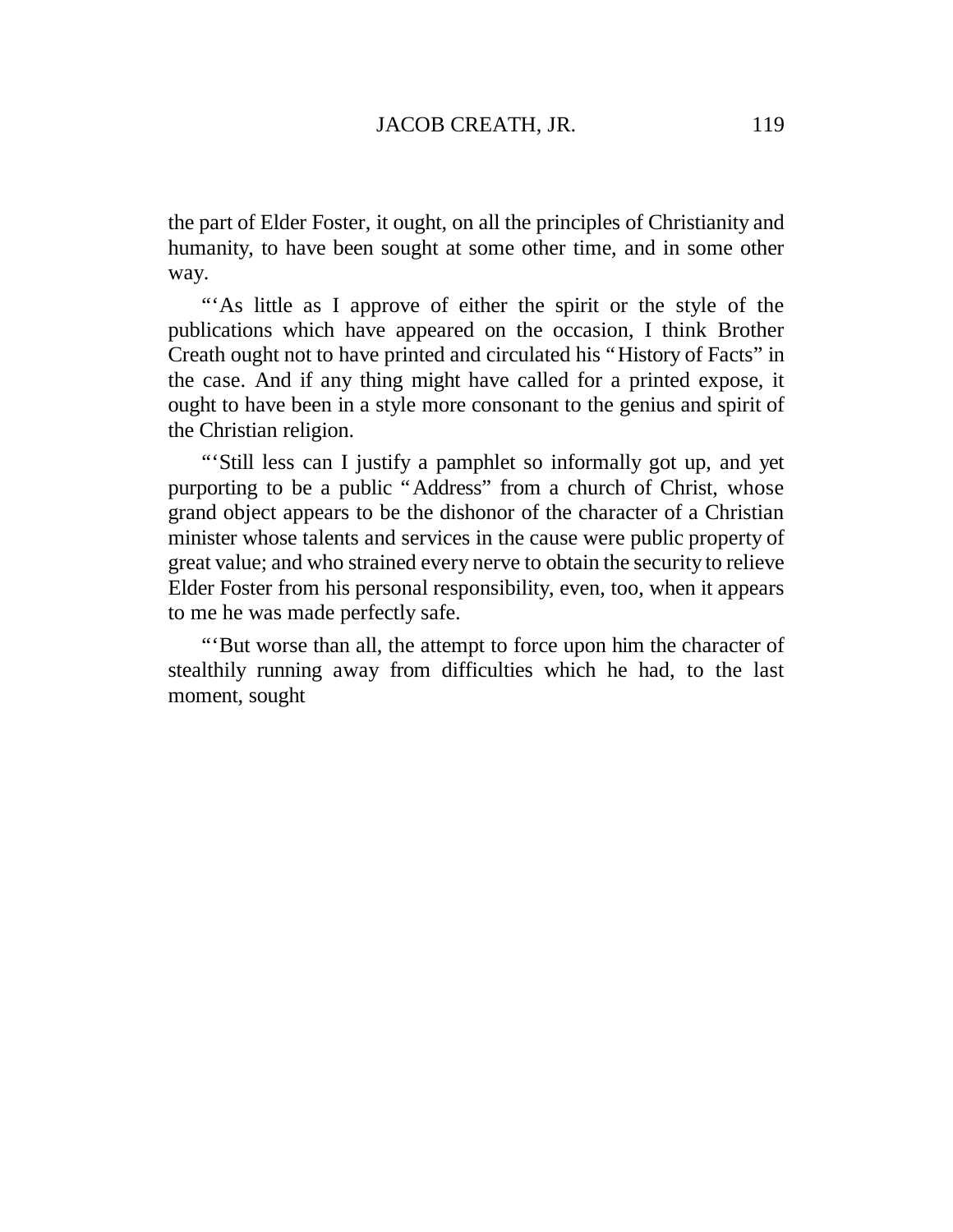and expected to have satisfactorily adjusted, is most of all to be reprobated.

"'On a candid and impartial review of all that that has been said and done, and especially on gravely weighing the providential decision of the case, in finally removing an individual, in reference to whose pecuniary interests much of the suspicionings and evil forebodings productive of this unfortunate issue of affairs originated, I should think it would be due to the brotherhood in general, to the cause of religion, and to the character of Brother Jacob Creath, jr., that there should be, on the part of Elder Foster and the brethren acting with him, a withdrawal of any imputation against the moral and Christian standing of Brother Jacob Creath in these affairs, which might diminish in any way his power of doing good, either in Kentucky or Missouri.

"'I feel it my duty to say to you, Father Creath, on all the premises, especially since what I have observed in my late tour in Missouri, that you should make an effort to obtain from those brethren such a statement as both justice and truth demand in this case, and send it to our common friend and brother, whose feelings have been so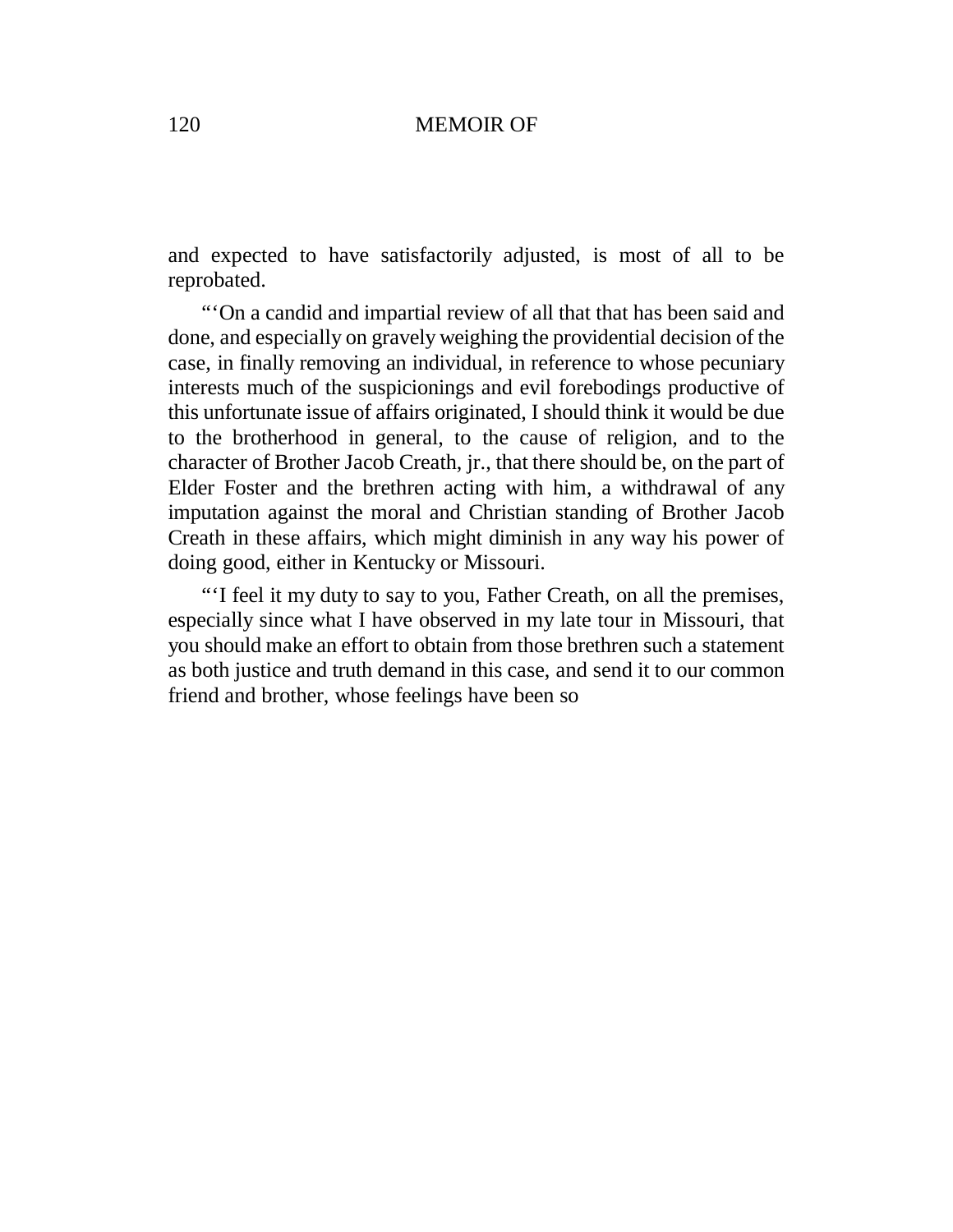much wounded, and whose reputation and that of the cause have suffered in this affair.

"'The most of this communication I wrote on the steamboat, returning from Missouri; but desiring to examine some documents, at home, in my possession, and being disappointed in not finding them all, have been causes why I have been prevented from finishing this communication until now.

"'Please endeavor to have the matter settled soon, and let peace and harmony be universally restored. Brother Creath is willing to acknowledge, indeed, he has voluntarily acknowledged to me, that he has both said and written what he ought not, as a Christian minister, to have said and written; but through the violence of the circumstances was led into error.

"'With much sincere and constant affection and esteem, I remain, as ever, yours in the one hope.

"'A. CAMPBELL. '

"Four months and twelve days after the above was penned, Brother Campbell addressed another letter to my uncle on the same subject. Its contents are as follows: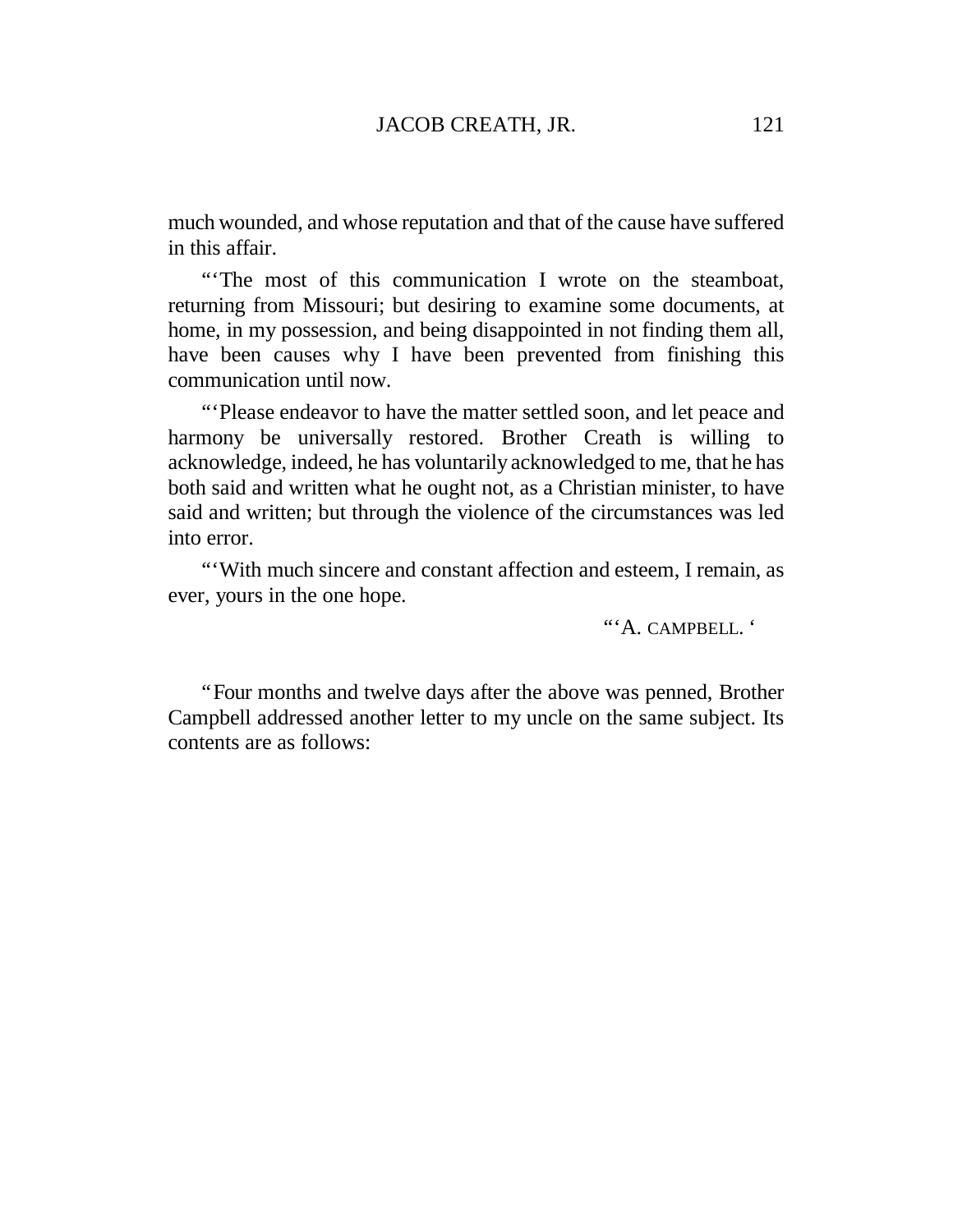## *"'*BETHANY, BROOKE CO., VA., April 20, 1846.

"'DEAR BROTHER CREATH: — After paying all the attention to this case, which it is possible for me to bestow on all the circumstances of any case on my immense file of documents, which, indeed, is now like the docket of the court of chancery, some ten years behind the age, I must state to you the summary view of the matters communicated in my last, to which I am compelled by all the evidence in the case, printed, and written, and oral, before me.

"'The church at David's Fork should recall the libel published against Jacob Creath, jr., by giving him a writing to that effect. And the said church should also cause his land, as well as his character, to be released from all liability, alleged at the time in justification of such a measure.

"'This seems due to his character, from all that has been laid before me, in the printed documents of the case, and from the representations made to me by either party, and from the providential issue to which the case has been brought. It is possible for communities and individuals to err in judgment and in heart. And in either case, to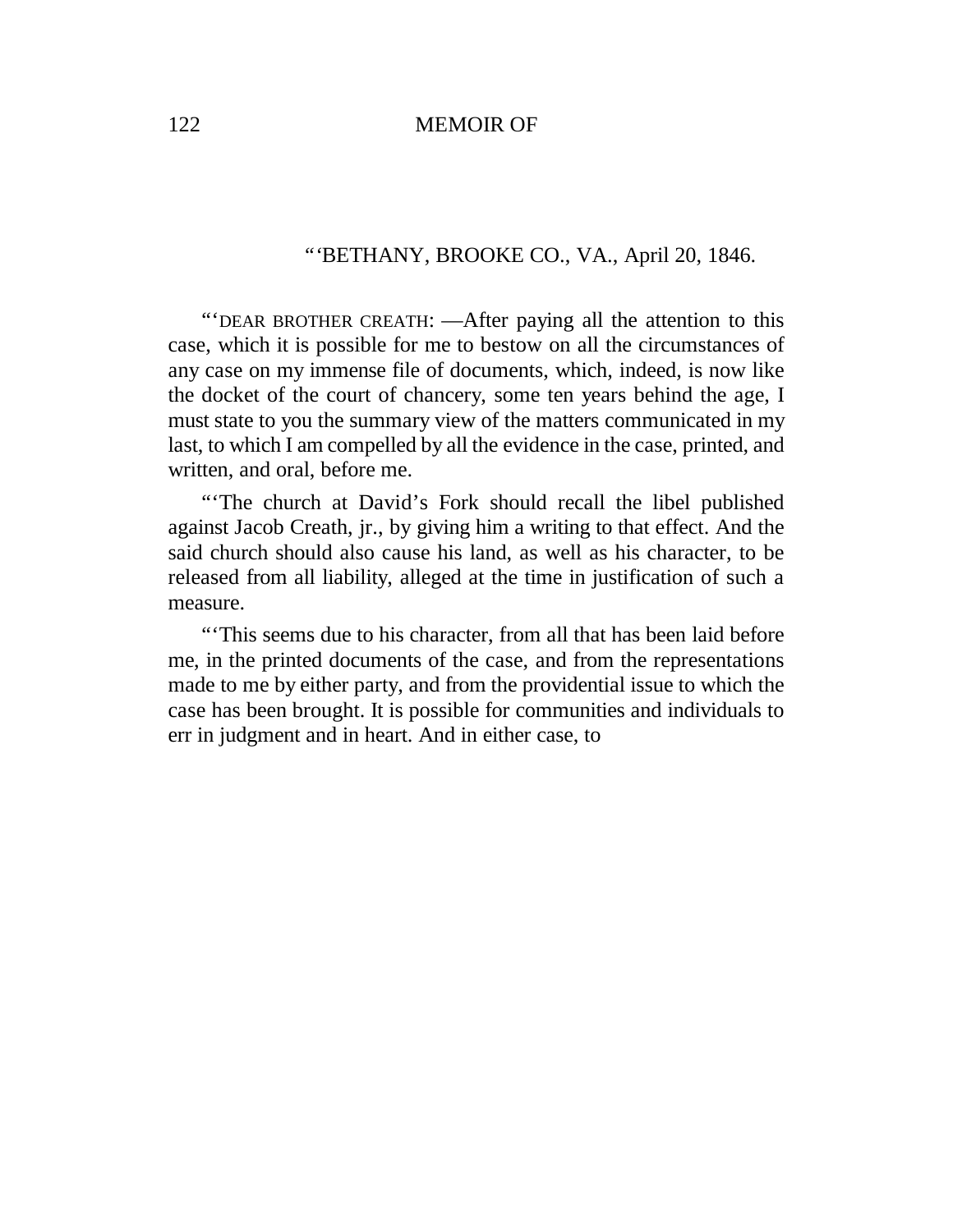the injured party, when the matter is fully developed, a redress of the wrong should be made

"'I did not press the matter upon the attention of those brethren, immediately, after my interview with Brother Jacob Creath, jr. I read the pamphlets, made my notes on the river, and have suffered myself calmly to review all the alleged circumstances of the case, and therefore advise these brethren to reconsider this matter, and to prevent any necessity of any farther exposure of a case which has brought no honor to any one, but to the cause of the gospel and its friends a great injury, by a timely redress of all the wrongs done in the case to a brother, whose reputation and good fame are public property in which we are all deeply interested.

"'With every sentiment of Christian regard and affection, I remain yours in the hope of rest,

"'A. CAMPBELL."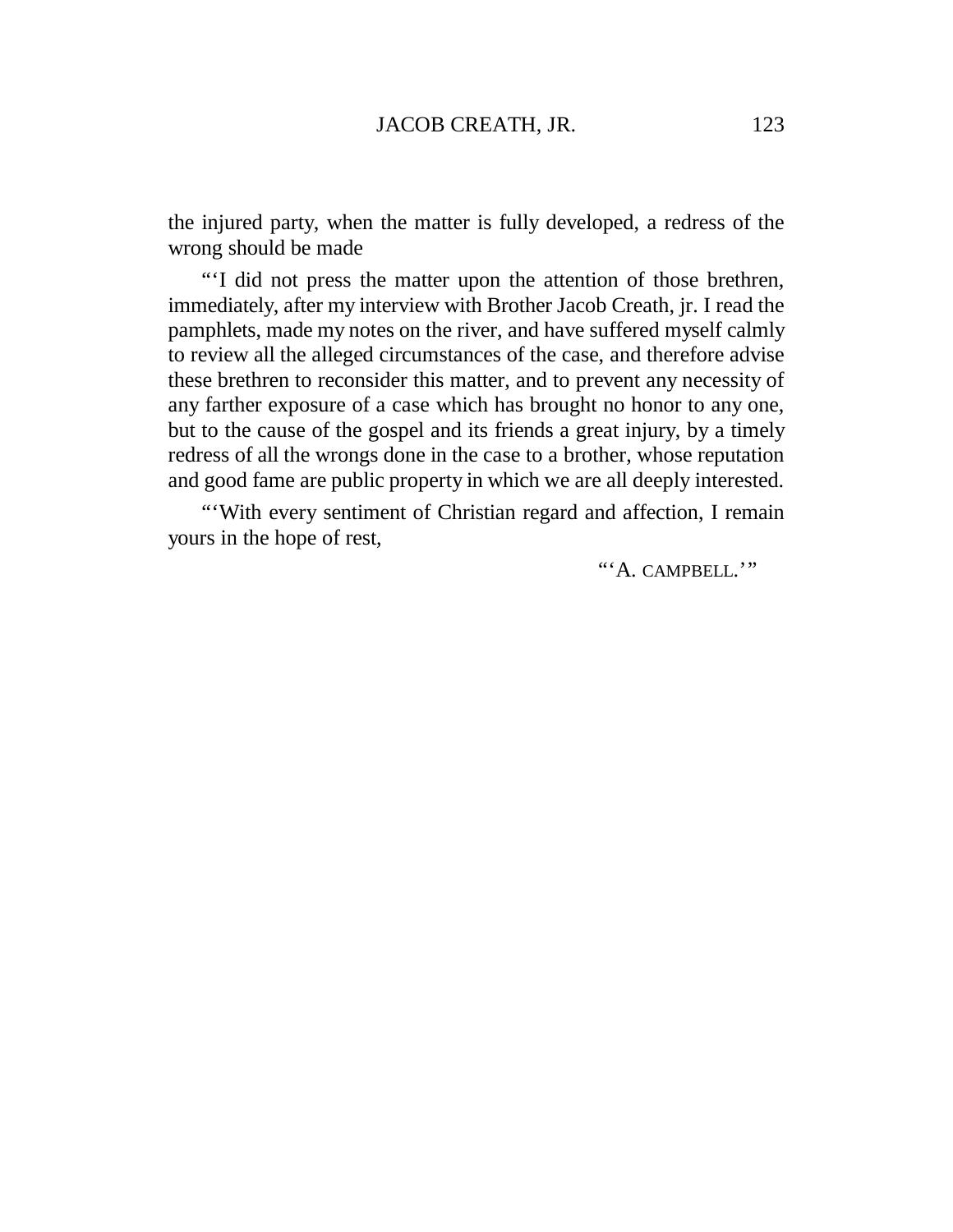# **CHAPTER XIV.**

The Testimony of George W. Williams, John T. Johnson, and Samuel A. Young.



AM aware of the characteristic of human nature, that too much evidence has, sometimes, the same effect as too little. The reader becomes cloyed with it, and turns away in disgust. Besides, it bears, too, to some extent, the aspect of compulsion, as though we were determined to make people believe something, whether they were willing or not. In such cases, the sons of men (shall I not say the daughters, too?) are disposed to pull the other way.

"In addition to this consideration, we are in danger, in such a case, of leaving the impression that it is a bad one, otherwise we would not deem it necessary to bolster it up with so much testimony. I would be pleased, in the present instance,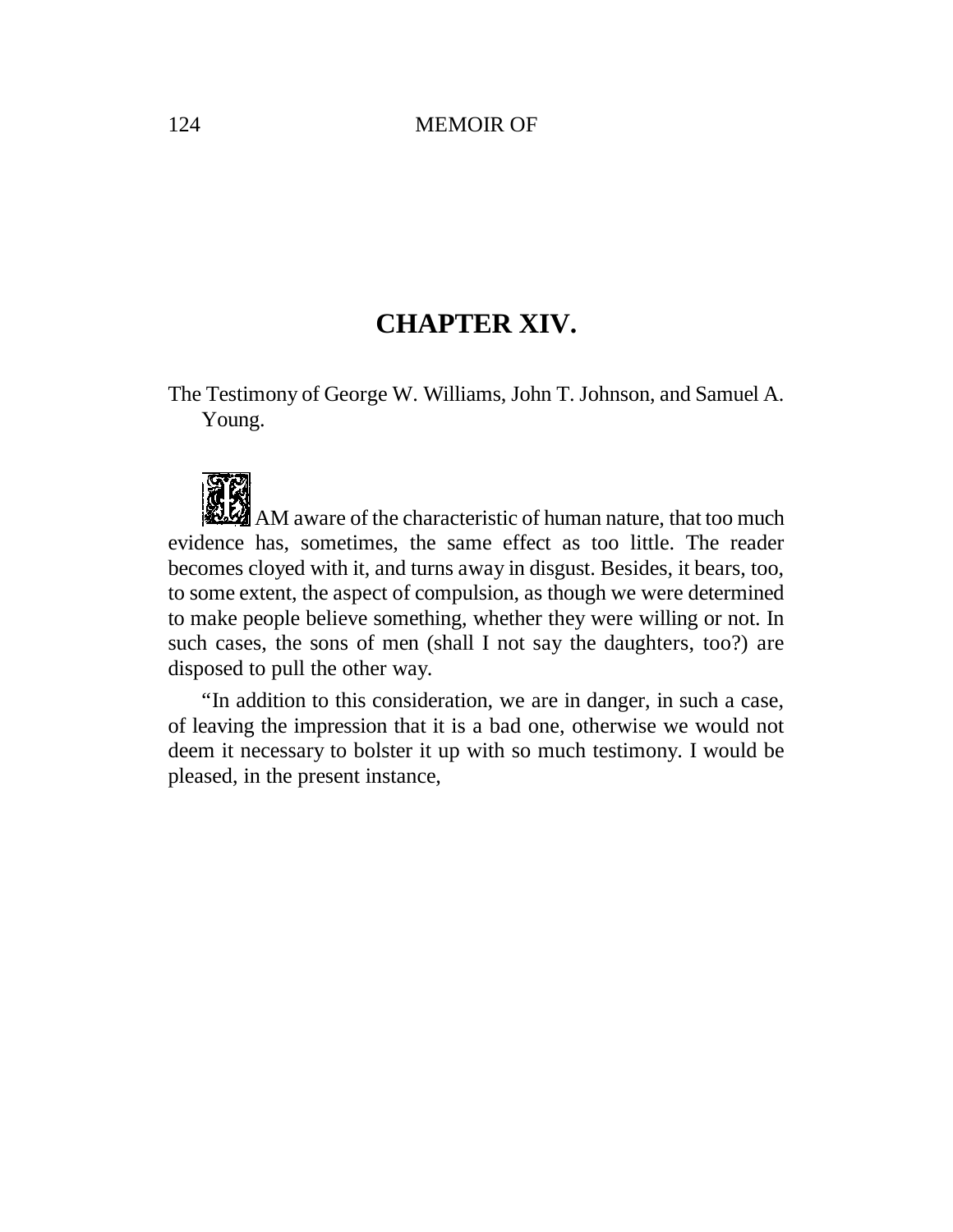as in all others, to come as near as possible striking the happy medium. 'In media tutissimus ibis."

"Any addition to, or subtraction from, the decision of Brother Campbell, with reference to the subject in hand, would seem to me a little like tampering with a judgment of the Supreme Court. But in the law of Moses it is written, 'One witness shall not rise up against a man for any iniquity, or for any sin, in any sin that he sinneth; at the mouth of two witnesses, or at the mouth of three witnesses, shall the matter be established. '— Deut. xix. 15.

"Viewing the matter from this standpoint, I will trespass on the reader's polite attention by introducing two or three more witnesses.

"The testimony of George W. Williams, Paris, Bourbon County, Ky., May 12, 1856:

"'I have acted for Elder Jacob Creath, as attorney at law, in the management of the estate of Sidney Bedford, jr., who was his ward, so far as that estate was in Kentucky; also, as administrator of said Sidney Bedford, deceased, after his death, and as commissioner in the sale of the land that descended to the children of said Jacob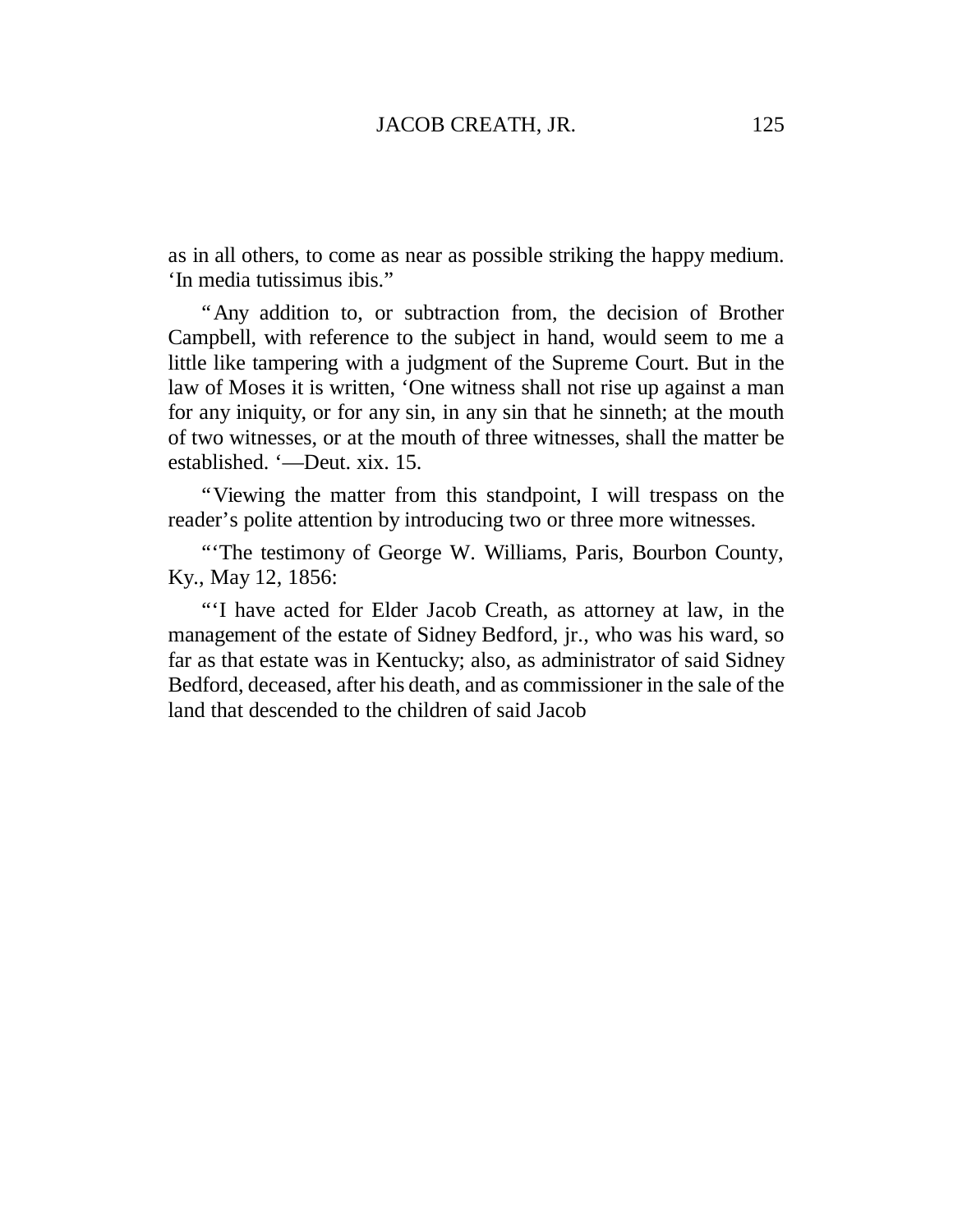Creath, upon the death of said Sidney. And, I now state, that in all my dealings and transactions with Elder Creath, I have found him to be correct and honorable; and, so far as the estate of Sidney Bedford is concerned, in all that I know of his acts, I have found him to be equally so.

## '"GEORGE W. WILLIAMS. '

"Brother John T. Johnson thus writes to me, after his visit to Missouri, in 1843:

"'GEORGETOWN, KY., Oct. 20, 1843.

'"BROTHER CREATH: — I have received your last letter— being the third with the pamphlets— and I have read them attentively. My mind is the same as when I wrote to Brother Taffe. My confidence in your Christian integrity is unshaken. This being the case with myself, I have no desire to investigate the case farther.'

"The statement of Samuel A. Young is as follows:

"'From what I have heard, as a general remark, and read, concerning your difficulties with H. Foster and the David's Fork Church, I was inclined to believe that you had acted in bad faith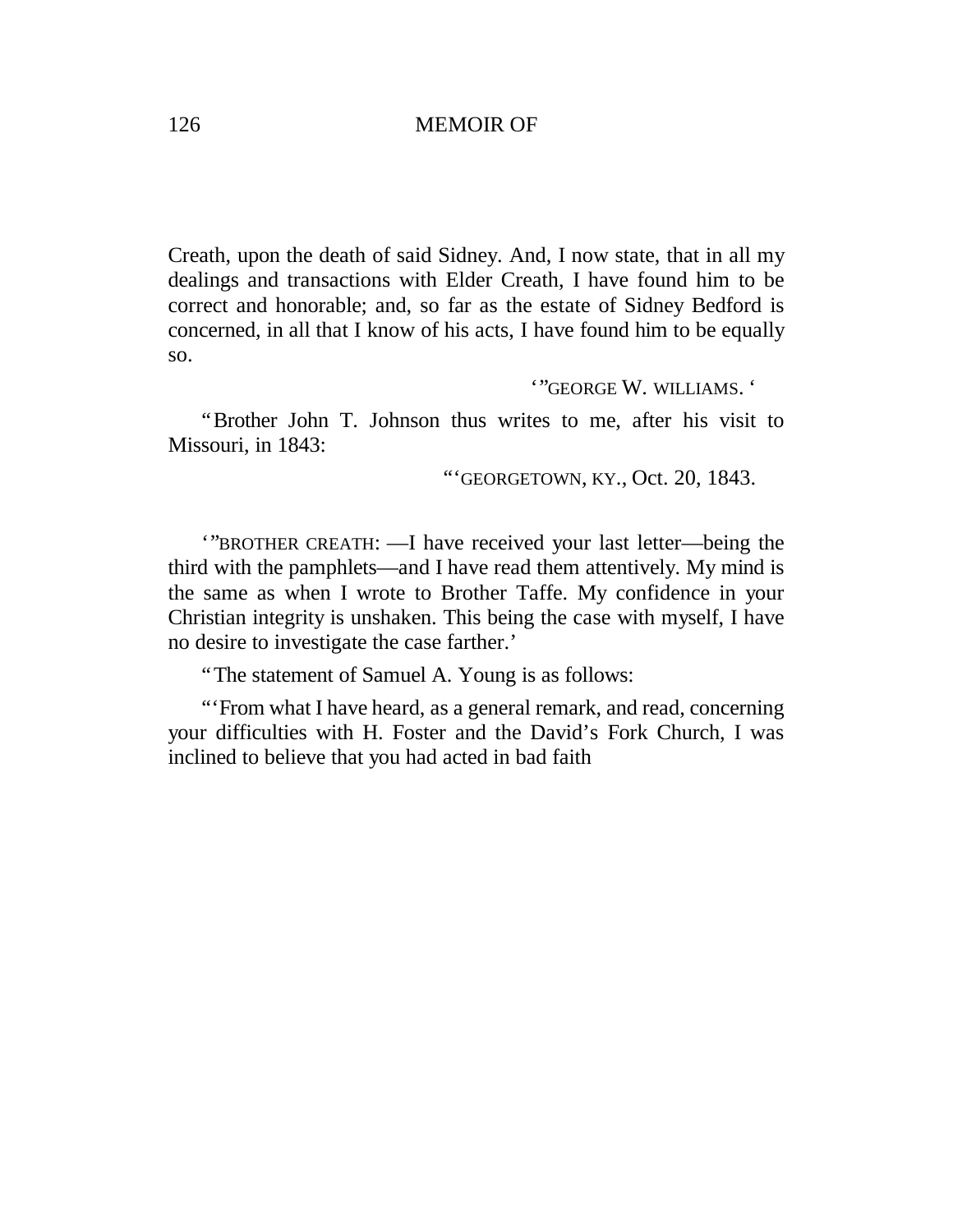toward your ward, and particularly with your securities; and more particularly with Foster, who was one of your securities in your fiduciary bond.

"'I, however, at the particular solicitation of Beverly A. Hicks, another of your securities, undertook your defense, and gave the case, in all its features, a thorough, full, and minute examination, and I feel great pleasure, sir, in saying, that the result of my examination and investigation, was an entire revolution, in my feelings and opinions, relative to your conduct as guardian.

"'Indeed, I can safely say, I have, in the course of my professional life, had occasion to examine the settlements of very many estates, and I have not yet seen one where there was evidenced more capacity and integrity, on the part of the fiduciary, in the conducting of a trust, than you have shown in the case of your ward.

"'I beg to be considered your friend, sincerely,

"'SAMUEL A. YOUNG.'

"I do not know that any thing additional would add to the weight of what has been already said on this subject. If I thought so, it should be forthcoming. For I am fortified with? certificates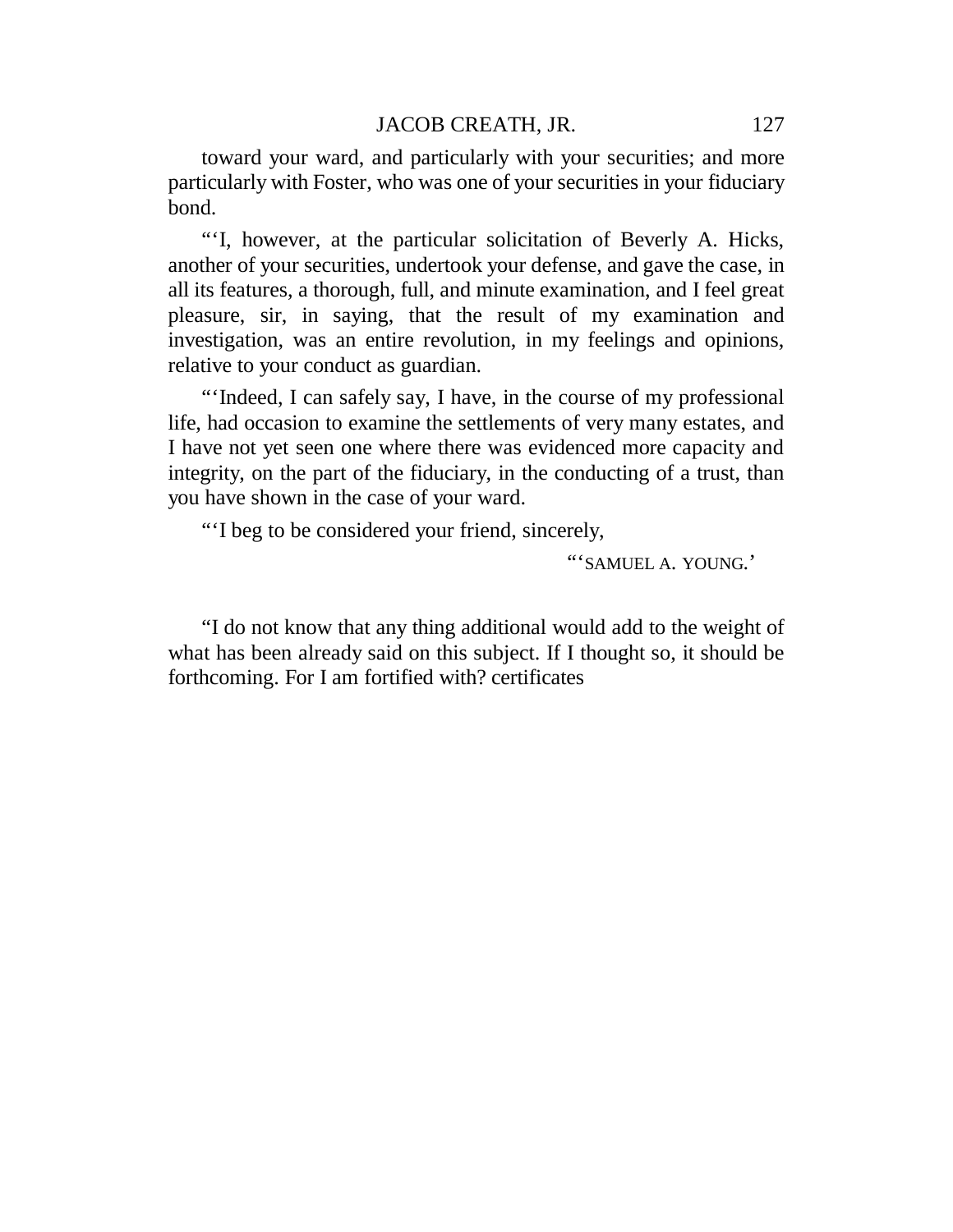from my brother-in-law, James Price, on whom the position of guardian was conferred soon after our arrival in Missouri, and who is as honorable a man as treads the soil of this footstool of God; and from the Christian congregations of Monticello, Houston, and Palmyra, convened in council, by their representatives; and, also, from other parties of the highest respectability, who enjoyed the opportunity of becoming thoroughly acquainted with all the facts of the case, that, as regards the property which has been the innocent occasion of all this trouble, *my hands are clean*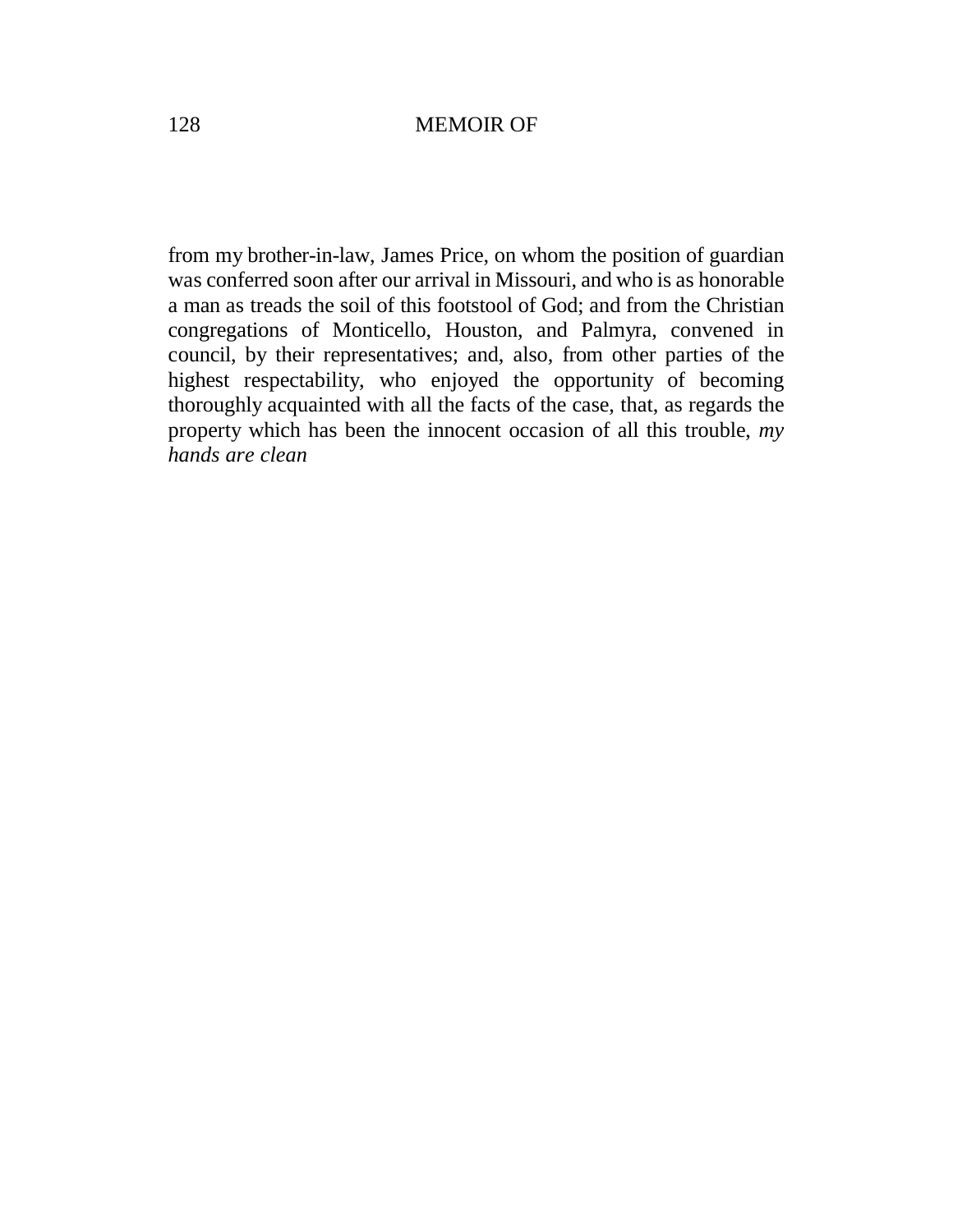## **CHAPTER XV.**

A Year of great Trouble— Death of Elder Creath's Wife— Her Character— Notice of his Son, William W. Creath— His first Meeting at Hannibal.

N A. D. 1840, I removed from the farm of my father-in-law, near Lagrange, Lewis County, Missouri, to that of my brother-in-law, James Price, five miles north-west of Monticello, on the Fabius River. While residing there, I preached in Lewis, Shelby, Marion, and Monroe Counties.

"In May, 1840, Brother Levi Hatchett and I held a meeting at Quincy, Illinois, at which we had a number of additions, among whom Sister Carlin, the Governor's wife, might be mentioned.

"In the early part of June, 1849, I preached at St. Francisville, on the Desmoines River. On the third Lord's day of the same month, I held a meeting at Palmyra, Missouri, at which we had twenty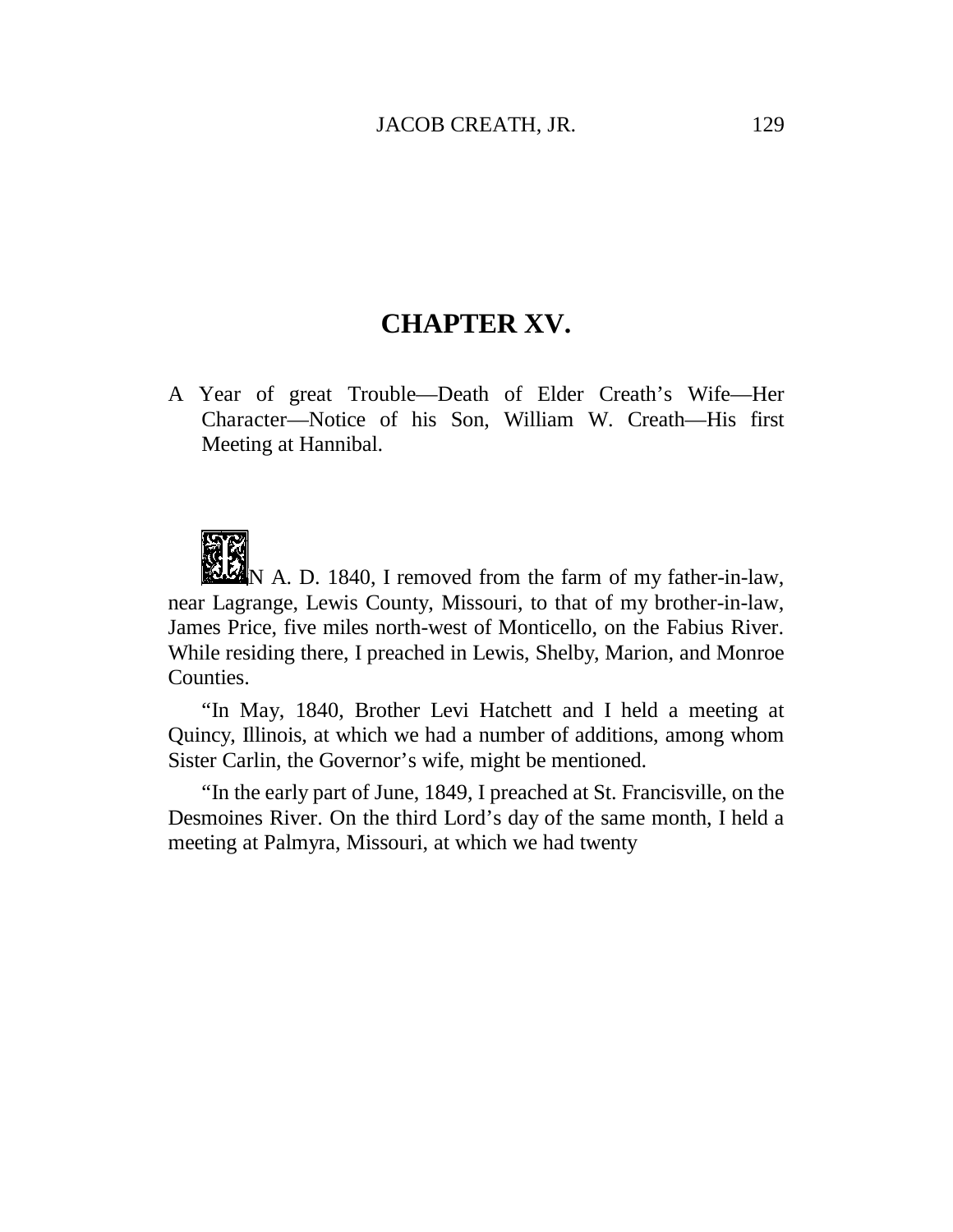confessions. I preached in the Baptist meetinghouse. After this, owing to the hostile interference of the Rev. (?) Mr. Vardeman, we were under the necessity of using the court-house as our place of worship. This we continued to do for seven years, when our number had increased to two hundred, and we were, consequently, able to purchase a lot, and build a house of our own.

"In August, 1840, B. W. Stone, T. M. - Allen, M. Wills, and I held a meeting six miles from Paris, in Monroe County, Missouri, at which we had many additions. In the month of October, this same year, I moved into the town of Monticello, for the purpose of educating my children, and that my afflicted wife might be nearer to her physician.

"In that place I gathered together a large congregation of Christians, who afterward built a substantial brick meeting-house. Three other congregations ultimately grew out of this.

"My first place of preaching there was the private dwelling-house of Brother H. Roberts. We afterward occupied the court-house, until our own building was erected. There were but few of our brethren in Lewis County, when I first made it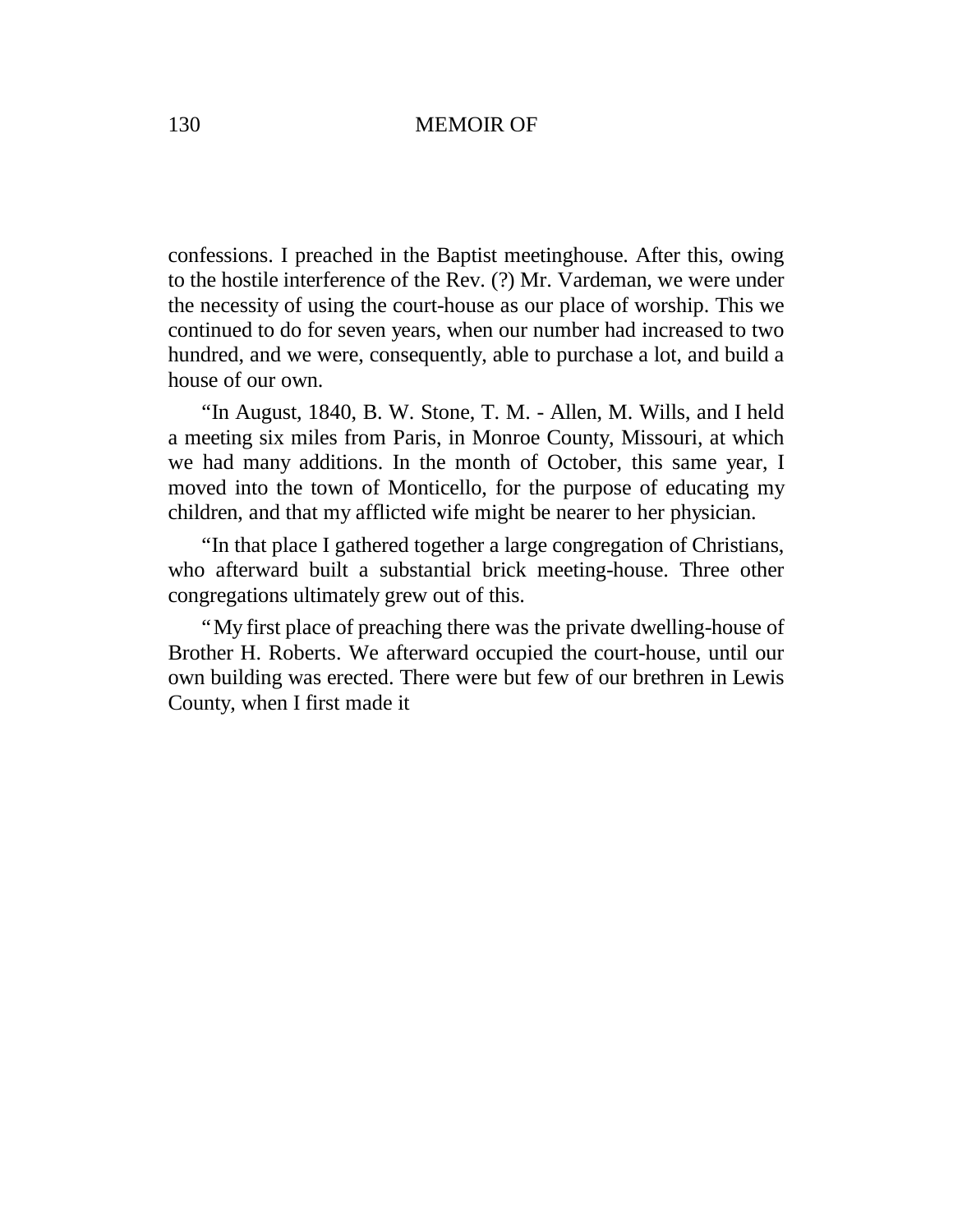my home. Now we have four or five congregations, and Christian University.

"A. D. 1840 was to me a year of great trouble. My children were small, and my wife a helpless, hopeless invalid. I read my Bible, and called upon God. Whenever I could leave home to engage in ministerial labor, it was crowned with the most abundant success.

"In 1841, I continued to preach in Shelby and Marion Counties. My exertions for the enlargement of Messiah's kingdom were specially blessed in Shelbyville, Palmyra, and Monticello. When I first visited Shelby County, it contained but nine of our people. When it ceased to be a portion of my field of labor, it contained two hundred. From first to last, over two hundred were added to our congregation at Palmyra; and meetinghouses were erected at Canton, Lagrange, Shelbyville, and other places, as well as Palmyra and Monticello.

"In 1841, I met with a sad bereavement in the death of my beloved wife. It occurred on the sixteenth of July, at twenty-five minutes past eleven o'clock, P. M. She died of consumption at the age of thirty-two years, eight months, and nine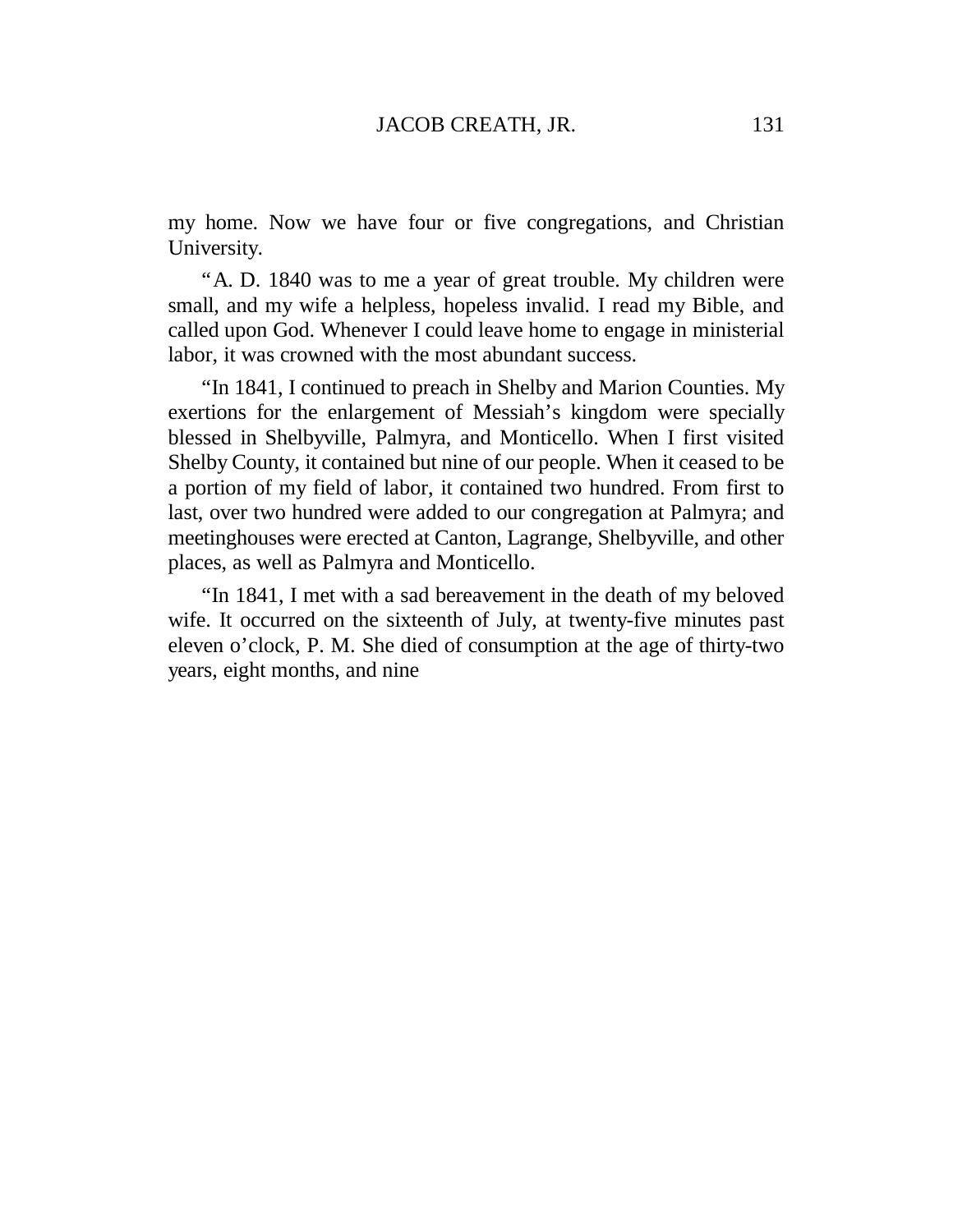days. She was born in Fayette County, Kentucky, eight miles from Lexington.

"Her father afterward removed to Lincoln County, near Walnut Flat. He subsequently returned to his old neighborhood, and settled on the farm of her maternal grandfather. There she lived when I married her.

"During her last illness she made some of the most eloquent appeals to those around her, with reference to their immortal interests, to which I ever listened. I was leaning over her when she died; as I raised her head a little, she exclaimed: 'Lord Jesus! why canst thou not bid me come to thee now?' In the course of a minute or two, with a smile upon her countenance, she breathed her last.

"'Thou art gone to the grave; but we will not deplore thee,

Though sorrows and darkness encompass the tomb.

The Saviour has passed through its portals before thee,

And the lamp of his love was thy guide through the gloom.

'Thou art gone to the grave; we no longer behold thee;

Nor tread the rough paths of the world by thy side;

But the wide arms of Mercy were spread to enfold thee,

And sinners may hope, since the Sinless has died.'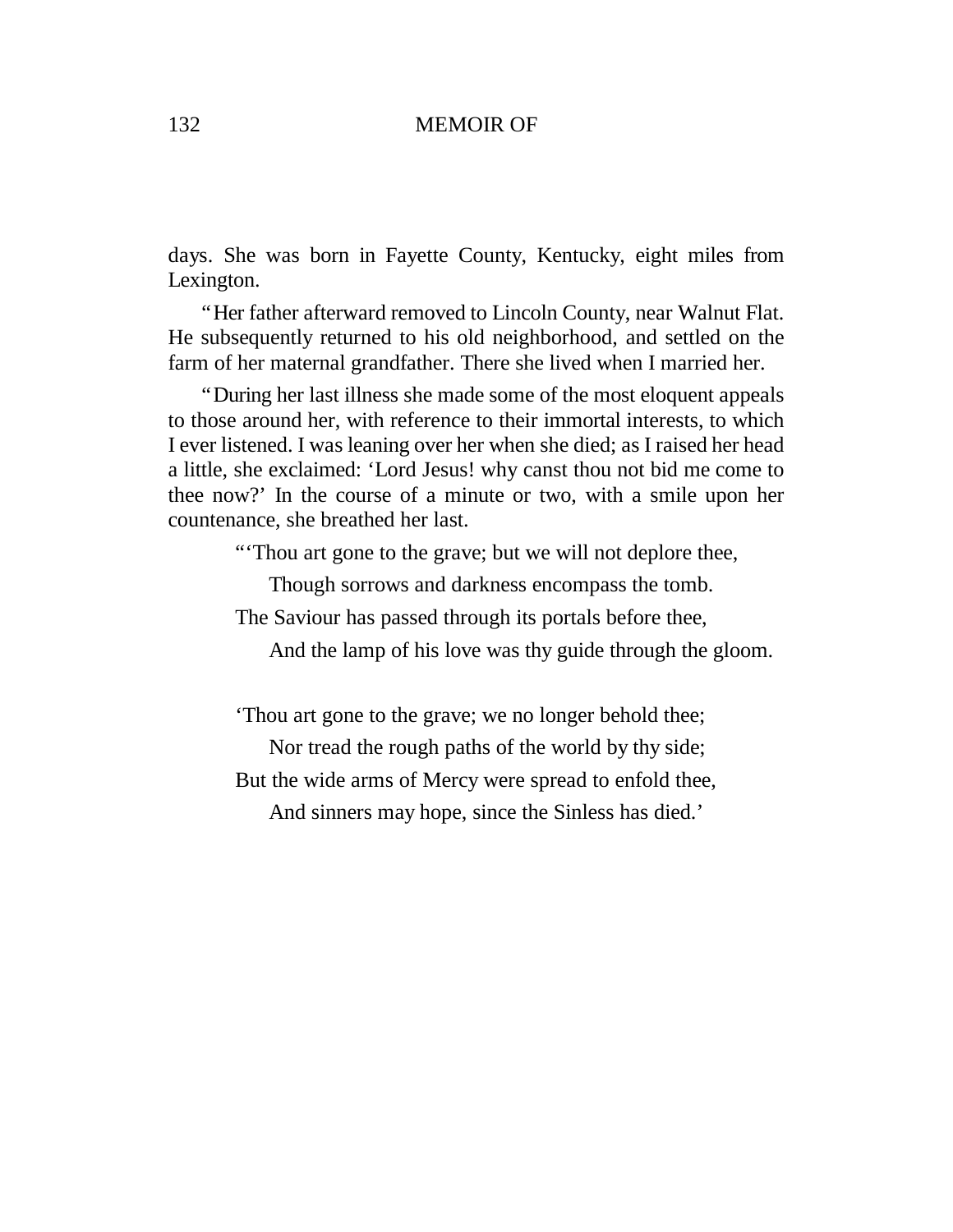"She was a pure-hearted, noble-minded woman; neat, industrious, and economical; a good wife, a loving mother, an indulgent mistress. In November, 1832, upon the profession of her faith in our Redeemer, I baptized her in Richard Child's pond, in Fayette County, Kentucky.

"The day after her death, accompanied by Dr. Martin, Brother Roberts, and Miss Jane Roberts, I took her remains to Palmyra; and, in accordance with her dying request, buried them under a certain tree in the garden of her cousin, Mrs. Agnes Smith. I afterward removed them to my lot in the cemetery, placing a beautiful stone, with an appropriate inscription, at the head of her grave. There she sleeps, side by side with our beloved son, William W. Creath, suddenly cut down by the hand of lawless violence, in the bloom of life, handsome, talented, noble-hearted, and brave.

"In the latter part of October, I changed my place of residence to Palmyra, and continued to preach in the surrounding counties. I planted our churches in Hannibal, New London, and St. Louis.

"I commenced my labors in Hannibal in the month of January, 1842. The weather was in-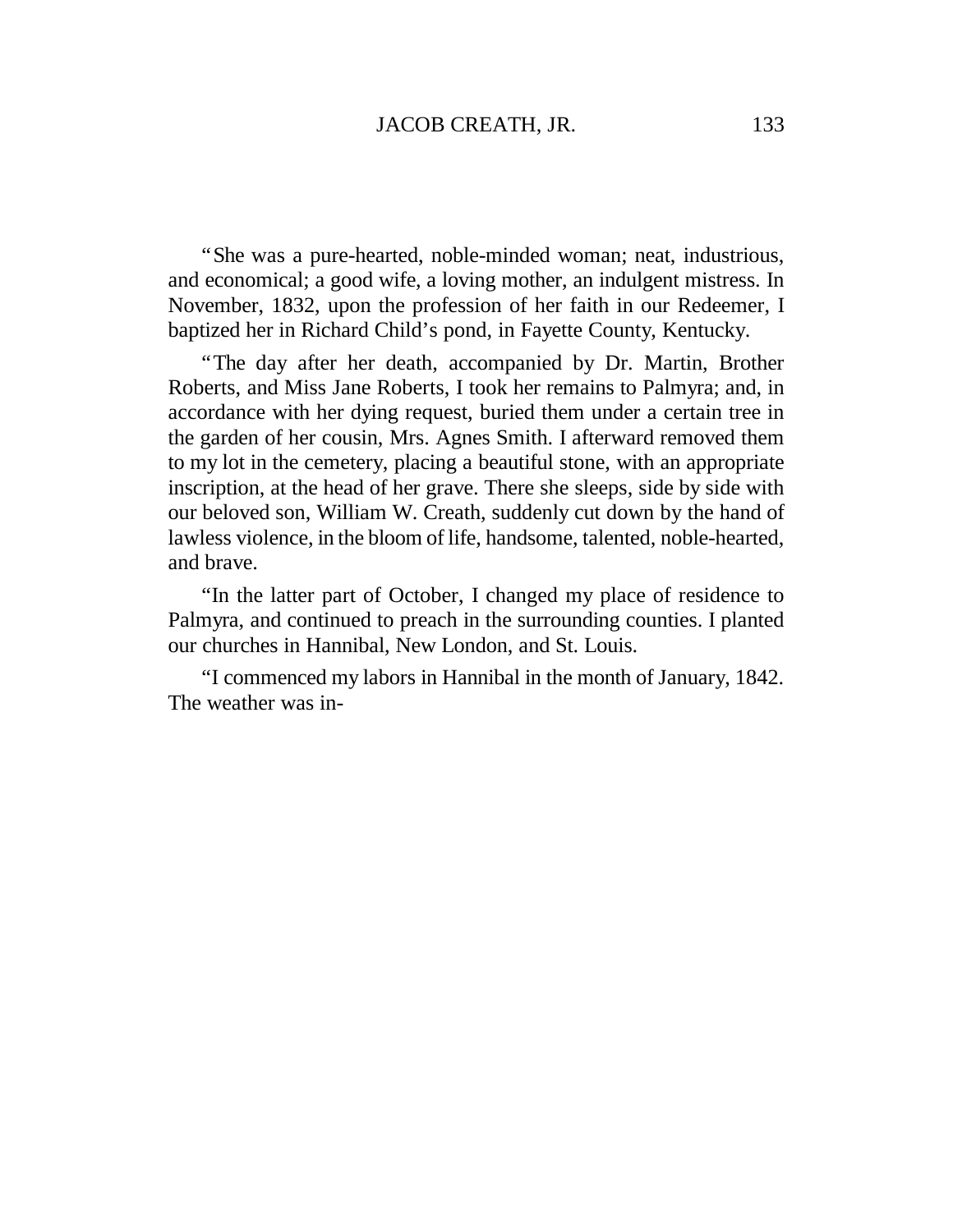tensely cold; our place of worship was an old log out-house, with no seats, no fire-place, and a loose puncheon floor. My hearers were all men; and yet, while standing and hearing 'the word,' they trembled with cold, like aspen-leaves.

"At that time we had but one member in the town. *That* was Sister Bowen, the daughter of Barton W. Stone, who inherited a large portion of her father's loveliness. On one occasion, in Hannibal, I preached in the lower story of an old house, while in the upper part of it they were dancing and fiddling."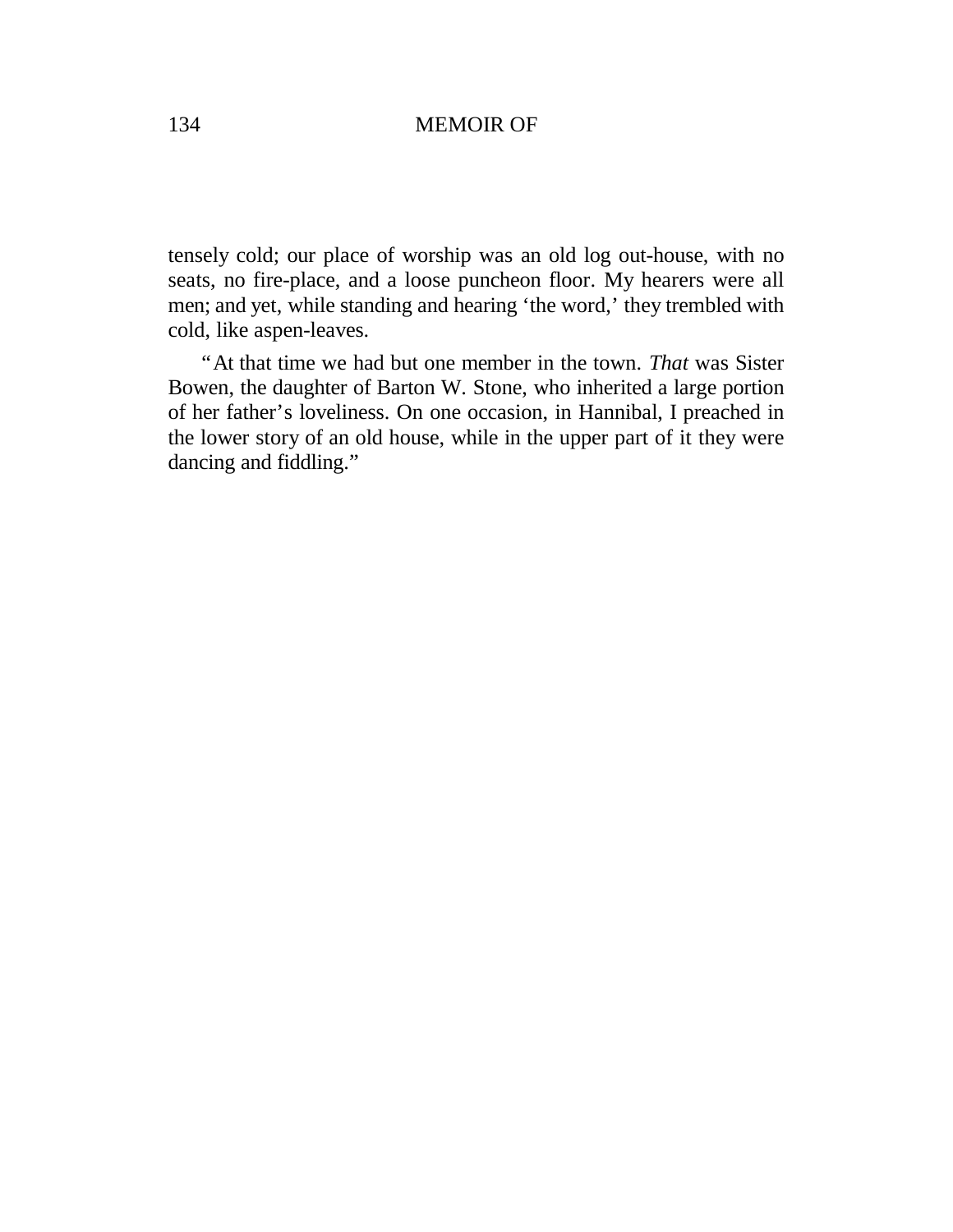## **CHAPTER XVI.**

First Acquaintance with his present Wife — A Compliment — McVicker and White steal his Step-son — His Uncle, B. F. Bedford, institutes Suit for his Property— Being sent away by them, he dies.



 $\mathbb{R}$  is the latter part of January, 1842, I was sent for to preach in Jacksonville, Illinois. Wm. Brown, B. W. Stone, John T. Jones, and D. P. Henderson were my co-laborers. We continued our meeting for ten days or two weeks, and had a number of conversions. In returning home, while crossing 'the Father of Waters,' falsely' so called, in a small skiff, when the ice was running, I came near being drowned several times.

"On reaching home, I found that one of my little children had been, for some days, lying at the point of death with fever. I cried unto Jehovah. He heard me, and she recovered. The same winter I preached at New London, Frankfort,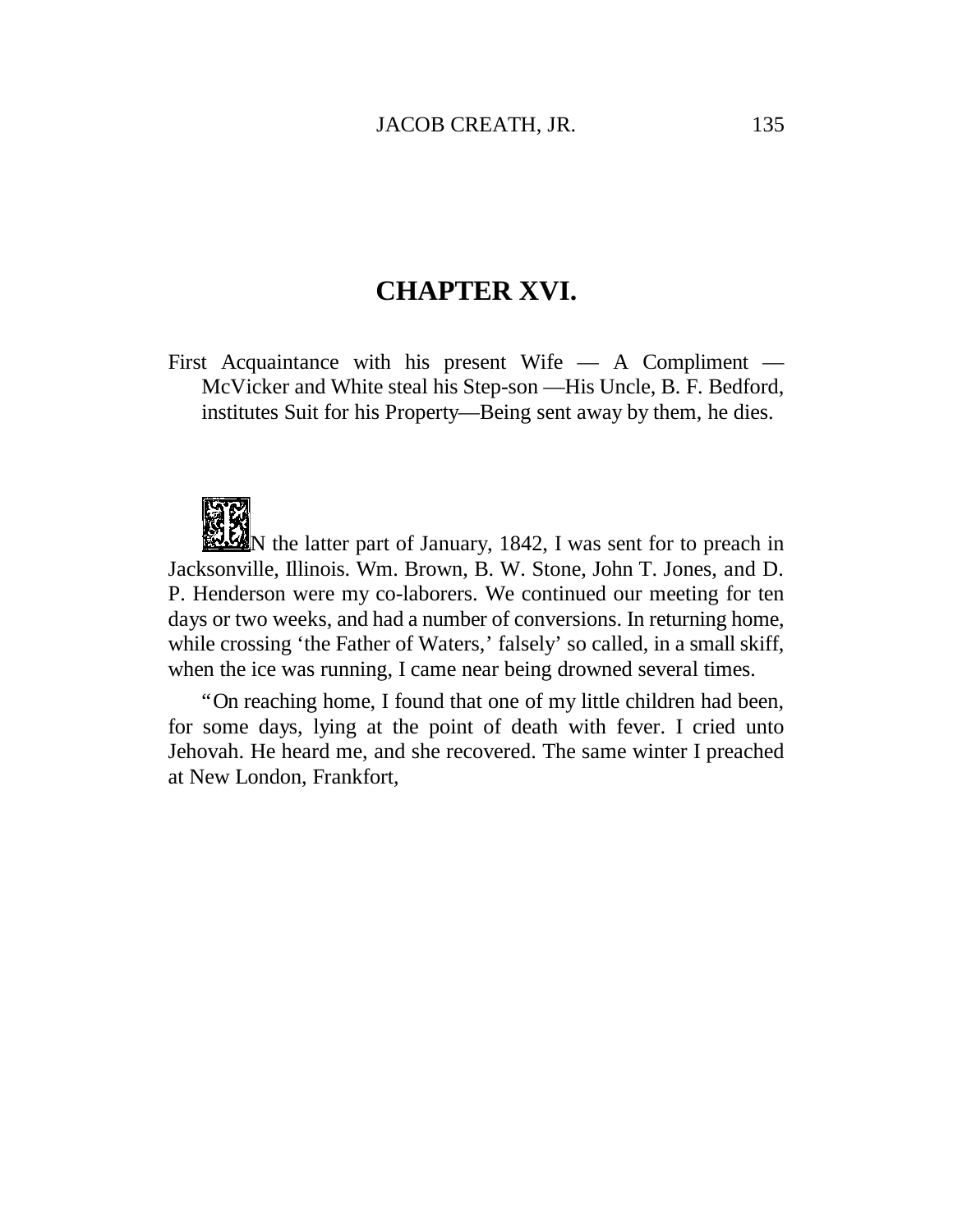Clarksville, Paynesville, Bowling Green, Louisiana, and Ramsay's Creek. At one meeting we had thirty-five additions.

"I first saw my present wife at Bowling Green. Her name was Mrs. Prudence Rogers. We were married in March, 1842. The ceremony was performed by James Campbell, a Cumberland Presbyterian clergyman, at the house of Ezra Hunt, Esq., Judge of the Circuit Court of that district.

"Mrs. Hunt remarked to me, on the occasion, that I had secured the most precious jewel for my children that I could have obtained in the State of Missouri. Extravagant as this compliment seems, an acquaintance of twenty-five years has proved it true.

"On the seventh day of August, 1842, a man named McVicker, from Bourbon County, Ky., handed my step-son a hundred dollars, to pay his expenses from Missouri to Kentucky. It was sent by his relatives in Bourbon County. Their object was to secure possession of him, so that, in case he should die before he became of age, they might inherit his property. A man by the name of White, who lived near me, aided in decoying him. They seized an opportunity when I was from home.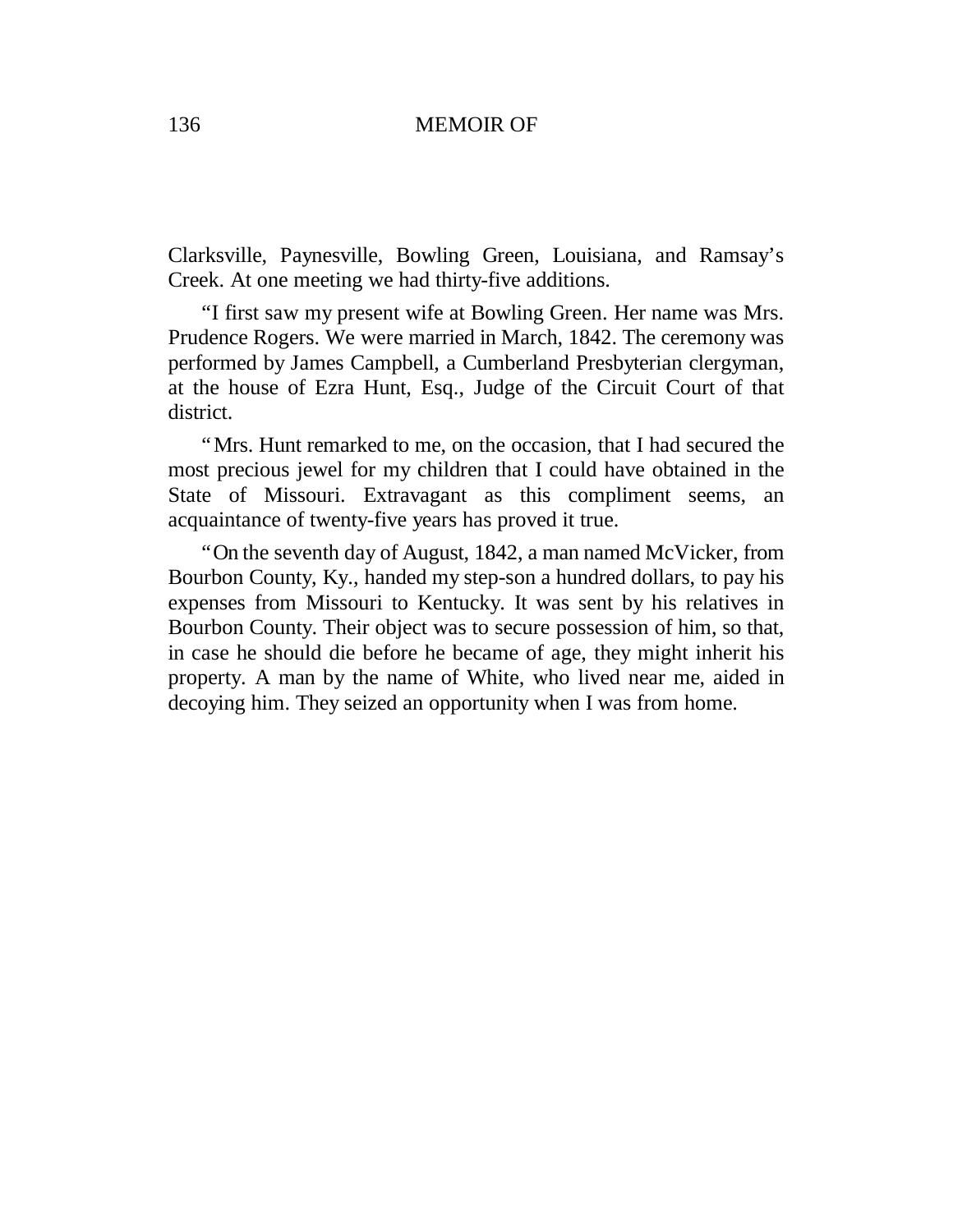"The boy, before he left, told two different parties that 'I had been as good to him as his own father could have been, and that, if he had not learned it from other sources, he would never have known but that I was his father.'

"When he reached Paris, Ky., he chose his uncle, B. F. Bedford, for his guardian, who immediately commenced a suit against me for his nephew's property. To place him out of my reach, they sent him to Washington, Pennsylvania, where he died.

"The following certificate shows how the suit resulted:

"'State of Kentucky, Bourbon Circuit Court: I, James M. Arnold, clerk of the court of the circuit aforesaid, do hereby certify that on the eighteenth day of May, 1843, a suit in chancery was instituted in the same court, by Sidney Bedford, an infant under twenty-one years of age, who sues, by Benjamin F. Bedford, his guardian, and writ found against Jacob Creath, as former guardian of said Sidney Bedford, and Thomas Price, Henry Foster, Beverly A. I licks, and Mason Talbot, as his securities in the guardian bond.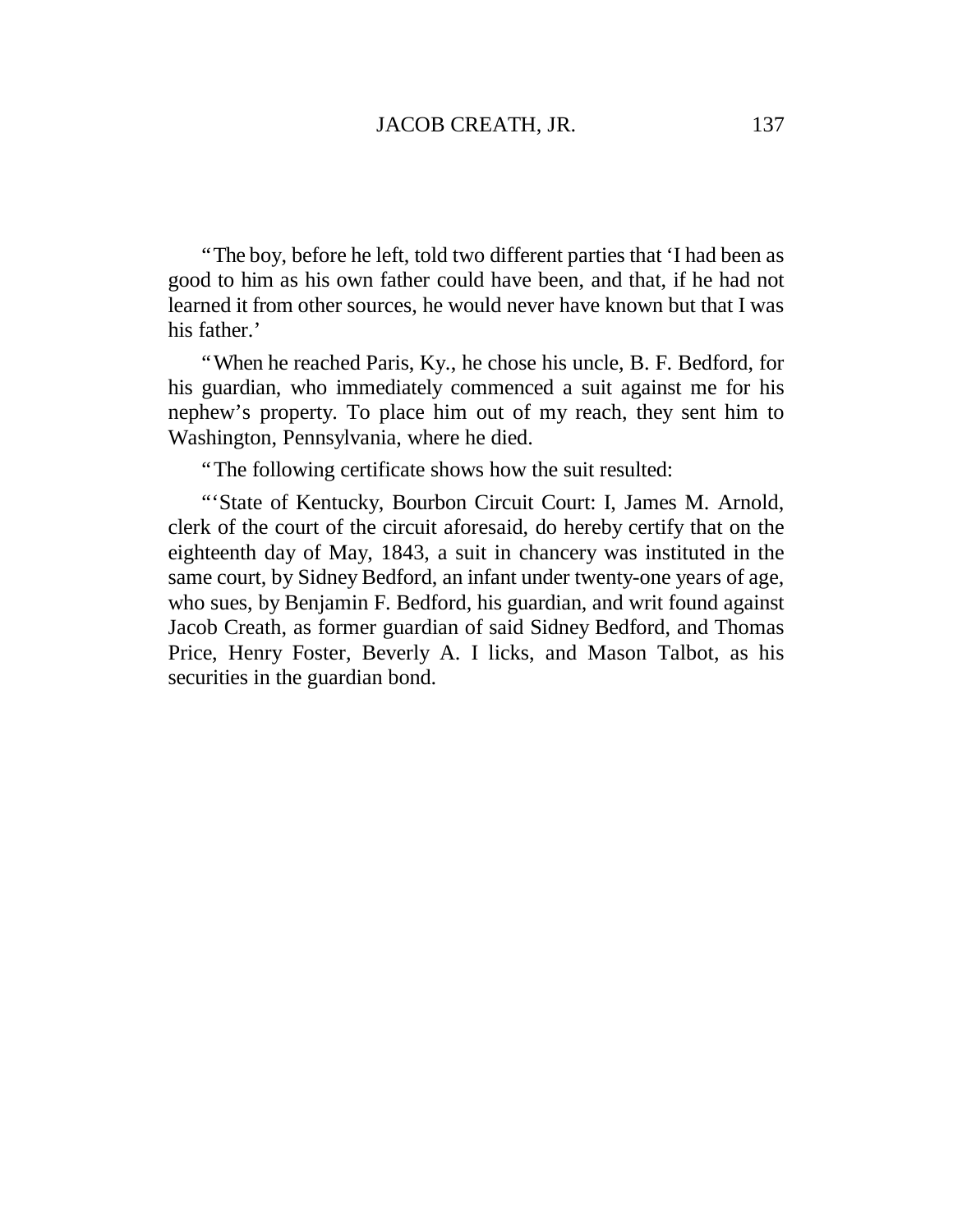*"'*The suit was tried, so far as B. A. Hicks was concerned, at the November term, 1843, and the suit dismissed, as to him, with costs, the court decreeing him released from his bond.

"'At the April term, 1845, it was referred to Geo. W. Williams, as commissioner, who made no report. On the fourteenth day of July, 1845, that being the first day of the July term of our said court, the following order was made in said suit, viz: This day Robert C. Clark, Esq., counsel for the complainant, suggested the death of said Sidney Bedford, and the suit is abated thereby. Which order finally disposed of the cause; and no decree was rendered in the suit against said Creath, or his securities.

"'State of Kentucky, Bourbon Circuit Court: I, James M. Arnold, clerk of the court of the circuit aforesaid, do hereby certify that the foregoing page contains a true statement of the date of filing the bill in the suit in chancery, lately decided in our said court, relieving the parties therein named, with the final order made in said suit, etc.

"'In witness whereof, I have hereunto set my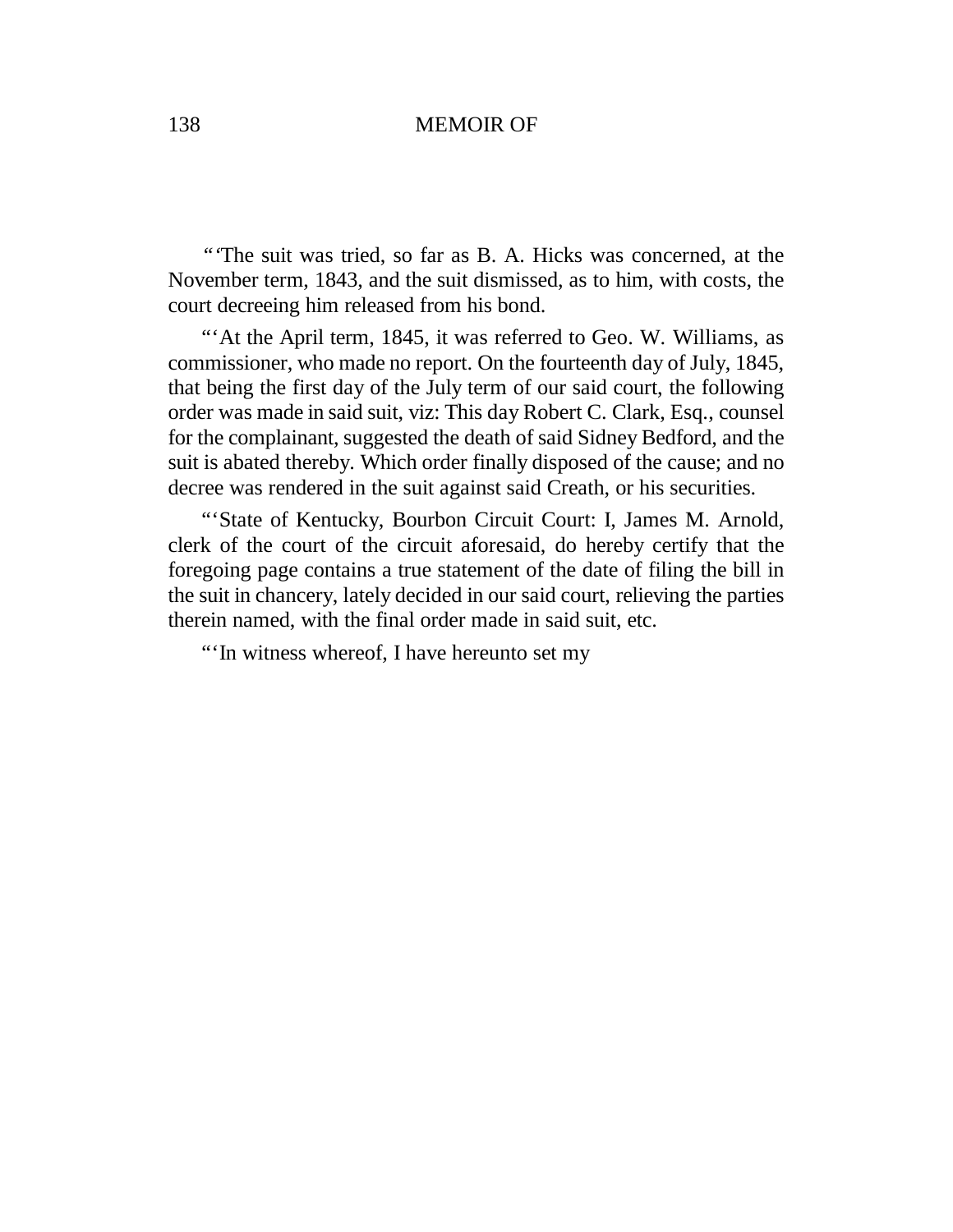hand, and affixed the seal of my office, this second day of March, 1846, in the fifty-fourth year of the Commonwealth of Kentucky.

*"'*J. M. ARNOLD.'

"State of Kentucky, set.: I, James Simpson, sole and presiding Judge of the Bourbon Circuit Court, in the State aforesaid, do hereby certify that J. M. Arnold, who has certified and attested the foregoing record, was, at the time of doing the same, and still is, the clerk of said court, and that his said certificate and attestation, as such, are in due form of law.

"'Given under my hand, as judge aforesaid, this second day of March, 1846.

" JAMES SIMPSON. '

"My guardianship, in this case, ultimately ruined me pecuniarily. For in February, 1843, a year of great stringency in monetary matters, I was compelled to sacrifice \$5, 000 worth of good property to raise a balance of \$1, 500, due from me to the estate of my step-son at the final winding up of the business. This was all that I had made by farming in Kentucky, through years of toil and care."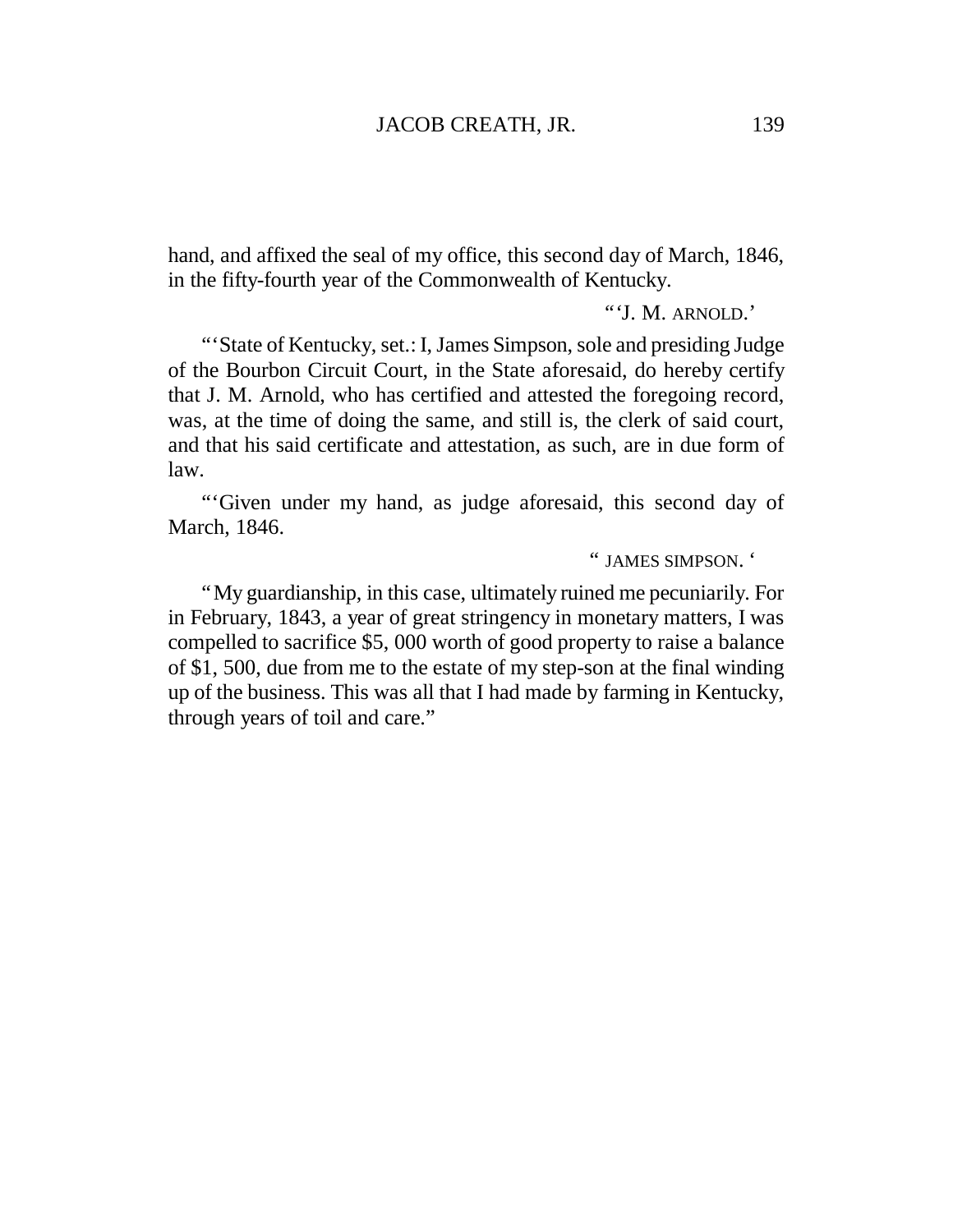# **CHAPTER XVII.**

Ten days'labor in severe weather rewarded with the splendid sum of three dollars— five weeks'constant toil, in Iowa, and books bring in twenty-five dollars— Involved in a terrific storm at night.

HE winter of 1843 was intensely cold. Dining its continuance I preached in Marion and Lewis counties. At one place where I held a meeting, we cut the ice in order to baptize. I then, after administering the ordinance, had to walk three-quarters of a mile before I could change my clothing. By that time, the lower part of my raiment would, without much effort, have stood alone. After laboring thus for ten days or two weeks, the magnificent sum of three dollars was *presented* to me by a *generous* community!

"In the month of January, 1844, I visited the State of Iowa; and, in company with Brothers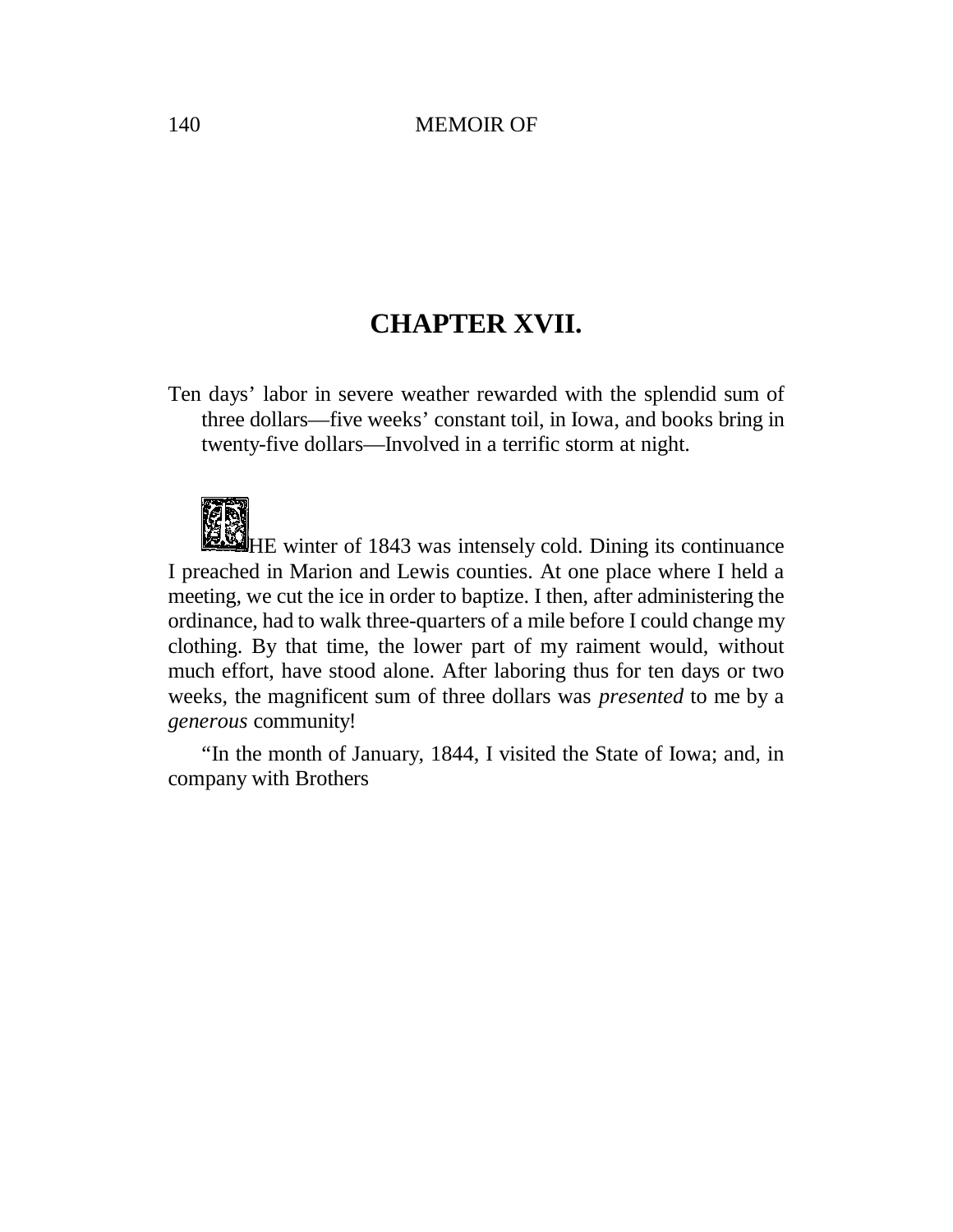Matlock and Ross, preached at Fort Madison, Burlington, Muscatine, Augusta, Loo's Creek, Keokuk, Desmoines, and Fox Rivers. At the expiration of five weeks, laboriously occupied, during the severest portion of an Iowa winter, I had realized, from my labors and the sale of books, the enormous sum of twenty-five or thirty dollars!

"In April, 1844, I started on a three months' tour of preaching and baptizing on the Missouri River. On my return trip, I met with some adventures which I would cheerfully have dispensed with. These were, the imminent risk of drowning in 'the Father of Waters,' and a tempest in the night, as I neared my home. I sometimes thought that the fierce, howling wind would blow me, horse, and buggy all away. The continued flashes of vivid lightning which accompanied the roar of the thunder, and the drenching rain, were the only means by which I was enabled to keep the road.

"The following winter I visited Jefferson City, preached to the Legislature, and conducted a protracted meeting, aided by Brothers Wills, Joel H. Hayden, and T. M. Allen. Our special object, in going thither, was the selection of some young brother whom we might educate for the ministry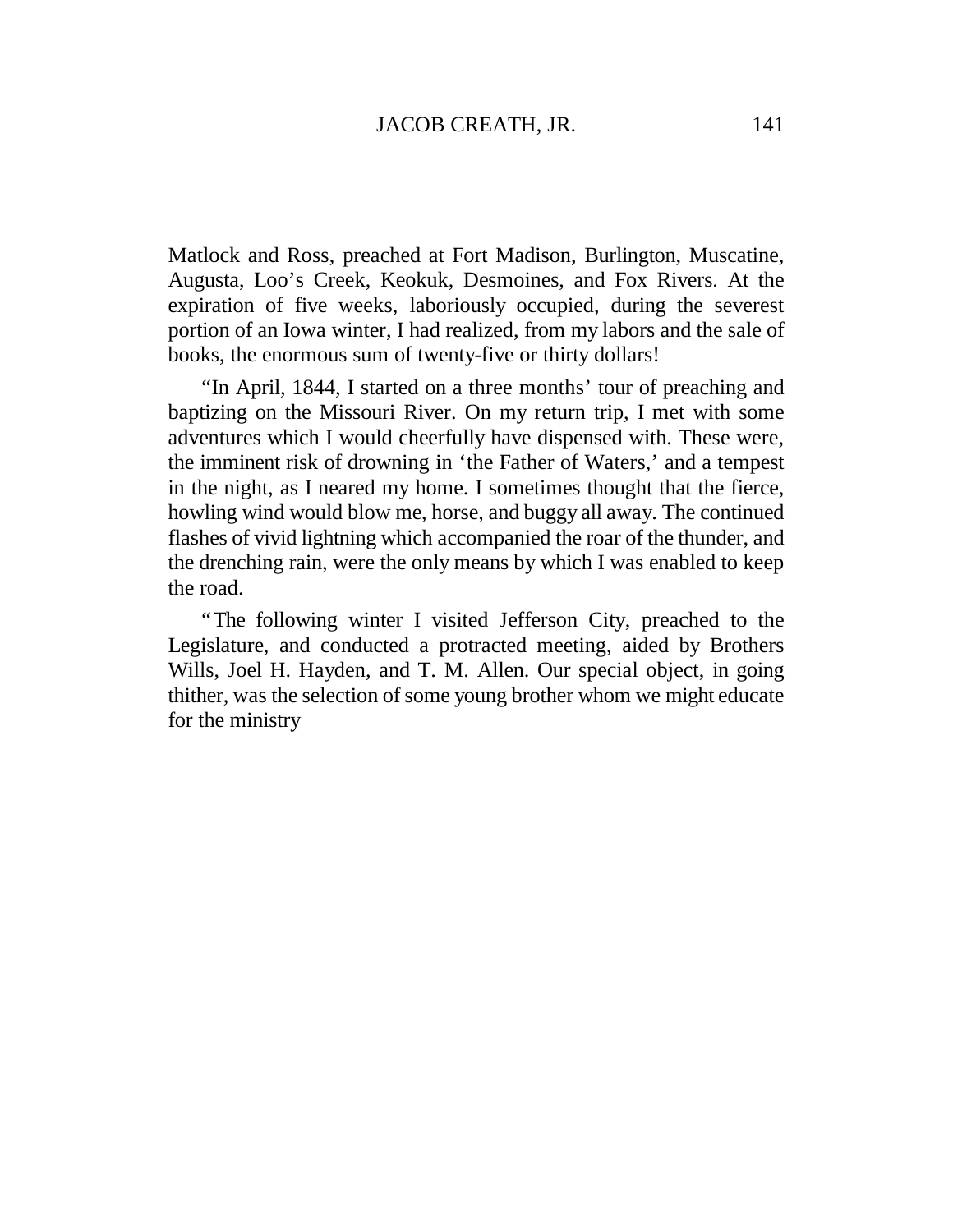at Bethany, Virginia. Through my influence and that of Brother Hayden, Brother Alexander Procter was the favored candidate.

"In the month of August, during the same year, I performed a journey to Tayes Valley, Virginia, to see my aged mother. She had dwelt 'in these low grounds, where sorrows grow,' her 'three-score years and ten,'was in bad health and feeble. I preached the gospel to *her* and other Baptists, who bore *a.* cordial testimony to the evangelical character of my discourses.

"I first preached there in 1828, and 'the new doctrine,' as it was erroneously styled, created almost as much excitement as in the days of the apostles, by whom it was first clearly and fully proclaimed.

"The Baptist Association, connected with this portion of Western Virginia, was in session during my visit, and at their request I preached to them.

"My mother asked me what she should do. 'My mind and heart,' she said, 'are with you; but you have no congregation in this part of the country. If you had, I would gladly unite myself with them.'I told her to do as her judgment and conscience dictated— rather discouraging the idea of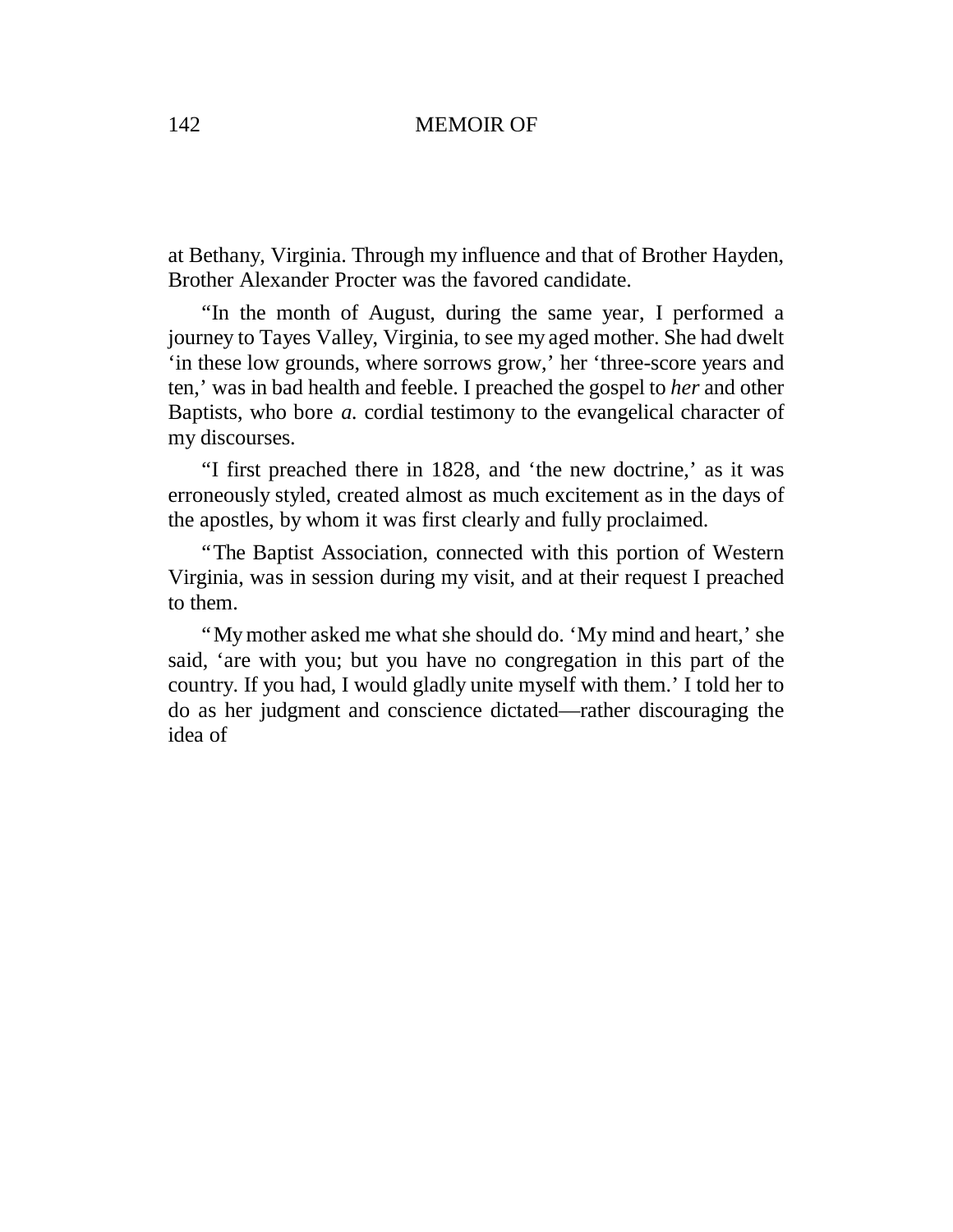separating herself, so near the close of life, from those with whom she had so long been agreeably associated.

"Upon a thorough review of her case, I think, now, that I grievously erred. The proper course for me to have advised, and her to have adopted, would have been, at once and forever, to abandon an unauthorized and God-condemned human organization, different from, and inconsistent with the one Divine church-organization, the history of which we find in the New Testament; and to have resolved herself into simple membership in that church.

"Pure and elevated as her character was, such an example upon her part would, when her head lay low in the dust, have spoken volumes in favor of 'the good way' to future generations."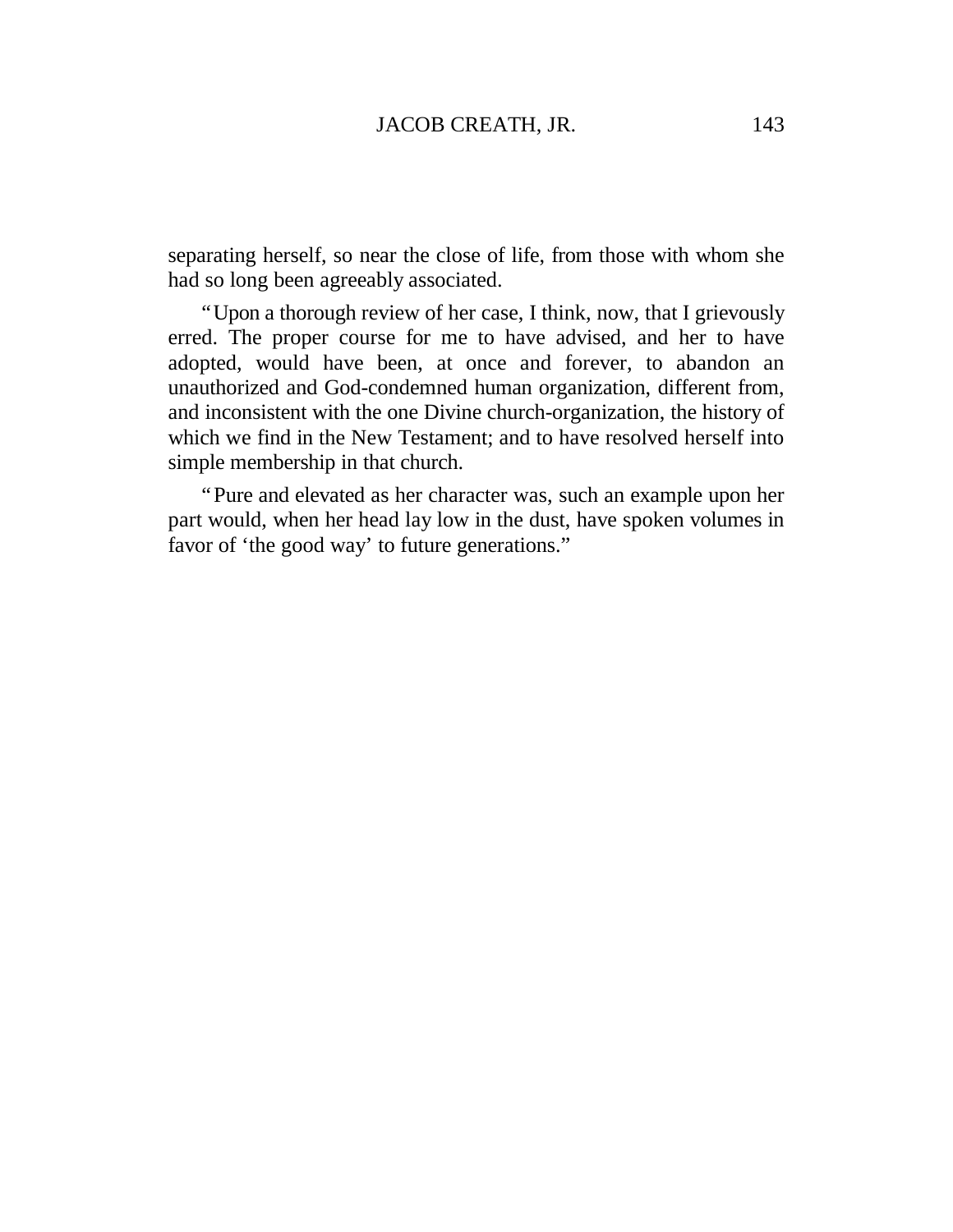# **CHAPTER XVIII.**

He preaches in St. Louis— Removes thither— Accompanies Brother Campbell to Columbia— They preach— Brother McChesney— First Convert in New Orleans— Her name— Who baptized her.

N January, 1845, I traveled to St. Louis, a distance of one hundred and fifty miles, in very cold weather, and preached to a few 'Christians' and other hearers, in the third story of a dark house, at the corner of Vine and Third streets. I then returned home and prepared to remove thither, which I accomplished in the month of March.

"We continued to occupy the same place of worship until we leased a small house at the corner of Sixth Street and Franklin Avenue, which the Northern Methodists had used for the same purpose. This year we had a number of additions. I baptized them in Choteau's Pond, then in the western part of the city.'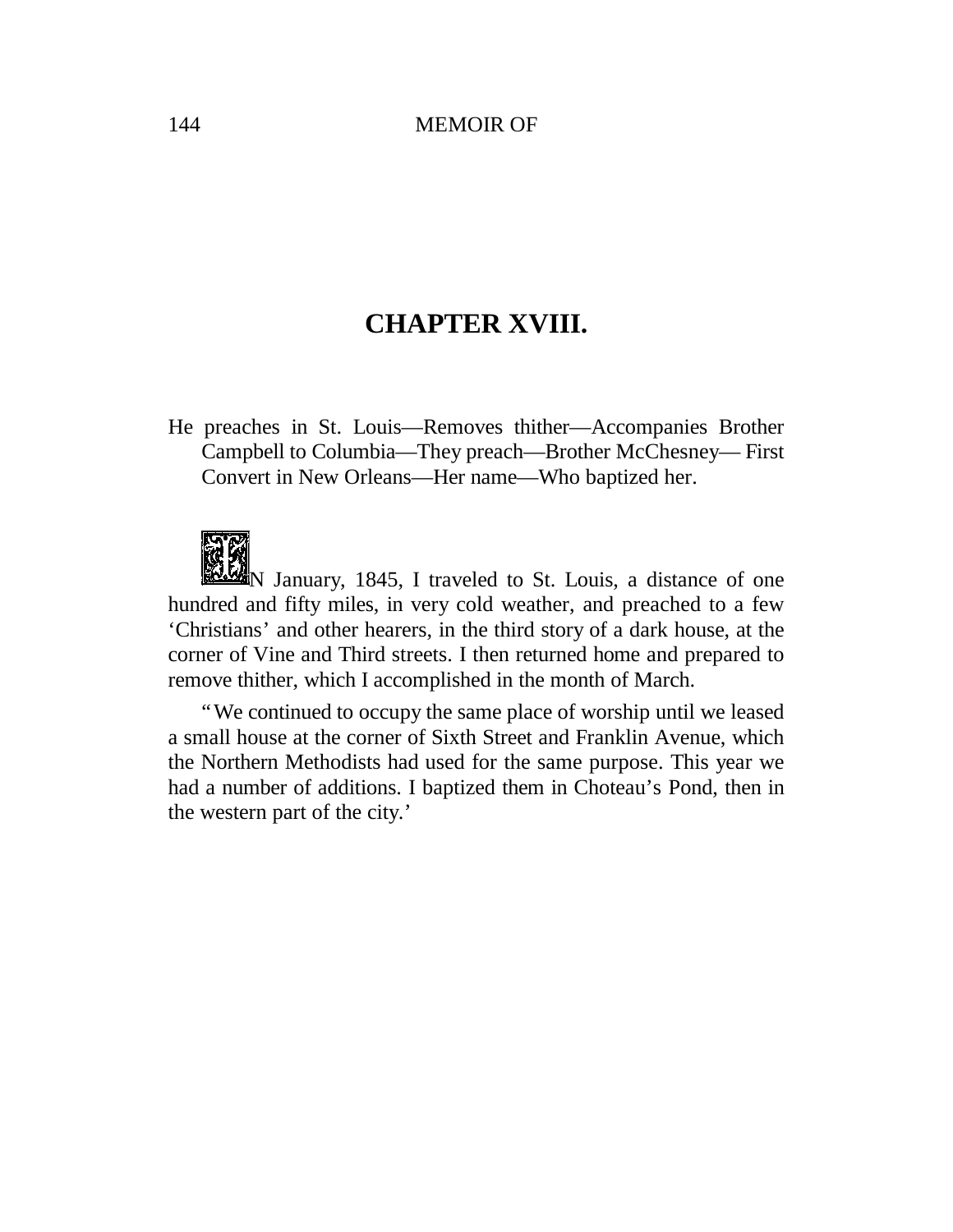"During the summer I made two preaching tours up the Missouri. The one terminated at Lexington, Lafayette County, the other in Franklin County. Early in the fall I visited St. Francis County, in the south-eastern part of the State. In October I accompanied Brother A. Campbell from St. Louis to Columbia, Boone County, to hold a meeting. We both preached, on Lord's day, to very large and attentive congregations. The house could not contain the people. Brother Campbell visited Missouri for the purpose of raising funds for Bethany College, and succeeded.

"My step-son having died, I took a journey to Kentucky to look after his estate, which now, by the laws of both God and man, became the inheritance of his half-brother and sisters, the children of his mother by me. On my route I had the pleasure of traveling with Brother John Rogers, from St. Louis, who has lately 'died the death of the righteous.'

"Subsequently to my return from Kentucky, in December, I lay at the point of death nearly all the remainder of the winter. After the restoration of my health, I still continued to reside in St. Louis, preaching for our brotherhood and edu-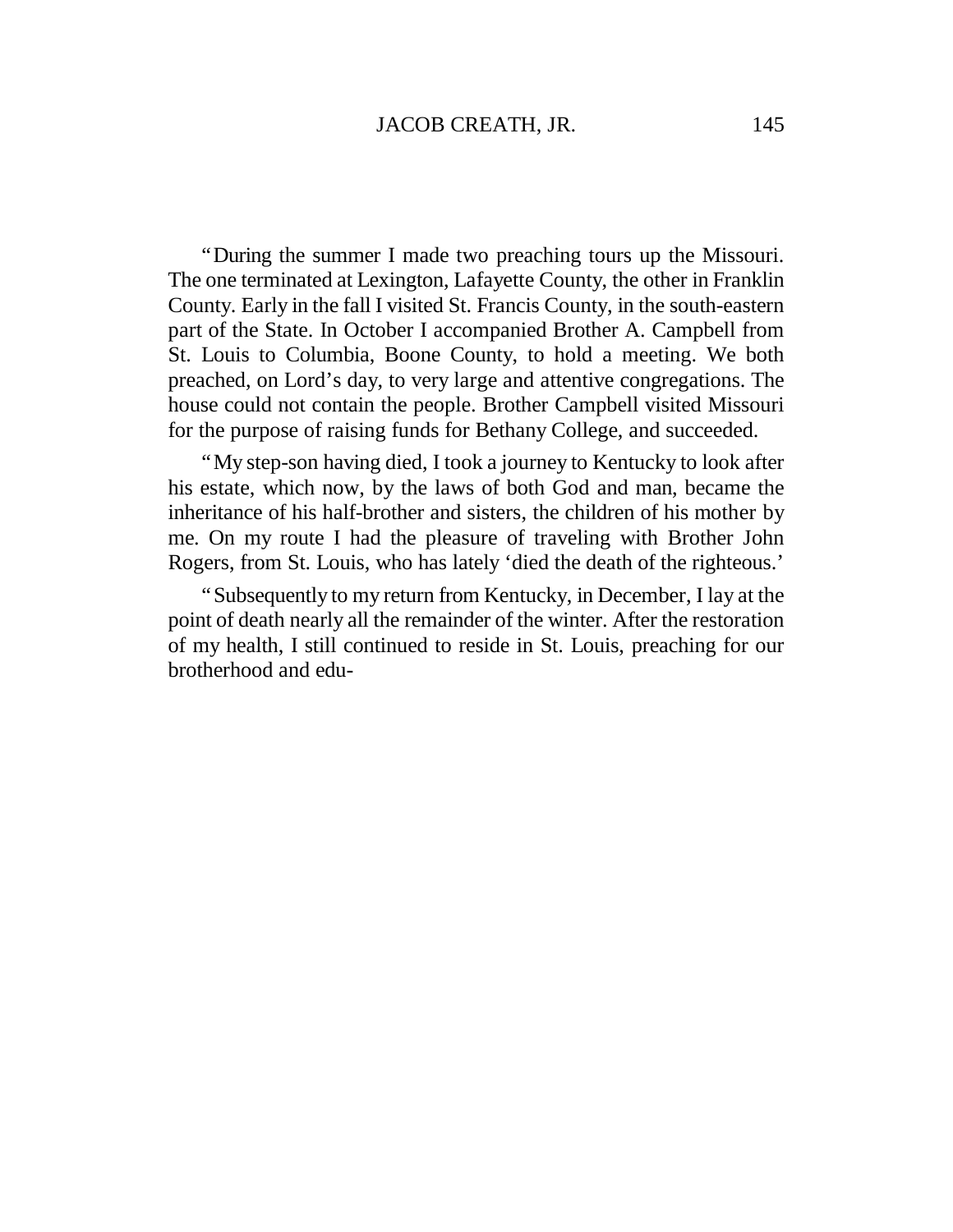eating my children, until the month of September following, when I returned with my family to Palmyra, which has been our home ever since.

"Later in the fall I took a tour through the southern portion of Kentucky and Tennessee, preaching in Hopkinsville, Clarksville, Nashville, Cadiz, Paris, Paducah, and other places, making many converts. At Paris, alone, thirty confessed our Saviour, and were baptized.

"Three months of my life were thus laborously occupied. B. F. Hall, Jesse B. Ferguson, H. T. Anderson, and John R. McCall were, a portion of the time, associated with me. In the month of December I passed a very cold night on a wharf-boat, at Cairo, Illinois, where I contracted a cold from which I have never recovered.

"About the first of April, 1847, I took my daughters, Mary E. and Margaret Creath, to the Female Seminary at Monticello, Illinois. Thence I proceeded to St. Louis, and then to New Orleans. There I enjoyed the pleasure of becoming acquainted with Brother McChesney, the Lutheran minister who was converted to the pure, primitive, Christian Faith by hearing the Campbell and Rice Debate, at Lexington, Ky., in 1843. He was on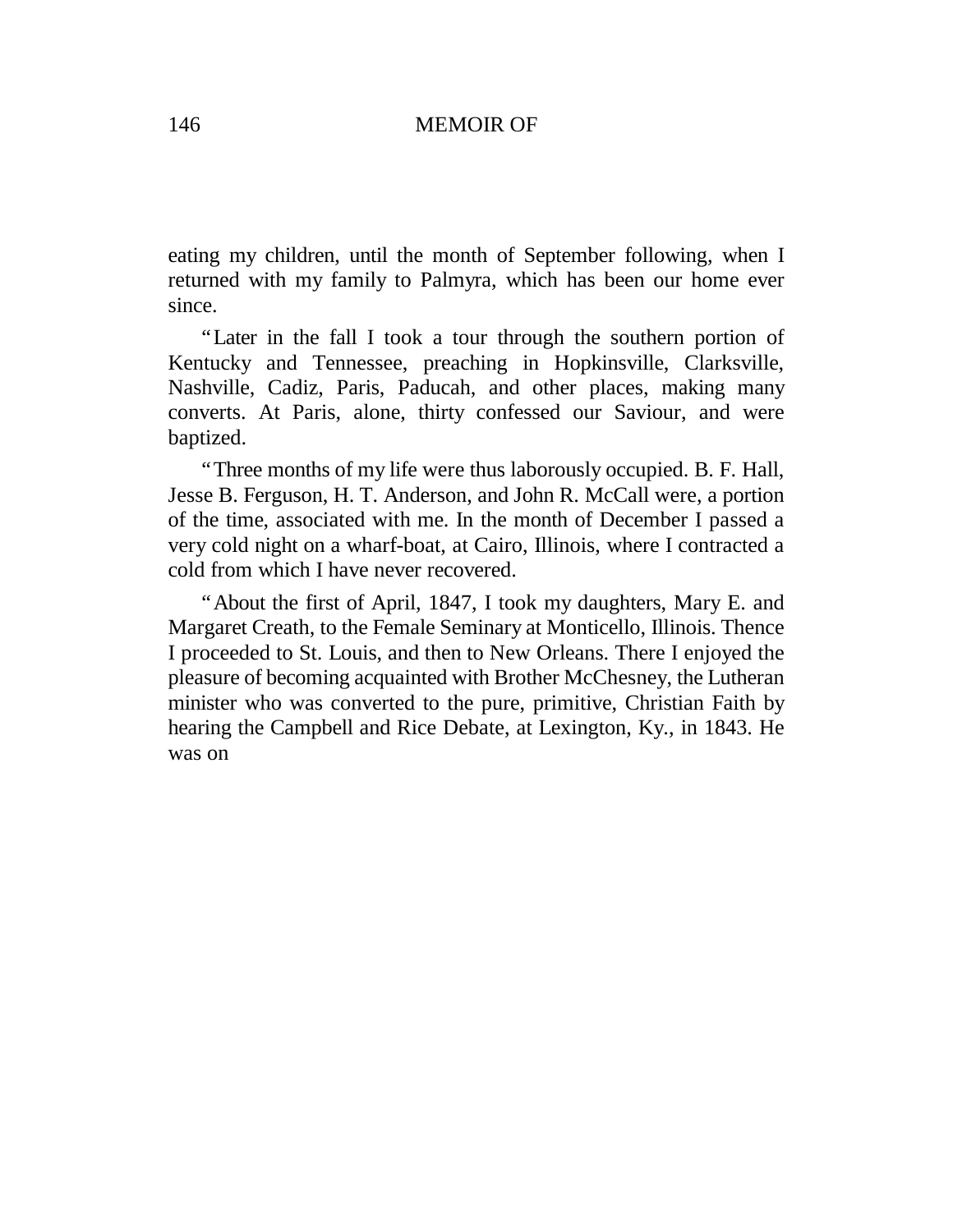his way from Cuba, to which he had, in vain, resorted for health. He died shortly afterward at Cincinnati, Ohio. As a preacher, and as a man, he was universally esteemed and beloved.

"The first time I preached in New Orleans, I made one convert. Her name was Sophia Summers. She was baptized by Brother Prewitt, of Fayette, Howard County, Mo. Leaving New Orleans, I proceeded to Cheneyville, on Red River. There I met Brother Banks Marshall and his noble wife, whom I had baptized at Woodville, Miss., in 1827. Josiah Scott, the nephew of Gov. Scott of Mississippi, whose wife I baptized at the same time, was also there with Mr. Scott's mother, and a number of other 'Disciples' who had removed from Mississipi to that portion of Louisiana. I preached, of course, the ancient gospel to them. About a dozen believed it, felt its power, and obeyed.

"The next point, in my route, was Alexandria, where I renewed my acquaintance with James Brice, one of my fellow-students at College, in Washington City, during the years 1822 and 23.

I then revisited Mayor Johnson's, my old home, near Woodville, Miss., and preached to him and his servants. His wife, since our first acquaintance,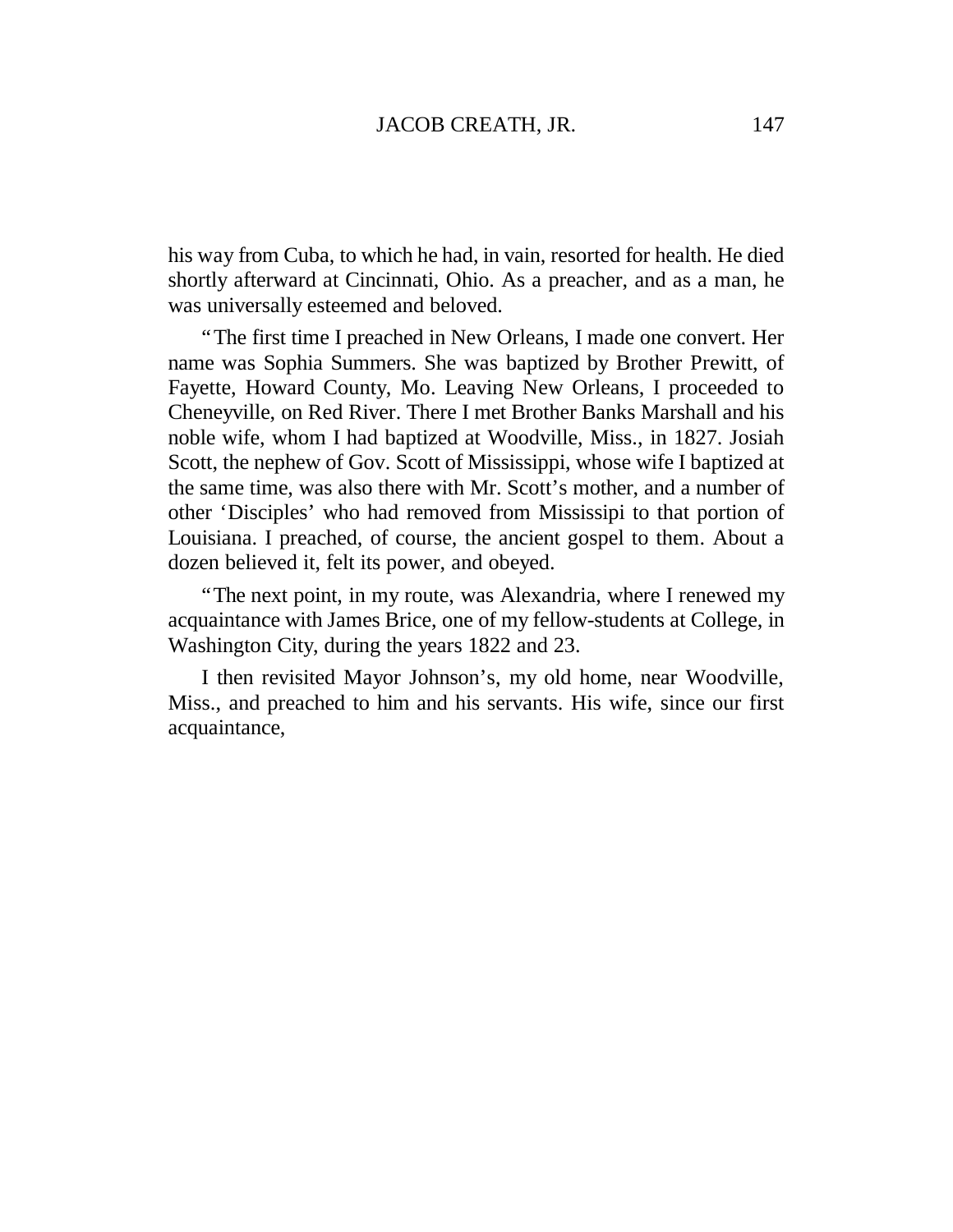had taken up her permanent abode in one of the towns or 'cities of the dead.'

*"He* lived and died in theory a Calvinistic Baptist, expecting God to do for him what he should have done for himself. Believing, repenting, obeying, are the works of the creature. Pardoning, adopting, sealing, upholding, and eternally saving, are the works of Another.

"He was a noble-hearted man. It is the more to be lamented that he most probably lost his eternal all by waiting God's time to accept the offer of mercy, which, had he been properly instructed, he would have learned was always the present moment.

"After preaching at different points in Wilkinson County, I proceeded to Jackson, the capital of the State, making my homes while there at the house of Gen. Clark and that of his son-in-law, Brother Boddie, two of the best men I have ever been acquainted with. Brother Clark had been, like me, a Calvinistic Baptist preacher.

"I continued my labors in that section of the country until near the last of June. I then returned to my home in Palmyra. I arrived on the fourth of July. It was also Lord's day. And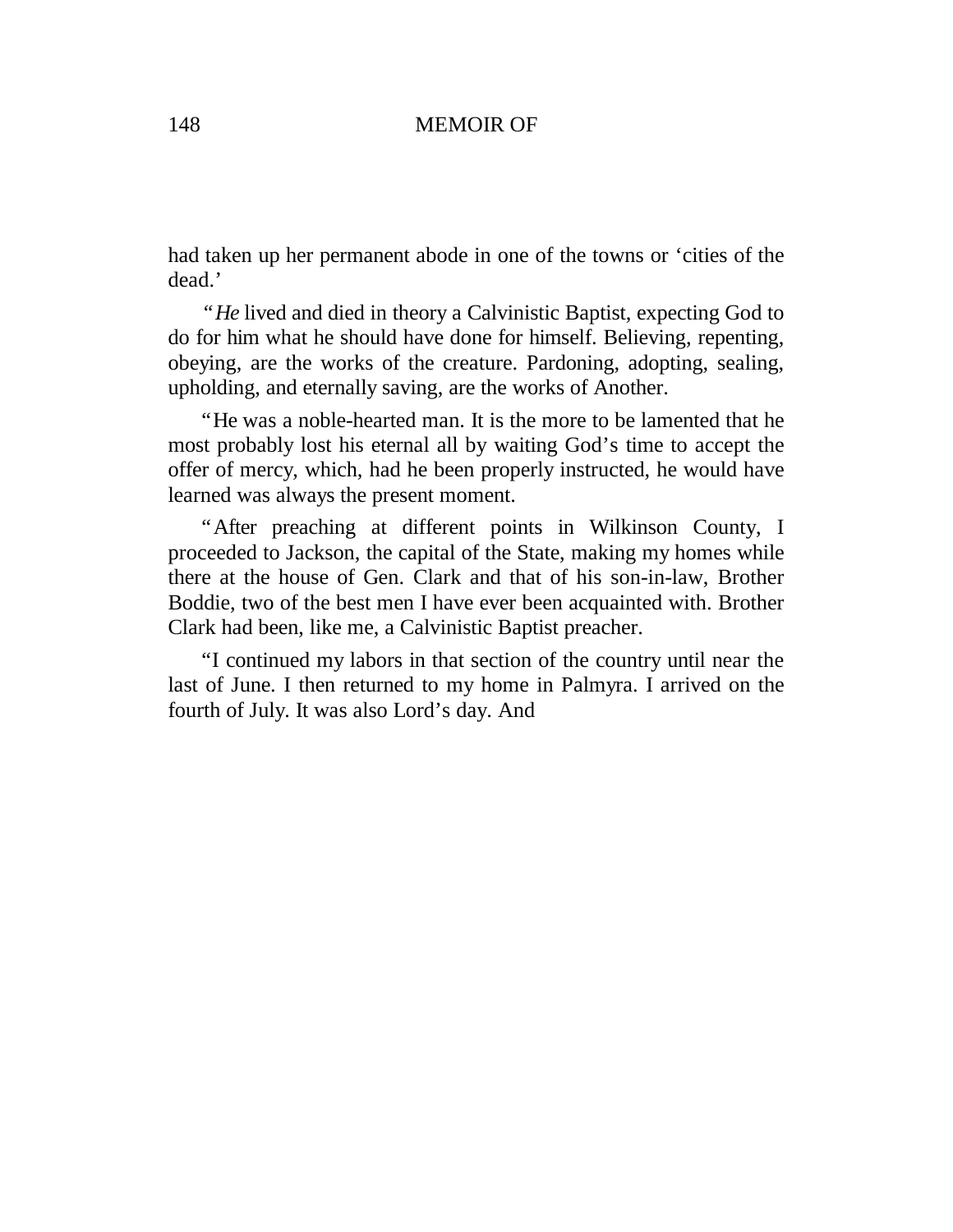while my wife and children were at the sanctuary of the Most High, commemorating a vastly more important deliverance than that connected with the former epoch, our smoke-house took fire, and all our provisions were consumed. And but for the extraordinary exertions of Col. Parker Dudley and other kind neighbors, my dwelling-house and furniture and library would all have been reduced to ashes."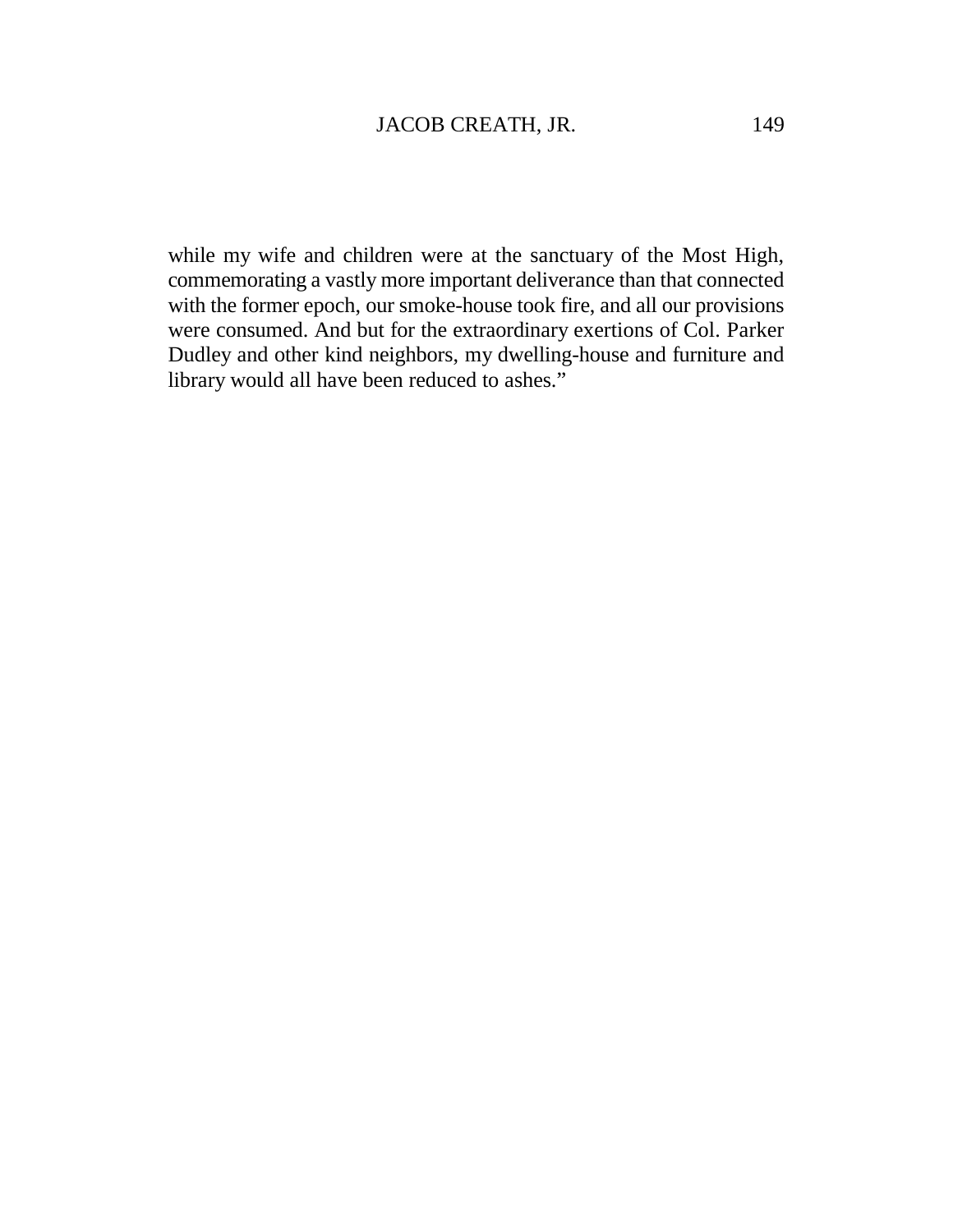# **CHAPTER XIX.**

Elder Jacob Creath, sen., visits Missouri— His preaching is acceptable— Elder Jacob Creath, jr., publishes a book against Episcopalianism.



N the year 1847, my much venerated and beloved Uncle Jacob Creath visited Missouri. Although he was more than seventy years of age, his preaching was highly acceptable to our brotherhood in general, and to his numerous personal friends in particular. Many of them had known and loved him from the earliest period of their being

"In the autumn of this year, I revisited the southern part of Kentucky, preaching at Hopkinsville, Lafayette, Cadiz, and other places on the Cumberland River.

"During the year 1848, I preached to our congregations in Palmyra and the surrounding country. I also visited Indiana and Kentucky, and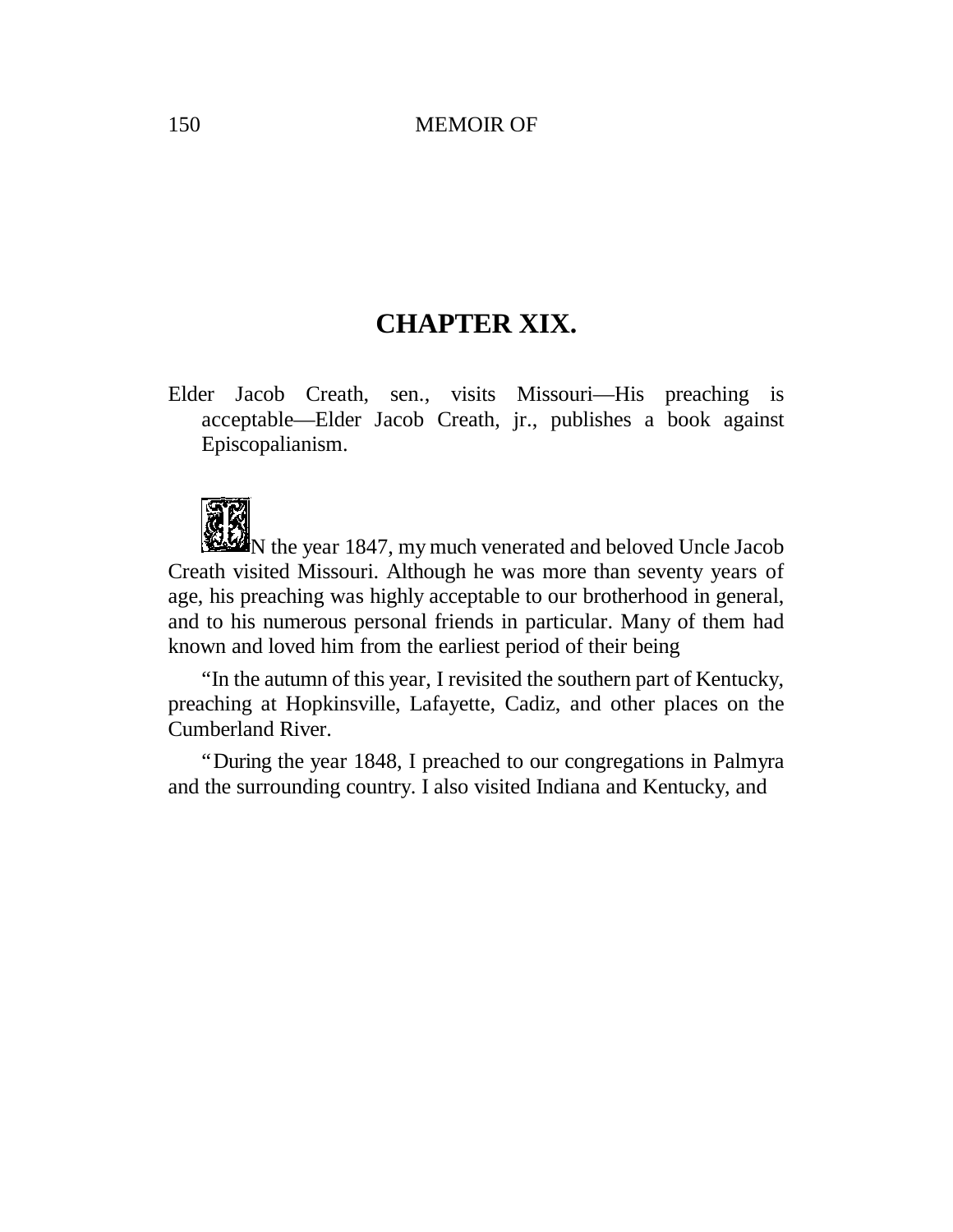preached at New Albany, Louisville, Shelbyville, and other places.

"This year I wrote a book of twenty-four pages, entitled 'A Blow at the Root of Episcopalianism.'It was in reply to a small book published in Palmyra, by the President of St. Paul's College. In his production he endeavored to prove that, without ordination from the Episcopal Church, no Protestant clergyman had a right to preach or administer the sacraments.

"In my reply, I endeavored to render the fact very conspicuous that no such institution as 'the Episcopal Church' was spoken of in the New Testament; that it was the offspring of corruptions, which had been accumulating for ages after the One Church of the Living God was organized. Even then, it was not known by that name. *Our* Episcopal Church originated in the reign of Henry the Eighth, and became fully developed in that of his successors.

"He, becoming disgusted with his Roman Catholic wife, Catherine of Argon, whose beauty had faded, and whose health was imperfect, applied to the Pope of Rome, to whom he and his kingdom were in subjection, for a dispensation to divorce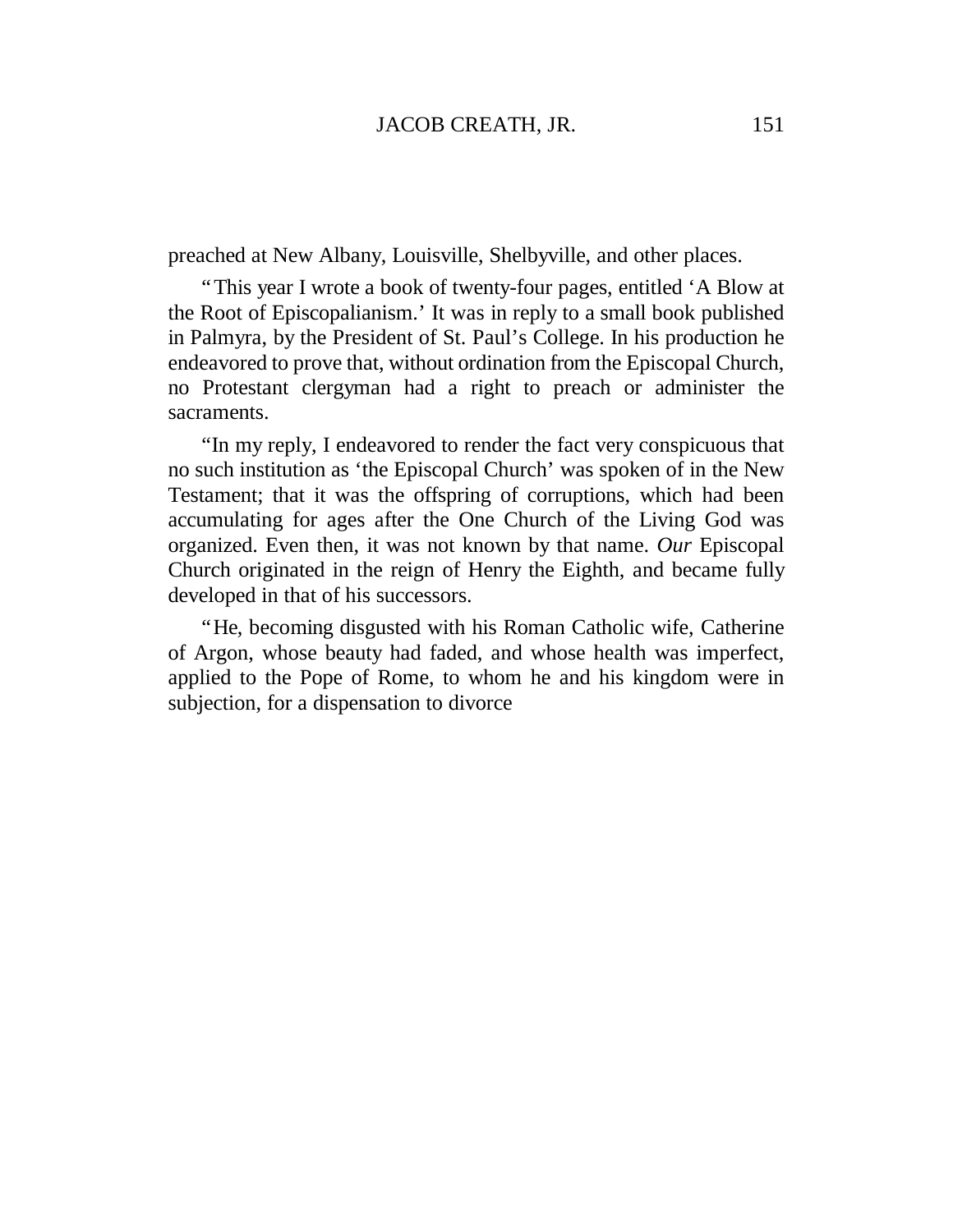her. The ground on which he based his petition was, that she was his brother's widow. The real reason, however, was that he might elevate to his throne and bed a beautiful Protestant lady, named Anne Boleyn, by whose charms he had become perfectly captivated.

"His un-Holiness trifled with him. He applied to the universities. They decided in his favor. He married the object of his affections, renounced his allegiance to the Pope, and had himself constituted Head of the English Church. Both before and after this event, he was a Romanist, having gained the title of 'Defender of the Faith'— since worn by the kings and queens of Great Britain— by a work written against Martin Luther, in defense of the monstrous dogma of Transubstantiation.

"Had his son and successor, Edward, lived, he would have pushed forward the Reformation; but he soon died, and gave place to his sister—the Bloody Queen Mary—a most violent Roman Catholic. Fortunately for the world, her career was brief, and her position was immediately occupied by the 'Good Queen Bess,' as she was familiarly styled — in honor of whom one of our States is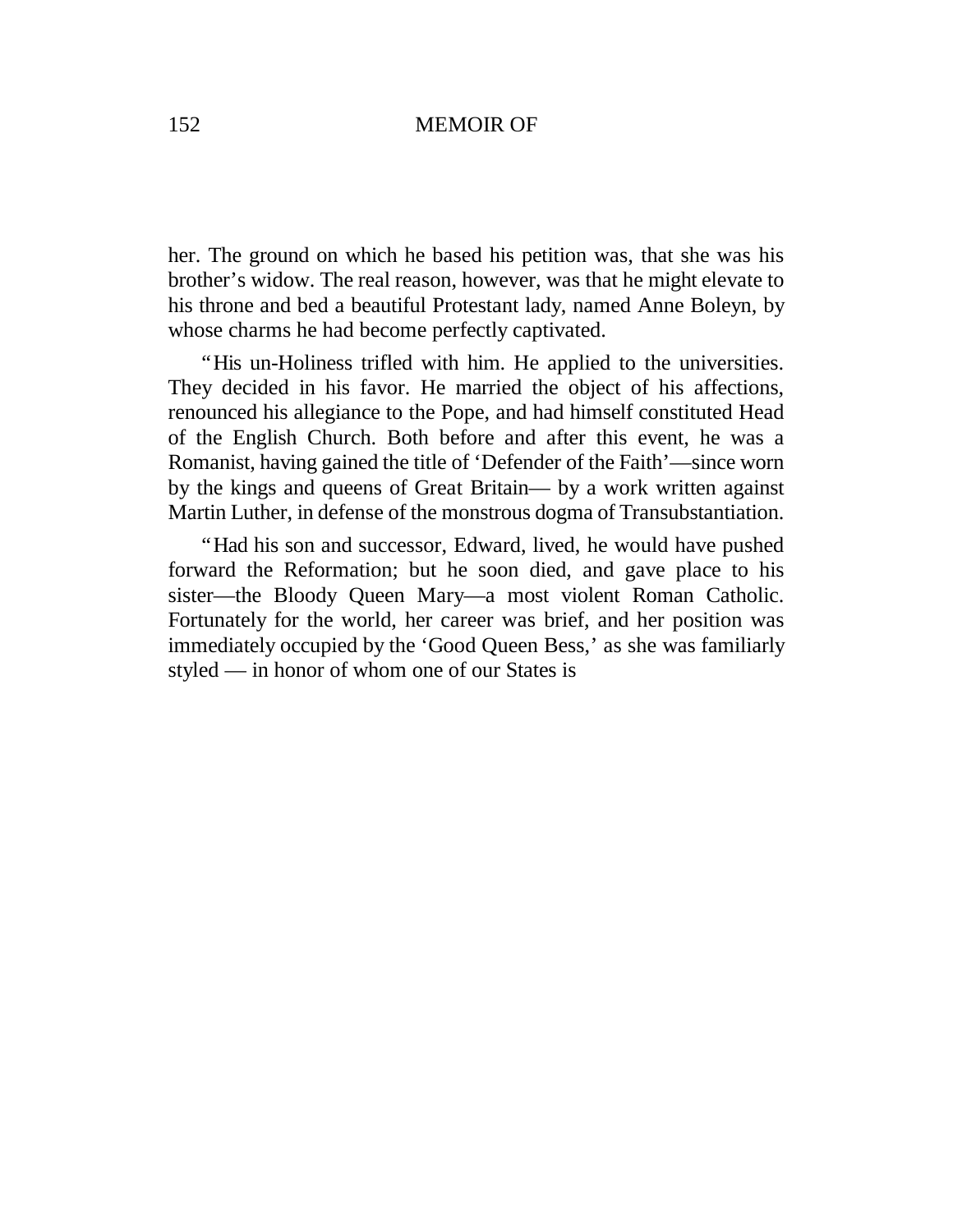named Virginia — the murderess of Scotland's queen, and one of the most jealous, proud, envious, malicious, revengeful, vain, and deceitful human beings that ever played a part on this world's wide 'stage. She deemed it her interest to place herself at the head of the Protestant party of Europe, yet was a bigoted Roman Catholic, and opposed the progress of religious reform. James, the Sixth of Scotland, and First of England, offended by the rudeness of the Scottish Presbyterian clergy, and delighted with the polish and adulation of the English bishops, soon adopted his celebrated maxim of 'No bishop, no king;'and threw himself in the way of farther reformation. Charles the First was a savage highchurch fanatic. Charles the Second, after living a very wicked life, died in the Roman Catholic faith. James the Second was a devotee of the same religion. There were, during all these reigns, good men in England, who would have delighted to reduce every thing connected with God's worship to the Bible standard, but they were not permitted by their regal masters and mistresses to do so. Hence I regarded ordination by the English Church of but little more value than though it was derived from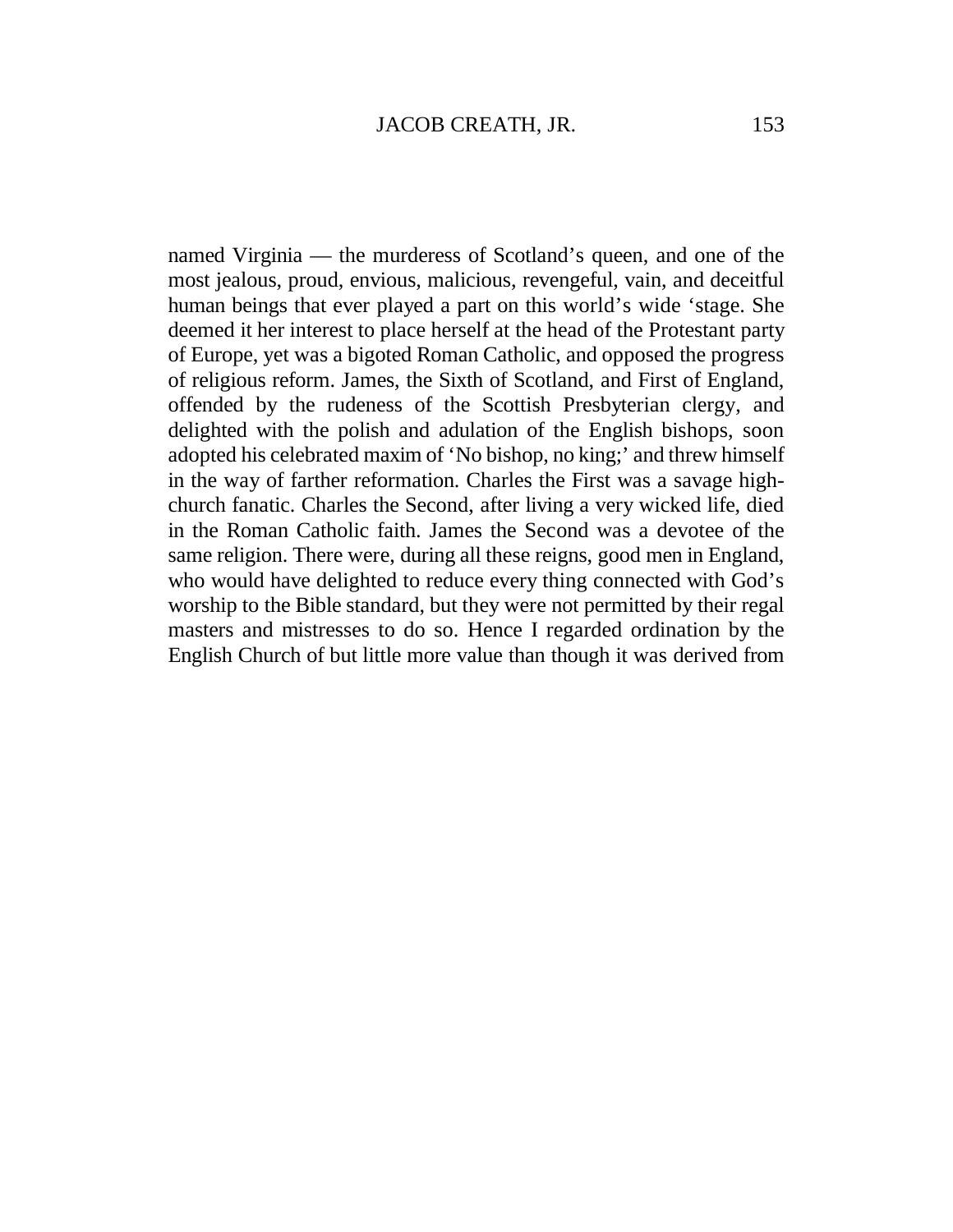the 'woman sitting upon' the 'scarlet-colored beast, full of names of blasphemy,' 'the mother of harlots and abominations of the earth, drunken with the blood of the saints, and with the blood of the martyrs of Jesus.' Indeed, Episcopalians themselves profess to obtain their ordaining 'grace' through that very channel."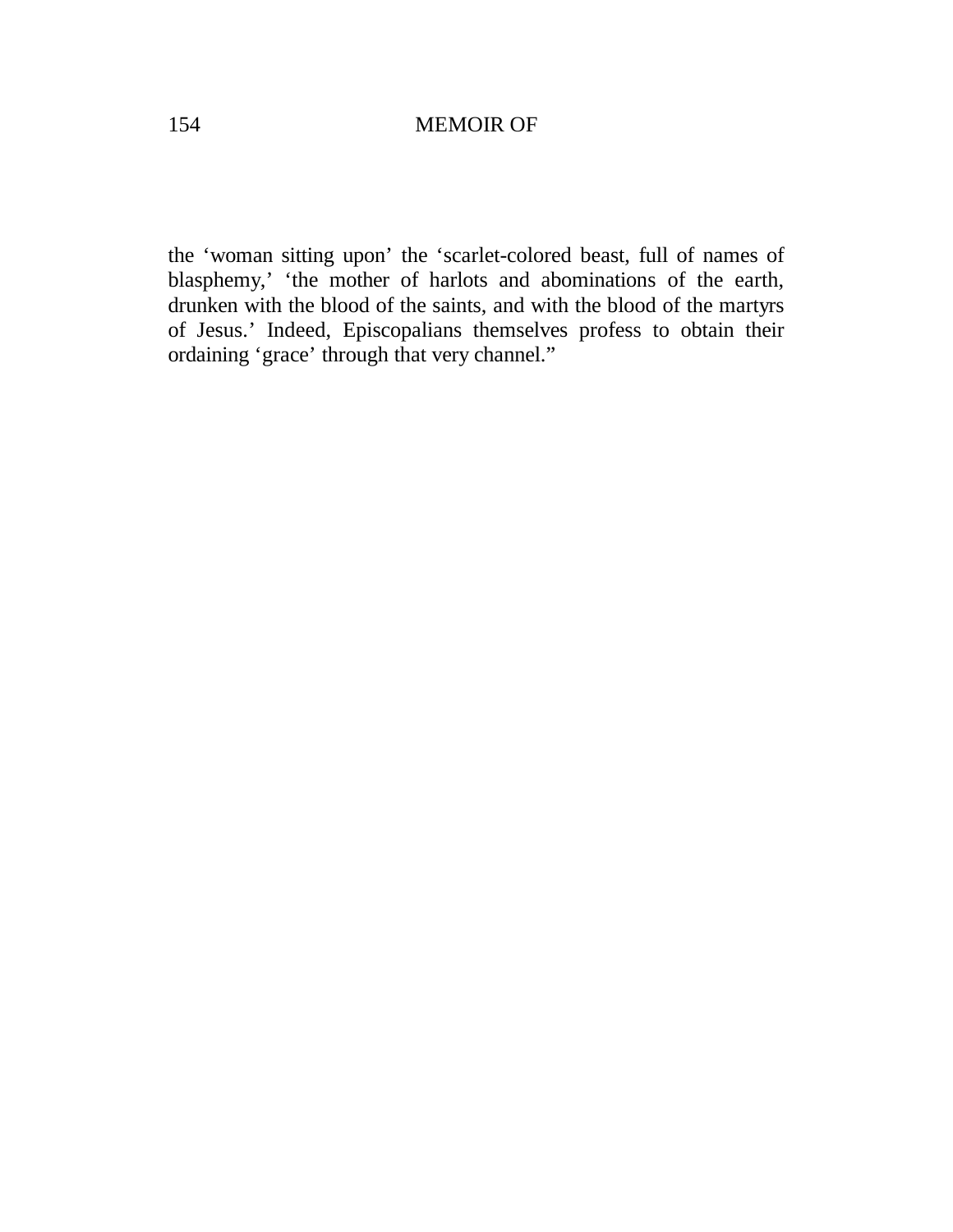# **CHAPTER XX.**

He visits Iowa— People on the Desmoines River drunken, profane, blackguard — Visits St. Paul— Is the first man who ever preached the Primitive Gospel there— Great Meeting at Monmouth, Illinois— Parting Scene with his Mother.



**NEW** April and May, 1849, I made a tour to Keokuk, and thence, up the Desmoines River, to Eddyville. I preached at the latter place, and organized a church. There were a number of locks and dams on that river. While passing the Lord's day at one of these locks, the captain of a boat proposed to me, and those with me, that we should go on board, and help him to pull through. I replied, that he had made a proposition to us, and that I now had one to make to him. 'Call in your crew,' I continued, 'and let me preach to you and them. Rest the remainder of the day, and on to-morrow all of us will help you.' He declined the arrangement, say-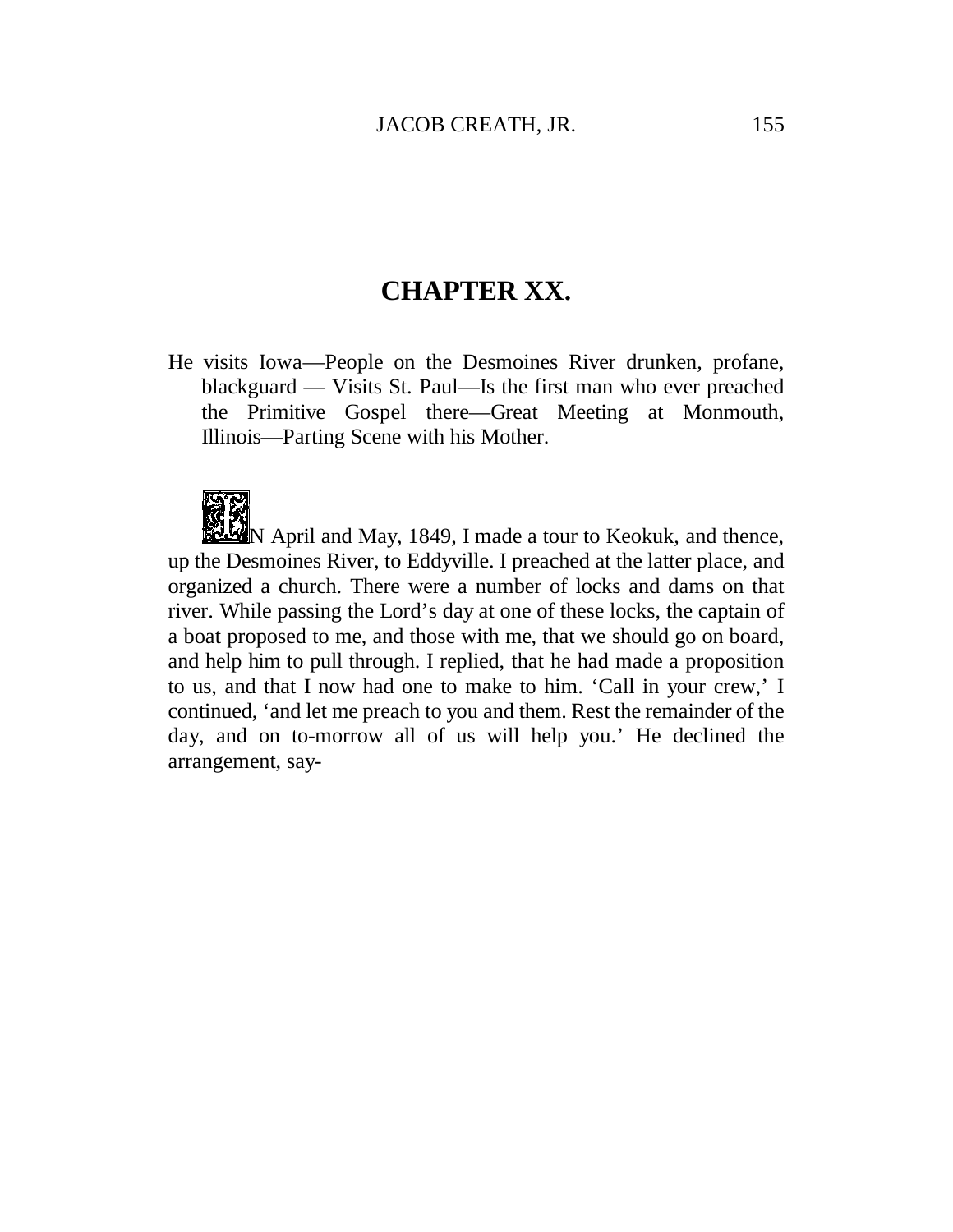ing 'he had no time to wait.'I then observed that I had lived fifty years without performing ordinary labor on the Lord's day, and I never yet had heard of any thing being in the end made by it. He pursued his own course, however, as is usual in such cases, ran his boat on a 'snag,'and, in getting her repaired, lost both time and money.

"After preaching at other towns on that river, I returned to Keokuk, and ascended the Mississippi River to St. Paul. I am the first man that ever preached the primitive gospel in that new region, as well as the first that ever proclaimed it in 'Old Virginia.' I will do the people on the Desmoines River, in 1849, *the* justice to say, that they were the most drunken, profane, blackguard, and otherwise morally degraded population that previous to that time I had ever met with.

"In the fall of this same year, I conducted a protracted meeting at Monmouth, Illinois. Our services continued for three weeks, and resulted in seventy-five additions. The services were noiseless and solemn. The conversions were effected, not through boisterous appeals to the animal nature of man, but through the power of God's word,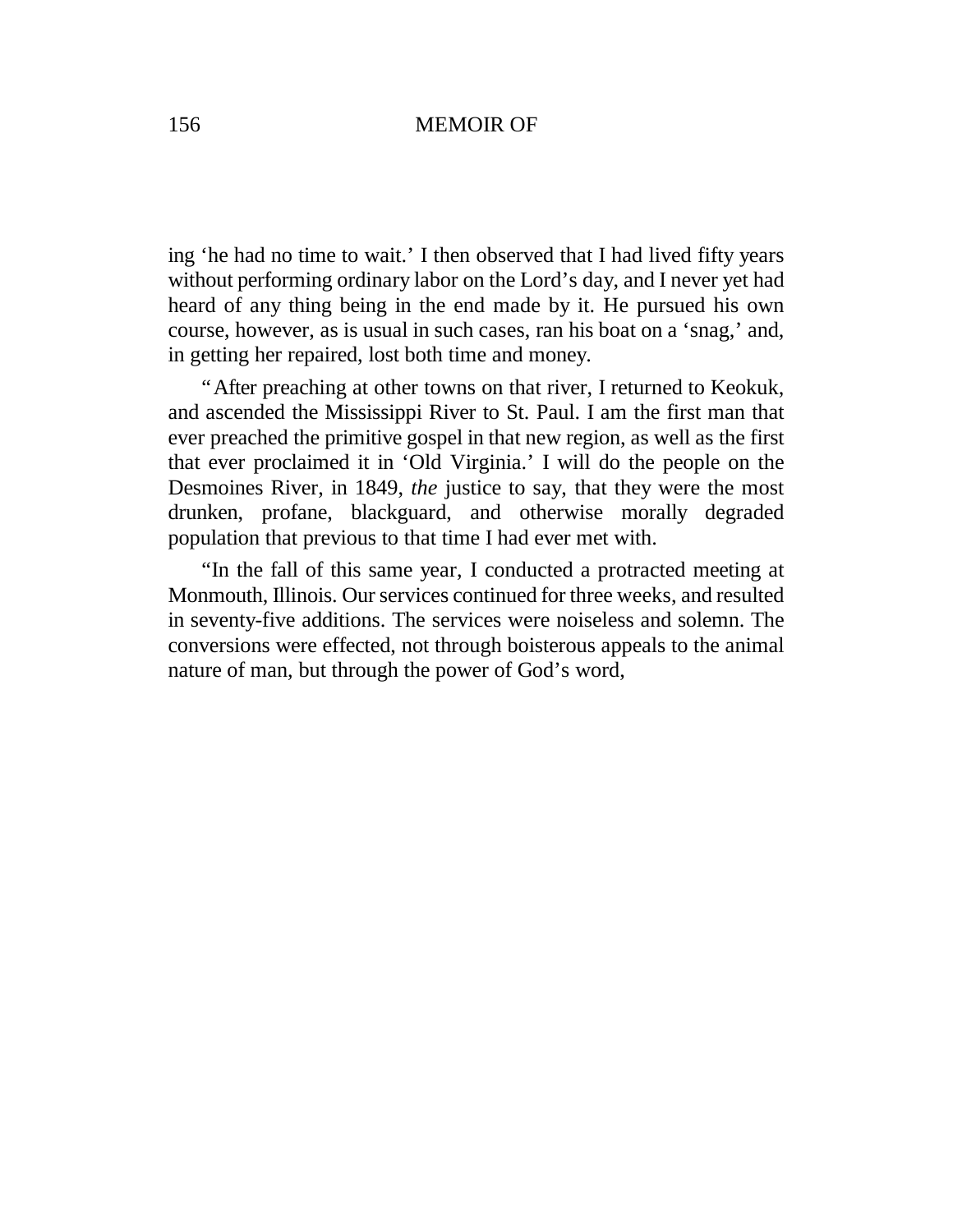addressed to their understanding, conscience, and heart.

"I never saw so great a change produced in any community in twenty-one days. In this instance Isaiah's prediction, with reference to the influence of gospel preachers, was remarkably verified:. 'The wilderness and the solitary place,' says he, 'shall be glad for them; and the desert shall rejoice, and blossom as the rose. It shall blossom abundantly, and rejoice, even with joy and singing; the glory of Lebanon shall be given unto it, the excellency of Carmel and Sharon. They shall see the glory of the Lord, and the excellency of our God.'

"The people flocked to the meeting from the whole surrounding country; and there seemed to be no limit to the number of buggies, wagons, carriages, carts, and horses. This is one of three meetings, the recollection of which I shall fondly cherish through life. The other two were those in Versailles and Madison, conducted with the assistance of Brother John T. Johnson, one of the loveliest of men.

"My labors, during the year 1850, were bestowed upon Palmyra, New London, Frankfort, Houston, Lagrange, Canton, and Monticello. Of the year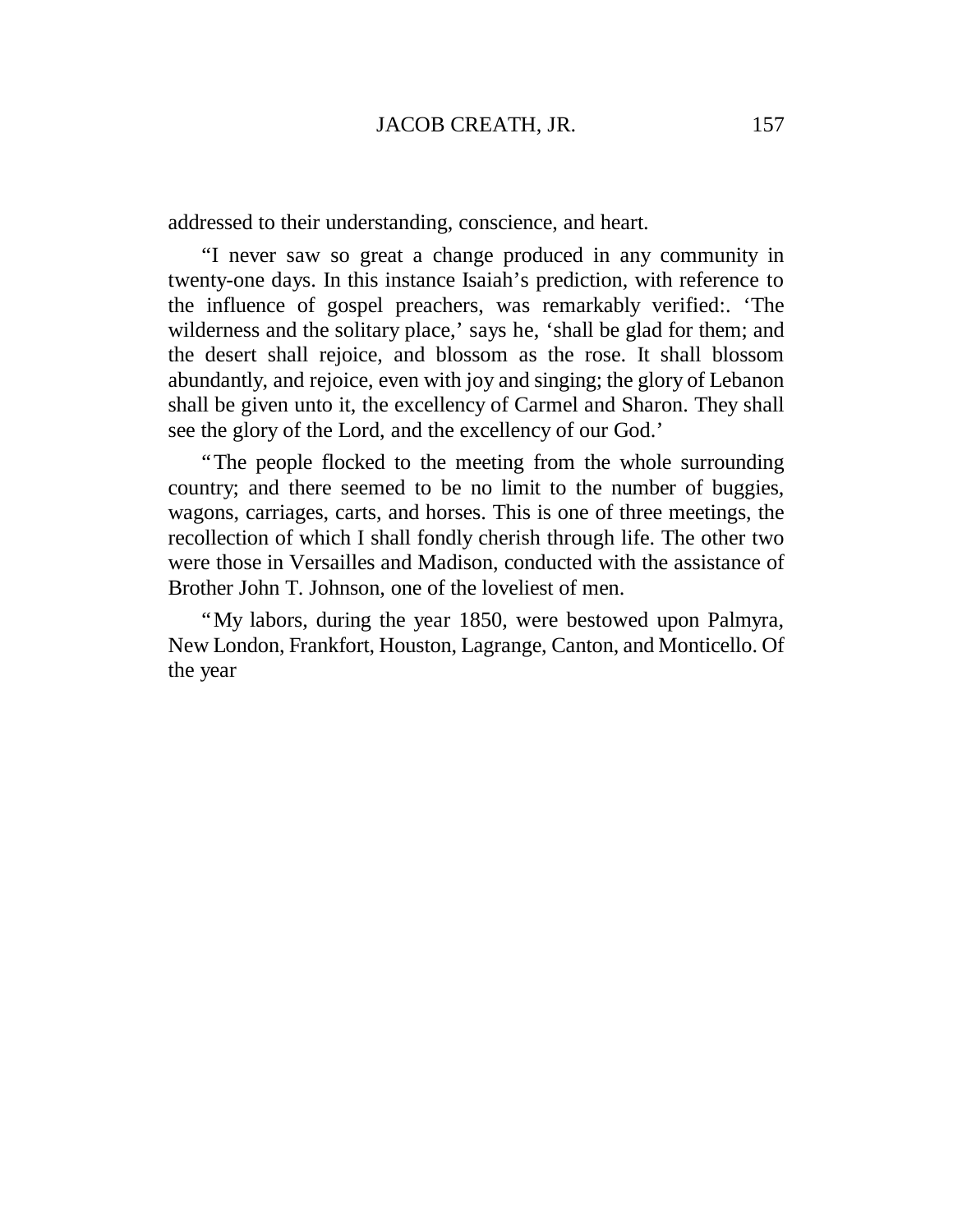1851, I spent January and February preaching at Palmyra. On the twentyeighth of the latter month, I started on a tour to Kentucky, accompanied by my oldest daughter, Mary. During my absence from home, I preached in Kentucky, Ohio, Indiana, and Western Virginia. I also visited my mother. She was in her seventy-seventh year, and infirm. It seemed to be understood between us, that we would never meet again, until we had crossed the stormy gulf, on this side of 'the shining shore.'We were both sustained, however, by the priceless hope that—

"Then on a green and flowery mount,

Our weary souls would bit,

And; with transporting joy, recount

The labors of our feet."

That then,

"'No vain discourse would fill our tongue,

No trifles vex our ear; '

but that—

"'Infinite grace would be our song,

And God rejoice to hear."

"I shall never forget our parting scene. As, with her withered arms, she folded me to her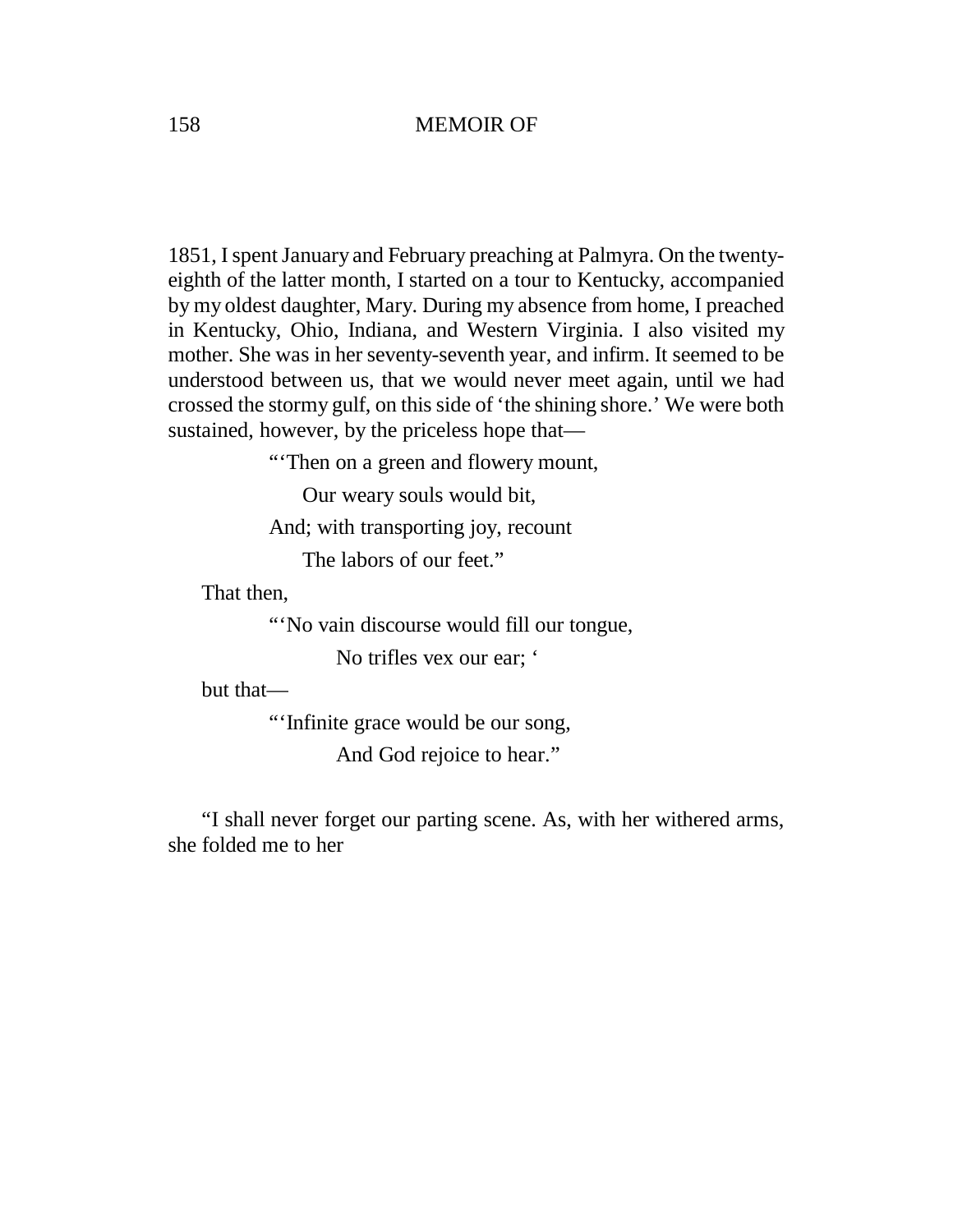heart, while the tears flowed down her furrowed cheeks, she kissed me, and exclaimed: 'The Lord bless you, my son Jacob! You have been a good son to me! If I never meet you on this earth again, I hope to meet you in the resurrection of the just!'"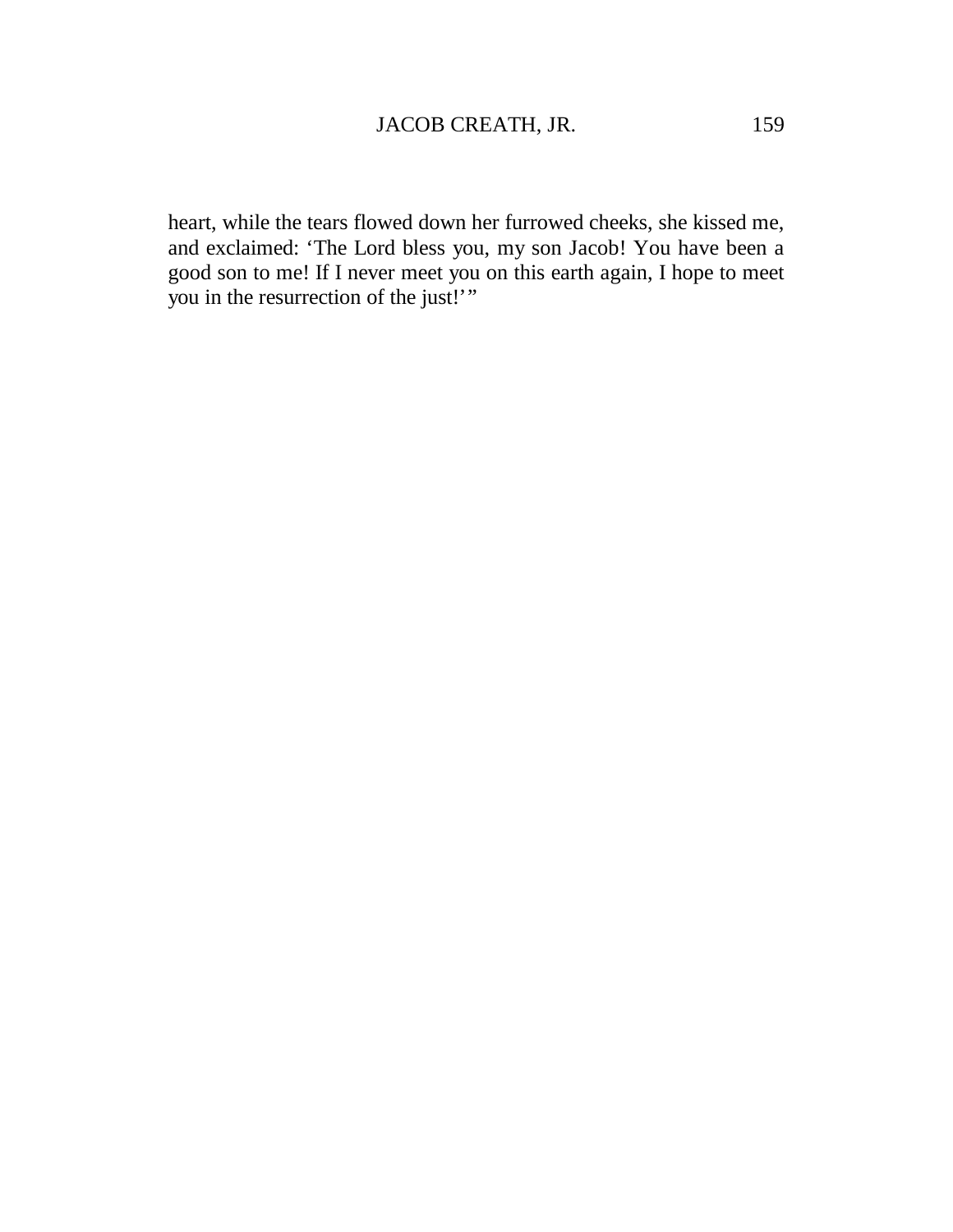# **CHAPTER XXI.**

Marriage of his daughter Mary— Ungentlemanly conduct of three young men at Clinton, Hinds County, Mississippi— A mere pittance for a large amount of labor and exposure, in severe weather, in Monroe County, Missouri— Visits Quincy with Brother Campbell.



SPENT the following summer, laboring as an evangelist, in Lewis and Scotland counties, Mo. While there, I had a severe attack of congestive chills. Dr. Craven, who was afterward murdered at Fairmount, was my physician.

"On the fifteenth of September I started on another tour, to Kentucky, Mississippi, and Alabama. In Alabama I spoke at Marion Town, Old Town, Oak Grove, Greensborough, Easton, Clinton, Selma, and Montgomery.

"April 7, 1852, my daughter Mary was united in marriage to William A. Corbin. The wedding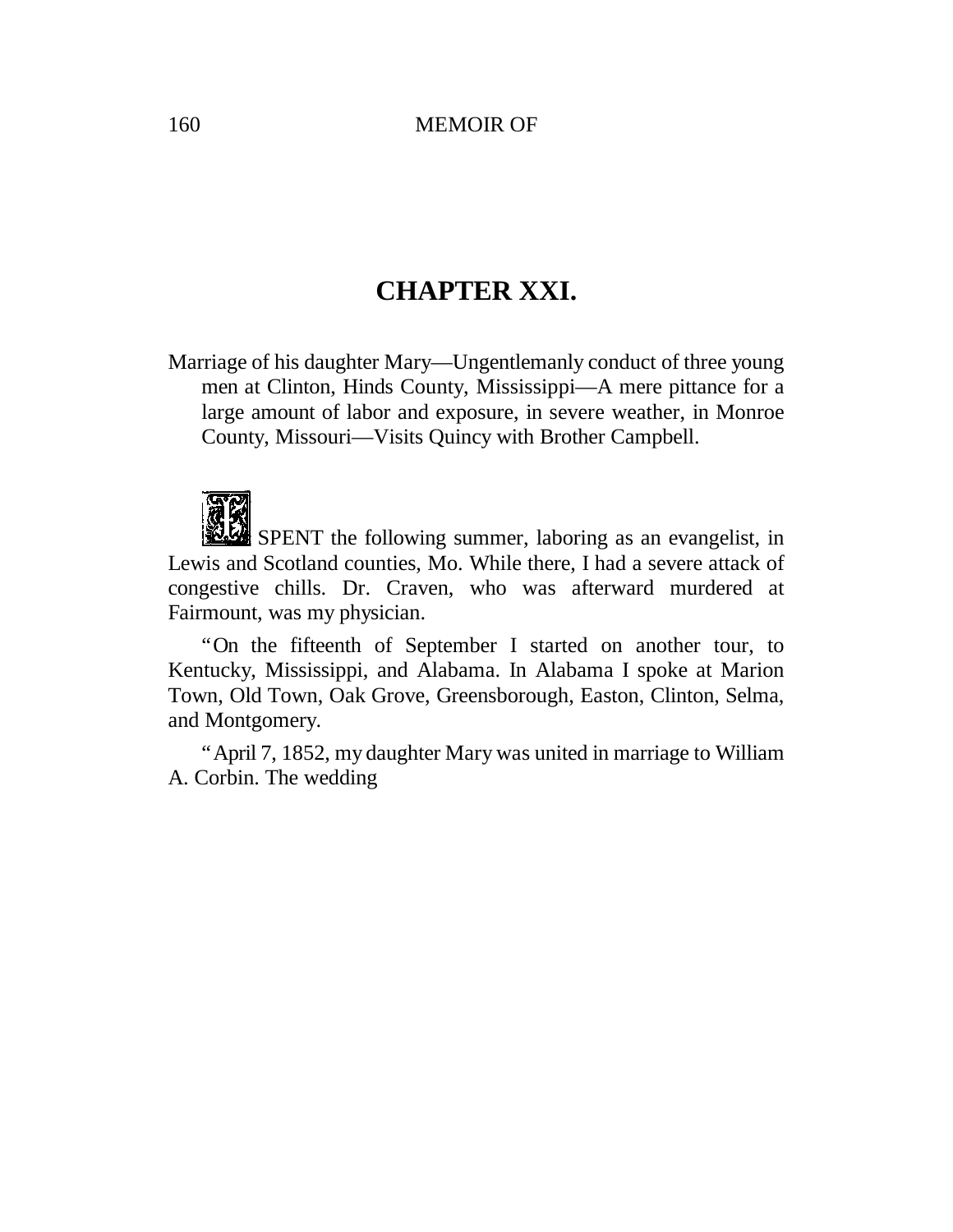took place at the house of Sister Graham, the widow of Alexander Graham, Esq. The ceremony was performed by Pinkney O. Lawson, the grandson of David Lawson, of North Carolina. I do earnestly invoke the special benediction of God upon Sister Graham, for her peculiar kindness to me and my beloved child, amid these affecting scenes.

"About the last of September, I spoke one night at a little place, in Hinds County, Miss., called Clinton. Three young men, whose names were George Thomas, Duke Ricks, and Foster Jones, behaved improperly. I rebuked them, as is my custom under such circumstances. After the meeting they attacked me, and would have killed me but for the interposition of others. When will young men learn that becoming deportment in the house of God is indispensable to the character of a gentleman?

"The remainder of this year I labored at Columbus and Holly Springs, Miss., Little Rock, Ark., and Paducah, Ky. At Paducah I held a debate with a Baptist preacher named Ford, on the threadbare theme of 'Justification by faith alone.' I also visited Nashville, Tenn., and preached amid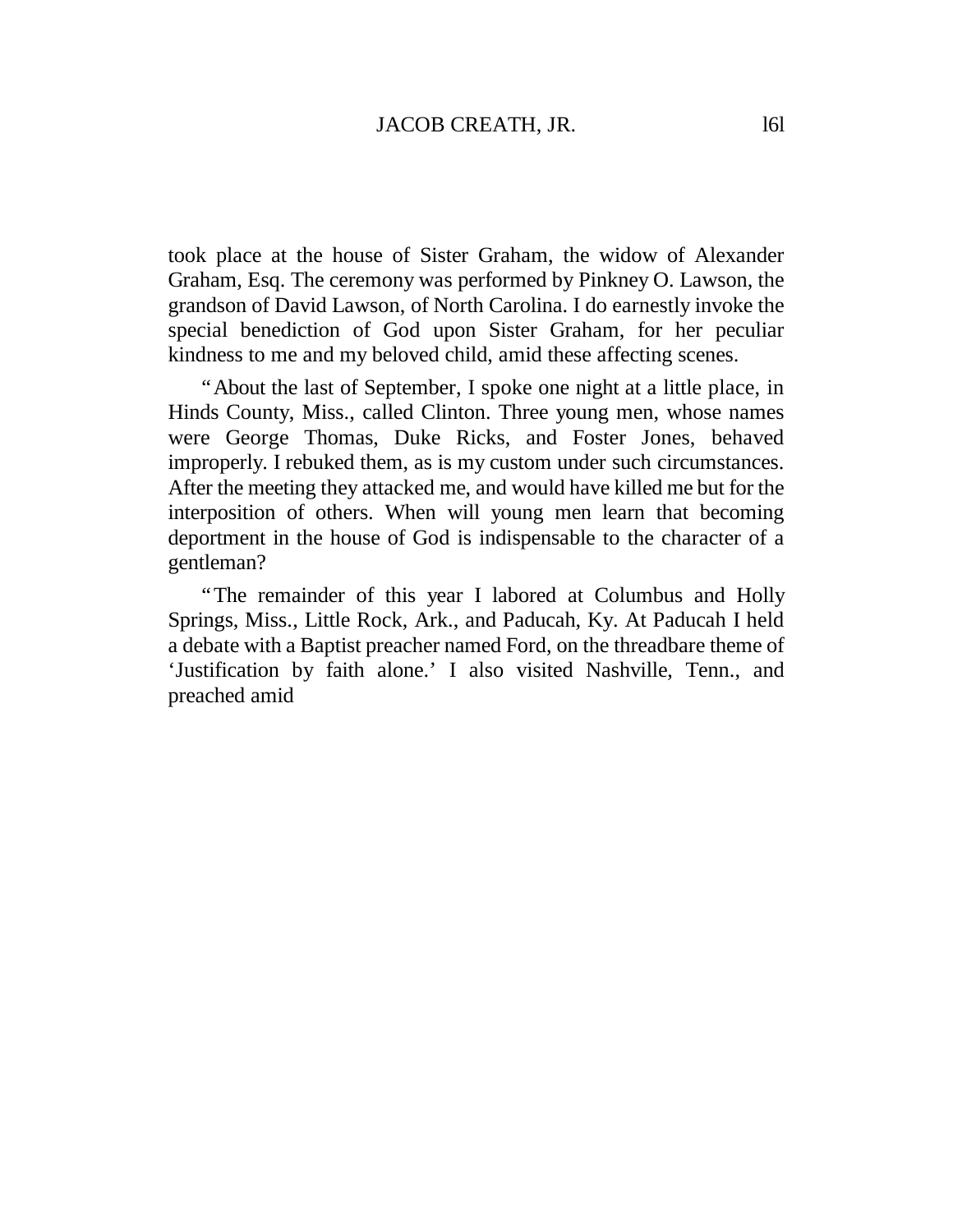the difficulties connected with the defection of Jesse B. Ferguson.

"In the spring of 1853 I returned home, and passed the summer preaching at Palmyra, Hannibal, Shelbyville, Houston, and other accessible places. In the month of September I attended a meeting at Canton, Mo., with Brother James Shannon, President of our State University at Columbia. Then and there we laid the cornerstone of Christian University, each of us delivering an oration on the occasion.

"In October I conducted a meeting at Linneus, Mo., at which I baptized about ten persons. Thence I journeyed to Brunswick, Chariton County; Fayette, Howard County; and Columbia, Boone County; laboring protractedly at each of these places. I also included Paris, Monroe County, in my homeward route.

"In November I visited Mill Creek Church, in Adams County, III, where I met Brother A. Campbell, whom I accompanied to Quincy. On Saturday morning he preached there on the first chapter of Hebrews, and on Lord's day morning, on Matthew xvi. 16: 'Thou art the Christ.' At night I spoke on the Commission, from Matthew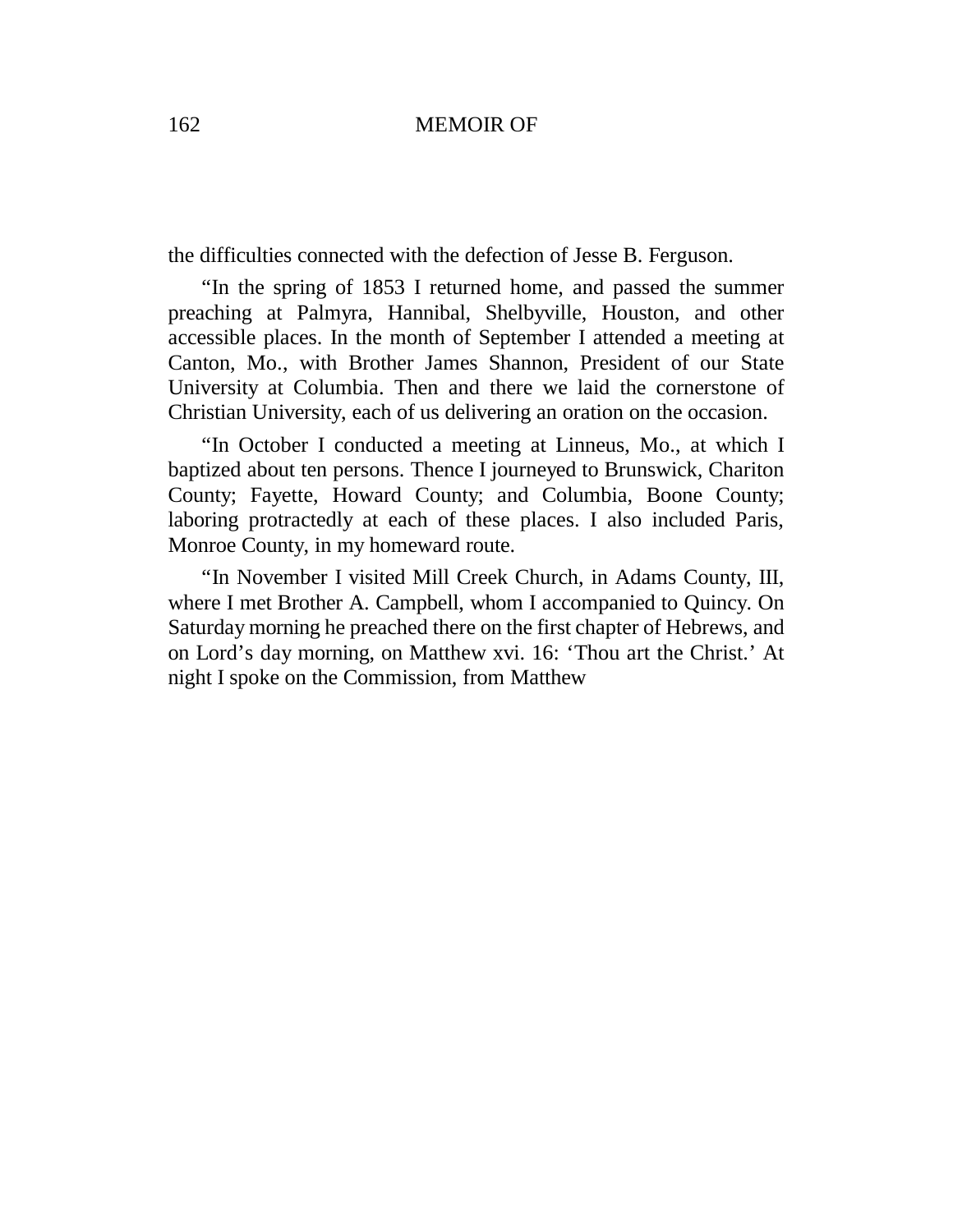xxviii. 19 and 20. The remainder of the year I employed in holding meetings at Lima, Perry, Pittsfield, and Barry, 111. At Barry I took fiftyfive confessions.

"In January, 1854, I held several protracted meetings in Monroe County, Mo., in extremely cold weather. I realized but a pittance in return for my toil and exposure. Even that little was important, however, in preserving my family from absolute starvation.

"In the early portion of the spring, my labors were devoted to Palmyra, with the adjacent neighborhoods; and, during the month of May, to Quincy, Bloomington, Walnut Grove, and Chicago, Ill. In June and July I conducted meetings at Canton, Monticello, Newark, Columbia, Rockport, Ashland, and Fayette, Mo. At Ashland we had over thirty converts.

"In August, D. P. Henderson, James Shannon, and I held a meeting at Middle Grove, Monroe County, Mo., at which we had fifty-five additions. In October we visited the Paris and Union churches, and labored with some success."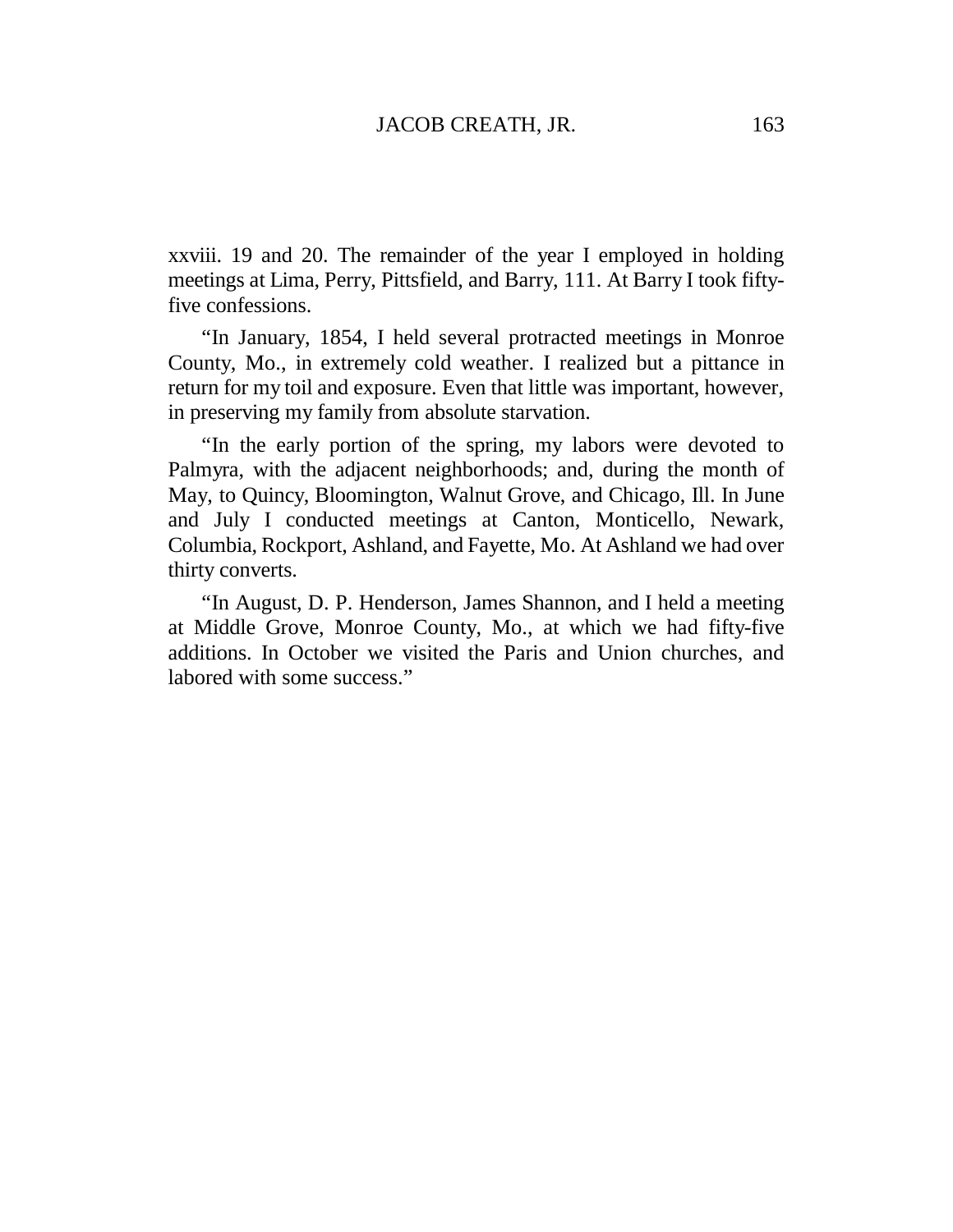# **CHAPTER XXII.**

Becomes Agent for the Bible Revision Association— Liberality of the "Border Ruffians"— Yankee Supper at Barry— Exciting Adventure at Louisville, Kentucky— Meets Brothers Campbell and Pendleton at Memphis— Phrenological Chart.



N April, 1855, I attended a meeting of the Bible Revision Association in St. Louis. *My* agency, in connection with it, commenced then and continued for six years. This position, which was truly a Godsend to me, was procured for me by Judge Crump, of Louisville, Kentucky, who subsequently removed to Hannibal, Missouri, and died there. He was a genuine Christian gentleman. His death was a misfortune to the church and to the world.

"During the remainder of April and May I visited Lagrange, Canton, Alexandria, Memphis, Fair-mount, and Monticello, Missouri; also Keokuk, Fort Madison, Burlington, Columbus, Richland,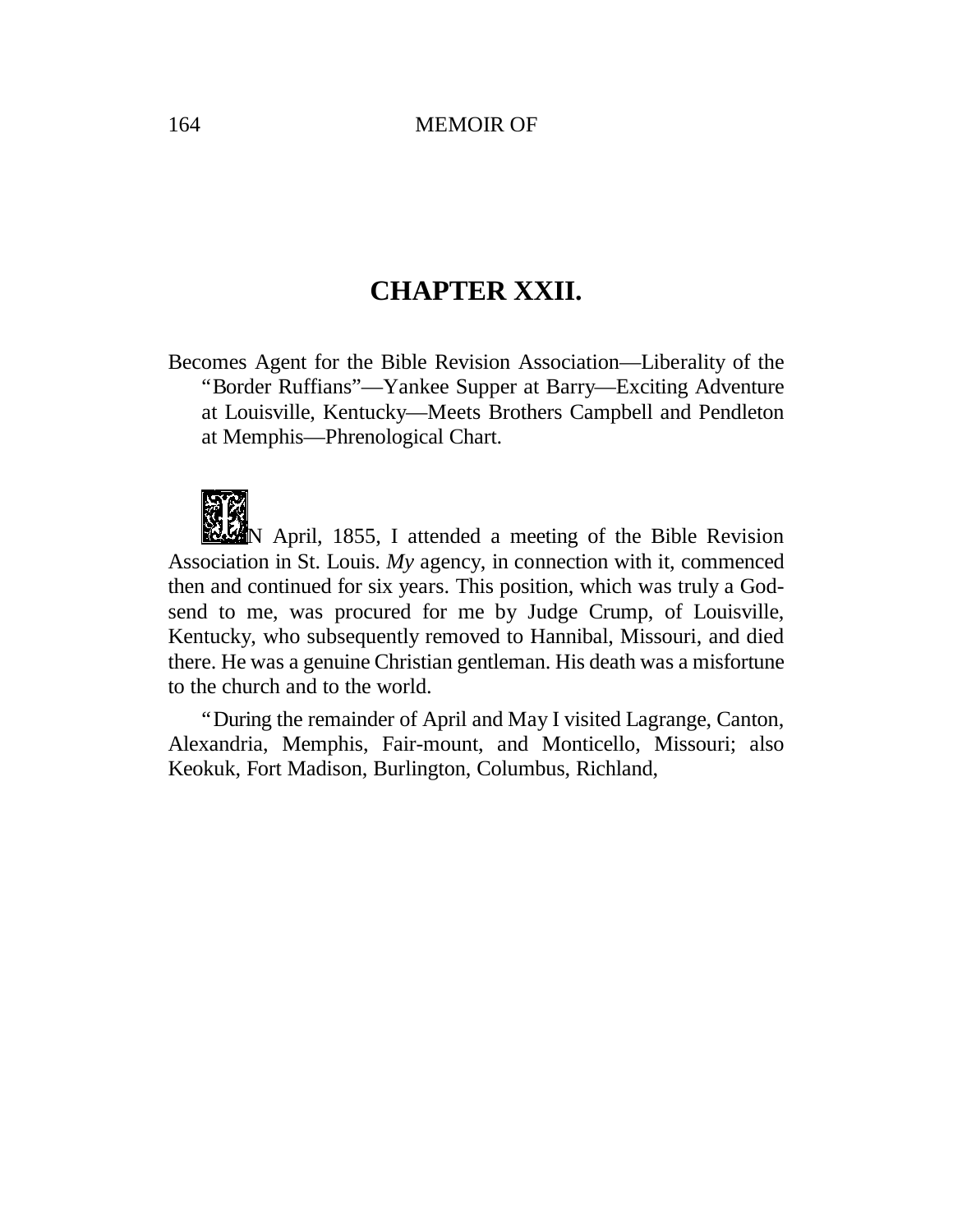Bloomington, and Drakesville, Iowa, making speeches on the subject of Bible Revision. During the summer I prosecuted the same work at Palmyra, Shelbyville, Bloomington, Linneus, Trenton, Chillicothe, Gallatin, Bethany, Savannah, Gentryville, St. Joseph, De Kalb, Weston, Platte City, Cambden Point, Liberty, Richmond, Carrollton, and Brunswick, Missouri.

"At the house of Dr. Edwin Price, a brother of General Sterling Price, and a relative of my first wife, I was attacked with rheumatism, fever, and diarrhea. Through the skill of the doctor, and the unremitting attentions of his kind family, I recovered. I then started home, accompanied by Brother T. P. Haley, but the fatigue of traveling, under a burning July sun, in my debilitated condition, brought on a relapse, which came near proving fatal to me. At the expiration of about two weeks the brethren at Paris sent for me. As soon as I became convalescent my kind wife came up, and took me home.

"As soon as I regained my strength, I visited Huntsville, Glasgow, Fayette, Lexington, Dover, Wellington, Independence, Harrisonville, Georgetown, Warsaw, and Springfield, Missouri, and Fay-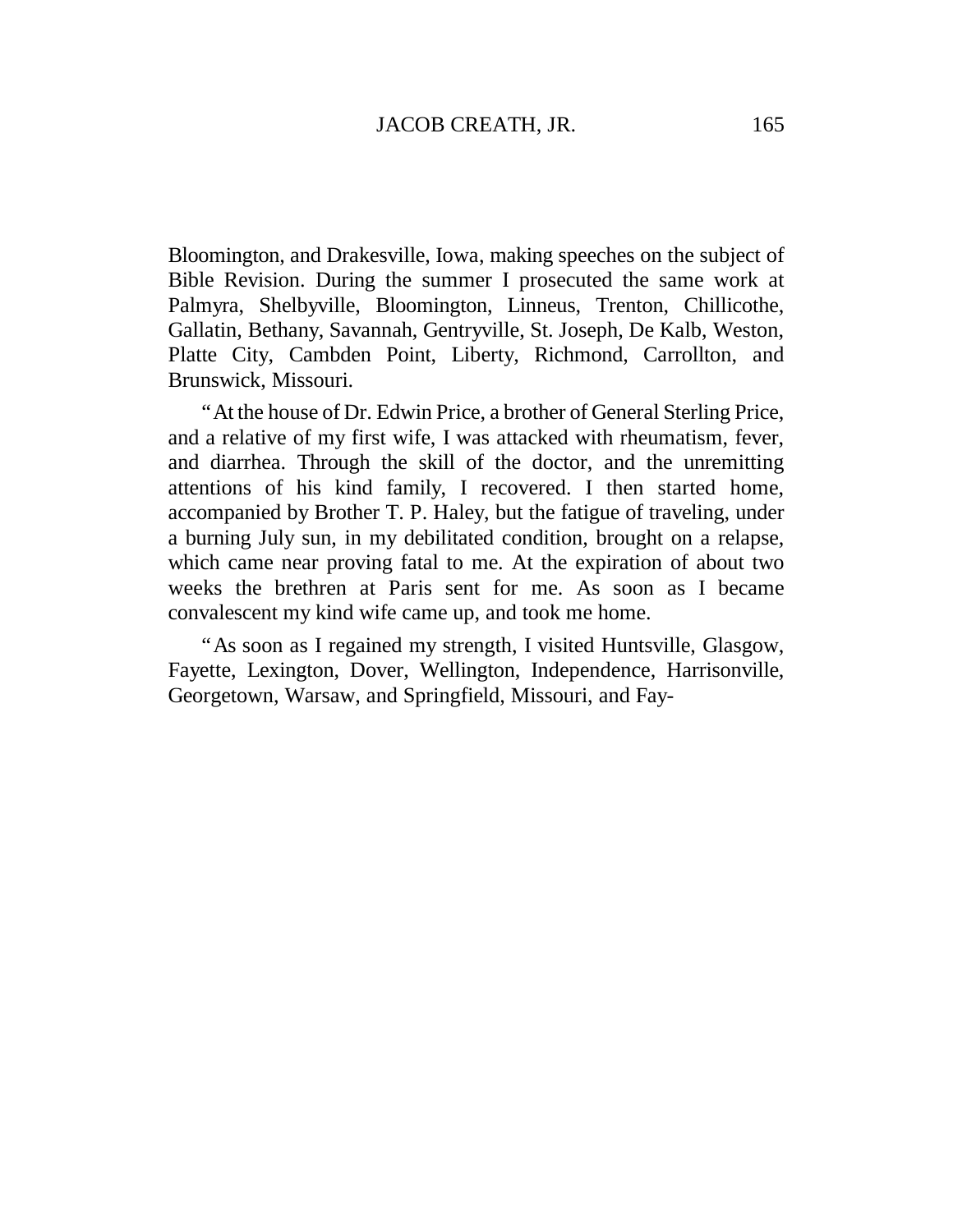etteville, Arkansas. I returned home by the way of Jefferson City, Fulton, New Bloomfield, Mexico, and Boonville.

"While at Jefferson City, I enjoyed the privilege of presenting the grand theme of Revision to our Legislature. I reached home on the sixth of December.

"This year I was very successful, having raised, mostly among the 'Border Ruffians,' as we Missourians were *respectfully* designated, the sum of between twelve and thirteen thousand dollars in gold or its equivalent. I need not add that my labors were highly appreciated and complimented, both by the leaders of the Revision movement and other distinguished parties.

"On the twenty-second day of January, 1856, at the request of Brother Edmunds, corresponding secretary of the Revision organization, I started on a journey to Louisville, Kentucky. In company with six or eight other passengers, I crossed the Mississippi at Hannibal, on the ice, in a stagecoach. The atmosphere was intensely cold. It was ten o'clock at night before we reached Barry. There I enjoyed the unspeakable pleasure of eating a regular Yankee supper, which means, no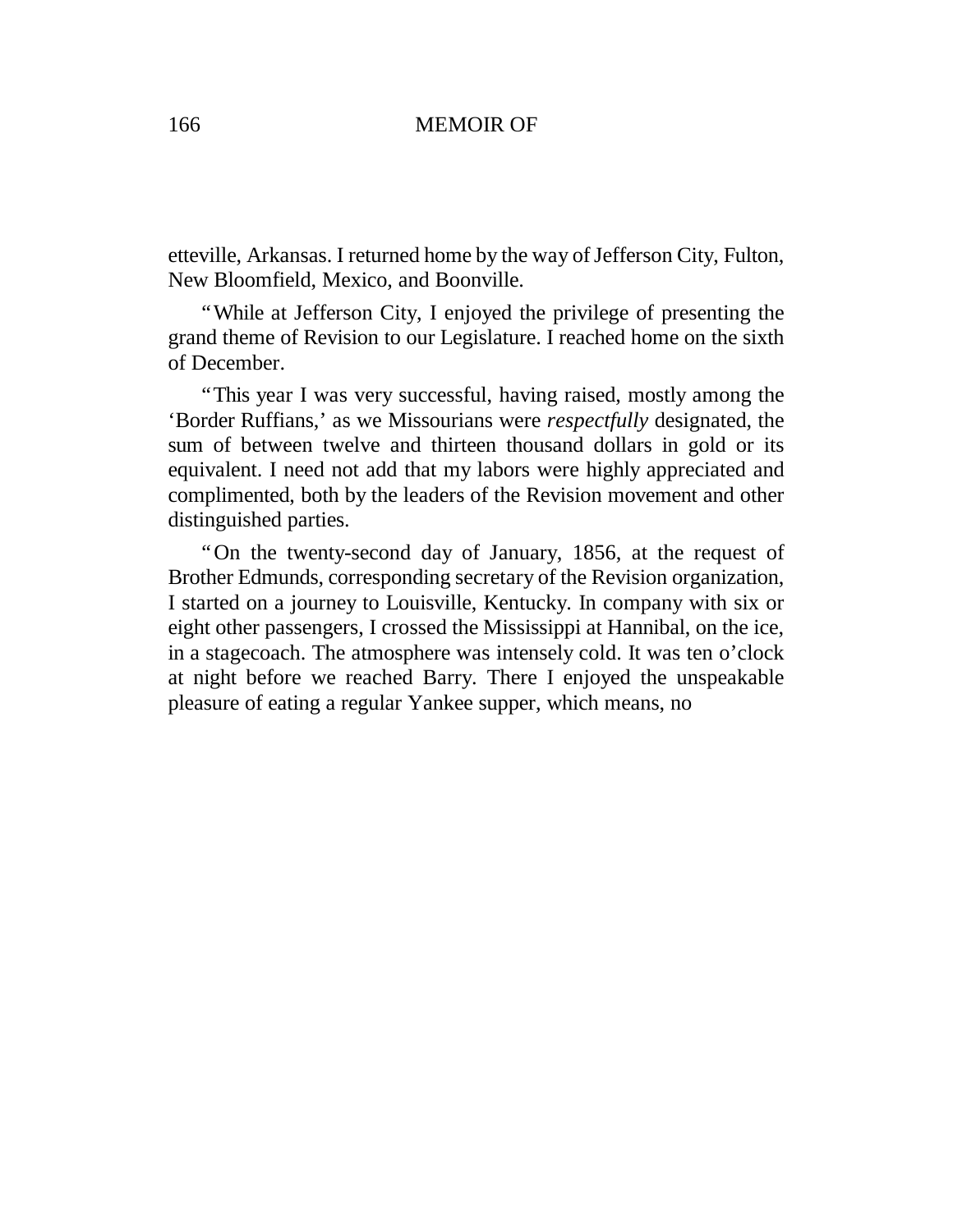hot coffee, no warm savory meat, cold light bread, tea made upon the homeopathic principle of a small teaspoonful to a gallon of water, and that not boiling, for fear of exhausting the virtue of the plant at one meal; a very little butter, and a great abundance of cold apple sauce.

"I crossed the Illinois and Ohio rivers also upon the ice. I arrived at Louisville late in the afternoon, wearied, and cold, and hungry. I had my baggage put down at the door of a house recommended to me as a home by Brother Crump. The female portion of the household refused to receive me; the omnibus' that conveyed me thither was gone; my trunk was so large and heavy that, without assistance, I could not remove it, and I could not well leave it unprotected on the public street until I could go and procure a conveyance. I continued in this pleasurable dilemma, I suppose, for half an hour, when a Dutch dirt-cart, coming along, enjoyed the honor of relieving me from my embarrassment, by carrying my valuables to the office of Brother Edmunds, by whom I was received and entertained with the utmost cordiality.

"Next clay being Lord's day, and the pleasure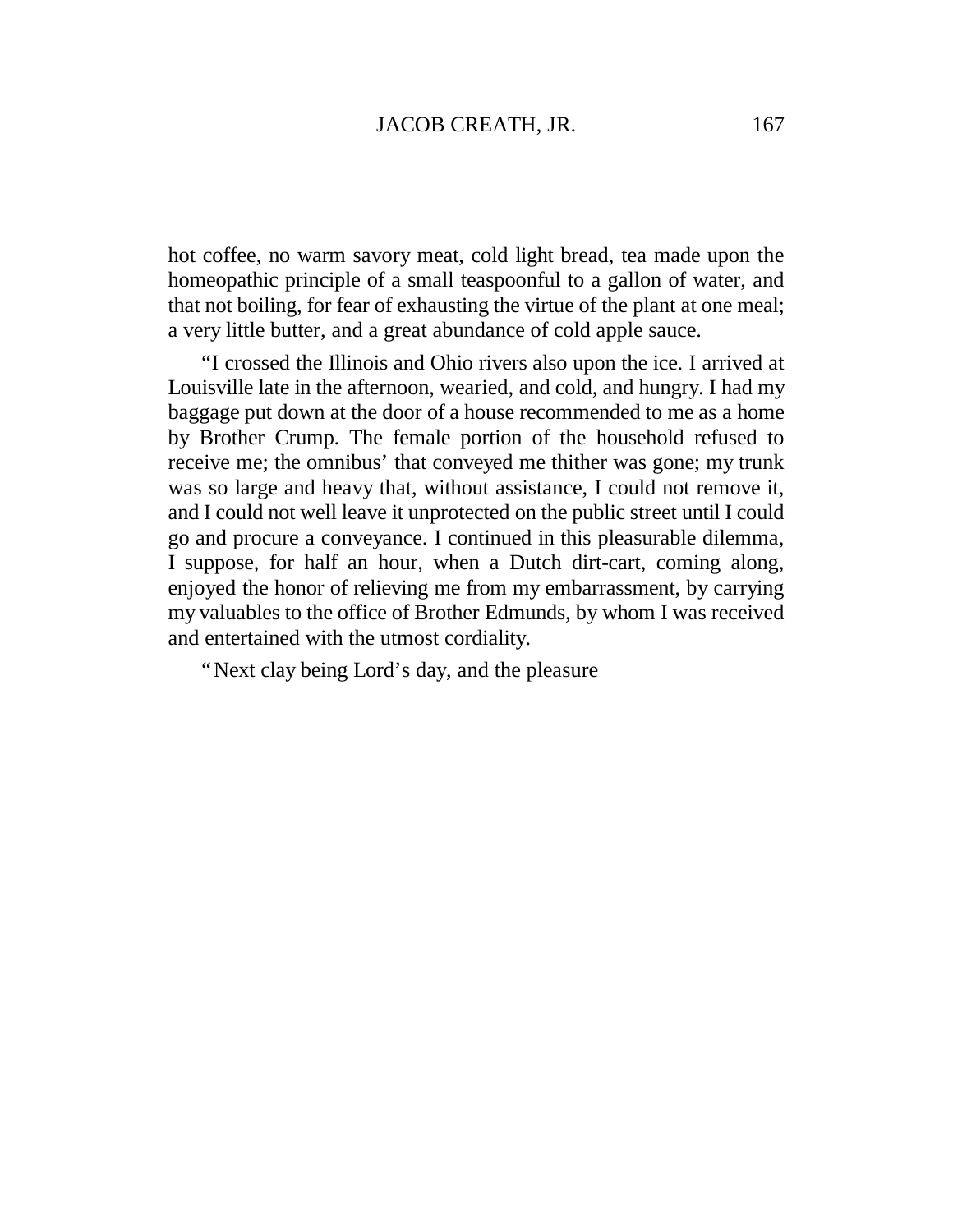of conducting public worship devolving on me, I allowed the incident of the preceding evening to suggest my theme; which was: 'The Day of Judgment,' as described by Him who will preside on that pre-eminently grand occasion, in the twenty-fifth chapter of the gospel according to Matthew. Among other expressions found in this impressive delineation are these: 'Come, ye blessed of my Father, inherit the kingdom prepared for you from the foundation of the world: for I was hungry, and you gave me meat: I was thirsty, and you gave me drink: I was a stranger, and you took me in; naked, and you clothed me: I was sick, and you visited me: I was in prison, and you came unto me. Then shall the righteous answer him, saying, Lord, when saw we thee an hungered, and fed thee? or thirsty, and gave thee drink? When saw we thee a stranger, and took thee in? or naked, and clothed thee? or when saw we thee sick or in prison, and came unto thee? And the King shall answer and say unto them, Verily I say unto you, Inasmuch as you have done it unto one of the least of these my brethren, you have done it unto me.'

"These facts will constitute a moral demon-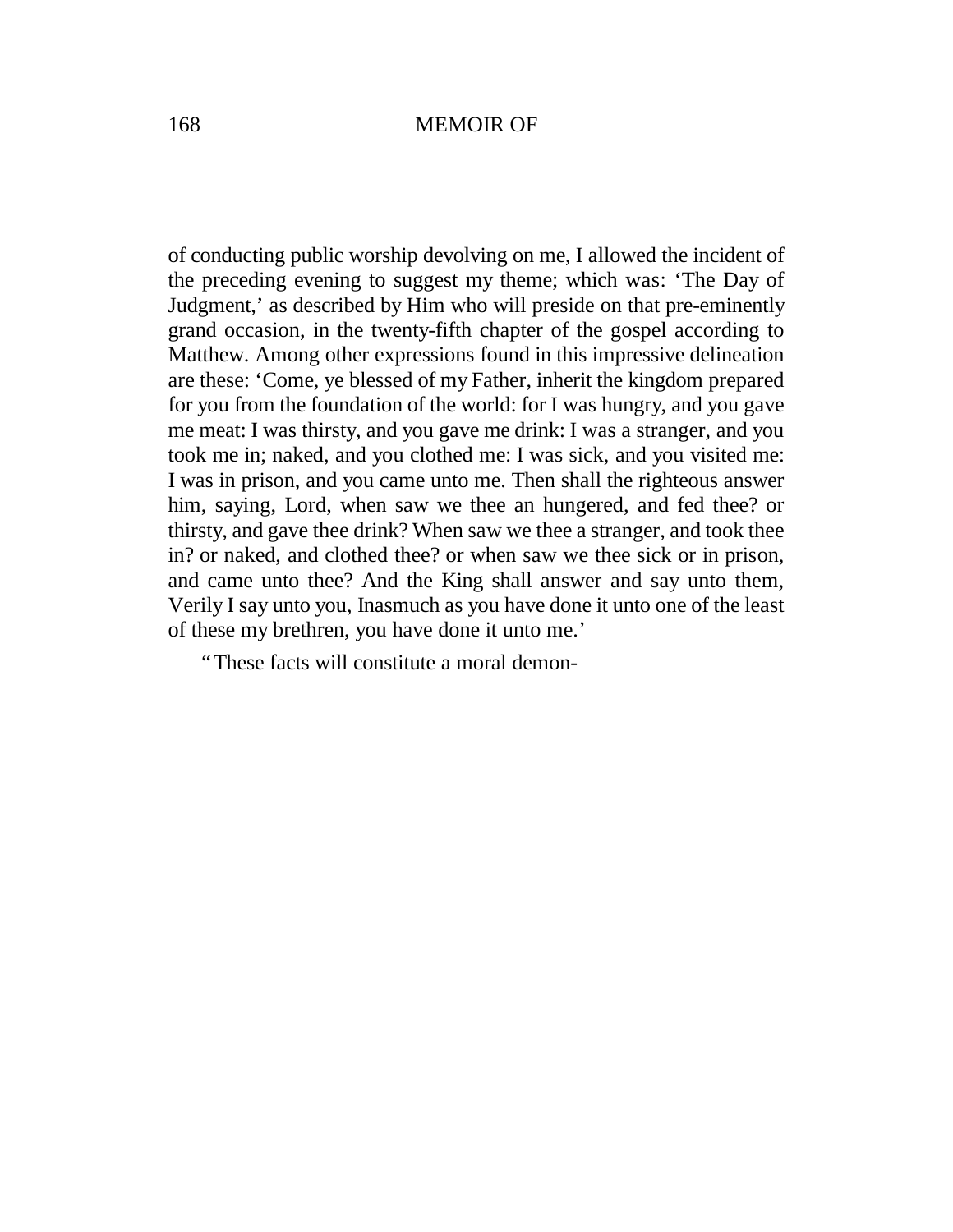stration, satisfactory to the intelligent universe, that they were his sincere friends, and worthy of his approbation. 'If we love one another, God dwelleth in us; and his love is perfected in us.' 'By this we know that we have passed from death to life, because we love the brethren.' My intended landlady was present, but I never afterward learned how she enjoyed her intellectual repast.

"I passed the following winter in Kentucky, Alabama, Mississippi, Louisiana, and Tennessee. Next summer and fall I visited Kentucky and Indiana, and traveled extensively in Missouri, delivering lectures in Rails, Pike, Lincoln, Montgomery, Audrain, Monroe, Lewis, Scotland, and Schuyler counties; also at St. Genevieve, Cape Girardeau, Jackson, St. Francisville, Farmington, and St. Louis. The succeeding winter I prosecuted the same good work, in the southern portion of Kentucky, in Tennessee, Georgia, Alabama, Mississippi, and Louisiana.

"In 1858, I made three tours through Kentucky and Tennessee; directing special attention to Russelville, Bowling Green, Nashville, Murfreesborough, Shelbyville, Lewisburg, Lynnville, Franklin, and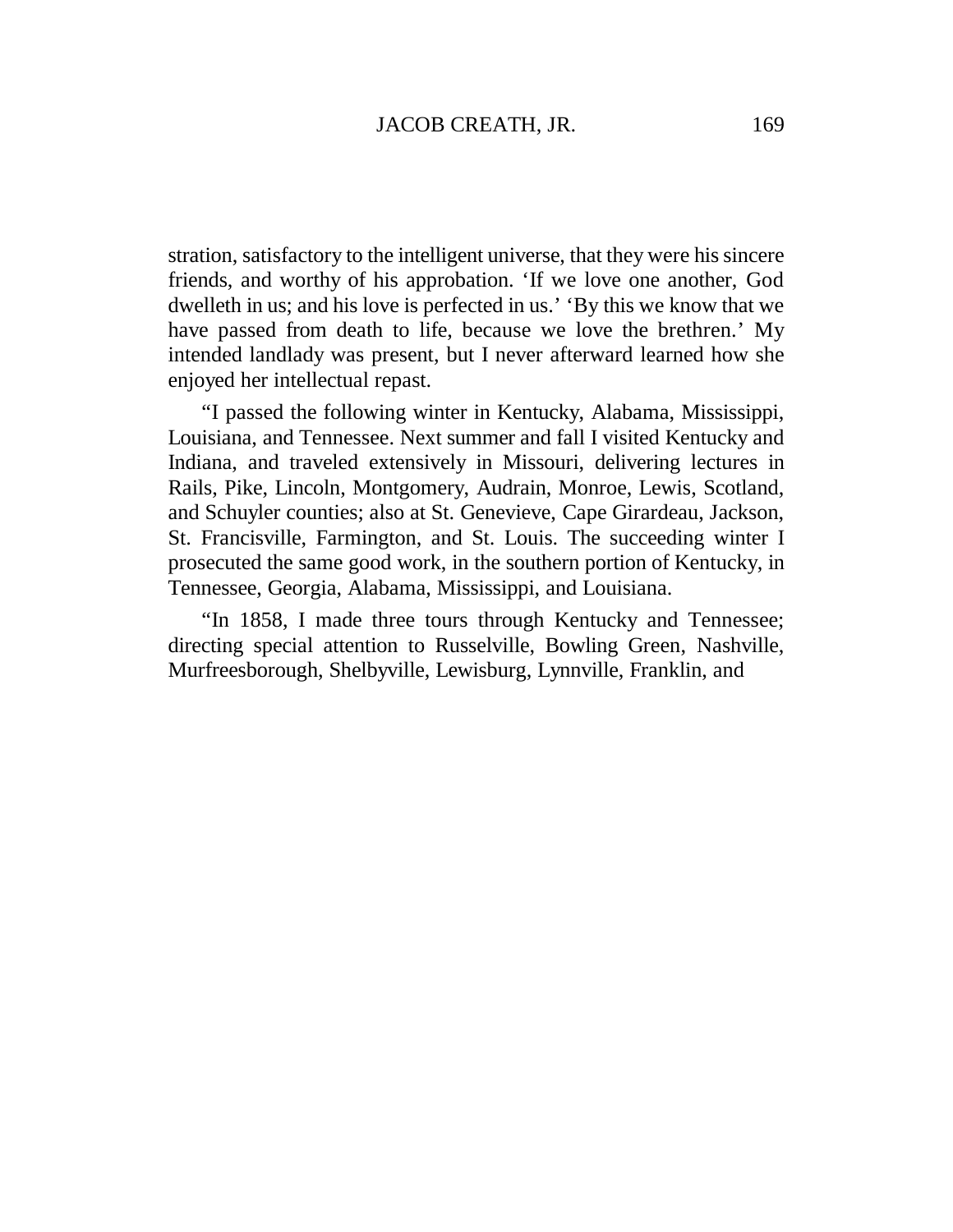Columbus. June, July, and August I spent in the counties bordering on the Missouri River, and south of the Osage River, not overlooking Fayetteville and the country lying on White River, Arkansas.

"January and February, 1859, I lectured on Revision in Rails, Marion, Pike, Lincoln, Montgomery, and Macon counties, Missouri. March, April, and a part of May, I devoted to the same work in Tennessee, Arkansas, and Louisiana.

"On my return-route I met Brother A. Campbell and his lady, and Brother Pendleton, at the Gayosa Hotel, Memphis, Tennessee. As Brother Pendleton conducted me into the room where Brother Campbell was, he remarked to him: 'Do you know this man?' Raising his still expressive blue eyes, and looking fixedly at me, he replied: 'That is my old fellow-servant, Brother Creath!' We both preached that day in Memphis. Bishop Oty, of Episcopal renown, was present, and, after 'service,'invited us to dine with him. Having a previous engagement, however, we were under the necessity of declining the proffered honor and pleasure.

"During my stay at Memphis, I obtained from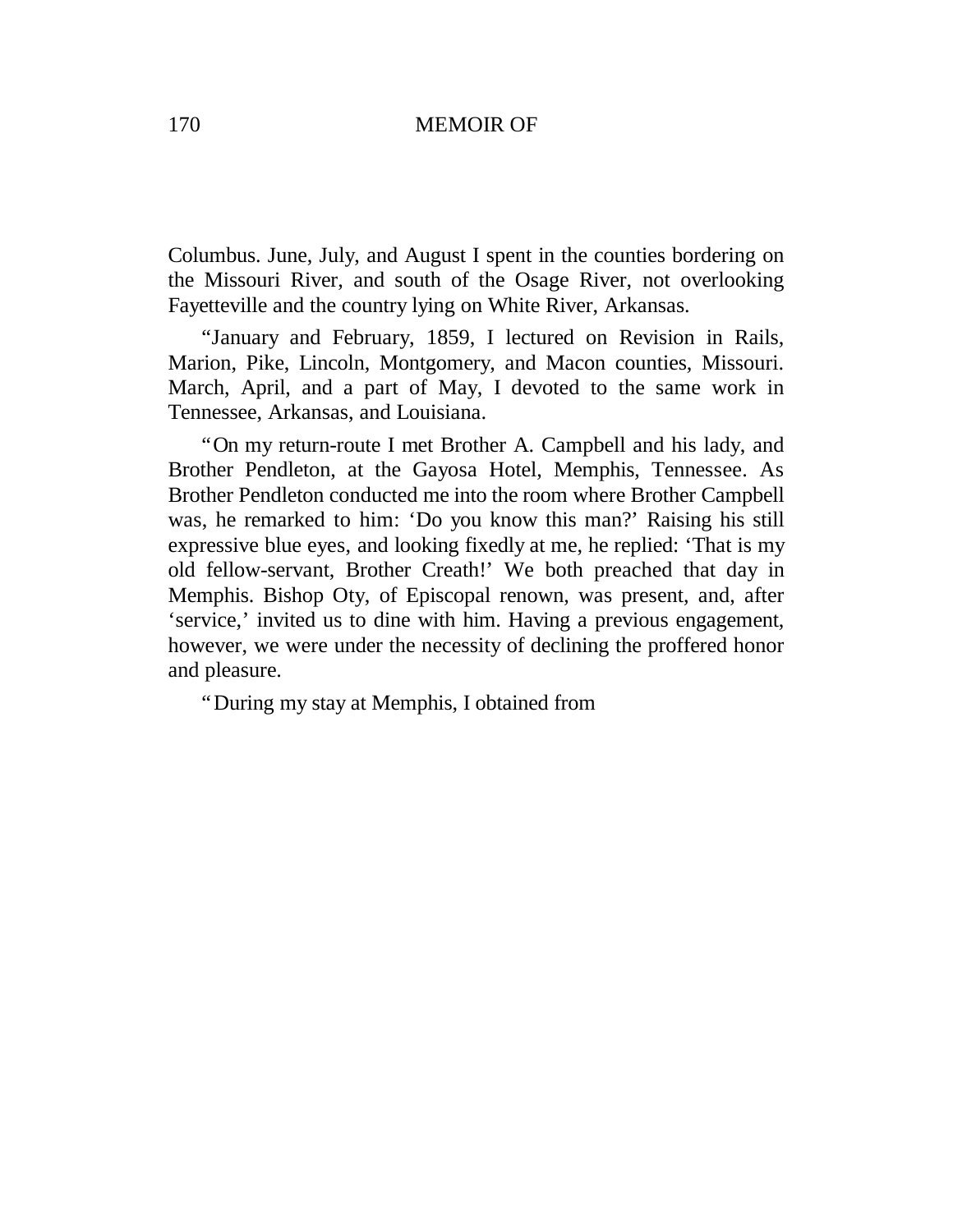Professor O. S. Fowler, of New York city, the following chart:

"'Phrenological chart of Mr. Jacob Creath, given at Memphis, Tennessee, by O. S. Fowler, Professor of Phrenology, May 20, 1859.

" 'W. GILES, *Reporter.*

*"'*Strength, power, efficiency, go-ahead, and the utmost indomitability, is your predominant trait, and is remarkable. You inherit it from your father, whom you resemble; and are adapted to carry on some great undertaking requiring the utmost perseverance; and have made your mark on the intellect of the community where you reside, partly because of your strong, active sense; more because of your tremendous energy of character.

"You have extraordinary lungs, great muscles, a splendidlybalanced constitution, and have a world of vitality; can go through Herculean labors, and have not a lazy bone in your body. You are excitable a little, though not much; rarely ever let your feelings get the better of your judgment.

"'You have not any thing like as much culture, in proportion, as you have natural talents. You have excellent digestion, but have over-eaten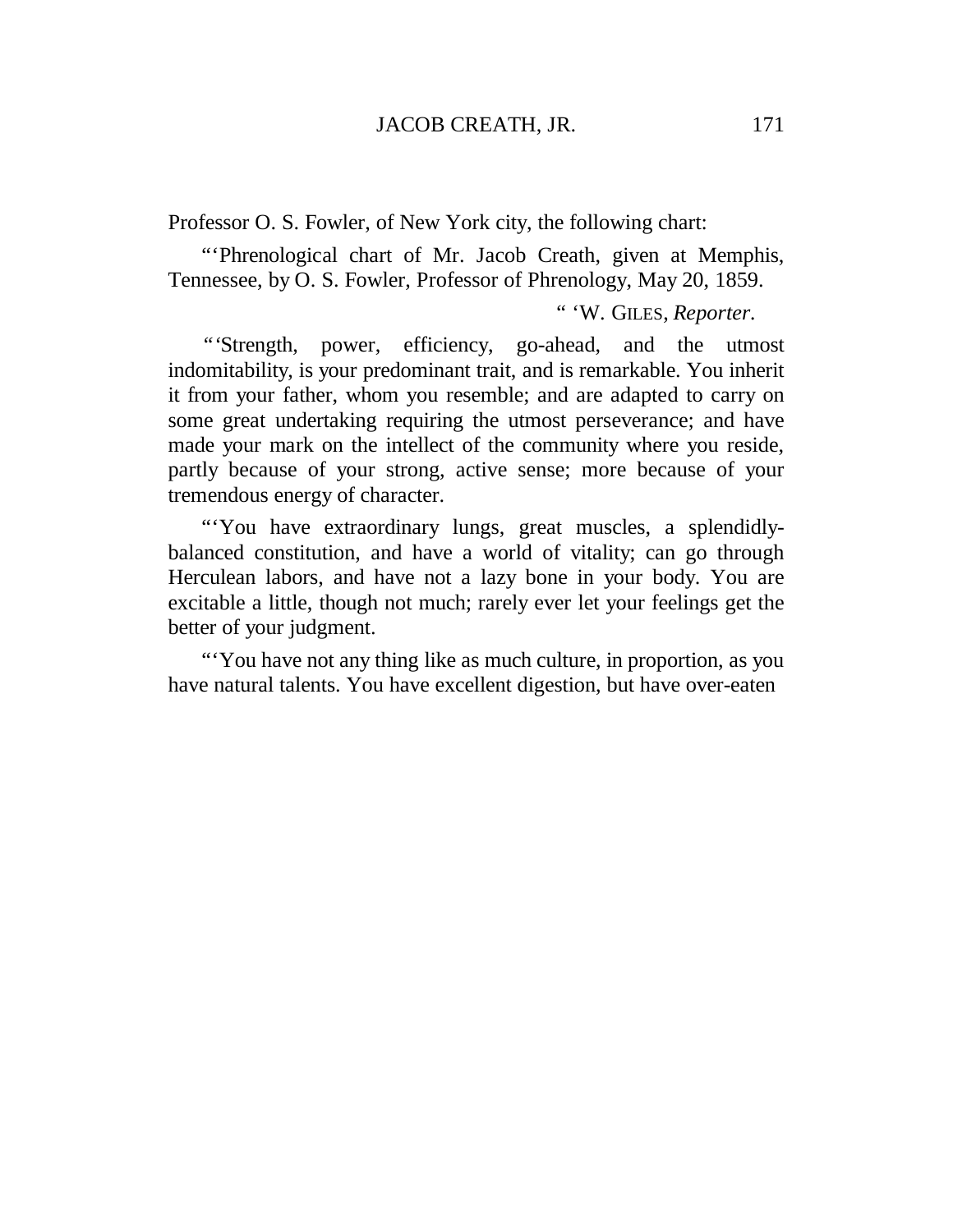all your life. You have extraordinary breathing power, and hardly know what fatigue is, and must be out of doors most of the time. You have an organism more favorable to judgment than brilliancy,

"'You are a *ladies'-man,* almost worship the sex, and appreciate female beauty. You should marry a wife who was dependent, not obstinate, for you could never tolerate an obstinate woman.

"You have one of the best wives that ever was, because you know how to select a woman, and because you would live well with any woman; and would so live with a poor woman as to make her a good wife, even if poor; and your wife would lay down her life for you. You are thoroughly sexed, are pre-eminently manly, and have a high, noble bearing.

"'You have very strong love for children, especially daughters, literally doting on them as if they were angels. You are devotedly attached to home, are one of the most indulgent of husbands and parents, are a true, warm, generous friend, and have a warmer heart than often comes under my hands. You are a true patriot; are wanting in continuity; are able to attend to a great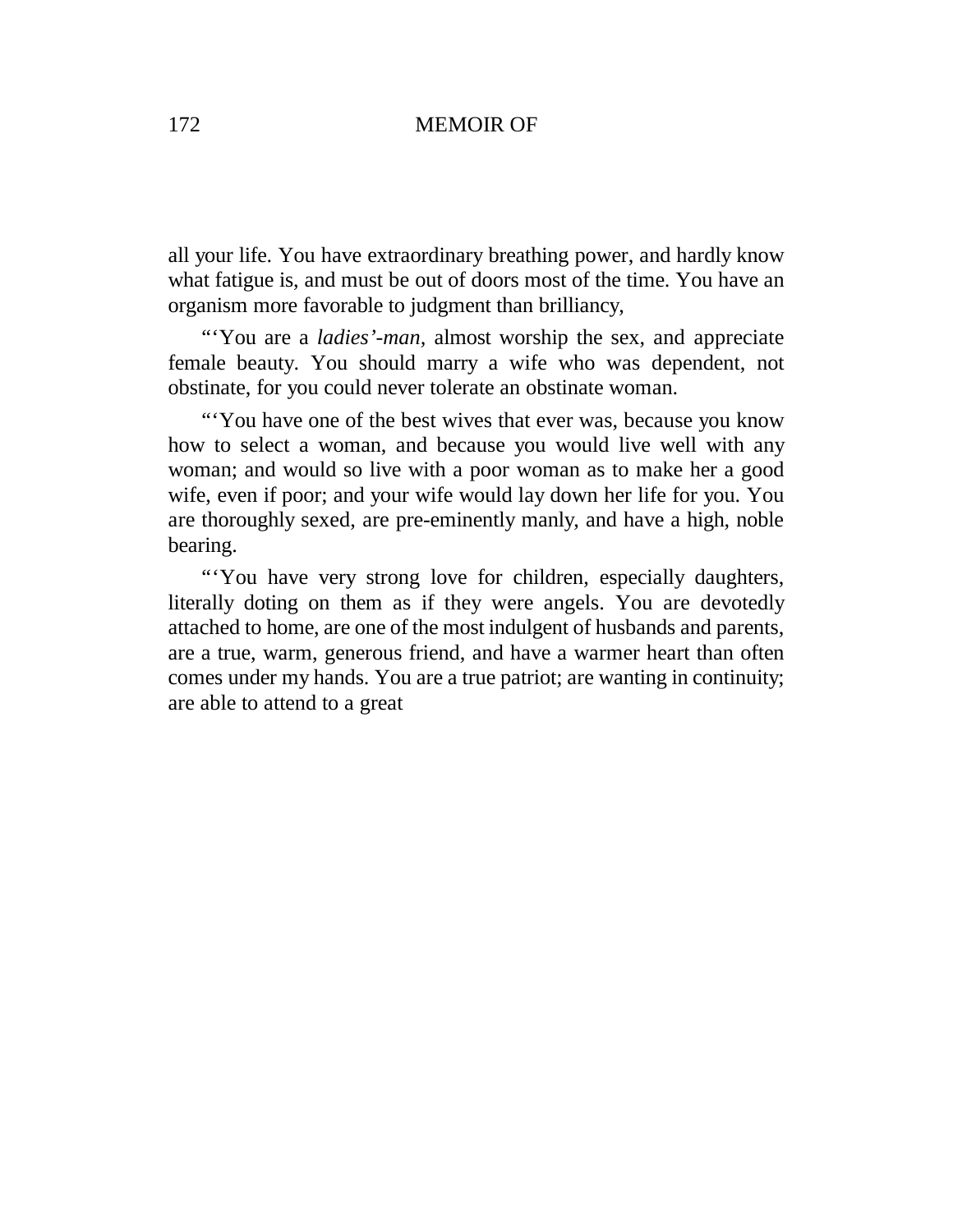diversity of business in short order and without mistake.

"'You have great fortitude to bear up under disease, and will not allow yourself to be sick, and will not give up.

"You never quarrel with others, but stand your ground like a man." You are determined to conquer, but never punish a fallen foe. You have an excellent appetite; go in for the plain and substantial; can make money, but it must be in a large way.

"'You can never dabble. You are perfectly candid, never act in a cunning way to attain your end; but always straightforward and correct. You are barely cautious enough to prevent improper action.

"'You are not particular as to what people say about you; pursue an independent course; do as you please, and let people say what they like. You are most uncompromising when your mind is once made up, yet are judicious in making it up. You are rather conservative. You are a true worshiper of the Deity, but always under your own vine and fig-tree; skeptical, and never admit any thing unless proved to a demonstration. You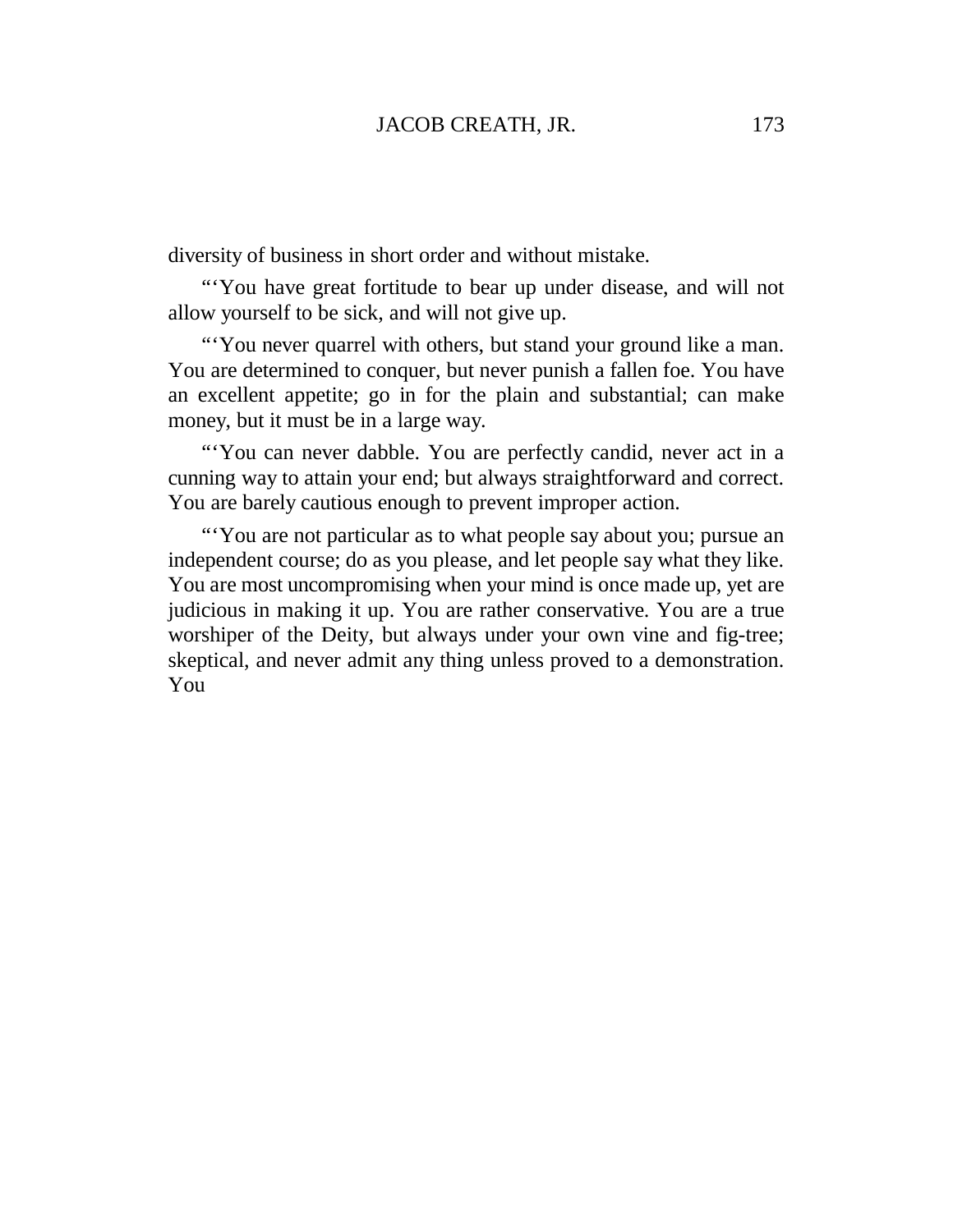ought to be a judge. You are a true philanthropist; are generous; too kind for your own good Do n't let your friends put their hands too deep into your pockets; and do n't indorse, unless you are willing to lose. Do n't confide too much in friends. Learn to say no. I would not wonder if you have lost half you have made. So turn a corner.

"'You are better informed than one in a thousand with your means of knowledge. You have a poor memory as regards names and dates, but good at recollecting countenances, facts, and ideas. You ought to be a speaker, not because you have so great a flow of words, but because you say impressively what you say at all.

"You have a wonderfully accurate eye to judge of bulk and proportion, and can not tolerate architectural disproportion. You never lose your way in city or country.

"'Your forte lies in the adoption of ways and means to ends, in originality, forethought, contrivance, and penetration. You lack the agreeable; you pass no compliments, not enough; but read a man right through the first time, and are happy in what you say; it just hits the nail on the head.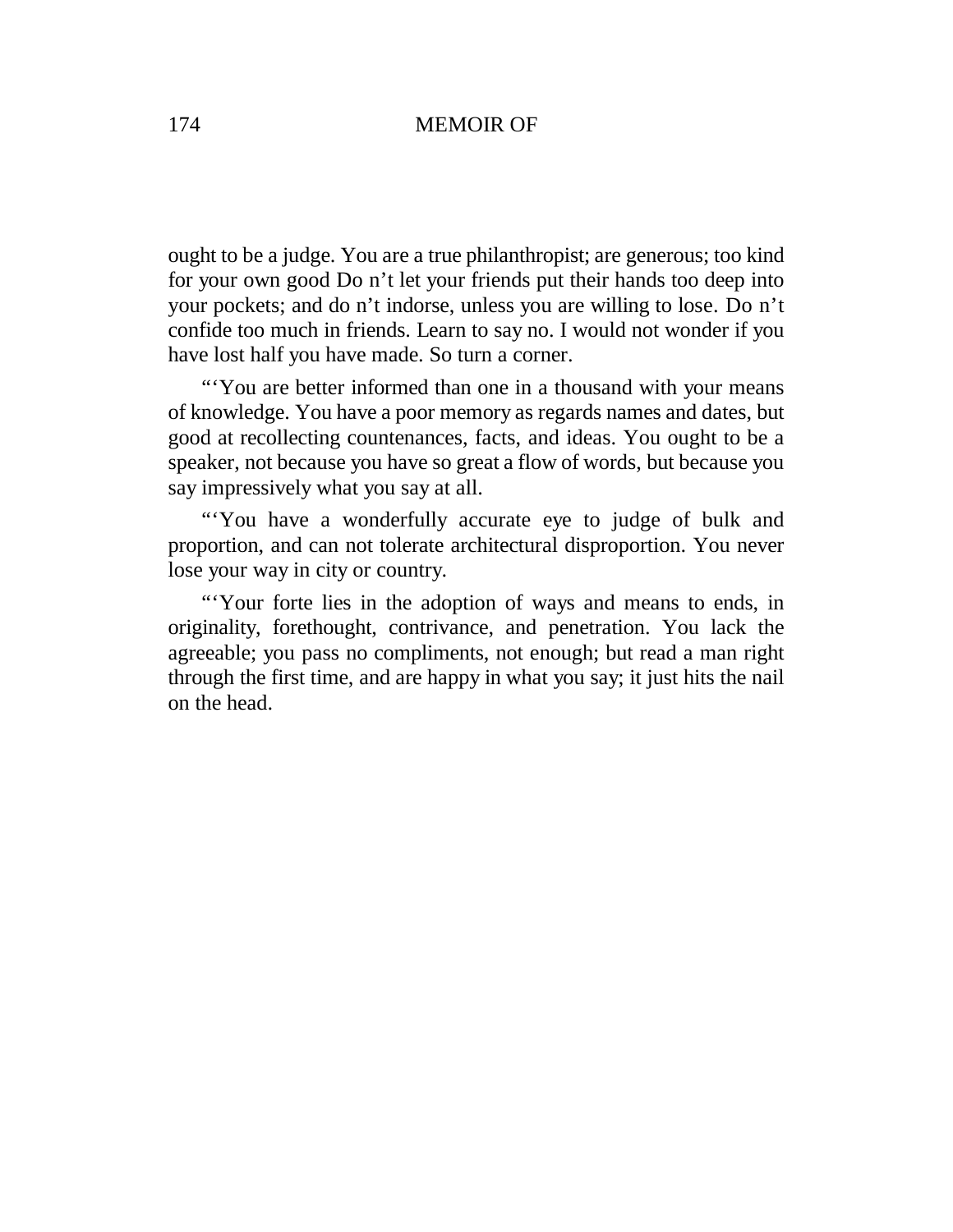# JACOB CREATH, JR. 175

Your criticisms are remarkable. You illustrate well.

"The fact is, sir, you are, by nature, a great man; and need only circumstances to make you a great man. And you, certainly, are one of the best men I ever examined, and are universally beloved. ""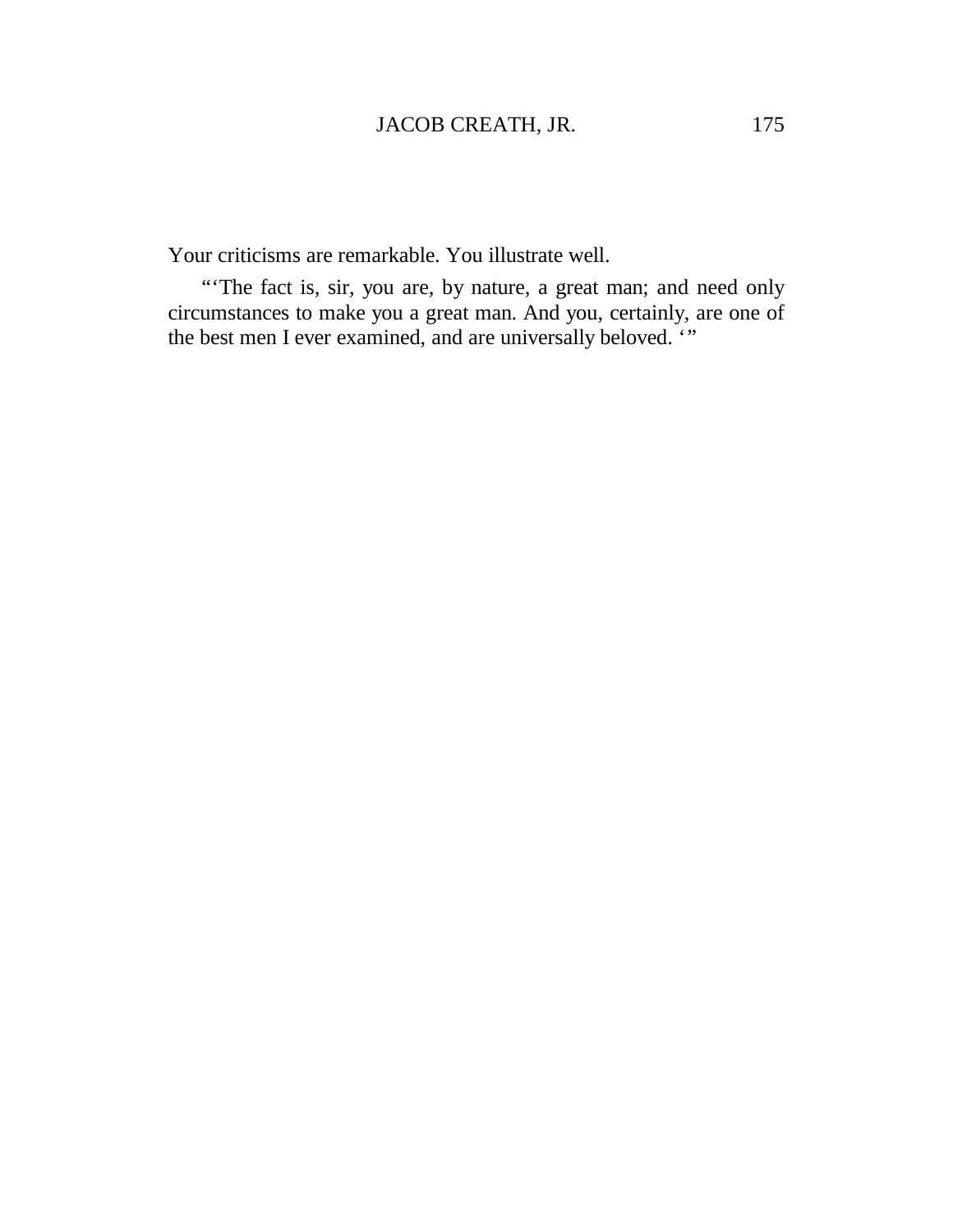# CHAPTER XXIII.

A Blessing pronounced on the Masonic Fraternity— Ten Innocent Men murdered at Palmyra, Marion County, Missouri— Affecting Interview with them before their Execution.



SPENT June, July, and August lecturing in Shelby, Macon, Chariton, Ray, Clay, Clinton, De Kalb, Andrew, Oregon, Platte, Jackson, Lafayette, Saline, and Howard counties, Missouri. The months of September and October I devoted to the south-western portion of the State.

"On the tenth of November, I left home for Alabama; and passed the winter and a part of the following spring in the northern portion of the State, and in Georgia, Mississippi, Tennessee, and Arkansas; especially the country lying on White, Black, and St. Peter's rivers.

"The most of 1860 I employed in visiting Knox, Marion, Adair, Gentry, Mercer, Lynn,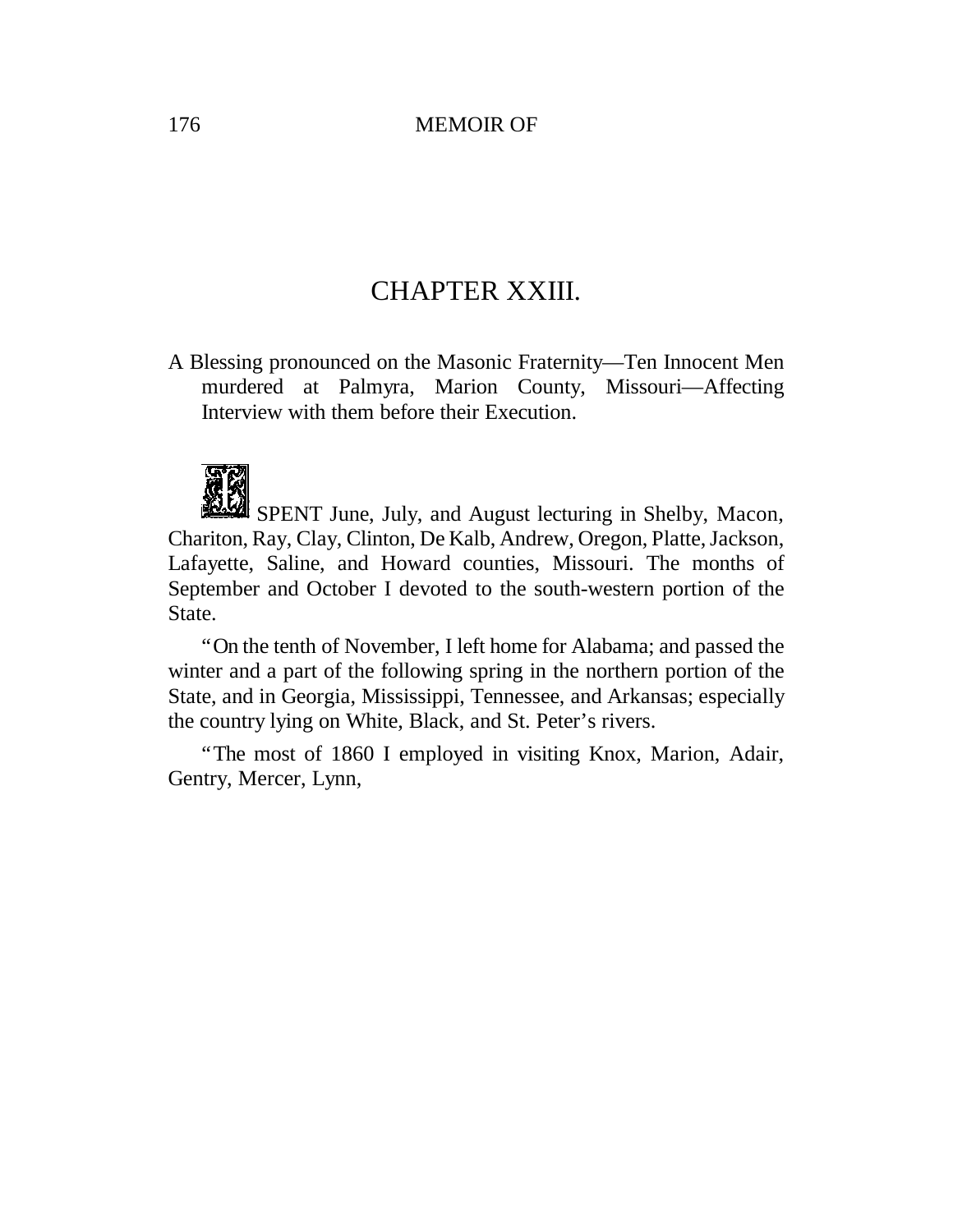Atchison, and Oregon counties, Missouri; also Savannah, St. Joseph, Weston, Platte City, and Liberty. In the fall I revisited the counties lying on the Missouri River. Thence I journeyed to Fayetteville, Arkansas.

"It was with great difficulty that I made my way back from Arkansas in December. I could not have done so, but for the assistance afforded me by my Masonic brethren. They furnished me with a carriage and driver, and money enough to pay my expenses to St. Louis. God bless the Masons! Masonry, during our late war, saved thousands of lives and millions of property! During that whole dreadful period, its obligations were universally respected.

"During my sojourn in Fayetteville the brethren told me 'they understood the subject of Revision, and wished me to *preach* to them.' I complied with their request, and selected Paul's conversion as ray theme. As I finished what I had to say on the subject, I called upon Brother Baxter to 'conclude.'

"He was the successor of Brother Graham, as president of their literary institution. When he arose, he observed: 'I never heard such a dis-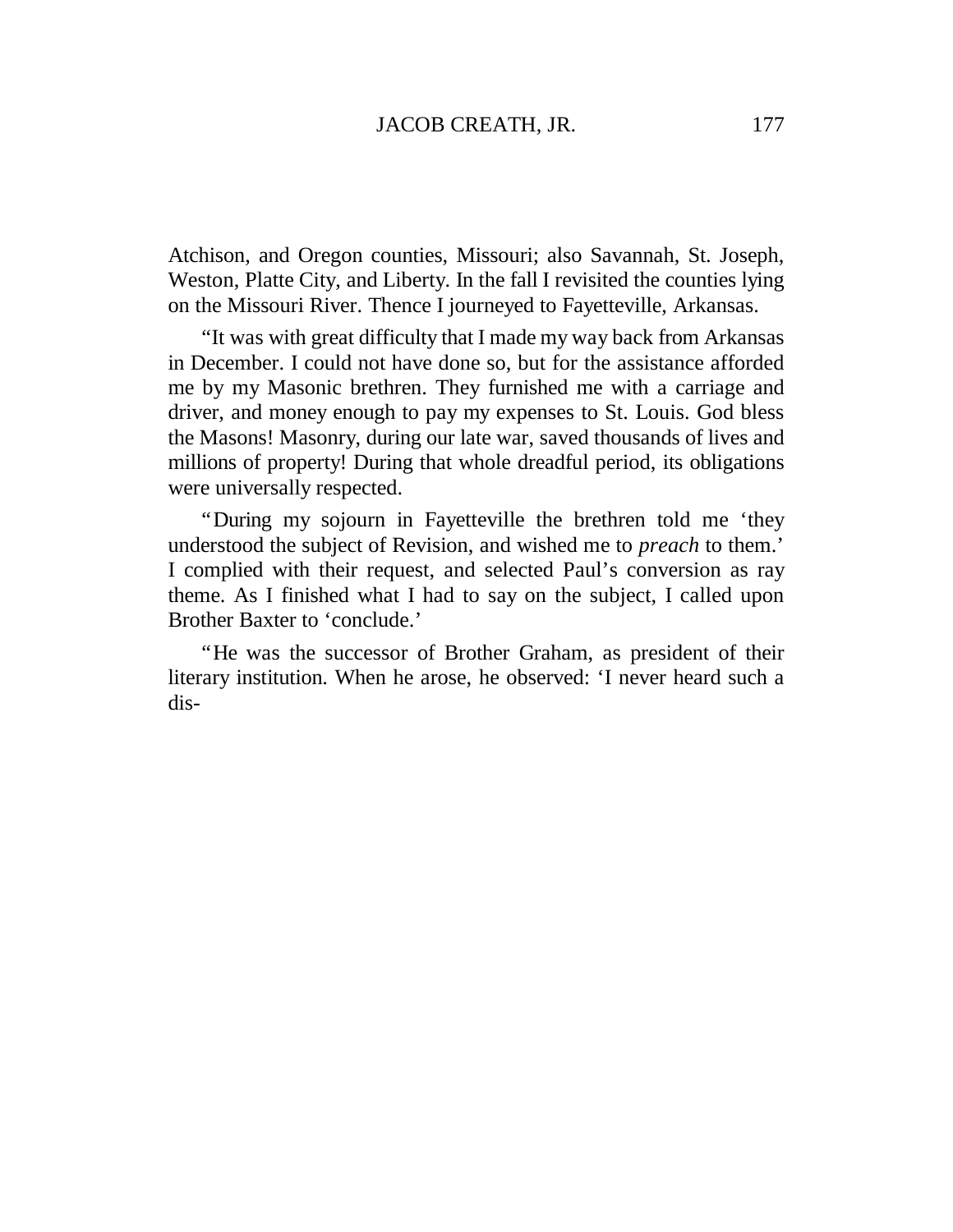course before, nor did you! I have heard all the great Lights of this Reformation: Alexander Campbell, Walter Scott, and others: but such an oration on the subject of Christianity, I have never before listened to!' The congregation also seemed overwhelmed.

"I paid at least six visits to this place between 1855 and 1860. In looking over an old newspaper, I find one of them thus spoken of: 'Elder Jacob Creath lately held a meeting in this place, in "The Disciples'" church, which has resulted in sixty additions to that body.'

"I have kept no record of the number of persons that I have baptized, at different times and places. I have done all the good I could in the world, leaving my reputation, as regards success, to the care of Him 'who careth for us.'

"With the view of recruiting my wasted strength, I passed the winter of 1861 at home. During the month of May, I preached and lectured in Marion, Lewis, Scotland, Shelby, and Knox counties.

"About the last of July, I visited, for the same purpose, Chillicothe, Trenton, Mercer, Plattsburg, Irvin's, Colley, Union, and New Market.

"At the close of these six years of toil, privation,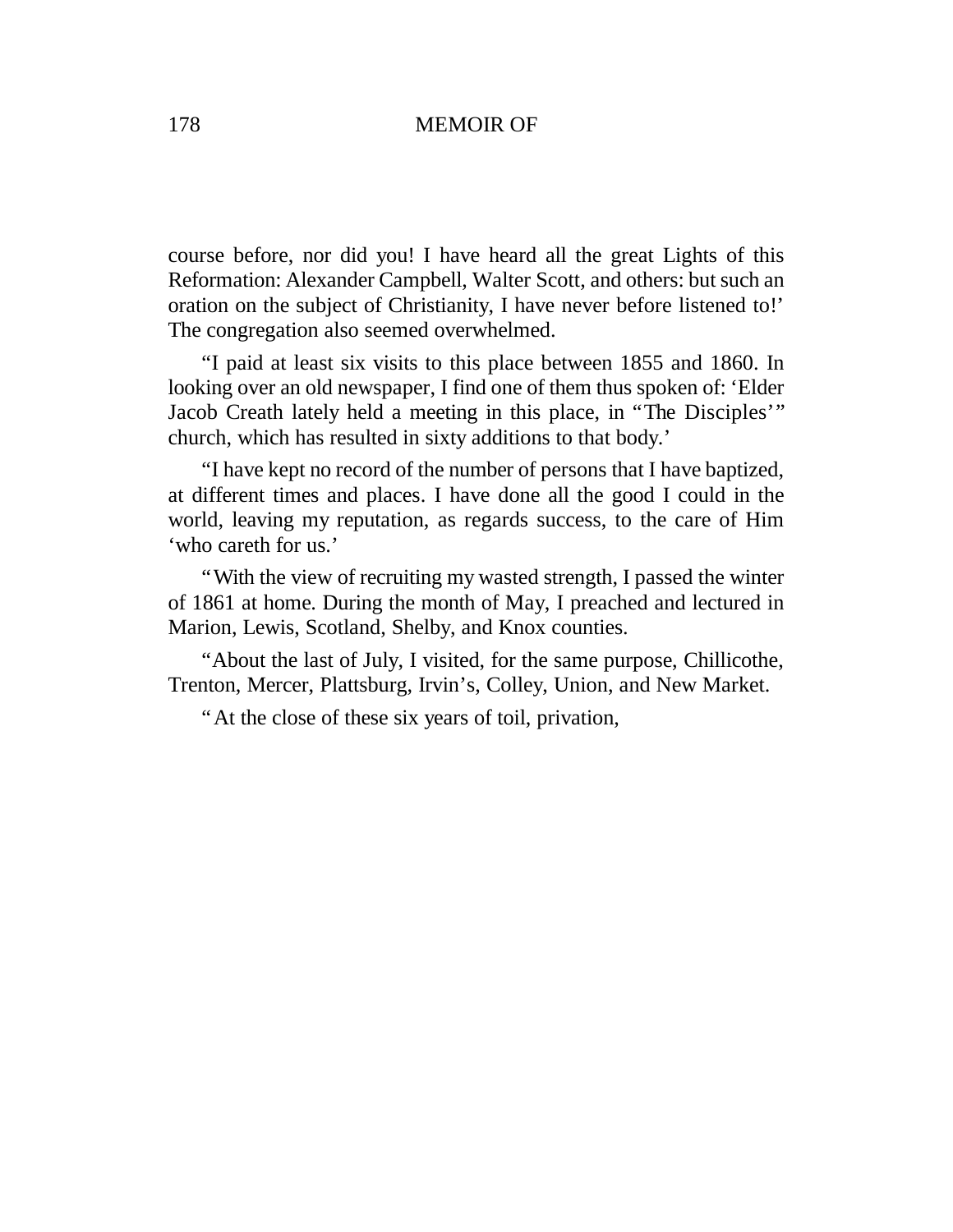and conflict, which I would not undergo again for the whole State of Missouri, the Bible Union at New York, and the Revision Association of Louisville, Kentucky, extended to me their unqualified approbation.

"On the eighteenth of September, Andrew Allsman, an unworthy member of the Christian congregation at Palmyra, was taken from his home by Porter, a Confederate general, and put to death. General McNiel, who commanded the Federal troops in that part of Missouri, decided that ten innocent men should die for him. Their names were Thomas A. Sidener, John T. McPheeters, Thomas Houston, Willis J. Baker, Herbert Hudson, F. M. Lear, Morgan Dixler, Eleazar Lake, John M. Wade, and Hiram Smith.

"In the hour of their trouble they sent for me. As soon as I commenced speaking to them, they began to weep. I quoted all the passages of Scripture that I could think of, that were peculiarly applicable to their condition; and exhorted them not to lose a moment of their precious time, but to throw their whole mind and heart at once into the all-important work of preparing to meet their God.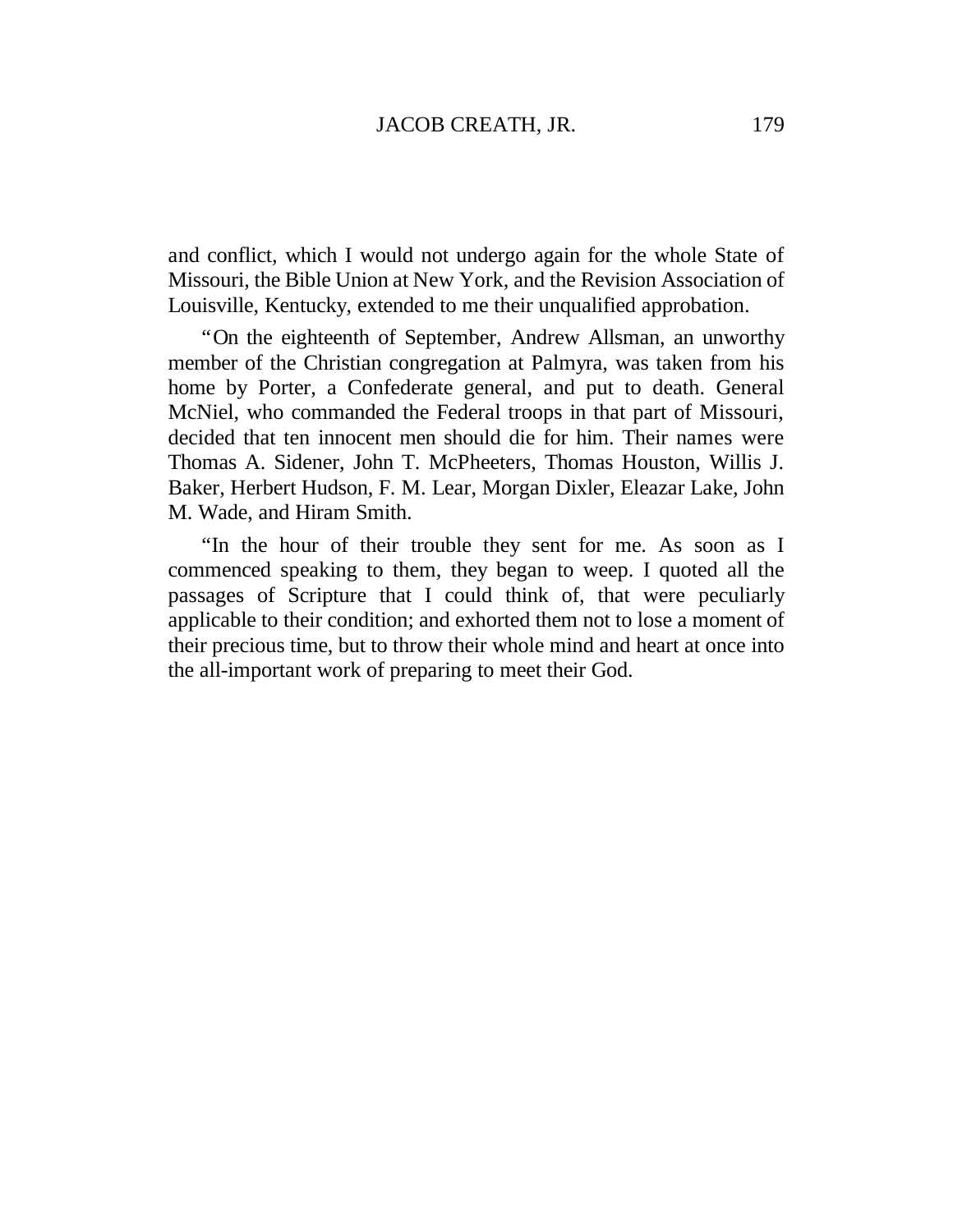"I directed their attention especially to the acknowledgment of their offenses, and the forgiveness of their enemies. All of them agreed to do so but the old man named Willis J. Baker. He said 'they were about to be put to death unjustly. In his heart he could not forgive his murderers, and he would not profess it with his mouth.'

"Two of the men appeared to be about fifty years of age, and seemed indifferent to their fate. One of them was a Baptist. He said 'he was innocent of any connection whatever with Allsman's death; but that he forgave his murderers and all who had ever wronged him; that he had made his peace with God, and died in peace with all mankind; that he was prepared for death, and therefore not afraid to die.'

"Lieutenant Sidener attracted my attention by his profuse weeping. I addressed him, but he could not speak. He was in the bloom of life, tall and handsome. He occupied the position of lieutenant in the Confederate service, and, though young, was a high-toned gentleman. He was engaged to be married to a lovely young lady in Rails County, Missouri.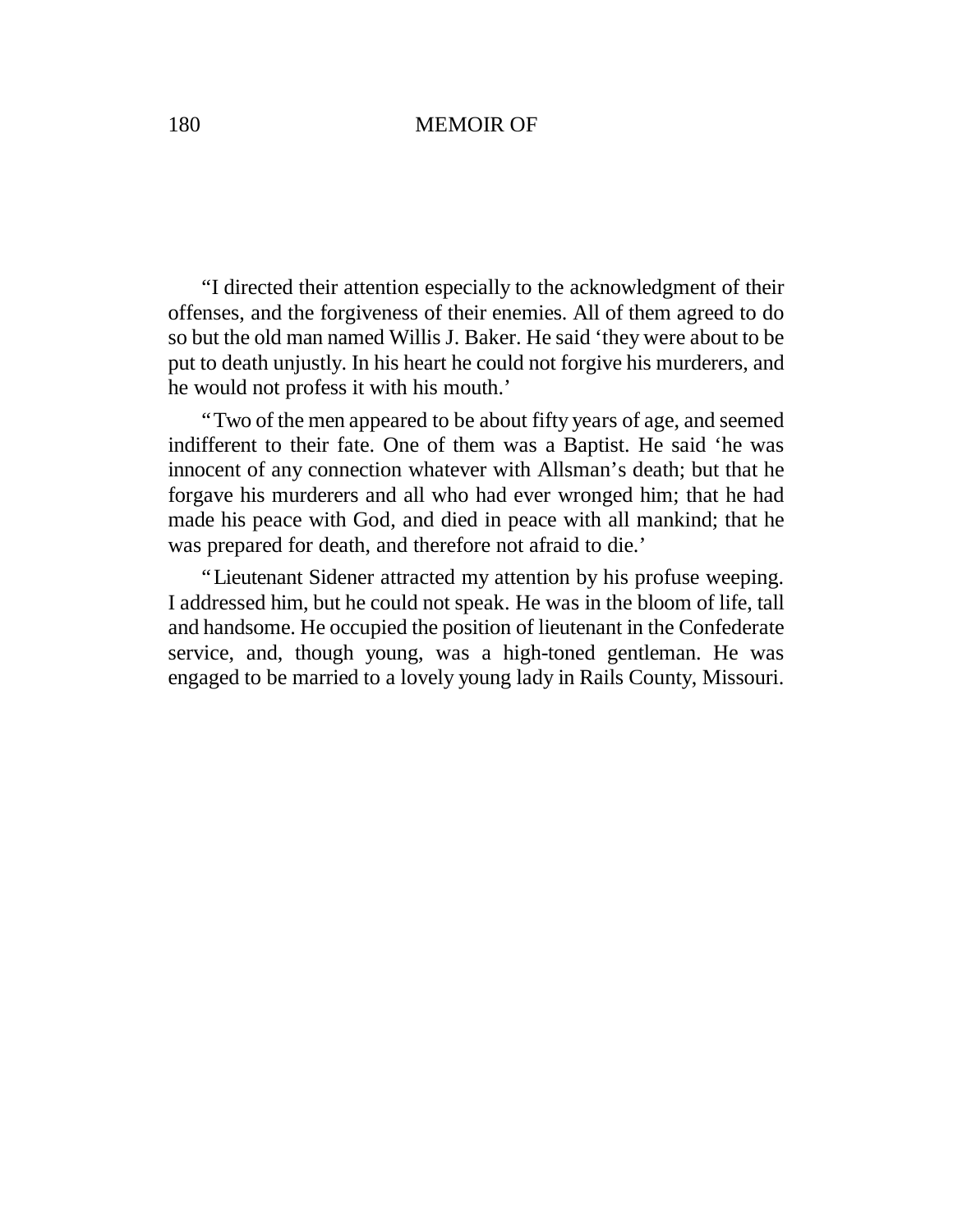"When he found that he had to die, he dressed himself in his splendid wedding suit of black broadcloth, with white satin vest, determined that if he could not be married in it, he would be murdered and buried in it. When he was shot to death, he fell toward those who killed him; a small hole, fringed with red, in his white vest, opposite his heart, showing where death had entered.

"When at the jail before they were executed, one of the men threw his arms around my neck, screamed aloud, and trembled like an aspen leaf, when he spoke of not being allowed to bid his father and mother, or even his wife and children farewell!

"The young men were all overwhelmed with sorrow in view of their untimely doom. For myself, when I fully realized their dreadful position, my whole frame was convulsed with grief, tears flowed down my cheeks, and with the most intense interest I cried to God to have mercy upon them. In a few hours they were ushered into eternity."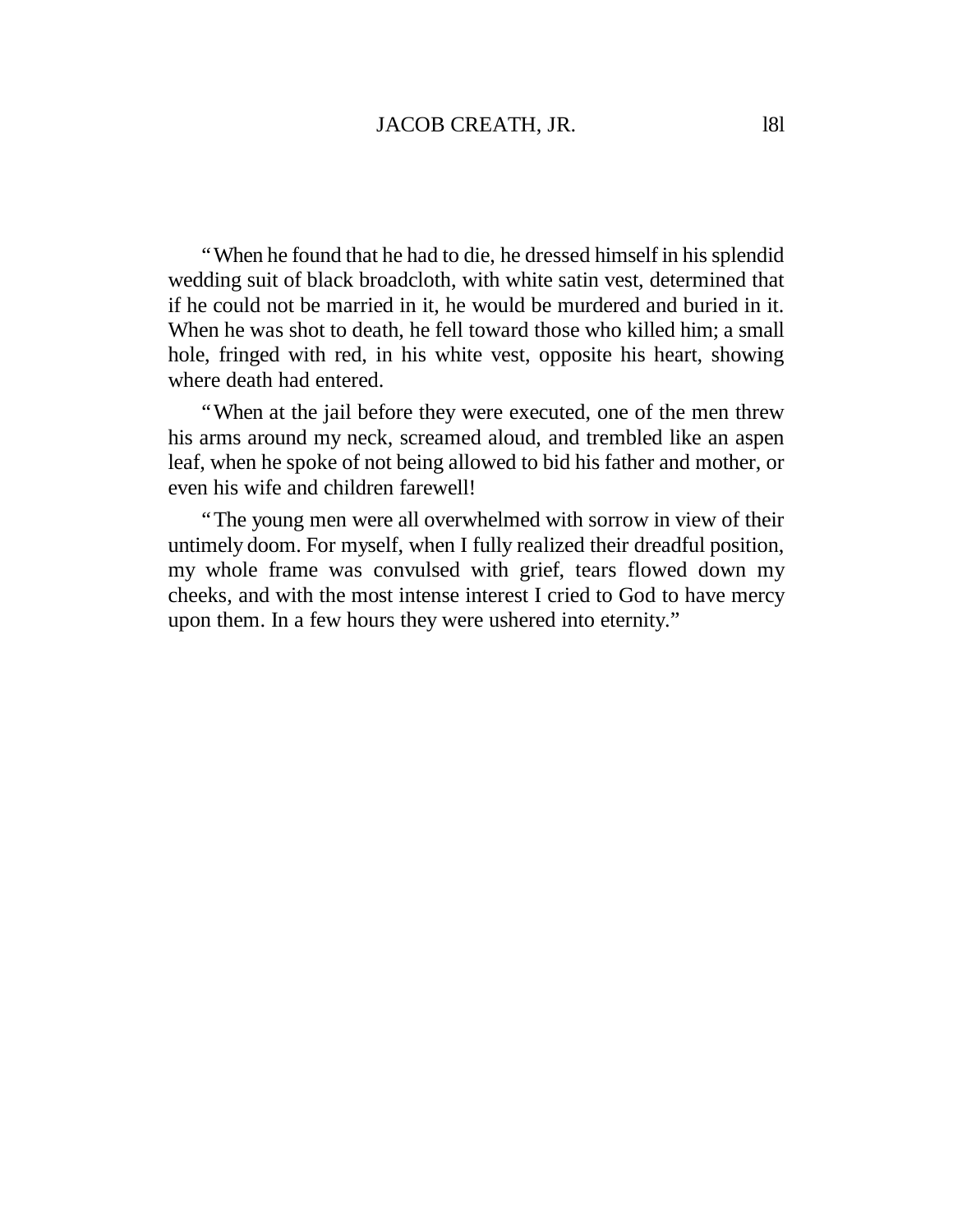# **CHAPTER XXIV.**

A continuation of the autobiography of Elder Jacob Creath, from his Diary for 1862 and the years following.



URING the four or five years of the war I was compelled to remain at home to take care of my family, and could not go from home, as before the war, to preach. Most of the incidents that occurred during the war, related to it, and, as I do not wish to relate them, my life during that period is more barren of matter than in other years.

"My diary says, November 28, 1862: This day my house was searched twice by Federal soldiers for Lieutenant Bowles, who escaped last night from prison in this place. They did not find him in my house. This is the sixth time my house has been searched and nothing found, although I have from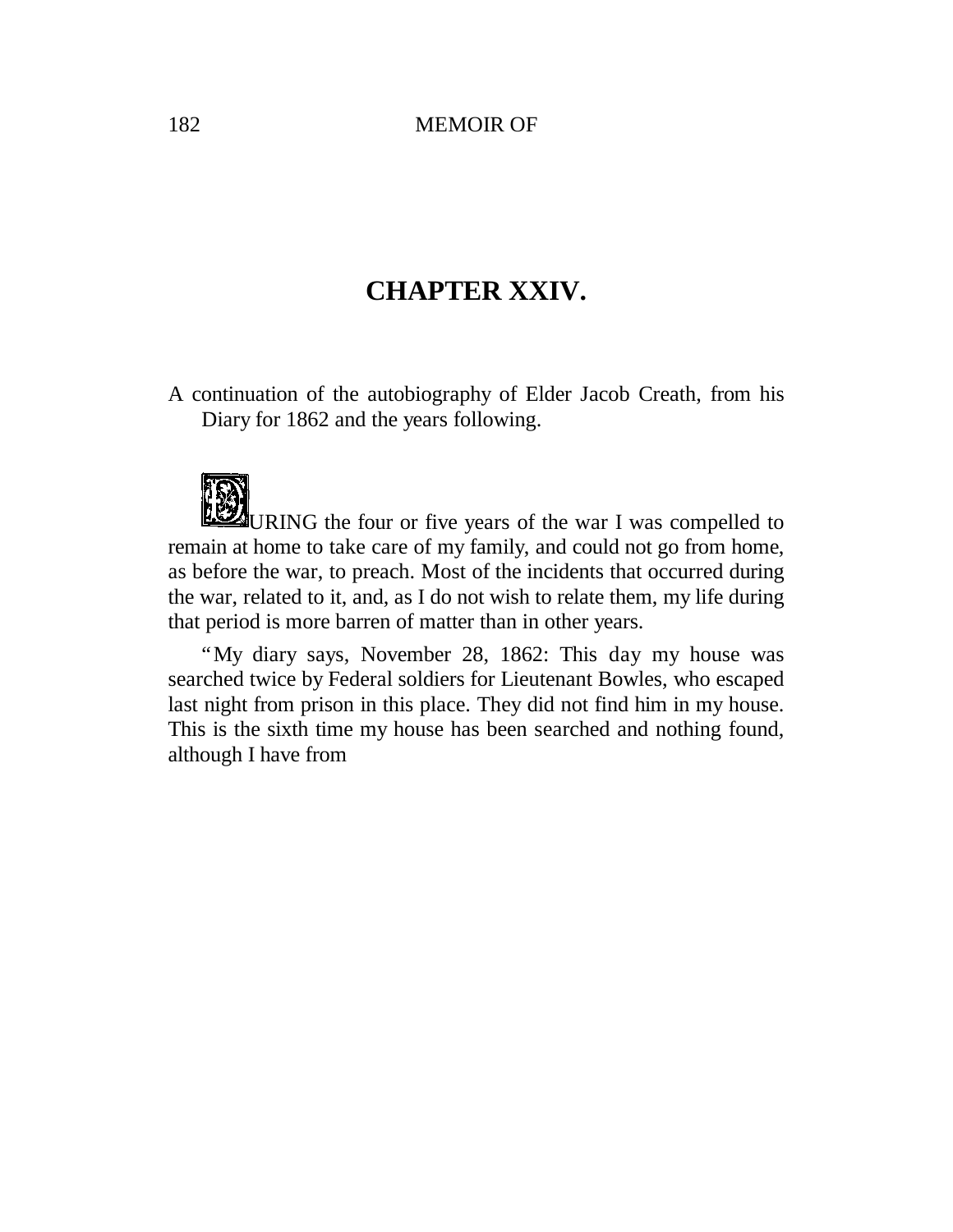the Government a certificate that my person and property is to be held inviolate.

"November 29, 1862: This day, one year ago, when I was walking out for purposes of meditation, devotion, and prayer, I was arrested by the pickets a short distance from my house. The same day I also appealed to Colonel John Glover, commander of cavalry in this place, and he gave me a written certificate to pass and repass, such as we formerly gave our servants. This is American liberty in the year of grace, 1862.

"December 4th: To-day we received the President's message to Congress.

"Sunday, December 7th: I preached in this place to-day (Palmyra, Missouri), from i Tim. iii: 14, 15, 16, on good behavior in the house of God: 'That thou mayest know how thou oughtest to behave thyself in the house of God, which is the church of the living God, the ground and pillar of the truth.' David says: 'Holiness becometh thy house, O Lord, forever.'Ps. xciii: 5. This discourse is intended to show how persons should conduct themselves in Christian assemblies or places of worship. After speaking of sacred places, persons, and things, I proceeded to specify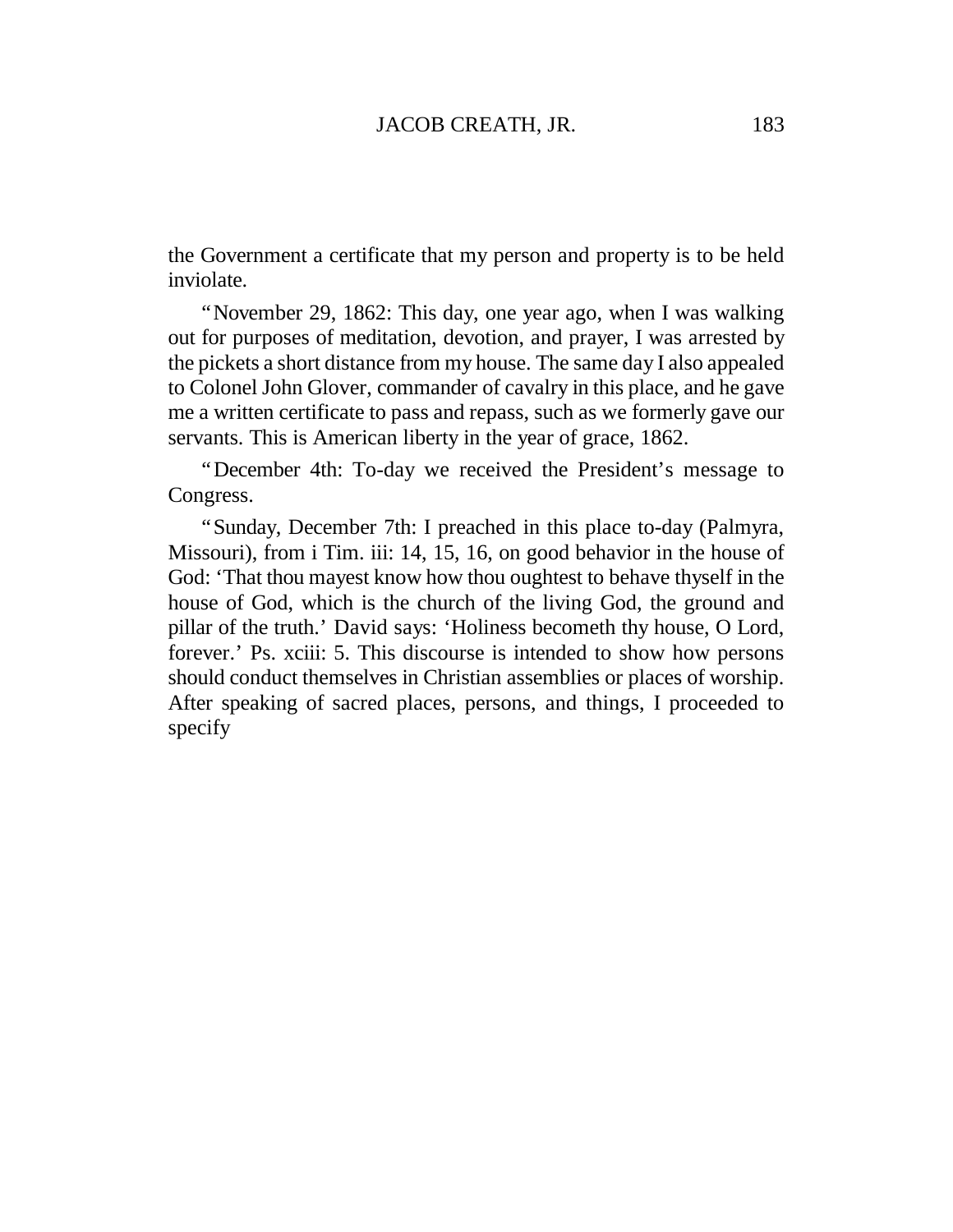some rules which ought to be observed by all persons who visit Christian assemblies, and the reasons for these rules:

"1. All persons who go to a place of worship should religiously and conscientiously endeavor to be in the place before the service begins. This should be done in order that all persons may hear the Scriptures publicly read, that they may hear the subject announced, that they may not disturb the speaker and the audience after the service begins, that they may not be considered disturbers of the good order of the congregation, as they will be, if they enter after the worship begins. The general rule in the West is to go to meeting all the time of preaching, no matter at what hour of the day the meeting is appointed; come until it closes, and even after it closes, as I have seen it done often.

"2. It is expected of all orderly persons that they will approach the place of worship in a becoming manner, seriously and 'soberly, not laughing nor joking, nor boisterously, but sedately, as though they had some knowledge of the Being they were going to worship.

"3. After entering the place of worship, and being seated, there should be no talking or laugh-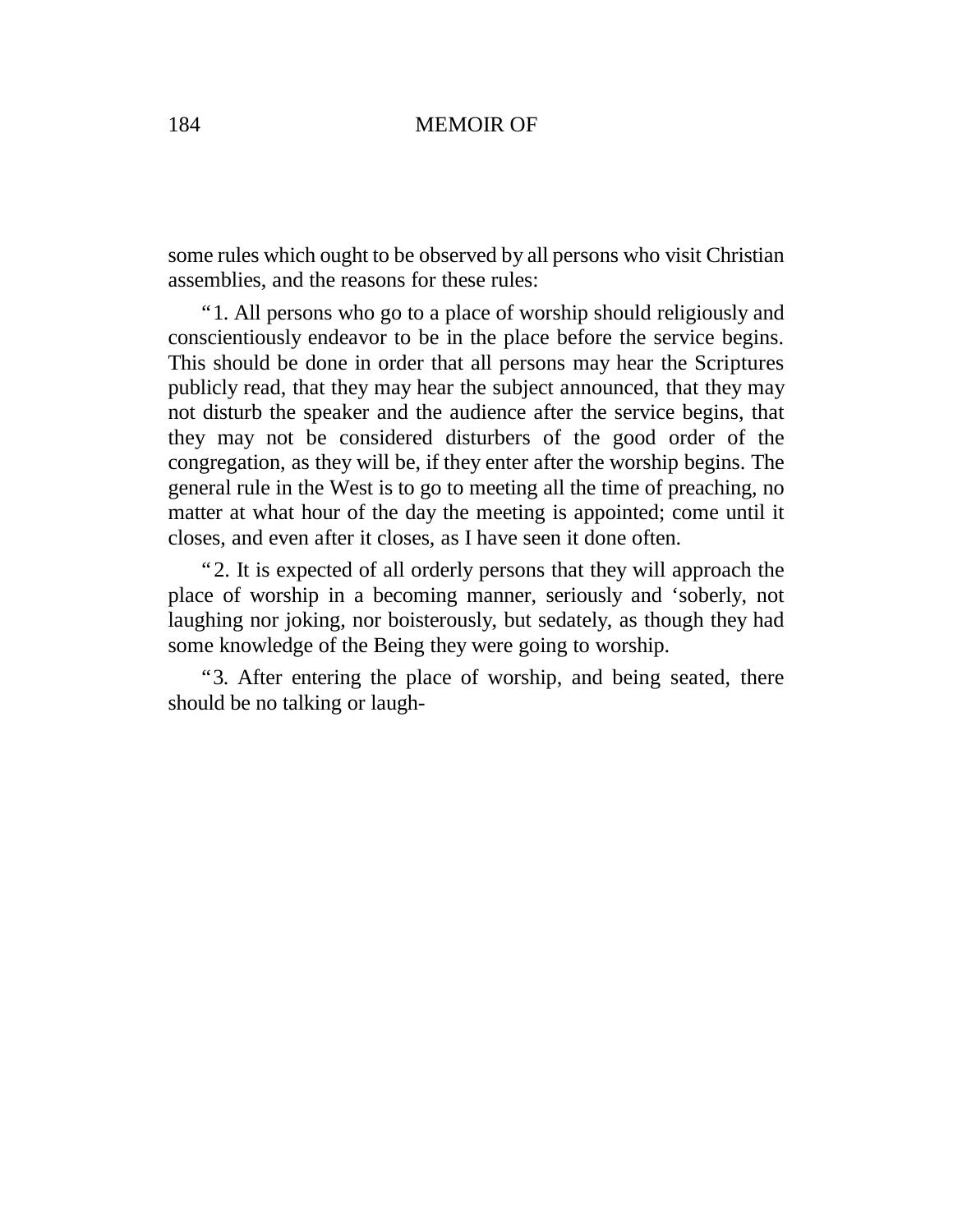ing, nor whispering, as though we had come there for chit-chat, and to hear and report all the news of the week past, and like we had met in a ballroom or theater, instead of a place of worship; all of which conduct shows a breach of good order, and a mind destitute of piety, and wanting in all the qualifications of a good hearer. There is as much depending upon the hearer as upon the speaker for edification. One reason why we hear so many complaints of the preachers is that the people are not in a proper frame of mind to hear; they come thoughtless, prayerless, without reflection and meditation, or any desire to be profited. No wonder, then, they return as they came, without benefit, full of levity and frolic, as if they had been to a *circus* or a horse-race.

"4. When the benediction is pronounced and the assembly dismissed, we should retire *silently* and *orderly,* not fly up like a hen after a hawk when he has taken one of her chickens, and thereby shake off every impression made by the sermon as effectually as ducks shake off the rain that falls on them. This conduct is very common and fatal to all that is orderly and of good report. Our Savior places foolishness at the end of a long list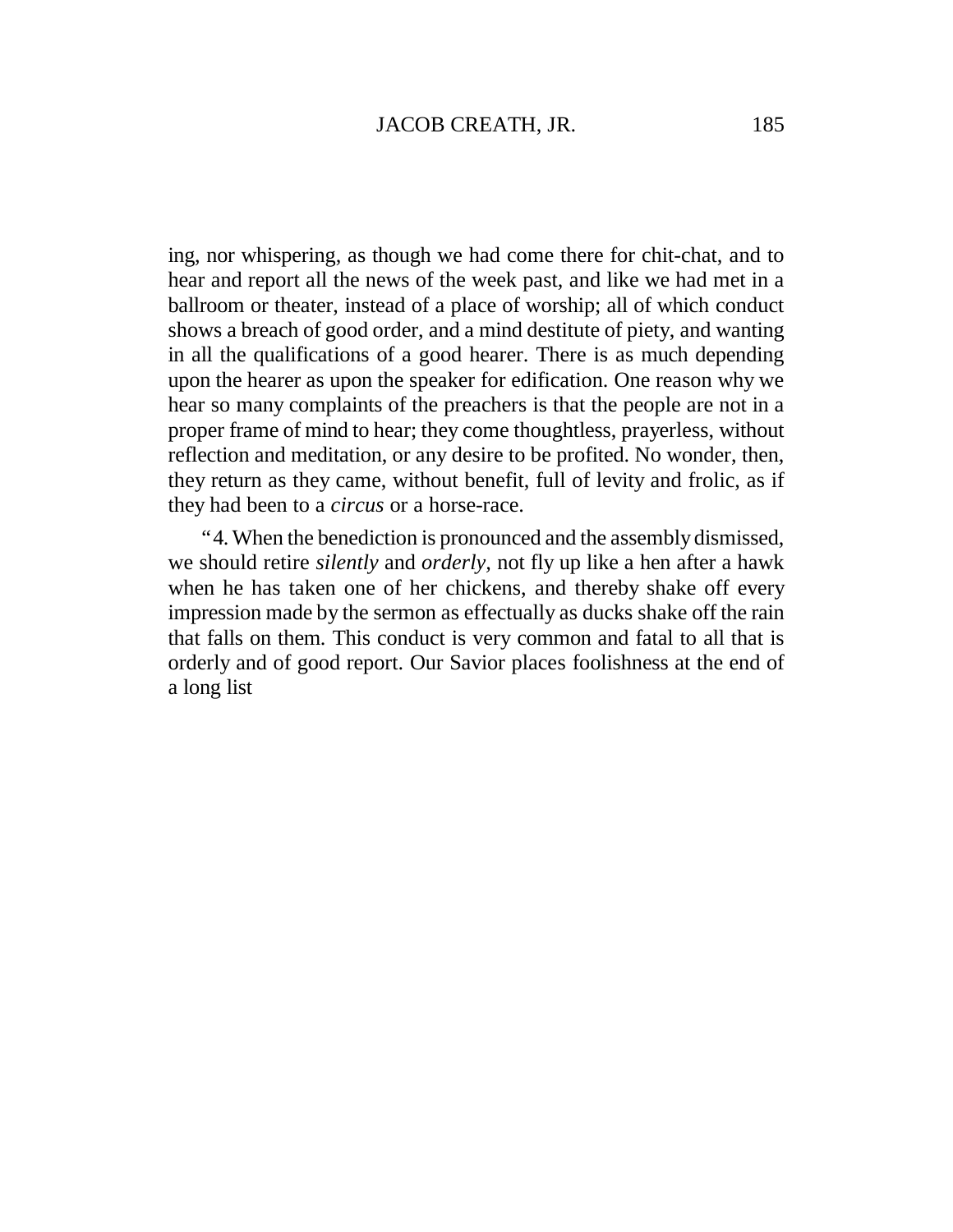of crimes in Matt, xv, much or all of which he says comes out of the heart and pollutes the man. Levity is as bad as drunkenness and as destructive of all that is good. This is one of the female sins. I have seen congregations, after dismission, act more like children dismissed from a country school in the evening, than like sober and serious Christians. One reason of this conduct is that the preachers are fearful of their popularity and take no care to instruct their hearers on this point. Many are fearful of being branded as *scolds,* which, Webster says, means a foul-mouthed woman. It is an old Bible proverb, like priest like people. Some preachers do not know what order is. Paul told Timothy to reprove, rebuke, and exhort; and told Titus to rebuke them *sharply.* Many a man has lost his life trying to keep order. The harbinger of our Savior lost his life for one reproof; he said 'it is not *lawful.'*Respect the place and office, if not the *officer.* Meeting-houses were not built for chit-chat, but for instruction, devotion, prayer, praise, worship, reading the Scripture, and preaching. The preacher always addresses himself to the attentive hearers.

"5. No well-bred persons will carry their dogs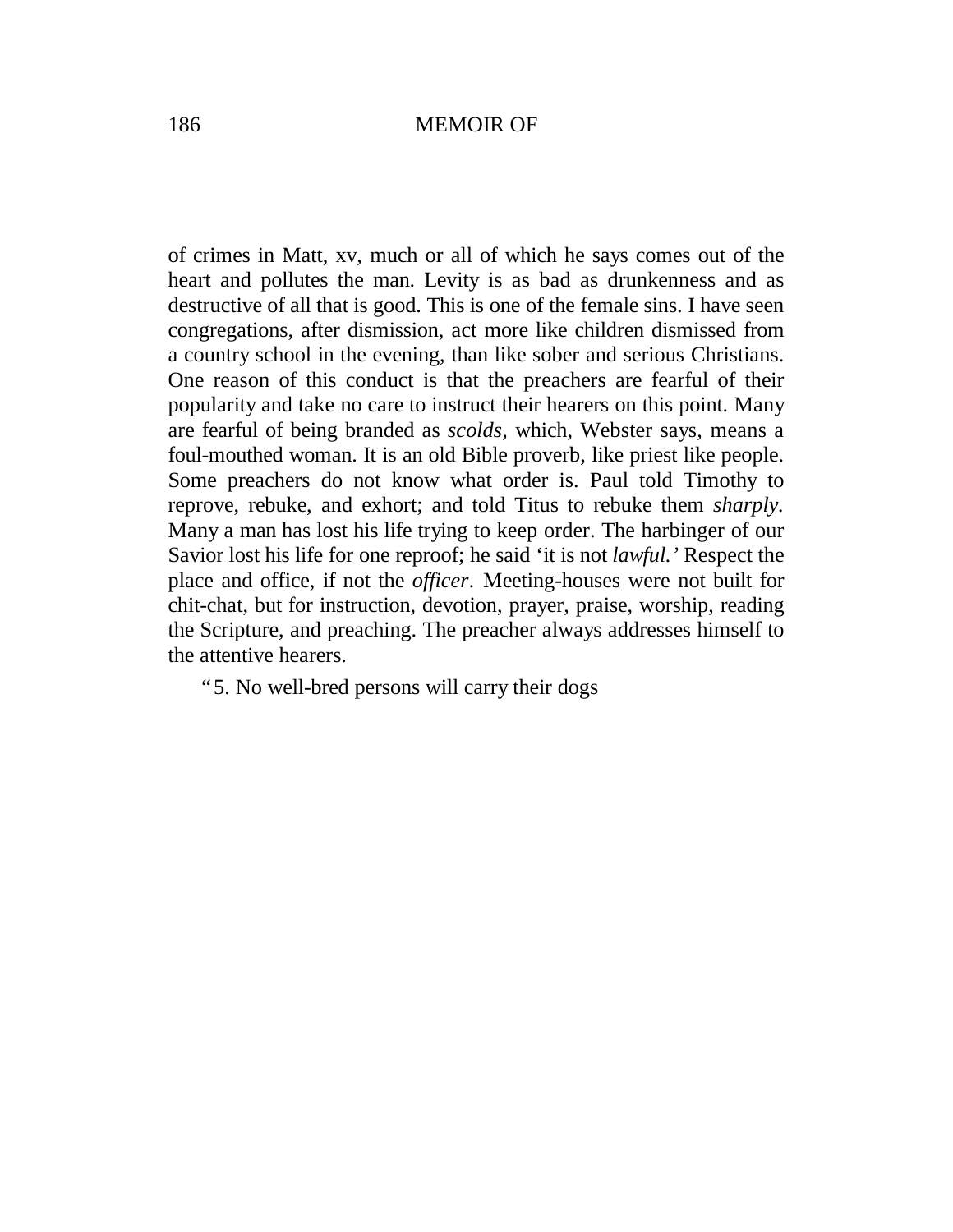to places of worship. Even the heathens would not allow dogs to enter their temples. There are two ways to prevent them from following you. Shut them up or kill them, and then they will not follow you. I have seen congregations or the worship destroyed by dogs. Almost every person thinks his *pet dog* can follow him to meeting, and if every pet dog goes to meeting then it will be a meeting of dogs. If one dog goes to meeting why not all dogs go, and fight and perform their obscene and vulgar antics, and set the youngsters to laughing, as is often done? No person of good manners will carry cigars or pipes near a place of worship, much less stand at the door or in the house and puff them. This marks the person a rowdy. No orderly person will whittle sticks or pare his nails with his knife during the hours of worship; nor chew tobacco, nor spit the ambier juice on the floor, or walls, or pulpit; nor stand in the aisles or doors to prevent passing, nor sleep during preaching. Stand perfectly still while the benediction is being pronounced, then retire quietly. All attentive observers must have seen the difference between the quiet, orderly behavior of Quakers, Presbyterians, and Episcopalians in their meetings, and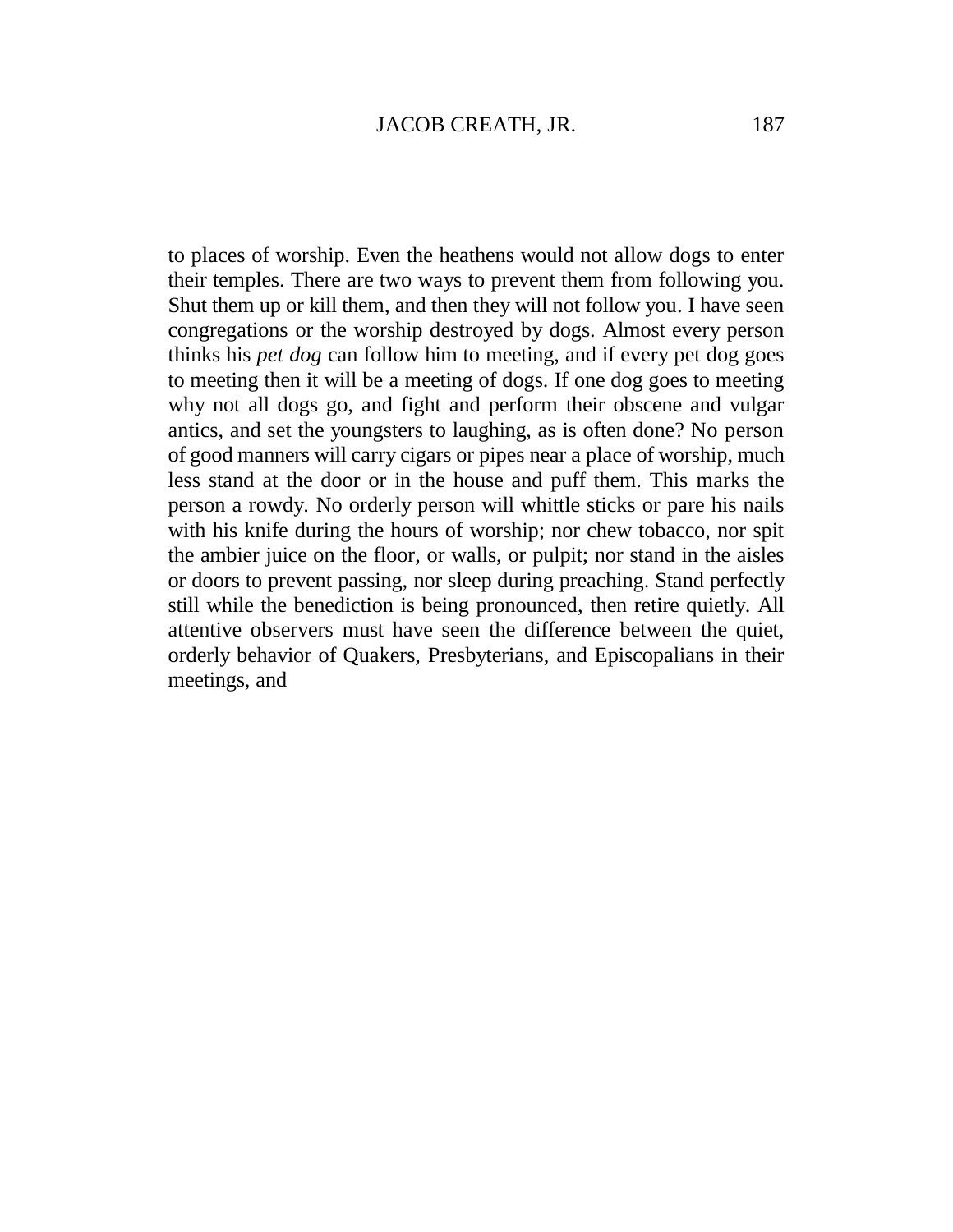other religious sects, because they teach their children at home to respect sacred places and persons, and their teachers teach the people good manners. Some persons professto have a *great deal of religion, but have very little manners;* others have better manners, but do not seem to have so much religion. To profess to have religion and not good manners in places of worship, is like a boy attempting to read before he has learned to spell well. Good manners first, then religion afterward. Of all places on earth, the Church of God, which Paul says is the ground and support of the truth, ought to be the most orderly, but is often the most *disorderly,* place.

"December 9, 1862: To-day is a golden day— fine and brilliant. If all the happiness in this world were heaped upon one person it would not make him very happy; therefore every person should seek a better portion than this world affords. How few of what may be called happy days does any person enjoy in this world unless they are spent in devotion, prayer, and praise. For the sake of others, when I am dead, I will here state the order of my family.

"I rise at four o'clock in the morning in the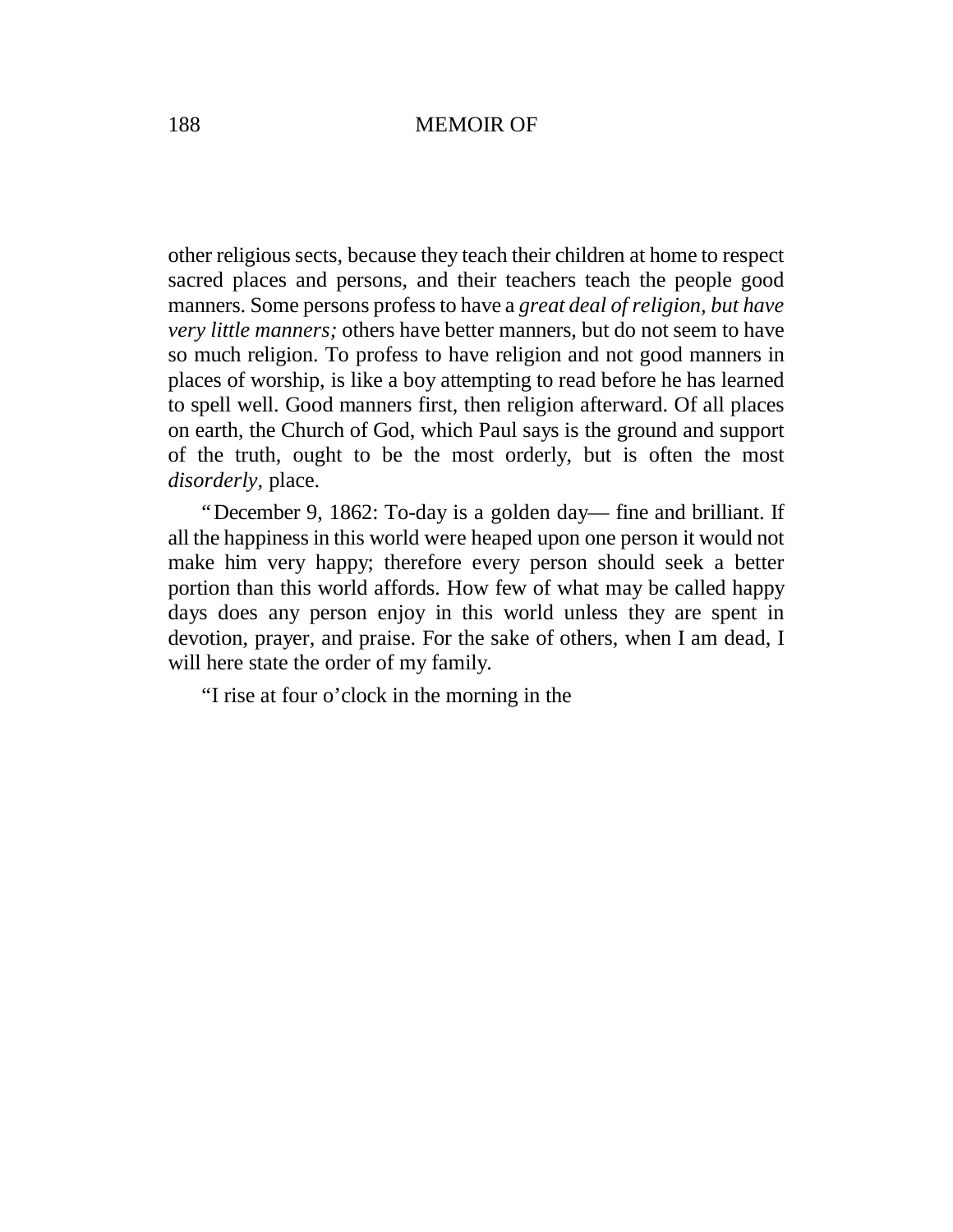summer season, and at five in the winter time. I make a fire, and wash my face, head, and feet in cold water, to prevent colds, fevers, catarrh in my head, and other diseases, and to preserve my hearing. My wife then rises and dresses herself, and we read a chapter in the Bible— I one in the morning, and she one in the evening. We then unite in prayer to God for his blessing and direction. We have breakfast between six and seven o'clock, and we eat supper about six in the evening. After breakfast, I walk about one mile west of my house, to a woods, and there I spend from fifteen to twenty minutes in private prayer, where I have more real happiness in close communion with God than all this world can afford me. I would not be deprived of this source of enjoyment for this world and all its vanities. Vanity of vanities, all is vanity, saith the Preacher. It will soon perish in our hands. I then return home, and spend the time in reading and writing until twelve or one o'clock, when we dine. I then go to the post-office, and spend the afternoon in visiting the families of the city, and in reading the papers. Every Christian man should have a family altar in his house, and bring his family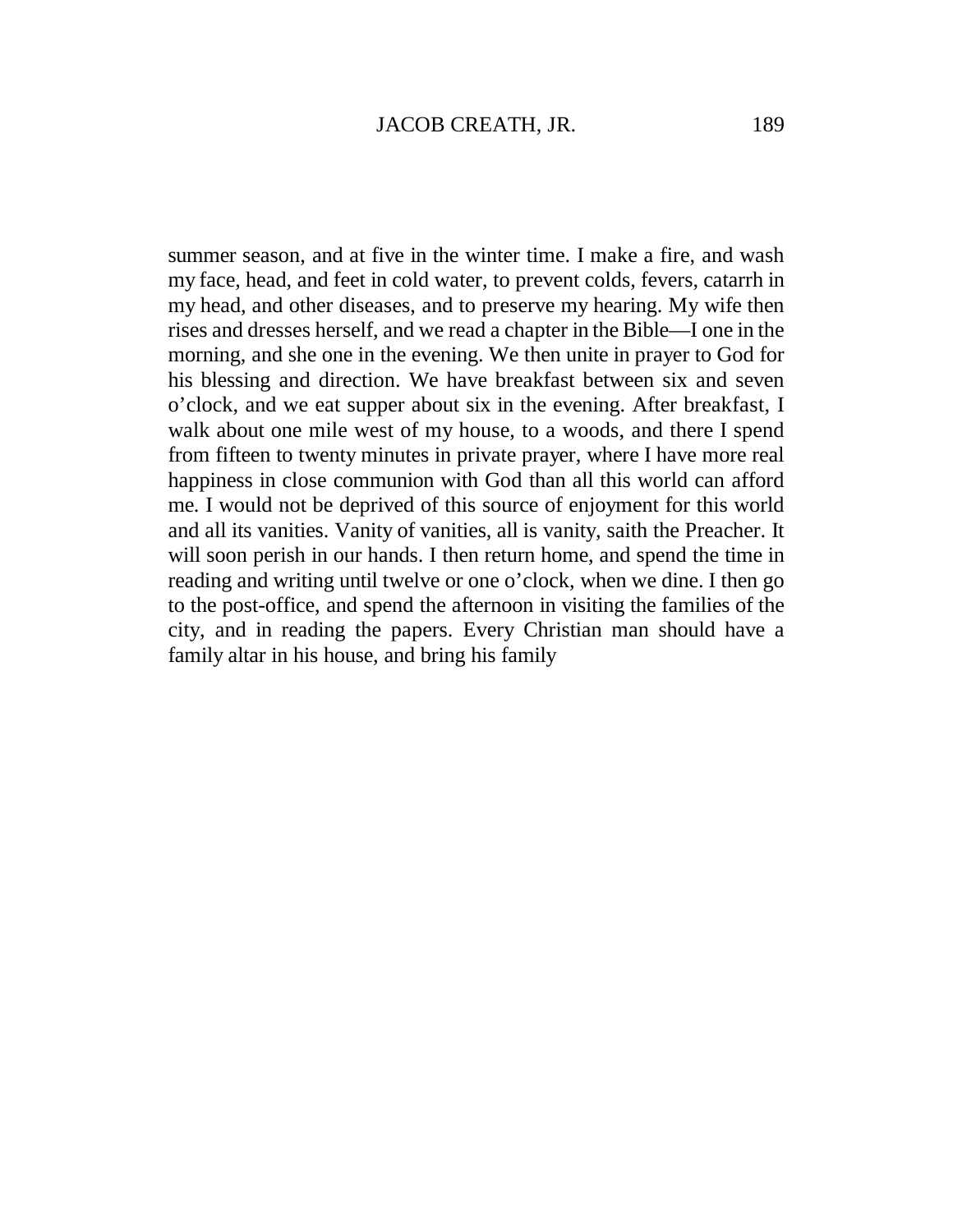around it morning and evening, and in times of affliction three times a day, as I have done. There is no other way to train our families in the instruction and discipline of the Lord.

"December 24, 1862: To-day Mrs. Sowers is visiting at my house, and told me that Dr. Barclay's family was in London, and that his son would be married to brother A. Campbell's daughter. Her husband, Mr. Sowers, is sister Barclay's brother.

"Christmas day, December 25, 1862: The Jews say the world was created on the first day of September. Our Savior was probably born on the fourteenth day of September. His birth has been placed in every month of the year by learned men. His birth was placed on the twentyfifth day of December by the Greek Church, near the close of the fourth century, which proves that up to that time they did not know the exact day of his birth; and, as the people of the fourth century did not know the day of his birth, we of the nineteenth century *can not* know it. The day is awfully desecrated by the nations of Christendom.

"December 26, 1862: To-day I went to Hannibal to speak for the Masons to-morrow, the birth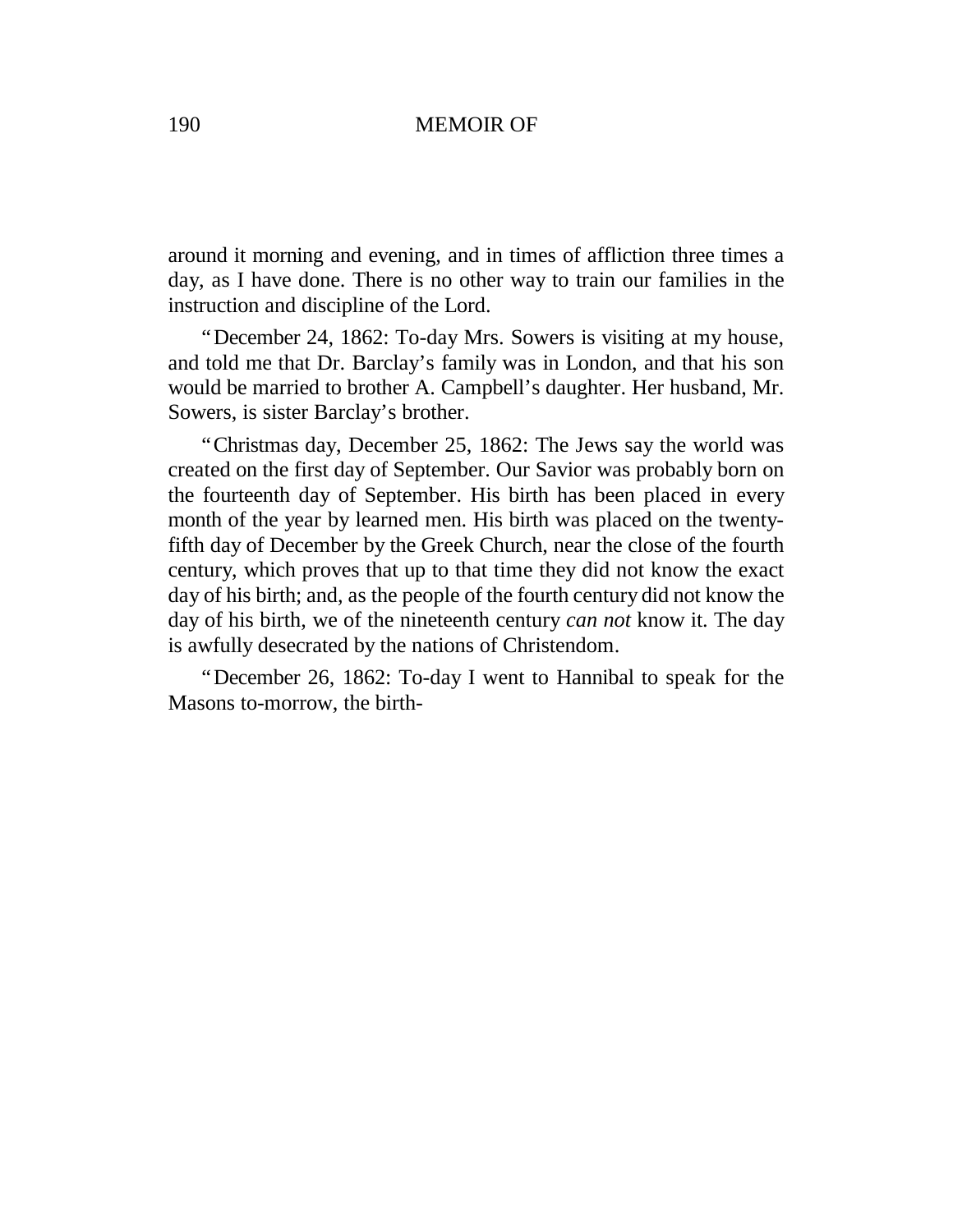day of St. John the Evangelist. Organized Masonry is older than the gospel by one thousand years.

"December 28, 1862: I preached at Hannibal in the morning for Bro. L. B. Wilkes, from Habakkuk ii: 4, and the eleventh chapter of Hebrews: 'The just shall live by his faith.'At night I preached from Jeremiah vi: 16: 'Thus saith the Lord, stand in the ways; and they said, We will not walk therein.'

"Monday, December 29, 1862: I preached at Mount Zion from the Great Supper, Matt, xxii; Luke xiv. Bro. Wilkes was present and said it was demonstration.

"December 30, 1862: I preached from Naaman, the Syrian Leper, 2 Kings v. At night, from John ix: The blind young man,

"December 31, 1862: I preached from Joshua xxiv: Family religion. 'As for me and my family, we will serve God.' At night, on the eternal priesthood of Christ. Gen. xiv; Ps. ex; Heb. vii.

"Thursday, January I, 1863, introduced me into a new year, and I came home and found a letter from my children in Alabama, which greatly rejoiced my heart, as I had not heard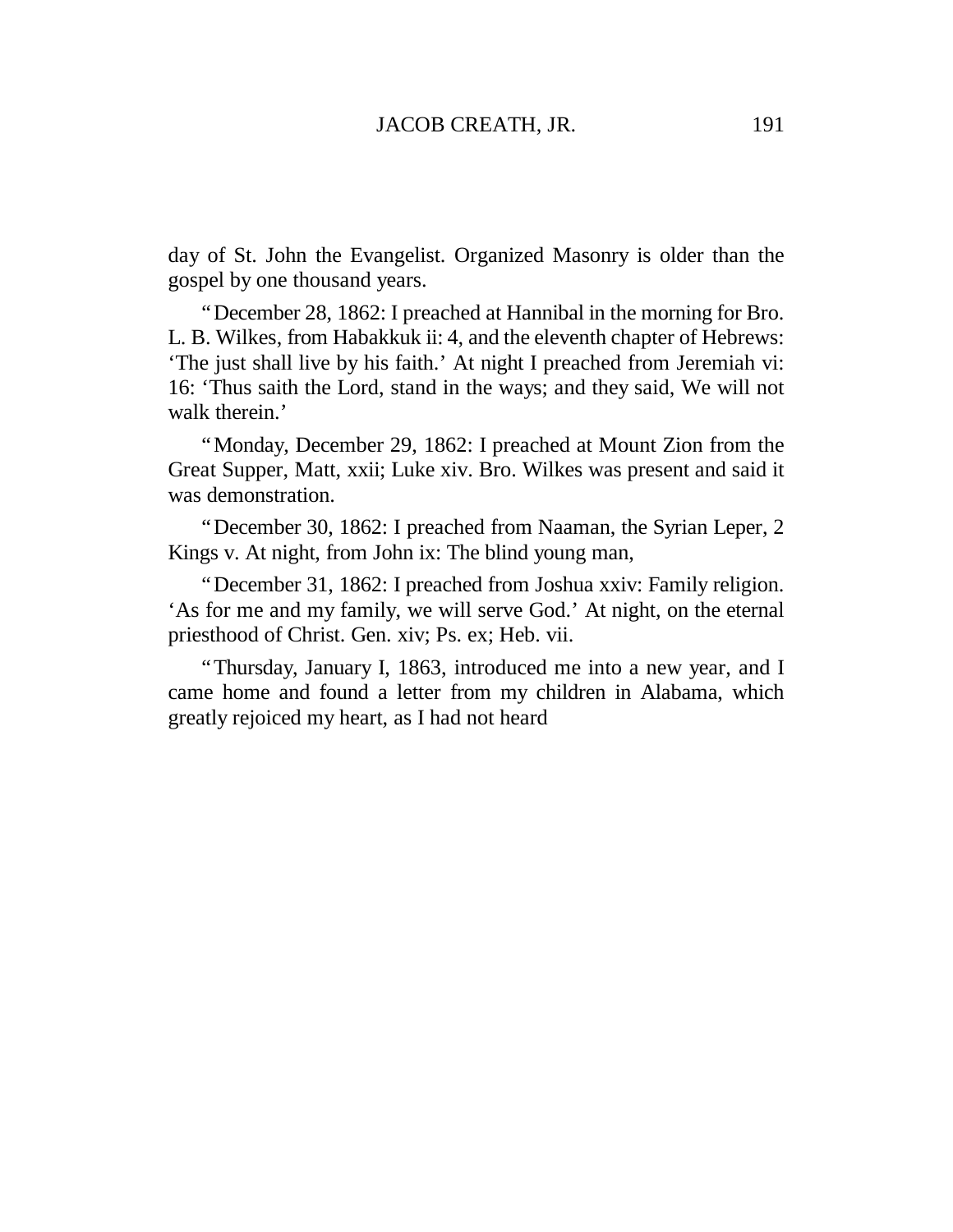from them in two years, and did not know whether they were dead or alive. I had often prayed for them in that time, and I thanked God that he had heard my prayers. I do not know how the letter came, as the mails were stopped.

"Before I close the account of 1862 entirely, I should state that in the summer of this year I received a colonel's commission from New York, from a Federal officer, requesting me to raise a company of men and bring them to Washington City, and I should be well paid for my trouble, for from what he heard his father say of me, whom I knew fifty years ago, he thought I was the man to do it. I let him know that he and his father were both mistaken in *me;* that it must have been another Jacob Creath; that if he or his father had ever known me, they would have known that this Jacob Creath could not be induced by honors nor money to go to war. I have the commission, and was called Colonel Creath.

"1863: I preached in this place during the winter. March 26: I left home for Paris, Monroe county, Missouri. I remained in that place preaching and visiting families until April 6. On the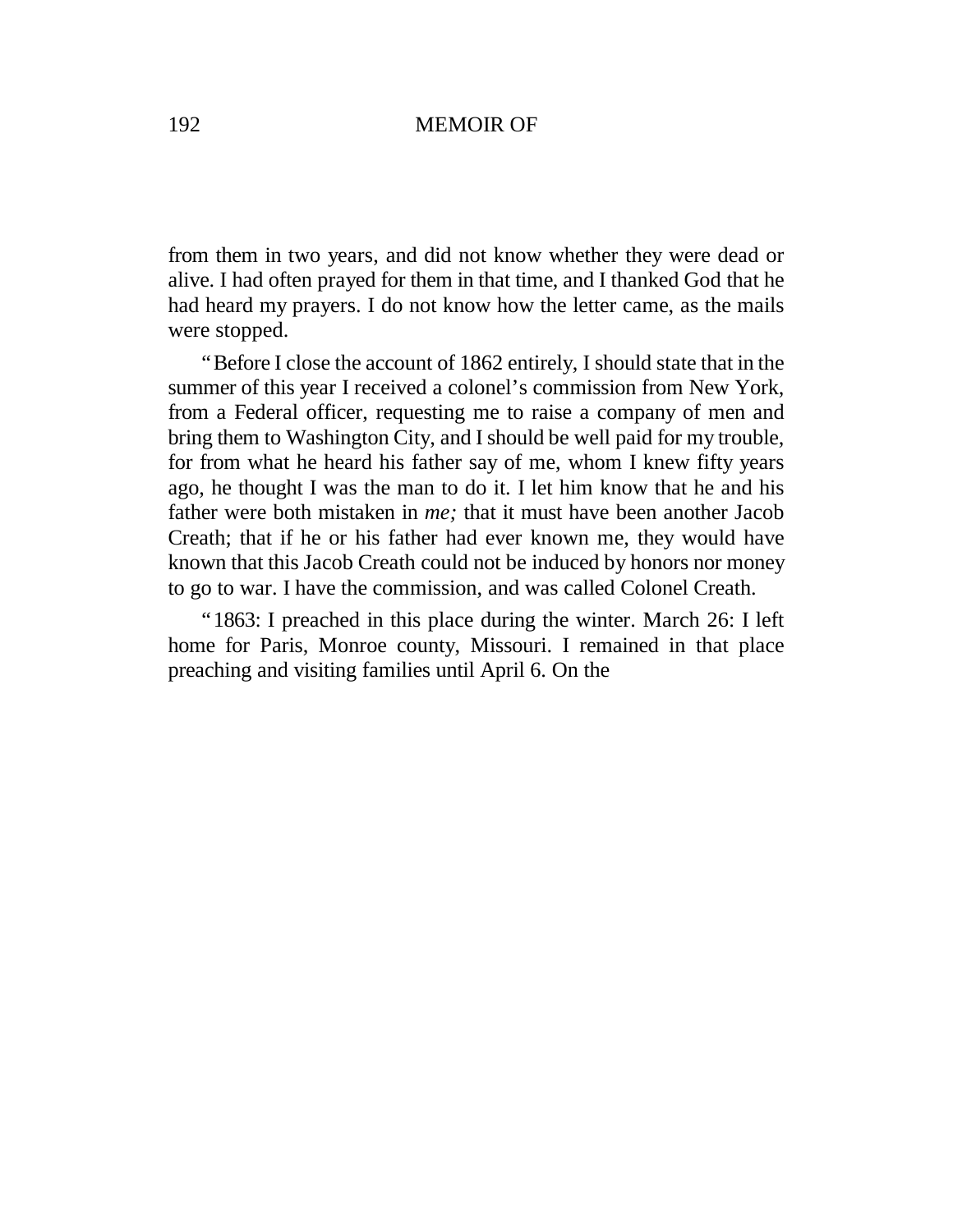night of the I3th of March, 1863, when I went into the pulpit to preach, I found the following letter lying on the Bible addressed to me:

*"'Reverend Sir:* The loyal citizens of thistown, and the United States soldiers, would respectfully ask you to state publicly why you neglect to pray for the President of the United States, and all in authority. If you preach the doctrine of Christ and the apostles, you should not forget the "powers that be" in your prayers. If you have a satisfactory reason for this, it is but reasonable, in the present troublous times, that we should know such reason. Should you refuse, we shall take it for granted that you are disloyal, and shall act in the premises accordingly. A Union Man.

 $H<sup>4</sup>$ 

"I read the letter publicly, and then remarked, off-hand, without a minute to reflect, in substance as follows:

"That as a people we were opposed to the introduction of politics into the pulpit; that I had never done it before nor since the war; that this was the position of our people; that Christ and the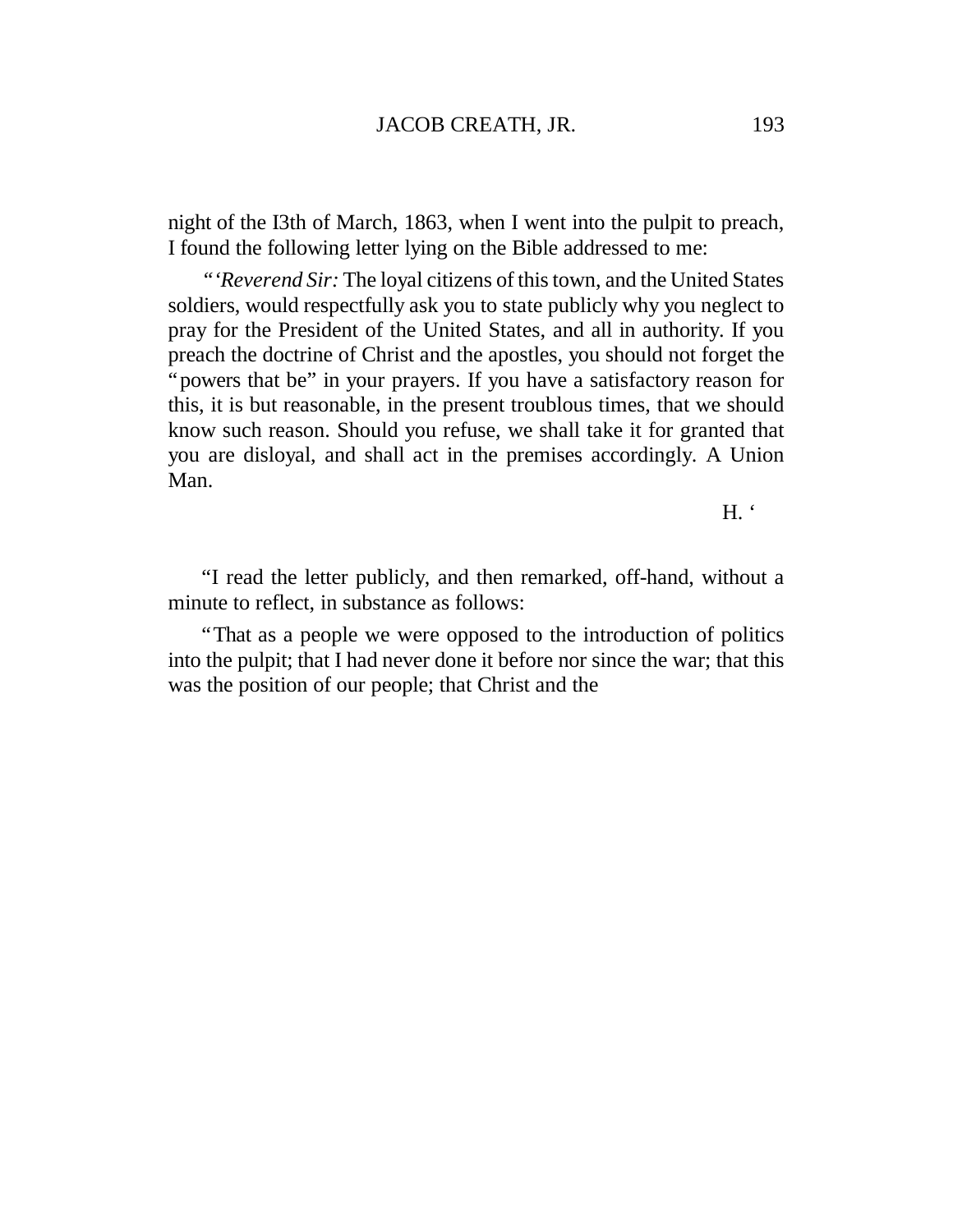apostles did not preach politics; that it was pulpit politicians who had brought the present distress upon the country by preaching politics instead of the gospel; that at the beginning of the war I had published, in the *American Christian Review,* of Cincinnati, Ohio, the course that our people would pursue relative to the war, which was indorsed by Bro. A. Campbell; that I had shown it to our Bro. A. D. Strachan, before I left home, who did not dissent from it materially; that the clergy had no right to mix politics with the gospel; that they did not allow politicians to intrude themselves into the pulpit, nor to assume any of their functions, and, by the same rule, they should not meddle with politics; that God had divided society into various departments, and that no one man was qualified to attend to all the duties of society, and that it was not right for men to meddle with each other's callings. It was wrong to convert the pulpit into a political arena. I hope the American people will never permit it. I stated that since I had been a preacher I had prayed for all in authority, and that I could prove it by hundreds in Kentucky and Missouri, and in other places, and that if I had done it one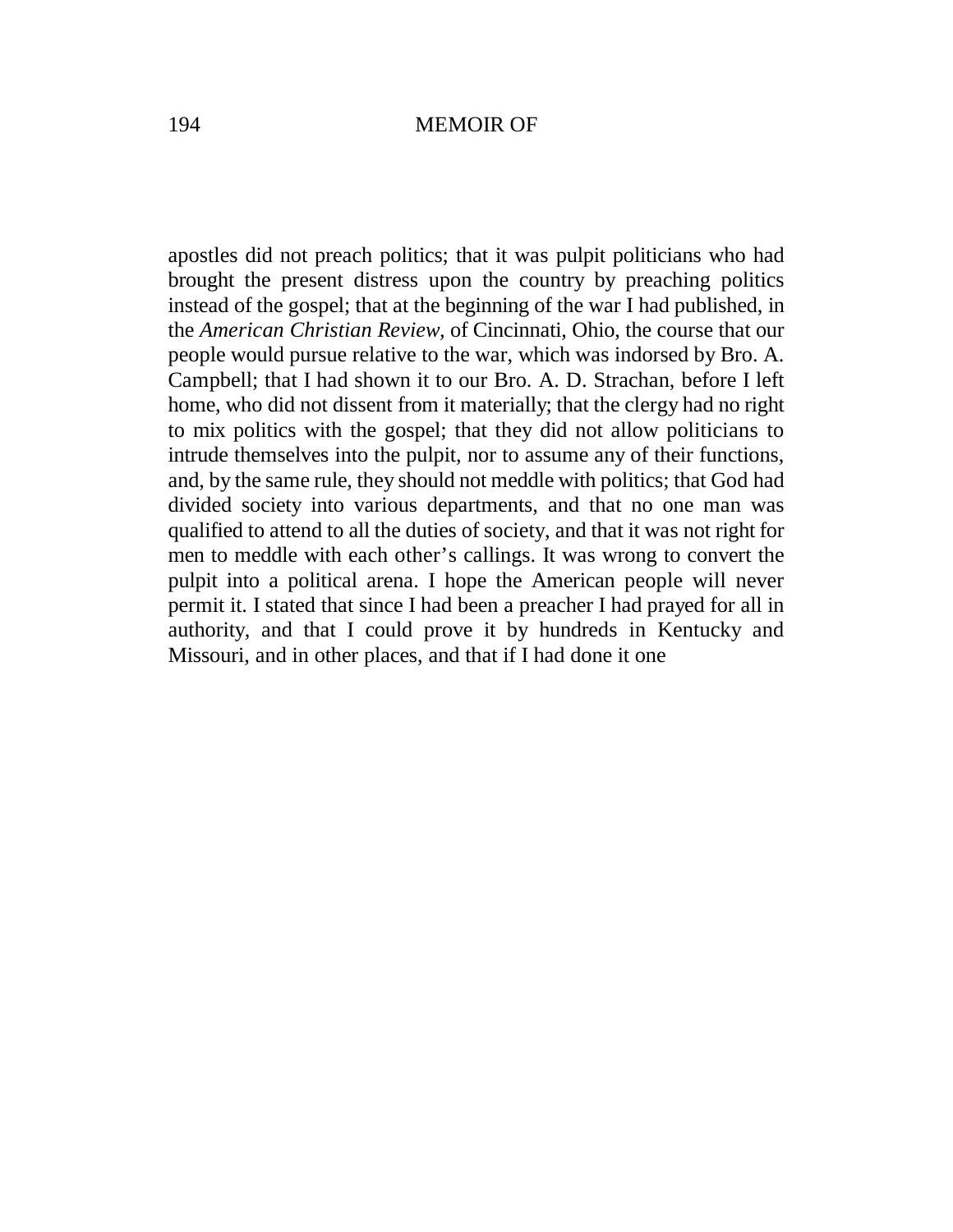time, I had obeyed the divine command which did not require me to pray for the rulers every time I prayed. That the charge of disloyalty might have been brought against our Savior with the same reason as against me, for when he taught his disciples a form of prayer he did not teach them to pray for the Roman Emperor, nor for Pilate, the Roman Governor; and that if I chose to repeat that prayer every time I prayed I would avoid the charge of disloyalty as well as our Savior. I moreover stated, that the letter was anonymous, and that I was not bound to notice it; that I was attending to my own legitimate business. I then sat down and gave opportunity for a reply; but, as no one replied, I arose and prayed that the President of the United States might administer the Constitution as all his predecessors in office had done, from the foundation of the Government up to the time he came into office, and that God would grant him repentance for all his sins, and forgive him for all the evils he had brought on this nation.

"I was not arrested. I heard that the old Abbey, who was the suspected author of the letter, and who had been spreeing, said he did not care to hear any more such prayers as that was.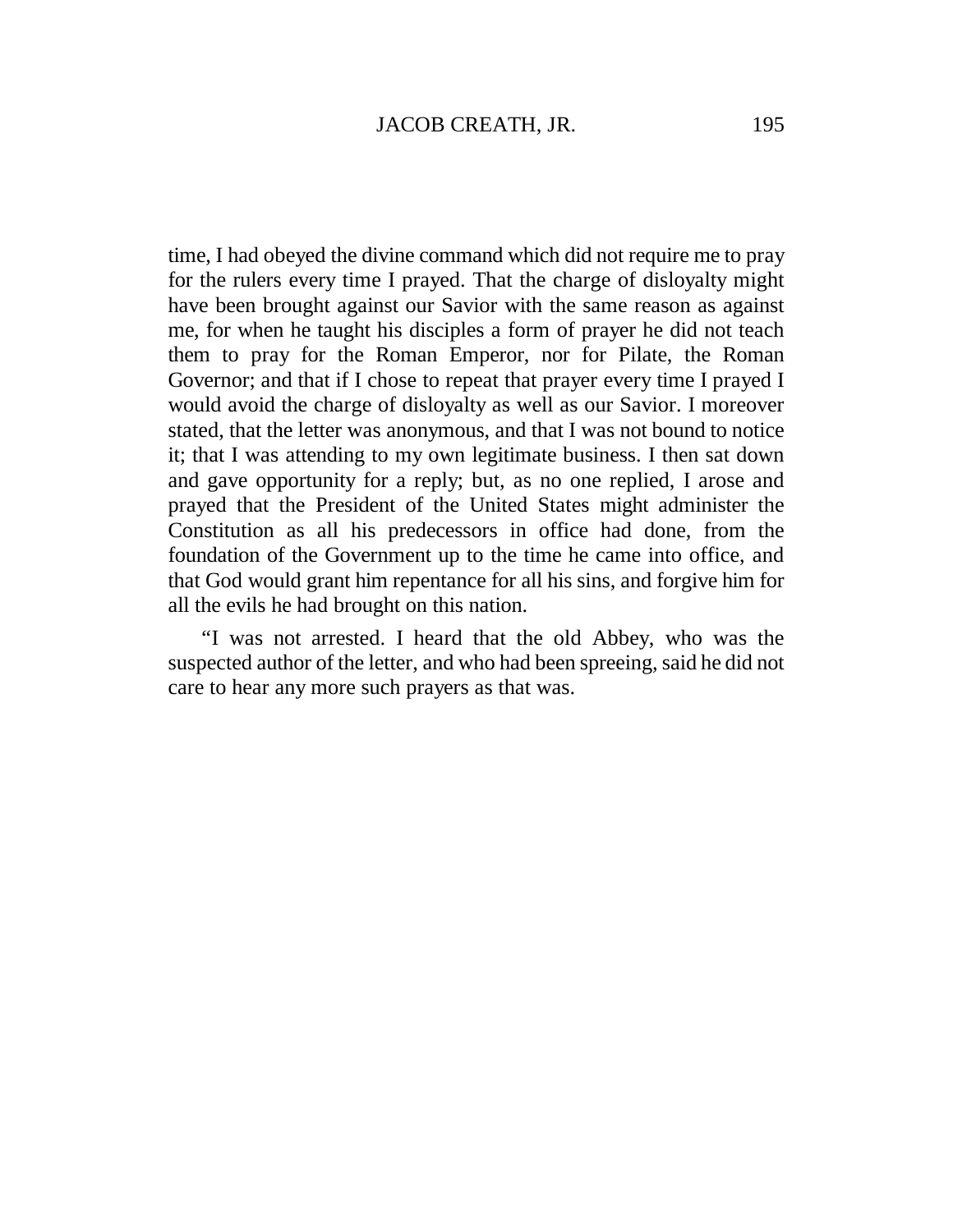This is a part of my history that ought to be reported in justice to me and posterity.

"I remained in St. Jo, preaching and visiting, from April 6th to the 24th, when I returned home, on account of sickness. I remained at home until May 8, when I left for Quincy, Illinois, where I was introduced to young Bro. Sims, an amiable and promising preacher, who has since died. May 22: 'Bro. D. S. Burnett came to Quincy— he and sister Burnett. We spent a pleasant and a profitable day in conversation, and I found him to be a Christian gentleman and a great orator. I returned home on the 25th of May, and remained at home until June 11, when I again left home for Illinois, and preached in Quincy, Ursa, Jacksonville, Winchester, Scottsville, Linnville, and other places, and returned home July 15. Many of my acts, tribulations, and trials, must remain written in dust till the day of judgment. These memoirs are a very imperfect sketch of them. I have never received much credit from men for what I have done and suffered. They have written my faults in marble, and my virtues in the dust. I hope God will do me justice in the great day.

"July 23: To-day an Irishman came to my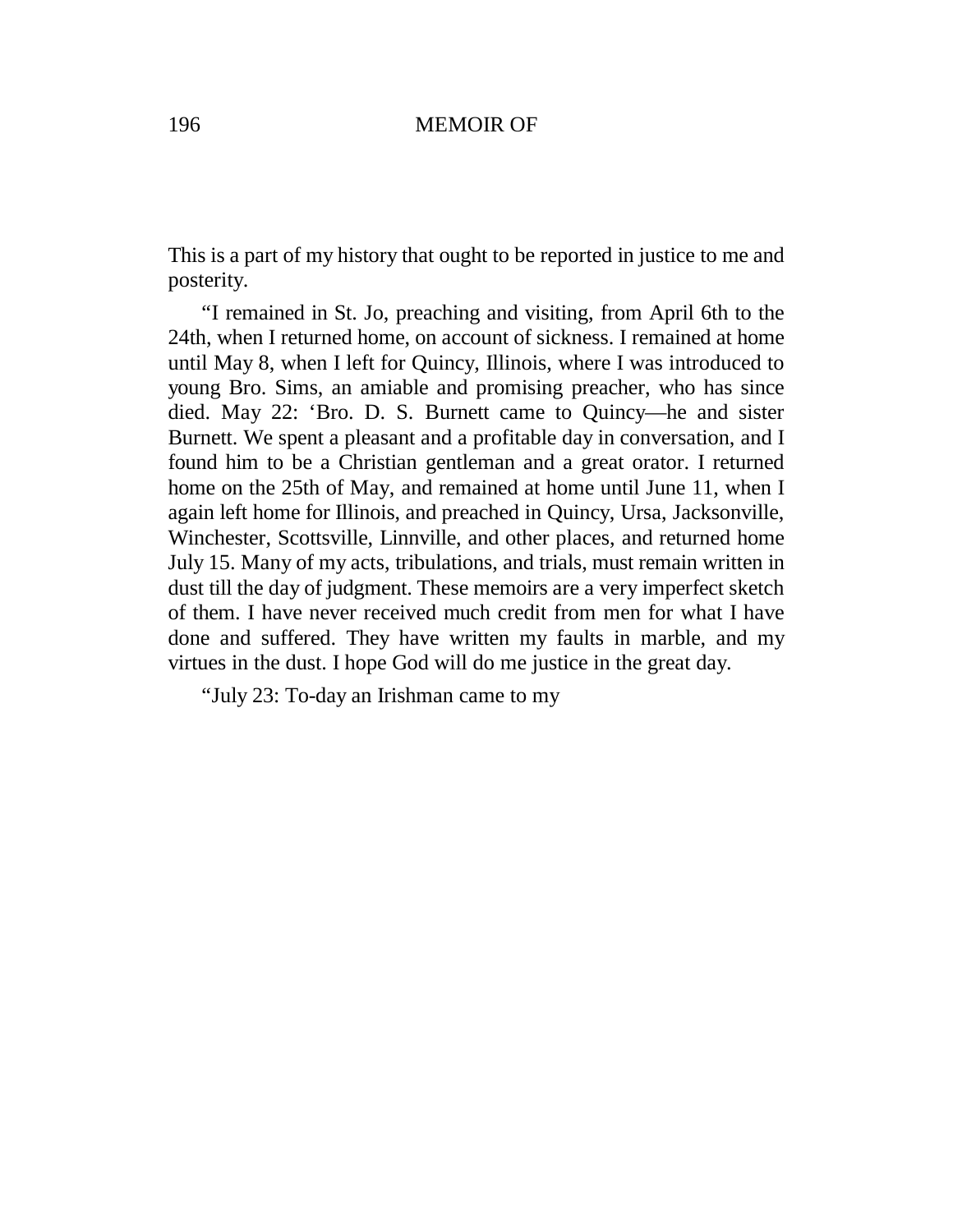house and got a three-dollar bill, found the Sunday before by our boy Luke. When I gave it to him he said: 'You are an honest man, which is the noblest work of God.'I lost two pocket-books, one with forty dollars in it, which I never got.

"The devil tolls people to hell as we toll hogs along the road, by dropping a few grains of corn before them. Our cities and villages are strewn with the devil's corn, and are full of his pens where he catches his hogs to destroy them.

"July 30: To-day I leave home again for Illinois and shall be absent from three to four weeks preaching day and night. In Mount Sterling and in Rushville, I stopped with old Bro. Wells, who was with me at a great meeting I held in Monmouth, Illinois, in November 1847, where we had seventy additions. Bro. McGinnis accompanied me to Rushville. Bro. Levi Hatchett was with me in Mount Sterling.

"August: Two ladies confessed Christ, and were immersed in Crooked Creek by Bro. McGinnis. I preached one week in Schuyler county and one week near Camden. On my return, I preached in Clayton, Adams county. The females behaved badly. Boileu, a French writer, was once asked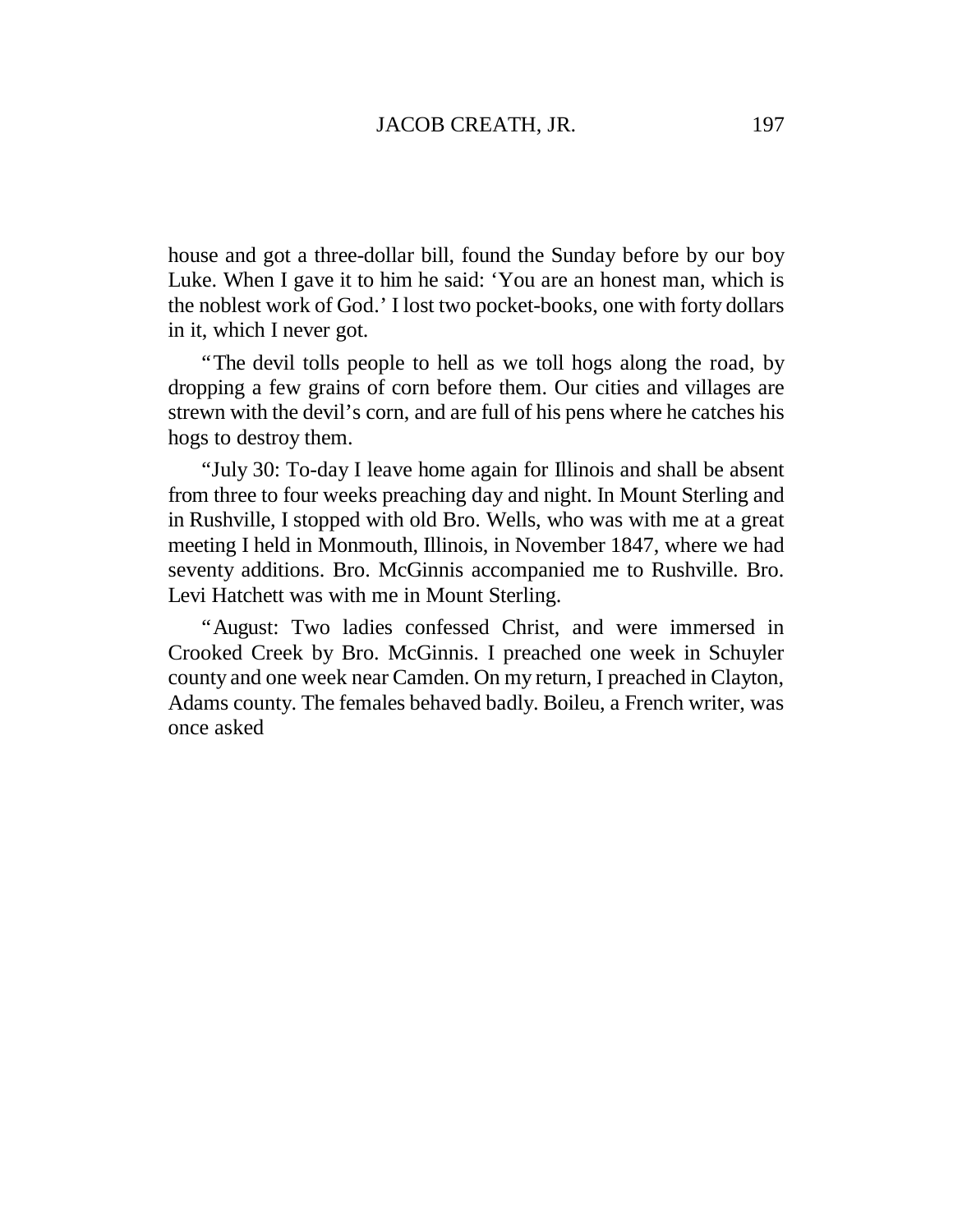why a young king could begin to reign at eight years of age, but could not marry until twenty-one? He answered: 'Because one woman was harder to govern than a kingdom of men.'They will whisper, talk, laugh, and giggle, and if reproved for it, will blame and punish the preacher. They think their sex protects them. With all their virtues they are more ill-behaved in Christian assemblies than men. So say all the preachers I ever heard speak on the subject. I arrived home August 25, 1863. I averaged about one dollar per day, including my expenses, for twentyseven days.

"Sunday, August, 30: I preached in this place. That night, old sister R. Allen was taken ill, and sent for me. She was eighty-two years old, a woman of sound understanding, good constitution, strong common sense, simplicity of manners, uprightness, firmness, temperance, benevolence, and an old-fashioned Christian woman. I preached her funeral sermon. She was a kind neighbor, a humane mistress, and an affectionate wife and mother. Peace to her ashes.

"Thursday, September 9: I left home for Alton, Illinois. I stopped on the Terre Haute railroad, with brother Dorsey, and held a meeting at Ridge-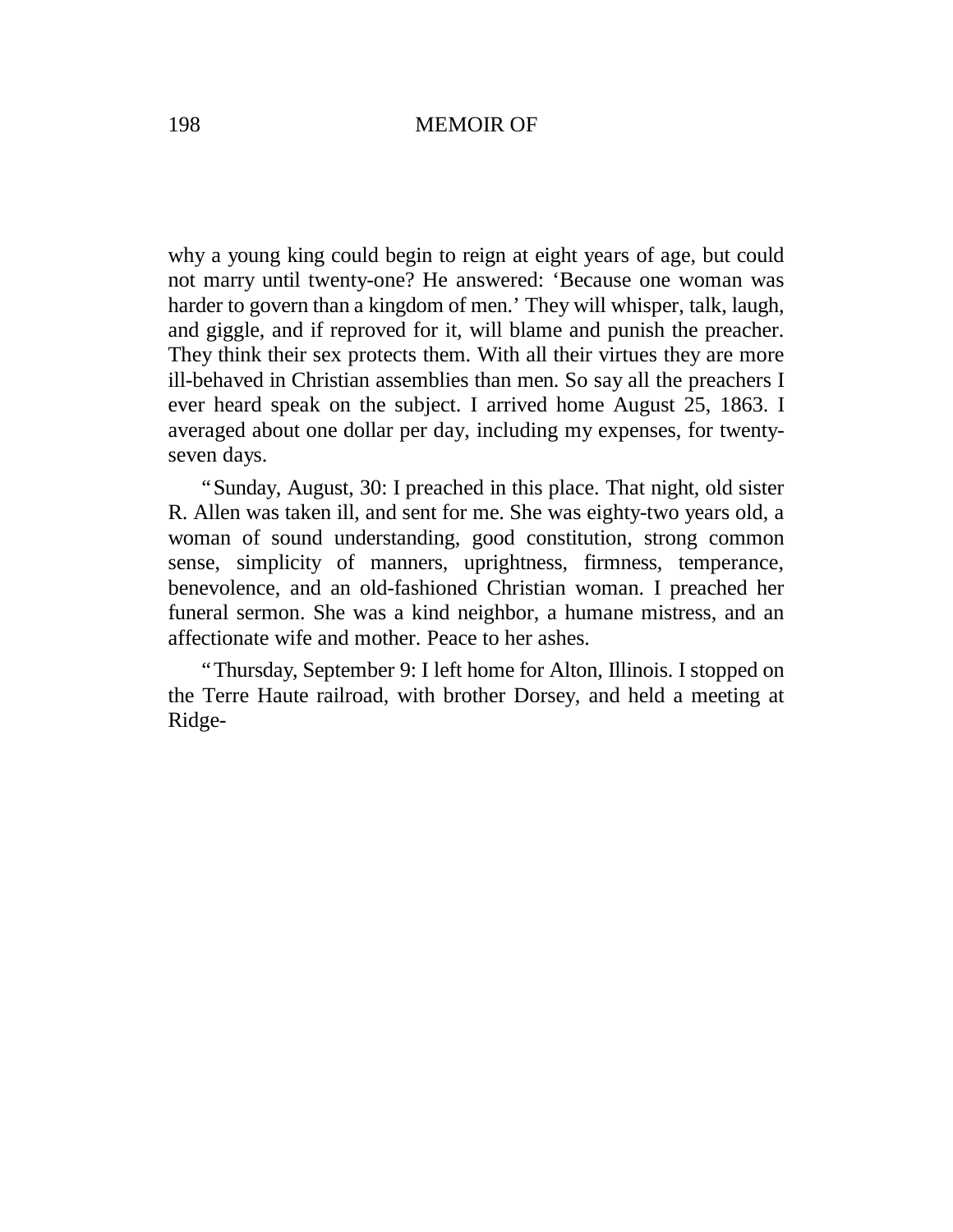ley with brothers Osborne and Heddington. It requires a lifetime to get to heaven or hell. I visited brother Hatcher's and Mrs. Short's families in Ridgeley. I also held a meeting in Moreentown with brother Jordan W. Jeffries, whom I knew when a young man in Virginia in 1819. I visited Shelbyville, and stopped with brother Bastion, *a.* learned preacher, and a convert from Methodism. I stayed a part of the time at Shelbyville with brother Roberts, a kind and good man.

"October 1: I went to Windsor to preach, and stopped with brother Logan. On the eighth day brother Wiley Rose took me to Sullivan, in Moulton county, to old brother Bushrod Henry's, who is an oldfashioned Christian gentleman of the best type. He is a pioneer preacher, and a pillar in our cause. I had six confessions in Sullivan. On the 21st, I went to Mattoon, and stopped with brother Humphreys, the preacher. From Mattoon I went to Charlestown, and stopped with brother Miller, where I remained till the 26th, when I left for Decatur, and stopped with brother Nelson. I preached there until the 4th, when I left for home, a distance of 180 miles. I went to Quincy to preach, on the 7th of November. I had two con-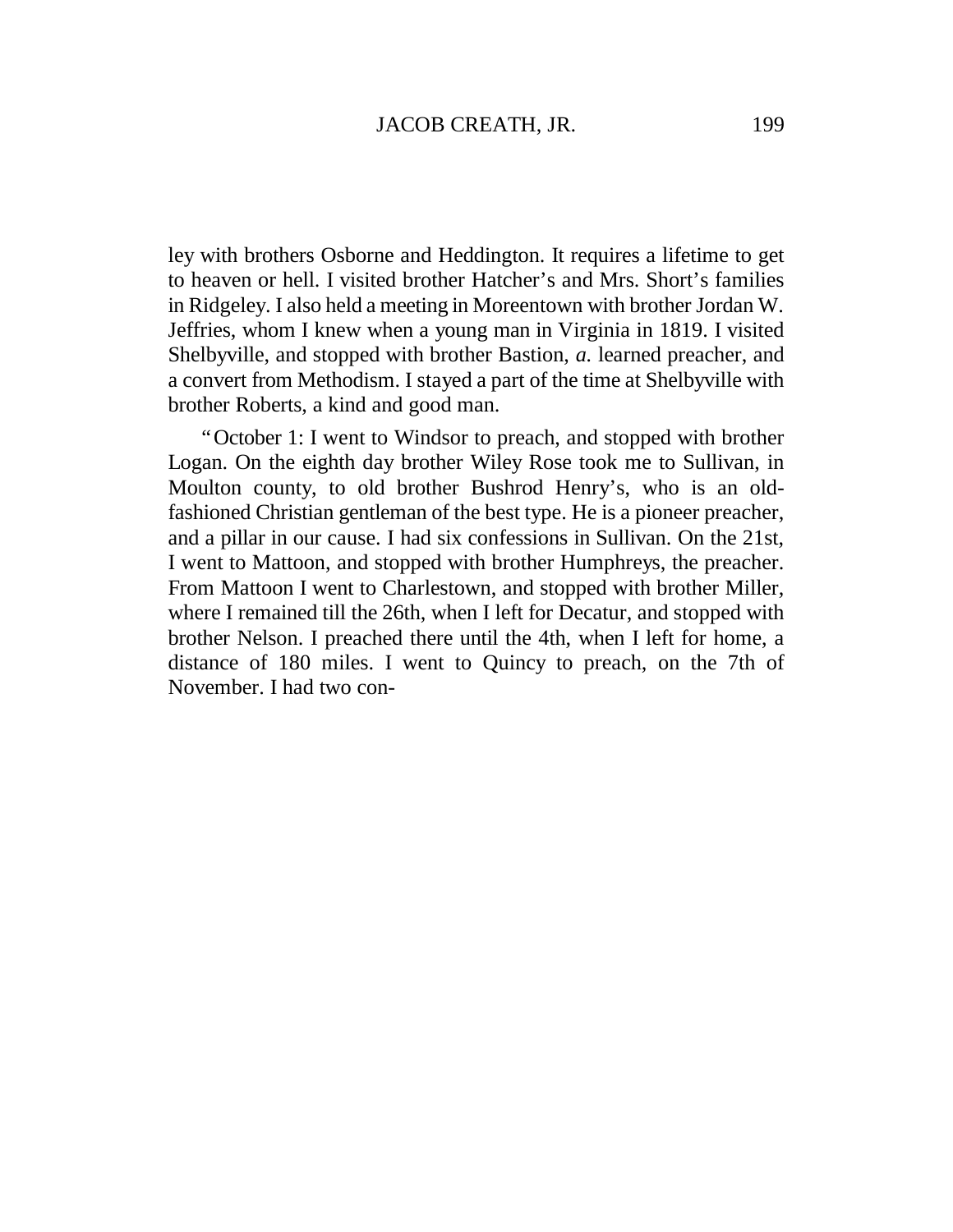fessions I remained at home the balance of the year, preaching in Palmyra and Houston, Mount Zion, and other places, until the close of the year 1863.

"The year 1864, with some of its ups and downs: I remained in this place preaching all the winter, and visiting the poor, who are the representatives of Christ. All great enterprises begin with the poor. I would rather visit them than the rich. God has chosen them to be heirs of the kingdom.

"March 30: To-day I received the *American Christian Review,* with a piece headed 'A Voice from the East,' signed by James Graham, a Scotch Baptist, in which he says that brother A. Campbell's introduction to M. E. Lard's Review of Jeter, is worth all the rest of the book, and he regrets that he could not have answered Jeter instead of Lard, and says further, that Lard's Review is hasty, abrupt, and *ill-tempered.*

"Prince Talleyrand was educated for a Catholic priest, but became a politician, and was one of the most powerful, influential, and master spirits of France, and who always continued to be on the popular side. He was worth thirty millions of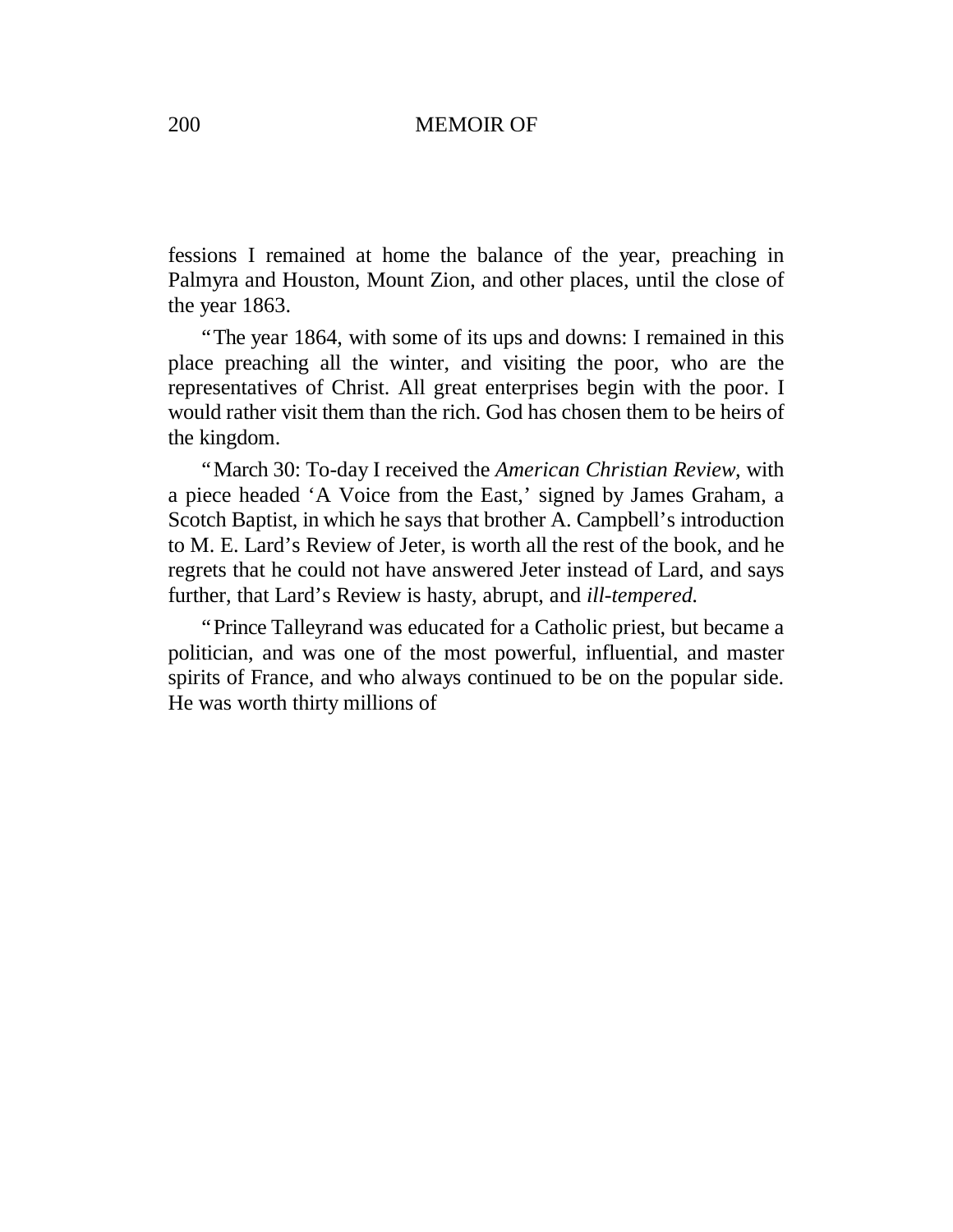francs, and had all the honors that the European sovereigns could confer on him; yet he was unhappy. He died at eighty-three years of age. The night before his death he said: 'Behold, eighty-three years passed away; what cares, what agitations, what anxiety, what ill-will, and what sad complications; and all without other results than great fatigues of body and mind, and disquiet with regard to the past, and a profound discouragement and despair of the future.' What a mournful confession for such a man. 'Vanity of vanities, all is vanity, saith the preacher.'

"On the 11th of July, 1864, I left home for Middleport, Meigs county, Ohio, to see my youngest sister, L. J. Seashols, who fled from West Virginia on account of the war, and I remained in that place, preaching day and night, and visiting, and then returned by the Ohio river, and preached one week in Riley, Ohio, and in Kentucky, at Dover, Mayslick, Germantown, Minerva, Millersburg, and Cynthiana, and through Indiana and Illinois. I was absent over three months. The balance of the year I spent in preaching in this place and the adjacent country.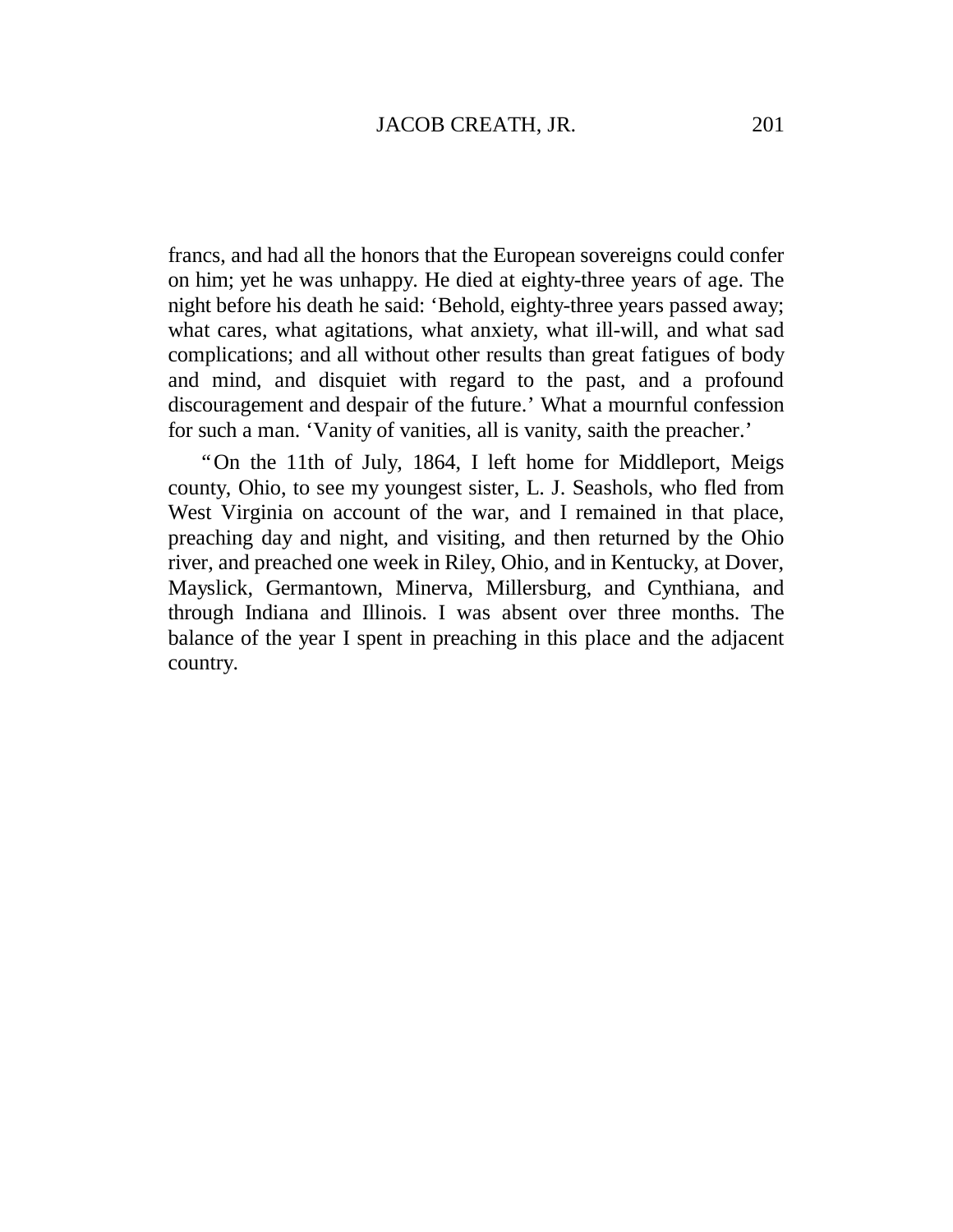"1865, with its toils and labors: I preached in Illinois and this place until May 27th, when I left home for Davis, Breckinridge, and Caldwell counties, Missouri, preaching, and made over thirty converts; returned by way of Chillicothe, and arrived home on the 3d of July, 1865. In Chillicothe, I visited the families of brethren Crawford, Boyle, and Hutchinson; Cox's, at Gallatin; brother D. T. Wright's and Moore's, in Chillicothe; also, Abshire's, Eastin's, and Manseur's. Patience isthe key to every door, and the remedy for every evil.

"On the 20th of July, I left home for Illinois, and preached in Quincy and at Fowler's station. I stayed with Dr. Gilmer and his amiable family, and preached one week. The weather was hot and wet. I preached two weeks at Perry, in Pike county. I stayed with Bro. Samuel Johnson, who was formerly from Kentucky. From Perry I went to Abingdon, in Knox county, and stayed with brother James Butler. From Abingdon I went to Tolbert's Branch, and preached two weeks, and had four confessions. I stayed with Wm. Wallace and his mother, sister Wallace. I returned home on the 4th of September, 1865.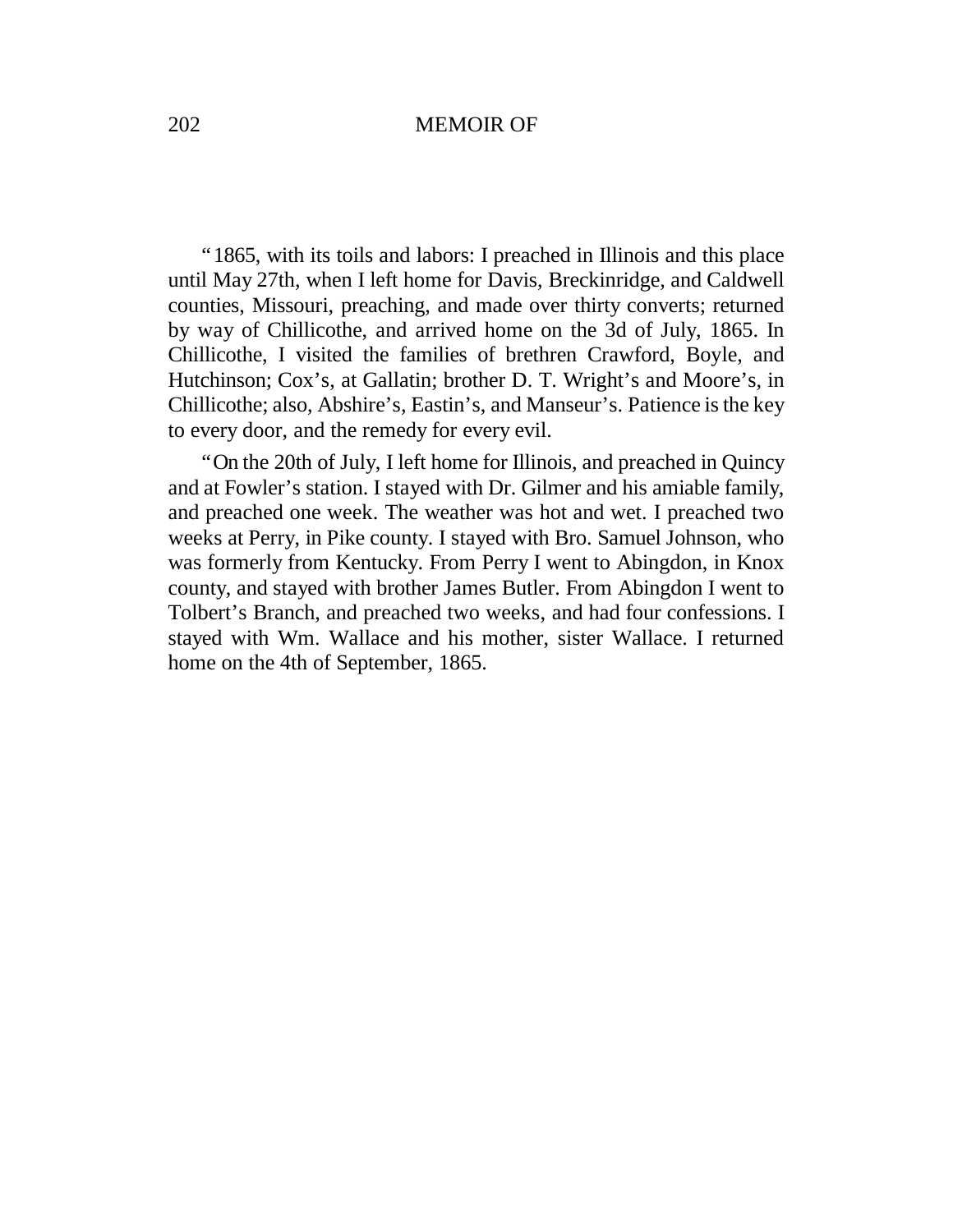"On the second Saturday and Sunday in September I was in Quincy, with brothers Sims, Samuel Hatch, Thomas Crutcher, and Benjamin F. Smith, all of whom said, when the Missouri test-oath was the subject of conversation, that they would not take it; that they could not do it without perjury. In a few days afterward the oath went into operation, and rather than take it I went to Kentucky and Tennessee, and preached at Corinth, Concord, Hopkinsville, Trenton, Clarksville, Nashville, Franklin College, Liberty, Energetia, and other places, and returned November 24th. Brother C. M. Day was with me, and we had many additions to the churches. I left on the 25th of September.

"In January, 1865, I preached in Quincy, Illinois, and received nineteen persons for baptism.

"March 8, 1865: I left home for Carrollton, Illinois, and preached there, and in Fayette, Linnville, and other places, and returned home on the 14th of April.

"1866, with some of its events: Early in April, I left home for Madison county, Kentucky, and preached in Madison, Garrard, Jessamine, Fayette,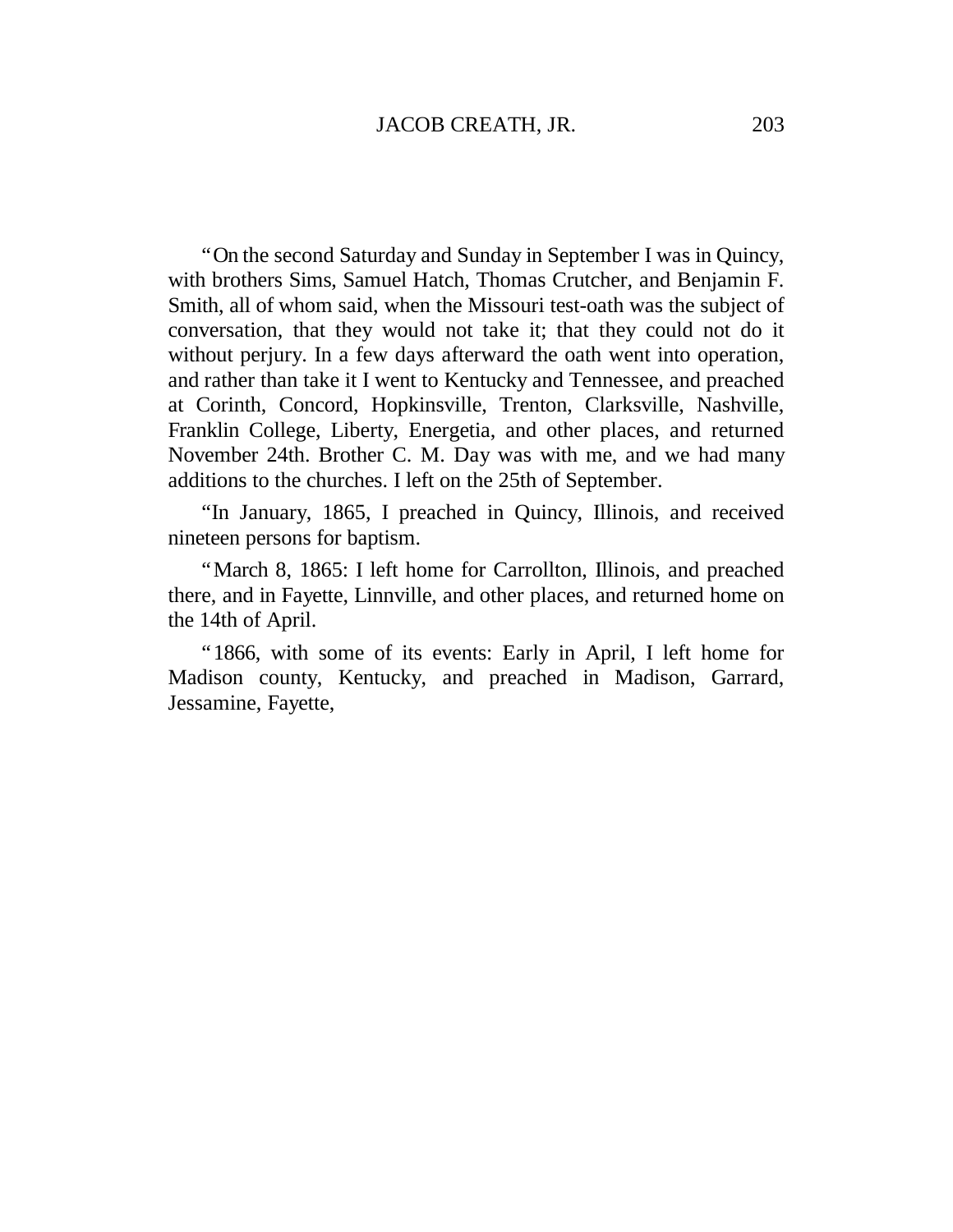Lexington, Woodford, Scott, and Harrison, and returned late in June.

"On the 3Oth of August, I left home for southern Kentucky, and preached in the Green River country, in Glasgow, Bowling Green, Hopkinsville, Trenton, Nashville, and Clarksville. I returned in November.

"May, 1867: I went to south-eastern Missouri, and preached in Libertyville, St. Francis county, and had thirty confessions— mostly young persons. I also preached in Fredericktown and St. Geneva, and returned by way of St. Louis, and preached in Troy, Louisville, Paynesville, and Clarksville, and arrived home on the 3d of August.

"August 27, 1867: I left home for the Missouri river, and preached at Miller's Landing, and had a number of additions. I also preached in Independence, Kansas City, Antioch, Liberty, Lexington, Richmond, Dover, and Carrollton and returned home October 31.

"1868: Early in April, I left for New Albany, Indiana, and preached there; and then in southern Kentucky, at Trenton; then in Clarksville Ten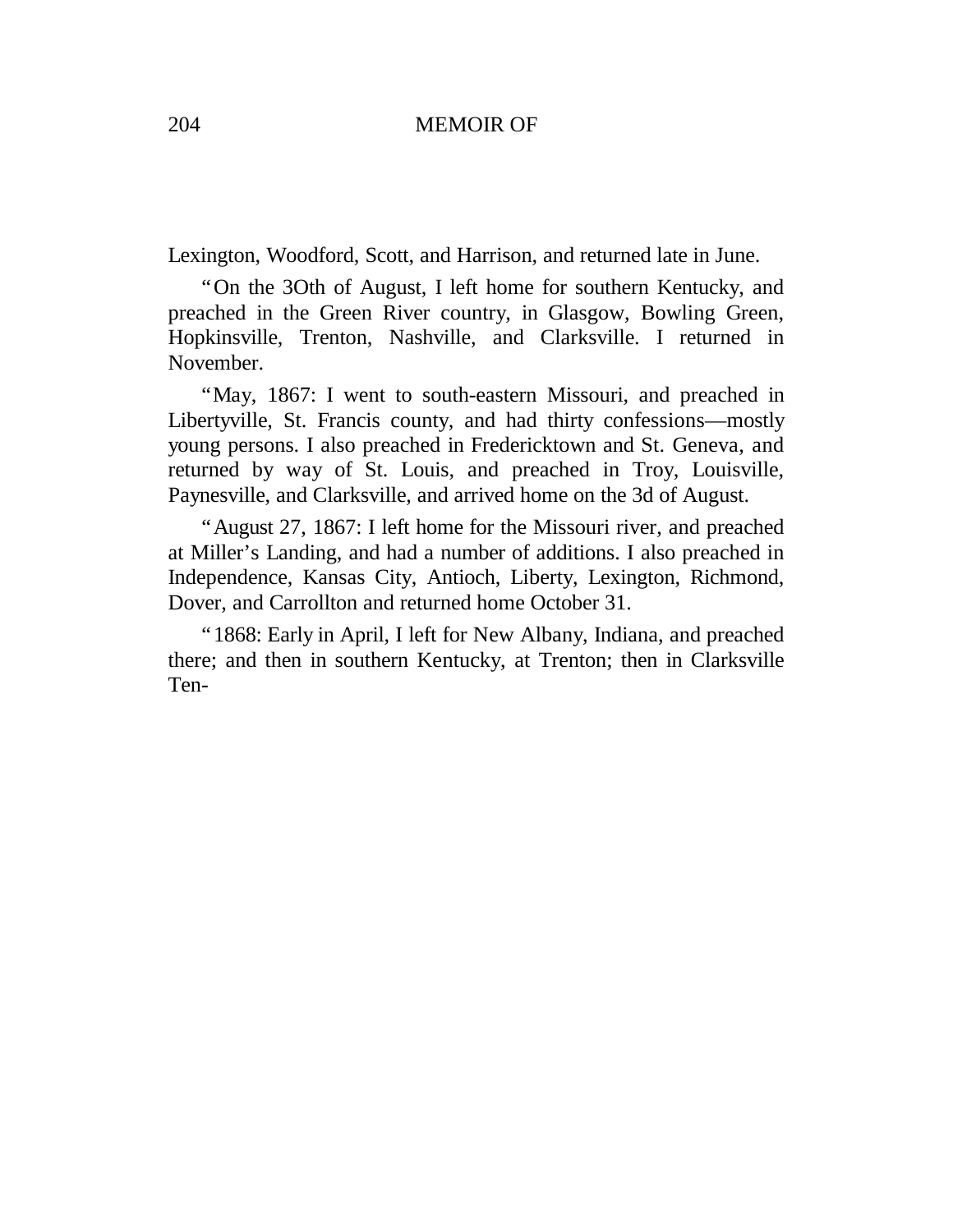nessee; then in Paris, Tennessee, where we had thirty additions; then in Union City, where we had twenty additions from one sermon; making more than fifty additions in West Tennessee. I returned home the last of June.

"In July I left home for the Valley of Virginia, and preached in Strasburg, Mount Jackson, Edinburg, Harrisonsburg, Richmond, and in the place of my nativity, in the southern part of the State; also in North Carolina, and made that year one hundred converts. I returned in October. In the fall I visited St. Jo and the western part of Missouri, and preached.

"The year 1869 I spent in preaching in Missouri, in the counties of Marion, Rolla, Shelby, Macon, Adair, and Lewis,

"1870: On the 14th of March, I left home for Corinth, Mississippi, and preached there one week, and one in Baldwyn, and then proceeded to Marion, Alabama, and preached there several weeks. I then went to Chattanooga, Tennessee; then to Huntsville, Mooresville, Athens, Mountain Home, Moulton, and Danville, and returned home in June,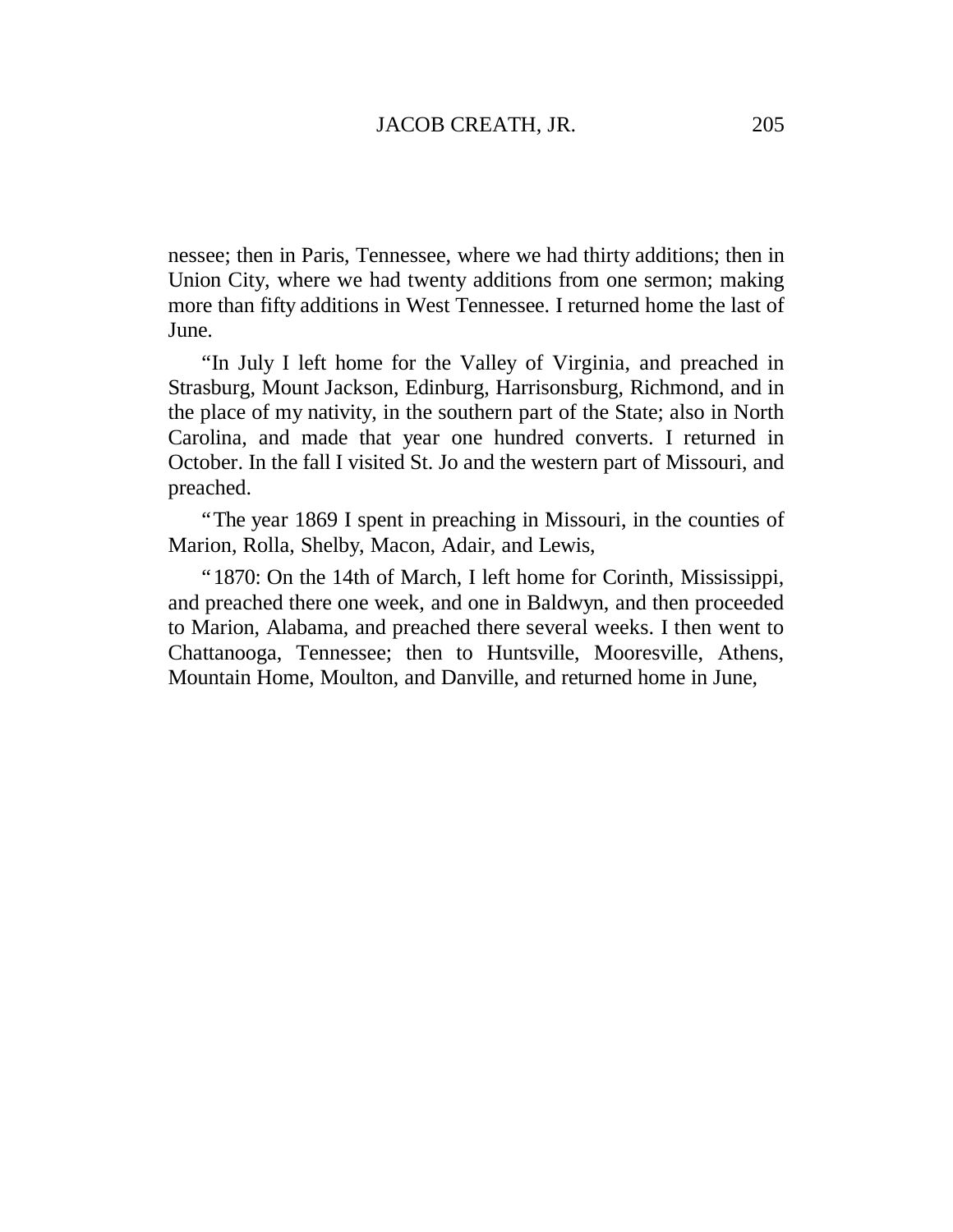and preached in Missouri the balance of the year, in the counties of Shelby, Macon, Randolph, Adair, and Marion.

"1871: This year I have made two visits to Illinois, and preached in, Missouri in the counties of Macon, Adair, Shelby, and Marion. I am now in the fifty-fifth year of my ministry, of which I must shortly give an account. Two things grieve me. First, that I have done so little good; second, that I have done so many wrong things. We only pass through the world once, and can not return to undo the wrong. After I am dead my enemies can do me no injury, and my friends can do me no good. I forgive all the wrongs done to me."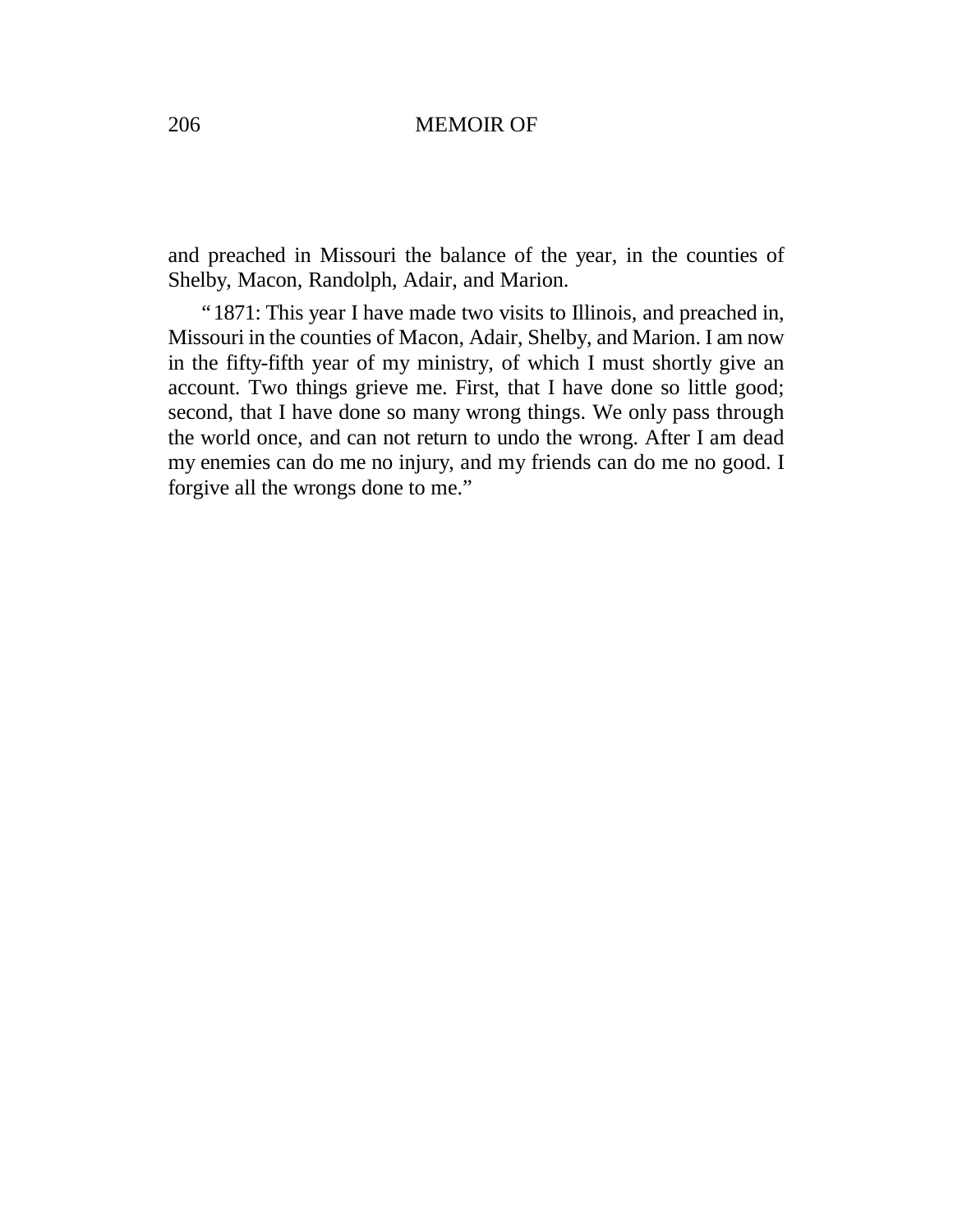# **CHAPTER XXV.**

Some errors in the life of Elder John Smith corrected, and some strictures on the same, and on the Memoirs of A. Campbell.



 $\sum_{n=1}^{\infty} N$  page 180 of the Life of Elder John Smith, it is stated that the North District Association met on the fourth Saturday in July, 1827, at Cave Spring, in Madison county, Kentucky; and on pages 185-6, a conversation is said to have taken place at that association between brother and sister Smith and David Chenault. On page 314, it is stated that I returned from Mississippi in December, 1828, which is correct. I left for Mississippi in October, 1826. The last association I attended in Kentucky, before I left for Mississippi, was in Paris, August, 1826. The first association I attended, after my return from Mississippi to Kentucky, was in July, 1829, at Unity, Clarke county, Kentucky, where I heard the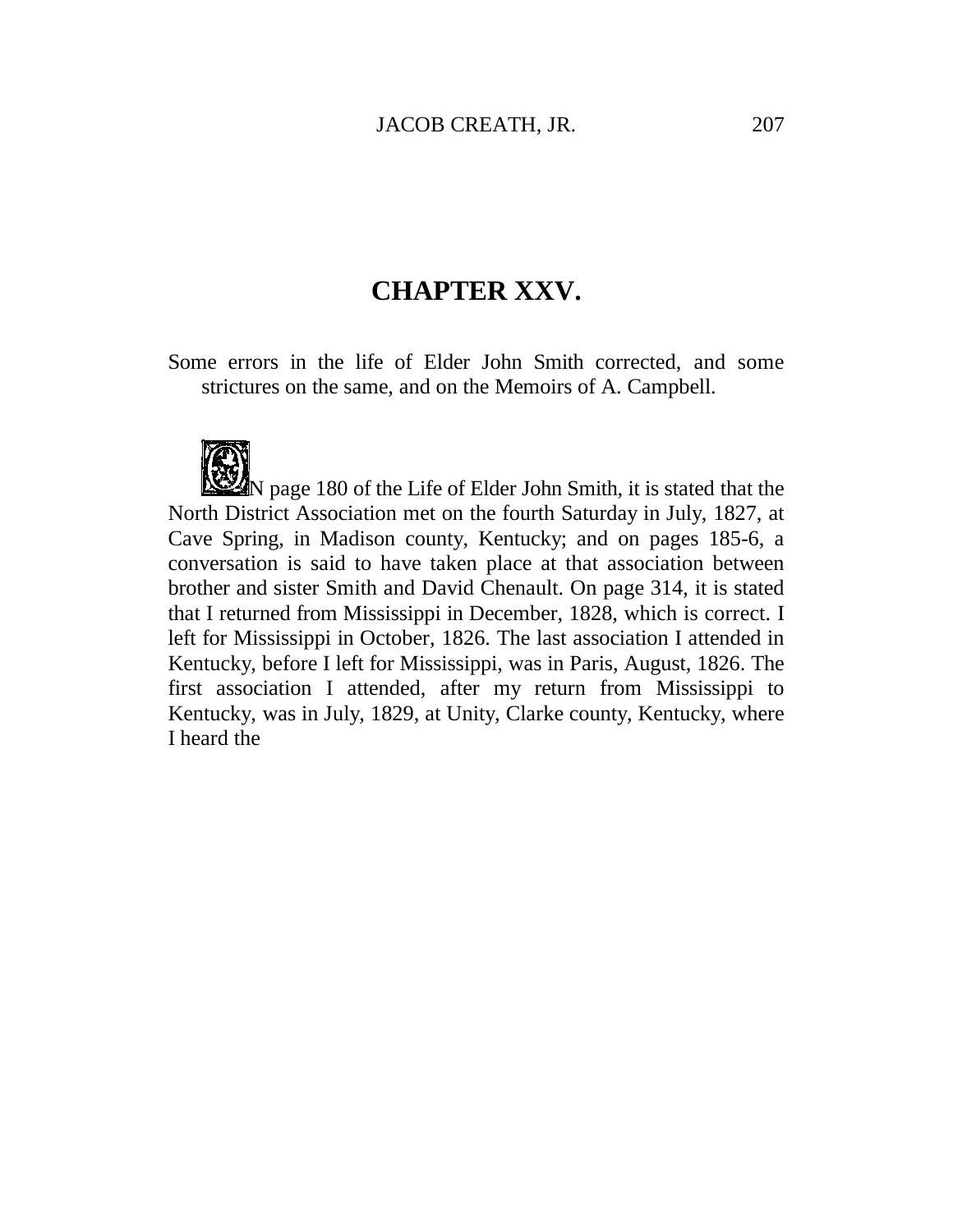conversation between the parties which is referred to above, for I was near the parties at the time, sitting on my horse. In 1827, I was in Mississippi, and could not therefore have heard it in either 1827 or 1828, because I was not in Kentucky in either of those years till near the close of 1828. The conversation took place at Unity, Clarke county, Kentucky, July, 1829, which I heard. *Dates* and *facts* are important in history.

The second error: The conversation referred to on pages 364-5 between John Taylor and John Smith, at Spencer, in July, 1829, took place the winter before the meeting, at Thomas Bullock's, in Woodford county, Kentucky, and a part of it was repeated at Spencer, in July, 1829. The description given by brother Smith of Taylor's "Campbellism Exposed" is very imperfectly given. After going over the chief topics of the conversation at Bullock's the winter before, Smith closed his recommendation of Taylor's book by saying: "I will say to you *now,* Father Taylor, what I said to you *then,* that if all the *slanders, misrepresentations, falsehoods, and lies* in that book were torn out of it, there would not be enough left for a thumb-paper for a school-boy," holding up his right hand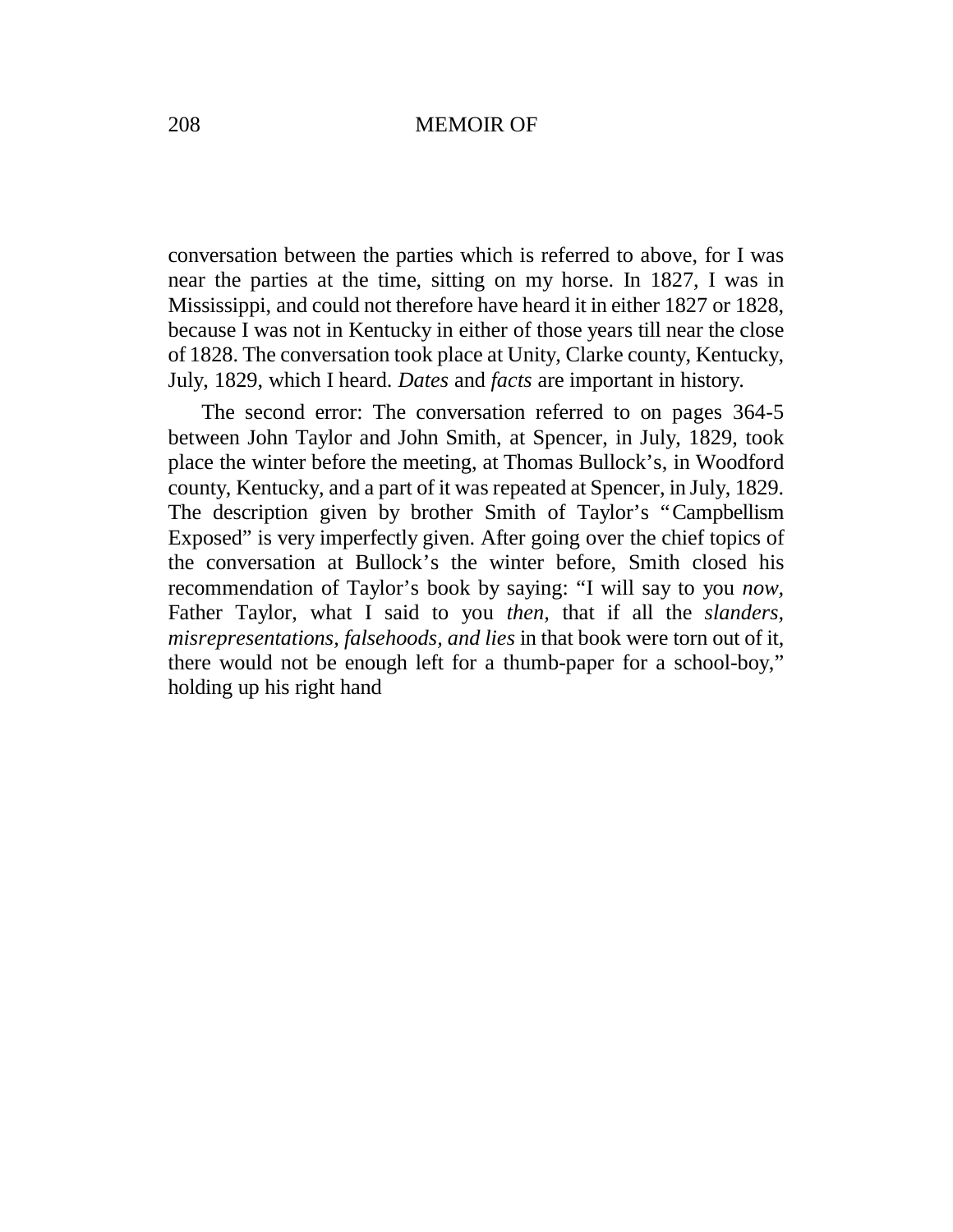with the thumb straight upward, and shaking it most significantly. "I thank you, brother Smith, for your recommendation." "You are welcome, Father Taylor, to my recommendation." The effect was electrifying; the crowd roared with laughter. With Smith's recommendation, Taylor sold only one book, I heard, at that meeting.

In the life of brother Smith, on pages 360-4, we have an account of brother Smith reading the new Constitution of Missouri, before leaving Kentucky for Missouri, requiring him to take the black oath to preach in Missouri, his refusal to take the oath, his arrest, his reasons for refusing to sign the bond, his determination to go to jail, his recantation and signing the bond, his release by the sheriff, and his return to Kentucky; his appearance at Mexico, Missouri, in October, 1866, and what the judge said to him on his refusal to sign the bond, etc. I believe he was wrong to refuse to take the black oath to preach. My reasons for so believing are:

First, he saw and read the Missouri constitution before he left Kentucky, requiring him to take the oath if he went to Missouri. He therefore knew, before he left Kentucky, that if he went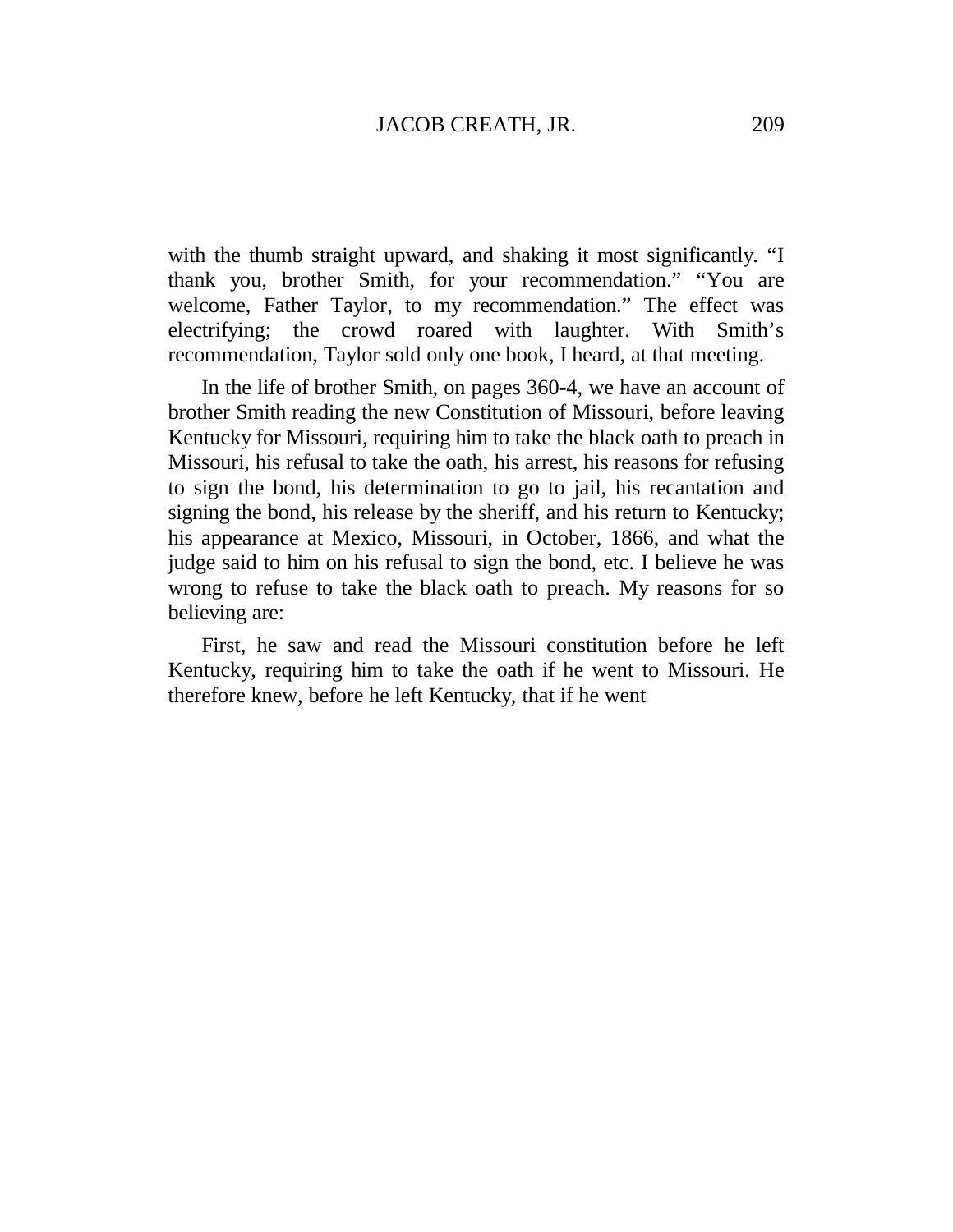to Missouri, he would be required to take the oath, before he could preach, by the new constitution of Missouri. This one reason is enough to prove that he was wrong in refusing to take the oath.

The second reason: He was asked by his son-in-law, Mr. Lee, before he left Kentucky, if he would take the oath to preach in Missouri. He answered he would not. Then, said Mr. Lee, you had better not go there. All reasonable persons will say the same thing. Either do not go there, or if you do, take the oath to preach, or else stay in Kentucky, where you can preach without taking the oath. His going to Missouri under the circumstances, and giving public notice that he was going to change his course from talking to preaching— the thing which the supreme law of the State forbid him to do— looks as if he acted defiantly to the constitution of Missouri, and courted persecution or notoriety. The action said: I knew of the existence of this law before I left Kentucky; I was advised not to go to Missouri unless I was prepared to take the oath required by the new constitution; but I was determined to go, and not take the oath, and to preach, and thereby, willfully and knowingly, violate the supreme law of the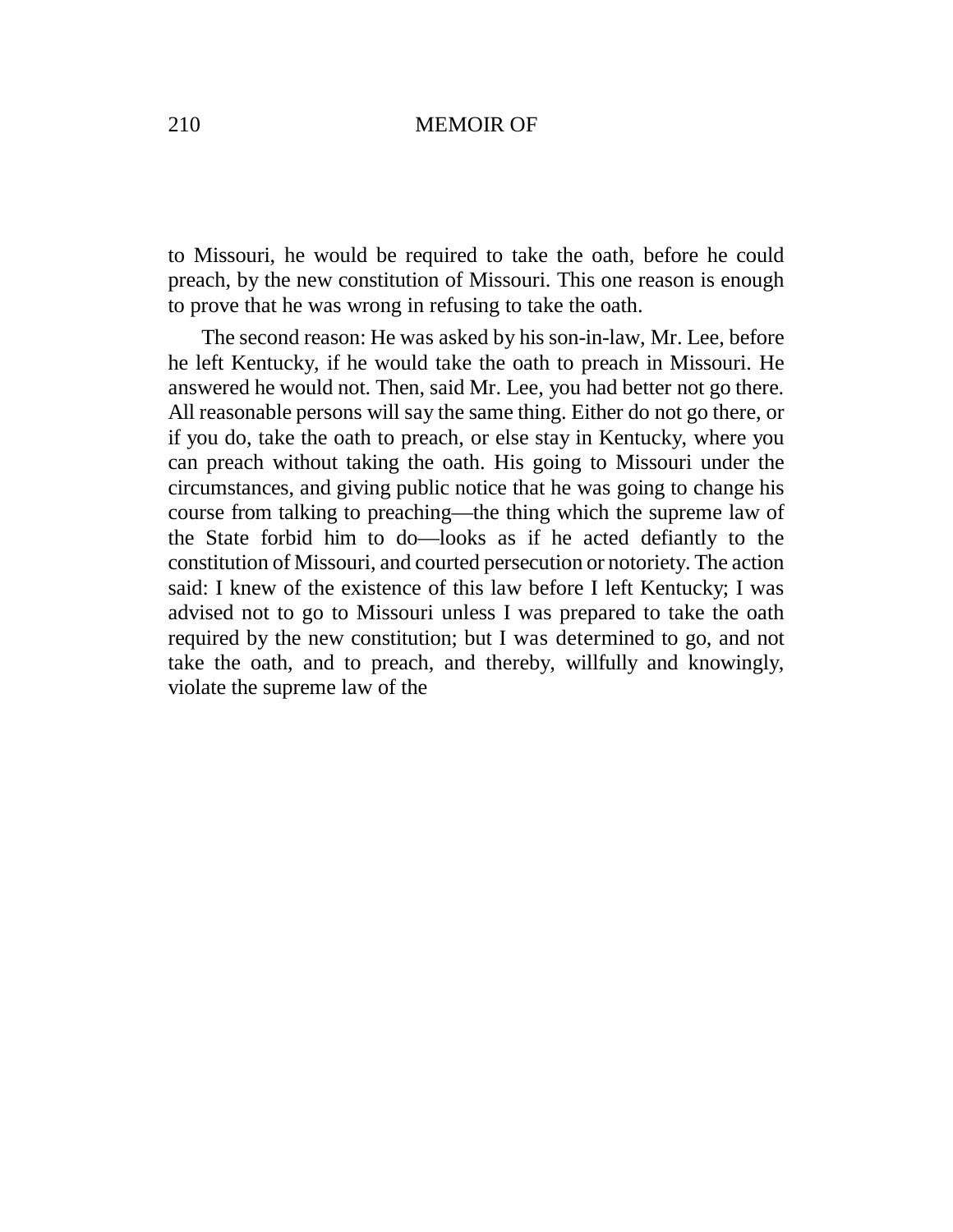State of Missouri, and take the consequences. To say the least of the act, it did not look much like the "unconditional obedience" which was the watchword of brother Smith's Union party during the war. It did not look much like that obedience that is required of Christians in the following scriptures: Rom. xiii: 1-10; i Peter ii: 13, 14, 15; Titus iii: i, 2. If he had been ignorant of the law of Missouri before he went to the State, he would have been more excusable for refusing to take the oath. If he had been a citizen of Missouri, it would have materially changed the case. If he had been a rebel during the war, he would have been more consistent in refusing to take the oath. But coming to Missouri for the purpose of defying the law, as he did, he was wholly unjustifiable in his course. So the judge told him.

My third reason for thinking he was wrong in not taking the oath after he went to Missouri is, that he supported the party during the war which made the constitution which required the oath to preach. The constitution and the oath were the necessary results of the war— the result in part of his own *acts and deeds.* The judge said to him: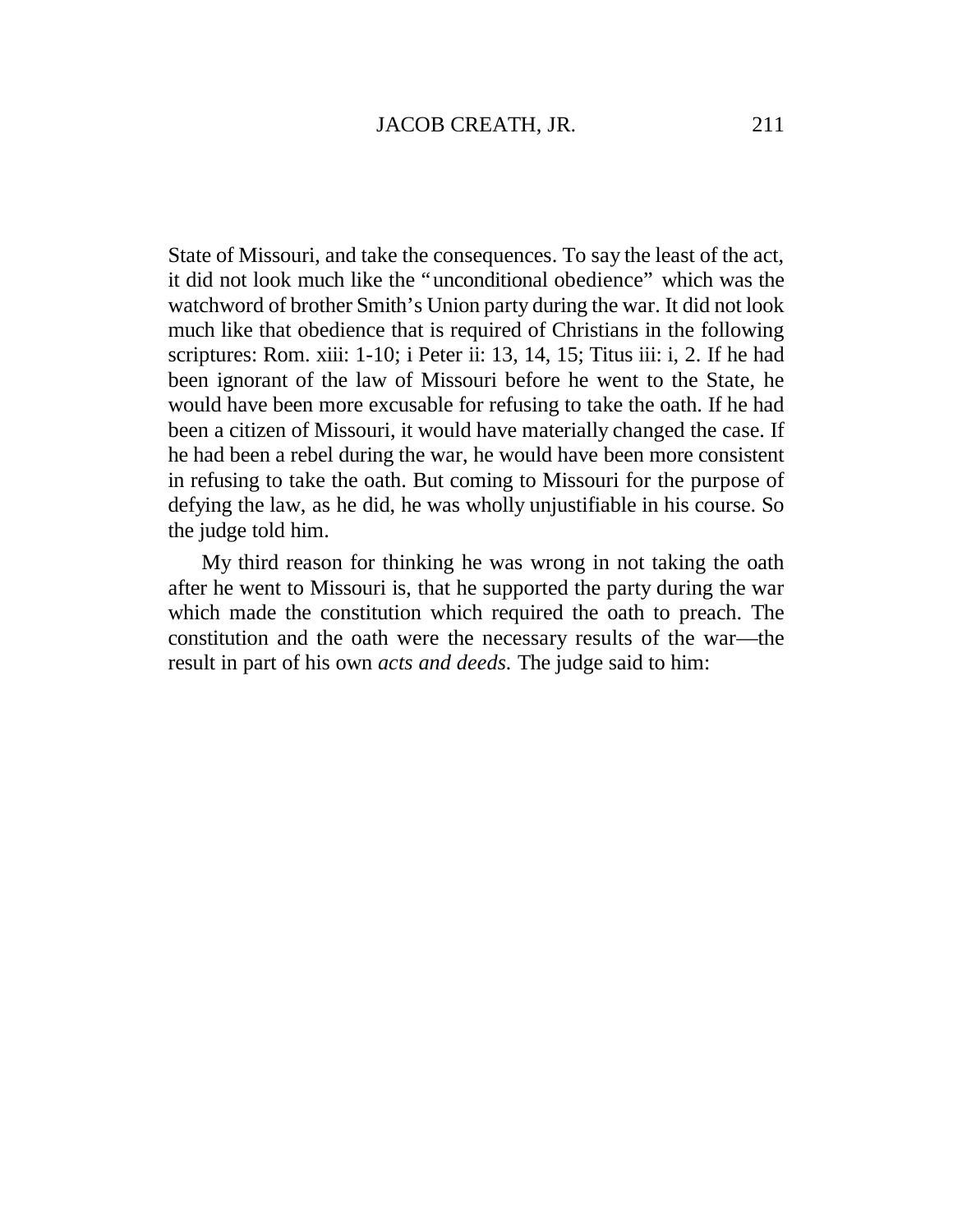*"*I do not see Mr. Smith, how you, as a Union man, can refuse to take the oath."It was morally wrong to support the war, and then, as soon as it was over, turn on the other side, as many others have done, and thus have the advantage of both ends of the war, and refuse to swallow their own pills. He stated to the judge, that as far as the politics of the oath was concerned, he could take the oath with as clear a conscience as any man in Missouri. That is, he could help plant the tree, but his conscience would not allow him to eat the fruit. It is said, circumstances alter cases. What principle was involved in the taking of the oath which was not involved in the war? What greater infidelity in the legislature which made the constitution than in the party that made the legislature? The judge said: "Mr. Smith, I think it a little strange that a Union man, and a truly loyal man, should refuse to take the oath to preach." Brother Smith spoke of the example of the first Christians before me. The first Christians did not support the infidels that made the laws that persecuted them and their brethren unto death, as did the men who supported the party that made the law which required Christians to take an un-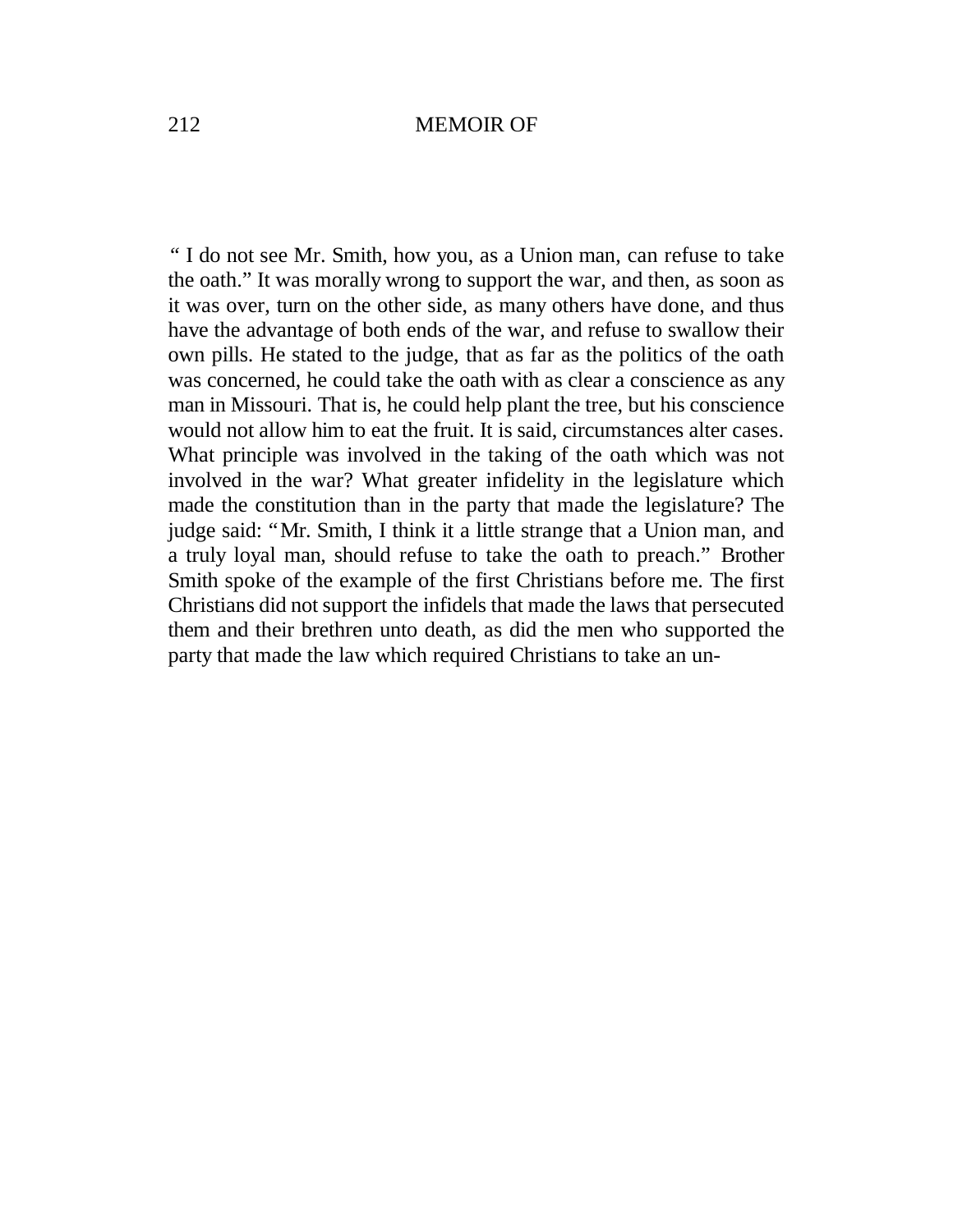constitutional oath before they could preach the gospel. Therefore, his case and that of the early Christians were not alike. He was paid in his own coin. What was the difference between the men who made the law and the men who supported them to make it? I can not see any.

# **ERRORS IN OTHER AUTHORS CORRECTED.**

I saw it stated in one of our periodicals, in either 1869 or 1870, that A. Campbell, Jacob Creath, sen., and Jacob Creath, jr., attended the meeting in Lexington, Kentucky, in January, 1832, at which the friends of B. W. Stone and A. Campbell were united. This is a mistake. I know certainly that neither of us attended that meeting. I was in Lexington, but did not attend the meeting, because at that time the feelings between the two parties were not cordial. I did not oppose the union of the two people, but then I was not cordial in it, neither were the other two men mentioned. I had other reasons for not attending it.

In the memoirs of brother A. Campbell, vol. 2, page 381, the writer says, when speaking of J. T. Johnson, that his attention was directed to the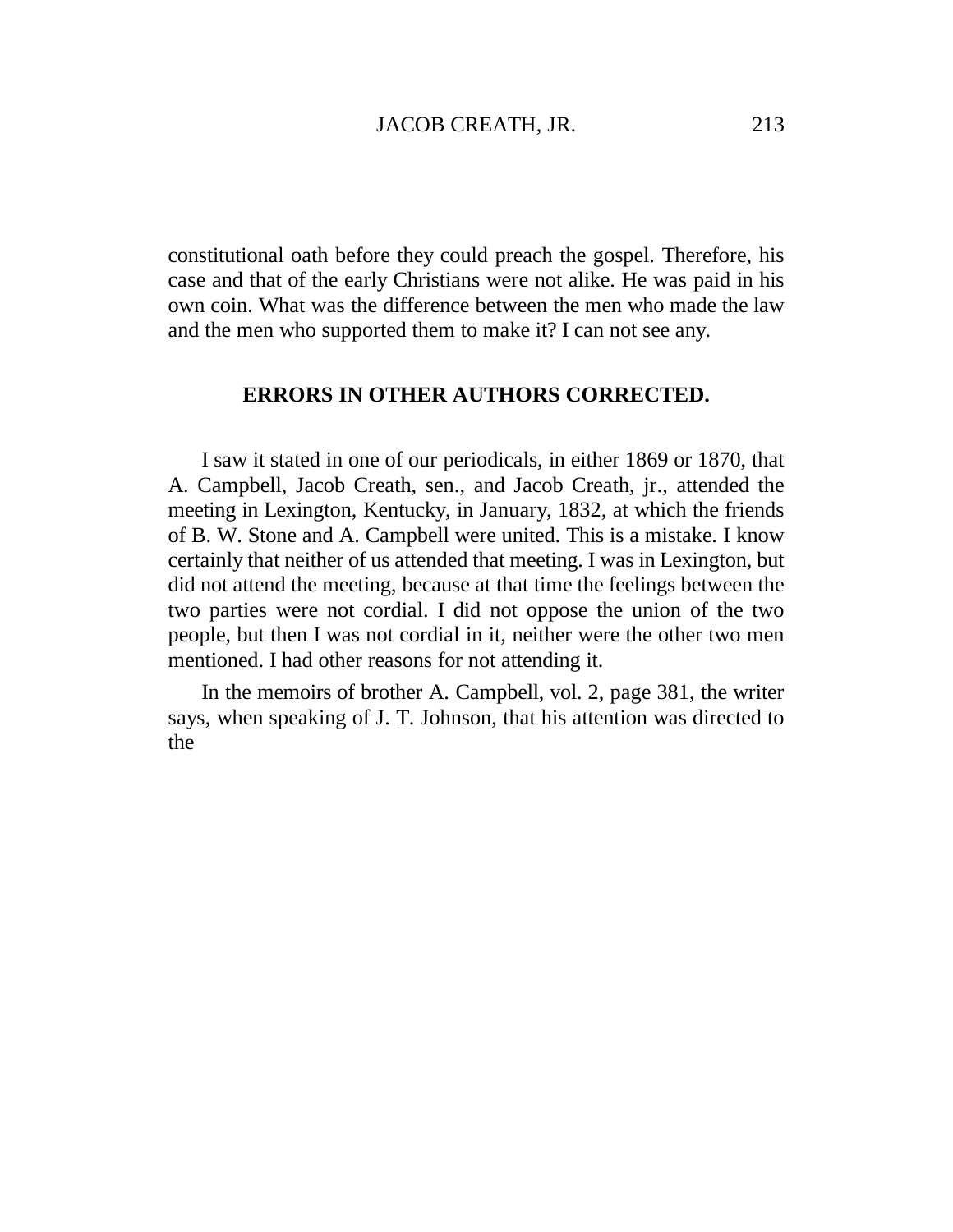religious questions which were then occasioning so much excitement in Kentucky at that time, and to which attention had been particularly directed by the proceedings of the church at the Great Crossings, in 1828, against Jacob Creath, jr., who was at that time their preacher, and known to favor the doctrines of the reformation. In the first place, I was not in Scott county, Kentucky, nor at the Great Crossings, in 1828. In the second place, the Great Crossings church had no proceedings against me in 1828. In the third place, I was not the preacher of the Great Crossings church in 1828. I was in Mississippi, Louisiana, Bethany, Virginia, Eastern Virginia, and Tennessee, and arrived in Kentucky late in December, 1828. In the fourth place, at the State meeting in Harrodsburg, Kentucky, in September, 1852, John T. Johnson said to me, that if it had not been for me, he would not have been in the reformation. I was first introduced to him while he was a member of Congress in Washington City, in 1821. I was the preacher of the Great Crossings church in 1825, and until October, 1826, when I left for Mississippi, and returned late in December, 1828. I wrote to the author of brother Camp-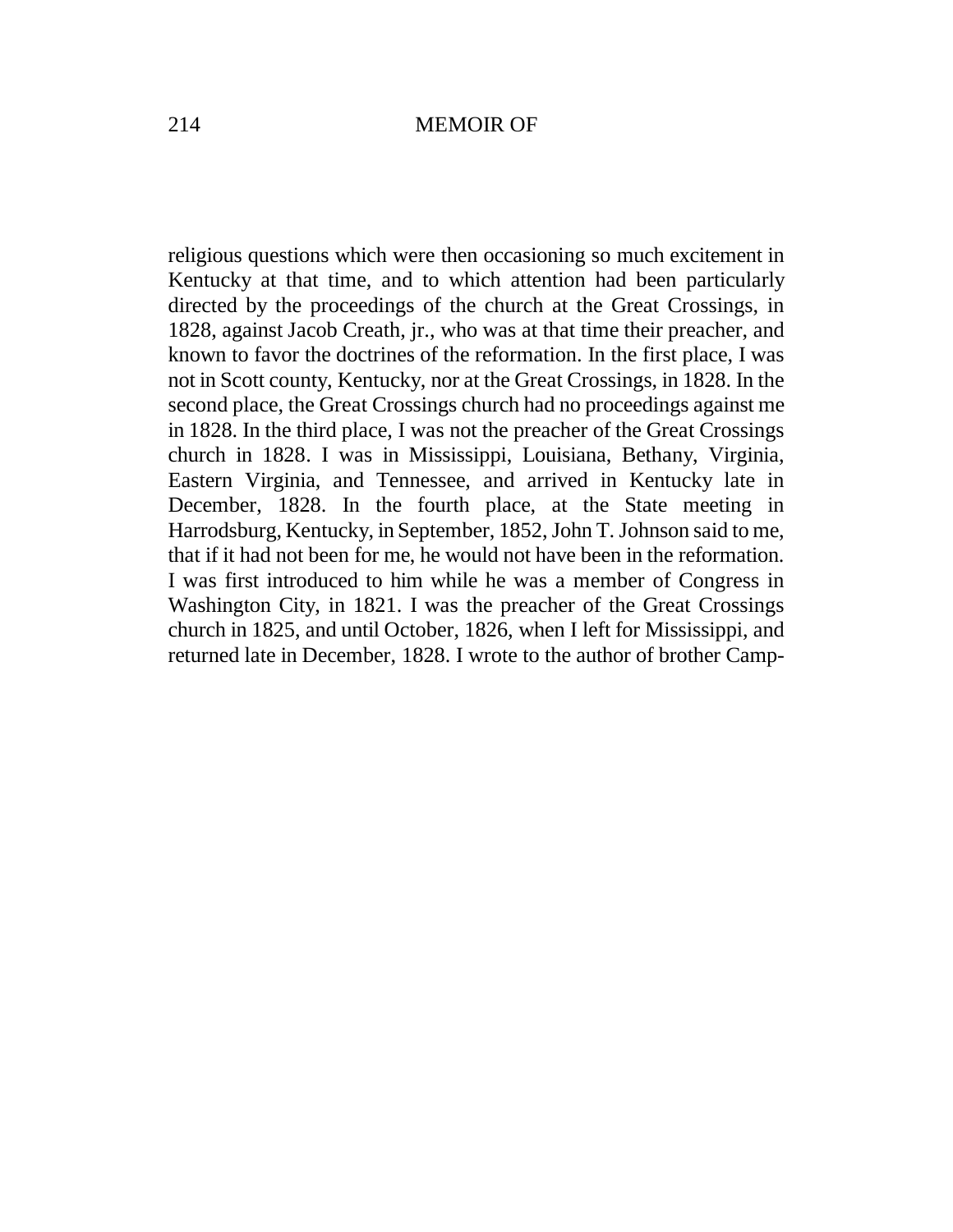bell's Memoirs to learn why he made these statements, and why he did not name me in that work *except -where it was unavoidable,* and why he did not say as much of me as of other actors in the reformation in Kentucky. I have received no answer as yet.

*November* 22, 1871.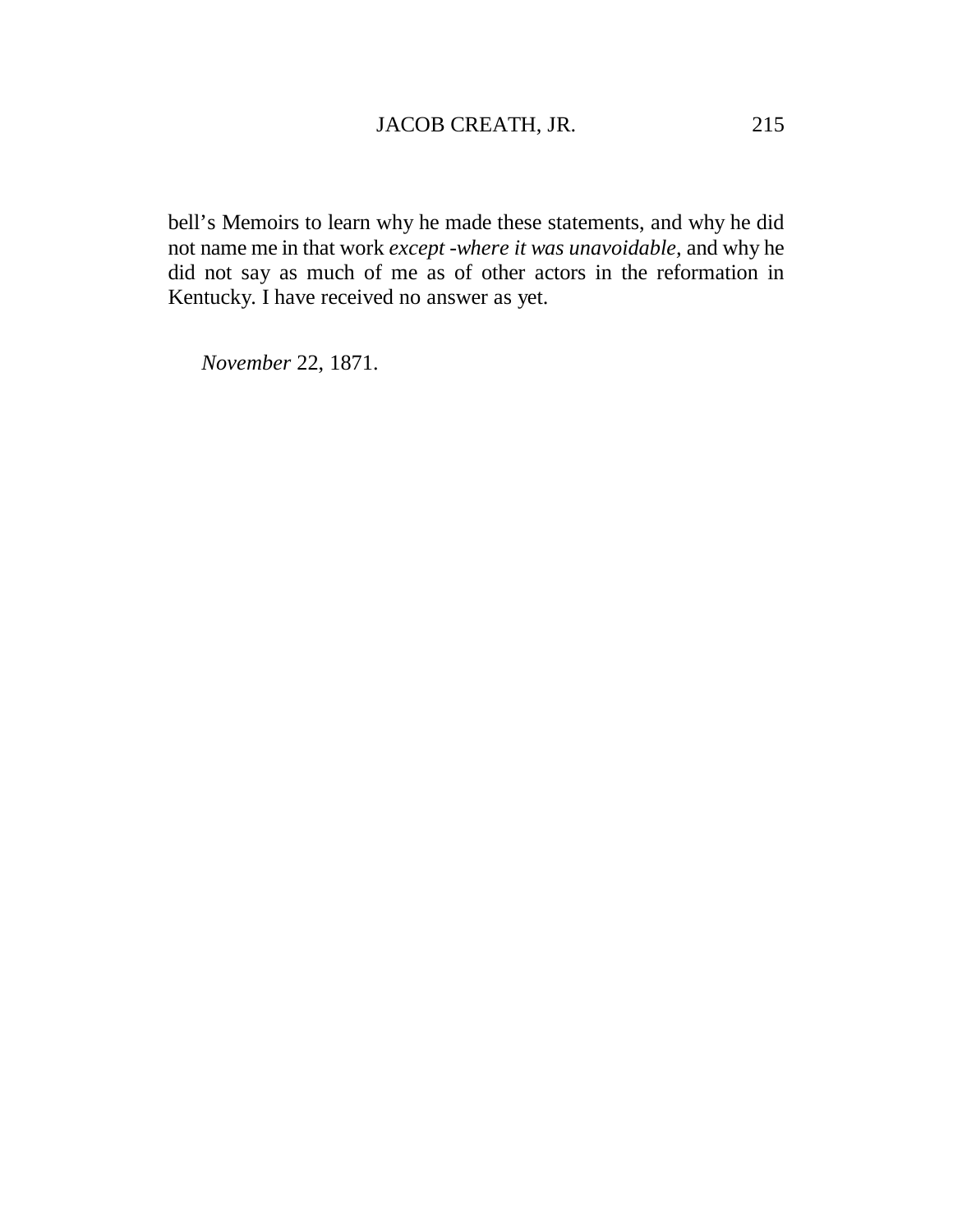#### **THE "IRON DUKE"**

#### by

## Earl West

On May 20, 1859 a tall, gaunt man stepped up to the office of O. S. Fowler, phrenologist, in Memphis, Tennessee and requested the eminent scientist to prepare his chart. Regardless of what one may think of F. J. Gall's "empirical system of psychology," more commonly known as phrenology, its description of the character of Jacob Creath, Jr. is surprisingly accurate. Creath had left his home at Palmyra, Missouri early in the spring to make an extended tour south. He had visited a district meeting of brethren at Washington, Arkansas where he delivered a lecture on Bible revisions. Following this he had visited H. M. Slopon's school for girls at Baton Rouge, La., and was now returning to his home up the Mississippi River. The steam boat docked at Memphis, and perhaps out of curiosity, Creath made his way to the office of O. S. Fowler. When the chart was finally prepared, Creath read about himself as follows:

Strength, power, efficiency, go-ahead, and the utmost indomitability is your predominant trait, and is remarkable. You inherit it from your father, whom you resemble; and are adapted to carry on some great undertaking requiring the utmost perseverance, and have made your mark on the intellect of the community where you reside— partly because of your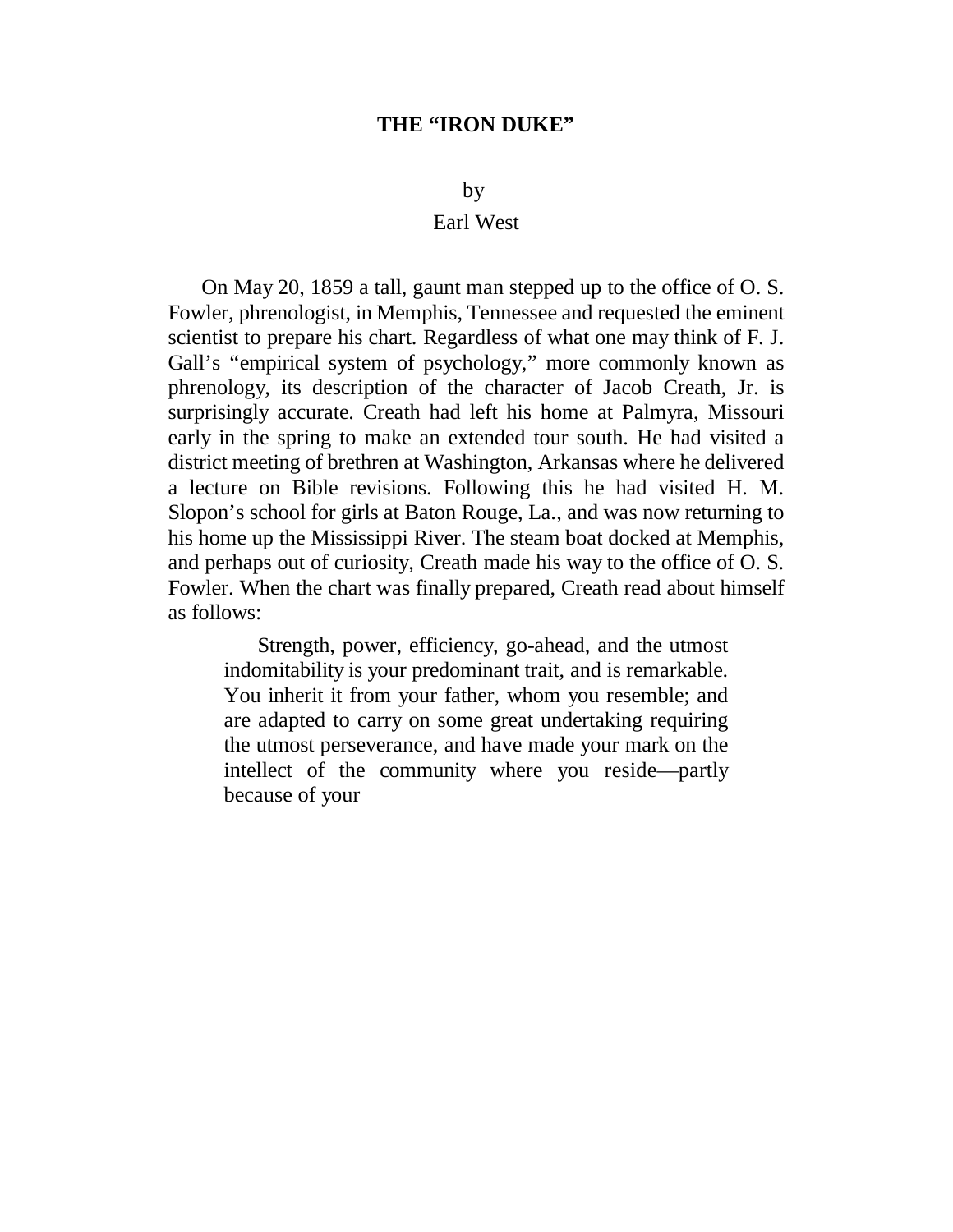## 2 THE "IRON DUKE"

strong active sense, more because of your tremendous energy of character. You have extraordinary lungs, great muscles, a splendidly balanced constitution, and have a world of vitality; can go through herculean labors, and have not a lazy bone in your body. You are excitable a little, though not much, and rarely ever let your feelings get the better of your judgment... You have not anything like as much culture in proportion as you have natural talents.

You have excellent digestion, but have overeaten all your life.

You have extraordinary breathing power, and hardly know what fatigue is, and must be out of doors most of the time.

You have an organism more favorable to judgment than to brilliancy. You are a ladies' man, almost worship the sex, and appreciate female beauty.

You should marry a wife who is dependent, not obstinate, for you never could tolerate an obstinate woman. You have one of the best wives ever was, because you know how to select a woman, and because you would live well with any woman, and would so live with a poor woman as to make her a good wife, and your wife would lay down her life for you.

You are thoroughly sexed. are preeminently manly, have a high, noble bearing. You have a strong love for children, especially daughters, literally doting on them as if they were angels.

You are devoted attached to home, are one of the most indulgent of husbands and parents, are a true, warm, generous friend, and have a warmer heart than often comes under my hand.

You are a true patriot, are wanting in continuity, are able to attend to a great diversity of business in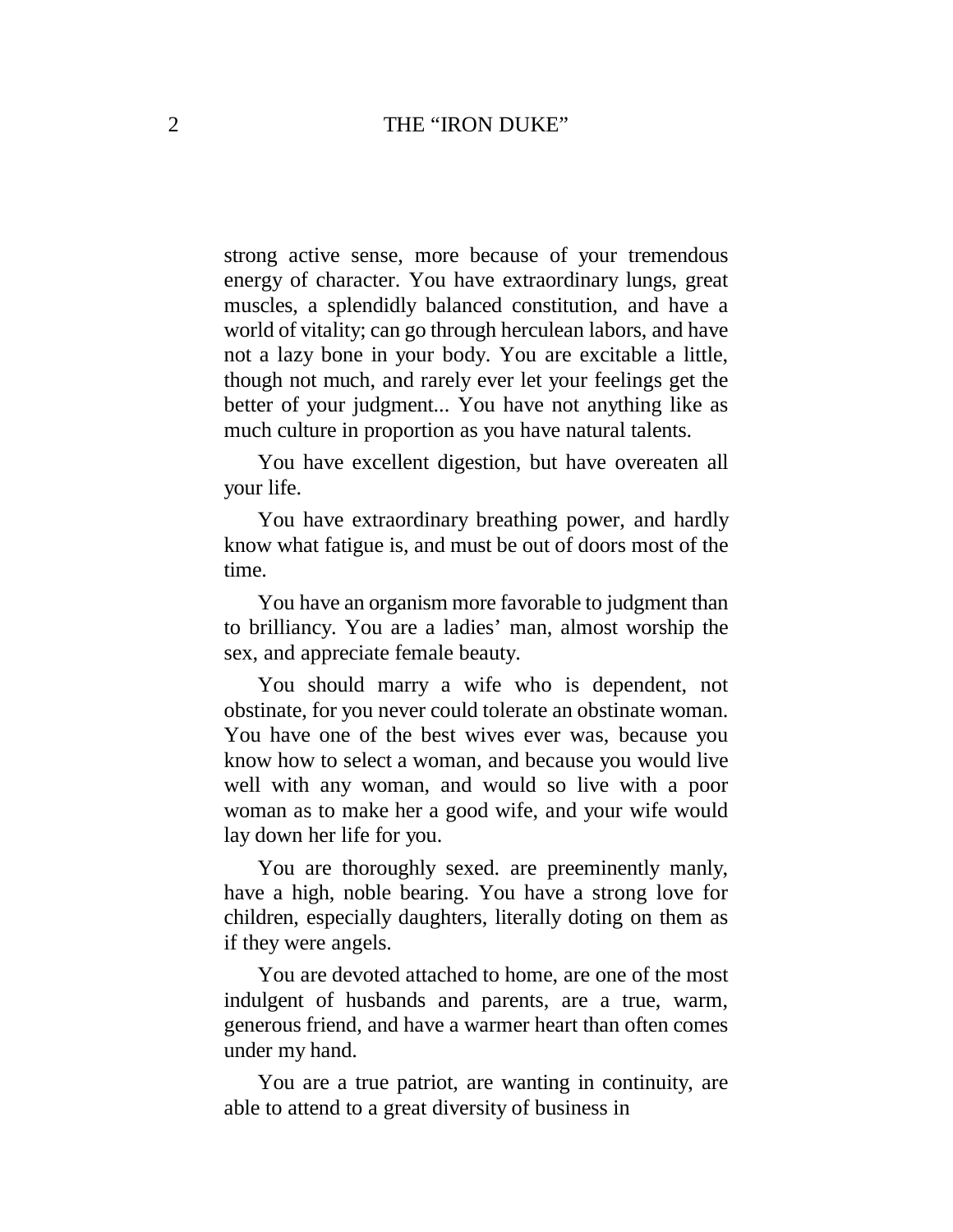short order and without mistake. You have a great fortitude to bear up under any disease, will not allow yourself to be sick, and will not give up... You never quarrel with others but stand your ground like a man. You are determined to conquer, but never punish a fallen foe.

You have an excellent appetite, go in for the plain and substantial; can make money, but it must be in a large way; you never can dabble. You are perfectly candid, act in a cunning way to attain your end, but always straightforward and correct... You are barely cautious enough to prevent action, but enough so to keep you from embarking. You are not particular as to what people say about you, pursue an independent course, do as you please, and let people say what they like.

You are most uncompromising when your mind is made up. You are rather conservative. You are a true worshipper of the Deity, but always under your own vine and fig tree; but always skeptical and never admit anything unless proved to be a demonstration... You ought to be a judge. You are a true philanthropist, are generous, too kind for your own good; don't let your friends put their hands too deeply in your pockets, and don't endorse unless you are willing to lose, confide too much to friends, learn to say no. I should not wonder if you have lost half you made, so, turn a corner.

You are better informed than one in thousands of your means of knowledge. You are poor in memory of names and dates, but good at recollecting countenances, facts, and ideas. You ought to be a speaker, not because you have so great a flow of words, but because you say impressively what you say at all.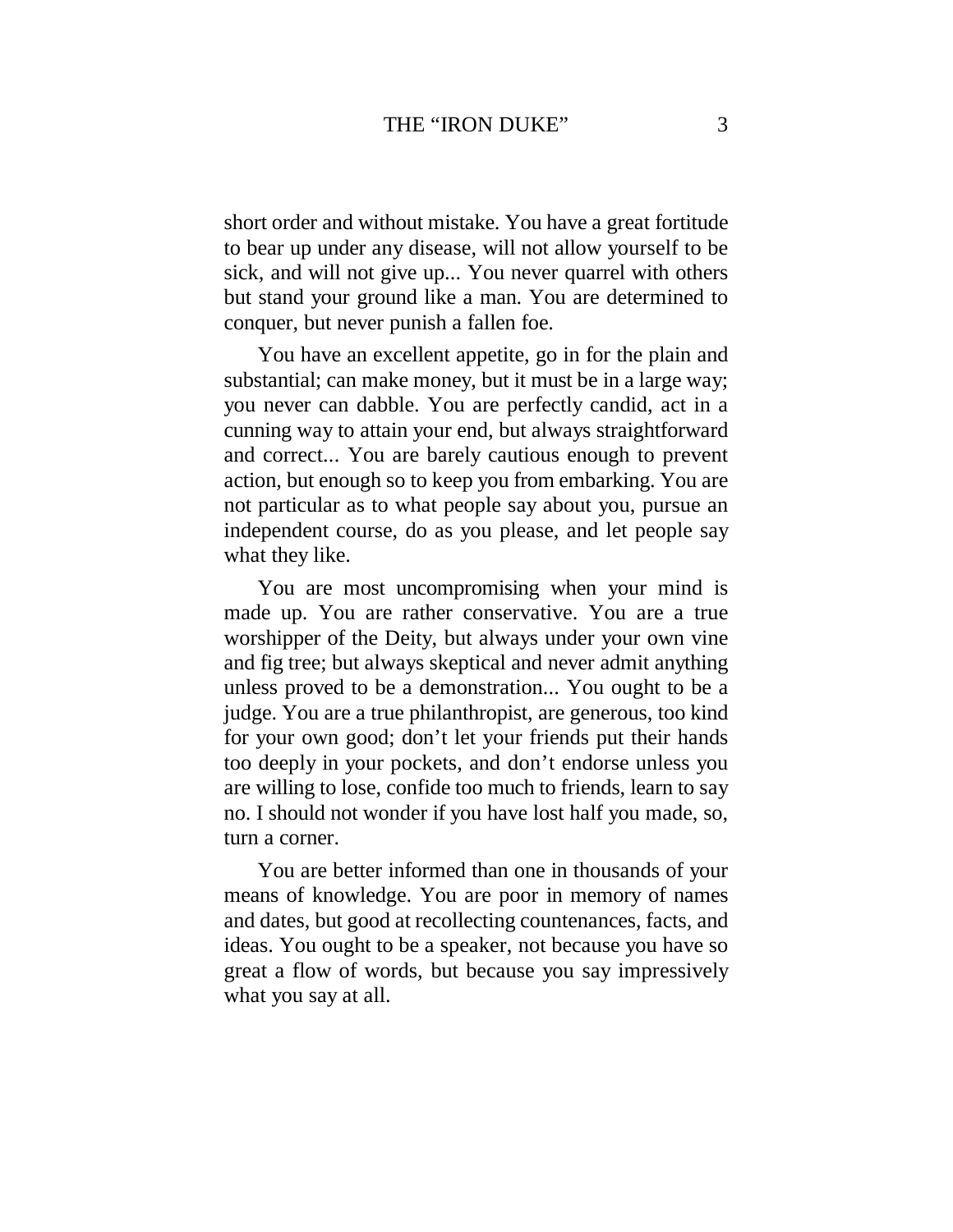You have a wonderfully accurate eye to judge of bulk and proportion, and cannot tolerate architectural disposition. You never lose your way in a city or country.

Your forte lies in the adoption of ways and means to ends in judgment, in originality, forethought, contrivance, and penetration.

But you lack the agreeable, you pass no compliments, not enough, but you read a man right through the first time, and are happy in what you say; it just hits the nail on the head. Your criticisms are remarkable, you illustrate well; the fact is, sir, you are by nature a great man, and need only circumstance to make you a great man, and you are certainly one of the best men I ever examined, and universally beloved.

Perhaps the most admirable trait of character about Jacob Creath, Jr. was in deep and undying love for God and the cause of God. When only a boy of eight or ten, he went to school in Virginia. The Bible was used as a textbook in reading classes. When called upon to recite, he would often become so choked with emotion that it would be necessary for him to sit down. In later years, Creath could very honestly say, "I never saw the day when I did not desire to be good and please God, my Maker." Religion was an intensely serious business with Creath. So intent was he in always doing what he conceived to be the will of God that he had almost no patience with the short-comings of his fellow-men on this point. Sometimes he would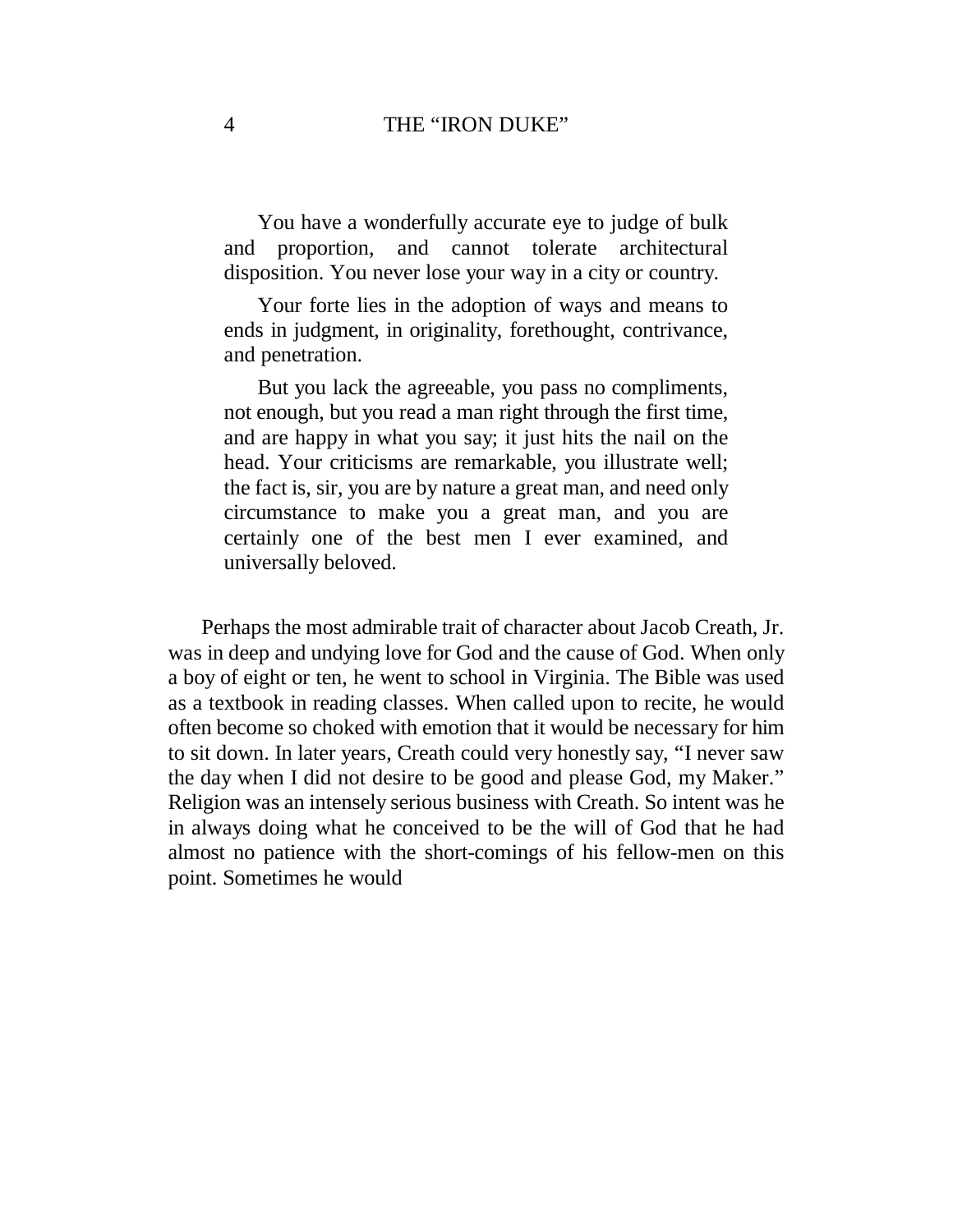pause in the middle of his sermons and scold an audience severely, and then proceed to preach the gospel of Christ with the simplicity, pathos and melodrama that would move his audience to tears. His saturnine disposition expressed itself at times by an irritable temper but only because of his lack of patience with what he conceived to be wrong.

Creath enjoyed the company of the serious minded where he discussed the cause of God. Better still, he enjoyed the loneliness of the outdoors where he could meditate about God and often pour out his heart in prayer. The prayers of Jacob Creath have by now become almost legendary. L. B. Wilkes tells the story of a prayer he heard from Creath back in June, 1854. Wilkes had gone to LaGrange, Missouri where he was scheduled to preach on Saturday night, Sunday morning and Sunday evening. He arrived Saturday afternoon and went immediately to the home of a Brother Gill. He found Jacob Creath, Jr. on hand.

It rained all night that Saturday night, but the next morning was clear and warm. Wilkes observed that Creath was meditative. Through breakfast, he had spoken but few words. Then in a moment he turned to Wilkes and said, "Let's take a walk." They walked into a woods for a quarter of a mile. Not a word was spoken. Then Creath lifted a finger to the right and said, "This way." They walked two hundred yards further, and Creath spoke solemnly again, "Yonder is a good place." They walked on until they came to a large fallen tree. Both men got down on their knees and Creath began praying.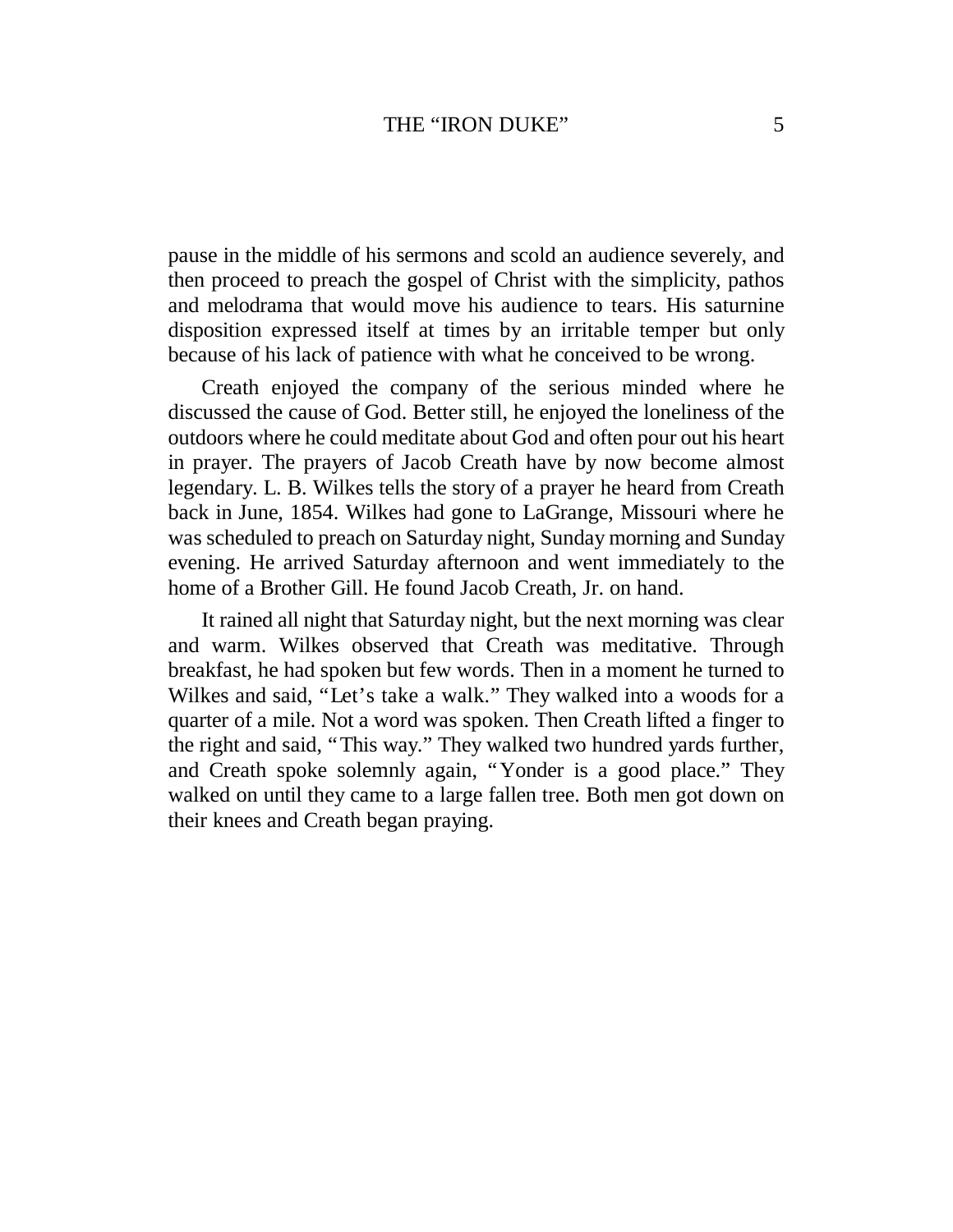#### 6 THE "IRON DUKE"

Here, beneath the tall trees, the air full of the music of glad birds and redolent with the odors of thousands of flowers, all praising God, Brother Creath said: 'Let us pray.'We fell on our knees and O such a prayer! The earth had drunk up the rain and all nature seemed to be refreshed and happy. Every leaf and flower and bird and being in nature around us seemed to strive to its utmost to magnify God. All this Bro. Creath mentioned in his prayer, and then called upon his soul and all that was within him to bless the Lord. My soul trembled with excitement. Bro. Creath talked so to God that I voluntarily felt for the moment that if I should open my eyes I should certainly see him upon whom no one can look and live. I never heard such a prayer before, and now thirty years have passed since that remarkable experience, and yet I have heard no such prayer since. At the close of his length prayer, he asked me to pray. I did. During the second prayer, he would every few moments break forth in expressions of thanksgiving and praise. 'Oh bless the Lord, my soul, Give thanks unto his name. His mercy endureth forever.

T. P. Haley relates the story that during the Civil War, a company of troops was encamped near Palmyra where Creath lived with a view to capturing the city the next day. That night Creath went out into a grove to pray. The leader of the troops happened to be near the grove, and upon hearing a voice, sneaked closer to see what was happening. He saw Creath bowed in prayer. He listened as Creath prayed for his neighbors, his town, and asked God to send peace. That night the troops withdrew.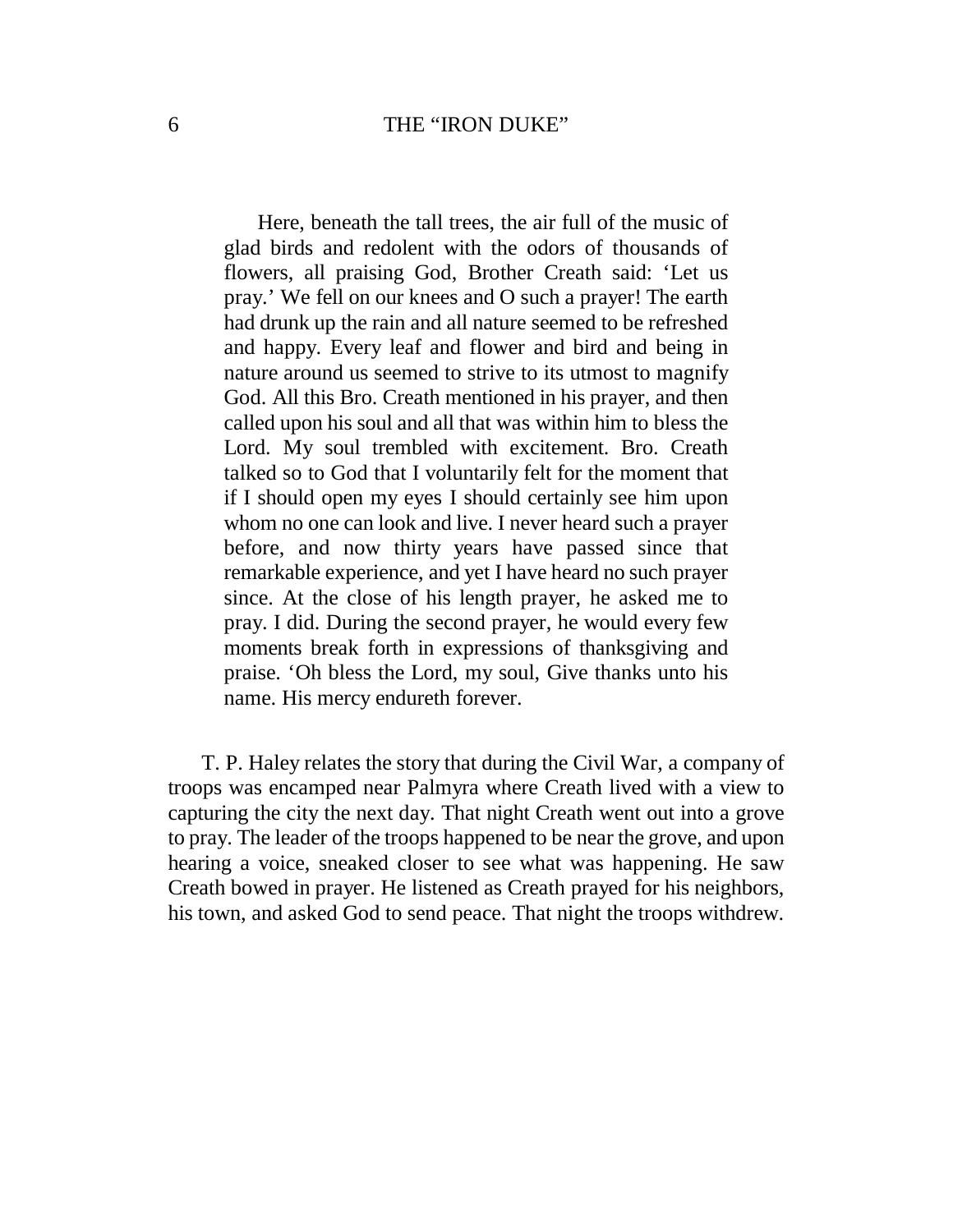It would be unnatural even in the life of one so serious as Creath not to find some humorous moments. Creath rode a white horse which he called, Jack, and of whom he was very fond. On one occasion he stopped with a brother at a certain village, and the man sent the horse to the tavern stable. The tavern was owned by a sister that knew Creath well. Creath was anxious over his horse, occasionally through the stay sending someone to the stable to be sure old Jack had been fed and watered. The lady finally became annoyed and sent back word: "Go tell brother Creath that I have done everything for his horse I can think of, except to give him a cup of coffee, and I am getting that ready now." Creath took the hint and let her alone.

Creath was very bald and generally wore a wig. Once he traveled through Maury County Tennessee and spent a night with an old Brother Henry Zellner. The next morning, Zellner sent the negro servant boy up to Creath's room, instructing him to sneak in quietly, prepare a fire, and have the room in readiness when Creath awakened. In a moment, the negro boy came running down the stairs, exclaiming excitedly, "Marse Henry! Marse Henry!! Come Quick! I Sumbody done scalped dat preacher and his scalp's hangin on de mantlet" Before doning his red flannel night cap, Creath had taken off his wig and placed it upon the mantle.

No man ever had a greater admirer than Alexander Campbell did in Jacob Creath. In later years it was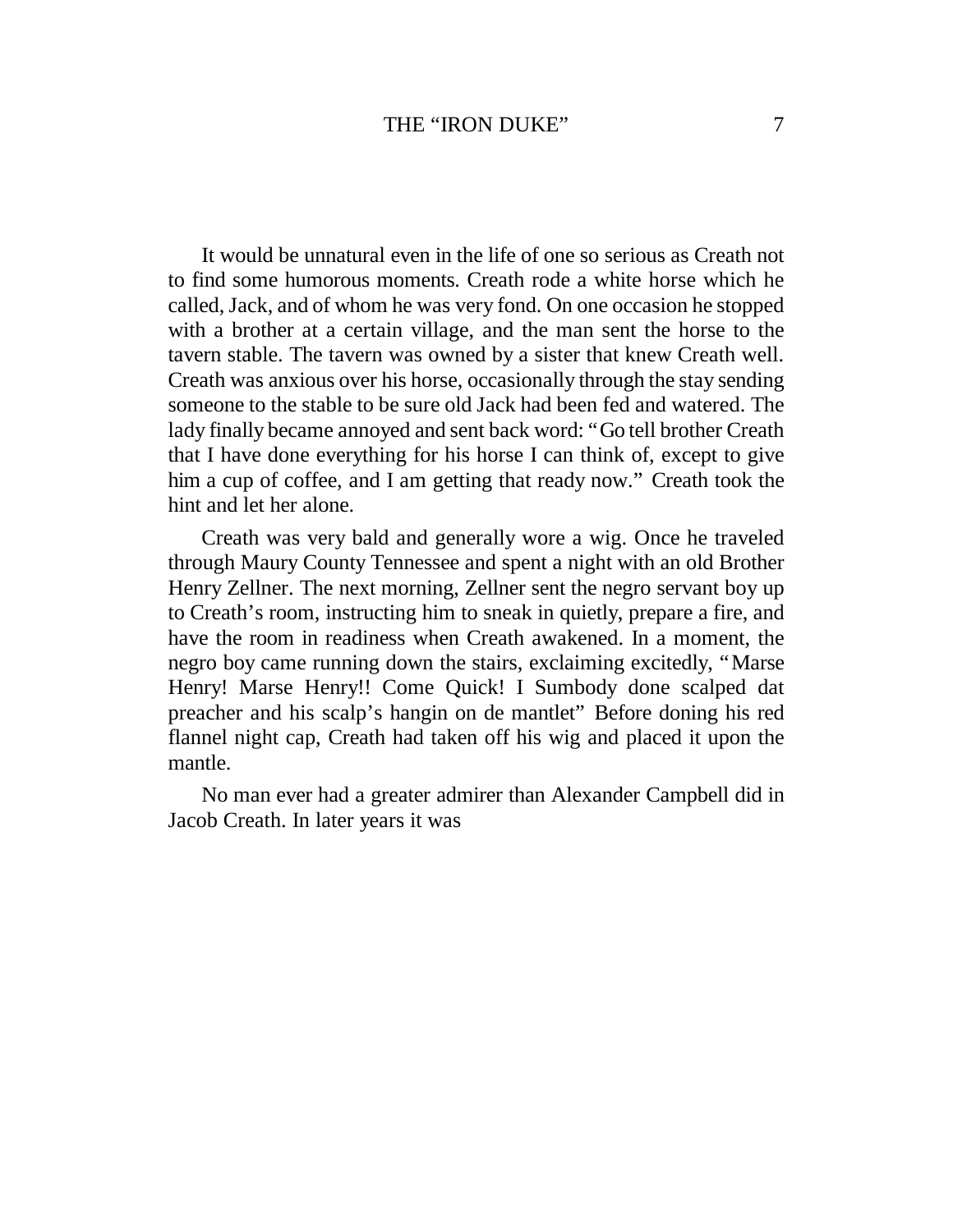often commented that Creath looked surprisingly like Campbell. Creath was tall and erect, slender but solidly built with sharp facial features. Creath met Campbell for the first time in April, 1828 on the road between Wellsburg and Bethany. Creath was riding a white horse, and Campbell at the time was hauling logs. Both men became steadfast friends. When in the fall of 1830, Campbell set out on an extended tour into the South, Creath accompanied him. During the stay in Nashville, Tennessee Creath spoke several times. On Monday, January 3, 1831, returning from Nashville, the two separated, Creath going to Fayette Count, Kentucky where he had an appointment and Campbell on to Greensburg where he was engaged to speak. When Campbell returned to his home a month later, he had been gone one hundred days, traveled 1, 400 miles, preached seventy sermons and had engaged in one hundred and forty "fireside chats."

Campbell regarded Creath as one of the best informed men in the church, particularly was this so in the field of Church History. In 1847 Creath wrote a manuscript of eighty to ninety pages in which he showed that the destruction of Jerusalem by the Roman armies in A. D. 70 literally fulfilled the prophecy of Matthew, chapter 24. The manuscript was never published.

The decade, 1830-40, was the golden era for the cause of primitive Christianity in Kentucky, and Creath was in the middle of this activity. John T. Johnson, brother of Richard M. ("Tecumseh") Johnson,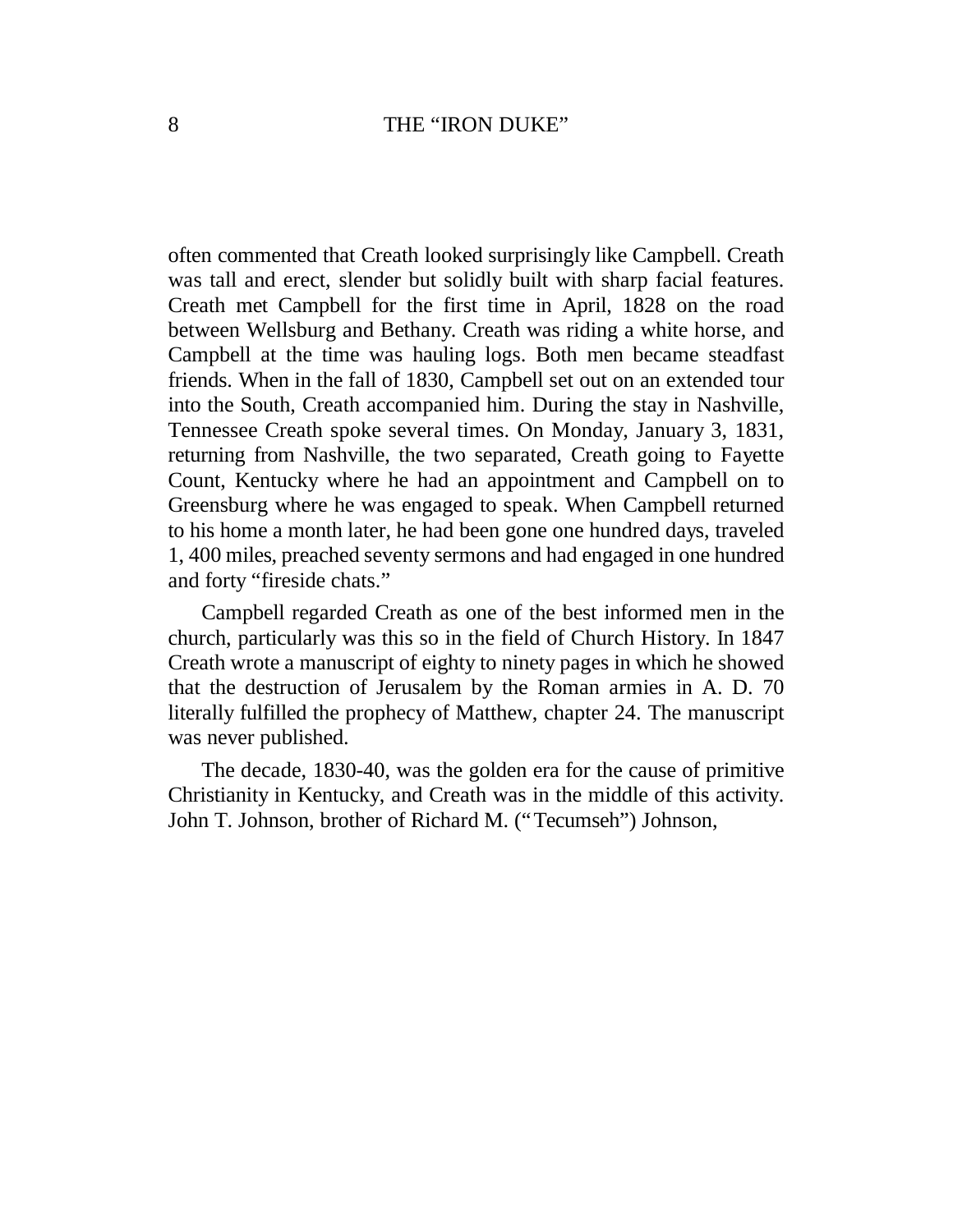vice-president of the United States during Van Buren's administration, was one of the leading preachers. "Raccoon" John Smith, B. F. Hall, John Allen Gano, Aylette Raines, and Jacob Creath, Sr. were among the popular Kentucky preachers of the day. The Great Crossings Church had been established when John T. Johnson, upon his conversion, had baptized most of his relatives. Georgetown became another strong point, begun when Johnson baptized Dr. Hatch, one of the professors in the Baptist College there. Creath worked with Johnson at Richmond in August, 1837 in a meeting which lasted almost a month and resulted in one hundred and eighty-five baptisms. The year before he had been with Johnson at New Liberty, Warsaw, and Ghent. Johnson said of Creath: "He was most able, efficient, and overpowering in his discourses every day for the whole time." So went the story for ten years. People flocked to the preaching of the ancient order of things, and Kentucky saw a religious reformation the like of which she has not seen since. And Jacob Creath, Jr. played no small part in it.

The American Christian Missionary Society was established in October, 1849, and set in motion a wave of opposition throughout the brotherhood. Creath was not only the earliest but the most vitriolic opponent of the new organization. He was deeply disappointed that Alexander Campbell should throw his influence behind the Society, for as Creath understood Campbell, the latter had opposed any human organization proposing to do the work of the church. As editor of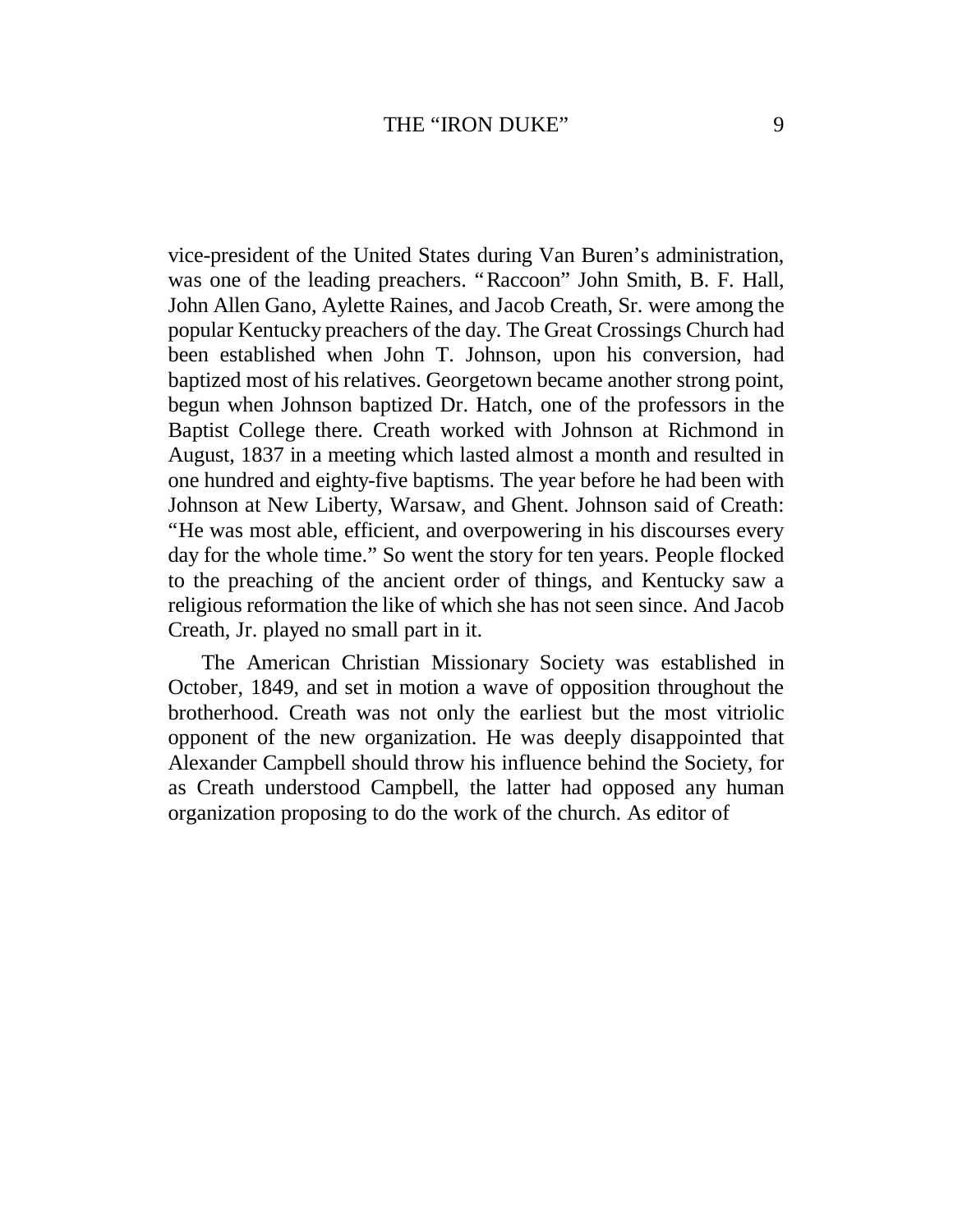the Christian Baptist Campbell had denounced both the Missionary and Bible Societies. His later explanation was that he had opposed only the abuses of these organizations, not the organizations themselves. Regardless of how honorable Campbell may have been in this explanation, it is not likely that the readers of the Christian Baptist so understood his opposition. When, for example, T. M. Henley of Virginia was converted by reading the Christian Baptist, the Religious Herald, a Baptist paper published at Richmond, spoke against Campbell, accusing the "Campbellites" of being opposed to missionary and bible societies. Henley, in replying, said:

> ... He [the Religious Herald] also accuses us of being opposed to Bible Societies. Here again he has departed from the truth. I will question him: 'Is it one plain straight-forward course given us in the Scriptures' to form a distinct society from the church to propagate the Christian religion? Where is the example or precept recorded in the New Testament authorizing combinations of Christians and infidels to convert the world)

It is obvious that T. M. Henley understood the position of his brethren to be opposed to any human organization to propagate the Christian religion. This was exclusively the work of the church of Jesus Christ.

From the days of the Christian Baptist until the establishment of the Society in 1849, large numbers of brethren understood the brotherhood to be in opposition to these human organizations. But after 1840, it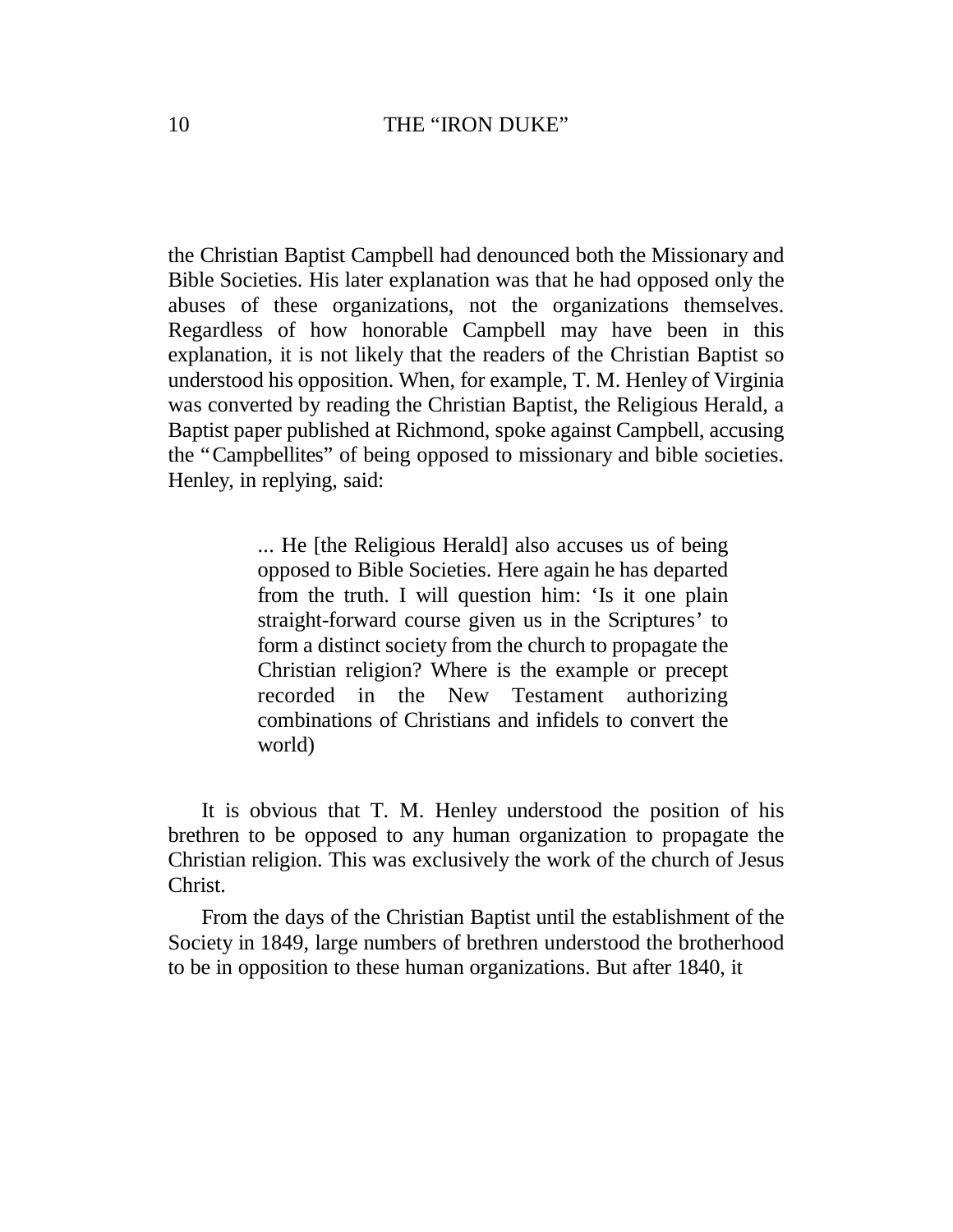became increasingly evident that Campbell was not opposed, but rather trying to pave the way for one. These fears grew until the Society was actually established, and then each man asked himself what he should do. Many who were opposed gave way in preference to the judgment of others in the hope of gaining peace. Some waited patiently in the sincere hope of learning something more on the subject to enable them conscientiously to share the optimism of others about the Society. Here and there a few congregations openly announced their intentions to have no fellowship with the new organization. The majority of congregations refused any support, but remained silent, waiting and watching. There were few who spoke out against the enterprise. Jacob Creath, Jr. by all odds was the leader among the few.

He boldly marched up against Alexander Campbell, charging him with having changed his position from the days of the Christian Baptist and of being the promoter of an institution for which there was no authority in the Scriptures. He laid the challenge down before Campbell in the following words: "You say our Saviour and the apostles did not denounce conventions, as such. Did they denounce Popery or corrupt Protestantism, as such? Did they denounce infant baptism, or creed making, or auricular confessions, as such? It is for you to show where they authorized conventions." Creath pressed his point home, "... it will be seen that, in this discussion, the advocates of conventions have totally abandoned the rule on which we and all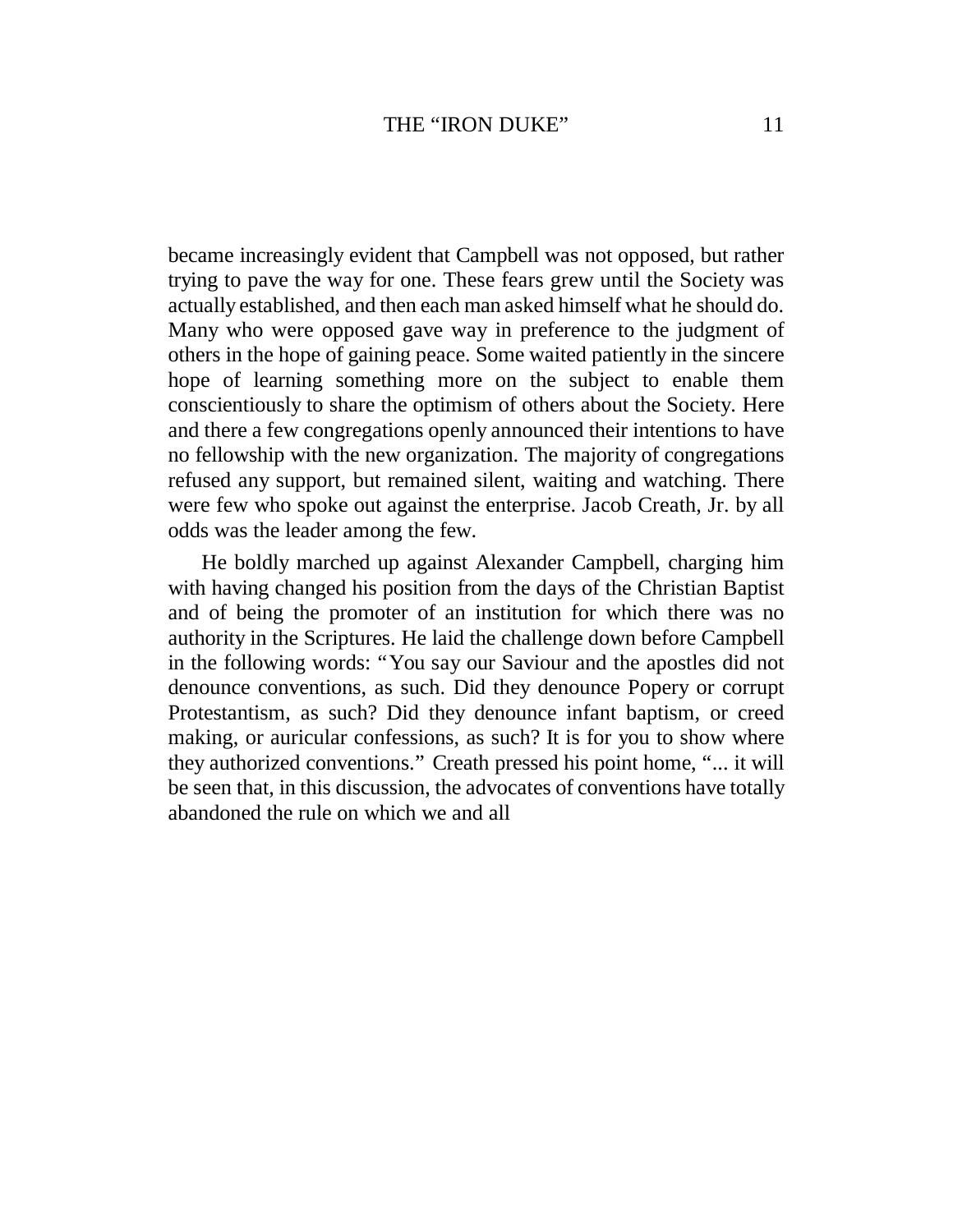## 12 THE "IRON DUKE"

Protestants set out— that the Bible alone is the religion of Protestants. They have not produced one passage of scripture, to countance those assembles from the New Testament..."

To Creath the Society was definitely without a divine commission. "Because God our Father divinely commissioned his Son to our world, and His Son sent the apostles as missionaries to the world, and they divinely organized individual congregations all over the Roman empire, in the first century, does it, therefore, follow, that we in the nineteenth century, without any divine warrant, and contrary to our own rule of faith, have the right to call conventions, form Bible, missionary, and tract societies, elect popes, and do all other things we wish? My logic does not run that way. They had divine credentials for what they did. We have none for what we are doing. That is the difference between them and us."

"As to the argument offered to sustain these associations, "Creath went on, "— that they are acceptable to our brethren— we would say, that they have been unacceptable to them until recently. What has produced this change in them? What new light is this which has sprung up so recently upon this subject? I confess I have no more light now, upon the subject 'of associations, than I had twenty-five years ago. Will these brethren, who have been so recently and suddenly converted from their former faith upon this subject, furnish us with a small portion of this new light, that we may be converted too? I suppose the gulden calf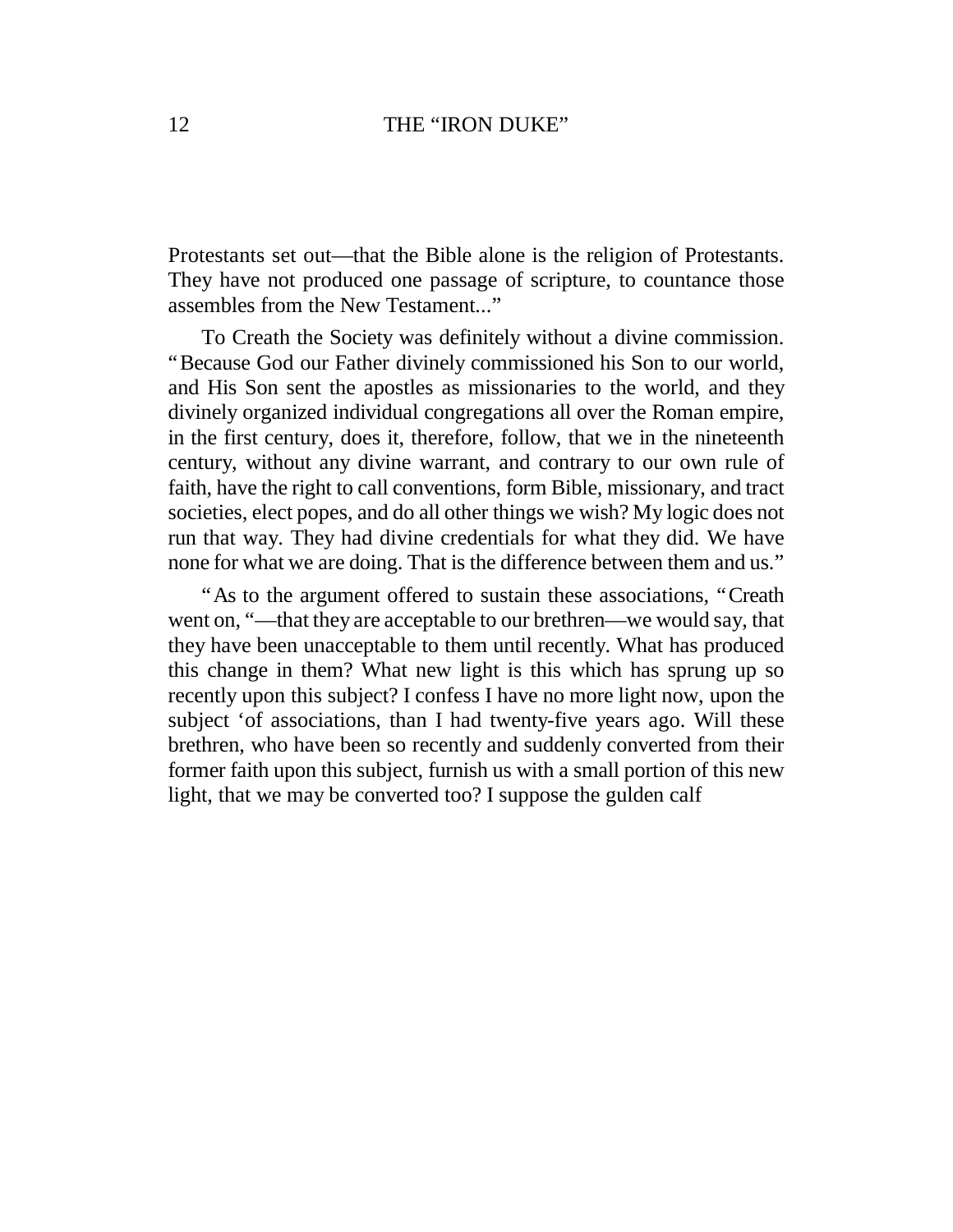was acceptable to all the Jews, except Moses. I believe the calves set up at Dan and Bethel were popular with Jeroboam and the ten tribes. The report of the spies was acceptable to all the Jews, except Caleb and Joshua. The pope is very acceptable to the Catholics; so are creeds and clerical conventions to all the Protestant parties. But does all of this prove that they are acceptable to God?"

Creath never extricated himself from the conviction that a younger corps of preachers had gathered around Campbell in the latter's older age and had influenced him in a direction he would not have gone twenty years earlier. With this younger corps, made up in the main of Robert Richardson, D. S. Burnet, Isaac Errett, and W. K. Pendleton, Creath felt that he had damaged himself beyond repair. When the influence of this group came to be felt in the Millennial. Harbinger, the whole tone of the paper changed. From an emphasis upon primitive Christianity, the paper spoke much of speculation and human philosophy. Later, when the Civil War broke, the Harbinger was replete with insinuations against brethren in the South, and fostered a strong Northern sentiment. Creath felt that this was out of order in the periodical.

Alexander Campbell died in 1866, and for the next three years Robert Richardson was busy writing his "Memoirs." Probably both Tolbert Fanning and Jacob Creath, Jr. hoped to get the work for both wrote at different times biographies of Campbell in serial form in the Gospel Advocate. But the work remained for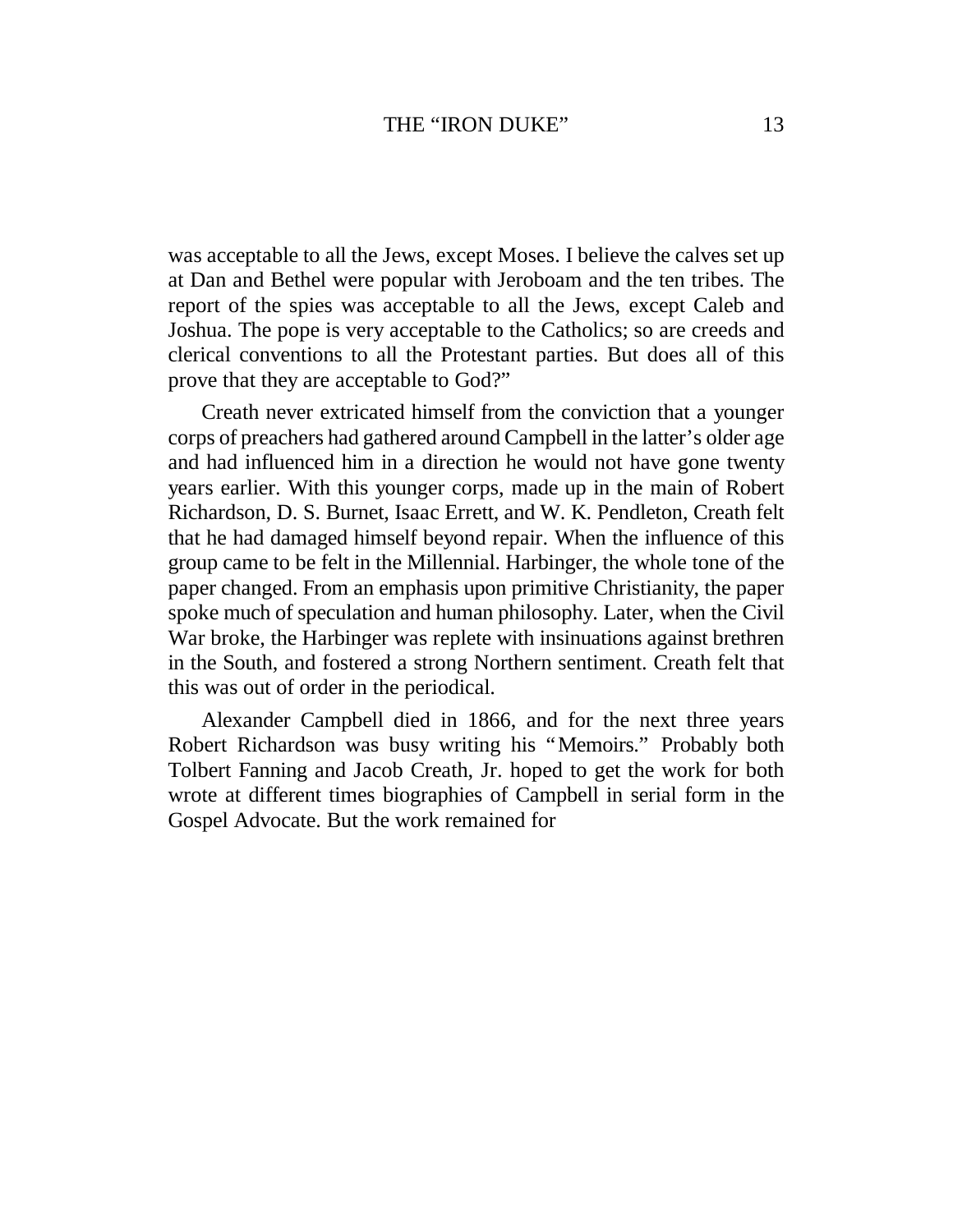Richardson to complete. When the finished "Memoirs of Alexander Campbell" finally appeared in 1869, Creath was wounded. His name was rarely mentioned and at that, only when it was unavoidable. He felt that his significance had been completely overlooked, so on Nov. 22, 1871 wrote Richardson a personal letter inquiring the reason. The letter received no reply.

It is entirely likely that Richardson considered Creath an egotistical, sensitive old man who had an exaggerated feeling of Ms own importance. But coupled with this was the knowledge that Creath was out of step with the bulk of the brethren Richardson represented. Richardson was as much wedded to the Society as anybody, and hardly capable of appreciating the value of any man of different sentiment. This attitude toward Creath became more general and gradually increased as time passed.

In 1887, when Jacob Creath, Jr. had been dead one year, T. P. Haley was busy collecting information for his history of the restoration movement in Missouri. He wrote to E. G. Browning, then preaching at Palmyra — Creath's home for forty years— to get information. Browning discouraged giving Creath very much prominence, complaining that he was a one-sided man. He reported that Creath left a mass of material intended for a biography, but urged that it never be written. Phillip Donan had written his life of Creath ten years earlier, while Creath still lived, but Browning complained that it should never have been written.

In view of Creath's position one is little surprised in finding this attitude.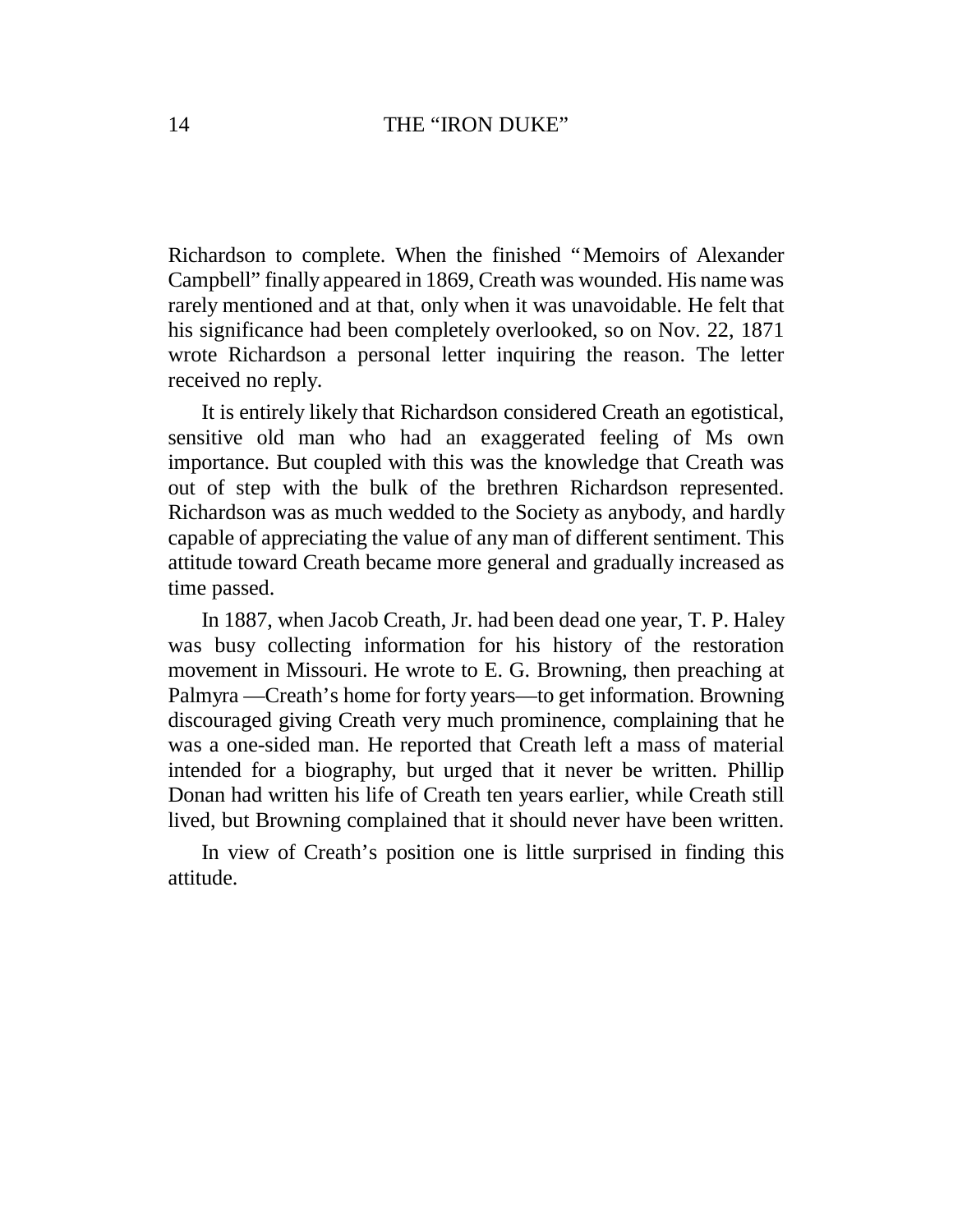On January 17, 1884 Creath passed his eighty-fifth birthday, now old and feeble and even more serious than ever. The church, he feared had completely apostatized, and there was little he could do about it. His sympathies lay with the American Christian Review, once so marvelously edited by Benjamin Franklin, and now edited by John F. Rowe. He was therefore pleasantly surprised one evening early in 1884, to hear a knock on his cabin door, and in going there, to find John F. Rowe. They had never met, but he knew and loved Rowe from his editorial work. For three hours that evening they talked, Creath rapidly reviewing his earlier work in both Kentucky and Missouri in proclaiming the cause of primitive Christianity. As Rowe passed to the door to depart, Creath smothered the smaller man in his massive arms, and there, standing in the open doorway, looking into the starry sky, Creath prayed as only he could, that God would guide the younger man in the work that lay ahead.

Two years before his death, Creath wrote out his own obituary. He requested his wife to have no funeral service since neither Christ nor His apostles had any, and that he be buried in a plain, cheap coffin with his New Testament and a copy of Campbell's, LIVING ORACLES as his pillow.

He died on Saturday morning, January 9, 1886 at seven o'clock, and was buried according to his own request. Upon learning of his death, Rowe wrote: